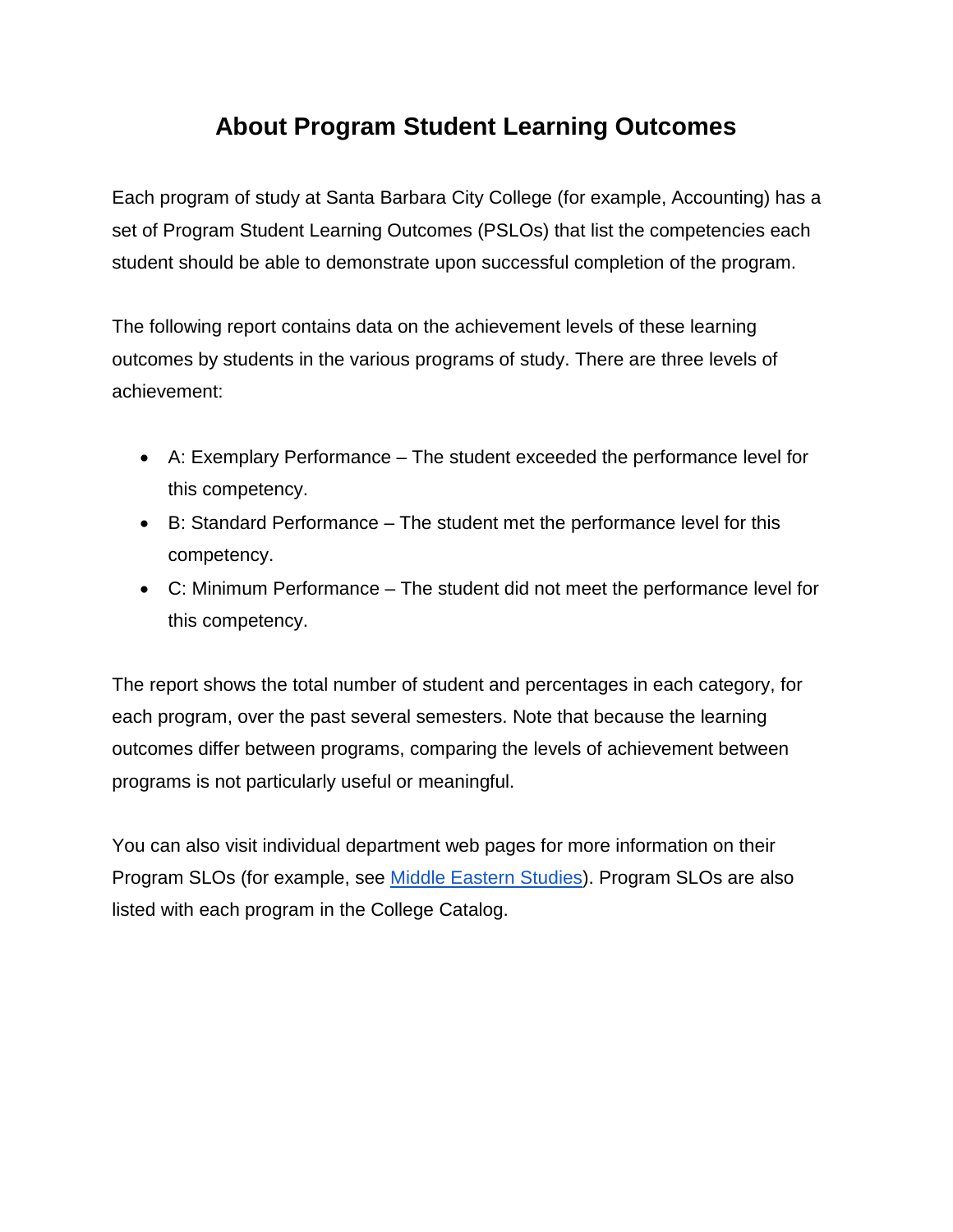**Outcomes for: Accounting Department Program Outcomes - Accounting Education Program Outcomes Academic Terms: Fall 2012, Spring 2012, Fall 2011, Spring 2011, Fall 2010, Spring 2010, Fall 2009, Spring 2009, Fall 2008, Summer 2008, Spring 2008, Fall 2007, Summer 2007**

### **List of Performance Categories:**

- **A** Exemplary Performance
- **B** Standard Performance
- **C** Minimum Performance

| <b>Competency Description</b>                                                                                                                                                                                                                      | $\mathbf{A}$ | $\bf{B}$   | $\mathbf C$ | # Total Scores |
|----------------------------------------------------------------------------------------------------------------------------------------------------------------------------------------------------------------------------------------------------|--------------|------------|-------------|----------------|
| Accounting Education Program Outcomes (ACCT)                                                                                                                                                                                                       |              |            |             |                |
| PSLO <sub>2</sub> .<br>APPLY generally accepted accounting principles to record common business transactions, to prepare simple financial statements,<br>and to analyze the results of operations, cash flows, and financial position as reported. |              |            |             |                |
| <b>Fall 2012</b>                                                                                                                                                                                                                                   | 60 (52%)     | 55 (48%)   |             | 115            |
| Spring 2012                                                                                                                                                                                                                                        | 322 (39%)    | 359 (44%)  | 137 (17%)   | 818            |
| <b>Fall 2011</b>                                                                                                                                                                                                                                   | 221 (29%)    | 302 (39%)  | 244 (32%)   | 767            |
| Spring 2011                                                                                                                                                                                                                                        | 413 (65%)    | 95 (15%)   | 127(20%)    | 635            |
| <b>Fall 2010</b>                                                                                                                                                                                                                                   | 58 (36%)     | 95 (60%)   | 6(4%)       | 159            |
| Spring 2010                                                                                                                                                                                                                                        | 102 (22%)    | 185 (40%)  | 181 (39%)   | 468            |
| <b>Fall 2009</b>                                                                                                                                                                                                                                   | 45 (8%)      | 246 (44%)  | 268 (48%)   | 559            |
| Spring 2009                                                                                                                                                                                                                                        | 389 (30%)    | 648 (49%)  | 280 (21%)   | 1317           |
| <b>Fall 2008</b>                                                                                                                                                                                                                                   | 252 (22%)    | 540 (48%)  | 330 (29%)   | 1122           |
| <b>Summer 2008</b>                                                                                                                                                                                                                                 |              |            |             | $\theta$       |
| Spring 2008                                                                                                                                                                                                                                        | 225 (27%)    | 301 (36%)  | 304 (37%)   | 830            |
| <b>Fall 2007</b>                                                                                                                                                                                                                                   | 22(5%)       | 125 (30%)  | 269 (65%)   | 416            |
| <b>Summer 2007</b>                                                                                                                                                                                                                                 |              |            |             | $\overline{0}$ |
| <b>Totals:</b>                                                                                                                                                                                                                                     | 2109 (29%)   | 2951 (41%) | 2146 (30%)  | 7206           |
| PSLO <sub>6</sub> .<br>USE computer technology and applications to record, report, and analyze business transactions and their effects on operating,<br>investing, and financing activities.                                                       |              |            |             |                |
| <b>Fall 2012</b>                                                                                                                                                                                                                                   | 13 (68%)     | 6(32%)     |             | 19             |
| Spring 2012                                                                                                                                                                                                                                        | 125 (74%)    | 35 (21%)   | 10(6%)      | 170            |
| <b>Fall 2011</b>                                                                                                                                                                                                                                   | 121 (68%)    | 45 (25%)   | 12(7%)      | 178            |
| Spring 2011                                                                                                                                                                                                                                        | 152 (70%)    | 32 (15%)   | 32 (15%)    | 216            |

**Fall 2010** 8 (30%) 19 (70%) 27 **Spring 2010** 0 **Fall 2009** 15 (75%) 5 (25%) 20 **Spring 2009** 69 (39%) 97 (54%) 12 (7%) 178 **Fall 2008** 26 (27%) 61 (63%) 10 (10%) 97 **Summer 2008** 0 **Spring 2008** 11 (23%) 19 (40%) 17 (36%) 47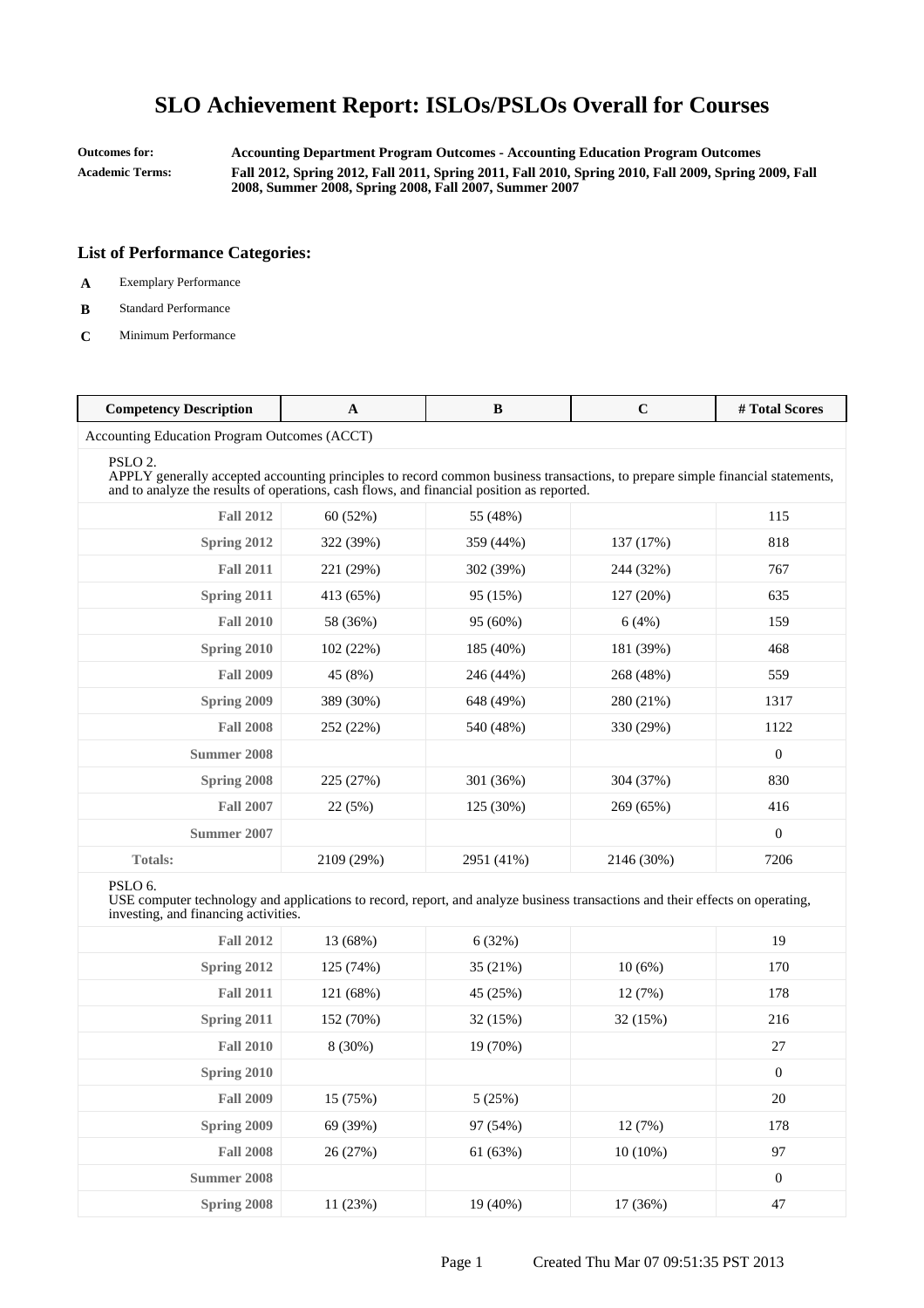| <b>Competency Description</b>                                                                                                                                | $\mathbf{A}$ | $\, {\bf B}$ | $\mathbf C$ | #Total Scores    |
|--------------------------------------------------------------------------------------------------------------------------------------------------------------|--------------|--------------|-------------|------------------|
| <b>Fall 2007</b>                                                                                                                                             |              |              |             | $\boldsymbol{0}$ |
| <b>Summer 2007</b>                                                                                                                                           |              |              |             | $\overline{0}$   |
| Totals:                                                                                                                                                      | 540 (57%)    | 319 (34%)    | 93 (10%)    | 952              |
| PSLO 4.<br>RECOGNIZE the elementary business laws and the consequences of ignoring or not following legal business precepts, and/or<br>behaving unethically. |              |              |             |                  |
| Spring 2012                                                                                                                                                  | 77 (35%)     | 110 (50%)    | 35 (16%)    | 222              |
| <b>Fall 2011</b>                                                                                                                                             | 34 (22%)     | 66 (42%)     | 58 (37%)    | 158              |
| Spring 2010                                                                                                                                                  | 90 (41%)     | 72 (33%)     | 55 (25%)    | 217              |
| <b>Fall 2009</b>                                                                                                                                             | 55 (29%)     | 68 (36%)     | 67 (35%)    | 190              |
| Spring 2009                                                                                                                                                  | 27 (18%)     | 58 (39%)     | 65 (43%)    | 150              |
| <b>Fall 2008</b>                                                                                                                                             | 57 (25%)     | 101 (44%)    | 71 (31%)    | 229              |
| <b>Summer 2008</b>                                                                                                                                           |              |              |             | $\boldsymbol{0}$ |
| Spring 2008                                                                                                                                                  | 35 (26%)     | 44 (32%)     | 58 (42%)    | 137              |
| <b>Fall 2007</b>                                                                                                                                             | 5(5%)        | 31 (30%)     | 68 (65%)    | 104              |
| Summer 2007                                                                                                                                                  |              |              |             | $\overline{0}$   |
| Totals:                                                                                                                                                      | 380 (27%)    | 550 (39%)    | 477 (34%)   | 1407             |
| PSLO <sub>7</sub> .<br>PREPARE financial reports and communiqués using standard Business English.                                                            |              |              |             |                  |
| Spring 2012                                                                                                                                                  | 48 (13%)     | 204 (55%)    | 116 (32%)   | 368              |
| <b>Fall 2011</b>                                                                                                                                             | 16(3%)       | 216 (47%)    | 232 (50%)   | 464              |
| Spring 2010                                                                                                                                                  | 16(5%)       | 151 (45%)    | 168 (50%)   | 335              |
| <b>Fall 2009</b>                                                                                                                                             | 12(2%)       | 240 (46%)    | 268 (52%)   | 520              |
| Spring 2009                                                                                                                                                  | 148 (25%)    | 233 (39%)    | 218 (36%)   | 599              |
| <b>Fall 2008</b>                                                                                                                                             | 120 (17%)    | 329 (45%)    | 275 (38%)   | 724              |
| <b>Summer 2008</b>                                                                                                                                           |              |              |             | $\overline{0}$   |
| <b>Spring 2008</b>                                                                                                                                           | 144 (26%)    | 166 (30%)    | 238 (43%)   | 548              |
| <b>Fall 2007</b>                                                                                                                                             | 21 (5%)      | 124 (30%)    | 271 (65%)   | 416              |
| Summer 2007                                                                                                                                                  |              |              |             | $\boldsymbol{0}$ |
| Totals:                                                                                                                                                      | 525 (13%)    | 1663 (42%)   | 1786 (45%)  | 3974             |
| PSLO 1.<br>USE introductory managerial accounting concepts to make decisions within a business.                                                              |              |              |             |                  |
| Spring 2012                                                                                                                                                  | 132 (18%)    | 416 (57%)    | 183 (25%)   | 731              |
| <b>Fall 2011</b>                                                                                                                                             | 12(3%)       | 162 (47%)    | 174 (50%)   | 348              |
| Spring 2010                                                                                                                                                  | 59 (10%)     | 334 (57%)    | 198 (34%)   | 591              |
| <b>Fall 2009</b>                                                                                                                                             | 33 (6%)      | 275 (51%)    | 231 (43%)   | 539              |
| Spring 2009                                                                                                                                                  | 354 (32%)    | 445 (41%)    | 298 (27%)   | 1097             |
| <b>Fall 2008</b>                                                                                                                                             | 268 (29%)    | 353 (39%)    | 288 (32%)   | 909              |
| <b>Summer 2008</b>                                                                                                                                           |              |              |             | $\boldsymbol{0}$ |
| Spring 2008                                                                                                                                                  | 337 (33%)    | 371 (36%)    | 309 (30%)   | 1017             |
| <b>Fall 2007</b>                                                                                                                                             | 65 (16%)     | 118 (30%)    | 213 (54%)   | 396              |
| <b>Summer 2007</b>                                                                                                                                           |              |              |             | $\boldsymbol{0}$ |
| Totals:                                                                                                                                                      | 1260 (22%)   | 2474 (44%)   | 1894 (34%)  | 5628             |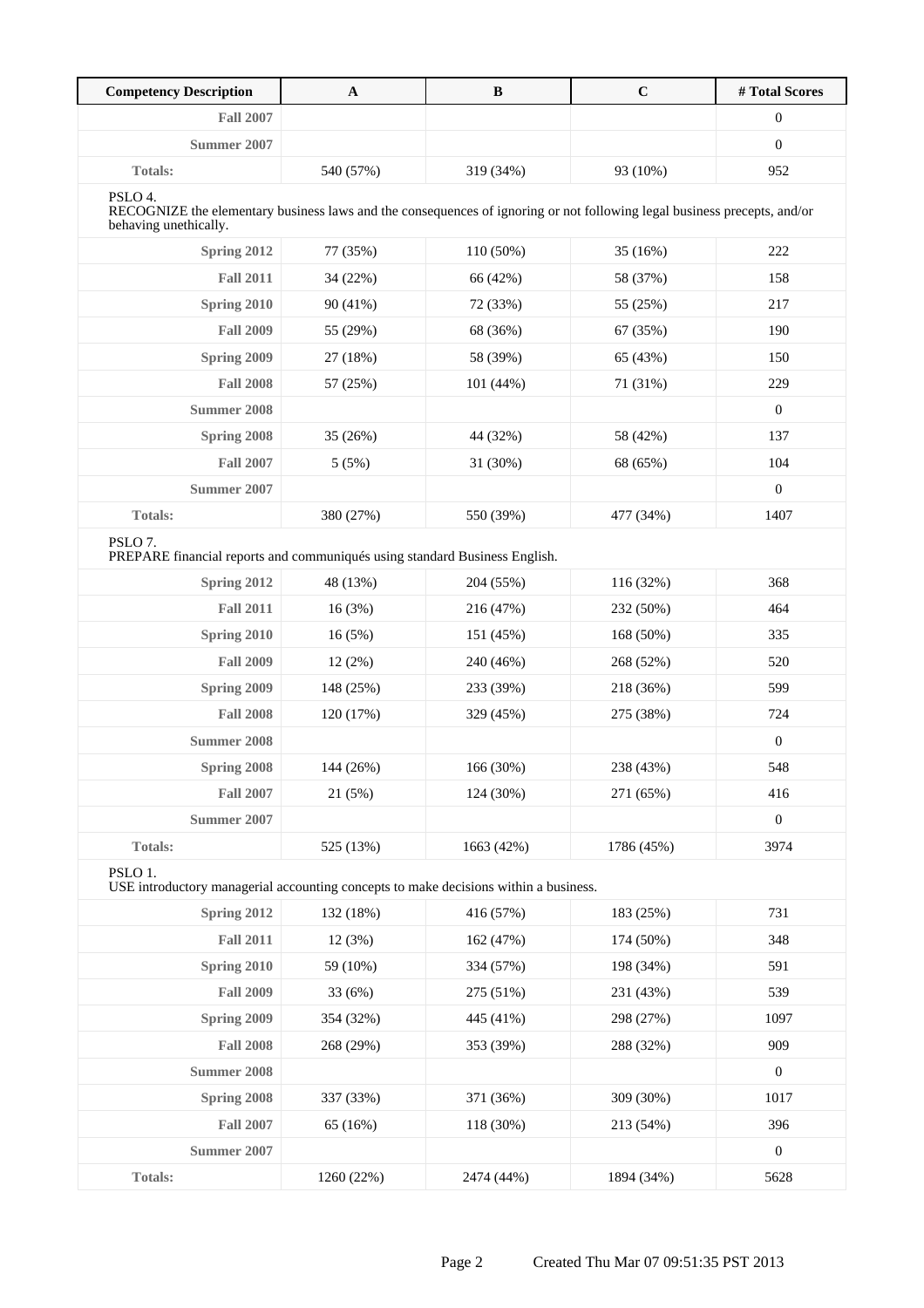| <b>Competency Description</b>                                                                                                                                             | $\mathbf A$ | $\bf{B}$    | $\mathbf C$ | # Total Scores   |
|---------------------------------------------------------------------------------------------------------------------------------------------------------------------------|-------------|-------------|-------------|------------------|
| PSLO <sub>3</sub> .<br>CALCULATE and EXPLAIN the impact of alternate generally accepted accounting principles for financial ratio analysis, and for<br>economic analysis. |             |             |             |                  |
| Spring 2012                                                                                                                                                               | 24 (13%)    | 102 (55%)   | 58 (32%)    | 184              |
| <b>Fall 2011</b>                                                                                                                                                          | 8 (3%)      | 108 (47%)   | 116 (50%)   | 232              |
| Spring 2010                                                                                                                                                               | 8 (5%)      | 75 (45%)    | 84 (50%)    | 167              |
| <b>Fall 2009</b>                                                                                                                                                          | 6(2%)       | 120 (46%)   | 134 (52%)   | 260              |
| Spring 2009                                                                                                                                                               | 79 (26%)    | 112 (37%)   | 109(36%)    | 300              |
| <b>Fall 2008</b>                                                                                                                                                          | 64 (18%)    | 164 (45%)   | 134 (37%)   | 362              |
| Summer 2008                                                                                                                                                               |             |             |             | $\mathbf{0}$     |
| Spring 2008                                                                                                                                                               | 82 (30%)    | 83 (30%)    | 109 (40%)   | 274              |
| <b>Fall 2007</b>                                                                                                                                                          | 11(5%)      | 61 (29%)    | 136 (65%)   | 208              |
| Summer 2007                                                                                                                                                               |             |             |             | $\boldsymbol{0}$ |
| <b>Totals:</b>                                                                                                                                                            | 282 (14%)   | 825 (42%)   | 880 (44%)   | 1987             |
|                                                                                                                                                                           |             |             |             |                  |
| <b>Report Totals by Term</b>                                                                                                                                              |             |             |             |                  |
| <b>Fall 2012</b>                                                                                                                                                          | 73 (54%)    | 61 (46%)    |             | 134              |
| Spring 2012                                                                                                                                                               | 728 (29%)   | 1226 (49%)  | 539 (22%)   | 2493             |
| <b>Fall 2011</b>                                                                                                                                                          | 412 (19%)   | 899 (42%)   | 836 (39%)   | 2147             |
| Spring 2011                                                                                                                                                               | 565 (66%)   | 127 (15%)   | 159 (19%)   | 851              |
| <b>Fall 2010</b>                                                                                                                                                          | 66 (35%)    | $114(61\%)$ | 6(3%)       | 186              |
| Spring 2010                                                                                                                                                               | 275 (15%)   | 817 (46%)   | 686 (39%)   | 1778             |
| <b>Fall 2009</b>                                                                                                                                                          | 166 (8%)    | 954 (46%)   | 968 (46%)   | 2088             |
| Spring 2009                                                                                                                                                               | 1066 (29%)  | 1593 (44%)  | 982 (27%)   | 3641             |
| <b>Fall 2008</b>                                                                                                                                                          | 787 (23%)   | 1548 (45%)  | 1108 (32%)  | 3443             |
| <b>Summer 2008</b>                                                                                                                                                        |             |             |             | $\boldsymbol{0}$ |
| Spring 2008                                                                                                                                                               | 834 (29%)   | 984 (34%)   | 1035 (36%)  | 2853             |
| <b>Fall 2007</b>                                                                                                                                                          | 124 (8%)    | 459 (30%)   | 957 (62%)   | 1540             |
| <b>Summer 2007</b>                                                                                                                                                        |             |             |             | $\boldsymbol{0}$ |
|                                                                                                                                                                           |             |             |             |                  |
| <b>Grand Totals:</b>                                                                                                                                                      | 5096 (24%)  | 8782 (42%)  | 7276 (34%)  | 21154            |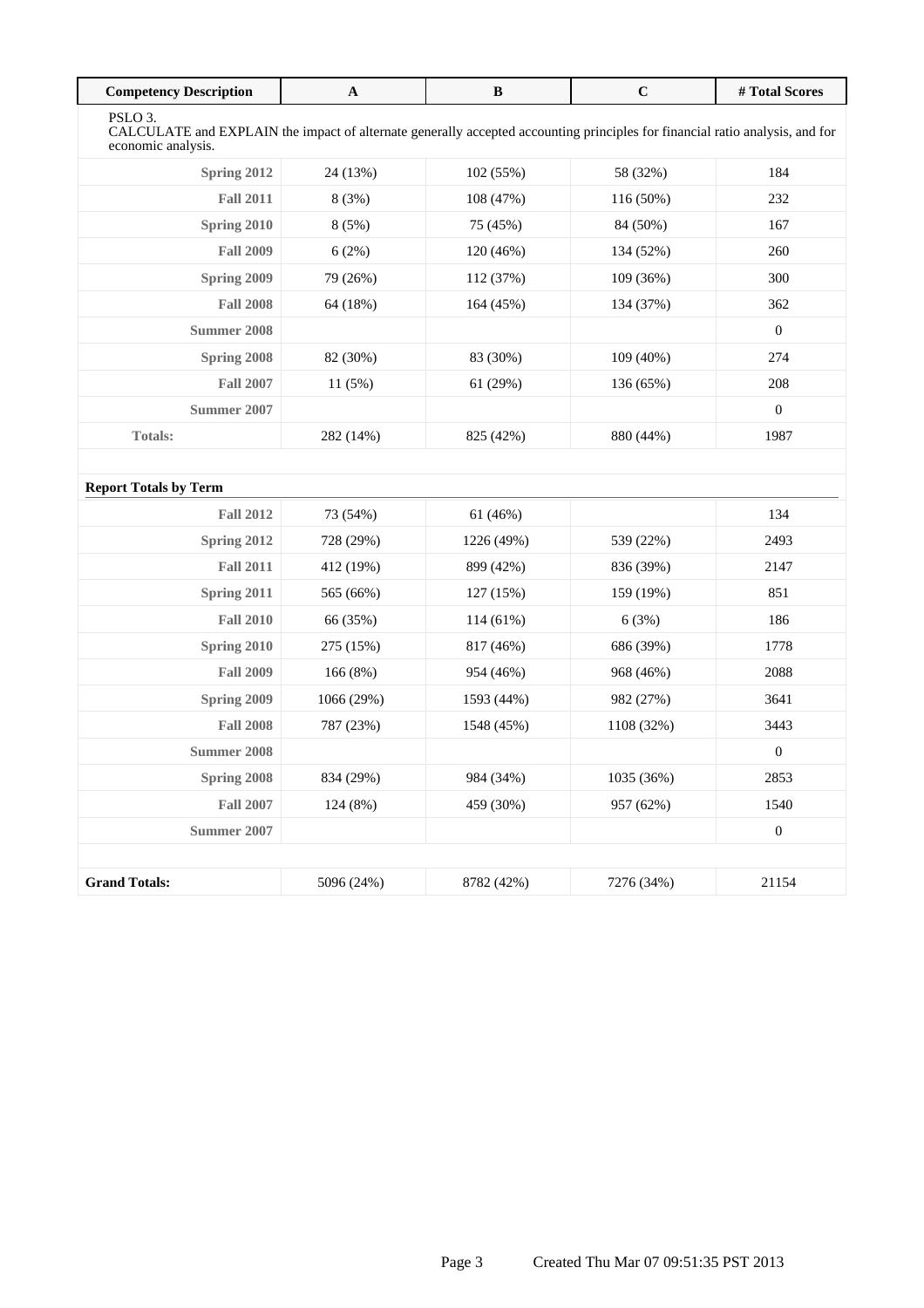**Outcomes for: ADC Program Outcomes - ADC Department Outcomes Academic Terms: Fall 2012, Spring 2012, Fall 2011, Summer 2011, Spring 2011, Fall 2010, Summer 2010, Spring 2010, Fall 2009, Spring 2009, Fall 2008, Summer 2008, Spring 2008, Fall 2007**

- **A** Exemplary Performance
- **B** Standard Performance
- **C** Minimum Performance

| <b>Competency Description</b>                                                                                                                                                                                                                                                                   | $\mathbf{A}$ | B          | $\mathbf C$ | #Total Scores |  |
|-------------------------------------------------------------------------------------------------------------------------------------------------------------------------------------------------------------------------------------------------------------------------------------------------|--------------|------------|-------------|---------------|--|
| ADC Department Outcomes (ADC)                                                                                                                                                                                                                                                                   |              |            |             |               |  |
| PSLO 1. Implement the systematic approach to screening and assessment of individuals thought to have a substance use disorder,<br>being considered for admission to addiction-related services, or presenting in a crisis situation                                                             |              |            |             |               |  |
| <b>Fall 2012</b>                                                                                                                                                                                                                                                                                | 243 (37%)    | 319 (49%)  | 87 (13%)    | 649           |  |
| Spring 2012                                                                                                                                                                                                                                                                                     | 226 (39%)    | 313 (53%)  | 47 (8%)     | 586           |  |
| <b>Fall 2011</b>                                                                                                                                                                                                                                                                                | 304 (46%)    | 309 (47%)  | 44 (7%)     | 657           |  |
| Summer 2011                                                                                                                                                                                                                                                                                     | 41 (36%)     | 65 (58%)   | 7(6%)       | 113           |  |
| Spring 2011                                                                                                                                                                                                                                                                                     | 358 (43%)    | 385 (47%)  | 83 (10%)    | 826           |  |
| <b>Fall 2010</b>                                                                                                                                                                                                                                                                                | 348 (61%)    | 206 (36%)  | 20(3%)      | 574           |  |
| Summer 2010                                                                                                                                                                                                                                                                                     | 98 (82%)     | 22 (18%)   |             | 120           |  |
| Spring 2010                                                                                                                                                                                                                                                                                     | 244 (34%)    | 420 (58%)  | 58 (8%)     | 722           |  |
| <b>Fall 2009</b>                                                                                                                                                                                                                                                                                | 304 (52%)    | 252 (43%)  | 32(5%)      | 588           |  |
| Spring 2009                                                                                                                                                                                                                                                                                     | 224 (52%)    | 186 (43%)  | 20(5%)      | 430           |  |
| <b>Fall 2008</b>                                                                                                                                                                                                                                                                                | 196 (60%)    | 113 (35%)  | 17 (5%)     | 326           |  |
| <b>Summer 2008</b>                                                                                                                                                                                                                                                                              | $16(40\%)$   | 24 (60%)   |             | 40            |  |
| Spring 2008                                                                                                                                                                                                                                                                                     | $20(40\%)$   | $30(60\%)$ |             | 50            |  |
| <b>Fall 2007</b>                                                                                                                                                                                                                                                                                | 88 (52%)     | 78 (46%)   | $2(1\%)$    | 168           |  |
| <b>Totals:</b>                                                                                                                                                                                                                                                                                  | 2710 (46%)   | 2722 (47%) | 417 (7%)    | 5849          |  |
| PSLO 5. Facilitate the client?s progress toward mutually determined treatment goals and objectives, including counseling<br>methods that are sensitive to individual client characteristics and to the influence of significant others, as well as the client?s<br>cultural and social context. |              |            |             |               |  |
| $E_2H_2O(12)$                                                                                                                                                                                                                                                                                   | $214(290\%)$ | 766 (190%) | 76(140%)    | 556           |  |

| <b>Fall 2012</b> | 214 (38%)   | 266 (48%) | 76 (14%) | 556 |
|------------------|-------------|-----------|----------|-----|
| Spring 2012      | 215 (40%)   | 287 (53%) | 42 (8%)  | 544 |
| <b>Fall 2011</b> | 265 (47%)   | 272 (48%) | 29(5%)   | 566 |
| Summer 2011      | 40 (35%)    | 66 (58%)  | 7(6%)    | 113 |
| Spring 2011      | 348 (45%)   | 353 (45%) | 76 (10%) | 777 |
| <b>Fall 2010</b> | $318(60\%)$ | 185 (35%) | 24 (5%)  | 527 |
| Summer 2010      | 98 (82%)    | 22 (18%)  |          | 120 |
| Spring 2010      | 226 (34%)   | 392 (59%) | 50 (7%)  | 668 |
| <b>Fall 2009</b> | 275 (53%)   | 212 (41%) | 29(6%)   | 516 |
| Spring 2009      | 195 (49%)   | 179 (45%) | 21 (5%)  | 395 |
| <b>Fall 2008</b> | 168(61%)    | 93 (34%)  | 14 (5%)  | 275 |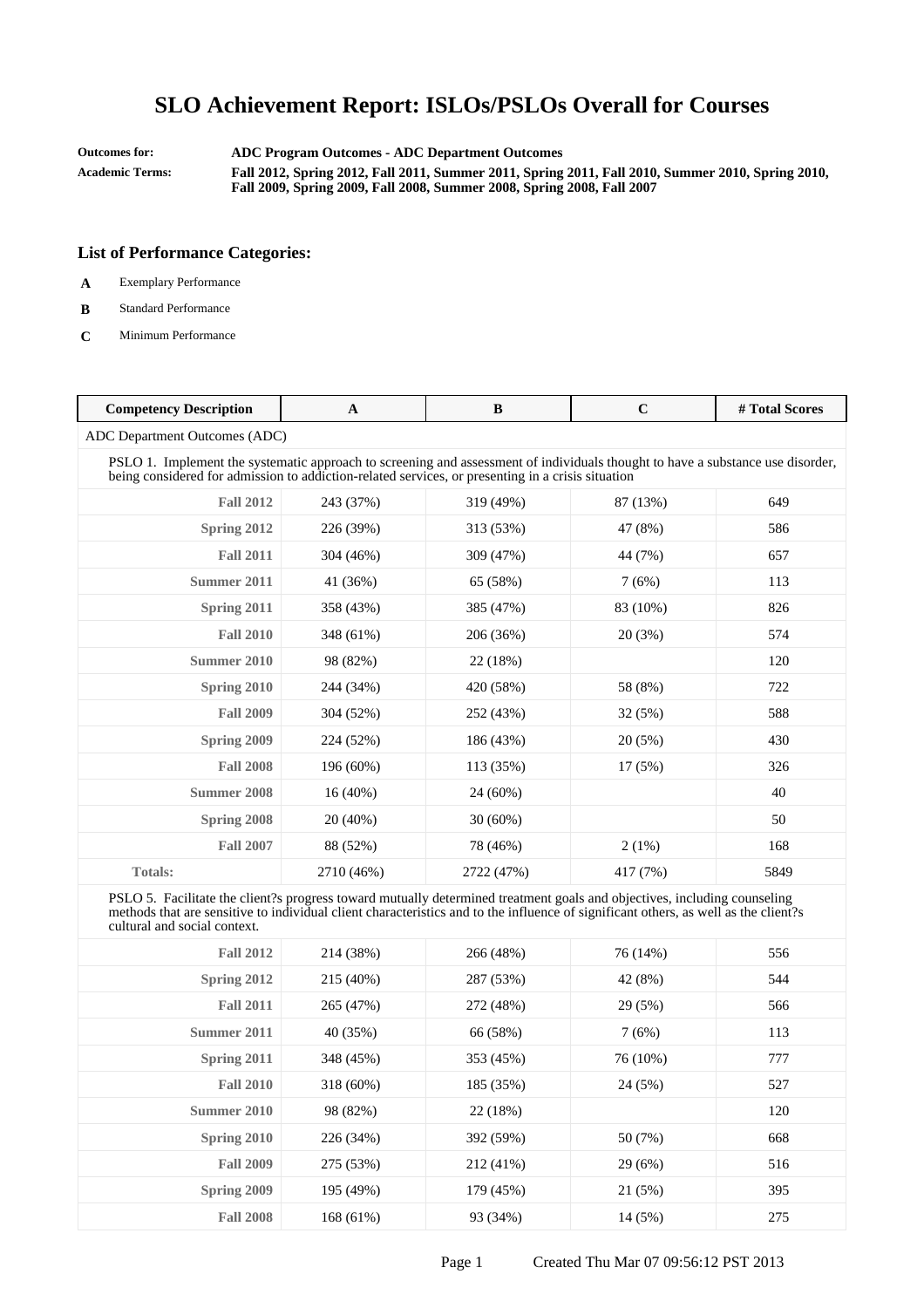| <b>Competency Description</b>                                                                                                                                                                                      | $\mathbf{A}$ | $\, {\bf B}$ | $\mathbf C$ | #Total Scores |  |
|--------------------------------------------------------------------------------------------------------------------------------------------------------------------------------------------------------------------|--------------|--------------|-------------|---------------|--|
| <b>Summer 2008</b>                                                                                                                                                                                                 | 16 (40%)     | 24 (60%)     |             | 40            |  |
| Spring 2008                                                                                                                                                                                                        | 21 (43%)     | 28 (57%)     |             | 49            |  |
| <b>Fall 2007</b>                                                                                                                                                                                                   | 89 (53%)     | 79 (47%)     |             | 168           |  |
| Totals:                                                                                                                                                                                                            | 2488 (47%)   | 2458 (46%)   | 368 (7%)    | 5314          |  |
| PSLO 6. Present clients, families, significant others, and community groups with information on risks related to psychoactive<br>substance use, as well as available prevention, treatment and recovery resources. |              |              |             |               |  |
| <b>Fall 2012</b>                                                                                                                                                                                                   | 312 (44%)    | 285 (40%)    | 109 (15%)   | 706           |  |
| Spring 2012                                                                                                                                                                                                        | 308 (43%)    | 330 (46%)    | 76 (11%)    | 714           |  |
| <b>Fall 2011</b>                                                                                                                                                                                                   | 381 (54%)    | 265 (37%)    | 62 (9%)     | 708           |  |
| Summer 2011                                                                                                                                                                                                        | 33 (43%)     | 41 (54%)     | 2(3%)       | 76            |  |
| Spring 2011                                                                                                                                                                                                        | 392 (43%)    | 411 (45%)    | 101(11%)    | 904           |  |
| <b>Fall 2010</b>                                                                                                                                                                                                   | 355 (51%)    | 283 (41%)    | 58 (8%)     | 696           |  |
| Summer 2010                                                                                                                                                                                                        | 70 (78%)     | 20 (22%)     |             | 90            |  |
| Spring 2010                                                                                                                                                                                                        | 296 (38%)    | 387 (50%)    | 95 (12%)    | 778           |  |
| <b>Fall 2009</b>                                                                                                                                                                                                   | 407 (57%)    | 256 (36%)    | 49 (7%)     | 712           |  |
| Spring 2009                                                                                                                                                                                                        | 251 (50%)    | 220 (44%)    | 33 (7%)     | 504           |  |
| <b>Fall 2008</b>                                                                                                                                                                                                   | 144 (60%)    | 83 (35%)     | 13 (5%)     | 240           |  |
| Summer 2008                                                                                                                                                                                                        | 16(40%)      | 24 (60%)     |             | 40            |  |
| Spring 2008                                                                                                                                                                                                        | 22 (43%)     | 29 (57%)     |             | 51            |  |
| <b>Fall 2007</b>                                                                                                                                                                                                   | 108 (37%)    | 182 (62%)    | $4(1\%)$    | 294           |  |
| <b>Totals:</b>                                                                                                                                                                                                     | 3095 (48%)   | 2816 (43%)   | 602 (9%)    | 6513          |  |
| PSLO <sub>8</sub> .<br>Adhere to the obligations of an addiction counselor to adhere to accepted ethical and behavioral standards of conduct and<br>continuing professional development.                           |              |              |             |               |  |
| <b>Fall 2012</b>                                                                                                                                                                                                   | 218 (38%)    | 272 (47%)    | 84 (15%)    | 574           |  |
| Spring 2012                                                                                                                                                                                                        | 216 (42%)    | 257 (50%)    | 43 (8%)     | 516           |  |
| <b>Fall 2011</b>                                                                                                                                                                                                   | 226 (46%)    | 238 (49%)    | 26 (5%)     | 490           |  |
| Summer 2011                                                                                                                                                                                                        | 25 (33%)     | 45 (60%)     | 5(7%)       | 75            |  |
| Spring 2011                                                                                                                                                                                                        | 322 (43%)    | 346 (47%)    | 76 (10%)    | 744           |  |
| <b>Fall 2010</b>                                                                                                                                                                                                   | 291 (55%)    | 210 (40%)    | 27(5%)      | 528           |  |
| <b>Summer 2010</b>                                                                                                                                                                                                 | 72 (80%)     | 18 (20%)     |             | 90            |  |
| Spring 2010                                                                                                                                                                                                        | 210 (34%)    | 345 (57%)    | 55 (9%)     | 610           |  |
| <b>Fall 2009</b>                                                                                                                                                                                                   | 284 (54%)    | 211 (40%)    | 32 (6%)     | 527           |  |
| <b>Spring 2009</b>                                                                                                                                                                                                 | 205 (56%)    | 140 (38%)    | 22 (6%)     | 367           |  |
| <b>Fall 2008</b>                                                                                                                                                                                                   | 152 (63%)    | 75 (31%)     | 13 (5%)     | 240           |  |
| <b>Summer 2008</b>                                                                                                                                                                                                 | 16(40%)      | 24 (60%)     |             | 40            |  |
| Spring 2008                                                                                                                                                                                                        | 10(36%)      | 18 (64%)     |             | 28            |  |
| <b>Fall 2007</b>                                                                                                                                                                                                   | 83 (49%)     | 83 (49%)     | 2(1%)       | 168           |  |
| Totals:                                                                                                                                                                                                            | 2330 (47%)   | 2282 (46%)   | 385 (8%)    | 4997          |  |

PSLO 7. Record the screening and intake process, assessment, treatment plan, clinical reports, clinical progress notes, discharge summaries, and other client-related data.

| <b>Fall 2012</b> | 165 (39%) | 209 (49%) | 51 (12%) | 425 |
|------------------|-----------|-----------|----------|-----|
| Spring $2012$    | 188 (40%) | 246 (53%) | 31 (7%)  | 465 |
| <b>Fall 2011</b> | 177 (45%) | 194 (49%) | 22(6%)   | 393 |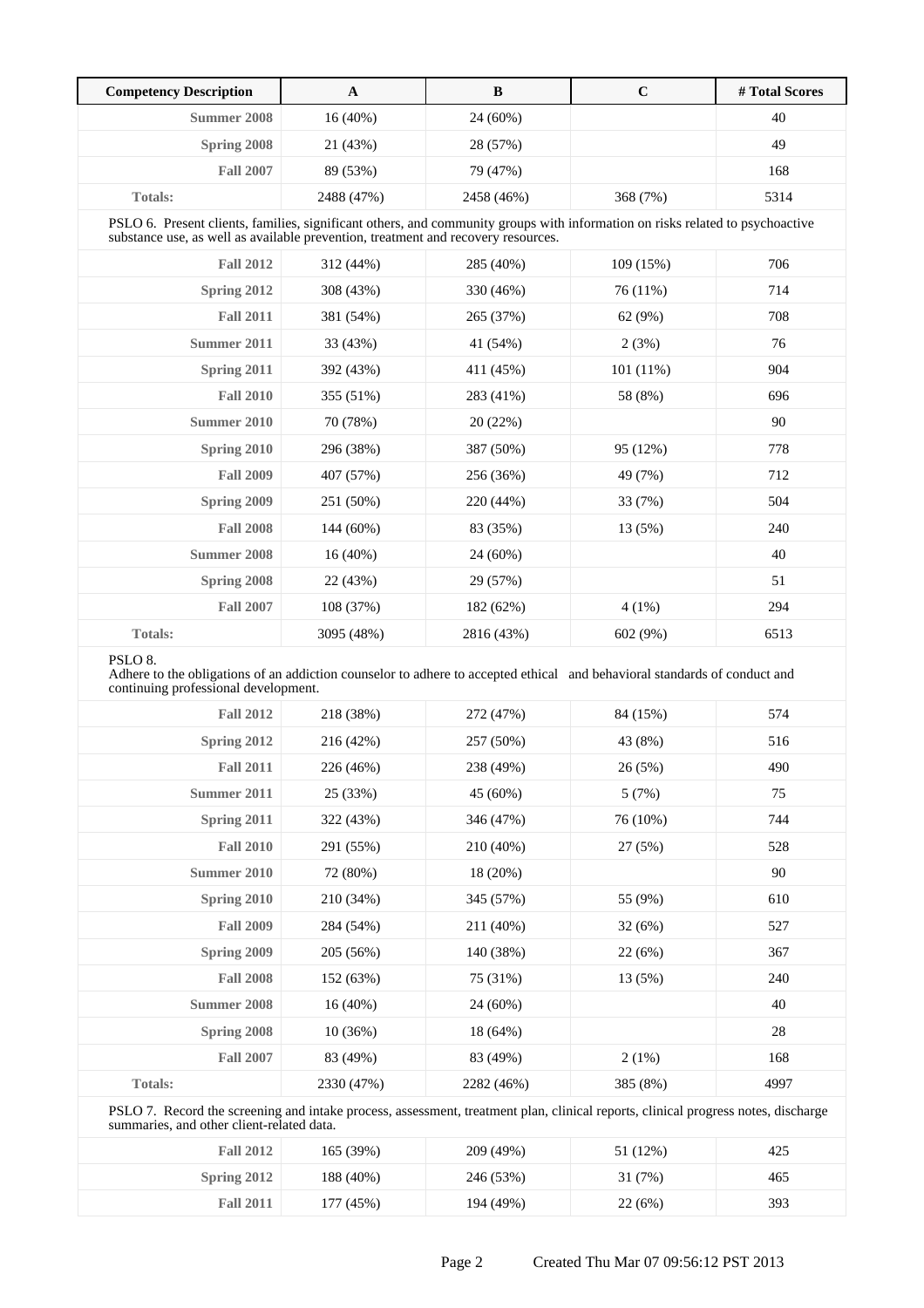| <b>Competency Description</b> | A          | $\bf{B}$   | $\mathbf C$ | # Total Scores |
|-------------------------------|------------|------------|-------------|----------------|
| Summer 2011                   | 30 (27%)   | 70 (62%)   | $12(11\%)$  | 112            |
| Spring 2011                   | 259 (45%)  | 261 (45%)  | 55 (10%)    | 575            |
| <b>Fall 2010</b>              | 286 (56%)  | 199 (39%)  | 24 (5%)     | 509            |
| Summer 2010                   | 21 (70%)   | $9(30\%)$  |             | 30             |
| Spring 2010                   | 183 (36%)  | 280 (55%)  | 42 (8%)     | 505            |
| <b>Fall 2009</b>              | 207 (53%)  | 158 (41%)  | 23(6%)      | 388            |
| Spring 2009                   | 184 (50%)  | 162(44%)   | 20(5%)      | 366            |
| <b>Fall 2008</b>              | 126 (58%)  | 85 (39%)   | 5(2%)       | 216            |
| <b>Summer 2008</b>            | $16(40\%)$ | 24 (60%)   |             | 40             |
| Spring 2008                   | 26 (39%)   | $40(61\%)$ |             | 66             |
| <b>Fall 2007</b>              | 83 (49%)   | 81 (48%)   | 4(2%)       | 168            |
| <b>Totals:</b>                | 1951 (46%) | 2018 (47%) | 289 (7%)    | 4258           |

PSLO 4. Employ the administrative, clinical, and evaluative activities that bring the client, treatment services, and other resources together to focus on the issues and needs identified in the treatment plan.

| <b>Fall 2012</b> | 181 (42%)  | 194 (45%)  | 55 (13%) | 430  |
|------------------|------------|------------|----------|------|
| Spring 2012      | 191 (40%)  | 239 (51%)  | 42 (9%)  | 472  |
| <b>Fall 2011</b> | 267 (55%)  | 179 (37%)  | 40 (8%)  | 486  |
| Summer 2011      | 25 (33%)   | 45 (60%)   | 5(7%)    | 75   |
| Spring 2011      | 295 (45%)  | 294 (45%)  | 64 (10%) | 653  |
| <b>Fall 2010</b> | 222 (55%)  | 160(40%)   | 23(6%)   | 405  |
| Summer 2010      | 98 (82%)   | 22 (18%)   |          | 120  |
| Spring 2010      | 187 (35%)  | 306 (58%)  | 35 (7%)  | 528  |
| <b>Fall 2009</b> | 259 (60%)  | 152 (35%)  | 23 (5%)  | 434  |
| Spring 2009      | 152 (50%)  | 131 (43%)  | 19(6%)   | 302  |
| <b>Fall 2008</b> | 106(71%)   | 37 (25%)   | 6(4%)    | 149  |
| Summer 2008      | $16(40\%)$ | 24 (60%)   |          | 40   |
| Spring 2008      | 11 (39%)   | $17(61\%)$ |          | 28   |
| <b>Fall 2007</b> | 89 (53%)   | 79 (47%)   |          | 168  |
| Totals:          | 2099 (49%) | 1879 (44%) | 312 (7%) | 4290 |

PSLO 2. Utilize a collaborative process in which professionals and the client develop a written document that identifies important treatment goals within measurable, time-sensitive action steps toward achieving those goals with expected outcomes.

| <b>Fall 2012</b> | 217 (40%)  | 234 (43%) | 88 (16%) | 539 |
|------------------|------------|-----------|----------|-----|
| Spring 2012      | 218 (41%)  | 256 (48%) | 58 (11%) | 532 |
| <b>Fall 2011</b> | 249 (49%)  | 222 (43%) | 42 (8%)  | 513 |
| Summer 2011      | 25 (33%)   | 45 (60%)  | 5(7%)    | 75  |
| Spring 2011      | 276 (41%)  | 312 (47%) | 79 (12%) | 667 |
| <b>Fall 2010</b> | 228 (55%)  | 156 (38%) | 29 (7%)  | 413 |
| Summer 2010      | 72 (80%)   | 18 (20%)  |          | 90  |
| Spring 2010      | 203 (35%)  | 329 (56%) | 54 (9%)  | 586 |
| <b>Fall 2009</b> | 276 (57%)  | 177 (37%) | 29(6%)   | 482 |
| Spring 2009      | 147 (50%)  | 127 (43%) | 18(6%)   | 292 |
| <b>Fall 2008</b> | 144 (63%)  | 69 (30%)  | 14(6%)   | 227 |
| Summer 2008      | $16(40\%)$ | 24 (60%)  |          | 40  |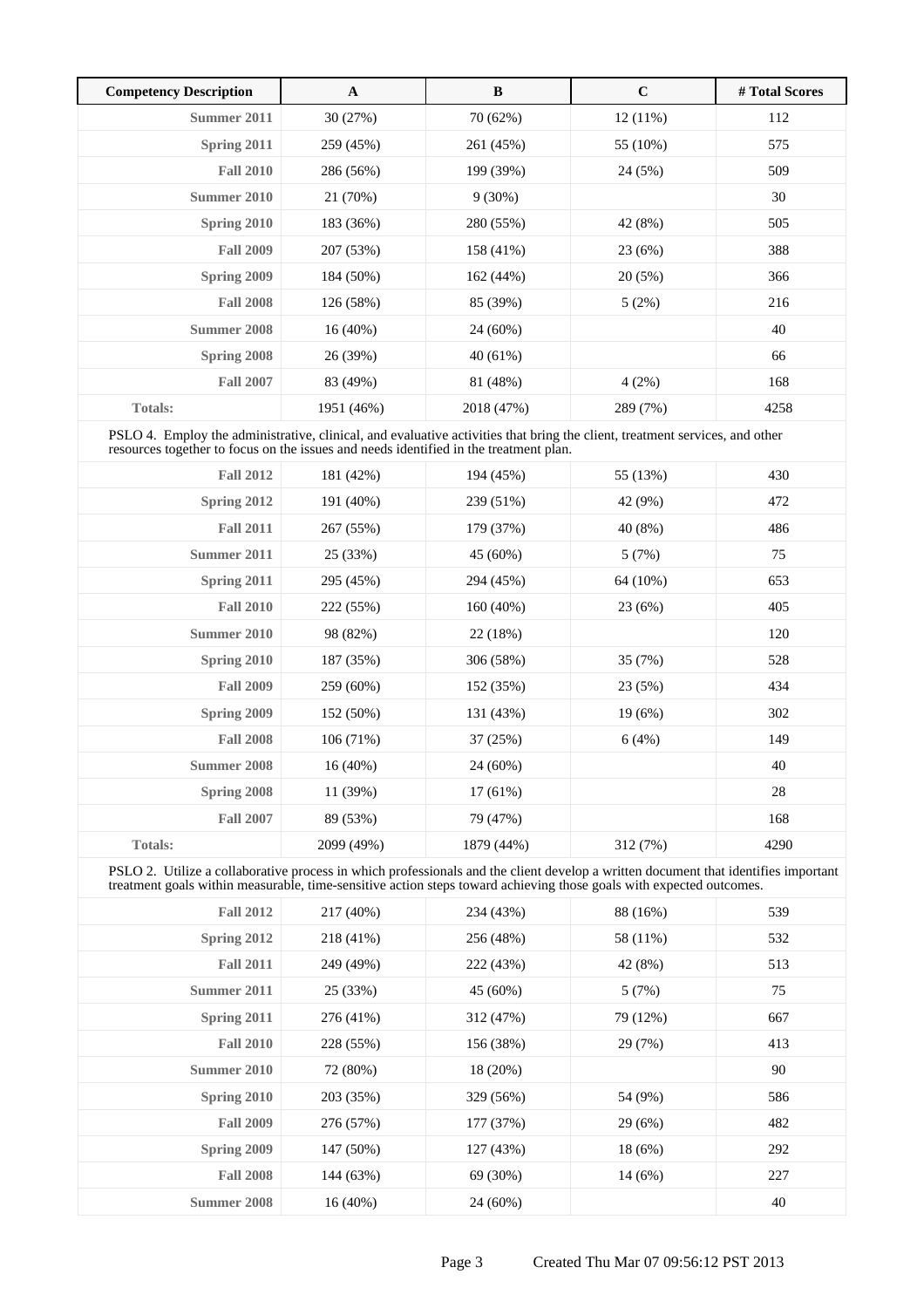| <b>Competency Description</b> | $\mathbf A$                                                                                                                                                                                                                                               | B           | $\mathbf C$ | #Total Scores |  |
|-------------------------------|-----------------------------------------------------------------------------------------------------------------------------------------------------------------------------------------------------------------------------------------------------------|-------------|-------------|---------------|--|
| Spring 2008                   | 12 (43%)                                                                                                                                                                                                                                                  | 16 (57%)    |             | 28            |  |
| <b>Fall 2007</b>              | 88 (52%)                                                                                                                                                                                                                                                  | 80 (48%)    |             | 168           |  |
| <b>Totals:</b>                | 2171 (47%)                                                                                                                                                                                                                                                | 2065 (44%)  | 416 (9%)    | 4652          |  |
|                               | PSLO 3. Utilize a collaborative process in which professionals and the client develop a written document that identifies important<br>treatment goals within measurable, time-sensitive action steps toward achieving those goals with expected outcomes. |             |             |               |  |
| <b>Fall 2012</b>              | 178 (37%)                                                                                                                                                                                                                                                 | 245 (51%)   | 57 (12%)    | 480           |  |
| Spring 2012                   | 184 (37%)                                                                                                                                                                                                                                                 | 270 (54%)   | 42 (8%)     | 496           |  |
| <b>Fall 2011</b>              | 190 (47%)                                                                                                                                                                                                                                                 | 184 (45%)   | 32 (8%)     | 406           |  |
| Summer 2011                   | 33 (29%)                                                                                                                                                                                                                                                  | 69 (62%)    | $10(9\%)$   | 112           |  |
| Spring 2011                   | 230 (44%)                                                                                                                                                                                                                                                 | 237 (45%)   | 59 (11%)    | 526           |  |
| <b>Fall 2010</b>              | 274 (60%)                                                                                                                                                                                                                                                 | 161 (35%)   | 25 (5%)     | 460           |  |
| Summer 2010                   | 26 (87%)                                                                                                                                                                                                                                                  | 4(13%)      |             | 30            |  |
| Spring 2010                   | 167 (36%)                                                                                                                                                                                                                                                 | 257 (56%)   | 37 (8%)     | 461           |  |
| <b>Fall 2009</b>              | 211 (56%)                                                                                                                                                                                                                                                 | 142 (38%)   | 22(6%)      | 375           |  |
| Spring 2009                   | 140 (48%)                                                                                                                                                                                                                                                 | 140 (48%)   | 14(5%)      | 294           |  |
| <b>Fall 2008</b>              | 93 (62%)                                                                                                                                                                                                                                                  | 54 (36%)    | 4(3%)       | 151           |  |
| <b>Summer 2008</b>            | $12(40\%)$                                                                                                                                                                                                                                                | 18 (60%)    |             | 30            |  |
| Spring 2008                   | 16 (36%)                                                                                                                                                                                                                                                  | 29 (64%)    |             | 45            |  |
| <b>Fall 2007</b>              | 67 (46%)                                                                                                                                                                                                                                                  | 80 (54%)    |             | 147           |  |
| <b>Totals:</b>                | 1821 (45%)                                                                                                                                                                                                                                                | 1890 (47%)  | 302 (8%)    | 4013          |  |
|                               |                                                                                                                                                                                                                                                           |             |             |               |  |
| <b>Report Totals by Term</b>  |                                                                                                                                                                                                                                                           |             |             |               |  |
| <b>Fall 2012</b>              | 1728 (40%)                                                                                                                                                                                                                                                | 2024 (46%)  | 607 (14%)   | 4359          |  |
| Spring 2012                   | 1746 (40%)                                                                                                                                                                                                                                                | 2198 (51%)  | 381 (9%)    | 4325          |  |
| <b>Fall 2011</b>              | 2059 (49%)                                                                                                                                                                                                                                                | 1863 (44%)  | 297 (7%)    | 4219          |  |
| Summer 2011                   | 252 (34%)                                                                                                                                                                                                                                                 | 446 (59%)   | 53 (7%)     | 751           |  |
| Spring 2011                   | 2480 (44%)                                                                                                                                                                                                                                                | 2599 (46%)  | 593 (10%)   | 5672          |  |
| <b>Fall 2010</b>              | 2322 (56%)                                                                                                                                                                                                                                                | 1560 (38%)  | 230 (6%)    | 4112          |  |
| <b>Summer 2010</b>            | 555 (80%)                                                                                                                                                                                                                                                 | 135 (20%)   |             | 690           |  |
| Spring 2010                   | 1716 (35%)                                                                                                                                                                                                                                                | 2716 (56%)  | 426 (9%)    | 4858          |  |
| <b>Fall 2009</b>              | 2223 (55%)                                                                                                                                                                                                                                                | 1560 (39%)  | 239 (6%)    | 4022          |  |
| Spring 2009                   | 1498 (51%)                                                                                                                                                                                                                                                | 1285 (44%)  | 167(6%)     | 2950          |  |
| <b>Fall 2008</b>              | 1129 (62%)                                                                                                                                                                                                                                                | 609 (33%)   | 86 (5%)     | 1824          |  |
| <b>Summer 2008</b>            | 124 (40%)                                                                                                                                                                                                                                                 | 186 (60%)   |             | 310           |  |
| Spring 2008                   | 138 (40%)                                                                                                                                                                                                                                                 | 207 (60%)   |             | 345           |  |
| <b>Fall 2007</b>              | 695 (48%)                                                                                                                                                                                                                                                 | 742 (51%)   | 12(1%)      | 1449          |  |
|                               |                                                                                                                                                                                                                                                           |             |             |               |  |
| <b>Grand Totals:</b>          | 18665 (47%)                                                                                                                                                                                                                                               | 18130 (45%) | 3091 (8%)   | 39886         |  |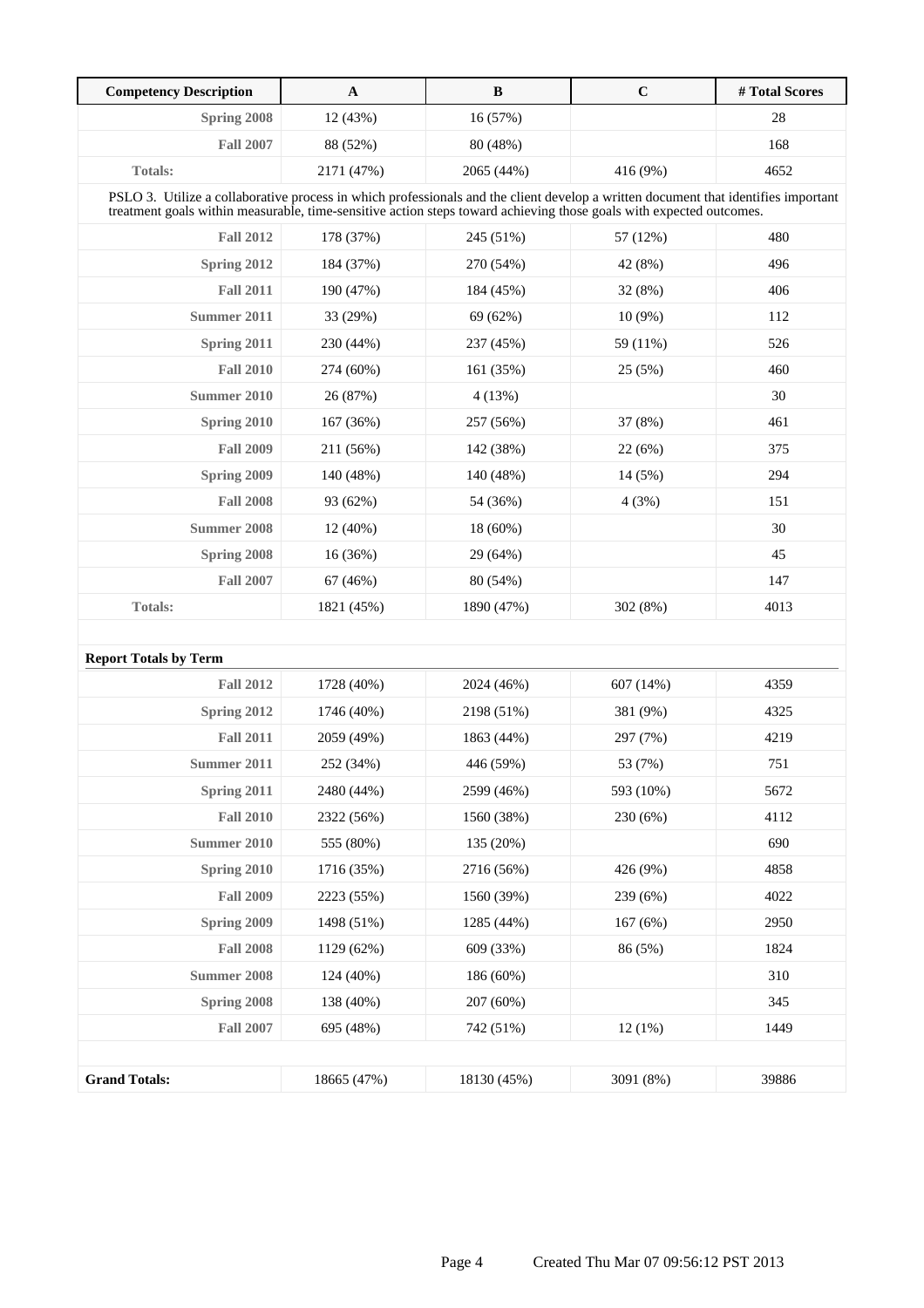**Outcomes for: Adminstration of Justice Program Outcomes - Administration of Justice Program Outcomes Academic Terms: Fall 2012, Summer 2012, Spring 2012, Fall 2011, Spring 2011, Fall 2010, Summer 2010, Spring 2010, Fall 2009, Spring 2009, Fall 2008, Summer 2008, Spring 2008, Fall 2007, Summer 2007**

- **A** Exemplary Performance
- **B** Standard Performance
- **C** Minimum Performance

| <b>Competency Description</b>                                                                                                                                                                                             | A          | B          | $\mathbf C$ | #Total Scores    |
|---------------------------------------------------------------------------------------------------------------------------------------------------------------------------------------------------------------------------|------------|------------|-------------|------------------|
| Administration of Justice Program Outcomes (AJ)                                                                                                                                                                           |            |            |             |                  |
| PSLO 1. Demonstrate an understanding of the American Criminal Justice system and the scope of responsibilities of the various<br>local, state, and federal law enforcement agencies beginning with arrest through parole. |            |            |             |                  |
| <b>Fall 2012</b>                                                                                                                                                                                                          | 611 (59%)  | 273 (26%)  | 160 (15%)   | 1044             |
| Summer 2012                                                                                                                                                                                                               | 28 (40%)   | 36(51%)    | 6(9%)       | 70               |
| <b>Spring 2012</b>                                                                                                                                                                                                        | 639 (52%)  | 314 (26%)  | 274 (22%)   | 1227             |
| <b>Fall 2011</b>                                                                                                                                                                                                          | 605 (51%)  | 336 (28%)  | 240 (20%)   | 1181             |
| Spring 2011                                                                                                                                                                                                               | 511 (49%)  | 324 (31%)  | 201 (19%)   | 1036             |
| <b>Fall 2010</b>                                                                                                                                                                                                          | 330 (45%)  | 257 (35%)  | 153 (21%)   | 740              |
| <b>Summer 2010</b>                                                                                                                                                                                                        |            |            |             | $\boldsymbol{0}$ |
| Spring 2010                                                                                                                                                                                                               | 570 (49%)  | 226 (19%)  | 376 (32%)   | 1172             |
| <b>Fall 2009</b>                                                                                                                                                                                                          | 465 (47%)  | 292 (30%)  | 228 (23%)   | 985              |
| Spring 2009                                                                                                                                                                                                               |            |            |             | $\mathbf{0}$     |
| <b>Fall 2008</b>                                                                                                                                                                                                          |            |            |             | $\mathbf{0}$     |
| <b>Summer 2008</b>                                                                                                                                                                                                        |            |            |             | $\mathbf{0}$     |
| Spring 2008                                                                                                                                                                                                               |            |            |             | $\mathbf{0}$     |
| <b>Fall 2007</b>                                                                                                                                                                                                          |            |            |             | $\boldsymbol{0}$ |
| Summer 2007                                                                                                                                                                                                               |            |            |             | 0                |
| <b>Totals:</b>                                                                                                                                                                                                            | 3759 (50%) | 2058 (28%) | 1638 (22%)  | 7455             |
| PSLO 2. Articulate the system?s objectives, the crime problem, and role expectations of criminal justice personnel, and describe<br>the various agencies and each subsystem within the system.                            |            |            |             |                  |
| <b>Fall 2012</b>                                                                                                                                                                                                          | 512 (58%)  | 228 (26%)  | 147 (17%)   | 887              |
| <b>Summer 2012</b>                                                                                                                                                                                                        | 42 (40%)   | 55 (52%)   | 8(8%)       | 105              |
| Spring 2012                                                                                                                                                                                                               | 600 (52%)  | 286 (25%)  | 260 (23%)   | 1146             |
| <b>Fall 2011</b>                                                                                                                                                                                                          | 519 (50%)  | 284 (28%)  | 227 (22%)   | 1030             |
| Spring 2011                                                                                                                                                                                                               | 458 (48%)  | 299 (31%)  | 201 (21%)   | 958              |
| <b>Fall 2010</b>                                                                                                                                                                                                          | 294 (44%)  | 235 (36%)  | 132 (20%)   | 661              |
| <b>Summer 2010</b>                                                                                                                                                                                                        |            |            |             | $\boldsymbol{0}$ |
| Spring 2010                                                                                                                                                                                                               | 546 (47%)  | 245 (21%)  | 378 (32%)   | 1169             |
| <b>Fall 2009</b>                                                                                                                                                                                                          | 484 (48%)  | 285 (28%)  | 243 (24%)   | 1012             |
| Spring 2009                                                                                                                                                                                                               |            |            |             | $\boldsymbol{0}$ |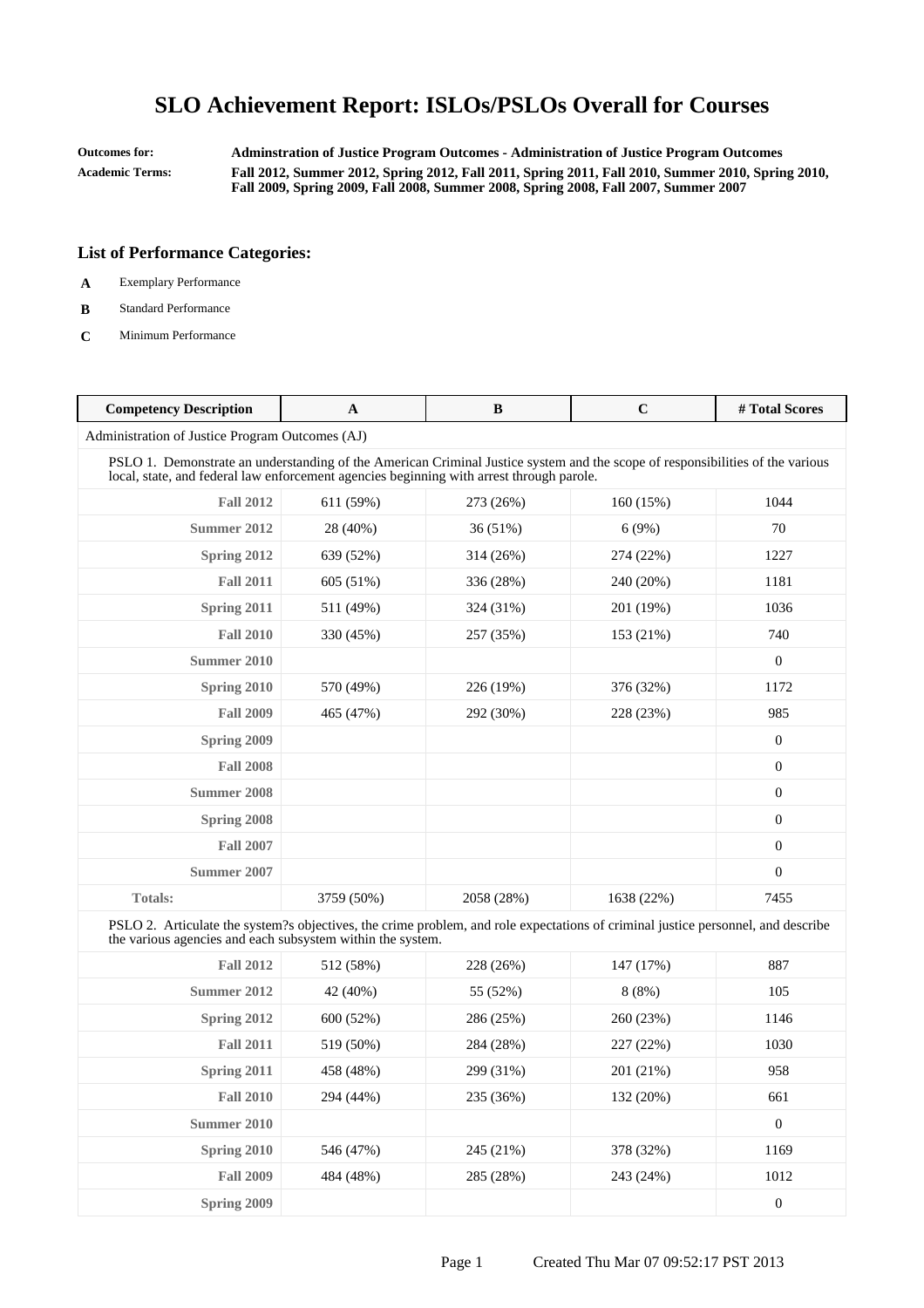| <b>Competency Description</b>                                                                                                                                                                                                     | A          | B          | $\mathbf C$ | # Total Scores   |
|-----------------------------------------------------------------------------------------------------------------------------------------------------------------------------------------------------------------------------------|------------|------------|-------------|------------------|
| <b>Fall 2008</b>                                                                                                                                                                                                                  |            |            |             | $\boldsymbol{0}$ |
| Summer 2008                                                                                                                                                                                                                       |            |            |             | $\boldsymbol{0}$ |
| Spring 2008                                                                                                                                                                                                                       |            |            |             | $\boldsymbol{0}$ |
| <b>Fall 2007</b>                                                                                                                                                                                                                  |            |            |             | $\boldsymbol{0}$ |
| Summer 2007                                                                                                                                                                                                                       |            |            |             | $\boldsymbol{0}$ |
| <b>Totals:</b>                                                                                                                                                                                                                    | 3455 (50%) | 1917 (28%) | 1596 (23%)  | 6968             |
| PSLO 5. Analyze legal concepts and make rational decisions about case processing. Demonstrate knowledge of the rules of<br>evidence, legal definitions, and concepts of evidentiary law. Apply basic investigative proficiencies. |            |            |             |                  |
| <b>Fall 2012</b>                                                                                                                                                                                                                  | 580 (57%)  | 280 (28%)  | 150 (15%)   | 1010             |
| Summer 2012                                                                                                                                                                                                                       | 28 (40%)   | 36 (51%)   | 6(9%)       | 70               |
| Spring 2012                                                                                                                                                                                                                       | 562 (47%)  | 348 (29%)  | 277 (23%)   | 1187             |
| <b>Fall 2011</b>                                                                                                                                                                                                                  | 604 (50%)  | 376 (31%)  | 221 (18%)   | 1201             |
| Spring 2011                                                                                                                                                                                                                       | 481 (47%)  | 359 (35%)  | 186 (18%)   | 1026             |
| <b>Fall 2010</b>                                                                                                                                                                                                                  | 361 (46%)  | 273 (35%)  | 156 (20%)   | 790              |
| Summer 2010                                                                                                                                                                                                                       |            |            |             | $\boldsymbol{0}$ |
| Spring 2010                                                                                                                                                                                                                       | 543 (49%)  | 222 (20%)  | 342 (31%)   | 1107             |
| <b>Fall 2009</b>                                                                                                                                                                                                                  | 442 (48%)  | 267 (29%)  | 210 (23%)   | 919              |
| Spring 2009                                                                                                                                                                                                                       |            |            |             | $\boldsymbol{0}$ |
| <b>Fall 2008</b>                                                                                                                                                                                                                  |            |            |             | $\boldsymbol{0}$ |
| Summer 2008                                                                                                                                                                                                                       |            |            |             | $\boldsymbol{0}$ |
| Spring 2008                                                                                                                                                                                                                       |            |            |             | $\boldsymbol{0}$ |
| <b>Fall 2007</b>                                                                                                                                                                                                                  |            |            |             | $\boldsymbol{0}$ |
| Summer 2007                                                                                                                                                                                                                       |            |            |             | $\overline{0}$   |
| <b>Totals:</b>                                                                                                                                                                                                                    | 3601 (49%) | 2161 (30%) | 1548 (21%)  | 7310             |
| PSLO 6. Demonstrate critical thinking and analytical skills acquired in the social sciences in preparation for continuance of<br>college-level education.                                                                         |            |            |             |                  |
| <b>Fall 2012</b>                                                                                                                                                                                                                  | 578 (55%)  | 307 (29%)  | 157 (15%)   | 1042             |
| <b>Summer 2012</b>                                                                                                                                                                                                                | 29 (41%)   | 36 (51%)   | 5(7%)       | $70\,$           |
| Spring 2012                                                                                                                                                                                                                       | 621 (50%)  | 344 (28%)  | 282 (23%)   | 1247             |
| <b>Fall 2011</b>                                                                                                                                                                                                                  | 602 (50%)  | 382 (31%)  | 229 (19%)   | 1213             |
| Spring 2011                                                                                                                                                                                                                       | 508 (48%)  | 361 (34%)  | 181 (17%)   | 1050             |
| <b>Fall 2010</b>                                                                                                                                                                                                                  | 361 (45%)  | 284 (35%)  | 159 (20%)   | 804              |
| <b>Summer 2010</b>                                                                                                                                                                                                                |            |            |             | $\boldsymbol{0}$ |
| Spring 2010                                                                                                                                                                                                                       | 568 (49%)  | 235 (20%)  | 363 (31%)   | 1166             |
| <b>Fall 2009</b>                                                                                                                                                                                                                  | 416 (46%)  | 256 (28%)  | 236 (26%)   | 908              |
| Spring 2009                                                                                                                                                                                                                       |            |            |             | $\boldsymbol{0}$ |
| <b>Fall 2008</b>                                                                                                                                                                                                                  |            |            |             | $\boldsymbol{0}$ |
| <b>Summer 2008</b>                                                                                                                                                                                                                |            |            |             | $\boldsymbol{0}$ |
| Spring 2008                                                                                                                                                                                                                       |            |            |             | $\boldsymbol{0}$ |
| <b>Fall 2007</b>                                                                                                                                                                                                                  |            |            |             | $\boldsymbol{0}$ |
| <b>Summer 2007</b>                                                                                                                                                                                                                |            |            |             | $\boldsymbol{0}$ |
| Totals:                                                                                                                                                                                                                           | 3683 (49%) | 2205 (29%) | 1612 (21%)  | 7500             |

PSLO 3. Articulate the system?s objectives, the crime problem, and role expectations of criminal justice personnel, and describe the various agencies and each subsystem within the system.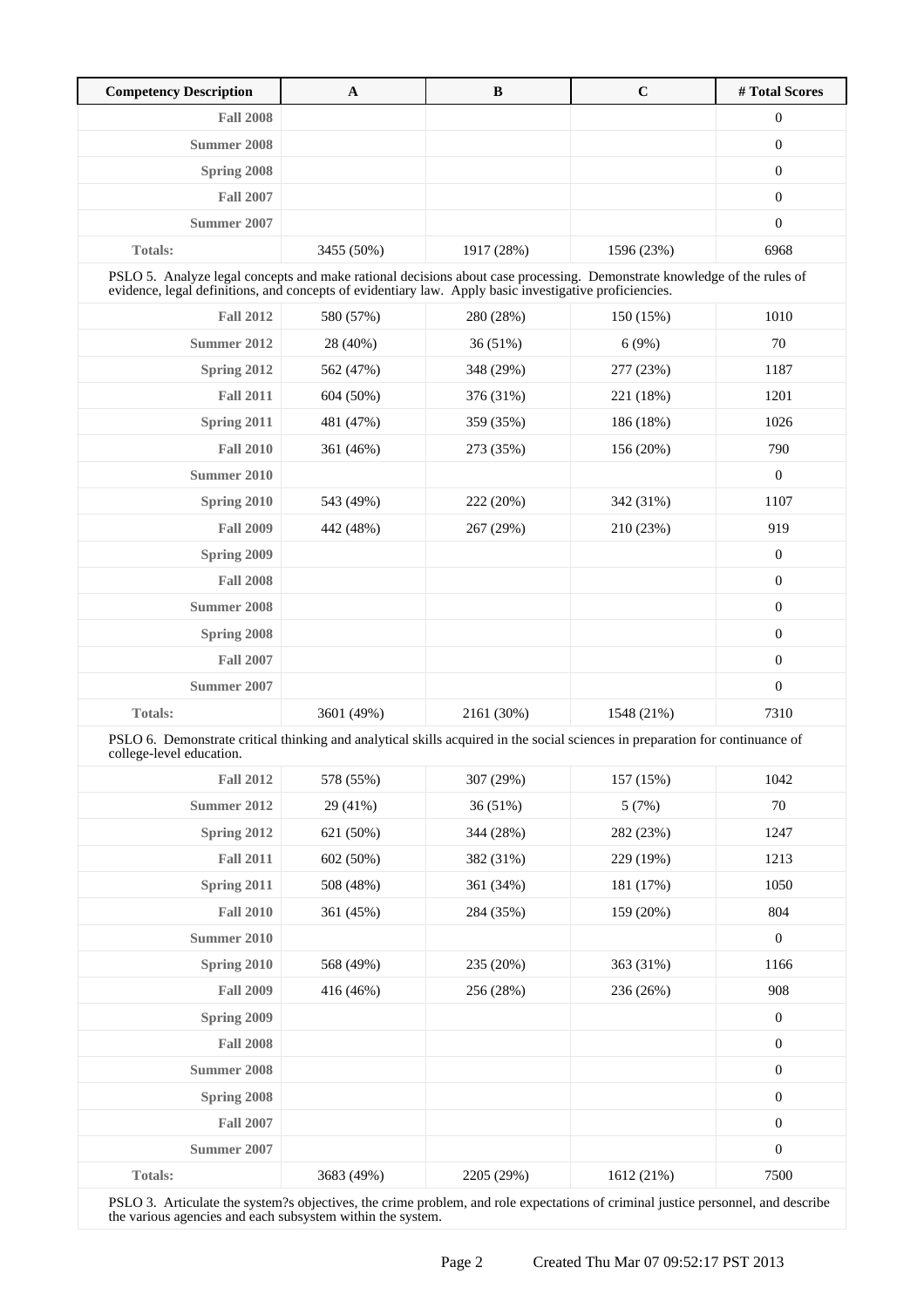| <b>Competency Description</b>                                                                                                                                                        | $\mathbf{A}$ | $\, {\bf B}$ | $\mathbf C$ | # Total Scores   |  |
|--------------------------------------------------------------------------------------------------------------------------------------------------------------------------------------|--------------|--------------|-------------|------------------|--|
| <b>Fall 2012</b>                                                                                                                                                                     | 435 (59%)    | 196 (27%)    | 102 (14%)   | 733              |  |
| Summer 2012                                                                                                                                                                          | 14 (40%)     | 19 (54%)     | 2(6%)       | 35               |  |
| Spring 2012                                                                                                                                                                          | 475 (56%)    | 202 (24%)    | 174 (20%)   | 851              |  |
| <b>Fall 2011</b>                                                                                                                                                                     | 437 (54%)    | 210 (26%)    | 158 (20%)   | 805              |  |
| Spring 2011                                                                                                                                                                          | 365 (52%)    | 206 (29%)    | 134 (19%)   | 705              |  |
| <b>Fall 2010</b>                                                                                                                                                                     | 231 (49%)    | 158 (33%)    | 85 (18%)    | 474              |  |
| Summer 2010                                                                                                                                                                          |              |              |             | $\boldsymbol{0}$ |  |
| Spring 2010                                                                                                                                                                          | 374 (48%)    | 161 (21%)    | 250 (32%)   | 785              |  |
| <b>Fall 2009</b>                                                                                                                                                                     | 305 (45%)    | 178 (26%)    | 190 (28%)   | 673              |  |
| Spring 2009                                                                                                                                                                          |              |              |             | $\boldsymbol{0}$ |  |
| <b>Fall 2008</b>                                                                                                                                                                     |              |              |             | $\boldsymbol{0}$ |  |
| Summer 2008                                                                                                                                                                          |              |              |             | $\boldsymbol{0}$ |  |
| Spring 2008                                                                                                                                                                          |              |              |             | $\boldsymbol{0}$ |  |
| <b>Fall 2007</b>                                                                                                                                                                     |              |              |             | $\boldsymbol{0}$ |  |
| <b>Summer 2007</b>                                                                                                                                                                   |              |              |             | $\boldsymbol{0}$ |  |
| Totals:                                                                                                                                                                              | 2636 (52%)   | 1330 (26%)   | 1095 (22%)  | 5061             |  |
| PSLO 4. Articulate the differences between the major criminological theories of the causes of crime and how those theories relate<br>to policies toward crime and criminal behavior. |              |              |             |                  |  |
| <b>Fall 2012</b>                                                                                                                                                                     | 202 (50%)    | 134 (33%)    | 70 (17%)    | 406              |  |
| Summer 2012                                                                                                                                                                          | 14 (40%)     | 19 (54%)     | 2(6%)       | 35               |  |
| Spring 2012                                                                                                                                                                          | 236 (46%)    | 168 (33%)    | 111 (22%)   | 515              |  |
| <b>Fall 2011</b>                                                                                                                                                                     | 226 (47%)    | 168 (35%)    | 89 (18%)    | 483              |  |
| Spring 2011                                                                                                                                                                          | 200 (49%)    | 149 (36%)    | 62 (15%)    | 411              |  |
| <b>Fall 2010</b>                                                                                                                                                                     | 179 (47%)    | 132 (35%)    | 68 (18%)    | 379              |  |
| Summer 2010                                                                                                                                                                          |              |              |             | $\boldsymbol{0}$ |  |
| <b>Spring 2010</b>                                                                                                                                                                   | 276 (51%)    | 114(21%)     | 147 (27%)   | 537              |  |
| <b>Fall 2009</b>                                                                                                                                                                     | 101 (45%)    | 51 (23%)     | 72 (32%)    | 224              |  |
| Spring 2009                                                                                                                                                                          |              |              |             | $\boldsymbol{0}$ |  |
| <b>Fall 2008</b>                                                                                                                                                                     |              |              |             | $\boldsymbol{0}$ |  |
| <b>Summer 2008</b>                                                                                                                                                                   |              |              |             | $\boldsymbol{0}$ |  |
| Spring 2008                                                                                                                                                                          |              |              |             | $\boldsymbol{0}$ |  |
| <b>Fall 2007</b>                                                                                                                                                                     |              |              |             | $\boldsymbol{0}$ |  |
| <b>Summer 2007</b>                                                                                                                                                                   |              |              |             | $\boldsymbol{0}$ |  |
| Totals:                                                                                                                                                                              | 1434 (48%)   | 935 (31%)    | 621 (21%)   | 2990             |  |
|                                                                                                                                                                                      |              |              |             |                  |  |
| <b>Report Totals by Term</b>                                                                                                                                                         |              |              |             |                  |  |
| <b>Fall 2012</b>                                                                                                                                                                     | 2918 (57%)   | 1418 (28%)   | 786 (15%)   | 5122             |  |
| <b>Summer 2012</b>                                                                                                                                                                   | 155 (40%)    | 201 (52%)    | 29 (8%)     | 385              |  |
| Spring 2012                                                                                                                                                                          | 3133 (51%)   | 1662 (27%)   | 1378 (22%)  | 6173             |  |
| <b>Fall 2011</b>                                                                                                                                                                     | 2993 (51%)   | 1756 (30%)   | 1164 (20%)  | 5913             |  |
| Spring 2011                                                                                                                                                                          | 2523 (49%)   | 1698 (33%)   | 965 (19%)   | 5186             |  |
| <b>Fall 2010</b>                                                                                                                                                                     | 1756 (46%)   | 1339 (35%)   | 753 (20%)   | 3848             |  |
| <b>Summer 2010</b>                                                                                                                                                                   |              |              |             | $\boldsymbol{0}$ |  |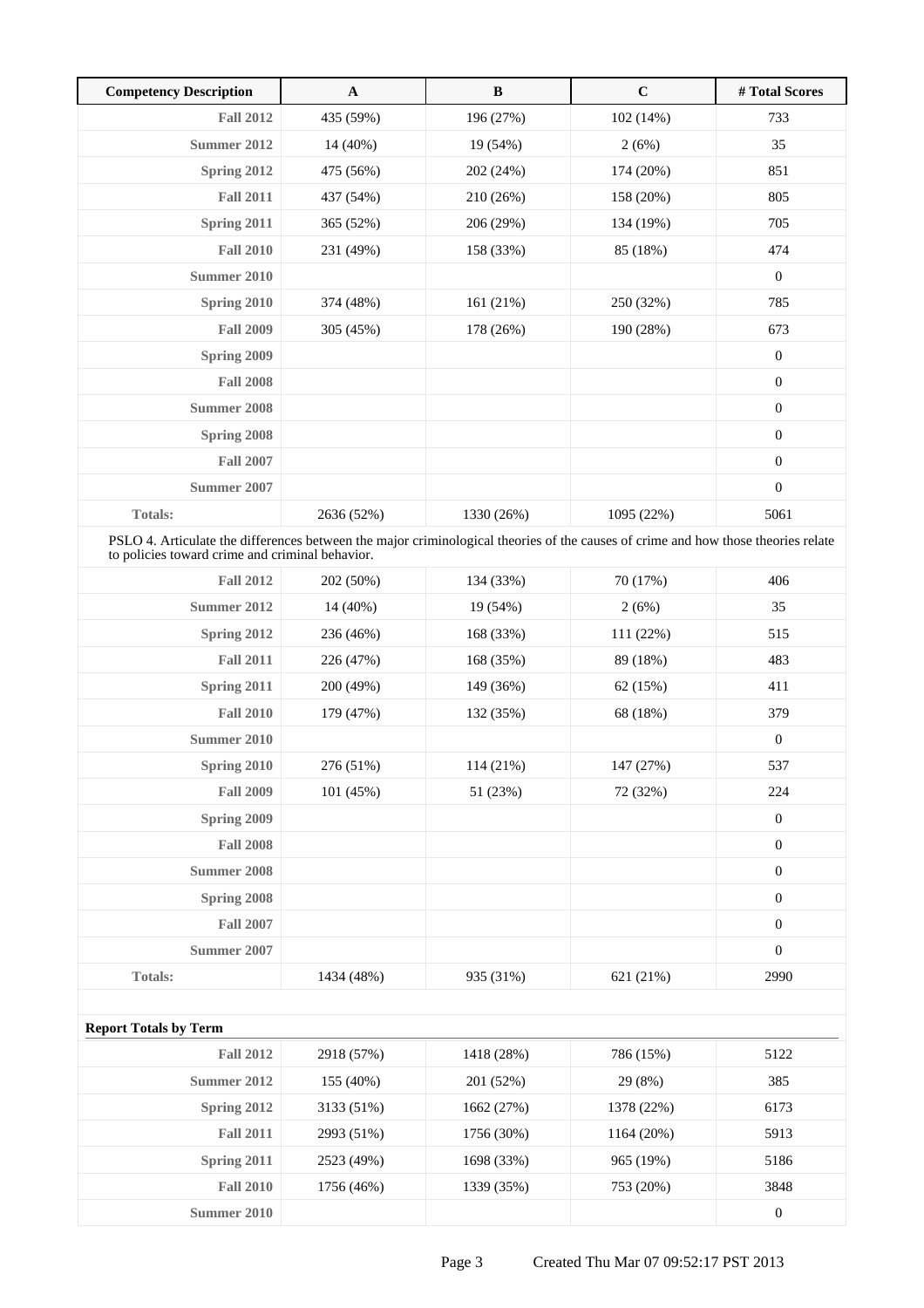| <b>Competency Description</b> | $\mathbf A$ | B           | $\mathbf C$ | # Total Scores   |
|-------------------------------|-------------|-------------|-------------|------------------|
| Spring 2010                   | 2877 (48%)  | 1203 (20%)  | 1856 (31%)  | 5936             |
| <b>Fall 2009</b>              | 2213 (47%)  | 1329 (28%)  | 1179 (25%)  | 4721             |
| Spring 2009                   |             |             |             | $\boldsymbol{0}$ |
| <b>Fall 2008</b>              |             |             |             | $\boldsymbol{0}$ |
| Summer 2008                   |             |             |             | $\boldsymbol{0}$ |
| Spring 2008                   |             |             |             | $\boldsymbol{0}$ |
| <b>Fall 2007</b>              |             |             |             | $\boldsymbol{0}$ |
| Summer 2007                   |             |             |             | $\mathbf{0}$     |
|                               |             |             |             |                  |
| <b>Grand Totals:</b>          | 18568 (50%) | 10606 (28%) | 8110 (22%)  | 37284            |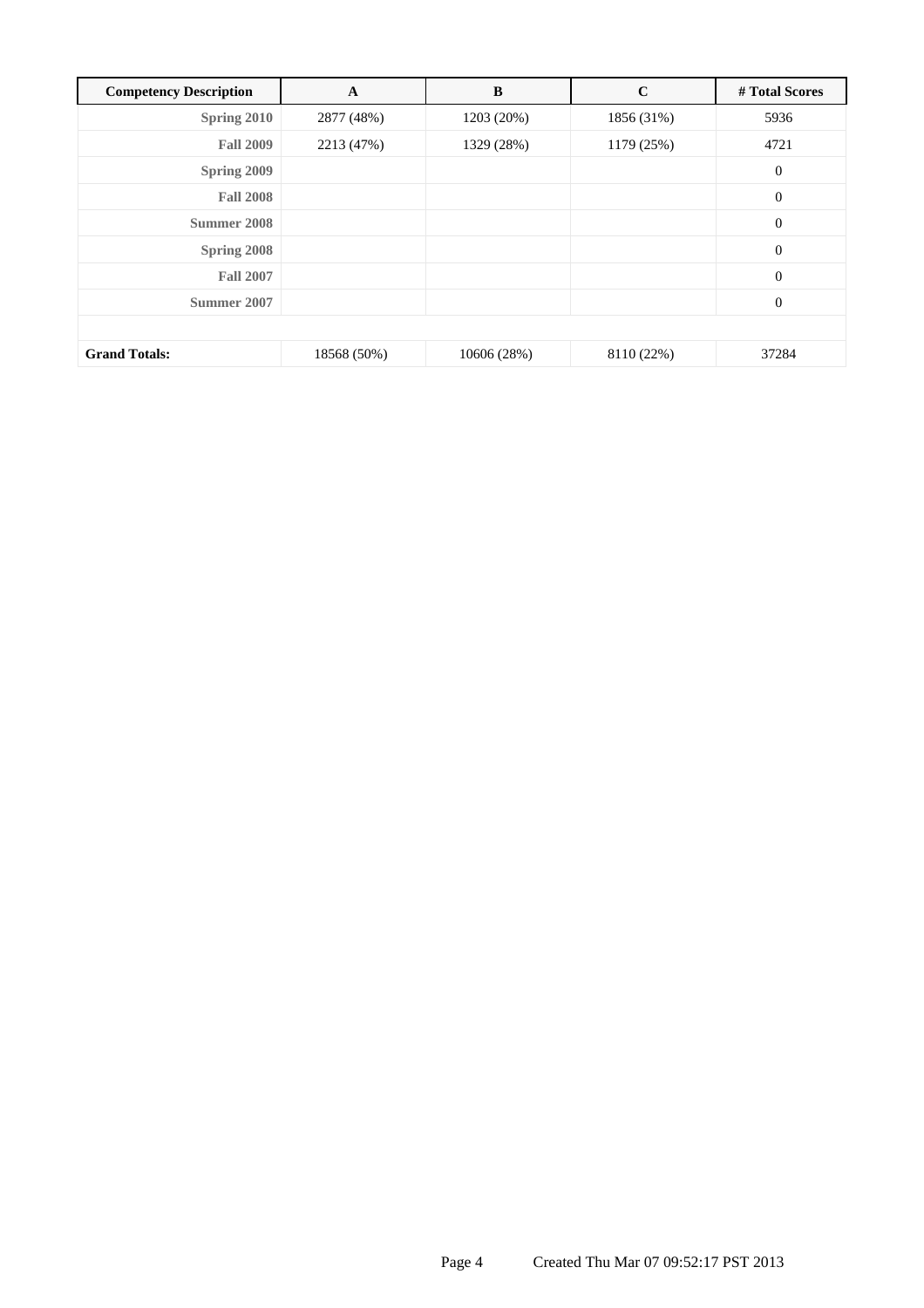**Outcomes for: Anthropology Program Outcomes - Anthropology Department Program Outcomes Academic Terms: Spring 2012, Fall 2011, Summer 2011, Fall 2010, Spring 2010, Fall 2009, Spring 2009, Fall 2008, Summer 2008, Spring 2008, Fall 2007, Summer 2007**

- **A** Exemplary Performance
- **B** Standard Performance
- **C** Minimum Performance

| <b>Competency Description</b>                                                                                                                                                                                                                                               | A          | B          | $\mathbf C$ | #Total Scores    |
|-----------------------------------------------------------------------------------------------------------------------------------------------------------------------------------------------------------------------------------------------------------------------------|------------|------------|-------------|------------------|
| Anthropology Department Program Outcomes (ANTH)                                                                                                                                                                                                                             |            |            |             |                  |
| PSLO 1. Demonstrate basic knowledge of the holistic nature of anthropology and the concepts of culture and biology as used by<br>contemporary anthropologists.                                                                                                              |            |            |             |                  |
| Spring 2012                                                                                                                                                                                                                                                                 | 42 (78%)   | 12 (22%)   |             | 54               |
| <b>Fall 2011</b>                                                                                                                                                                                                                                                            |            |            |             | $\boldsymbol{0}$ |
| Summer 2011                                                                                                                                                                                                                                                                 |            |            |             | $\boldsymbol{0}$ |
| <b>Fall 2010</b>                                                                                                                                                                                                                                                            |            |            |             | $\boldsymbol{0}$ |
| <b>Spring 2010</b>                                                                                                                                                                                                                                                          | 51 (48%)   | 53 (50%)   | 3(3%)       | 107              |
| <b>Fall 2009</b>                                                                                                                                                                                                                                                            | 461 (43%)  | 443 (42%)  | 162 (15%)   | 1066             |
| Spring 2009                                                                                                                                                                                                                                                                 | 330 (52%)  | 217 (34%)  | 90(14%)     | 637              |
| <b>Fall 2008</b>                                                                                                                                                                                                                                                            | 374 (36%)  | 534 (51%)  | 130 (13%)   | 1038             |
| Summer 2008                                                                                                                                                                                                                                                                 |            |            |             | $\boldsymbol{0}$ |
| Spring 2008                                                                                                                                                                                                                                                                 |            |            |             | $\boldsymbol{0}$ |
| <b>Fall 2007</b>                                                                                                                                                                                                                                                            | $6(100\%)$ |            |             | 6                |
| Summer 2007                                                                                                                                                                                                                                                                 |            |            |             | $\overline{0}$   |
| <b>Totals:</b>                                                                                                                                                                                                                                                              | 1264 (43%) | 1259 (43%) | 385 (13%)   | 2908             |
| PSLO 2. Describe the development of anthropology as a profession, explaining why anthropology can be considered both a<br>science and a humanity and how anthropology became a distinct field of inquiry while retaining a relationship with other<br>academic disciplines. |            |            |             |                  |
| Spring 2012                                                                                                                                                                                                                                                                 | 42 (78%)   | 12 (22%)   |             | 54               |
| <b>Fall 2011</b>                                                                                                                                                                                                                                                            |            |            |             | $\boldsymbol{0}$ |
| Summer 2011                                                                                                                                                                                                                                                                 |            |            |             | $\boldsymbol{0}$ |
| <b>Fall 2010</b>                                                                                                                                                                                                                                                            |            |            |             | $\overline{0}$   |
| Spring 2010                                                                                                                                                                                                                                                                 | 51 (48%)   | 53 (50%)   | 3(3%)       | 107              |
| <b>Fall 2009</b>                                                                                                                                                                                                                                                            | 392 (44%)  | 370 (41%)  | 132 (15%)   | 894              |
| Spring 2009                                                                                                                                                                                                                                                                 | 289 (52%)  | 195 (35%)  | 75 (13%)    | 559              |
| <b>Fall 2008</b>                                                                                                                                                                                                                                                            | 259 (31%)  | 470 (57%)  | 101 (12%)   | 830              |
| <b>Summer 2008</b>                                                                                                                                                                                                                                                          |            |            |             | $\boldsymbol{0}$ |
| Spring 2008                                                                                                                                                                                                                                                                 |            |            |             | $\boldsymbol{0}$ |
| <b>Fall 2007</b>                                                                                                                                                                                                                                                            | $4(100\%)$ |            |             | 4                |
| <b>Summer 2007</b>                                                                                                                                                                                                                                                          |            |            |             | $\boldsymbol{0}$ |
| <b>Totals:</b>                                                                                                                                                                                                                                                              | 1037 (42%) | 1100 (45%) | 311 (13%)   | 2448             |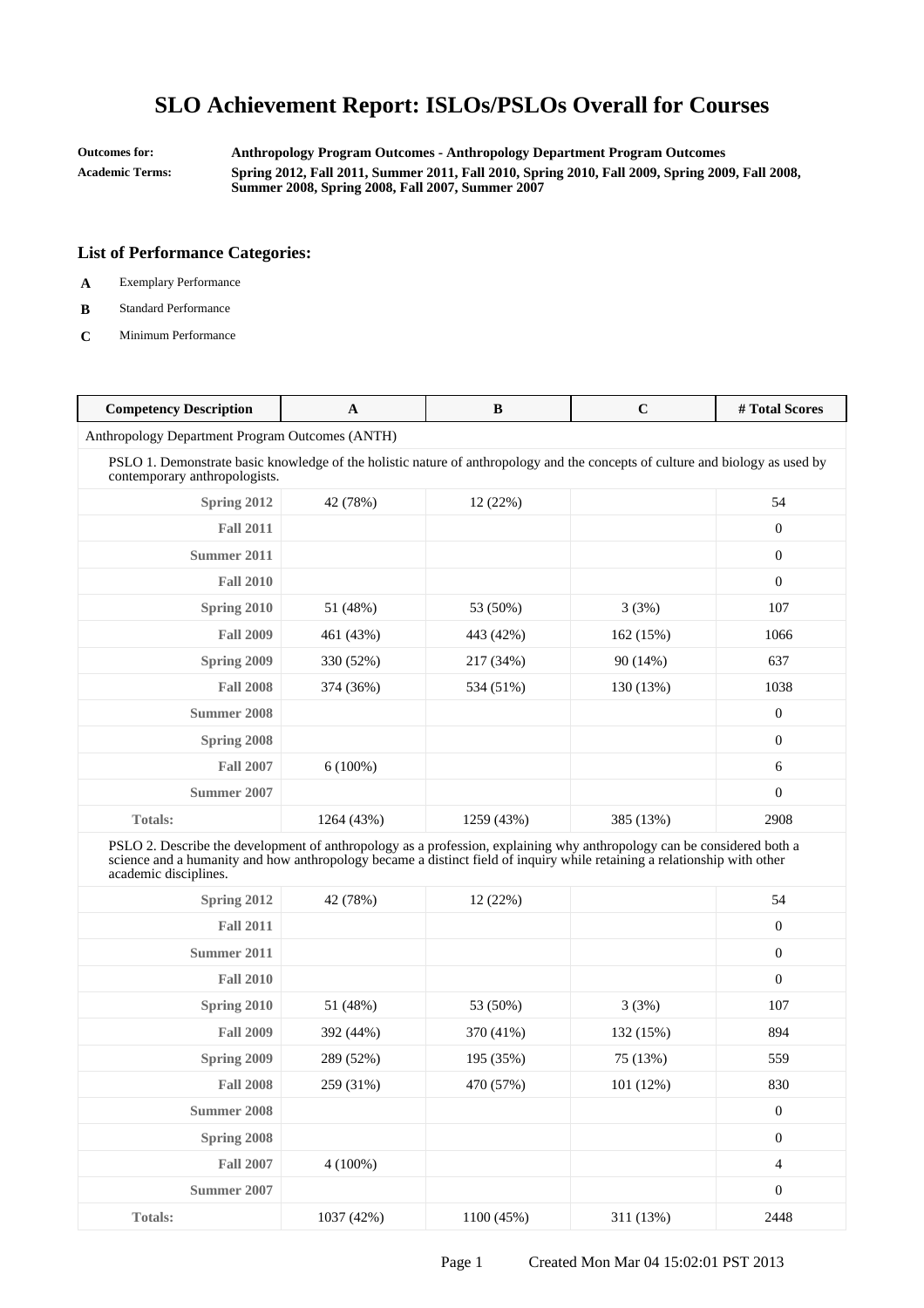| <b>Competency Description</b>                                                                                                                                                                                          | $\mathbf{A}$ | B          | $\mathbf C$ | # Total Scores   |  |
|------------------------------------------------------------------------------------------------------------------------------------------------------------------------------------------------------------------------|--------------|------------|-------------|------------------|--|
| PSLO 3. Discuss the four-field nature of anthropology and the relation of its subdisciplines to one another, particularly in terms<br>of the biological and social construction of such terms as sex, gender, and race |              |            |             |                  |  |
| Spring 2012                                                                                                                                                                                                            | 42 (78%)     | 12(22%)    |             | 54               |  |
| <b>Fall 2011</b>                                                                                                                                                                                                       |              |            |             | $\mathbf{0}$     |  |
| Summer 2011                                                                                                                                                                                                            |              |            |             | $\mathbf{0}$     |  |
| <b>Fall 2010</b>                                                                                                                                                                                                       |              |            |             | $\boldsymbol{0}$ |  |
| Spring 2010                                                                                                                                                                                                            | 51 (48%)     | 53 (50%)   | 3(3%)       | 107              |  |
| <b>Fall 2009</b>                                                                                                                                                                                                       | 461 (43%)    | 443 (42%)  | 162(15%)    | 1066             |  |
| Spring 2009                                                                                                                                                                                                            | 330 (52%)    | 217 (34%)  | 90(14%)     | 637              |  |
| <b>Fall 2008</b>                                                                                                                                                                                                       | 374 (36%)    | 534 (51%)  | 130 (13%)   | 1038             |  |
| Summer 2008                                                                                                                                                                                                            |              |            |             | $\mathbf{0}$     |  |
| Spring 2008                                                                                                                                                                                                            |              |            |             | $\mathbf{0}$     |  |
| <b>Fall 2007</b>                                                                                                                                                                                                       | $6(100\%)$   |            |             | 6                |  |
| <b>Summer 2007</b>                                                                                                                                                                                                     |              |            |             | $\mathbf{0}$     |  |
| <b>Totals:</b>                                                                                                                                                                                                         | 1264 (43%)   | 1259 (43%) | 385 (13%)   | 2908             |  |

PSLO 5. Demonstrate gain an awareness and appreciation of cultural diversity enhanced by a holistic perspective on culture as integrated, dynamic, and embedded in broader processes of intercultural connection and globalization.PSLO PSLO 5. Demonstrate gain an awareness and appreciation of cultural diversity enhanced by a holistic perspective on culture as integrated, dynamic, and embedded in broader processes of intercultural connection and globalization.

| Spring 2012      | 28 (78%)   | 8 (22%)   |           | 36               |
|------------------|------------|-----------|-----------|------------------|
| <b>Fall 2011</b> |            |           |           | $\boldsymbol{0}$ |
| Summer 2011      |            |           |           | $\boldsymbol{0}$ |
| <b>Fall 2010</b> |            |           |           | $\boldsymbol{0}$ |
| Spring 2010      | 36 (51%)   | 35 (49%)  |           | 71               |
| <b>Fall 2009</b> | 280 (39%)  | 334 (46%) | 106(15%)  | 720              |
| Spring 2009      | 251 (56%)  | 157 (35%) | 44 (10%)  | 452              |
| <b>Fall 2008</b> | 268 (39%)  | 329 (48%) | 93 (13%)  | 690              |
| Summer 2008      |            |           |           | $\boldsymbol{0}$ |
| Spring 2008      |            |           |           | $\boldsymbol{0}$ |
| <b>Fall 2007</b> | $4(100\%)$ |           |           | $\overline{4}$   |
| Summer 2007      |            |           |           | $\boldsymbol{0}$ |
| <b>Totals:</b>   | 867 (44%)  | 863 (44%) | 243 (12%) | 1973             |

PSLO 4. Describe ways in which different aspects of culture - economic, social, political, and religious practices and institutions - relate to one another in a cultural system, and draw comparisons between different cultures, past and present.

| Spring 2012      | 42 (78%)   | 12 (22%)  |          | 54               |
|------------------|------------|-----------|----------|------------------|
| <b>Fall 2011</b> |            |           |          | $\boldsymbol{0}$ |
| Summer 2011      |            |           |          | $\boldsymbol{0}$ |
| <b>Fall 2010</b> |            |           |          | $\boldsymbol{0}$ |
| Spring 2010      | 51 (48%)   | 53 (50%)  | 3(3%)    | 107              |
| <b>Fall 2009</b> | 174 (33%)  | 254 (49%) | 92 (18%) | 520              |
| Spring 2009      | 104 (50%)  | 74 (35%)  | 32 (15%) | 210              |
| <b>Fall 2008</b> | 285 (45%)  | 267 (42%) | 85 (13%) | 637              |
| Summer 2008      |            |           |          | $\boldsymbol{0}$ |
| Spring 2008      |            |           |          | $\boldsymbol{0}$ |
| <b>Fall 2007</b> | $6(100\%)$ |           |          | 6                |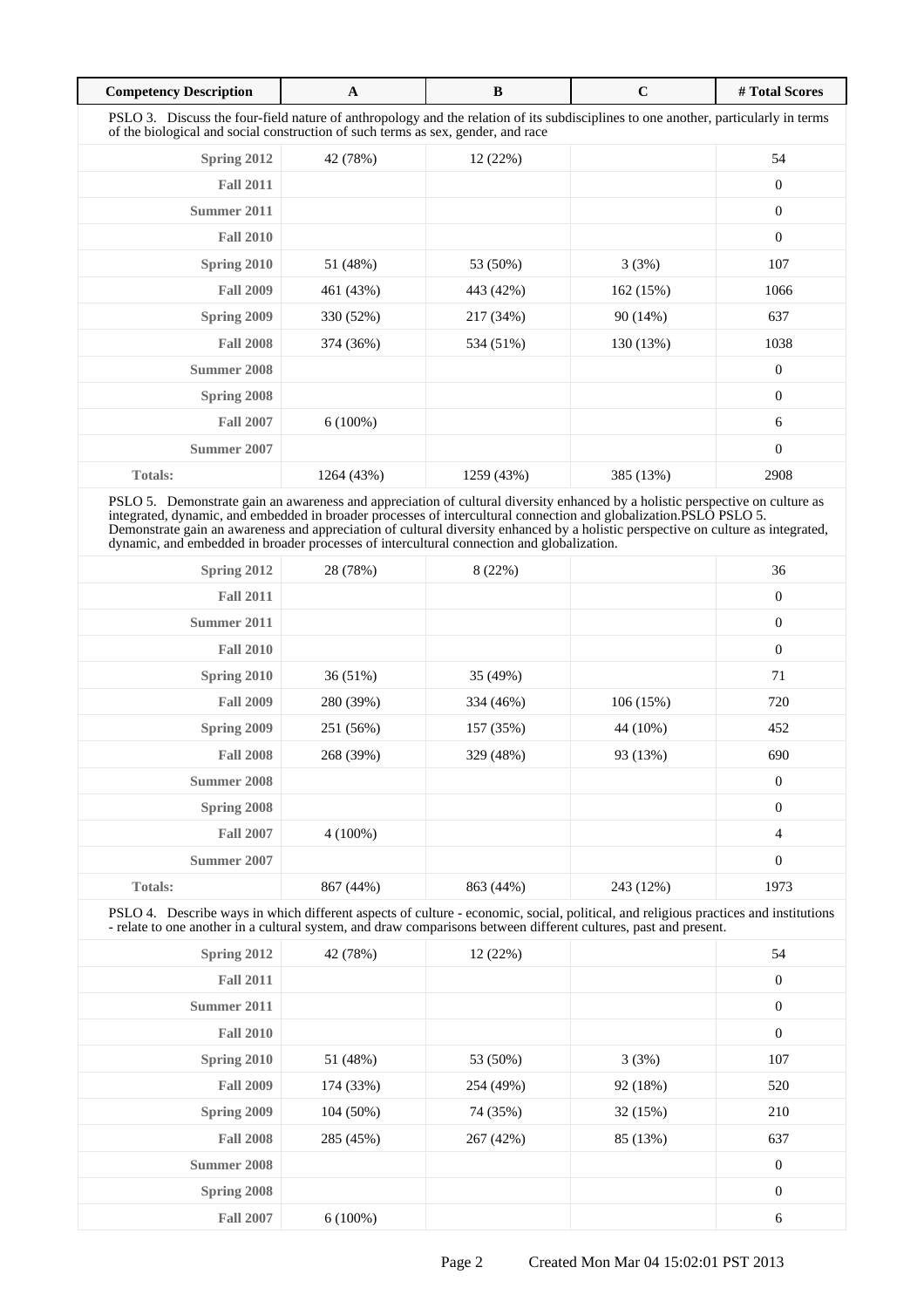| Summer 2007<br>$\mathbf{0}$<br>1534<br><b>Totals:</b><br>662 (43%)<br>660 (43%)<br>212 (14%)<br>PSLO 6. Discuss their own cultural biases as well as the biases of others, explaining why these biases exist while retaining the<br>ability to put said biases aside in order to evaluate the cultural syntheses of others in ethnographies, films, news and media<br>overall.<br>Spring 2012<br>54<br>42 (78%)<br>12 (22%)<br>Summer 2011<br>$\boldsymbol{0}$<br><b>Fall 2010</b><br>$\boldsymbol{0}$<br>Spring 2010<br>51 (48%)<br>53 (50%)<br>3(3%)<br>107<br><b>Fall 2009</b><br>174 (33%)<br>254 (49%)<br>92 (18%)<br>520<br>Spring 2009<br>104 (50%)<br>74 (35%)<br>210<br>32 (15%)<br><b>Fall 2008</b><br>285 (45%)<br>267 (42%)<br>85 (13%)<br>637<br>$\boldsymbol{0}$<br><b>Summer 2008</b><br>$\boldsymbol{0}$<br>Spring 2008<br>$\boldsymbol{0}$<br><b>Fall 2007</b><br>Summer 2007<br>$\boldsymbol{0}$<br>Totals:<br>656 (43%)<br>660 (43%)<br>212 (14%)<br>1528<br>PSLO 7. Articulate the importance of ethics in anthropology, specifically the fundamental obligations of anthropologists to<br>members of the societies they study, their research sponsors and their profession.<br>36<br>Spring 2012<br>28 (78%)<br>8 (22%)<br>$\boldsymbol{0}$<br>Summer 2011<br>$\boldsymbol{0}$<br><b>Fall 2010</b><br>Spring 2010<br>38 (54%)<br>30 (42%)<br>3(4%)<br>71<br><b>Fall 2009</b><br>348<br>105 (30%)<br>181 (52%)<br>62 (18%)<br>Spring 2009<br>54 (49%)<br>41 (37%)<br>15 (14%)<br>110<br><b>Fall 2008</b><br>429<br>170 (40%)<br>203 (47%)<br>56 (13%)<br><b>Summer 2008</b><br>$\boldsymbol{0}$<br>Spring 2008<br>$\boldsymbol{0}$<br><b>Fall 2007</b><br>$\boldsymbol{0}$<br>Summer 2007<br>$\boldsymbol{0}$<br><b>Totals:</b><br>994<br>395 (40%)<br>463 (47%)<br>136 (14%)<br><b>Report Totals by Term</b><br>Spring 2012<br>266 (78%)<br>76 (22%)<br>342<br>$\boldsymbol{0}$<br><b>Fall 2011</b><br><b>Summer 2011</b><br>$\boldsymbol{0}$<br><b>Fall 2010</b><br>$\boldsymbol{0}$<br>677<br>Spring 2010<br>329 (49%)<br>330 (49%)<br>18 (3%)<br><b>Fall 2009</b><br>808 (16%)<br>5134<br>2047 (40%)<br>2279 (44%)<br>Spring 2009<br>2815<br>1462 (52%)<br>975 (35%)<br>378 (13%)<br><b>Fall 2008</b><br>5299<br>2015 (38%)<br>2604 (49%)<br>680 (13%) | <b>Competency Description</b> | $\mathbf A$ | $\, {\bf B}$ | $\mathbf C$ | # Total Scores |
|---------------------------------------------------------------------------------------------------------------------------------------------------------------------------------------------------------------------------------------------------------------------------------------------------------------------------------------------------------------------------------------------------------------------------------------------------------------------------------------------------------------------------------------------------------------------------------------------------------------------------------------------------------------------------------------------------------------------------------------------------------------------------------------------------------------------------------------------------------------------------------------------------------------------------------------------------------------------------------------------------------------------------------------------------------------------------------------------------------------------------------------------------------------------------------------------------------------------------------------------------------------------------------------------------------------------------------------------------------------------------------------------------------------------------------------------------------------------------------------------------------------------------------------------------------------------------------------------------------------------------------------------------------------------------------------------------------------------------------------------------------------------------------------------------------------------------------------------------------------------------------------------------------------------------------------------------------------------------------------------------------------------------------------------------------------------------------------------------------------------------------------------------------------------------------------------------------------------------------------------------------------------------------|-------------------------------|-------------|--------------|-------------|----------------|
|                                                                                                                                                                                                                                                                                                                                                                                                                                                                                                                                                                                                                                                                                                                                                                                                                                                                                                                                                                                                                                                                                                                                                                                                                                                                                                                                                                                                                                                                                                                                                                                                                                                                                                                                                                                                                                                                                                                                                                                                                                                                                                                                                                                                                                                                                 |                               |             |              |             |                |
|                                                                                                                                                                                                                                                                                                                                                                                                                                                                                                                                                                                                                                                                                                                                                                                                                                                                                                                                                                                                                                                                                                                                                                                                                                                                                                                                                                                                                                                                                                                                                                                                                                                                                                                                                                                                                                                                                                                                                                                                                                                                                                                                                                                                                                                                                 |                               |             |              |             |                |
|                                                                                                                                                                                                                                                                                                                                                                                                                                                                                                                                                                                                                                                                                                                                                                                                                                                                                                                                                                                                                                                                                                                                                                                                                                                                                                                                                                                                                                                                                                                                                                                                                                                                                                                                                                                                                                                                                                                                                                                                                                                                                                                                                                                                                                                                                 |                               |             |              |             |                |
|                                                                                                                                                                                                                                                                                                                                                                                                                                                                                                                                                                                                                                                                                                                                                                                                                                                                                                                                                                                                                                                                                                                                                                                                                                                                                                                                                                                                                                                                                                                                                                                                                                                                                                                                                                                                                                                                                                                                                                                                                                                                                                                                                                                                                                                                                 |                               |             |              |             |                |
|                                                                                                                                                                                                                                                                                                                                                                                                                                                                                                                                                                                                                                                                                                                                                                                                                                                                                                                                                                                                                                                                                                                                                                                                                                                                                                                                                                                                                                                                                                                                                                                                                                                                                                                                                                                                                                                                                                                                                                                                                                                                                                                                                                                                                                                                                 |                               |             |              |             |                |
|                                                                                                                                                                                                                                                                                                                                                                                                                                                                                                                                                                                                                                                                                                                                                                                                                                                                                                                                                                                                                                                                                                                                                                                                                                                                                                                                                                                                                                                                                                                                                                                                                                                                                                                                                                                                                                                                                                                                                                                                                                                                                                                                                                                                                                                                                 |                               |             |              |             |                |
|                                                                                                                                                                                                                                                                                                                                                                                                                                                                                                                                                                                                                                                                                                                                                                                                                                                                                                                                                                                                                                                                                                                                                                                                                                                                                                                                                                                                                                                                                                                                                                                                                                                                                                                                                                                                                                                                                                                                                                                                                                                                                                                                                                                                                                                                                 |                               |             |              |             |                |
|                                                                                                                                                                                                                                                                                                                                                                                                                                                                                                                                                                                                                                                                                                                                                                                                                                                                                                                                                                                                                                                                                                                                                                                                                                                                                                                                                                                                                                                                                                                                                                                                                                                                                                                                                                                                                                                                                                                                                                                                                                                                                                                                                                                                                                                                                 |                               |             |              |             |                |
|                                                                                                                                                                                                                                                                                                                                                                                                                                                                                                                                                                                                                                                                                                                                                                                                                                                                                                                                                                                                                                                                                                                                                                                                                                                                                                                                                                                                                                                                                                                                                                                                                                                                                                                                                                                                                                                                                                                                                                                                                                                                                                                                                                                                                                                                                 |                               |             |              |             |                |
|                                                                                                                                                                                                                                                                                                                                                                                                                                                                                                                                                                                                                                                                                                                                                                                                                                                                                                                                                                                                                                                                                                                                                                                                                                                                                                                                                                                                                                                                                                                                                                                                                                                                                                                                                                                                                                                                                                                                                                                                                                                                                                                                                                                                                                                                                 |                               |             |              |             |                |
|                                                                                                                                                                                                                                                                                                                                                                                                                                                                                                                                                                                                                                                                                                                                                                                                                                                                                                                                                                                                                                                                                                                                                                                                                                                                                                                                                                                                                                                                                                                                                                                                                                                                                                                                                                                                                                                                                                                                                                                                                                                                                                                                                                                                                                                                                 |                               |             |              |             |                |
|                                                                                                                                                                                                                                                                                                                                                                                                                                                                                                                                                                                                                                                                                                                                                                                                                                                                                                                                                                                                                                                                                                                                                                                                                                                                                                                                                                                                                                                                                                                                                                                                                                                                                                                                                                                                                                                                                                                                                                                                                                                                                                                                                                                                                                                                                 |                               |             |              |             |                |
|                                                                                                                                                                                                                                                                                                                                                                                                                                                                                                                                                                                                                                                                                                                                                                                                                                                                                                                                                                                                                                                                                                                                                                                                                                                                                                                                                                                                                                                                                                                                                                                                                                                                                                                                                                                                                                                                                                                                                                                                                                                                                                                                                                                                                                                                                 |                               |             |              |             |                |
|                                                                                                                                                                                                                                                                                                                                                                                                                                                                                                                                                                                                                                                                                                                                                                                                                                                                                                                                                                                                                                                                                                                                                                                                                                                                                                                                                                                                                                                                                                                                                                                                                                                                                                                                                                                                                                                                                                                                                                                                                                                                                                                                                                                                                                                                                 |                               |             |              |             |                |
|                                                                                                                                                                                                                                                                                                                                                                                                                                                                                                                                                                                                                                                                                                                                                                                                                                                                                                                                                                                                                                                                                                                                                                                                                                                                                                                                                                                                                                                                                                                                                                                                                                                                                                                                                                                                                                                                                                                                                                                                                                                                                                                                                                                                                                                                                 |                               |             |              |             |                |
|                                                                                                                                                                                                                                                                                                                                                                                                                                                                                                                                                                                                                                                                                                                                                                                                                                                                                                                                                                                                                                                                                                                                                                                                                                                                                                                                                                                                                                                                                                                                                                                                                                                                                                                                                                                                                                                                                                                                                                                                                                                                                                                                                                                                                                                                                 |                               |             |              |             |                |
|                                                                                                                                                                                                                                                                                                                                                                                                                                                                                                                                                                                                                                                                                                                                                                                                                                                                                                                                                                                                                                                                                                                                                                                                                                                                                                                                                                                                                                                                                                                                                                                                                                                                                                                                                                                                                                                                                                                                                                                                                                                                                                                                                                                                                                                                                 |                               |             |              |             |                |
|                                                                                                                                                                                                                                                                                                                                                                                                                                                                                                                                                                                                                                                                                                                                                                                                                                                                                                                                                                                                                                                                                                                                                                                                                                                                                                                                                                                                                                                                                                                                                                                                                                                                                                                                                                                                                                                                                                                                                                                                                                                                                                                                                                                                                                                                                 |                               |             |              |             |                |
|                                                                                                                                                                                                                                                                                                                                                                                                                                                                                                                                                                                                                                                                                                                                                                                                                                                                                                                                                                                                                                                                                                                                                                                                                                                                                                                                                                                                                                                                                                                                                                                                                                                                                                                                                                                                                                                                                                                                                                                                                                                                                                                                                                                                                                                                                 |                               |             |              |             |                |
|                                                                                                                                                                                                                                                                                                                                                                                                                                                                                                                                                                                                                                                                                                                                                                                                                                                                                                                                                                                                                                                                                                                                                                                                                                                                                                                                                                                                                                                                                                                                                                                                                                                                                                                                                                                                                                                                                                                                                                                                                                                                                                                                                                                                                                                                                 |                               |             |              |             |                |
|                                                                                                                                                                                                                                                                                                                                                                                                                                                                                                                                                                                                                                                                                                                                                                                                                                                                                                                                                                                                                                                                                                                                                                                                                                                                                                                                                                                                                                                                                                                                                                                                                                                                                                                                                                                                                                                                                                                                                                                                                                                                                                                                                                                                                                                                                 |                               |             |              |             |                |
|                                                                                                                                                                                                                                                                                                                                                                                                                                                                                                                                                                                                                                                                                                                                                                                                                                                                                                                                                                                                                                                                                                                                                                                                                                                                                                                                                                                                                                                                                                                                                                                                                                                                                                                                                                                                                                                                                                                                                                                                                                                                                                                                                                                                                                                                                 |                               |             |              |             |                |
|                                                                                                                                                                                                                                                                                                                                                                                                                                                                                                                                                                                                                                                                                                                                                                                                                                                                                                                                                                                                                                                                                                                                                                                                                                                                                                                                                                                                                                                                                                                                                                                                                                                                                                                                                                                                                                                                                                                                                                                                                                                                                                                                                                                                                                                                                 |                               |             |              |             |                |
|                                                                                                                                                                                                                                                                                                                                                                                                                                                                                                                                                                                                                                                                                                                                                                                                                                                                                                                                                                                                                                                                                                                                                                                                                                                                                                                                                                                                                                                                                                                                                                                                                                                                                                                                                                                                                                                                                                                                                                                                                                                                                                                                                                                                                                                                                 |                               |             |              |             |                |
|                                                                                                                                                                                                                                                                                                                                                                                                                                                                                                                                                                                                                                                                                                                                                                                                                                                                                                                                                                                                                                                                                                                                                                                                                                                                                                                                                                                                                                                                                                                                                                                                                                                                                                                                                                                                                                                                                                                                                                                                                                                                                                                                                                                                                                                                                 |                               |             |              |             |                |
|                                                                                                                                                                                                                                                                                                                                                                                                                                                                                                                                                                                                                                                                                                                                                                                                                                                                                                                                                                                                                                                                                                                                                                                                                                                                                                                                                                                                                                                                                                                                                                                                                                                                                                                                                                                                                                                                                                                                                                                                                                                                                                                                                                                                                                                                                 |                               |             |              |             |                |
|                                                                                                                                                                                                                                                                                                                                                                                                                                                                                                                                                                                                                                                                                                                                                                                                                                                                                                                                                                                                                                                                                                                                                                                                                                                                                                                                                                                                                                                                                                                                                                                                                                                                                                                                                                                                                                                                                                                                                                                                                                                                                                                                                                                                                                                                                 |                               |             |              |             |                |
|                                                                                                                                                                                                                                                                                                                                                                                                                                                                                                                                                                                                                                                                                                                                                                                                                                                                                                                                                                                                                                                                                                                                                                                                                                                                                                                                                                                                                                                                                                                                                                                                                                                                                                                                                                                                                                                                                                                                                                                                                                                                                                                                                                                                                                                                                 |                               |             |              |             |                |
|                                                                                                                                                                                                                                                                                                                                                                                                                                                                                                                                                                                                                                                                                                                                                                                                                                                                                                                                                                                                                                                                                                                                                                                                                                                                                                                                                                                                                                                                                                                                                                                                                                                                                                                                                                                                                                                                                                                                                                                                                                                                                                                                                                                                                                                                                 |                               |             |              |             |                |
|                                                                                                                                                                                                                                                                                                                                                                                                                                                                                                                                                                                                                                                                                                                                                                                                                                                                                                                                                                                                                                                                                                                                                                                                                                                                                                                                                                                                                                                                                                                                                                                                                                                                                                                                                                                                                                                                                                                                                                                                                                                                                                                                                                                                                                                                                 |                               |             |              |             |                |
|                                                                                                                                                                                                                                                                                                                                                                                                                                                                                                                                                                                                                                                                                                                                                                                                                                                                                                                                                                                                                                                                                                                                                                                                                                                                                                                                                                                                                                                                                                                                                                                                                                                                                                                                                                                                                                                                                                                                                                                                                                                                                                                                                                                                                                                                                 |                               |             |              |             |                |
|                                                                                                                                                                                                                                                                                                                                                                                                                                                                                                                                                                                                                                                                                                                                                                                                                                                                                                                                                                                                                                                                                                                                                                                                                                                                                                                                                                                                                                                                                                                                                                                                                                                                                                                                                                                                                                                                                                                                                                                                                                                                                                                                                                                                                                                                                 |                               |             |              |             |                |
|                                                                                                                                                                                                                                                                                                                                                                                                                                                                                                                                                                                                                                                                                                                                                                                                                                                                                                                                                                                                                                                                                                                                                                                                                                                                                                                                                                                                                                                                                                                                                                                                                                                                                                                                                                                                                                                                                                                                                                                                                                                                                                                                                                                                                                                                                 |                               |             |              |             |                |
|                                                                                                                                                                                                                                                                                                                                                                                                                                                                                                                                                                                                                                                                                                                                                                                                                                                                                                                                                                                                                                                                                                                                                                                                                                                                                                                                                                                                                                                                                                                                                                                                                                                                                                                                                                                                                                                                                                                                                                                                                                                                                                                                                                                                                                                                                 |                               |             |              |             |                |
|                                                                                                                                                                                                                                                                                                                                                                                                                                                                                                                                                                                                                                                                                                                                                                                                                                                                                                                                                                                                                                                                                                                                                                                                                                                                                                                                                                                                                                                                                                                                                                                                                                                                                                                                                                                                                                                                                                                                                                                                                                                                                                                                                                                                                                                                                 |                               |             |              |             |                |
|                                                                                                                                                                                                                                                                                                                                                                                                                                                                                                                                                                                                                                                                                                                                                                                                                                                                                                                                                                                                                                                                                                                                                                                                                                                                                                                                                                                                                                                                                                                                                                                                                                                                                                                                                                                                                                                                                                                                                                                                                                                                                                                                                                                                                                                                                 |                               |             |              |             |                |
|                                                                                                                                                                                                                                                                                                                                                                                                                                                                                                                                                                                                                                                                                                                                                                                                                                                                                                                                                                                                                                                                                                                                                                                                                                                                                                                                                                                                                                                                                                                                                                                                                                                                                                                                                                                                                                                                                                                                                                                                                                                                                                                                                                                                                                                                                 |                               |             |              |             |                |
| $\boldsymbol{0}$<br><b>Summer 2008</b>                                                                                                                                                                                                                                                                                                                                                                                                                                                                                                                                                                                                                                                                                                                                                                                                                                                                                                                                                                                                                                                                                                                                                                                                                                                                                                                                                                                                                                                                                                                                                                                                                                                                                                                                                                                                                                                                                                                                                                                                                                                                                                                                                                                                                                          |                               |             |              |             |                |
| Spring 2008<br>$\boldsymbol{0}$                                                                                                                                                                                                                                                                                                                                                                                                                                                                                                                                                                                                                                                                                                                                                                                                                                                                                                                                                                                                                                                                                                                                                                                                                                                                                                                                                                                                                                                                                                                                                                                                                                                                                                                                                                                                                                                                                                                                                                                                                                                                                                                                                                                                                                                 |                               |             |              |             |                |
| <b>Fall 2007</b><br>26<br>26 (100%)                                                                                                                                                                                                                                                                                                                                                                                                                                                                                                                                                                                                                                                                                                                                                                                                                                                                                                                                                                                                                                                                                                                                                                                                                                                                                                                                                                                                                                                                                                                                                                                                                                                                                                                                                                                                                                                                                                                                                                                                                                                                                                                                                                                                                                             |                               |             |              |             |                |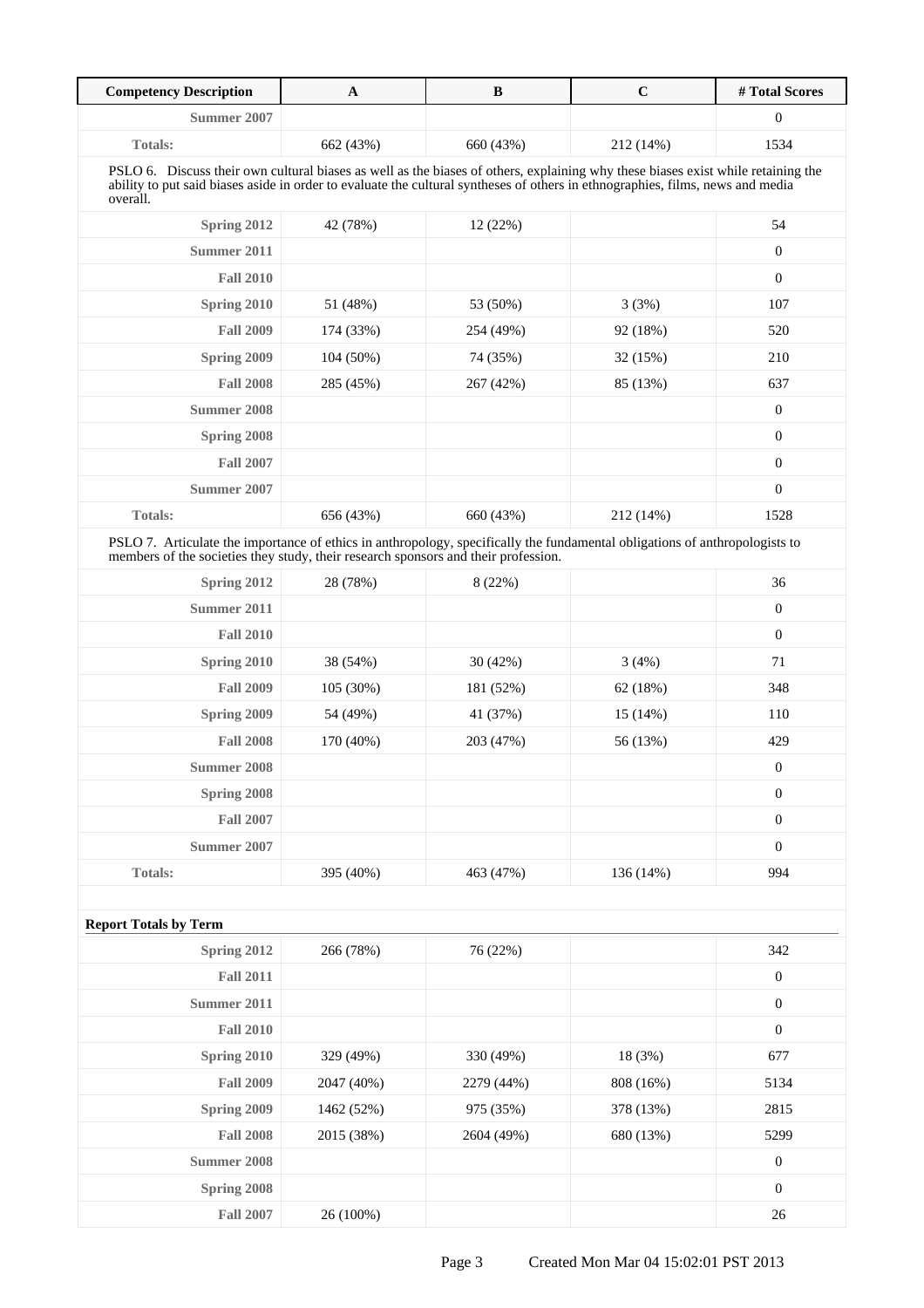| <b>Competency Description</b> |            |            |            | # Total Scores |
|-------------------------------|------------|------------|------------|----------------|
| Summer 2007                   |            |            |            |                |
|                               |            |            |            |                |
| <b>Grand Totals:</b>          | 6145 (43%) | 6264 (44%) | 1884 (13%) | 14293          |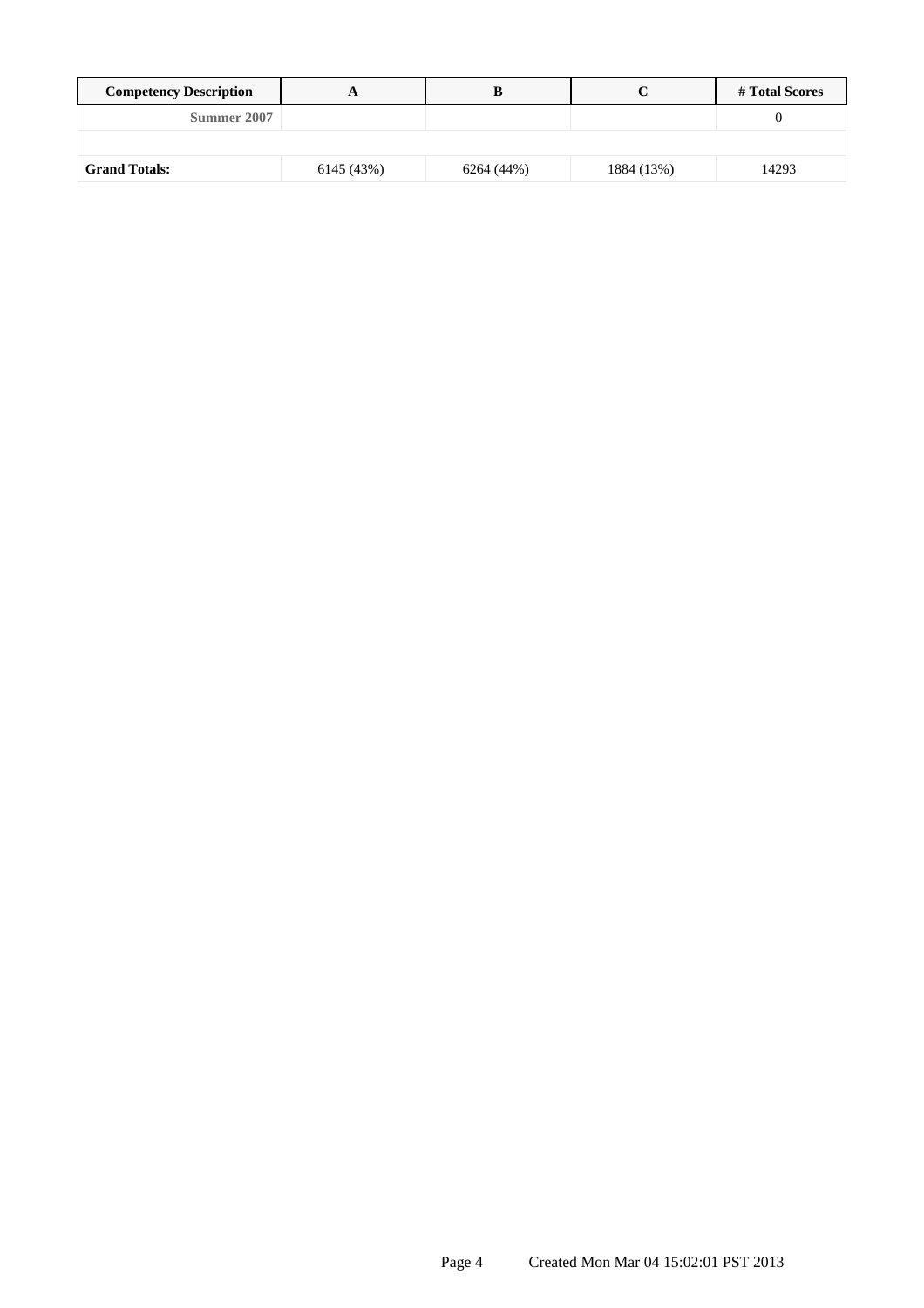**Outcomes for: Art Department Program Outcomes - Art Department Program Outcomes**

**Academic Terms: Fall 2012, Summer 2012, Spring 2012, Fall 2011, Summer 2011, Spring 2011, Fall 2010, Summer 2010, Spring 2010, Fall 2009, Spring 2009, Fall 2008, Summer 2008, Spring 2008, Fall 2007, Summer 2007**

- **A** Exemplary Performance
- **B** Standard Performance
- **C** Minimum Performance

| <b>Competency Description</b>                                                                                 | A           | B          | $\mathbf C$ | #Total Scores    |
|---------------------------------------------------------------------------------------------------------------|-------------|------------|-------------|------------------|
| Art Department Program Outcomes (ART)                                                                         |             |            |             |                  |
| PSLO2. Demonstrate critical thinking as it applies to critique, evaluation and/or production of works of art. |             |            |             |                  |
| <b>Fall 2012</b>                                                                                              | 1818 (62%)  | 905 (31%)  | 230 (8%)    | 2953             |
| <b>Summer 2012</b>                                                                                            | 78 (93%)    | 6(7%)      |             | 84               |
| Spring 2012                                                                                                   | 2163 (55%)  | 1390 (35%) | 363 (9%)    | 3916             |
| <b>Fall 2011</b>                                                                                              | 1975 (58%)  | 1157 (34%) | 292 (9%)    | 3424             |
| Summer 2011                                                                                                   | 32 (23%)    | 89 (65%)   | 16(12%)     | 137              |
| Spring 2011                                                                                                   | 1380 (59%)  | 628 (27%)  | 333 (14%)   | 2341             |
| <b>Fall 2010</b>                                                                                              | 1657 (66%)  | 609 (24%)  | 262 (10%)   | 2528             |
| <b>Summer 2010</b>                                                                                            | 82 (89%)    | 10(11%)    |             | 92               |
| Spring 2010                                                                                                   | 1768 (61%)  | 851 (29%)  | 277 (10%)   | 2896             |
| <b>Fall 2009</b>                                                                                              | 1480 (58%)  | 750 (29%)  | 325 (13%)   | 2555             |
| Spring 2009                                                                                                   | 1297 (60%)  | 697 (32%)  | 173 (8%)    | 2167             |
| <b>Fall 2008</b>                                                                                              | 1058 (62%)  | 494 (29%)  | 150 (9%)    | 1702             |
| <b>Summer 2008</b>                                                                                            |             |            |             | $\boldsymbol{0}$ |
| Spring 2008                                                                                                   | 1171 (54%)  | 711 (33%)  | 269 (13%)   | 2151             |
| <b>Fall 2007</b>                                                                                              |             |            |             | $\boldsymbol{0}$ |
| Summer 2007                                                                                                   |             |            |             | $\overline{0}$   |
| Totals:                                                                                                       | 15959 (59%) | 8297 (31%) | 2690 (10%)  | 26946            |
| PSLO4. Demonstrate knowledge of various artistic movements and significant artists.                           |             |            |             |                  |
| <b>Fall 2012</b>                                                                                              | 1250 (64%)  | 530 (27%)  | 174 (9%)    | 1954             |
| <b>Summer 2012</b>                                                                                            |             |            |             | $\boldsymbol{0}$ |
| Spring 2012                                                                                                   | 1281 (64%)  | 520 (26%)  | 190 (10%)   | 1991             |
| <b>Fall 2011</b>                                                                                              | 729 (63%)   | 292 (25%)  | 130 (11%)   | 1151             |
| Summer 2011                                                                                                   | 8 (42%)     | 8 (42%)    | 3(16%)      | 19               |
| Spring 2011                                                                                                   | 774 (54%)   | 403 (28%)  | 250 (18%)   | 1427             |
| <b>Fall 2010</b>                                                                                              | 974 (67%)   | 284 (20%)  | 194 (13%)   | 1452             |
| <b>Summer 2010</b>                                                                                            |             |            |             | $\boldsymbol{0}$ |
| Spring 2010                                                                                                   | 1191 (67%)  | 415 (23%)  | 170 (10%)   | 1776             |
| <b>Fall 2009</b>                                                                                              | 819 (56%)   | 388 (27%)  | 248 (17%)   | 1455             |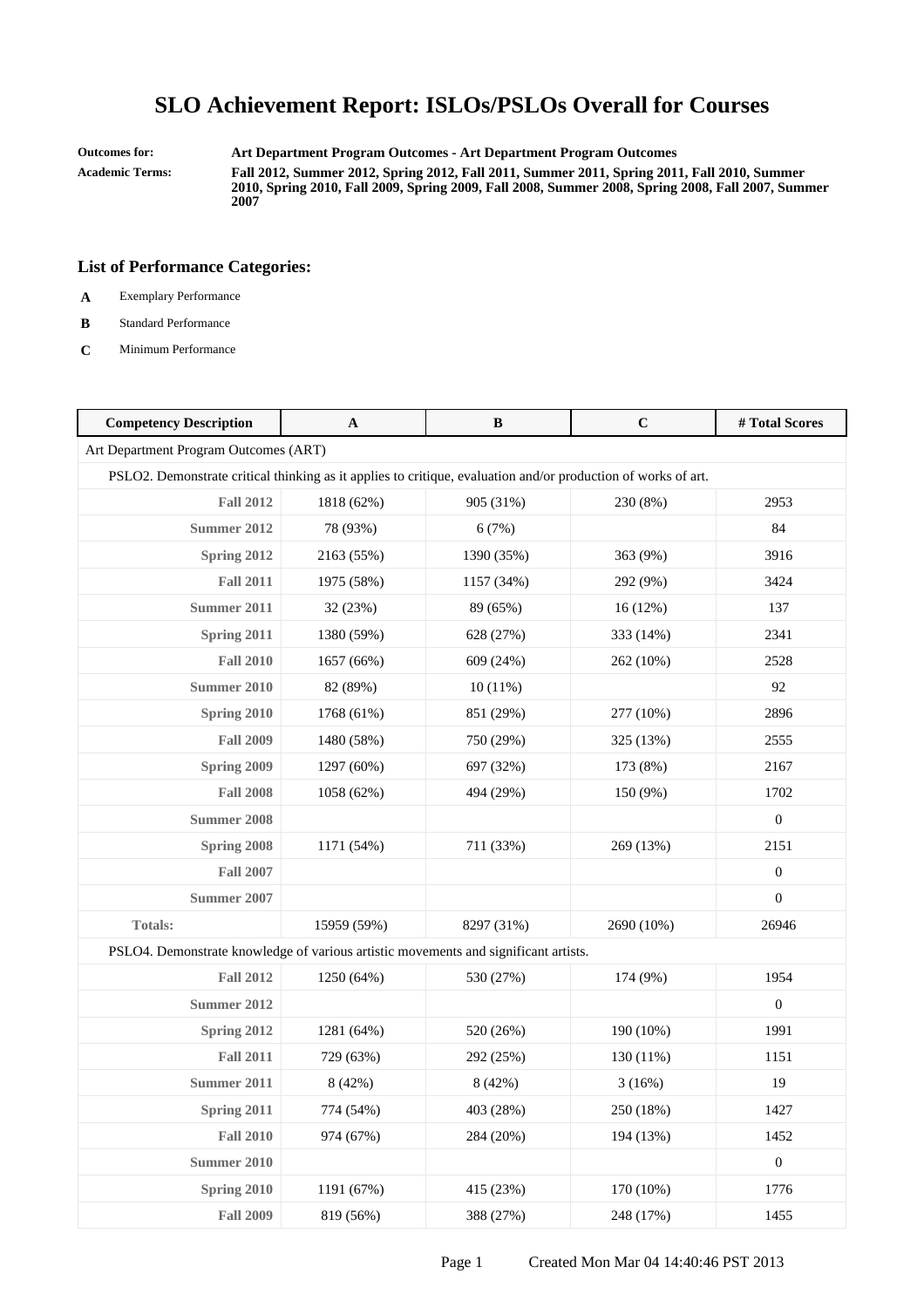| <b>Competency Description</b>                                                                          | $\mathbf{A}$ | $\, {\bf B}$ | $\mathbf C$ | # Total Scores   |
|--------------------------------------------------------------------------------------------------------|--------------|--------------|-------------|------------------|
| Spring 2009                                                                                            | 764 (66%)    | 291 (25%)    | 106 (9%)    | 1161             |
| <b>Fall 2008</b>                                                                                       | 495 (59%)    | 242 (29%)    | 99 (12%)    | 836              |
| <b>Summer 2008</b>                                                                                     |              |              |             | $\boldsymbol{0}$ |
| Spring 2008                                                                                            | 653 (59%)    | 314 (28%)    | 144 (13%)   | 1111             |
| <b>Fall 2007</b>                                                                                       |              |              |             | $\boldsymbol{0}$ |
| Summer 2007                                                                                            |              |              |             | $\boldsymbol{0}$ |
| <b>Totals:</b>                                                                                         | 8938 (62%)   | 3687 (26%)   | 1708 (12%)  | 14333            |
| PSLO5. Demonstrate professional behavior in the studio/classroom.                                      |              |              |             |                  |
| <b>Fall 2012</b>                                                                                       | 1825 (61%)   | 910 (31%)    | 234 (8%)    | 2969             |
| Summer 2012                                                                                            | 78 (93%)     | 6(7%)        |             | 84               |
| Spring 2012                                                                                            | 2174 (55%)   | 1397 (35%)   | 365 (9%)    | 3936             |
| <b>Fall 2011</b>                                                                                       | 1985 (58%)   | 1161 (34%)   | 293 (9%)    | 3439             |
| <b>Summer 2011</b>                                                                                     | 38 (25%)     | 98 (64%)     | 18 (12%)    | 154              |
| Spring 2011                                                                                            | 1380 (59%)   | 628 (27%)    | 333 (14%)   | 2341             |
| <b>Fall 2010</b>                                                                                       | 1657 (66%)   | 609 (24%)    | 262 (10%)   | 2528             |
| Summer 2010                                                                                            | 82 (89%)     | 10(11%)      |             | 92               |
| Spring 2010                                                                                            | 1768 (61%)   | 851 (29%)    | 277 (10%)   | 2896             |
| <b>Fall 2009</b>                                                                                       | 1480 (58%)   | 750 (29%)    | 325 (13%)   | 2555             |
| Spring 2009                                                                                            | 1297 (60%)   | 697 (32%)    | 173 (8%)    | 2167             |
| <b>Fall 2008</b>                                                                                       | 1058 (62%)   | 494 (29%)    | 150 (9%)    | 1702             |
| <b>Summer 2008</b>                                                                                     |              |              |             | $\boldsymbol{0}$ |
| Spring 2008                                                                                            | 1171 (54%)   | 711 (33%)    | 269 (13%)   | 2151             |
| <b>Fall 2007</b>                                                                                       |              |              |             | $\boldsymbol{0}$ |
| Summer 2007                                                                                            |              |              |             | $\boldsymbol{0}$ |
| <b>Totals:</b>                                                                                         | 15993 (59%)  | 8322 (31%)   | 2699 (10%)  | 27014            |
| PSLO1. Demonstrate knowledge and application and/or analysis of formal principles and elements of art. |              |              |             |                  |
| <b>Fall 2012</b>                                                                                       | 561 (56%)    | 382 (38%)    | 56 (6%)     | 999              |
| <b>Summer 2012</b>                                                                                     | 78 (93%)     | 6(7%)        |             | 84               |
| Spring 2012                                                                                            | 876 (46%)    | 876 (46%)    | 172 (9%)    | 1924             |
| <b>Fall 2011</b>                                                                                       | 1247 (55%)   | 871 (38%)    | 163 (7%)    | 2281             |
| <b>Summer 2011</b>                                                                                     | 25(21%)      | 82 (69%)     | 12 (10%)    | 119              |
| Spring 2011                                                                                            | 610 (66%)    | 226 (25%)    | 84 (9%)     | 920              |
| <b>Fall 2010</b>                                                                                       | 685 (63%)    | 325 (30%)    | 70(6%)      | 1080             |
| <b>Summer 2010</b>                                                                                     | 82 (89%)     | $10(11\%)$   |             | 92               |
| Spring 2010                                                                                            | 577 (52%)    | 436 (39%)    | 107(10%)    | 1120             |
| <b>Fall 2009</b>                                                                                       | 661 (60%)    | 362 (33%)    | 77 (7%)     | 1100             |
| Spring 2009                                                                                            | 533 (53%)    | 406 (40%)    | 67 (7%)     | 1006             |
| <b>Fall 2008</b>                                                                                       | 563 (65%)    | 252 (29%)    | 51 (6%)     | 866              |
| <b>Summer 2008</b>                                                                                     |              |              |             | $\boldsymbol{0}$ |
| Spring 2008                                                                                            | 518 (50%)    | 397 (38%)    | 125 (12%)   | 1040             |
| <b>Fall 2007</b>                                                                                       |              |              |             | $\boldsymbol{0}$ |
| <b>Summer 2007</b>                                                                                     |              |              |             | $\boldsymbol{0}$ |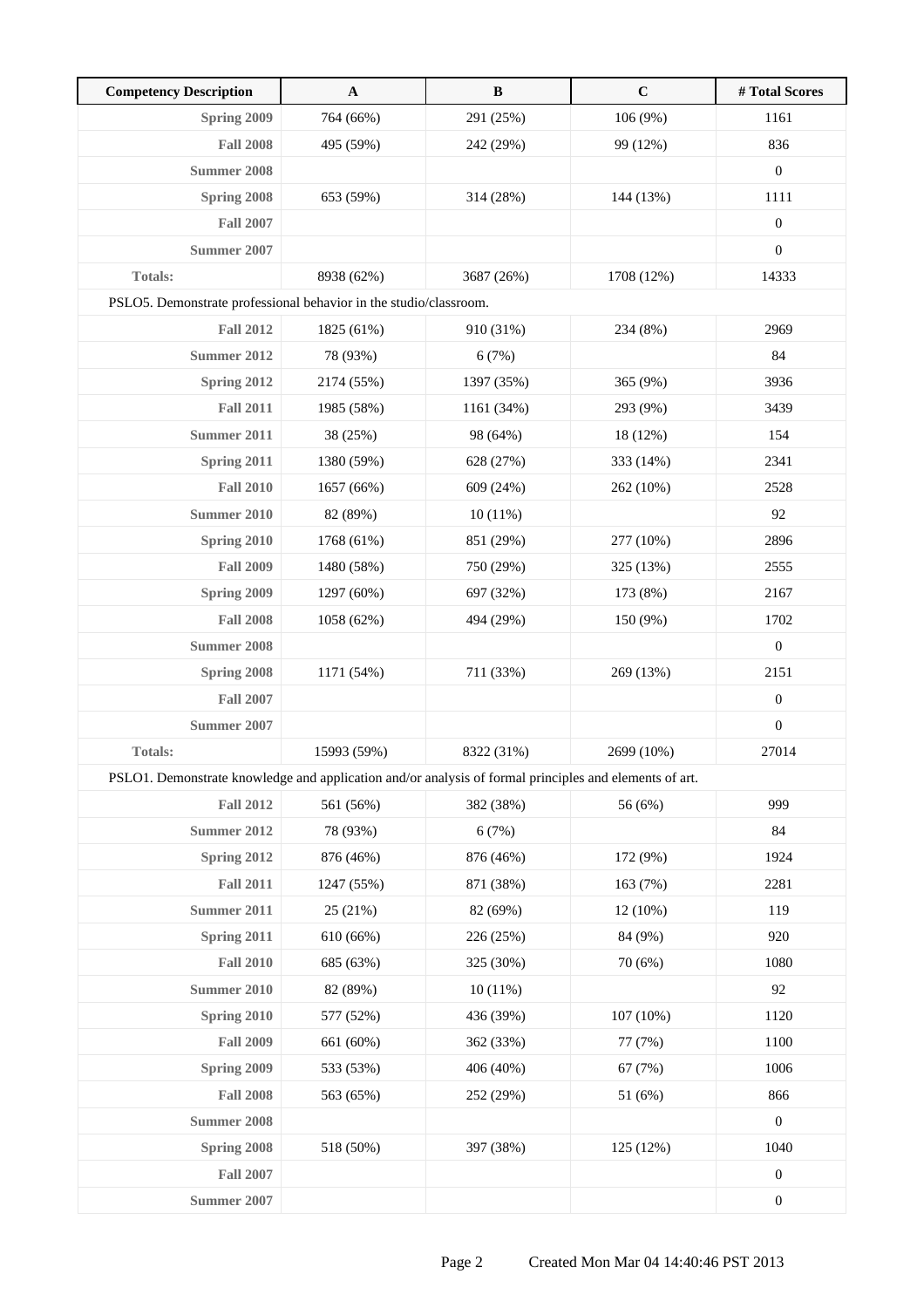| <b>Competency Description</b>                                                                            | $\mathbf{A}$ | $\, {\bf B}$ | $\mathbf C$ | #Total Scores    |
|----------------------------------------------------------------------------------------------------------|--------------|--------------|-------------|------------------|
| <b>Totals:</b>                                                                                           | 7016 (56%)   | 4631 (37%)   | 984 (8%)    | 12631            |
| PSLO3. Demonstrate proficiency in understanding and/or use of tools and techniques of making visual art. |              |              |             |                  |
| <b>Fall 2012</b>                                                                                         | 568 (57%)    | 375 (38%)    | 56 (6%)     | 999              |
| <b>Summer 2012</b>                                                                                       | 78 (93%)     | 6(7%)        |             | 84               |
| Spring 2012                                                                                              | 883 (45%)    | 885 (46%)    | 173 (9%)    | 1941             |
| <b>Fall 2011</b>                                                                                         | 1251 (55%)   | 872 (38%)    | 162 (7%)    | 2285             |
| <b>Summer 2011</b>                                                                                       | 37 (24%)     | 98 (64%)     | 18 (12%)    | 153              |
| Spring 2011                                                                                              | 610 (66%)    | 226 (25%)    | 84 (9%)     | 920              |
| <b>Fall 2010</b>                                                                                         | 685 (63%)    | 325 (30%)    | 70 (6%)     | 1080             |
| <b>Summer 2010</b>                                                                                       | 82 (89%)     | 10(11%)      |             | 92               |
| Spring 2010                                                                                              | 577 (52%)    | 436 (39%)    | 107(10%)    | 1120             |
| <b>Fall 2009</b>                                                                                         | 661 (60%)    | 362 (33%)    | 77 (7%)     | 1100             |
| <b>Spring 2009</b>                                                                                       | 533 (53%)    | 406 (40%)    | 67(7%)      | 1006             |
| <b>Fall 2008</b>                                                                                         | 563 (65%)    | 252 (29%)    | 51 (6%)     | 866              |
| <b>Summer 2008</b>                                                                                       |              |              |             | $\boldsymbol{0}$ |
| Spring 2008                                                                                              | 518 (50%)    | 397 (38%)    | 125 (12%)   | 1040             |
| <b>Fall 2007</b>                                                                                         |              |              |             | $\boldsymbol{0}$ |
| Summer 2007                                                                                              |              |              |             | $\boldsymbol{0}$ |
| <b>Totals:</b>                                                                                           | 7046 (56%)   | 4650 (37%)   | 990 (8%)    | 12686            |
|                                                                                                          |              |              |             |                  |
| <b>Report Totals by Term</b>                                                                             |              |              |             |                  |
| <b>Fall 2012</b>                                                                                         | 6022 (61%)   | 3102 (31%)   | 750 (8%)    | 9874             |
| <b>Summer 2012</b>                                                                                       | 312 (93%)    | 24 (7%)      |             | 336              |
| Spring 2012                                                                                              | 7377 (54%)   | 5068 (37%)   | 1263 (9%)   | 13708            |
| <b>Fall 2011</b>                                                                                         | 7187 (57%)   | 4353 (35%)   | 1040 (8%)   | 12580            |
| <b>Summer 2011</b>                                                                                       | 140 (24%)    | 375 (64%)    | 67 (12%)    | 582              |
| <b>Spring 2011</b>                                                                                       | 4754 (60%)   | 2111 (27%)   | 1084 (14%)  | 7949             |
| <b>Fall 2010</b>                                                                                         | 5658 (65%)   | 2152 (25%)   | 858 (10%)   | 8668             |
| <b>Summer 2010</b>                                                                                       | 328 (89%)    | 40 (11%)     |             | 368              |
| Spring 2010                                                                                              | 5881 (60%)   | 2989 (30%)   | 938 (10%)   | 9808             |
| <b>Fall 2009</b>                                                                                         | 5101 (58%)   | 2612 (30%)   | 1052 (12%)  | 8765             |
| Spring 2009                                                                                              | 4424 (59%)   | 2497 (33%)   | 586 (8%)    | 7507             |
| <b>Fall 2008</b>                                                                                         | 3737 (63%)   | 1734 (29%)   | 501 (8%)    | 5972             |
| <b>Summer 2008</b>                                                                                       |              |              |             | $\boldsymbol{0}$ |
| Spring 2008                                                                                              | 4031 (54%)   | 2530 (34%)   | 932 (12%)   | 7493             |
| <b>Fall 2007</b>                                                                                         |              |              |             | $\boldsymbol{0}$ |
| <b>Summer 2007</b>                                                                                       |              |              |             | $\boldsymbol{0}$ |
|                                                                                                          |              |              |             |                  |
| <b>Grand Totals:</b>                                                                                     | 54952 (59%)  | 29587 (32%)  | 9071 (10%)  | 93610            |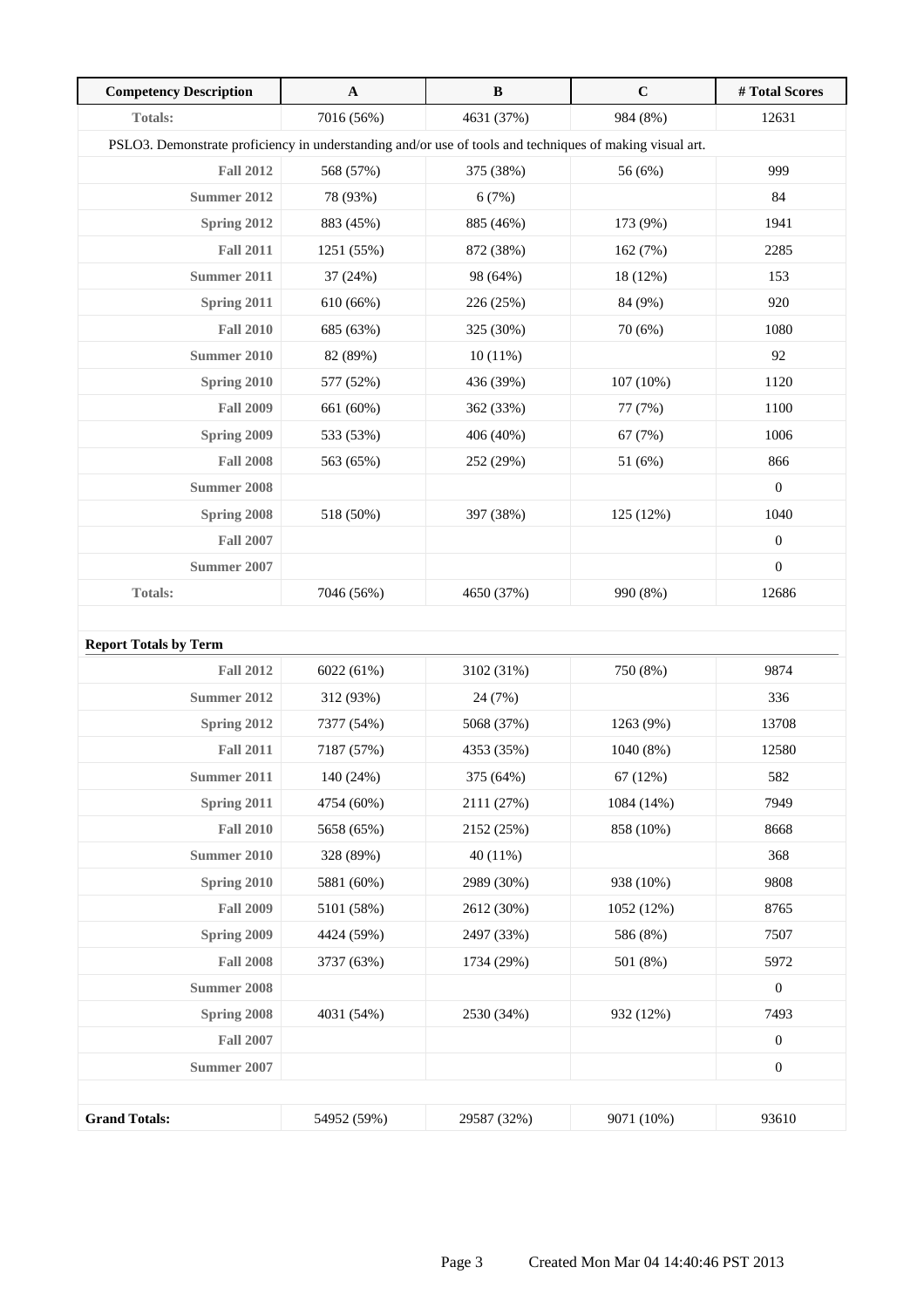**Outcomes for: ASAM Program Outcomes - ASAM Program Outcomes Academic Terms: Spring 2012, Fall 2011, Spring 2011, Fall 2010**

- **A** Exemplary Performance
- **B** Standard Performance
- **C** Minimum Performance

| <b>Competency Description</b>                                                                                                                                                                                                           | A                                   | B         | $\mathbf C$ | #Total Scores |  |  |
|-----------------------------------------------------------------------------------------------------------------------------------------------------------------------------------------------------------------------------------------|-------------------------------------|-----------|-------------|---------------|--|--|
|                                                                                                                                                                                                                                         | <b>ASAM Program Outcomes (ASAM)</b> |           |             |               |  |  |
| Students will develop a core competency in the history, culture and experience of Asian Pacific American communities in the<br><b>United States.</b>                                                                                    |                                     |           |             |               |  |  |
| Spring 2012                                                                                                                                                                                                                             | 20 (18%)                            | 89 (79%)  | 3(3%)       | 112           |  |  |
| <b>Fall 2011</b>                                                                                                                                                                                                                        | 39 (39%)                            | 55 (55%)  | 6(6%)       | 100           |  |  |
| Spring 2011                                                                                                                                                                                                                             | 26 (19%)                            | 97 (69%)  | 17 (12%)    | 140           |  |  |
| <b>Fall 2010</b>                                                                                                                                                                                                                        | 26 (19%)                            | 85 (62%)  | 25 (18%)    | 136           |  |  |
| <b>Totals:</b>                                                                                                                                                                                                                          | 111 (23%)                           | 326 (67%) | 51 (10%)    | 488           |  |  |
| Students will understand crucial issues affecting the lives of Asian Pacific Americans and their relations to the dominant society<br>and other ethnic groups in contemporary U.S. society.                                             |                                     |           |             |               |  |  |
| Spring 2012                                                                                                                                                                                                                             | 20 (18%)                            | 89 (79%)  | 3(3%)       | 112           |  |  |
| <b>Fall 2011</b>                                                                                                                                                                                                                        | 39 (39%)                            | 55 (55%)  | 6(6%)       | 100           |  |  |
| Spring 2011                                                                                                                                                                                                                             | 26 (19%)                            | 97 (69%)  | 17 (12%)    | 140           |  |  |
| <b>Fall 2010</b>                                                                                                                                                                                                                        | 26 (19%)                            | 85 (62%)  | 25 (18%)    | 136           |  |  |
| <b>Totals:</b>                                                                                                                                                                                                                          | 111 (23%)                           | 326 (67%) | 51 (10%)    | 488           |  |  |
| Students will understand the gender roles, gender relations, "traditional" and alternative forms of families and approaches to<br>parenting, interethnic relations, and biracial and multicultural identities in Asian Pacific America. |                                     |           |             |               |  |  |
| Spring 2012                                                                                                                                                                                                                             | 6(21%)                              | 22 (79%)  |             | 28            |  |  |
| <b>Spring 2011</b>                                                                                                                                                                                                                      | 11 (31%)                            | 22 (63%)  | 2(6%)       | 35            |  |  |
| <b>Totals:</b>                                                                                                                                                                                                                          | 17(27%)                             | 44 (70%)  | 2(3%)       | 63            |  |  |
|                                                                                                                                                                                                                                         |                                     |           |             |               |  |  |
| <b>Report Totals by Term</b>                                                                                                                                                                                                            |                                     |           |             |               |  |  |
| Spring 2012                                                                                                                                                                                                                             | 46 (18%)                            | 200 (79%) | 6(2%)       | 252           |  |  |
| <b>Fall 2011</b>                                                                                                                                                                                                                        | 78 (39%)                            | 110 (55%) | 12(6%)      | 200           |  |  |
| Spring 2011                                                                                                                                                                                                                             | 63 (20%)                            | 216 (69%) | 36 (11%)    | 315           |  |  |
| <b>Fall 2010</b>                                                                                                                                                                                                                        | 52 (19%)                            | 170 (62%) | 50 (18%)    | 272           |  |  |
|                                                                                                                                                                                                                                         |                                     |           |             |               |  |  |
| <b>Grand Totals:</b>                                                                                                                                                                                                                    | 239 (23%)                           | 696 (67%) | 104 (10%)   | 1039          |  |  |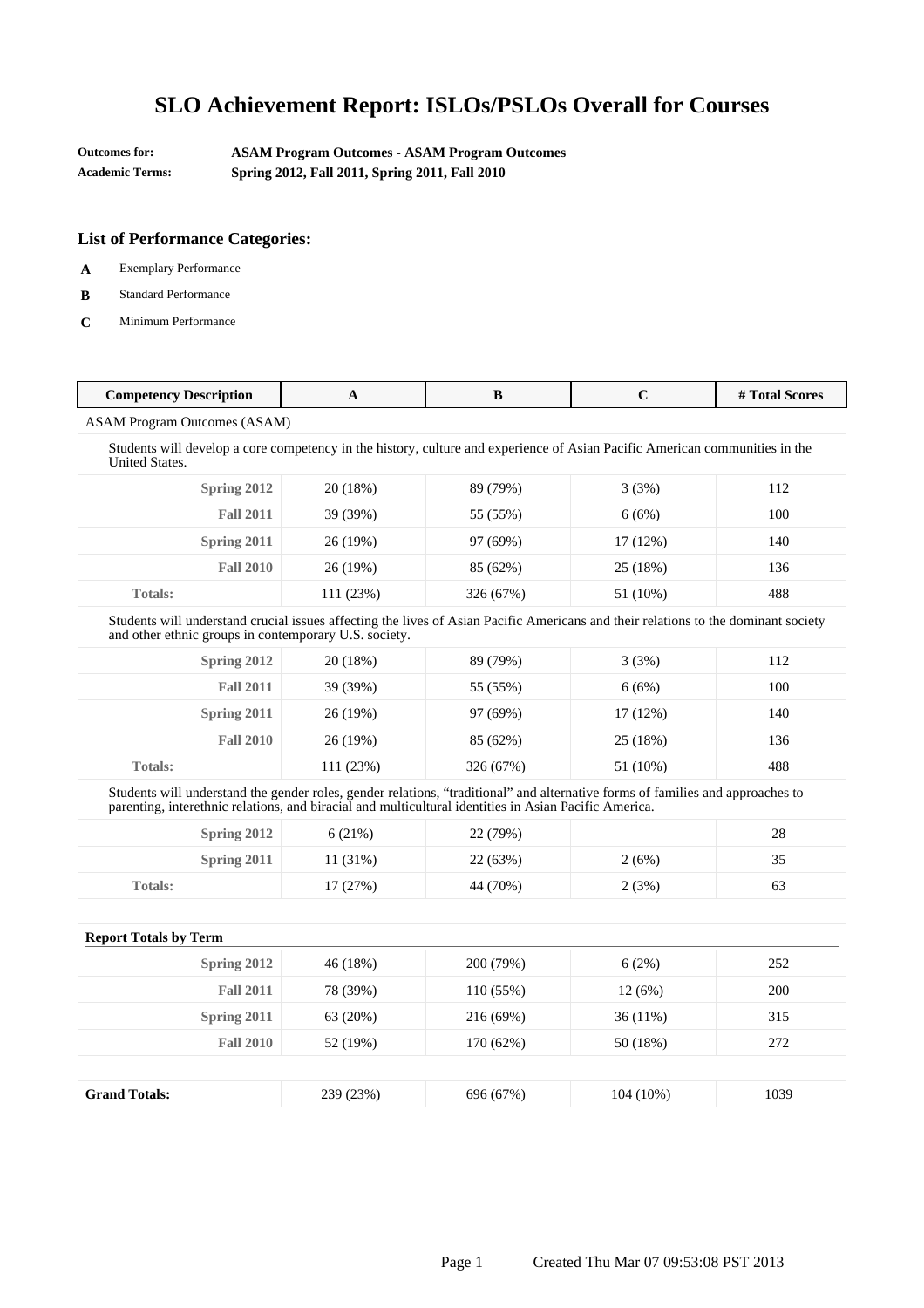**Outcomes for: AUTO Program Outcomes - AUTO Program Outcomes**

**Academic Terms: Summer 2012, Spring 2012, Fall 2011, Summer 2011, Spring 2011, Fall 2010, Spring 2010, Fall 2009, Spring 2009, Fall 2008, Spring 2008, Fall 2007**

### **List of Performance Categories:**

**A** Exemplary Performance

### **B** Standard Performance

**C** Minimum Performance

| <b>Competency Description</b>                                                                                                           | $\mathbf{A}$ | B         | $\mathbf C$ | #Total Scores    |
|-----------------------------------------------------------------------------------------------------------------------------------------|--------------|-----------|-------------|------------------|
| <b>AUTO Program Outcomes (AUTO)</b>                                                                                                     |              |           |             |                  |
| PSLO 1. STUDENTS WILL DEVELOP SKILLS TO ADVANCE THEIR KNOWLEDGE AS AUTOMOTIVE TECHNICIANS.                                              |              |           |             |                  |
| Summer 2012                                                                                                                             |              |           |             | $\boldsymbol{0}$ |
| Spring 2012                                                                                                                             | 375 (66%)    | 159 (28%) | 36(6%)      | 570              |
| <b>Fall 2011</b>                                                                                                                        | 215 (75%)    | 50 (18%)  | 20 (7%)     | 285              |
| Summer 2011                                                                                                                             | 47 (60%)     | 30 (38%)  | $1(1\%)$    | 78               |
| Spring 2011                                                                                                                             | 31 (20%)     | 118 (76%) | 7(4%)       | 156              |
| <b>Fall 2010</b>                                                                                                                        | 16 (23%)     | 46 (67%)  | 7(10%)      | 69               |
| Spring 2010                                                                                                                             | 93 (43%)     | 89 (41%)  | 34 (16%)    | 216              |
| <b>Fall 2009</b>                                                                                                                        | 87 (33%)     | 128 (49%) | 46 (18%)    | 261              |
| <b>Spring 2009</b>                                                                                                                      | 108 (44%)    | 111 (46%) | 24 (10%)    | 243              |
| <b>Fall 2008</b>                                                                                                                        | 81 (48%)     | 77 (46%)  | 10(6%)      | 168              |
| Spring 2008                                                                                                                             | 20 (30%)     | 41 (62%)  | 5(8%)       | 66               |
| <b>Fall 2007</b>                                                                                                                        |              |           |             | $\overline{0}$   |
| <b>Totals:</b>                                                                                                                          | 1073 (51%)   | 849 (40%) | 190 (9%)    | 2112             |
| PSLO 3. STUDENTS WILL BECOME LIFELONG LEARNER AND ADVOCATE FOR THE AUTOMOTIVE INDUSTRY.                                                 |              |           |             |                  |
| Spring 2012                                                                                                                             | 55 (82%)     | 9(13%)    | 3(4%)       | 67               |
| <b>Fall 2011</b>                                                                                                                        | 29 (81%)     | 6(17%)    | 1(3%)       | 36               |
| Spring 2011                                                                                                                             |              |           |             | $\boldsymbol{0}$ |
| <b>Fall 2010</b>                                                                                                                        |              |           |             | $\boldsymbol{0}$ |
| Spring 2010                                                                                                                             |              |           |             | $\boldsymbol{0}$ |
| <b>Fall 2009</b>                                                                                                                        |              |           |             | $\boldsymbol{0}$ |
| <b>Spring 2009</b>                                                                                                                      |              |           |             | $\mathbf{0}$     |
| <b>Fall 2008</b>                                                                                                                        |              |           |             | $\boldsymbol{0}$ |
| Spring 2008                                                                                                                             |              |           |             | $\boldsymbol{0}$ |
| <b>Fall 2007</b>                                                                                                                        |              |           |             | $\mathbf{0}$     |
| Totals:                                                                                                                                 | 84 (82%)     | 15(15%)   | 4(4%)       | 103              |
| PSLO 2. STUDENTS WILL CONDUCT THEMSELVES ON THE JOB AS A PROFESSIONAL: INCLUDING PRACTICING<br>SAFETY PRECAUTIONS TO PREVENT ACCIDENTS. |              |           |             |                  |
| <b>Summer 2012</b>                                                                                                                      |              |           |             | $\boldsymbol{0}$ |
| Spring 2012                                                                                                                             | 162 (64%)    | 77 (30%)  | 15(6%)      | 254              |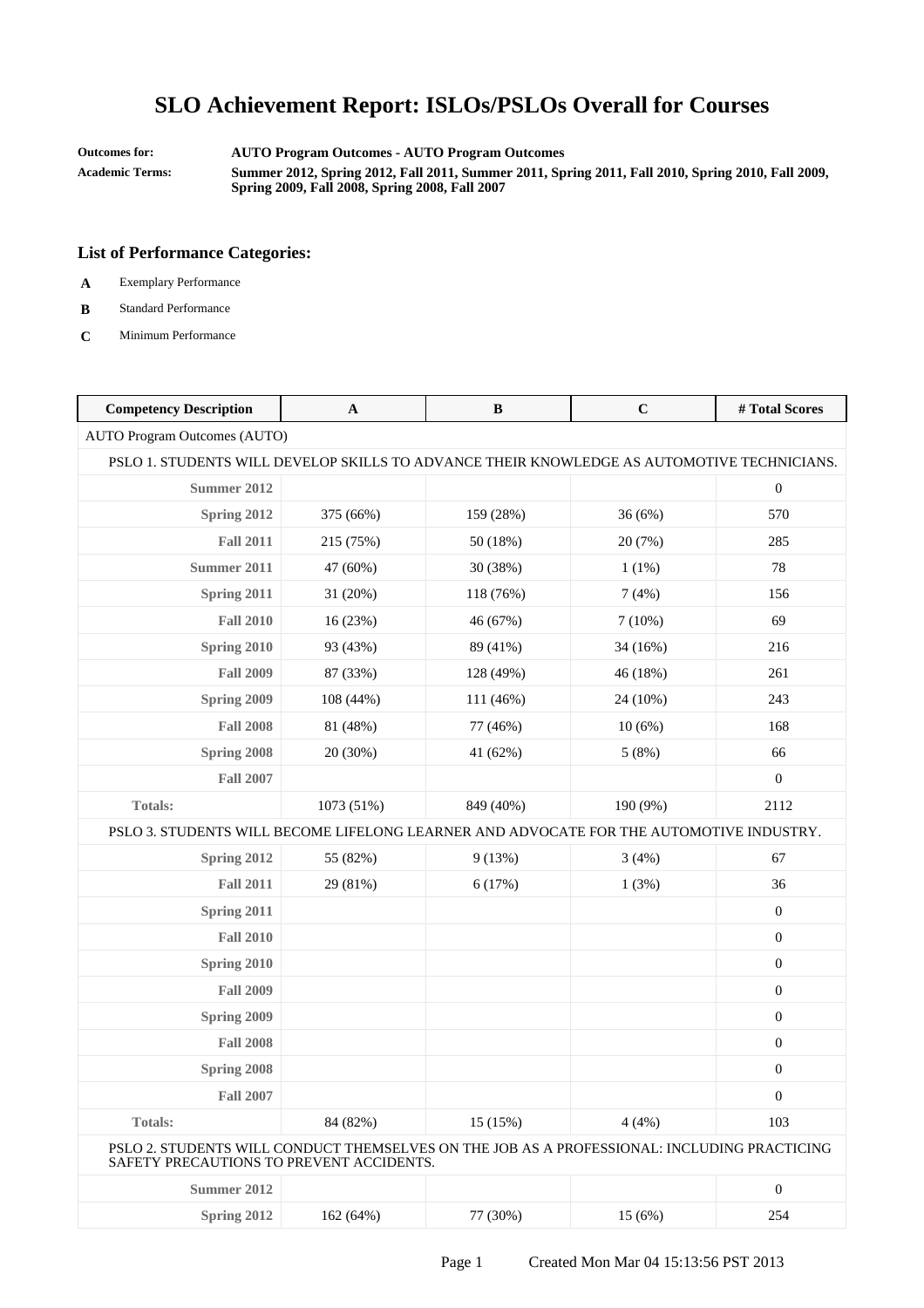| <b>Competency Description</b> | A          | B         | $\mathbf C$ | # Total Scores |
|-------------------------------|------------|-----------|-------------|----------------|
| <b>Fall 2011</b>              | 92 (77%)   | 17(14%)   | 11 (9%)     | 120            |
| Summer 2011                   | $31(60\%)$ | 20 (38%)  | $1(2\%)$    | 52             |
| Spring 2011                   | 22 (21%)   | 77 (74%)  | 5(5%)       | 104            |
| <b>Fall 2010</b>              | 12 (26%)   | 30(65%)   | 4(9%)       | 46             |
| Spring 2010                   | 62 (43%)   | 62 (43%)  | 20(14%)     | 144            |
| <b>Fall 2009</b>              | 57 (33%)   | 86 (49%)  | 31 (18%)    | 174            |
| Spring 2009                   | 72 (44%)   | 77 (48%)  | 13 (8%)     | 162            |
| <b>Fall 2008</b>              | 49 (44%)   | 56 (50%)  | 7(6%)       | 112            |
| Spring 2008                   | 14 (32%)   | 27 (61%)  | 3(7%)       | 44             |
| <b>Fall 2007</b>              |            |           |             | $\mathbf{0}$   |
| <b>Totals:</b>                | 573 (47%)  | 529 (44%) | $110(9\%)$  | 1212           |
|                               |            |           |             |                |

| <b>Report Totals by Term</b> |            |            |            |                  |
|------------------------------|------------|------------|------------|------------------|
| Summer 2012                  |            |            |            | $\mathbf{0}$     |
| <b>Spring 2012</b>           | 592 (66%)  | 245 (27%)  | 54 (6%)    | 891              |
| <b>Fall 2011</b>             | 336 (76%)  | 73 (17%)   | 32 (7%)    | 441              |
| Summer 2011                  | 78 (60%)   | 50 (38%)   | 2(2%)      | 130              |
| Spring 2011                  | 53 (20%)   | 195 (75%)  | 12(5%)     | 260              |
| <b>Fall 2010</b>             | 28 (24%)   | 76 (66%)   | $11(10\%)$ | 115              |
| Spring 2010                  | 155 (43%)  | 151 (42%)  | 54 (15%)   | 360              |
| <b>Fall 2009</b>             | 144 (33%)  | 214 (49%)  | 77 (18%)   | 435              |
| Spring 2009                  | 180 (44%)  | 188 (46%)  | 37 (9%)    | 405              |
| <b>Fall 2008</b>             | 130 (46%)  | 133 (48%)  | 17(6%)     | 280              |
| Spring 2008                  | 34 (31%)   | 68 (62%)   | 8(7%)      | 110              |
| <b>Fall 2007</b>             |            |            |            | $\boldsymbol{0}$ |
|                              |            |            |            |                  |
| <b>Grand Totals:</b>         | 1730 (50%) | 1393 (41%) | 304 (9%)   | 3427             |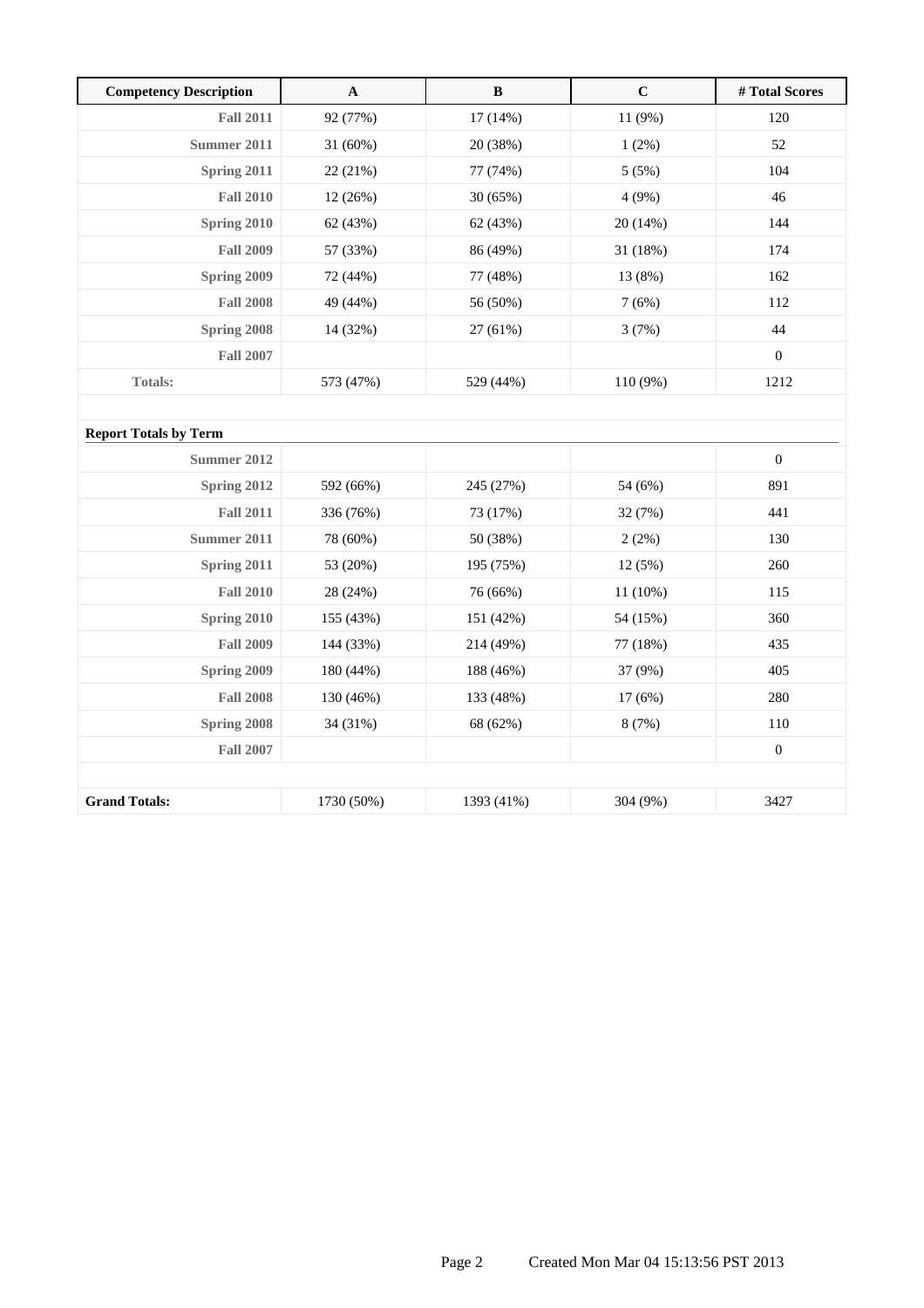**Outcomes for: Biology Program Outcomes - Biology Department Program Outcomes**

**Academic Terms: Fall 2012, Summer 2012, Spring 2012, Fall 2011, Summer 2011, Spring 2011, Fall 2010, Spring 2010, Fall 2009, Spring 2009, Fall 2008, Summer 2008, Spring 2008, Fall 2007, Summer 2007**

- **A** Exemplary Performance
- **B** Standard Performance
- **C** Minimum Performance

| <b>Competency Description</b>                                                                                                                                                                                                                                      | A          | B          | $\mathbf C$ | #Total Scores    |  |
|--------------------------------------------------------------------------------------------------------------------------------------------------------------------------------------------------------------------------------------------------------------------|------------|------------|-------------|------------------|--|
| Biology Department Program Outcomes (BIOL)                                                                                                                                                                                                                         |            |            |             |                  |  |
| PSLO 2. Communicate the unifying principles governing the organization of organisms from molecules to populations.                                                                                                                                                 |            |            |             |                  |  |
| <b>Fall 2012</b>                                                                                                                                                                                                                                                   | 127 (35%)  | 159 (43%)  | 82 (22%)    | 368              |  |
| <b>Summer 2012</b>                                                                                                                                                                                                                                                 | 434 (60%)  | 126 (17%)  | 169 (23%)   | 729              |  |
| Spring 2012                                                                                                                                                                                                                                                        | 1232 (42%) | 982 (34%)  | 696 (24%)   | 2910             |  |
| <b>Fall 2011</b>                                                                                                                                                                                                                                                   | 2388 (41%) | 1954 (33%) | 1548 (26%)  | 5890             |  |
| Summer 2011                                                                                                                                                                                                                                                        |            |            |             | $\boldsymbol{0}$ |  |
| Spring 2011                                                                                                                                                                                                                                                        | 210 (38%)  | 227 (41%)  | 114 (21%)   | 551              |  |
| <b>Fall 2010</b>                                                                                                                                                                                                                                                   | 258 (34%)  | 209 (28%)  | 290 (38%)   | 757              |  |
| Spring 2010                                                                                                                                                                                                                                                        |            |            |             | $\mathbf{0}$     |  |
| <b>Fall 2009</b>                                                                                                                                                                                                                                                   | 123 (46%)  | 68 (25%)   | 79 (29%)    | 270              |  |
| Spring 2009                                                                                                                                                                                                                                                        | 448 (43%)  | 384 (37%)  | 203 (20%)   | 1035             |  |
| <b>Fall 2008</b>                                                                                                                                                                                                                                                   | 237 (49%)  | 161 (34%)  | 81 (17%)    | 479              |  |
| <b>Summer 2008</b>                                                                                                                                                                                                                                                 | 14 (64%)   | 4(18%)     | 4(18%)      | 22               |  |
| Spring 2008                                                                                                                                                                                                                                                        | 791 (45%)  | 607 (35%)  | 355 (20%)   | 1753             |  |
| <b>Fall 2007</b>                                                                                                                                                                                                                                                   | 220 (62%)  | 82 (23%)   | 50 (14%)    | 352              |  |
| <b>Summer 2007</b>                                                                                                                                                                                                                                                 |            |            |             | $\mathbf{0}$     |  |
| <b>Totals:</b>                                                                                                                                                                                                                                                     | 6482 (43%) | 4963 (33%) | 3671 (24%)  | 15116            |  |
| PSLO 9. Demonstrate proficiency in the basic methods, instrumentation, and quantitative analytical skills used to conduct<br>biological research, including fundamental methods of microscopy, animal and plant dissection, and molecular and cellular<br>biology. |            |            |             |                  |  |
| <b>Fall 2012</b>                                                                                                                                                                                                                                                   | 22 (31%)   | 30 (42%)   | 20 (28%)    | 72               |  |
| Summer 2012                                                                                                                                                                                                                                                        | 91 (61%)   | 24 (16%)   | 35 (23%)    | 150              |  |
| Spring 2012                                                                                                                                                                                                                                                        | 447 (50%)  | 274 (31%)  | 172 (19%)   | 893              |  |
| <b>Fall 2011</b>                                                                                                                                                                                                                                                   | 603 (51%)  | 367 (31%)  | 207 (18%)   | 1177             |  |
| Summer 2011                                                                                                                                                                                                                                                        |            |            |             | $\boldsymbol{0}$ |  |
| Spring 2011                                                                                                                                                                                                                                                        | 179 (51%)  | 112 (32%)  | 58 (17%)    | 349              |  |
| <b>Fall 2010</b>                                                                                                                                                                                                                                                   | 105 (48%)  | 53 (24%)   | 61 (28%)    | 219              |  |
| Spring 2010                                                                                                                                                                                                                                                        |            |            |             | $\boldsymbol{0}$ |  |
| <b>Fall 2009</b>                                                                                                                                                                                                                                                   | 27 (35%)   | 21 (27%)   | 30 (38%)    | $78\,$           |  |
| Spring 2009                                                                                                                                                                                                                                                        | 154 (66%)  | 47 (20%)   | 33 (14%)    | 234              |  |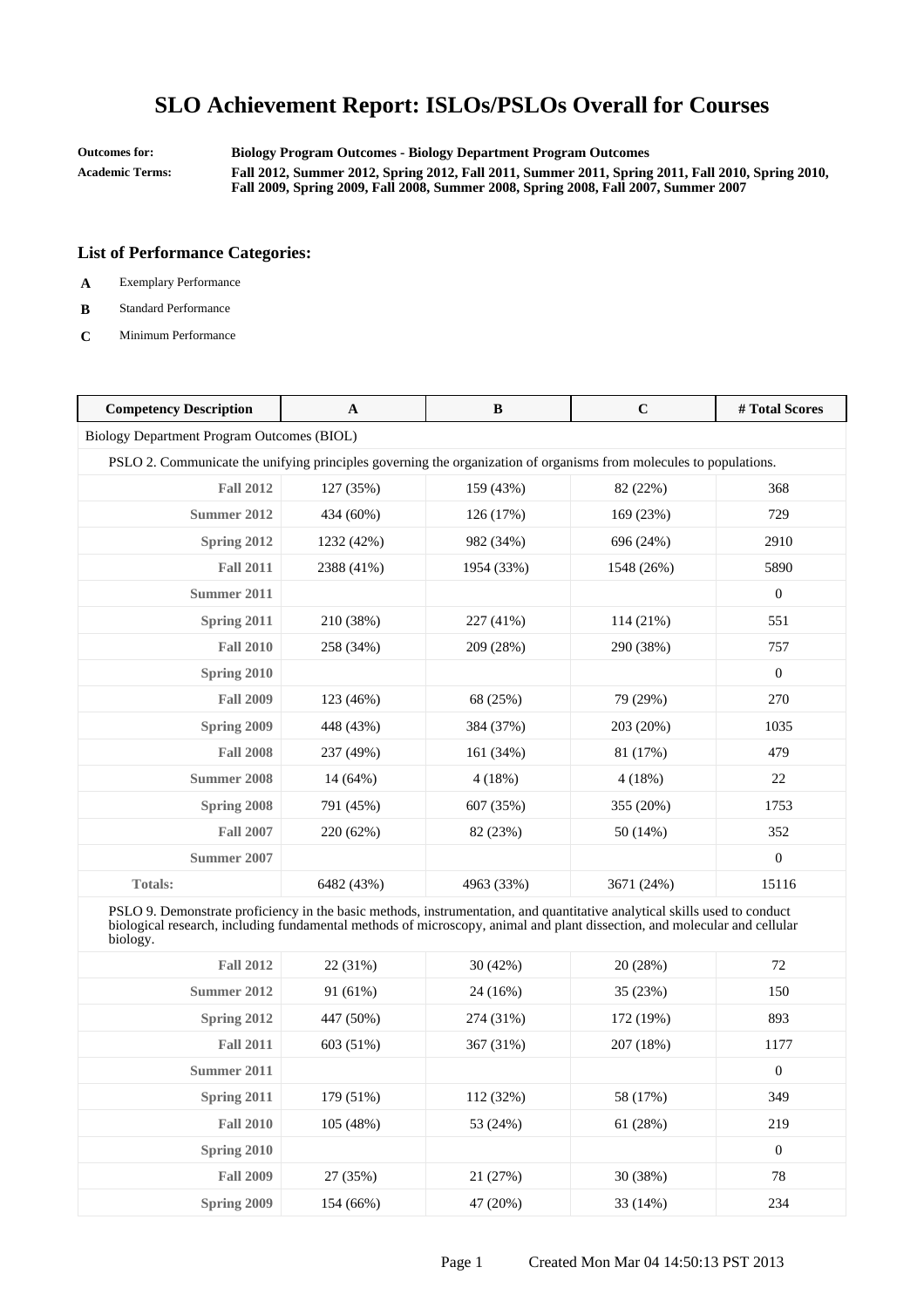| <b>Competency Description</b>                                                                                                                                                                                                                                                                               | $\mathbf{A}$ | $\bf{B}$   | $\mathbf C$ | #Total Scores    |
|-------------------------------------------------------------------------------------------------------------------------------------------------------------------------------------------------------------------------------------------------------------------------------------------------------------|--------------|------------|-------------|------------------|
| <b>Fall 2008</b>                                                                                                                                                                                                                                                                                            | 113 (62%)    | 54 (30%)   | 15 (8%)     | 182              |
| <b>Summer 2008</b>                                                                                                                                                                                                                                                                                          | 14 (64%)     | 4(18%)     | 4(18%)      | 22               |
| Spring 2008                                                                                                                                                                                                                                                                                                 | 275 (58%)    | 164 (35%)  | 33 (7%)     | 472              |
| <b>Fall 2007</b>                                                                                                                                                                                                                                                                                            | 46 (52%)     | 25 (28%)   | 17 (19%)    | 88               |
| Summer 2007                                                                                                                                                                                                                                                                                                 |              |            |             | $\boldsymbol{0}$ |
| <b>Totals:</b>                                                                                                                                                                                                                                                                                              | 2076 (53%)   | 1175 (30%) | 685 (17%)   | 3936             |
| PSLO 10. Produce original research reports and review papers in a standard scientific format based on laboratory, field<br>experiments, and literature searches that include critical quantitative and qualitative evaluation of data to effectively communicate<br>results, interpretations, and concepts. |              |            |             |                  |
| <b>Fall 2012</b>                                                                                                                                                                                                                                                                                            | 14 (54%)     | 11 (42%)   | 1(4%)       | 26               |
| Summer 2012                                                                                                                                                                                                                                                                                                 | 162 (64%)    | 38 (15%)   | 53 (21%)    | 253              |
| Spring 2012                                                                                                                                                                                                                                                                                                 | 512 (43%)    | 403 (34%)  | 264 (22%)   | 1179             |
| <b>Fall 2011</b>                                                                                                                                                                                                                                                                                            | 504 (54%)    | 271 (29%)  | 161(17%)    | 936              |
| Summer 2011                                                                                                                                                                                                                                                                                                 |              |            |             | $\boldsymbol{0}$ |
| Spring 2011                                                                                                                                                                                                                                                                                                 | 128 (38%)    | 138 (41%)  | 70 (21%)    | 336              |
| <b>Fall 2010</b>                                                                                                                                                                                                                                                                                            | 62 (61%)     | 32 (31%)   | 8(8%)       | 102              |
| Spring 2010                                                                                                                                                                                                                                                                                                 |              |            |             | $\overline{0}$   |
| <b>Fall 2009</b>                                                                                                                                                                                                                                                                                            | 39 (36%)     | 31 (29%)   | 38 (35%)    | 108              |
| Spring 2009                                                                                                                                                                                                                                                                                                 | 21 (78%)     | 6(22%)     |             | 27               |
| <b>Fall 2008</b>                                                                                                                                                                                                                                                                                            | 88 (78%)     | 19 (17%)   | 6(5%)       | 113              |
| Summer 2008                                                                                                                                                                                                                                                                                                 | 14 (64%)     | 4(18%)     | 4(18%)      | 22               |
| Spring 2008                                                                                                                                                                                                                                                                                                 | 349 (57%)    | 183 (30%)  | 81 (13%)    | 613              |
| <b>Fall 2007</b>                                                                                                                                                                                                                                                                                            | 75 (85%)     | 11(12%)    | 2(2%)       | 88               |
| Summer 2007                                                                                                                                                                                                                                                                                                 |              |            |             | $\mathbf{0}$     |
| <b>Totals:</b>                                                                                                                                                                                                                                                                                              | 1968 (52%)   | 1147 (30%) | 688 (18%)   | 3803             |
| PSLO 4. Summarize and illustrate an understanding of the development of the organism from fertilization to the adult form.                                                                                                                                                                                  |              |            |             |                  |
| <b>Fall 2012</b>                                                                                                                                                                                                                                                                                            | 113 (33%)    | 148 (43%)  | 81 (24%)    | 342              |
| <b>Summer 2012</b>                                                                                                                                                                                                                                                                                          | 171 (63%)    | 45 (17%)   | 54 (20%)    | 270              |
| Spring 2012                                                                                                                                                                                                                                                                                                 | 498 (38%)    | 493 (38%)  | 318 (24%)   | 1309             |
| <b>Fall 2011</b>                                                                                                                                                                                                                                                                                            | 1347 (40%)   | 1117 (33%) | 927 (27%)   | 3391             |
| <b>Summer 2011</b>                                                                                                                                                                                                                                                                                          |              |            |             | $\boldsymbol{0}$ |
| Spring 2011                                                                                                                                                                                                                                                                                                 | 131 (44%)    | 112 (38%)  | 54 (18%)    | 297              |
| <b>Fall 2010</b>                                                                                                                                                                                                                                                                                            | 68 (20%)     | 113 (34%)  | 156 (46%)   | 337              |
| Spring 2010                                                                                                                                                                                                                                                                                                 |              |            |             | $\boldsymbol{0}$ |
| <b>Fall 2009</b>                                                                                                                                                                                                                                                                                            | 21 (62%)     | 7(21%)     | 6(18%)      | 34               |
| Spring 2009                                                                                                                                                                                                                                                                                                 | 426 (43%)    | 370 (37%)  | 200 (20%)   | 996              |
| <b>Fall 2008</b>                                                                                                                                                                                                                                                                                            | 147 (50%)    | 95 (32%)   | 52 (18%)    | 294              |
| <b>Summer 2008</b>                                                                                                                                                                                                                                                                                          |              |            |             | $\boldsymbol{0}$ |
| Spring 2008                                                                                                                                                                                                                                                                                                 | 371 (43%)    | 329 (38%)  | 163 (19%)   | 863              |
| <b>Fall 2007</b>                                                                                                                                                                                                                                                                                            |              |            |             | $\boldsymbol{0}$ |
| <b>Summer 2007</b>                                                                                                                                                                                                                                                                                          |              |            |             | $\boldsymbol{0}$ |
| Totals:                                                                                                                                                                                                                                                                                                     | 3293 (40%)   | 2829 (35%) | 2011 (25%)  | 8133             |

PSLO 5. Compare and contrast organismal diversity and life histories including nomenclature, taxonomy, and systematics.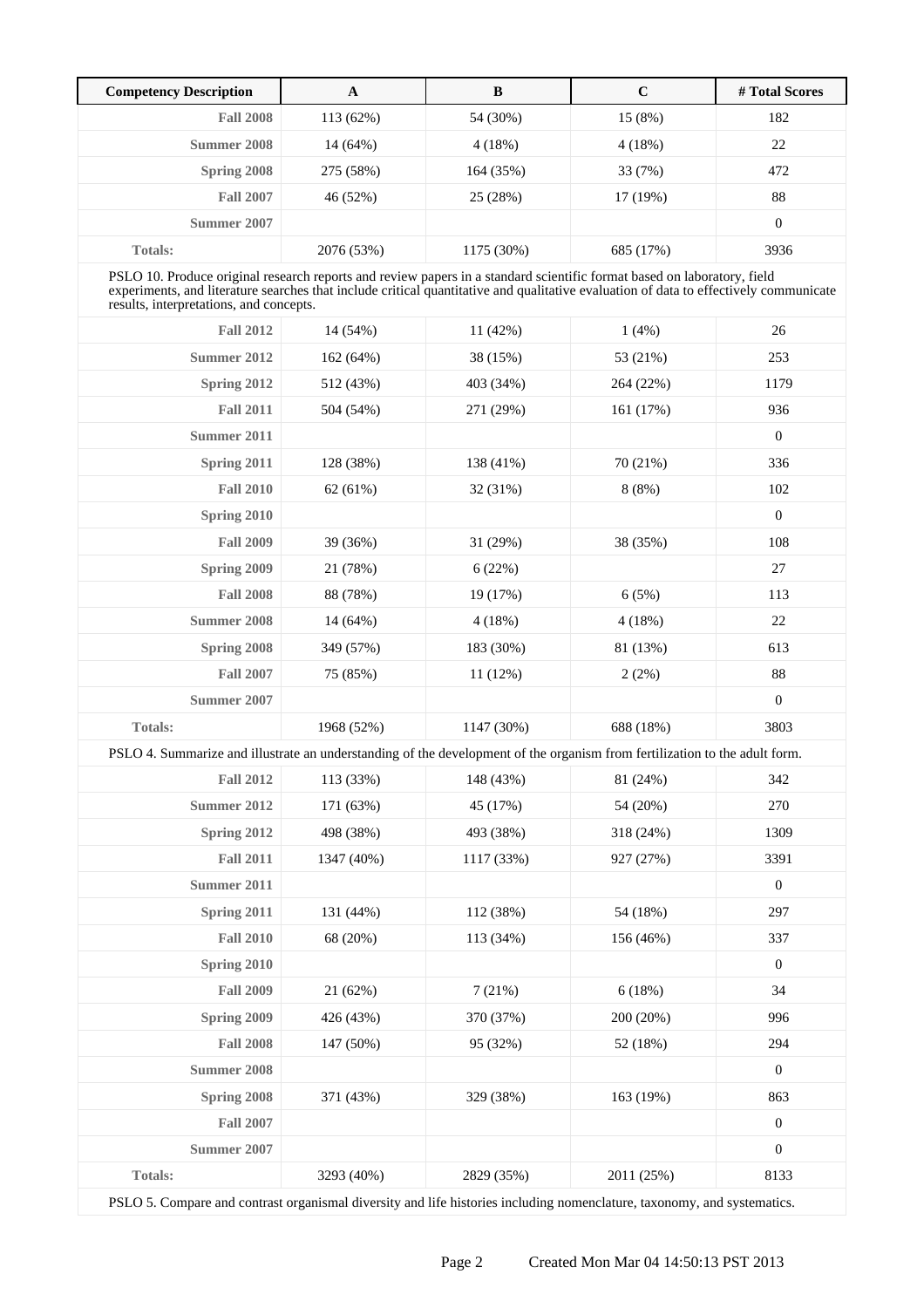| <b>Competency Description</b>                                                                                                  | $\mathbf{A}$                                                                                                                                                                                                                                        | $\bf{B}$   | $\mathbf C$ | #Total Scores    |  |  |
|--------------------------------------------------------------------------------------------------------------------------------|-----------------------------------------------------------------------------------------------------------------------------------------------------------------------------------------------------------------------------------------------------|------------|-------------|------------------|--|--|
| <b>Fall 2012</b>                                                                                                               | 25 (46%)                                                                                                                                                                                                                                            | 28 (52%)   | 1(2%)       | 54               |  |  |
| <b>Summer 2012</b>                                                                                                             | 267 (58%)                                                                                                                                                                                                                                           | 81 (18%)   | 109 (24%)   | 457              |  |  |
| Spring 2012                                                                                                                    | 439 (39%)                                                                                                                                                                                                                                           | 442 (39%)  | 253 (22%)   | 1134             |  |  |
| <b>Fall 2011</b>                                                                                                               | 630 (40%)                                                                                                                                                                                                                                           | 512 (33%)  | 424 (27%)   | 1566             |  |  |
| Summer 2011                                                                                                                    |                                                                                                                                                                                                                                                     |            |             | $\boldsymbol{0}$ |  |  |
| Spring 2011                                                                                                                    | 78 (48%)                                                                                                                                                                                                                                            | 53 (33%)   | 32 (20%)    | 163              |  |  |
| <b>Fall 2010</b>                                                                                                               | 24 (21%)                                                                                                                                                                                                                                            | 22 (19%)   | 68 (60%)    | 114              |  |  |
| Spring 2010                                                                                                                    |                                                                                                                                                                                                                                                     |            |             | $\boldsymbol{0}$ |  |  |
| <b>Fall 2009</b>                                                                                                               | 47 (38%)                                                                                                                                                                                                                                            | 44 (35%)   | 33 (27%)    | 124              |  |  |
| Spring 2009                                                                                                                    |                                                                                                                                                                                                                                                     |            |             | $\boldsymbol{0}$ |  |  |
| <b>Fall 2008</b>                                                                                                               | 158 (64%)                                                                                                                                                                                                                                           | 43 (17%)   | 45 (18%)    | 246              |  |  |
| <b>Summer 2008</b>                                                                                                             |                                                                                                                                                                                                                                                     |            |             | $\boldsymbol{0}$ |  |  |
| Spring 2008                                                                                                                    | 458 (44%)                                                                                                                                                                                                                                           | 382 (37%)  | 203 (19%)   | 1043             |  |  |
| <b>Fall 2007</b>                                                                                                               | 39 (44%)                                                                                                                                                                                                                                            | 29 (33%)   | 20 (23%)    | 88               |  |  |
| <b>Summer 2007</b>                                                                                                             |                                                                                                                                                                                                                                                     |            |             | $\boldsymbol{0}$ |  |  |
| <b>Totals:</b>                                                                                                                 | 2165 (43%)                                                                                                                                                                                                                                          | 1636 (33%) | 1188 (24%)  | 4989             |  |  |
| PSLO 6. Characterize fundamental metabolic pathways, describe bioenergetics, and relate the interdependence of these pathways. |                                                                                                                                                                                                                                                     |            |             |                  |  |  |
| <b>Fall 2012</b>                                                                                                               | 57 (33%)                                                                                                                                                                                                                                            | 73 (43%)   | 41 (24%)    | 171              |  |  |
| <b>Summer 2012</b>                                                                                                             | 80 (56%)                                                                                                                                                                                                                                            | 29 (20%)   | 33 (23%)    | 142              |  |  |
| Spring 2012                                                                                                                    | 390 (33%)                                                                                                                                                                                                                                           | 433 (37%)  | 344 (29%)   | 1167             |  |  |
| <b>Fall 2011</b>                                                                                                               | 937 (37%)                                                                                                                                                                                                                                           | 873 (34%)  | 722 (29%)   | 2532             |  |  |
| Summer 2011                                                                                                                    |                                                                                                                                                                                                                                                     |            |             | $\boldsymbol{0}$ |  |  |
| Spring 2011                                                                                                                    | 118 (32%)                                                                                                                                                                                                                                           | 169 (46%)  | 84 (23%)    | 371              |  |  |
| <b>Fall 2010</b>                                                                                                               | 50 (28%)                                                                                                                                                                                                                                            | 43 (24%)   | 84 (47%)    | 177              |  |  |
| Spring 2010                                                                                                                    |                                                                                                                                                                                                                                                     |            |             | $\boldsymbol{0}$ |  |  |
| <b>Fall 2009</b>                                                                                                               | 58 (68%)                                                                                                                                                                                                                                            | 12(14%)    | 15 (18%)    | 85               |  |  |
| Spring 2009                                                                                                                    | 146 (33%)                                                                                                                                                                                                                                           | 199 (45%)  | 99 (22%)    | 444              |  |  |
| <b>Fall 2008</b>                                                                                                               | 138 (46%)                                                                                                                                                                                                                                           | 96 (32%)   | 67(22%)     | 301              |  |  |
| <b>Summer 2008</b>                                                                                                             |                                                                                                                                                                                                                                                     |            |             | $\boldsymbol{0}$ |  |  |
| Spring 2008                                                                                                                    | 216 (40%)                                                                                                                                                                                                                                           | 231 (43%)  | 91 (17%)    | 538              |  |  |
| <b>Fall 2007</b>                                                                                                               |                                                                                                                                                                                                                                                     |            |             | $\boldsymbol{0}$ |  |  |
| Summer 2007                                                                                                                    |                                                                                                                                                                                                                                                     |            |             | $\boldsymbol{0}$ |  |  |
| <b>Totals:</b>                                                                                                                 | 2190 (37%)                                                                                                                                                                                                                                          | 2158 (36%) | 1580 (27%)  | 5928             |  |  |
| dysfunction.                                                                                                                   | PSLO 7. Demonstrate understanding of the structure and function of tissues, organs, and organ systems, describing<br>interrelationships and mechanisms of their integration to support the whole, functioning organism and the underlying causes of |            |             |                  |  |  |
| <b>Fall 2012</b>                                                                                                               | 113 (33%)                                                                                                                                                                                                                                           | 148 (43%)  | 81 (24%)    | 342              |  |  |
| Summer 2012                                                                                                                    | 169 (60%)                                                                                                                                                                                                                                           | 51 (18%)   | 60 (21%)    | 280              |  |  |
| Spring 2012                                                                                                                    | 688 (39%)                                                                                                                                                                                                                                           | 642 (36%)  | 455 (25%)   | 1785             |  |  |
| <b>Fall 2011</b>                                                                                                               | 1740 (40%)                                                                                                                                                                                                                                          | 1500 (34%) | 1140 (26%)  | 4380             |  |  |
| Summer 2011                                                                                                                    |                                                                                                                                                                                                                                                     |            |             | $\boldsymbol{0}$ |  |  |
| Spring 2011                                                                                                                    | 154 (43%)                                                                                                                                                                                                                                           | 138 (39%)  | 64 (18%)    | 356              |  |  |

**Fall 2010** 126 (26%) 135 (28%) 224 (46%) 485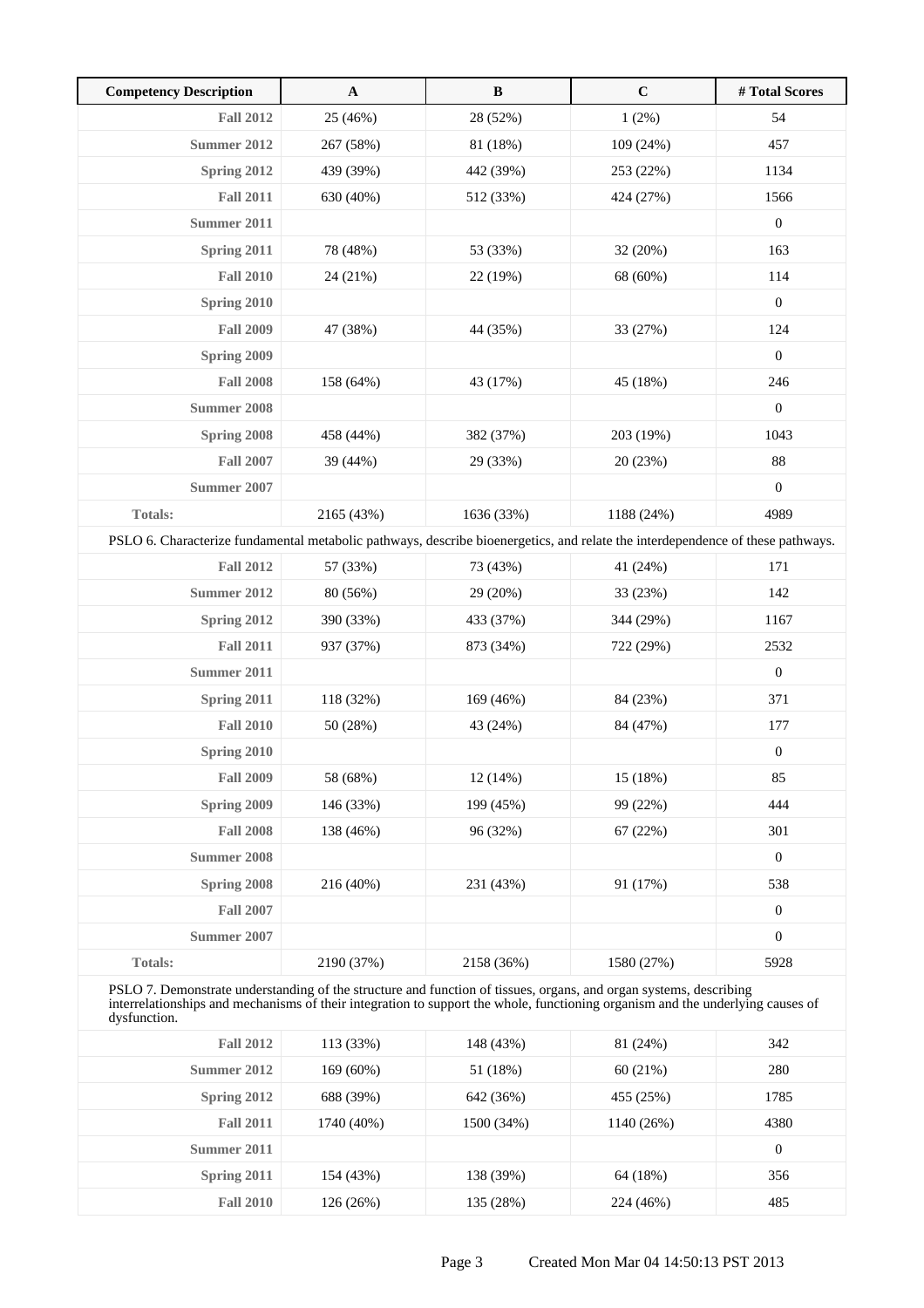| <b>Competency Description</b> | $\mathbf A$ | B          | $\mathbf C$ | # Total Scores   |
|-------------------------------|-------------|------------|-------------|------------------|
| Spring 2010                   |             |            |             | $\boldsymbol{0}$ |
| <b>Fall 2009</b>              | 58 (68%)    | 12(14%)    | 15(18%)     | 85               |
| Spring 2009                   | 434 (43%)   | 371 (37%)  | 203 (20%)   | 1008             |
| <b>Fall 2008</b>              | 209 (44%)   | 174 (37%)  | 89 (19%)    | 472              |
| Summer 2008                   |             |            |             | $\mathbf{0}$     |
| Spring 2008                   | 308 (41%)   | 292 (39%)  | 145 (19%)   | 745              |
| <b>Fall 2007</b>              | 39 (44%)    | 29 (33%)   | 20(23%)     | 88               |
| Summer 2007                   |             |            |             | $\mathbf{0}$     |
| <b>Totals:</b>                | 4038 (40%)  | 3492 (35%) | 2496 (25%)  | 10026            |

PSLO 1. Articulate the principles of evolutionary theory, the history of its development, and the role that evolution plays in the continuity and diversity of life

| <b>Fall 2012</b>   | 25 (46%)   | 28 (52%)   | 1(2%)      | 54               |
|--------------------|------------|------------|------------|------------------|
| Summer 2012        | 245 (57%)  | 80 (19%)   | 107 (25%)  | 432              |
| Spring 2012        | 584 (39%)  | 575 (38%)  | 356 (23%)  | 1515             |
| <b>Fall 2011</b>   | 661 (41%)  | 535 (33%)  | 410 (26%)  | 1606             |
| Summer 2011        |            |            |            | $\mathbf{0}$     |
| Spring 2011        | 119(43%)   | 97 (35%)   | 58 (21%)   | 274              |
| <b>Fall 2010</b>   |            |            |            | $\mathbf{0}$     |
| Spring 2010        |            |            |            | $\boldsymbol{0}$ |
| <b>Fall 2009</b>   | 25 (39%)   | 24 (38%)   | 15(23%)    | 64               |
| Spring 2009        |            |            |            | $\boldsymbol{0}$ |
| <b>Fall 2008</b>   | 162 (65%)  | 49 (20%)   | 39(16%)    | 250              |
| <b>Summer 2008</b> |            |            |            | $\overline{0}$   |
| Spring 2008        | 333 (54%)  | 164 (27%)  | 119 (19%)  | 616              |
| <b>Fall 2007</b>   |            |            |            | $\boldsymbol{0}$ |
| Summer 2007        |            |            |            | $\boldsymbol{0}$ |
| <b>Totals:</b>     | 2154 (45%) | 1552 (32%) | 1105 (23%) | 4811             |

PSLO 3. Explain and apply fundamental ecological principles, from populations to communities through ecosystems, and the geographical distribution of life on Earth.

| <b>Fall 2012</b>   | 12(44%)     | 15 (56%)  |           | 27               |
|--------------------|-------------|-----------|-----------|------------------|
| Summer 2012        | 299 (55%)   | 101 (19%) | 139 (26%) | 539              |
| Spring 2012        | 523 (36%)   | 584 (40%) | 339 (23%) | 1446             |
| <b>Fall 2011</b>   | 607 (39%)   | 527 (34%) | 413 (27%) | 1547             |
| Summer 2011        |             |           |           | $\boldsymbol{0}$ |
| Spring 2011        | 32 (36%)    | 38 (42%)  | 20(22%)   | 90               |
| <b>Fall 2010</b>   | 91 (33%)    | 76 (28%)  | 109 (39%) | 276              |
| Spring 2010        |             |           |           | $\mathbf{0}$     |
| <b>Fall 2009</b>   | 57 (36%)    | 52 (33%)  | 50 (31%)  | 159              |
| Spring 2009        |             |           |           | $\mathbf{0}$     |
| <b>Fall 2008</b>   | $117(61\%)$ | 37 (19%)  | 37 (19%)  | 191              |
| <b>Summer 2008</b> |             |           |           | $\mathbf{0}$     |
| Spring 2008        | 441 (49%)   | 271 (30%) | 196 (22%) | 908              |
| <b>Fall 2007</b>   | 174 (66%)   | 57 (22%)  | 33 (12%)  | 264              |
|                    |             |           |           |                  |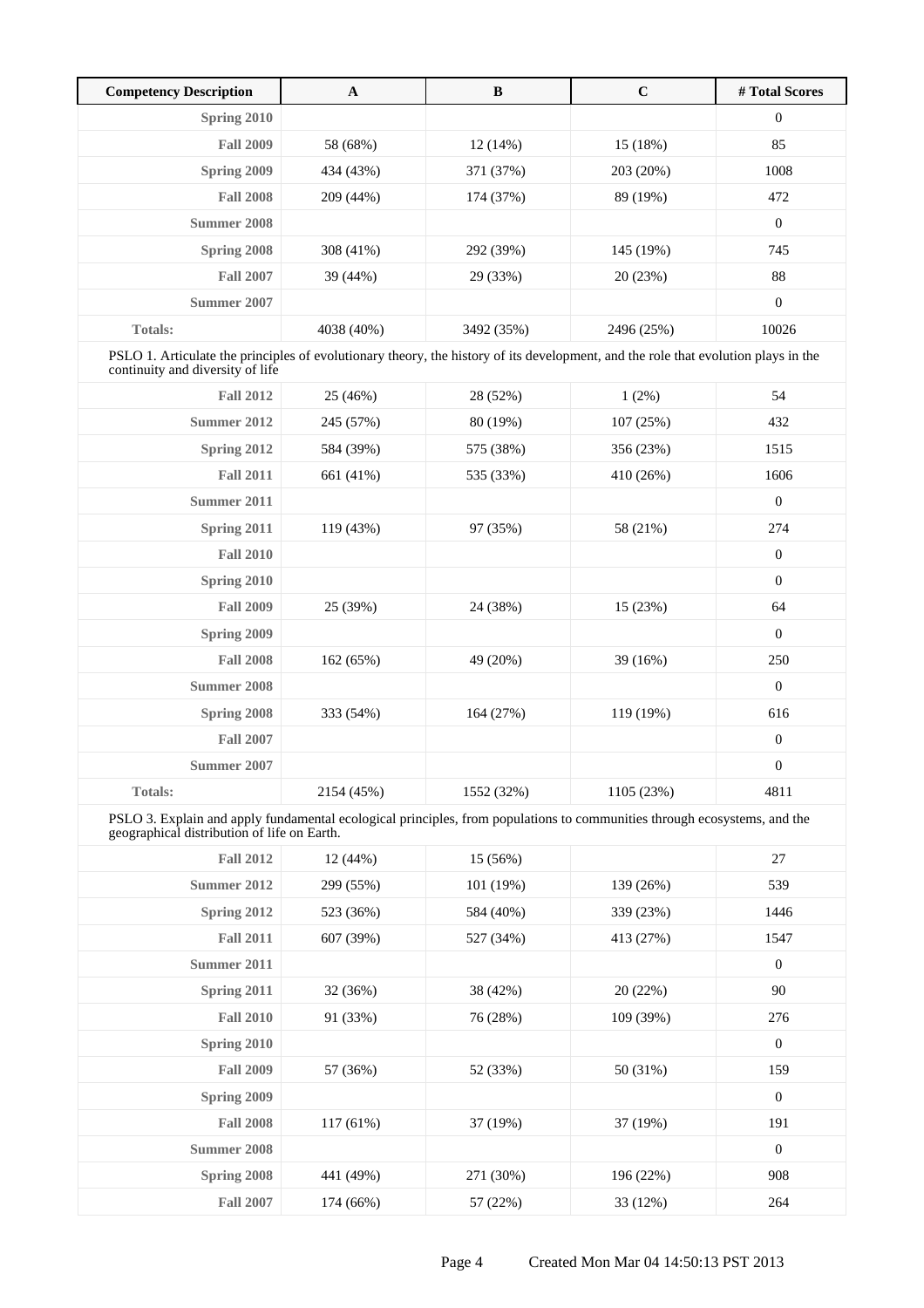| <b>Competency Description</b>                                                                                                                                | $\mathbf{A}$ | $\bf{B}$   | $\mathbf C$ | #Total Scores    |
|--------------------------------------------------------------------------------------------------------------------------------------------------------------|--------------|------------|-------------|------------------|
| <b>Summer 2007</b>                                                                                                                                           |              |            |             | $\boldsymbol{0}$ |
| <b>Totals:</b>                                                                                                                                               | 2353 (43%)   | 1758 (32%) | 1336 (25%)  | 5447             |
| PSLO 8. Describe and connect the role of DNA in regulating cell activity to its importance as the basis of inheritance, evolution,<br>and biotechnology.     |              |            |             |                  |
| <b>Fall 2012</b>                                                                                                                                             | 35 (35%)     | 43 (43%)   | 21 (21%)    | 99               |
| <b>Summer 2012</b>                                                                                                                                           | 98 (58%)     | 32 (19%)   | 38 (23%)    | 168              |
| Spring 2012                                                                                                                                                  | 458 (35%)    | 541 (41%)  | 306 (23%)   | 1305             |
| <b>Fall 2011</b>                                                                                                                                             | 781 (41%)    | 600 (31%)  | 535 (28%)   | 1916             |
| Summer 2011                                                                                                                                                  |              |            |             | $\mathbf{0}$     |
| Spring 2011                                                                                                                                                  | 186 (44%)    | 152 (36%)  | 85 (20%)    | 423              |
| <b>Fall 2010</b>                                                                                                                                             | 9(11%)       | 35 (44%)   | 36 (45%)    | 80               |
| Spring 2010                                                                                                                                                  |              |            |             | $\boldsymbol{0}$ |
| <b>Fall 2009</b>                                                                                                                                             | 21 (62%)     | 7(21%)     | 6(18%)      | 34               |
| Spring 2009                                                                                                                                                  | 141 (39%)    | 140 (39%)  | 76 (21%)    | 357              |
| <b>Fall 2008</b>                                                                                                                                             | 115 (49%)    | 83 (35%)   | 37 (16%)    | 235              |
| <b>Summer 2008</b>                                                                                                                                           |              |            |             | $\overline{0}$   |
| Spring 2008                                                                                                                                                  | 317 (42%)    | 292 (39%)  | 146 (19%)   | 755              |
| <b>Fall 2007</b>                                                                                                                                             |              |            |             | $\boldsymbol{0}$ |
| Summer 2007                                                                                                                                                  |              |            |             | $\overline{0}$   |
| Totals:                                                                                                                                                      | 2161 (40%)   | 1925 (36%) | 1286 (24%)  | 5372             |
| PSLO 11. Evaluate how human populations impact and are impacted by abundance and diversity of other<br>species and the structure and function of ecosystems. |              |            |             |                  |
| Summer 2012                                                                                                                                                  | 16(44%)      | 9(25%)     | 11 (31%)    | 36               |
| Spring 2012                                                                                                                                                  | 123 (32%)    | 164 (43%)  | 96 (25%)    | 383              |
| <b>Fall 2011</b>                                                                                                                                             | 202 (39%)    | 201 (39%)  | 117 (22%)   | 520              |
| Summer 2011                                                                                                                                                  |              |            |             | $\boldsymbol{0}$ |
| Spring 2011                                                                                                                                                  | 32 (36%)     | 38 (42%)   | 20 (22%)    | 90               |
| <b>Fall 2010</b>                                                                                                                                             | 25 (30%)     | 24 (29%)   | 33 (40%)    | 82               |
| Spring 2010                                                                                                                                                  |              |            |             | $\boldsymbol{0}$ |
| <b>Fall 2009</b>                                                                                                                                             |              |            |             | $\boldsymbol{0}$ |
| Spring 2009                                                                                                                                                  |              |            |             | $\boldsymbol{0}$ |
| <b>Fall 2008</b>                                                                                                                                             | 49 (74%)     | 12 (18%)   | 5(8%)       | 66               |
| Summer 2008                                                                                                                                                  |              |            |             | $\boldsymbol{0}$ |
| Spring 2008                                                                                                                                                  | 241 (48%)    | 166 (33%)  | 92 (18%)    | 499              |
|                                                                                                                                                              | 60 (68%)     | 17 (19%)   | 11(12%)     | 88               |
| <b>Fall 2007</b>                                                                                                                                             |              |            |             |                  |
| <b>Summer 2007</b>                                                                                                                                           |              |            |             | $\boldsymbol{0}$ |

| <b>Fall 2012</b> | 12(44%)   | $15(56\%)$ |           | 27       |
|------------------|-----------|------------|-----------|----------|
| Summer 2012      | 208 (56%) | 70 (19%)   | 95 (25%)  | 373      |
| Spring 2012      | 338 (34%) | 434 (43%)  | 234 (23%) | 1006     |
| <b>Fall 2011</b> | 506 (41%) | 411 (34%)  | 304 (25%) | 1221     |
| Summer 2011      |           |            |           | $\theta$ |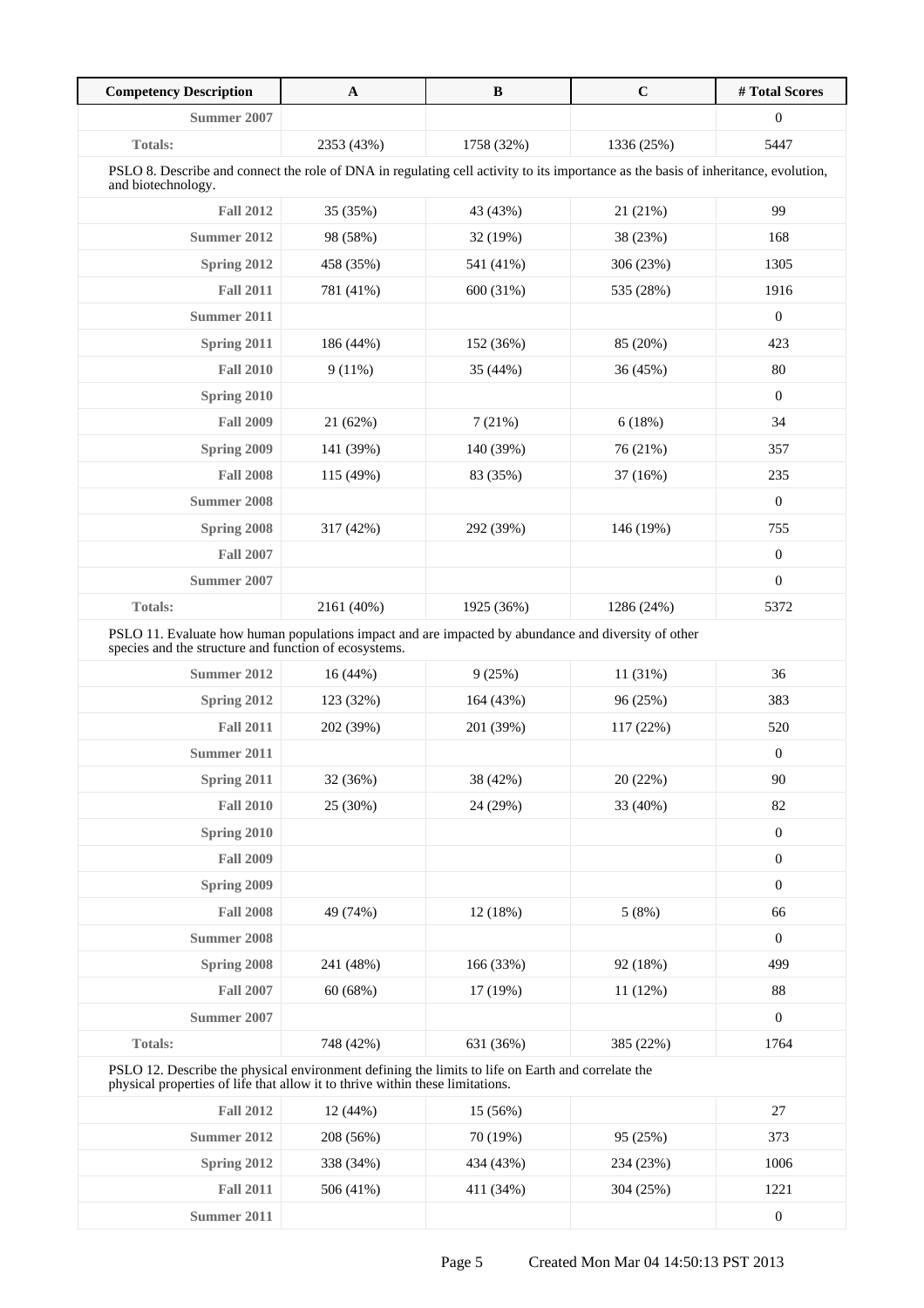| <b>Competency Description</b> | $\mathbf{A}$ | $\, {\bf B}$ | $\mathbf C$ | # Total Scores   |
|-------------------------------|--------------|--------------|-------------|------------------|
| Spring 2011                   | 52 (29%)     | 87 (49%)     | 39 (22%)    | 178              |
| <b>Fall 2010</b>              | 91 (33%)     | 76 (28%)     | 109 (39%)   | 276              |
| Spring 2010                   |              |              |             | $\mathbf{0}$     |
| <b>Fall 2009</b>              | 86 (47%)     | 47 (26%)     | 51 (28%)    | 184              |
| Spring 2009                   |              |              |             | $\boldsymbol{0}$ |
| <b>Fall 2008</b>              | 162 (65%)    | 49 (20%)     | 39 (16%)    | 250              |
| Summer 2008                   |              |              |             | $\boldsymbol{0}$ |
| Spring 2008                   | 226 (55%)    | 105 (26%)    | 79 (19%)    | 410              |
| <b>Fall 2007</b>              | 174 (66%)    | 57 (22%)     | 33 (12%)    | 264              |
| Summer 2007                   |              |              |             | $\boldsymbol{0}$ |
| <b>Totals:</b>                | 1855 (44%)   | 1351 (32%)   | 983 (23%)   | 4189             |
|                               |              |              |             |                  |
| <b>Report Totals by Term</b>  |              |              |             |                  |
| <b>Fall 2012</b>              | 555 (35%)    | 698 (44%)    | 329 (21%)   | 1582             |
| Summer 2012                   | 2240 (59%)   | 686 (18%)    | 903 (24%)   | 3829             |
| Spring 2012                   | 6232 (39%)   | 5967 (37%)   | 3833 (24%)  | 16032            |
| <b>Fall 2011</b>              | 10906 (41%)  | 8868 (33%)   | 6908 (26%)  | 26682            |
| <b>Summer 2011</b>            |              |              |             | $\boldsymbol{0}$ |
| Spring 2011                   | 1419 (41%)   | 1361 (39%)   | 698 (20%)   | 3478             |
| <b>Fall 2010</b>              | 909 (31%)    | 818 (28%)    | 1178 (41%)  | 2905             |
| Spring 2010                   |              |              |             | $\boldsymbol{0}$ |
| <b>Fall 2009</b>              | 562 (46%)    | 325 (27%)    | 338 (28%)   | 1225             |
| Spring 2009                   | 1770 (43%)   | 1517 (37%)   | 814 (20%)   | 4101             |
| <b>Fall 2008</b>              | 1695 (55%)   | 872 (28%)    | 512 (17%)   | 3079             |
| <b>Summer 2008</b>            | 42 (64%)     | 12 (18%)     | 12 (18%)    | 66               |
| Spring 2008                   | 4326 (47%)   | 3186 (35%)   | 1703 (18%)  | 9215             |
| <b>Fall 2007</b>              | 827 (63%)    | 307 (23%)    | 186 (14%)   | 1320             |
| <b>Summer 2007</b>            |              |              |             | $\boldsymbol{0}$ |
|                               |              |              |             |                  |
| <b>Grand Totals:</b>          | 31483 (43%)  | 24617 (33%)  | 17414 (24%) | 73514            |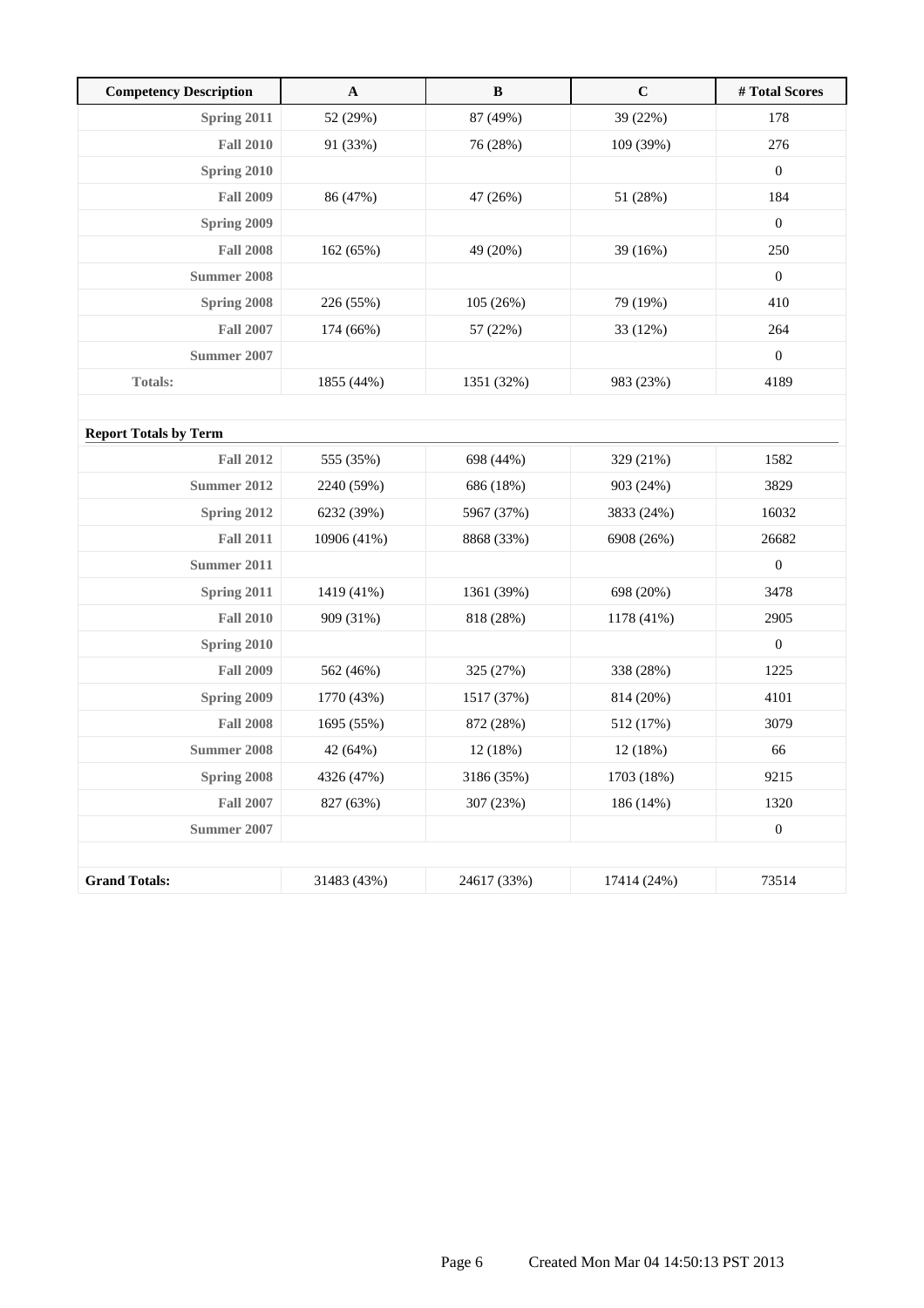**Outcomes for: BLST Program Outcomes - BLST Program Outcomes**

**Academic Terms: Summer 2012, Spring 2012, Fall 2011, Spring 2011, Fall 2010, Spring 2010, Fall 2009, Spring 2009, Fall 2008, Summer 2008, Spring 2008, Fall 2007**

- **A** Exemplary Performance
- **B** Standard Performance
- **C** Minimum Performance

| <b>Competency Description</b>                                                                                                                                                                                                                     | $\mathbf{A}$ | B          | $\mathbf C$ | #Total Scores    |
|---------------------------------------------------------------------------------------------------------------------------------------------------------------------------------------------------------------------------------------------------|--------------|------------|-------------|------------------|
| <b>BLST Program Outcomes (BLST)</b>                                                                                                                                                                                                               |              |            |             |                  |
| 1. Students will become aware that American history is not just a history of whites, but that African Americans have also made<br>many important contributions to the development of U.S. social, political, cultural, and economic institutions. |              |            |             |                  |
| Summer 2012                                                                                                                                                                                                                                       |              |            |             | $\overline{0}$   |
| Spring 2012                                                                                                                                                                                                                                       | 62 (25%)     | 178 (71%)  | 11(4%)      | 251              |
| <b>Fall 2011</b>                                                                                                                                                                                                                                  | 23 (34%)     | 32 (48%)   | 12(18%)     | 67               |
| Spring 2011                                                                                                                                                                                                                                       | 128 (29%)    | 262 (60%)  | 49 (11%)    | 439              |
| <b>Fall 2010</b>                                                                                                                                                                                                                                  | 15 (31%)     | 27 (55%)   | 7(14%)      | 49               |
| Spring 2010                                                                                                                                                                                                                                       | 39 (27%)     | 81 (55%)   | 27 (18%)    | 147              |
| <b>Fall 2009</b>                                                                                                                                                                                                                                  | 16 (34%)     | 20 (43%)   | 11 (23%)    | 47               |
| Spring 2009                                                                                                                                                                                                                                       |              |            |             | $\boldsymbol{0}$ |
| <b>Fall 2008</b>                                                                                                                                                                                                                                  | 10(15%)      | 42 (64%)   | 14 (21%)    | 66               |
| Summer 2008                                                                                                                                                                                                                                       |              |            |             | $\overline{0}$   |
| Spring 2008                                                                                                                                                                                                                                       |              |            |             | $\overline{0}$   |
| <b>Fall 2007</b>                                                                                                                                                                                                                                  |              |            |             | $\overline{0}$   |
| <b>Totals:</b>                                                                                                                                                                                                                                    | 293 (27%)    | 642 (60%)  | 131 (12%)   | 1066             |
| 2. Students will explain the development of racism within U.S. and its impact on America.                                                                                                                                                         |              |            |             |                  |
| Summer 2012                                                                                                                                                                                                                                       |              |            |             | $\overline{0}$   |
| Spring 2012                                                                                                                                                                                                                                       | 50 (23%)     | 160 (73%)  | $10(5\%)$   | 220              |
| <b>Fall 2011</b>                                                                                                                                                                                                                                  | 9(53%)       | 4(24%)     | 4(24%)      | 17               |
| Spring 2011                                                                                                                                                                                                                                       | 112 (30%)    | 217 (59%)  | 40 (11%)    | 369              |
| <b>Fall 2010</b>                                                                                                                                                                                                                                  | 14 (47%)     | 11(37%)    | 5(17%)      | 30               |
| Spring 2010                                                                                                                                                                                                                                       | 36 (31%)     | 62 (53%)   | 19 (16%)    | 117              |
| <b>Fall 2009</b>                                                                                                                                                                                                                                  | 8 (32%)      | 11 (44%)   | 6(24%)      | 25               |
| Spring 2009                                                                                                                                                                                                                                       |              |            |             | $\overline{0}$   |
| <b>Fall 2008</b>                                                                                                                                                                                                                                  | 9(22%)       | $16(40\%)$ | 15 (38%)    | 40               |
| <b>Summer 2008</b>                                                                                                                                                                                                                                |              |            |             | $\boldsymbol{0}$ |
| Spring 2008                                                                                                                                                                                                                                       |              |            |             | $\overline{0}$   |
| <b>Fall 2007</b>                                                                                                                                                                                                                                  |              |            |             | $\overline{0}$   |
| <b>Totals:</b>                                                                                                                                                                                                                                    | 238 (29%)    | 481 (59%)  | 99 (12%)    | 818              |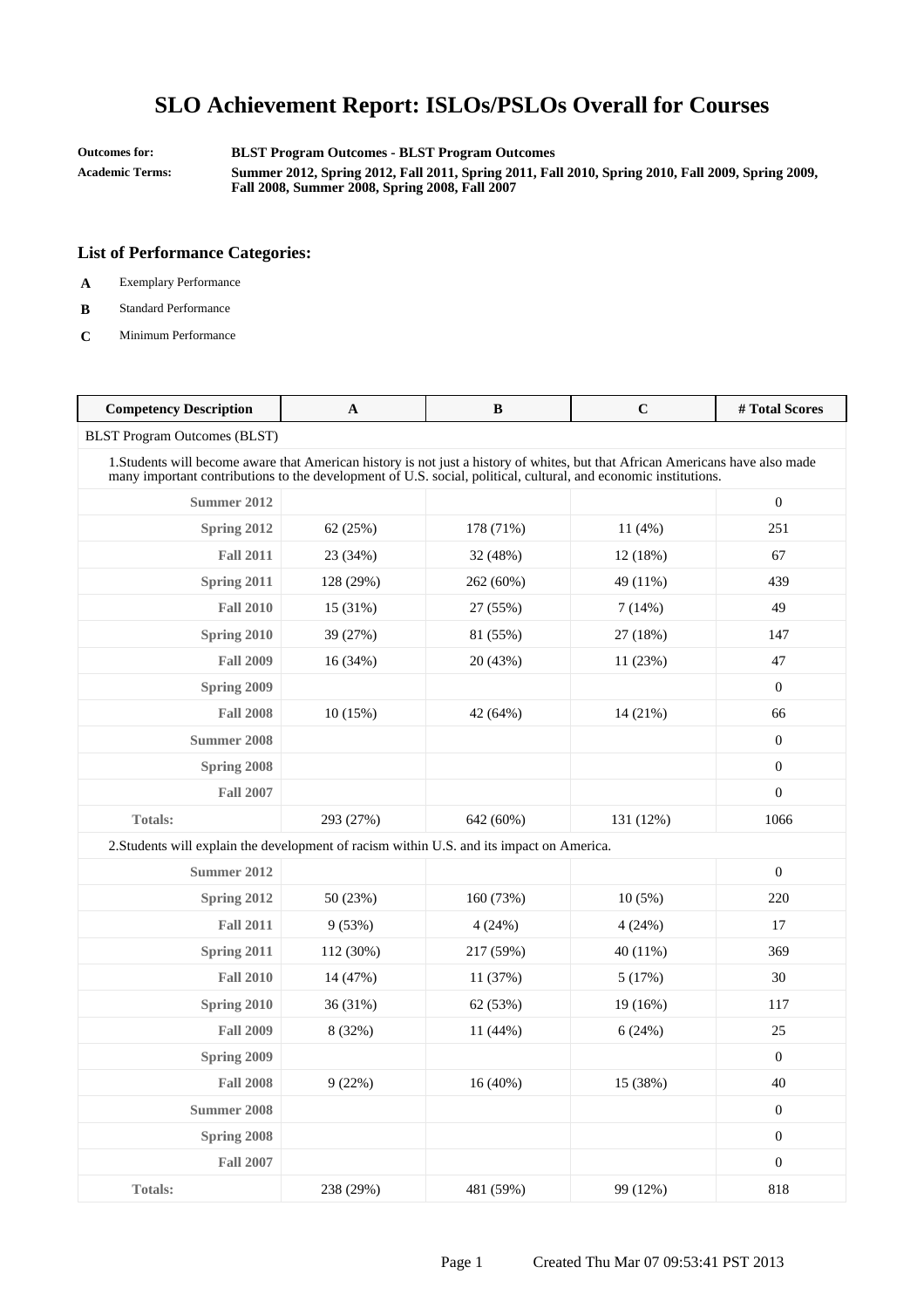| <b>Competency Description</b>                                                                                                                                                                                                                                                                                                                    | $\mathbf{A}$ | $\, {\bf B}$ | $\mathbf C$ | #Total Scores    |  |
|--------------------------------------------------------------------------------------------------------------------------------------------------------------------------------------------------------------------------------------------------------------------------------------------------------------------------------------------------|--------------|--------------|-------------|------------------|--|
| 3. Students will actively participate an intellectual setting in which students from all communities can gain a knowledge of the<br>Black world, assisting them in confronting diversity in their development into productive, lifelong learners, citizens, and activists<br>seeking to improve their communities, their nations, and the world. |              |              |             |                  |  |
| Summer 2012                                                                                                                                                                                                                                                                                                                                      |              |              |             | $\boldsymbol{0}$ |  |
| Spring 2012                                                                                                                                                                                                                                                                                                                                      | 6(19%)       | 21 (68%)     | 4(13%)      | 31               |  |
| <b>Fall 2011</b>                                                                                                                                                                                                                                                                                                                                 |              |              |             | $\boldsymbol{0}$ |  |
| Spring 2011                                                                                                                                                                                                                                                                                                                                      | 22 (31%)     | 43 (61%)     | 5(7%)       | 70               |  |
| <b>Totals:</b>                                                                                                                                                                                                                                                                                                                                   | 28 (28%)     | 64 (63%)     | 9(9%)       | 101              |  |
| 4. Students will demonstrate the ability to present an argument verbally that displays their knowledge and understanding of the<br>diverse history, cultural linkages, and social geography of people of African heritage in Africa and the Diaspora.                                                                                            |              |              |             |                  |  |
| Spring 2012                                                                                                                                                                                                                                                                                                                                      | 40 (21%)     | 152 (79%)    |             | 192              |  |
| <b>Fall 2011</b>                                                                                                                                                                                                                                                                                                                                 |              |              |             | $\mathbf{0}$     |  |
| Spring 2011                                                                                                                                                                                                                                                                                                                                      | 95 (53%)     | 44 (25%)     | 39 (22%)    | 178              |  |
| <b>Fall 2010</b>                                                                                                                                                                                                                                                                                                                                 |              |              |             | $\boldsymbol{0}$ |  |
| Spring 2010                                                                                                                                                                                                                                                                                                                                      | 69 (40%)     | 72 (42%)     | 32 (18%)    | 173              |  |
| <b>Fall 2009</b>                                                                                                                                                                                                                                                                                                                                 |              |              |             | $\boldsymbol{0}$ |  |
| Spring 2009                                                                                                                                                                                                                                                                                                                                      |              |              |             | $\boldsymbol{0}$ |  |
| <b>Fall 2008</b>                                                                                                                                                                                                                                                                                                                                 |              |              |             | $\mathbf{0}$     |  |
| <b>Summer 2008</b>                                                                                                                                                                                                                                                                                                                               |              |              |             | $\mathbf{0}$     |  |
| Spring 2008                                                                                                                                                                                                                                                                                                                                      |              |              |             | $\boldsymbol{0}$ |  |
| <b>Fall 2007</b>                                                                                                                                                                                                                                                                                                                                 |              |              |             | $\mathbf{0}$     |  |
| <b>Totals:</b>                                                                                                                                                                                                                                                                                                                                   | 204 (38%)    | 268 (49%)    | 71 (13%)    | 543              |  |
|                                                                                                                                                                                                                                                                                                                                                  |              |              |             |                  |  |
| <b>Report Totals by Term</b>                                                                                                                                                                                                                                                                                                                     |              |              |             |                  |  |
| Summer 2012                                                                                                                                                                                                                                                                                                                                      |              |              |             | $\boldsymbol{0}$ |  |
| Spring 2012                                                                                                                                                                                                                                                                                                                                      | 158 (23%)    | 511 (74%)    | 25(4%)      | 694              |  |
| <b>Fall 2011</b>                                                                                                                                                                                                                                                                                                                                 | 32 (38%)     | 36 (43%)     | 16(19%)     | 84               |  |
| Spring 2011                                                                                                                                                                                                                                                                                                                                      | 357 (34%)    | 566 (54%)    | 133 (13%)   | 1056             |  |
| <b>Fall 2010</b>                                                                                                                                                                                                                                                                                                                                 | 29 (37%)     | 38 (48%)     | 12 (15%)    | 79               |  |
| Spring 2010                                                                                                                                                                                                                                                                                                                                      | 144 (33%)    | 215 (49%)    | 78 (18%)    | 437              |  |
| <b>Fall 2009</b>                                                                                                                                                                                                                                                                                                                                 | 24 (33%)     | 31 (43%)     | 17 (24%)    | 72               |  |
| Spring 2009                                                                                                                                                                                                                                                                                                                                      |              |              |             | $\boldsymbol{0}$ |  |
| <b>Fall 2008</b>                                                                                                                                                                                                                                                                                                                                 | 19 (18%)     | 58 (55%)     | 29 (27%)    | 106              |  |
| <b>Summer 2008</b>                                                                                                                                                                                                                                                                                                                               |              |              |             | $\boldsymbol{0}$ |  |
| Spring 2008                                                                                                                                                                                                                                                                                                                                      |              |              |             | $\boldsymbol{0}$ |  |
| <b>Fall 2007</b>                                                                                                                                                                                                                                                                                                                                 |              |              |             | $\boldsymbol{0}$ |  |
|                                                                                                                                                                                                                                                                                                                                                  |              |              |             |                  |  |
| <b>Grand Totals:</b>                                                                                                                                                                                                                                                                                                                             | 763 (30%)    | 1455 (58%)   | 310 (12%)   | 2528             |  |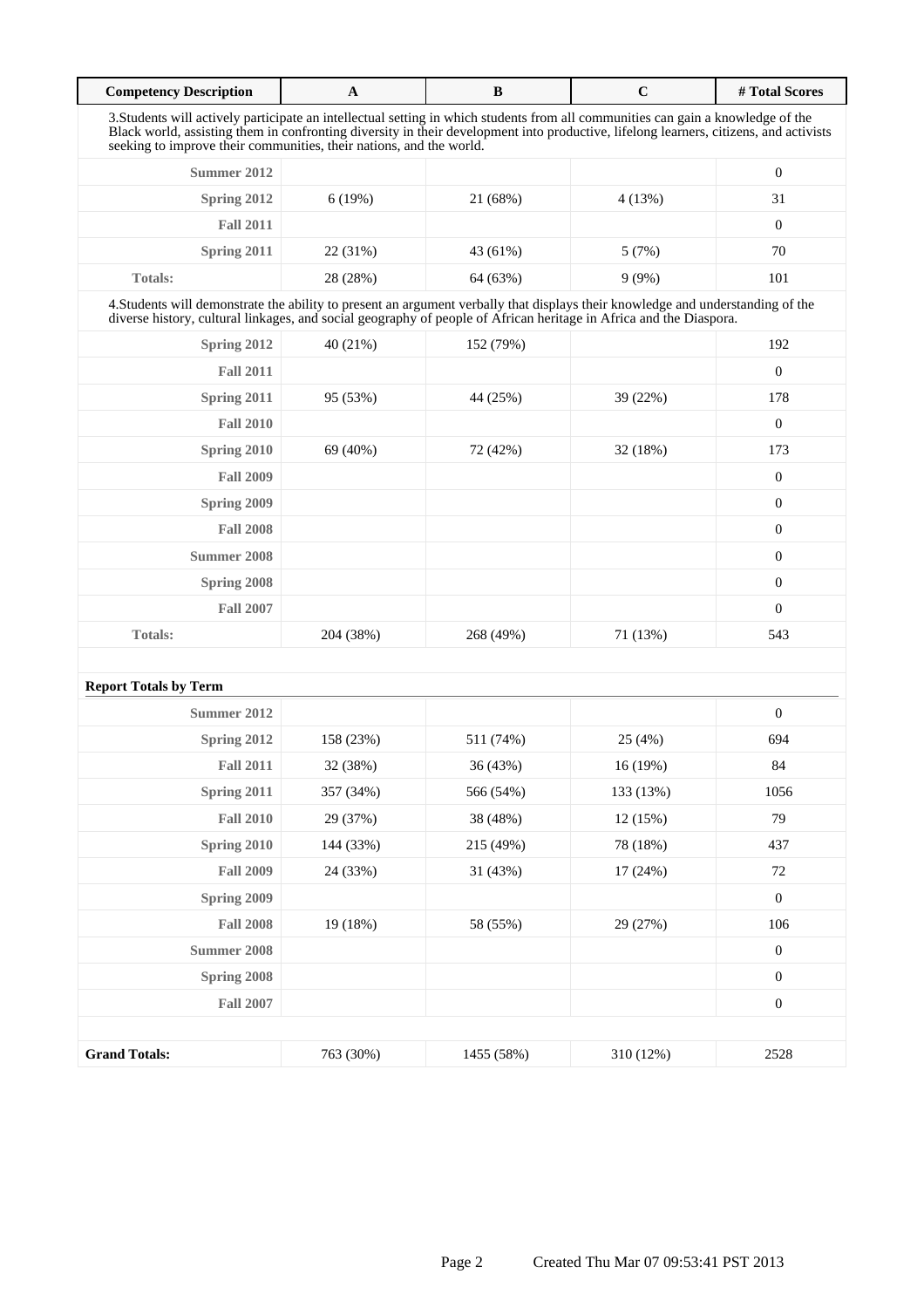**Outcomes for: Business Administration Program Outcomes - Business Administration Department Program Outcomes Academic Terms: Fall 2012, Spring 2012, Fall 2011, Spring 2011, Fall 2010, Summer 2010, Spring 2010, Fall 2009, Spring 2009, Fall 2008, Summer 2008, Spring 2008, Fall 2007, Summer 2007**

- **A** Exemplary Performance
- **B** Standard Performance
- **C** Minimum Performance

| <b>Competency Description</b>                                                                                                                                | A          | B          | $\mathbf C$ | #Total Scores    |
|--------------------------------------------------------------------------------------------------------------------------------------------------------------|------------|------------|-------------|------------------|
| <b>Business Administration Department Program Outcomes (BUS)</b>                                                                                             |            |            |             |                  |
| PSLO 1. Explain general management functions, roles and responsibilities required to effectively manage today?s contemporary<br>organizations.               |            |            |             |                  |
| <b>Fall 2012</b>                                                                                                                                             | 273 (50%)  | 233 (43%)  | 41 (7%)     | 547              |
| Spring 2012                                                                                                                                                  | 525 (62%)  | 281 (33%)  | 36(4%)      | 842              |
| <b>Fall 2011</b>                                                                                                                                             | 853 (38%)  | 792 (35%)  | 595 (27%)   | 2240             |
| Spring 2011                                                                                                                                                  | 56 (37%)   | 87 (58%)   | 7(5%)       | 150              |
| <b>Fall 2010</b>                                                                                                                                             | 33 (35%)   | 47 (51%)   | 13 (14%)    | 93               |
| <b>Summer 2010</b>                                                                                                                                           |            |            |             | $\boldsymbol{0}$ |
| Spring 2010                                                                                                                                                  | 187 (70%)  | 52 (19%)   | 30(11%)     | 269              |
| <b>Fall 2009</b>                                                                                                                                             | 134 (44%)  | 112 (37%)  | 57 (19%)    | 303              |
| Spring 2009                                                                                                                                                  | 117 (69%)  | 35 (21%)   | $18(11\%)$  | 170              |
| <b>Fall 2008</b>                                                                                                                                             | 135 (28%)  | 269 (55%)  | 84 (17%)    | 488              |
| <b>Summer 2008</b>                                                                                                                                           |            |            |             | $\mathbf{0}$     |
| Spring 2008                                                                                                                                                  | 145 (23%)  | 355 (57%)  | 124 (20%)   | 624              |
| <b>Fall 2007</b>                                                                                                                                             | 104 (18%)  | 316 (54%)  | 165 (28%)   | 585              |
| <b>Summer 2007</b>                                                                                                                                           |            |            |             | $\boldsymbol{0}$ |
| Totals:                                                                                                                                                      | 2562 (41%) | 2579 (41%) | 1170 (19%)  | 6311             |
| PSLO 2. Recognize the ethical issues facing managers and apply decision-making techniques and ethical reasoning to resolve 21st<br>century ethical dilemmas. |            |            |             |                  |
| <b>Fall 2012</b>                                                                                                                                             | 338 (52%)  | 259 (40%)  | 55 (8%)     | 652              |
| Spring 2012                                                                                                                                                  | 481 (61%)  | 249 (32%)  | 58 (7%)     | 788              |
| <b>Fall 2011</b>                                                                                                                                             | 741 (47%)  | 561 (35%)  | 288 (18%)   | 1590             |
| Spring 2011                                                                                                                                                  | 31 (45%)   | 36 (52%)   | 2(3%)       | 69               |
| <b>Fall 2010</b>                                                                                                                                             |            |            |             | $\mathbf{0}$     |
| Spring 2010                                                                                                                                                  | 24 (52%)   | 15 (33%)   | 7(15%)      | 46               |
| <b>Fall 2009</b>                                                                                                                                             | 6(11%)     | 42 (78%)   | 6(11%)      | 54               |
| Spring 2009                                                                                                                                                  |            |            |             | $\boldsymbol{0}$ |
| <b>Fall 2008</b>                                                                                                                                             | 31 (16%)   | 125 (63%)  | 43 (22%)    | 199              |
| <b>Summer 2008</b>                                                                                                                                           |            |            |             | $\mathbf{0}$     |
| Spring 2008                                                                                                                                                  | 56 (21%)   | 151 (57%)  | 59 (22%)    | 266              |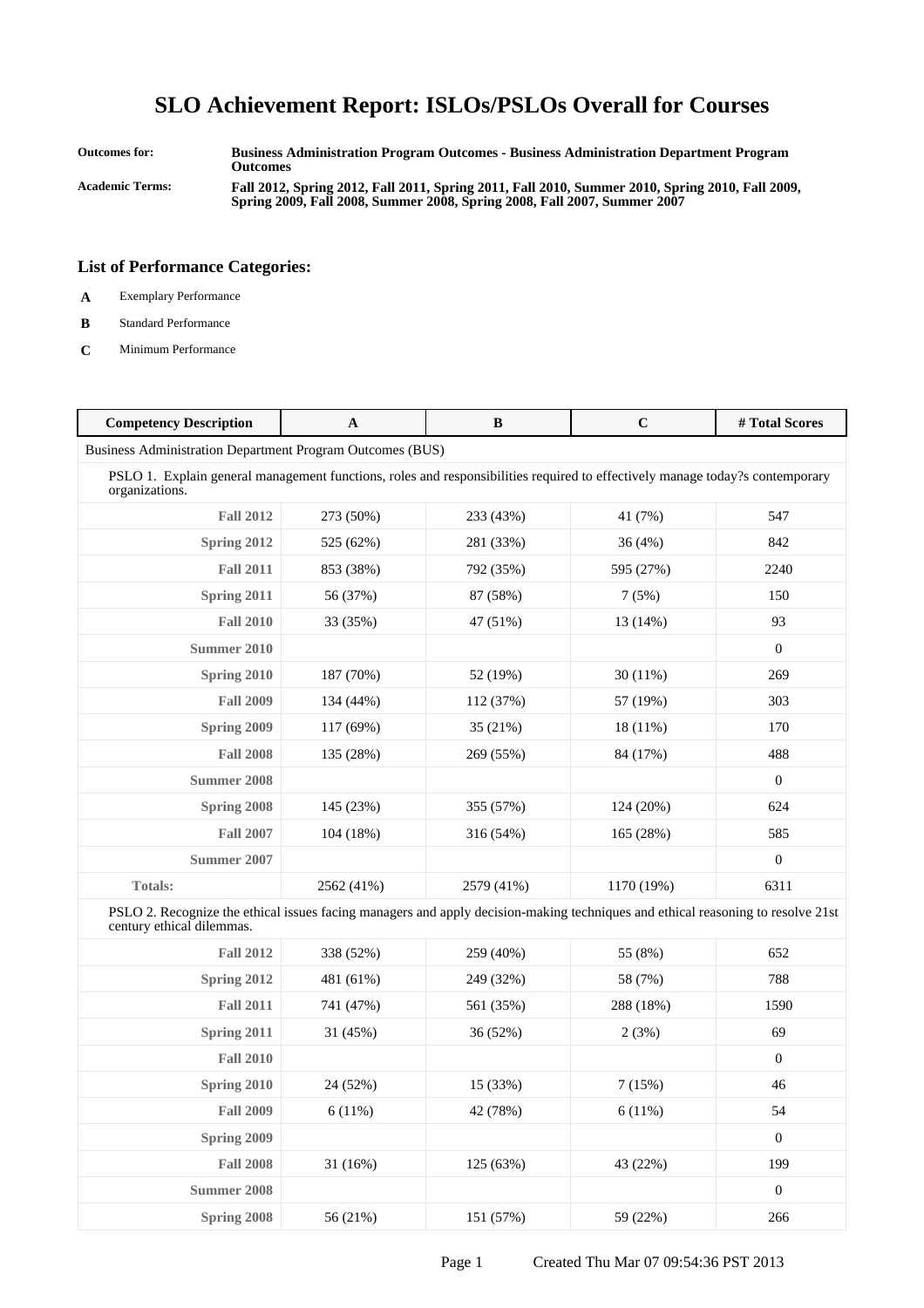| <b>Competency Description</b>                                                                                                                                    | $\mathbf{A}$ | $\, {\bf B}$ | $\mathbf C$ | #Total Scores    |
|------------------------------------------------------------------------------------------------------------------------------------------------------------------|--------------|--------------|-------------|------------------|
| <b>Fall 2007</b>                                                                                                                                                 | 42 (16%)     | 143 (54%)    | 79 (30%)    | 264              |
| Summer 2007                                                                                                                                                      |              |              |             | $\boldsymbol{0}$ |
| Totals:                                                                                                                                                          | 1750 (45%)   | 1581 (40%)   | 597 (15%)   | 3928             |
| PSLO 4. Access and interpret information, respond and adapt to a dynamic business environment, make complex decisions, solve<br>problems, and evaluate outcomes. |              |              |             |                  |
| <b>Fall 2012</b>                                                                                                                                                 | 390 (53%)    | 279 (38%)    | 67 (9%)     | 736              |
| Spring 2012                                                                                                                                                      | 621 (63%)    | 301 (30%)    | 69 (7%)     | 991              |
| <b>Fall 2011</b>                                                                                                                                                 | 875 (39%)    | 851 (38%)    | 540 (24%)   | 2266             |
| Spring 2011                                                                                                                                                      | 56 (37%)     | 87 (58%)     | 7(5%)       | 150              |
| <b>Fall 2010</b>                                                                                                                                                 | 33 (35%)     | 47 (51%)     | 13 (14%)    | 93               |
| Spring 2010                                                                                                                                                      | 46 (50%)     | 34 (37%)     | 12 (13%)    | 92               |
| <b>Fall 2009</b>                                                                                                                                                 | $12(11\%)$   | 84 (78%)     | $12(11\%)$  | 108              |
| <b>Spring 2009</b>                                                                                                                                               |              |              |             | $\mathbf{0}$     |
| <b>Fall 2008</b>                                                                                                                                                 | 65 (17%)     | 247 (66%)    | 61(16%)     | 373              |
| <b>Summer 2008</b>                                                                                                                                               |              |              |             | $\boldsymbol{0}$ |
| Spring 2008                                                                                                                                                      | 107 (20%)    | 308 (58%)    | 119 (22%)   | 534              |
| <b>Fall 2007</b>                                                                                                                                                 | 77 (15%)     | 293 (55%)    | 158 (30%)   | 528              |
| Summer 2007                                                                                                                                                      |              |              |             | $\boldsymbol{0}$ |
| <b>Totals:</b>                                                                                                                                                   | 2282 (39%)   | 2531 (43%)   | 1058 (18%)  | 5871             |
| PSLO 3. Work effectively in teams and appreciate the meaning of mutual responsibility.                                                                           |              |              |             |                  |
| <b>Fall 2012</b>                                                                                                                                                 | 16 (57%)     | 7(25%)       | 5(18%)      | 28               |
| Spring 2012                                                                                                                                                      | 66 (55%)     | 45 (38%)     | 9(8%)       | 120              |
| <b>Fall 2011</b>                                                                                                                                                 | 198 (26%)    | 300 (40%)    | 255 (34%)   | 753              |
| <b>Fall 2010</b>                                                                                                                                                 |              |              |             | $\boldsymbol{0}$ |
| Summer 2010                                                                                                                                                      |              |              |             | $\boldsymbol{0}$ |
| Spring 2010                                                                                                                                                      | 69 (66%)     | 26 (25%)     | $10(10\%)$  | 105              |
| <b>Fall 2009</b>                                                                                                                                                 | 55 (46%)     | 53 (45%)     | 11 (9%)     | 119              |
| Spring 2009                                                                                                                                                      | 47 (82%)     | 10(18%)      |             | 57               |
| <b>Fall 2008</b>                                                                                                                                                 | 90 (35%)     | 133 (52%)    | 32 (13%)    | 255              |
| <b>Summer 2008</b>                                                                                                                                               |              |              |             | $\boldsymbol{0}$ |
| Spring 2008                                                                                                                                                      | 71 (24%)     | 153 (52%)    | 72 (24%)    | 296              |
| <b>Fall 2007</b>                                                                                                                                                 | 46 (16%)     | 153 (54%)    | 84 (30%)    | 283              |
| <b>Summer 2007</b>                                                                                                                                               |              |              |             | $\boldsymbol{0}$ |
| <b>Totals:</b>                                                                                                                                                   | 658 (33%)    | 880 (44%)    | 478 (24%)   | 2016             |
|                                                                                                                                                                  |              |              |             |                  |
| <b>Report Totals by Term</b>                                                                                                                                     |              |              |             |                  |
| <b>Fall 2012</b>                                                                                                                                                 | 1017 (52%)   | 778 (40%)    | 168 (9%)    | 1963             |
| Spring 2012                                                                                                                                                      | 1693 (62%)   | 876 (32%)    | 172 (6%)    | 2741             |
| <b>Fall 2011</b>                                                                                                                                                 | 2667 (39%)   | 2504 (37%)   | 1678 (24%)  | 6849             |
| Spring 2011                                                                                                                                                      | 143 (39%)    | 210 (57%)    | 16(4%)      | 369              |
| <b>Fall 2010</b>                                                                                                                                                 | 66 (35%)     | 94 (51%)     | 26 (14%)    | 186              |
| <b>Summer 2010</b>                                                                                                                                               |              |              |             | $\boldsymbol{0}$ |
| <b>Spring 2010</b>                                                                                                                                               | 326 (64%)    | 127 (25%)    | 59 (12%)    | 512              |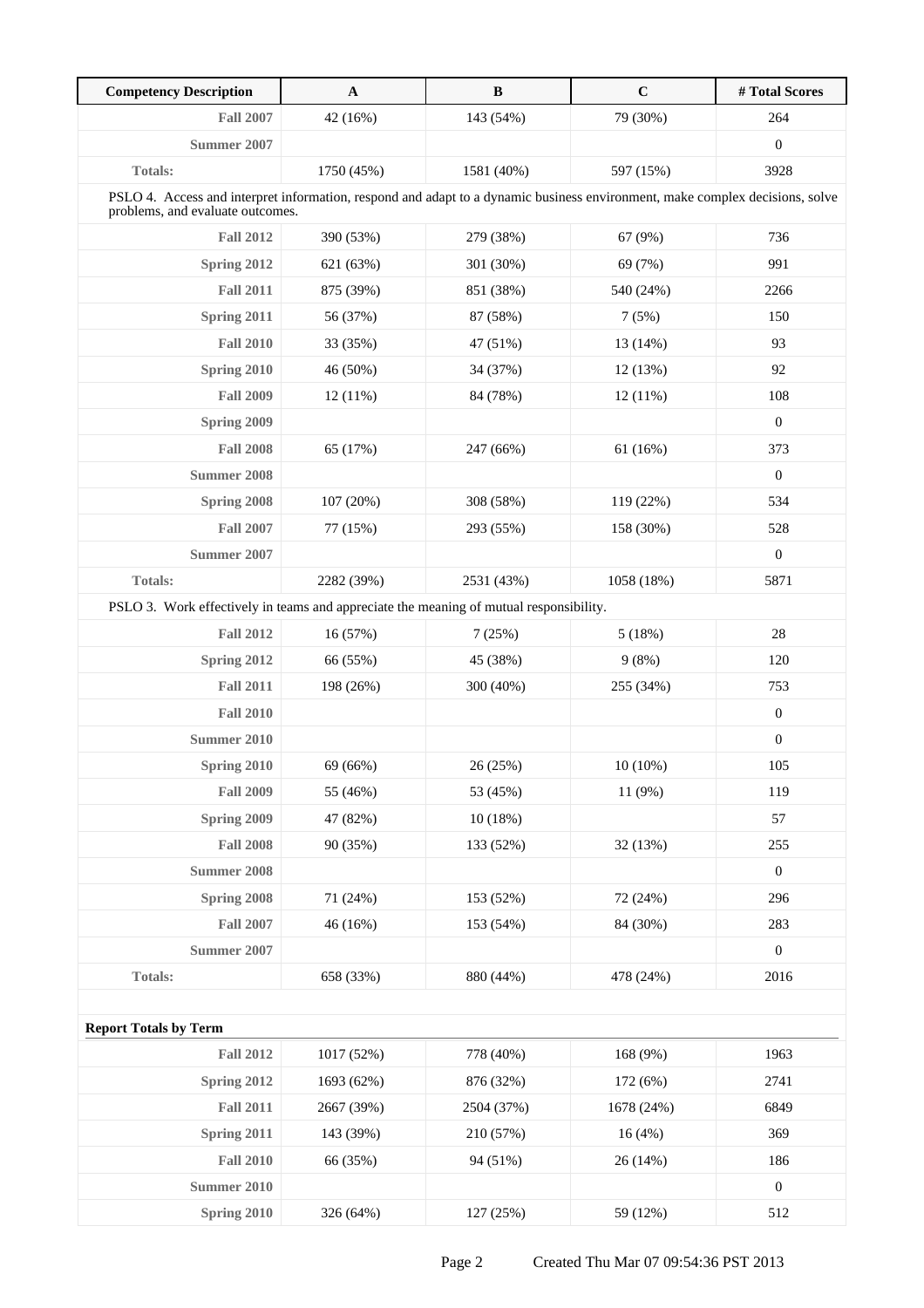| <b>Competency Description</b> | A          | B          | $\mathbf C$ | # Total Scores |
|-------------------------------|------------|------------|-------------|----------------|
| <b>Fall 2009</b>              | 207 (35%)  | 291 (50%)  | 86 (15%)    | 584            |
| Spring 2009                   | 164 (72%)  | 45 (20%)   | 18 (8%)     | 227            |
| <b>Fall 2008</b>              | 321 (24%)  | 774 (59%)  | 220 (17%)   | 1315           |
| Summer 2008                   |            |            |             | $\mathbf{0}$   |
| Spring 2008                   | 379 (22%)  | 967 (56%)  | 374 (22%)   | 1720           |
| <b>Fall 2007</b>              | 269 (16%)  | 905 (55%)  | 486 (29%)   | 1660           |
| Summer 2007                   |            |            |             | $\mathbf{0}$   |
|                               |            |            |             |                |
| <b>Grand Totals:</b>          | 7252 (40%) | 7571 (42%) | 3303 (18%)  | 18126          |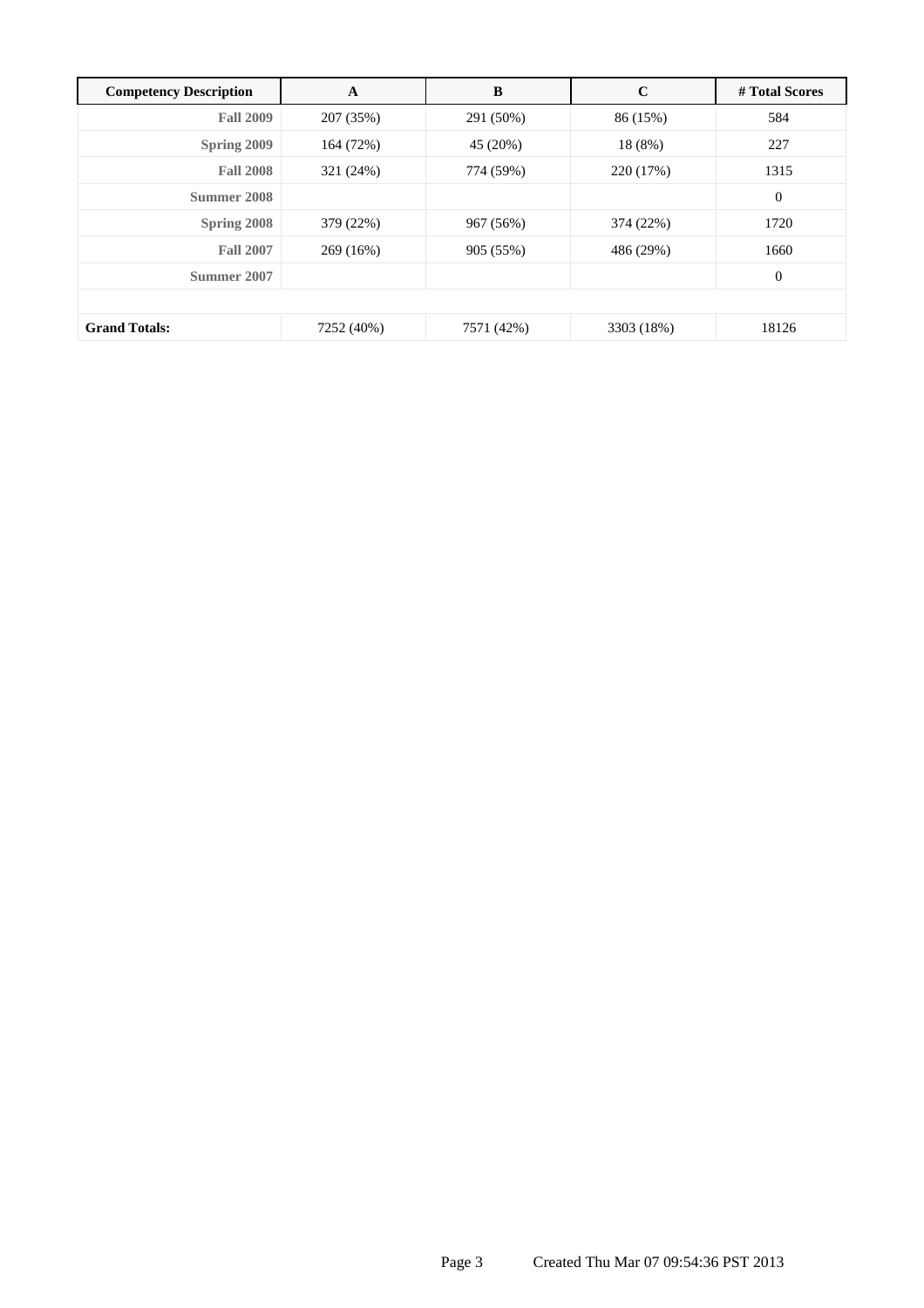**Outcomes for: Culinary Arts Department Program Outcomes Academic Terms: Fall 2012, Summer 2012, Spring 2012, Fall 2011, Spring 2011, Fall 2010, Summer 2010, Spring 2010, Fall 2009, Spring 2009, Fall 2008, Summer 2008, Spring 2008, Fall 2007, Summer 2007**

### **List of Performance Categories:**

- **A** Exemplary Performance
- **B** Standard Performance
- **C** Minimum Performance

| <b>Competency Description</b>                                               | $\mathbf A$ | $\, {\bf B}$ | $\mathbf C$ | #Total Scores    |
|-----------------------------------------------------------------------------|-------------|--------------|-------------|------------------|
| Culinary Arts Department Program Outcomes (CA)                              |             |              |             |                  |
| PSLO 1. The students will be able to apply the concepts and techniques of s |             |              |             |                  |
| <b>Fall 2012</b>                                                            | 227 (44%)   | 214 (41%)    | 76 (15%)    | 517              |
| <b>Summer 2012</b>                                                          |             |              |             | $\mathbf{0}$     |
| Spring 2012                                                                 | 608 (47%)   | 504 (39%)    | 172 (13%)   | 1284             |
| <b>Fall 2011</b>                                                            | 74 (45%)    | 77 (46%)     | 15 (9%)     | 166              |
| Spring 2011                                                                 | 302 (58%)   | 141 (27%)    | 82 (16%)    | 525              |
| <b>Fall 2010</b>                                                            | 240 (44%)   | 245 (45%)    | 56 (10%)    | 541              |
| <b>Summer 2010</b>                                                          | 21 (78%)    | 6(22%)       |             | 27               |
| Spring 2010                                                                 | 267 (39%)   | 315 (46%)    | 104 (15%)   | 686              |
| <b>Fall 2009</b>                                                            | 141 (58%)   | 81 (33%)     | 22 (9%)     | 244              |
| Spring 2009                                                                 | 363 (56%)   | 236 (37%)    | 44 (7%)     | 643              |
| <b>Fall 2008</b>                                                            | 88 (48%)    | 47 (26%)     | 49 (27%)    | 184              |
| <b>Summer 2008</b>                                                          |             |              |             | $\boldsymbol{0}$ |
| <b>Spring 2008</b>                                                          | 215 (43%)   | 183 (36%)    | 107(21%)    | 505              |
| <b>Fall 2007</b>                                                            | 120 (53%)   | 76 (33%)     | 31 (14%)    | 227              |
| <b>Summer 2007</b>                                                          |             |              |             | $\mathbf{0}$     |
| <b>Totals:</b>                                                              | 2666 (48%)  | 2125 (38%)   | 758 (14%)   | 5549             |
| PSLO 2. The students will be able to demonstrate to use of proper purchasin |             |              |             |                  |
| Spring 2012                                                                 | 230 (45%)   | 183 (36%)    | 101 (20%)   | 514              |
| Spring 2011                                                                 | 37 (57%)    | 22 (34%)     | 6(9%)       | 65               |
| <b>Fall 2010</b>                                                            | 26 (48%)    | 20 (37%)     | 8 (15%)     | 54               |
| Spring 2010                                                                 | 36 (20%)    | 126 (70%)    | 18 (10%)    | 180              |
| <b>Fall 2009</b>                                                            |             |              |             | $\overline{0}$   |
| Spring 2009                                                                 | 84 (51%)    | 75 (45%)     | 6(4%)       | 165              |
| <b>Fall 2008</b>                                                            | 17 (42%)    | 9(22%)       | 14 (35%)    | 40               |
| Spring 2008                                                                 | 57 (34%)    | 72 (43%)     | 38 (23%)    | 167              |
| <b>Fall 2007</b>                                                            | 28 (67%)    | 11 (26%)     | 3(7%)       | 42               |
| <b>Totals:</b>                                                              | 515 (42%)   | 518 (42%)    | 194 (16%)   | 1227             |

PSLO 8. The students will be able to demonstrate an understanding of the kn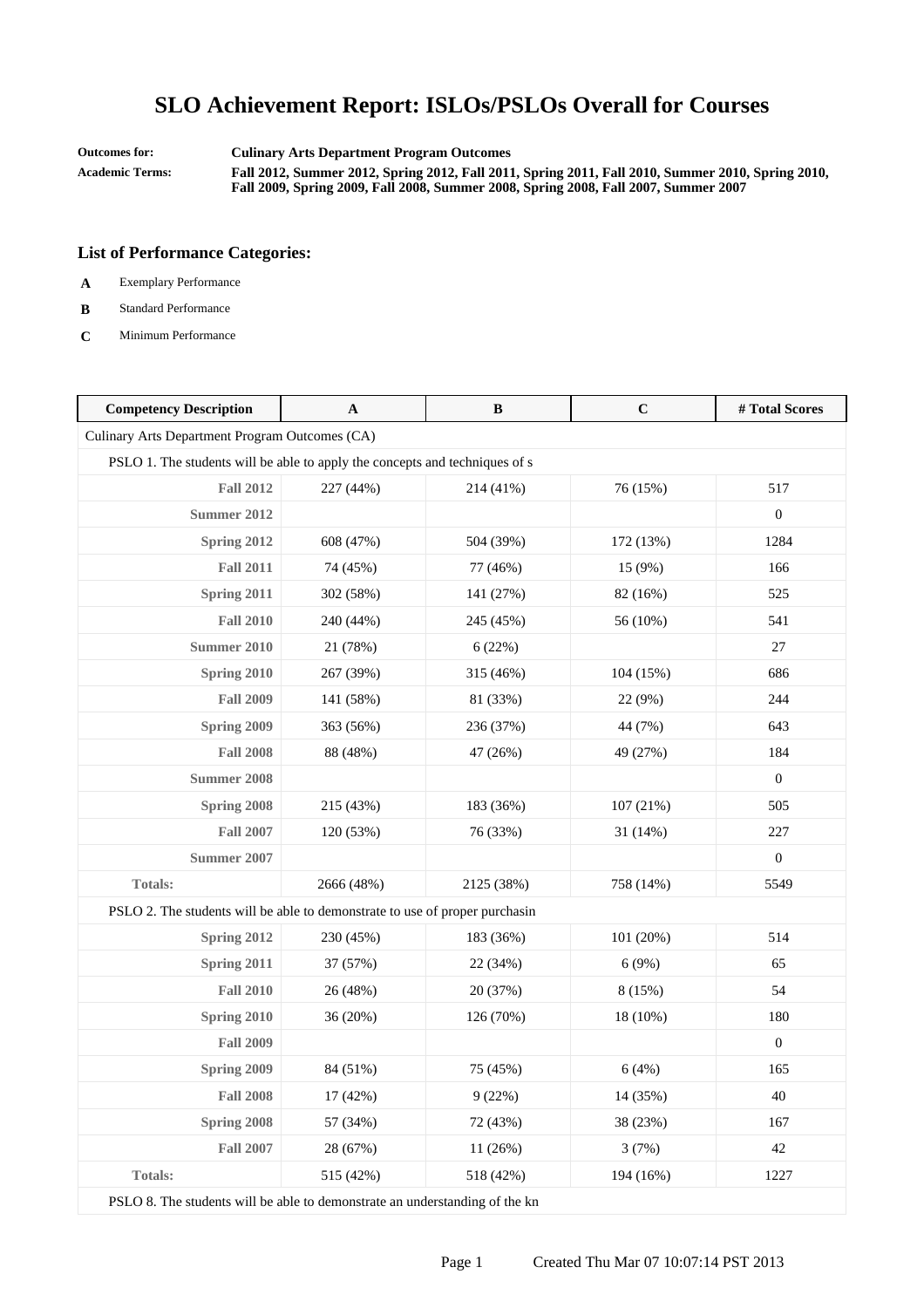| <b>Competency Description</b>                                               | $\mathbf{A}$ | $\, {\bf B}$ | $\mathbf C$ | # Total Scores   |
|-----------------------------------------------------------------------------|--------------|--------------|-------------|------------------|
| <b>Fall 2012</b>                                                            | 64 (37%)     | 83 (48%)     | 27 (16%)    | 174              |
| <b>Summer 2012</b>                                                          |              |              |             | $\boldsymbol{0}$ |
| <b>Spring 2012</b>                                                          | 301 (50%)    | 183 (30%)    | 124(20%)    | 608              |
| <b>Fall 2011</b>                                                            | 5(24%)       | 13 (62%)     | 3(14%)      | 21               |
| Spring 2011                                                                 | 240 (64%)    | 81 (21%)     | 56 (15%)    | 377              |
| <b>Fall 2010</b>                                                            | 167 (55%)    | 97 (32%)     | 42 (14%)    | 306              |
| <b>Summer 2010</b>                                                          | 29 (81%)     | 7(19%)       |             | 36               |
| Spring 2010                                                                 | 116 (44%)    | 78 (29%)     | 72 (27%)    | 266              |
| <b>Fall 2009</b>                                                            | 25 (50%)     | 22 (44%)     | 3(6%)       | 50               |
| Spring 2009                                                                 | 97 (59%)     | 46 (28%)     | 22 (13%)    | 165              |
| <b>Fall 2008</b>                                                            | 65 (52%)     | 29 (23%)     | 31 (25%)    | 125              |
| <b>Summer 2008</b>                                                          |              |              |             | $\boldsymbol{0}$ |
| Spring 2008                                                                 | 45 (38%)     | 58 (50%)     | 14 (12%)    | 117              |
| <b>Fall 2007</b>                                                            | 49 (54%)     | 36 (40%)     | 5(6%)       | 90               |
| Summer 2007                                                                 |              |              |             | $\boldsymbol{0}$ |
| <b>Totals:</b>                                                              | 1203 (52%)   | 733 (31%)    | 399 (17%)   | 2335             |
| PSLO 3. The students will be able to demonstrate the ability to work in a p |              |              |             |                  |
| <b>Fall 2012</b>                                                            | 111 (50%)    | 97 (44%)     | 14 (6%)     | 222              |
| Spring 2012                                                                 | 110 (39%)    | 166 (58%)    | 9(3%)       | 285              |
| <b>Fall 2011</b>                                                            | 5(24%)       | 13 (62%)     | 3(14%)      | $21\,$           |
| Spring 2011                                                                 | 54 (51%)     | 25 (24%)     | 26 (25%)    | 105              |
| <b>Fall 2010</b>                                                            | 98 (37%)     | 137 (51%)    | 32 (12%)    | 267              |
| <b>Spring 2010</b>                                                          | 142 (39%)    | 169 (47%)    | 49 (14%)    | 360              |
| <b>Fall 2009</b>                                                            | 111 (83%)    | 21 (16%)     | 2(1%)       | 134              |
| Spring 2009                                                                 | 150 (55%)    | 105 (39%)    | 17 (6%)     | 272              |
| <b>Fall 2008</b>                                                            |              |              |             | $\boldsymbol{0}$ |
| Spring 2008                                                                 | 112 (53%)    | 78 (37%)     | 23 (11%)    | 213              |
| <b>Fall 2007</b>                                                            |              |              |             | $\boldsymbol{0}$ |
| Totals:                                                                     | 893 (48%)    | 811 (43%)    | 175 (9%)    | 1879             |
| PSLO 4. The students will be able to demonstrate the ability to work in a p |              |              |             |                  |
| <b>Fall 2012</b>                                                            | 98 (44%)     | 82 (36%)     | 45 (20%)    | 225              |
| Spring 2012                                                                 | 398 (48%)    | 352 (43%)    | 77 (9%)     | 827              |
| <b>Fall 2011</b>                                                            | 79 (42%)     | 90 (48%)     | 18 (10%)    | 187              |
| Spring 2011                                                                 | 157 (55%)    | 77 (27%)     | 51 (18%)    | 285              |
| <b>Fall 2010</b>                                                            | 107 (40%)    | 119 (45%)    | 39 (15%)    | 265              |
| Spring 2010                                                                 | 64 (31%)     | 88 (42%)     | 56 (27%)    | 208              |
| <b>Fall 2009</b>                                                            | 40 (36%)     | 52 (47%)     | 18 (16%)    | 110              |
| Spring 2009                                                                 | 169 (62%)    | 88 (32%)     | 15(6%)      | 272              |
| <b>Fall 2008</b>                                                            | 46 (49%)     | 32 (34%)     | 16 (17%)    | 94               |
| Spring 2008                                                                 | 78 (41%)     | 72 (38%)     | 41 (21%)    | 191              |
| <b>Fall 2007</b>                                                            | 63 (53%)     | 36 (31%)     | $19(16\%)$  | 118              |
| Totals:                                                                     | 1299 (47%)   | 1088 (39%)   | 395 (14%)   | 2782             |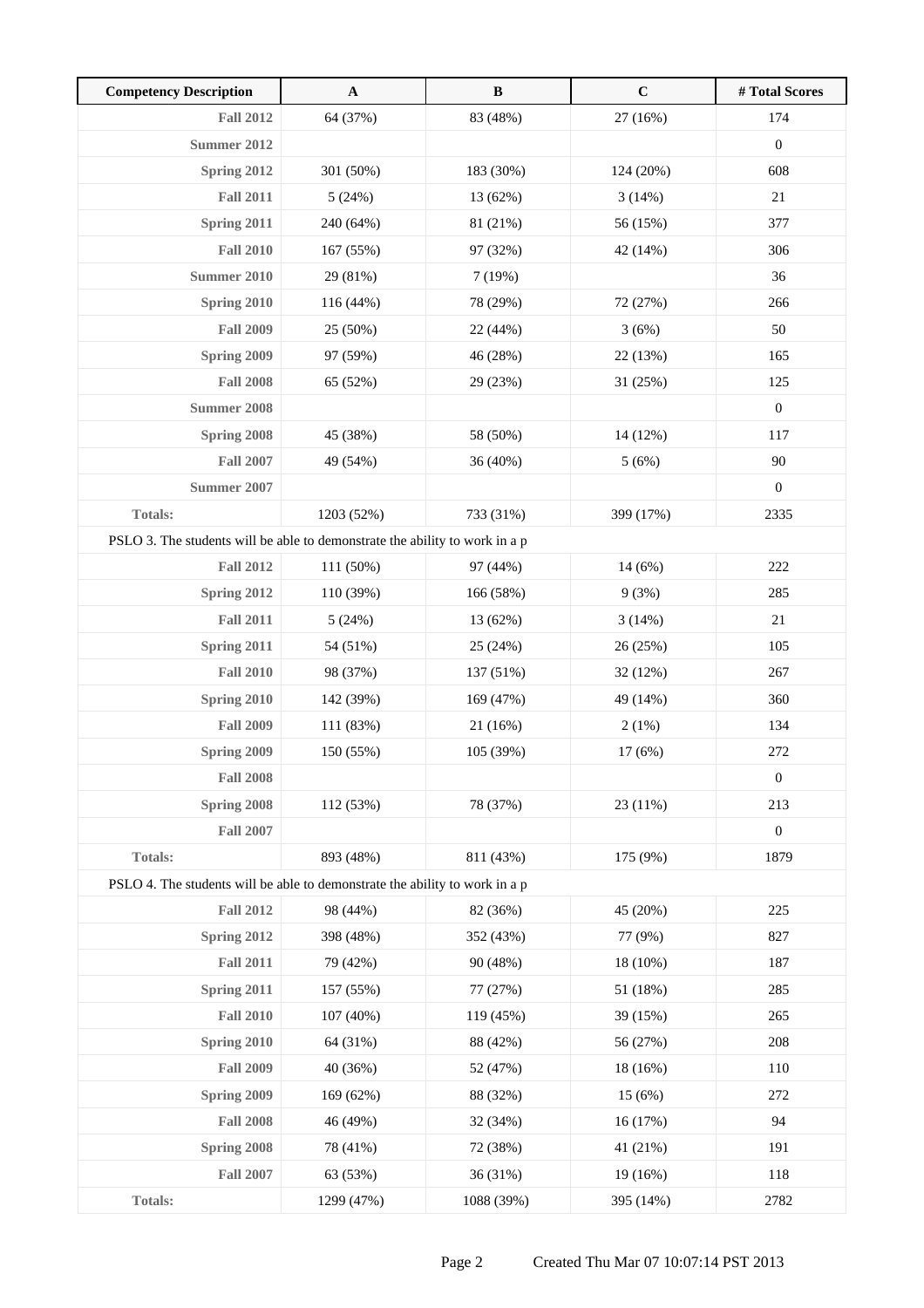| <b>Competency Description</b>                                               | $\mathbf{A}$ | $\, {\bf B}$ | $\mathbf C$ | #Total Scores    |  |
|-----------------------------------------------------------------------------|--------------|--------------|-------------|------------------|--|
| PSLO 5. The students will be able to demonstrate the ability to work in a v |              |              |             |                  |  |
| <b>Fall 2012</b>                                                            | 23 (44%)     | 26 (50%)     | 3(6%)       | 52               |  |
| Spring 2012                                                                 | 154 (52%)    | 98 (33%)     | 45 (15%)    | 297              |  |
| <b>Fall 2011</b>                                                            | 5(24%)       | 13 (62%)     | 3(14%)      | $21\,$           |  |
| Spring 2011                                                                 | 80 (53%)     | 41 (27%)     | 30(20%)     | 151              |  |
| <b>Fall 2010</b>                                                            | 92 (49%)     | 66 (35%)     | 31(16%)     | 189              |  |
| Spring 2010                                                                 | 39 (30%)     | 45 (35%)     | 46 (35%)    | 130              |  |
| <b>Fall 2009</b>                                                            | 16 (47%)     | 15 (44%)     | 3(9%)       | 34               |  |
| Spring 2009                                                                 | 95 (68%)     | 36 (26%)     | 9(6%)       | 140              |  |
| <b>Fall 2008</b>                                                            |              |              |             | $\boldsymbol{0}$ |  |
| Spring 2008                                                                 | 99 (54%)     | 58 (31%)     | 28 (15%)    | 185              |  |
| <b>Fall 2007</b>                                                            | 65 (63%)     | 35 (34%)     | 3(3%)       | 103              |  |
| <b>Totals:</b>                                                              | 668 (51%)    | 433 (33%)    | 201 (15%)   | 1302             |  |
| PSLO 6. The students will be able to demonstrate the knowledge and skills n |              |              |             |                  |  |
| <b>Fall 2012</b>                                                            | 25 (44%)     | 30 (53%)     | 2(4%)       | 57               |  |
| Spring 2012                                                                 | 258 (50%)    | 164 (32%)    | 92 (18%)    | 514              |  |
| Spring 2011                                                                 | 39 (57%)     | 25 (36%)     | 5(7%)       | 69               |  |
| <b>Fall 2010</b>                                                            | 63 (64%)     | 32 (32%)     | 4(4%)       | 99               |  |
| Spring 2010                                                                 | 30 (56%)     | 22 (41%)     | 2(4%)       | 54               |  |
| <b>Fall 2009</b>                                                            | 25 (50%)     | 22 (44%)     | 3(6%)       | 50               |  |
| Spring 2009                                                                 | 16(41%)      | 17 (44%)     | 6(15%)      | 39               |  |
| <b>Fall 2008</b>                                                            |              |              |             | $\boldsymbol{0}$ |  |
| Spring 2008                                                                 | 62 (50%)     | 48 (39%)     | 13 (11%)    | 123              |  |
| <b>Fall 2007</b>                                                            | 74 (59%)     | 48 (38%)     | 4(3%)       | 126              |  |
| Totals:                                                                     | 592 (52%)    | 408 (36%)    | 131 (12%)   | 1131             |  |
| PSLO 7. The students will be able to demonstrate the relation of food to he |              |              |             |                  |  |
| Spring 2012                                                                 | 24 (30%)     | 54 (68%)     | 2(2%)       | 80               |  |
| <b>Fall 2011</b>                                                            |              |              |             | $\boldsymbol{0}$ |  |
| Totals:                                                                     | 24 (30%)     | 54 (68%)     | 2(2%)       | 80               |  |
|                                                                             |              |              |             |                  |  |
| <b>Report Totals by Term</b>                                                |              |              |             |                  |  |
| <b>Fall 2012</b>                                                            | 548 (44%)    | 532 (43%)    | 167 (13%)   | 1247             |  |
| <b>Summer 2012</b>                                                          |              |              |             | $\boldsymbol{0}$ |  |
| Spring 2012                                                                 | 2083 (47%)   | 1704 (39%)   | 622 (14%)   | 4409             |  |
| <b>Fall 2011</b>                                                            | 168 (40%)    | 206 (50%)    | 42 (10%)    | 416              |  |
| Spring 2011                                                                 | 909 (58%)    | 412 (26%)    | 256 (16%)   | 1577             |  |
| <b>Fall 2010</b>                                                            | 793 (46%)    | 716 (42%)    | 212 (12%)   | 1721             |  |
| <b>Summer 2010</b>                                                          | 50 (79%)     | 13 (21%)     |             | 63               |  |
| Spring 2010                                                                 | 694 (37%)    | 843 (45%)    | 347 (18%)   | 1884             |  |
| <b>Fall 2009</b>                                                            | 358 (58%)    | 213 (34%)    | 51 (8%)     | 622              |  |
| Spring 2009                                                                 | 974 (57%)    | 603 (36%)    | 119 (7%)    | 1696             |  |
| <b>Fall 2008</b>                                                            | 216 (49%)    | 117 (26%)    | 110 (25%)   | 443              |  |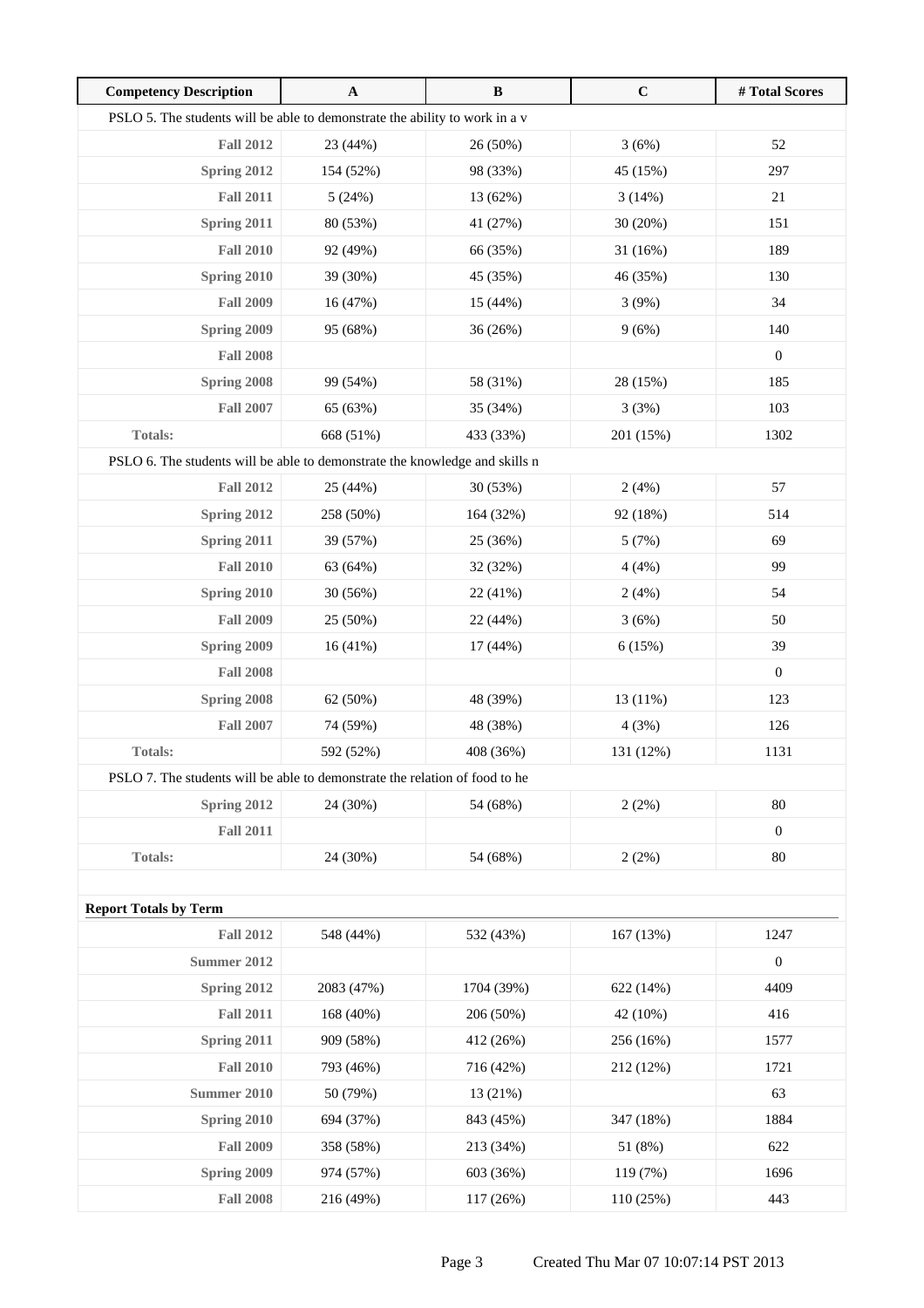| <b>Competency Description</b> | A          | B          | C          | # Total Scores   |
|-------------------------------|------------|------------|------------|------------------|
| Summer 2008                   |            |            |            | $\boldsymbol{0}$ |
| Spring 2008                   | 668 (45%)  | 569 (38%)  | 264 (18%)  | 1501             |
| <b>Fall 2007</b>              | 399 (57%)  | 242 (34%)  | 65 (9%)    | 706              |
| Summer 2007                   |            |            |            | $\mathbf{0}$     |
|                               |            |            |            |                  |
| <b>Grand Totals:</b>          | 7860 (48%) | 6170 (38%) | 2255 (14%) | 16285            |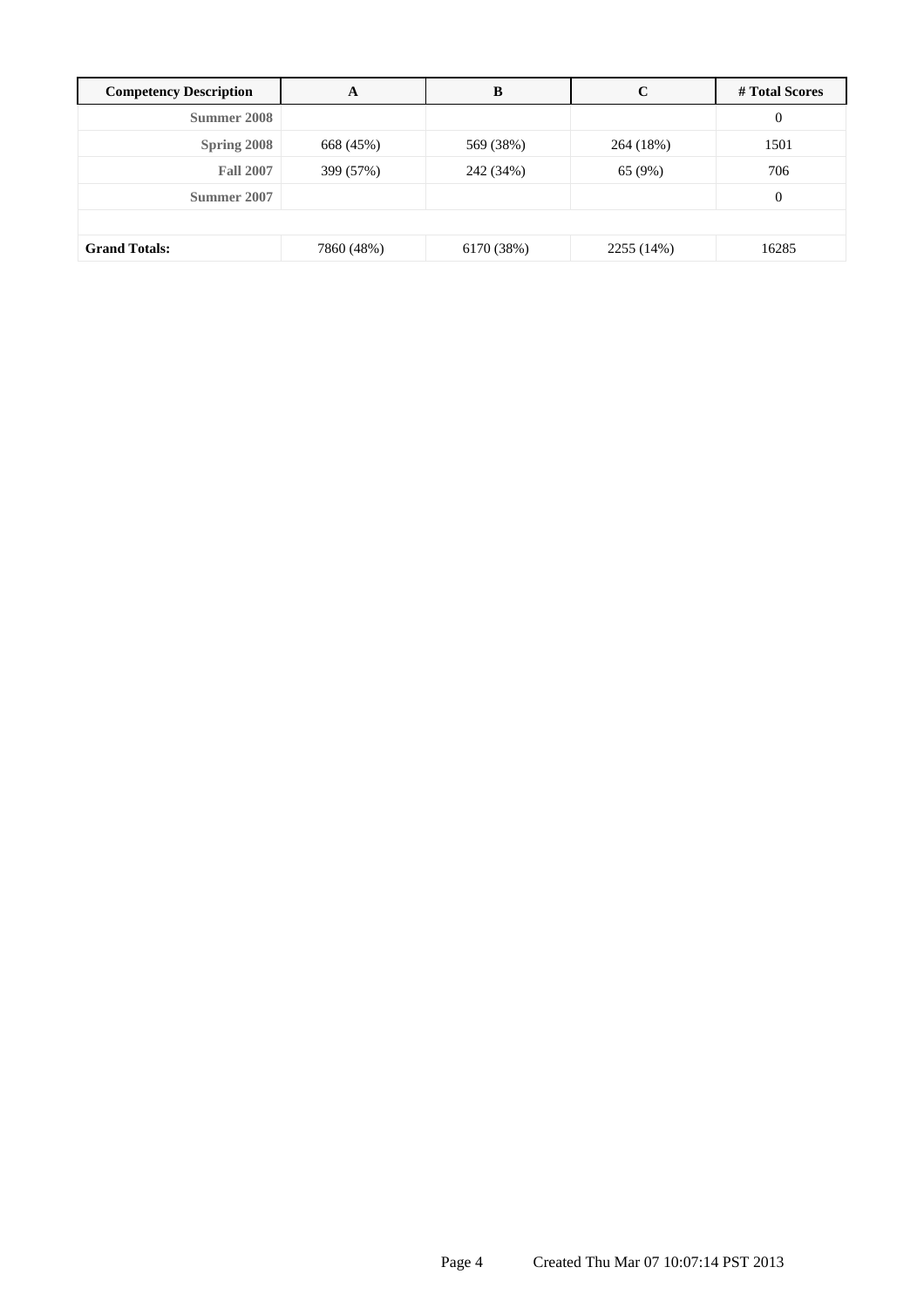**Outcomes for: Chemistry Department Program Outcomes - Chemistry Department Program Outcomes Academic Terms: Fall 2012, Summer 2012, Spring 2012, Fall 2011, Summer 2011, Spring 2011, Fall 2010, Summer 2010, Spring 2010, Fall 2009, Spring 2009, Fall 2008, Summer 2008, Spring 2008, Fall 2007, Summer 2007**

- **A** Exemplary Performance
- **B** Standard Performance
- **C** Minimum Performance

| <b>Competency Description</b>                                              | A          | B          | $\mathbf C$ | #Total Scores    |
|----------------------------------------------------------------------------|------------|------------|-------------|------------------|
| Chemistry Department Program Outcomes (CHEM)                               |            |            |             |                  |
| PSLO 1. Demonstrate proficiency in solving chemical mathematical problems. |            |            |             |                  |
| <b>Fall 2012</b>                                                           | 254 (32%)  | 323 (41%)  | 210 (27%)   | 787              |
| Summer 2012                                                                | 126 (48%)  | 71 (27%)   | 68 (26%)    | 265              |
| Spring 2012                                                                | 353 (36%)  | 323 (33%)  | 306 (31%)   | 982              |
| <b>Fall 2011</b>                                                           | 100 (38%)  | 80 (30%)   | 85 (32%)    | 265              |
| Summer 2011                                                                | 12 (27%)   | 7(16%)     | 25 (57%)    | 44               |
| Spring 2011                                                                | 109 (28%)  | 149 (39%)  | 125 (33%)   | 383              |
| <b>Fall 2010</b>                                                           | 190 (37%)  | 179 (35%)  | 144 (28%)   | 513              |
| <b>Summer 2010</b>                                                         | 15 (29%)   | 22 (43%)   | 14 (27%)    | 51               |
| Spring 2010                                                                | 208 (36%)  | 181 (31%)  | 193 (33%)   | 582              |
| <b>Fall 2009</b>                                                           | 309 (34%)  | 304 (34%)  | 286 (32%)   | 899              |
| Spring 2009                                                                | 68 (48%)   | 36(26%)    | 37 (26%)    | 141              |
| <b>Fall 2008</b>                                                           | 538 (41%)  | 447 (34%)  | 338 (26%)   | 1323             |
| Summer 2008                                                                |            |            |             | $\boldsymbol{0}$ |
| Spring 2008                                                                | 92 (39%)   | 95 (41%)   | 47 (20%)    | 234              |
| <b>Fall 2007</b>                                                           |            |            |             | $\boldsymbol{0}$ |
| Summer 2007                                                                |            |            |             | $\overline{0}$   |
| Totals:                                                                    | 2374 (37%) | 2217 (34%) | 1878 (29%)  | 6469             |
| PSLO 3. Demonstrate proficiency in naming and writing chemical formulas.   |            |            |             |                  |
| <b>Fall 2012</b>                                                           | 186 (36%)  | 189 (37%)  | 138 (27%)   | 513              |
| Summer 2012                                                                | 44 (45%)   | 32 (33%)   | 21 (22%)    | 97               |
| Spring 2012                                                                | 151 (31%)  | 194 (40%)  | 137 (28%)   | 482              |
| <b>Fall 2011</b>                                                           | 61 (20%)   | 138 (46%)  | 101 (34%)   | 300              |
| <b>Summer 2011</b>                                                         | 6(27%)     | 6(27%)     | 10(45%)     | $22\,$           |
| Spring 2011                                                                | 80 (29%)   | 116 (42%)  | 78 (28%)    | 274              |
| <b>Fall 2010</b>                                                           | 112 (29%)  | 160 (41%)  | 114 (30%)   | 386              |
| <b>Summer 2010</b>                                                         | 8 (31%)    | 10(38%)    | 8 (31%)     | $26\,$           |
| Spring 2010                                                                | 175 (38%)  | 172 (38%)  | 111 (24%)   | 458              |
| <b>Fall 2009</b>                                                           | 223 (36%)  | 244 (39%)  | 153 (25%)   | 620              |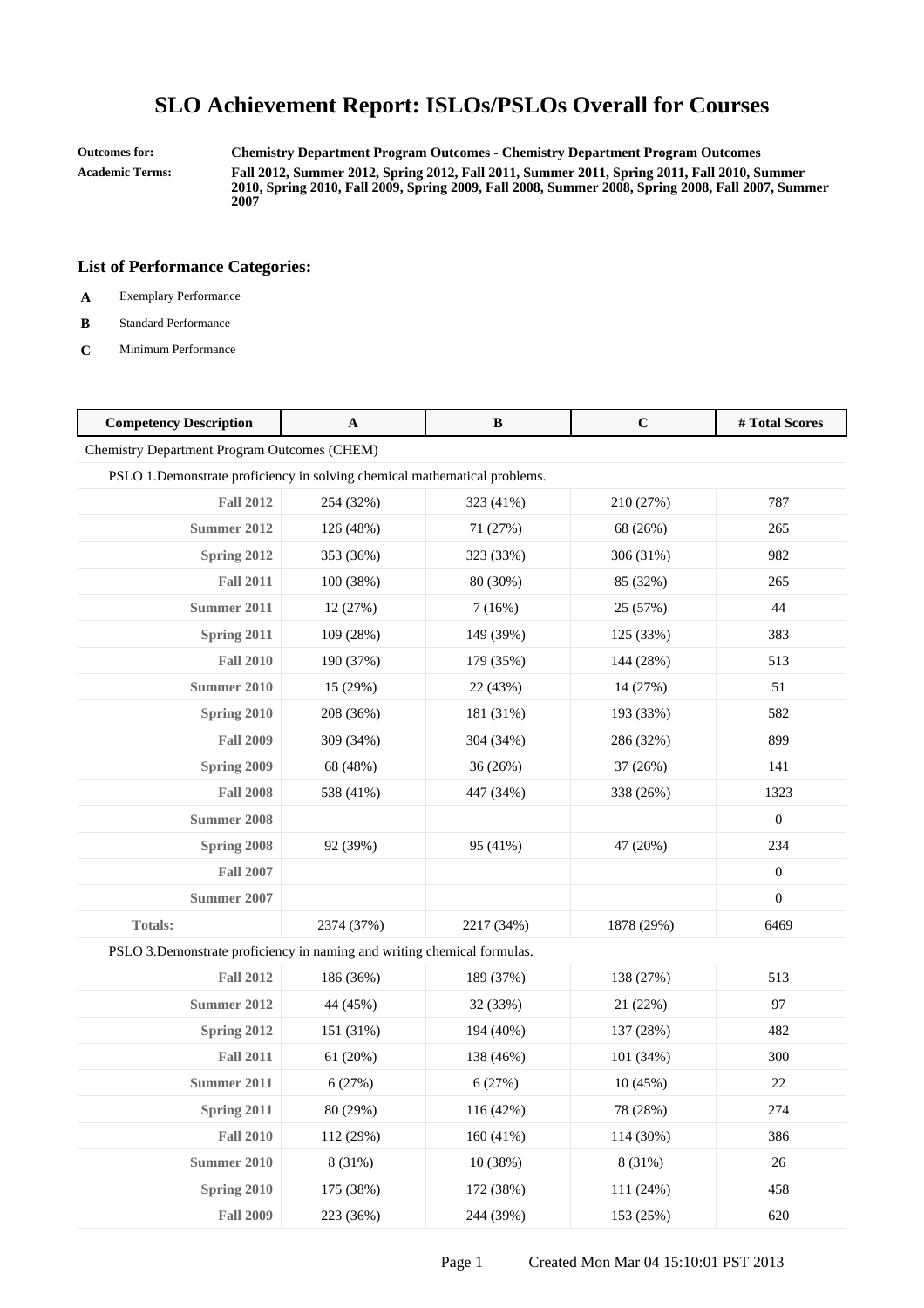| <b>Competency Description</b>                                                                                   | $\mathbf A$ | $\, {\bf B}$ | $\mathbf C$ | #Total Scores    |
|-----------------------------------------------------------------------------------------------------------------|-------------|--------------|-------------|------------------|
| Spring 2009                                                                                                     | 142 (43%)   | 123 (37%)    | 68 (20%)    | 333              |
| <b>Fall 2008</b>                                                                                                | 342 (43%)   | 270 (34%)    | 175 (22%)   | 787              |
| <b>Summer 2008</b>                                                                                              |             |              |             | $\boldsymbol{0}$ |
| Spring 2008                                                                                                     | 64 (48%)    | 41 (31%)     | 27 (20%)    | 132              |
| <b>Fall 2007</b>                                                                                                |             |              |             | $\boldsymbol{0}$ |
| <b>Summer 2007</b>                                                                                              |             |              |             | $\boldsymbol{0}$ |
| Totals:                                                                                                         | 1594 (36%)  | 1695 (38%)   | 1141 (26%)  | 4430             |
| PSLO 6. Demonstrate proficiency in assembling laboratory glassware and performing laboratory techniques.        |             |              |             |                  |
| <b>Fall 2012</b>                                                                                                | 249 (68%)   | 85 (23%)     | 31 (8%)     | 365              |
| Summer 2012                                                                                                     | 57 (59%)    | 36 (37%)     | 4(4%)       | 97               |
| Spring 2012                                                                                                     | 218 (53%)   | 130 (31%)    | 66 (16%)    | 414              |
| <b>Fall 2011</b>                                                                                                | 132 (80%)   | 23 (14%)     | 11 (7%)     | 166              |
| <b>Summer 2011</b>                                                                                              | 11 (50%)    | 10(45%)      | 1(5%)       | $22\,$           |
| Spring 2011                                                                                                     | 152 (71%)   | 36 (17%)     | 25 (12%)    | 213              |
| <b>Fall 2010</b>                                                                                                | 191 (80%)   | 33 (14%)     | 16 (7%)     | 240              |
| <b>Summer 2010</b>                                                                                              | 18 (69%)    | 7(27%)       | 1(4%)       | 26               |
| <b>Spring 2010</b>                                                                                              | 219 (62%)   | 102 (29%)    | 35 (10%)    | 356              |
| <b>Fall 2009</b>                                                                                                | 285 (64%)   | 117 (26%)    | 45 (10%)    | 447              |
| Spring 2009                                                                                                     | 112 (54%)   | 70 (34%)     | 26 (12%)    | 208              |
| <b>Fall 2008</b>                                                                                                | 368 (63%)   | 169 (29%)    | 43 (7%)     | 580              |
| <b>Summer 2008</b>                                                                                              |             |              |             | $\boldsymbol{0}$ |
| Spring 2008                                                                                                     | 79 (84%)    | 13 (14%)     | 2(2%)       | 94               |
| <b>Fall 2007</b>                                                                                                |             |              |             | $\boldsymbol{0}$ |
| <b>Summer 2007</b>                                                                                              |             |              |             | $\boldsymbol{0}$ |
| <b>Totals:</b>                                                                                                  | 2091 (65%)  | 831 (26%)    | 306 (9%)    | 3228             |
| PSLO 7. Demonstrate proficiency in making and recording experimental observations and interpreting the results. |             |              |             |                  |
| <b>Fall 2012</b>                                                                                                | 310 (73%)   | 86 (20%)     | 31 (7%)     | 427              |
| <b>Summer 2012</b>                                                                                              | 57 (59%)    | 36 (37%)     | 4(4%)       | 97               |
| Spring 2012                                                                                                     | 244 (55%)   | 131 (30%)    | 66 (15%)    | 441              |
| <b>Fall 2011</b>                                                                                                | 175 (83%)   | 24 (11%)     | 11 (5%)     | 210              |
| <b>Summer 2011</b>                                                                                              | 11 (50%)    | 10(45%)      | 1(5%)       | $22\,$           |
| Spring 2011                                                                                                     | 177 (73%)   | 40 (17%)     | 25 (10%)    | 242              |
| <b>Fall 2010</b>                                                                                                | 230 (81%)   | 37 (13%)     | 16(6%)      | 283              |
| <b>Summer 2010</b>                                                                                              | 18 (69%)    | 7(27%)       | 1(4%)       | 26               |
| Spring 2010                                                                                                     | 262 (65%)   | 106(26%)     | 35 (9%)     | 403              |
| <b>Fall 2009</b>                                                                                                | 342 (68%)   | 119 (24%)    | 45 (9%)     | 506              |
| Spring 2009                                                                                                     | 148 (58%)   | 80 (31%)     | 29 (11%)    | 257              |
| <b>Fall 2008</b>                                                                                                | 418 (66%)   | 175 (28%)    | 43 (7%)     | 636              |
| <b>Summer 2008</b>                                                                                              |             |              |             | $\mathbf{0}$     |
| Spring 2008                                                                                                     | 79 (84%)    | 13 (14%)     | 2(2%)       | 94               |
| <b>Fall 2007</b>                                                                                                |             |              |             | $\boldsymbol{0}$ |
| <b>Summer 2007</b>                                                                                              |             |              |             | $\boldsymbol{0}$ |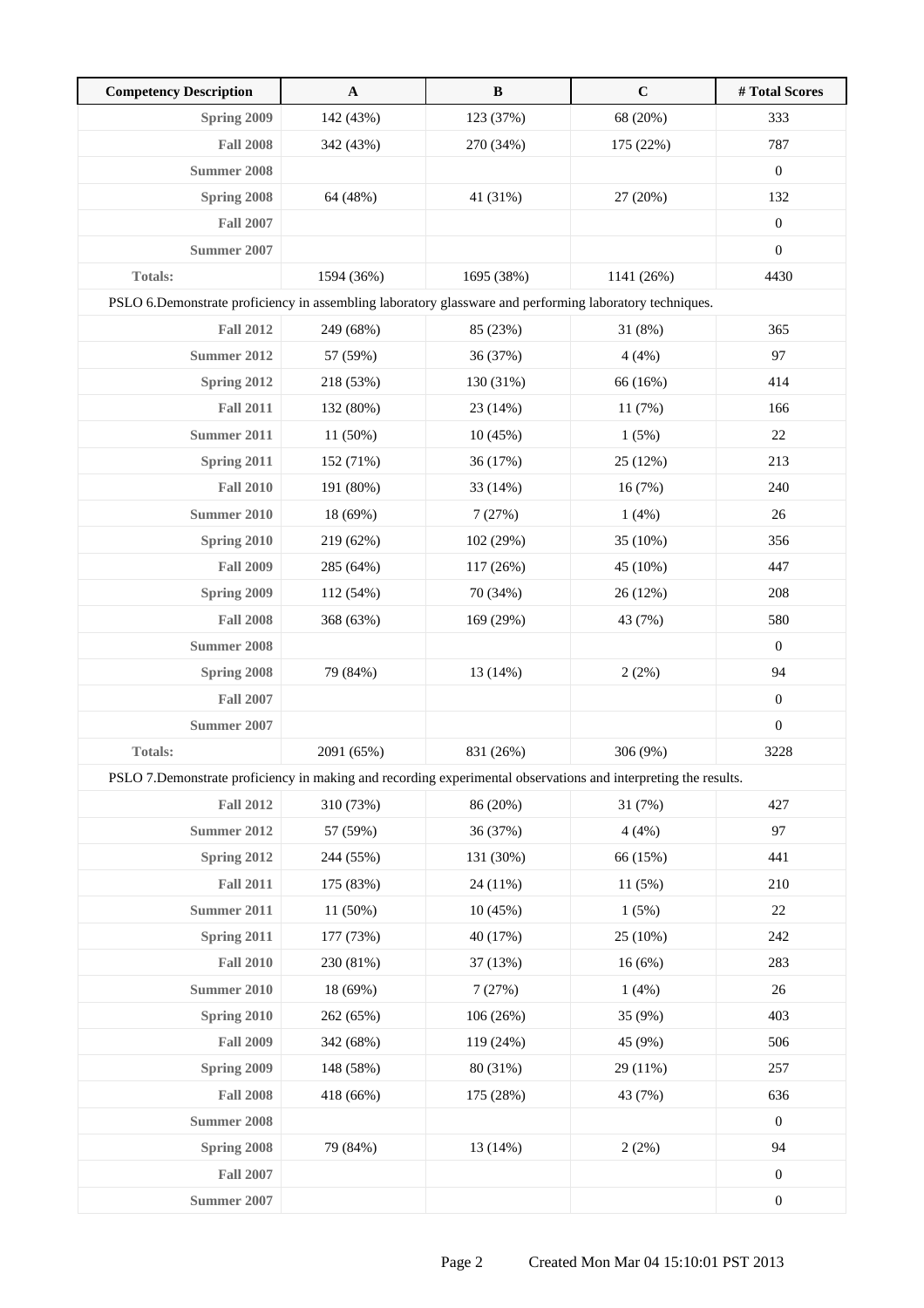| <b>Competency Description</b>                                                                                      | $\mathbf{A}$ | $\, {\bf B}$ | $\mathbf C$ | #Total Scores    |
|--------------------------------------------------------------------------------------------------------------------|--------------|--------------|-------------|------------------|
| Totals:                                                                                                            | 2471 (68%)   | 864 (24%)    | 309 (8%)    | 3644             |
| PSLO 2. Demonstrate proficiency in describing atomic structure, bonding and periodic trends.                       |              |              |             |                  |
| <b>Fall 2012</b>                                                                                                   | 150 (27%)    | 246 (45%)    | 151 (28%)   | 547              |
| Summer 2012                                                                                                        | 109 (56%)    | 50 (26%)     | 34 (18%)    | 193              |
| Spring 2012                                                                                                        | 133 (30%)    | 193 (43%)    | 123 (27%)   | 449              |
| <b>Fall 2011</b>                                                                                                   | 37 (18%)     | 92 (44%)     | 79 (38%)    | 208              |
| <b>Summer 2011</b>                                                                                                 | 23 (55%)     | 8 (19%)      | 11(26%)     | $42\,$           |
| Spring 2011                                                                                                        | 54 (25%)     | 114 (53%)    | 49 (23%)    | 217              |
| <b>Fall 2010</b>                                                                                                   | 120 (33%)    | 136 (37%)    | 113 (31%)   | 369              |
| <b>Summer 2010</b>                                                                                                 | 28 (57%)     | 10(20%)      | 11(22%)     | 49               |
| Spring 2010                                                                                                        | 122 (35%)    | 129 (37%)    | 102 (29%)   | 353              |
| <b>Fall 2009</b>                                                                                                   | 233 (35%)    | 235 (35%)    | 201 (30%)   | 669              |
| <b>Spring 2009</b>                                                                                                 | 52 (53%)     | 30 (30%)     | 17 (17%)    | 99               |
| <b>Fall 2008</b>                                                                                                   | 291 (37%)    | 302 (38%)    | 198 (25%)   | 791              |
| <b>Summer 2008</b>                                                                                                 |              |              |             | $\boldsymbol{0}$ |
| Spring 2008                                                                                                        | 57 (39%)     | 61 (42%)     | 28 (19%)    | 146              |
| <b>Fall 2007</b>                                                                                                   |              |              |             | $\boldsymbol{0}$ |
| <b>Summer 2007</b>                                                                                                 |              |              |             | $\boldsymbol{0}$ |
| Totals:                                                                                                            | 1409 (34%)   | 1606 (39%)   | 1117 (27%)  | 4132             |
| PSLO 5. Demonstrate proficiency in predicting the outcome of chemical reactions.                                   |              |              |             |                  |
| <b>Fall 2012</b>                                                                                                   | 118 (31%)    | 146 (38%)    | 118 (31%)   | 382              |
| <b>Summer 2012</b>                                                                                                 | 34 (48%)     | 11(15%)      | 26 (37%)    | 71               |
| Spring 2012                                                                                                        | 59 (17%)     | 131 (39%)    | 150 (44%)   | 340              |
| <b>Fall 2011</b>                                                                                                   | 37 (20%)     | 84 (45%)     | 64 (35%)    | 185              |
| Spring 2011                                                                                                        | 52 (23%)     | 98 (43%)     | 78 (34%)    | 228              |
| <b>Fall 2010</b>                                                                                                   | 52 (20%)     | 117 (44%)    | 97 (36%)    | 266              |
| Spring 2010                                                                                                        | 98 (27%)     | 152 (42%)    | 115 (32%)   | 365              |
| <b>Fall 2009</b>                                                                                                   | 84 (24%)     | 135 (39%)    | 128 (37%)   | 347              |
| Spring 2009                                                                                                        | 107 (39%)    | 106 (39%)    | 61(22%)     | 274              |
| <b>Fall 2008</b>                                                                                                   | 141 (31%)    | 174 (39%)    | 136 (30%)   | 451              |
| <b>Summer 2008</b>                                                                                                 |              |              |             | $\boldsymbol{0}$ |
| Spring 2008                                                                                                        | 30 (34%)     | 35 (40%)     | 22 (25%)    | 87               |
| <b>Fall 2007</b>                                                                                                   |              |              |             | $\boldsymbol{0}$ |
| <b>Summer 2007</b>                                                                                                 |              |              |             | $\boldsymbol{0}$ |
| Totals:                                                                                                            | 812 (27%)    | 1189 (40%)   | 995 (33%)   | 2996             |
| PSLO 4. Demonstrate proficiency in writing balanced chemical equations and performing stoichiometric calculations. |              |              |             |                  |
| <b>Fall 2012</b>                                                                                                   | 114 (39%)    | 105 (36%)    | 72 (25%)    | 291              |
| <b>Summer 2012</b>                                                                                                 | 51 (41%)     | 39 (32%)     | 33 (27%)    | 123              |
| Spring 2012                                                                                                        | 81 (39%)     | 58 (28%)     | 68 (33%)    | 207              |
| <b>Fall 2011</b>                                                                                                   | 31 (24%)     | 46 (36%)     | 51 (40%)    | 128              |
| <b>Summer 2011</b>                                                                                                 | 12 (27%)     | 7(16%)       | 25 (57%)    | 44               |
| Spring 2011                                                                                                        | 28 (30%)     | 33 (35%)     | 32 (34%)    | 93               |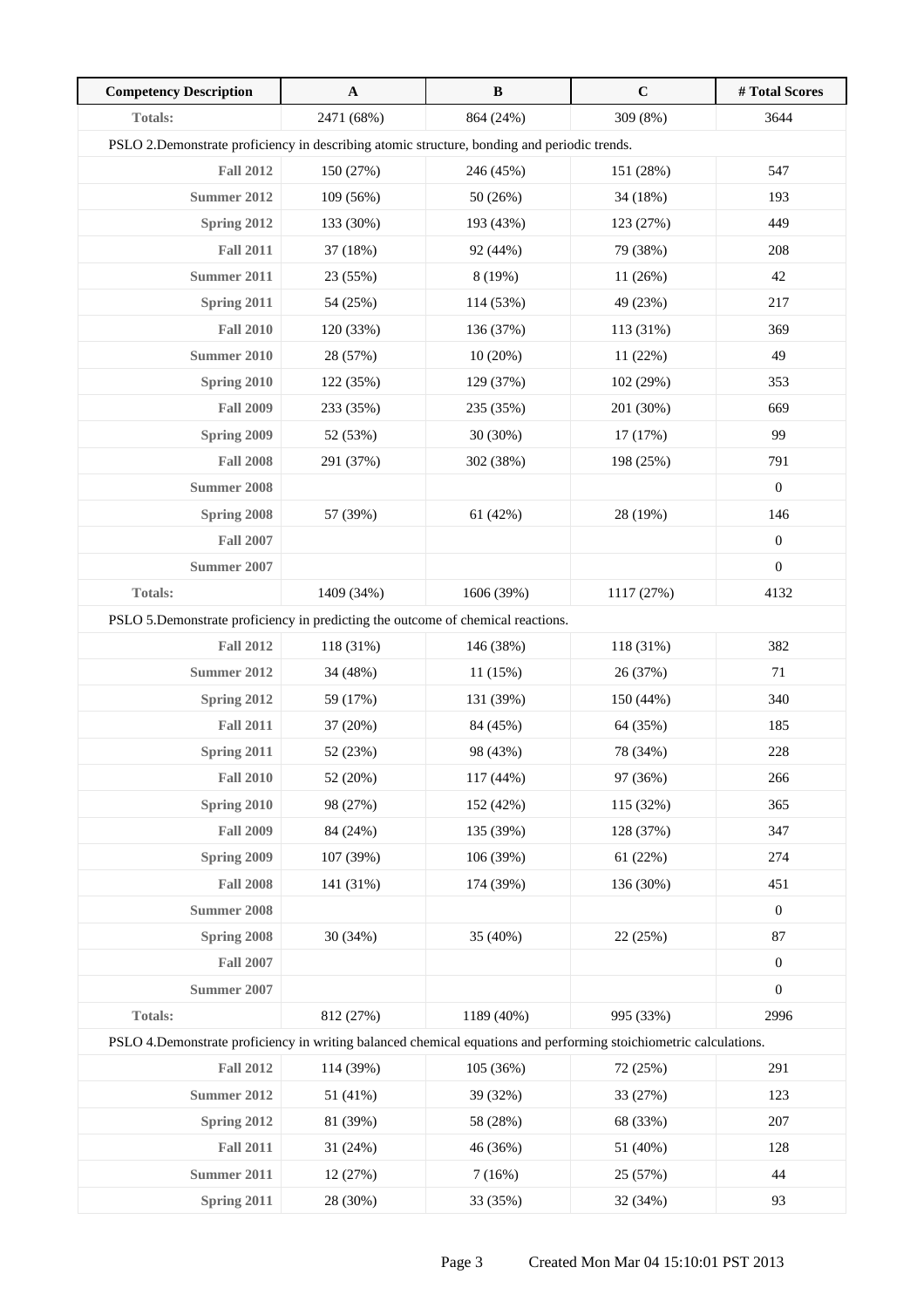| <b>Competency Description</b> | $\mathbf{A}$ | $\, {\bf B}$ | $\mathbf C$ | # Total Scores   |
|-------------------------------|--------------|--------------|-------------|------------------|
| <b>Fall 2010</b>              | 80 (39%)     | 73 (35%)     | 53 (26%)    | 206              |
| <b>Summer 2010</b>            | 15 (29%)     | 22 (43%)     | 14 (27%)    | 51               |
| <b>Spring 2010</b>            | 115 (51%)    | 60 (27%)     | 49 (22%)    | 224              |
| <b>Fall 2009</b>              | 195 (37%)    | 171 (32%)    | 167 (31%)   | 533              |
| Spring 2009                   | 43 (53%)     | 15 (19%)     | 23 (28%)    | 81               |
| <b>Fall 2008</b>              | 239 (43%)    | 140 (25%)    | 171 (31%)   | 550              |
| Summer 2008                   |              |              |             | $\boldsymbol{0}$ |
| Spring 2008                   | 65 (50%)     | 44 (34%)     | 22 (17%)    | 131              |
| <b>Fall 2007</b>              |              |              |             | $\boldsymbol{0}$ |
| <b>Summer 2007</b>            |              |              |             | $\boldsymbol{0}$ |
| <b>Totals:</b>                | 1069 (40%)   | 813 (31%)    | 780 (29%)   | 2662             |
|                               |              |              |             |                  |
| <b>Report Totals by Term</b>  |              |              |             |                  |
| <b>Fall 2012</b>              | 1381 (42%)   | 1180 (36%)   | 751 (23%)   | 3312             |
| <b>Summer 2012</b>            | 478 (51%)    | 275 (29%)    | 190 (20%)   | 943              |
| Spring 2012                   | 1239 (37%)   | 1160 (35%)   | 916 (28%)   | 3315             |
| <b>Fall 2011</b>              | 573 (39%)    | 487 (33%)    | 402 (27%)   | 1462             |
| <b>Summer 2011</b>            | 75 (38%)     | 48 (24%)     | 73 (37%)    | 196              |
| Spring 2011                   | 652 (40%)    | 586 (36%)    | 412 (25%)   | 1650             |
| <b>Fall 2010</b>              | 975 (43%)    | 735 (32%)    | 553 (24%)   | 2263             |
| <b>Summer 2010</b>            | 102 (45%)    | 78 (34%)     | 49 (21%)    | 229              |
| Spring 2010                   | 1199 (44%)   | 902 (33%)    | 640 (23%)   | 2741             |
| <b>Fall 2009</b>              | 1671 (42%)   | 1325 (33%)   | 1025 (25%)  | 4021             |
| Spring 2009                   | 672 (48%)    | 460 (33%)    | 261 (19%)   | 1393             |
| <b>Fall 2008</b>              | 2337 (46%)   | 1677 (33%)   | 1104 (22%)  | 5118             |
| <b>Summer 2008</b>            |              |              |             | $\boldsymbol{0}$ |
| Spring 2008                   | 466 (51%)    | 302 (33%)    | 150 (16%)   | 918              |
| <b>Fall 2007</b>              |              |              |             | $\boldsymbol{0}$ |
| <b>Summer 2007</b>            |              |              |             | $\boldsymbol{0}$ |
|                               |              |              |             |                  |
| <b>Grand Totals:</b>          | 11820 (43%)  | 9215 (33%)   | 6526 (24%)  | 27561            |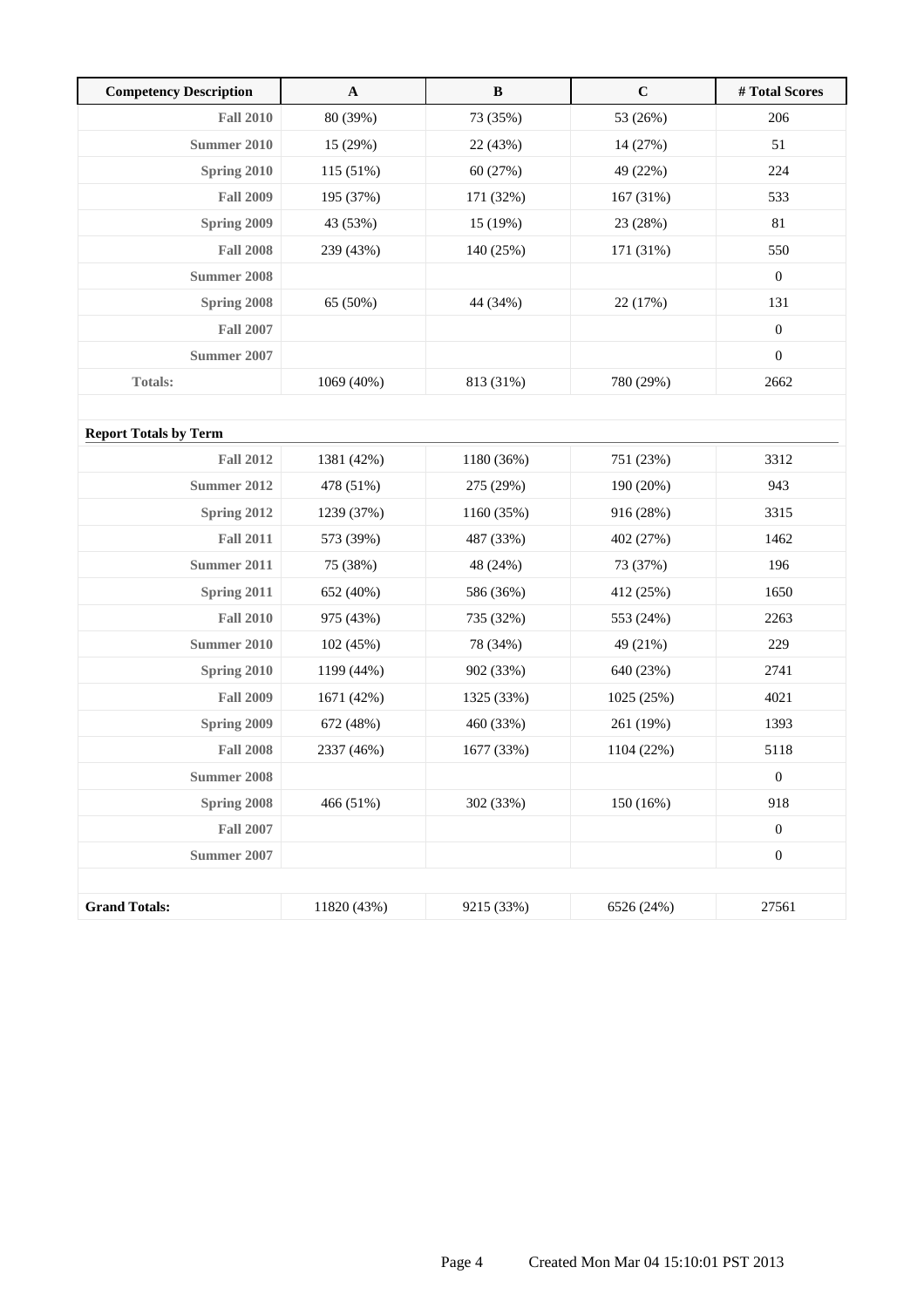**Outcomes for: CHST Program Outcomes - CHST Program Outcomes**

**Academic Terms: Summer 2012, Spring 2012, Fall 2011, Spring 2010, Fall 2009, Spring 2009, Fall 2008, Summer 2008, Spring 2008, Fall 2007, Summer 2007**

- **A** Exemplary Performance
- **B** Standard Performance
- **C** Minimum Performance

| <b>Competency Description</b>                                                                                                                                                  | $\mathbf{A}$ | $\bf{B}$  | $\mathbf C$ | #Total Scores    |
|--------------------------------------------------------------------------------------------------------------------------------------------------------------------------------|--------------|-----------|-------------|------------------|
| <b>CHST Program Outcomes (CHST)</b>                                                                                                                                            |              |           |             |                  |
| 1. Students will demonstrate and internalize the ability to comprehend the Latina/o experience critically, analytically, and<br>creatively.                                    |              |           |             |                  |
| Summer 2012                                                                                                                                                                    |              |           |             | $\boldsymbol{0}$ |
| Spring 2012                                                                                                                                                                    | 149 (37%)    | 219 (54%) | 39 (10%)    | 407              |
| <b>Fall 2011</b>                                                                                                                                                               | 154 (47%)    | 138 (42%) | 33 (10%)    | 325              |
| Spring 2009                                                                                                                                                                    |              |           |             | $\mathbf{0}$     |
| <b>Fall 2008</b>                                                                                                                                                               | 15 (75%)     | 5(25%)    |             | 20               |
| <b>Summer 2008</b>                                                                                                                                                             |              |           |             | $\mathbf{0}$     |
| Spring 2008                                                                                                                                                                    |              |           |             | $\mathbf{0}$     |
| <b>Fall 2007</b>                                                                                                                                                               |              |           |             | $\mathbf{0}$     |
| <b>Summer 2007</b>                                                                                                                                                             |              |           |             | $\mathbf{0}$     |
| <b>Totals:</b>                                                                                                                                                                 | 318 (42%)    | 362 (48%) | 72 (10%)    | 752              |
| 3. Students will develop their knowledge and pursue a deeper understanding of Chicana/o & Latina/o history, culture, language,<br>and socio-political issues.                  |              |           |             |                  |
| Summer 2012                                                                                                                                                                    |              |           |             | $\mathbf{0}$     |
| Spring 2012                                                                                                                                                                    | 204 (39%)    | 278 (53%) | 45 (9%)     | 527              |
| <b>Fall 2011</b>                                                                                                                                                               | 98 (36%)     | 140 (52%) | 33 (12%)    | 271              |
| Spring 2010                                                                                                                                                                    | 14 (54%)     | 8 (31%)   | 4(15%)      | 26               |
| <b>Fall 2009</b>                                                                                                                                                               | 10(22%)      | 30 (67%)  | 5(11%)      | 45               |
| Spring 2009                                                                                                                                                                    | 4(19%)       | 17 (81%)  |             | 21               |
| <b>Fall 2008</b>                                                                                                                                                               | 58 (67%)     | 26 (30%)  | 2(2%)       | 86               |
| <b>Summer 2008</b>                                                                                                                                                             |              |           |             | $\mathbf{0}$     |
| Spring 2008                                                                                                                                                                    |              |           |             | $\mathbf{0}$     |
| <b>Fall 2007</b>                                                                                                                                                               |              |           |             | $\mathbf{0}$     |
| <b>Summer 2007</b>                                                                                                                                                             |              |           |             | $\mathbf{0}$     |
| <b>Totals:</b>                                                                                                                                                                 | 388 (40%)    | 499 (51%) | 89 (9%)     | 976              |
| Student will demonstrate leadership skills and internalize the need for social change in Chicana/o & Latina/o communities and the<br>broader society through service learning. |              |           |             |                  |
|                                                                                                                                                                                |              |           |             | $\Omega$         |

| Summer $2012$    |          |          |       | v   |
|------------------|----------|----------|-------|-----|
| Spring $2012$    | 63 (41%) | 82 (53%) | 9(6%) | 154 |
| <b>Fall 2011</b> | 59 (73%) | 19(23%)  | 3(4%) | 81  |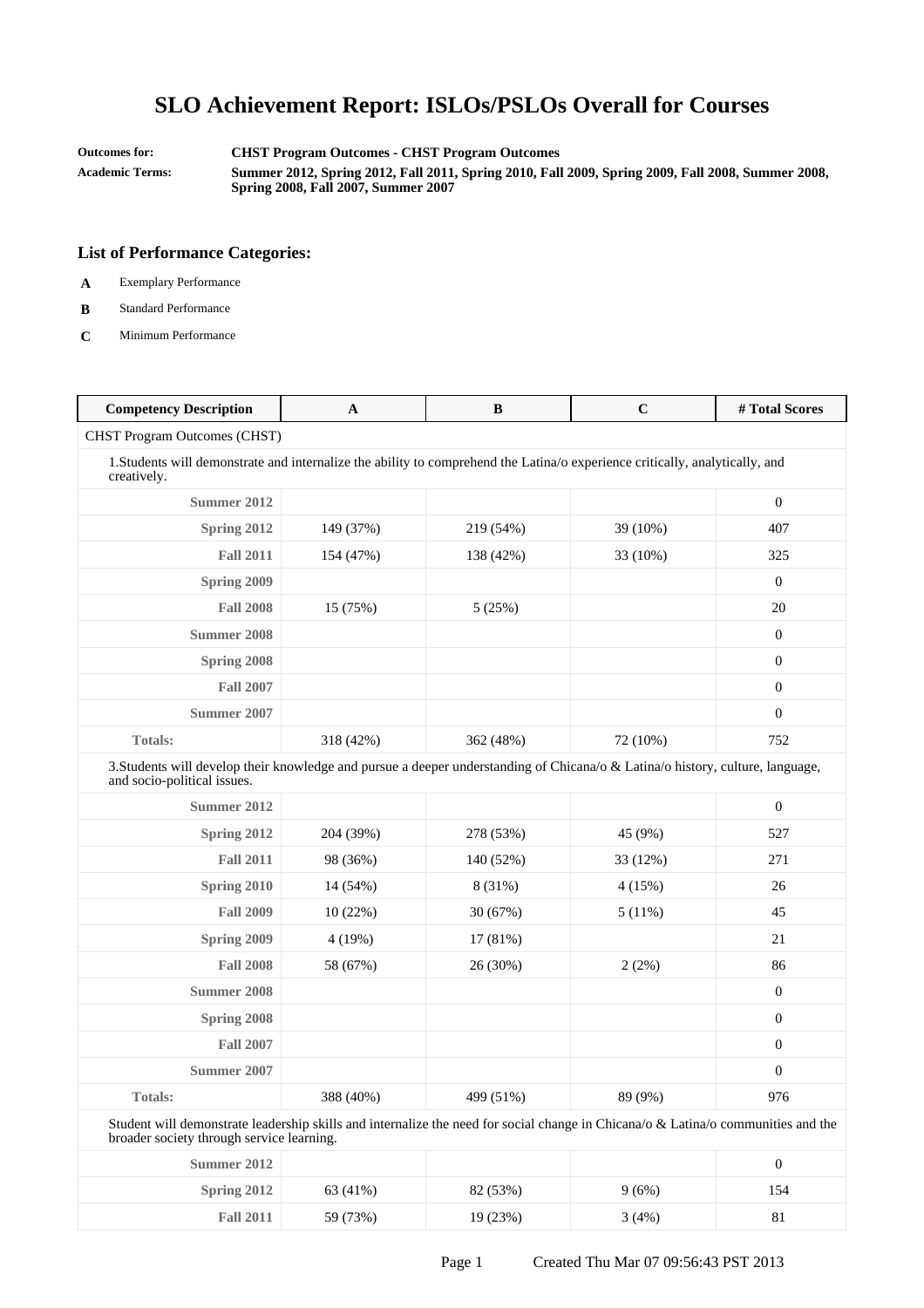| <b>Competency Description</b>                                                 | $\boldsymbol{\rm A}$ | $\, {\bf B}$ | $\mathbf C$ | # Total Scores   |
|-------------------------------------------------------------------------------|----------------------|--------------|-------------|------------------|
| <b>Spring 2010</b>                                                            | 9(36%)               | 13 (52%)     | 3(12%)      | 25               |
| Spring 2009                                                                   | 5(24%)               | 16 (76%)     |             | $21\,$           |
| <b>Fall 2008</b>                                                              | 14 (70%)             | 6(30%)       |             | 20               |
| <b>Summer 2008</b>                                                            |                      |              |             | $\boldsymbol{0}$ |
| <b>Fall 2007</b>                                                              |                      |              |             | $\boldsymbol{0}$ |
| <b>Summer 2007</b>                                                            |                      |              |             | $\boldsymbol{0}$ |
| Totals:                                                                       | 150 (50%)            | 136 (45%)    | 15 (5%)     | 301              |
| 2. Students will practice and demonstrate oral, written, and research skills. |                      |              |             |                  |
| <b>Summer 2012</b>                                                            |                      |              |             | $\boldsymbol{0}$ |
| Spring 2012                                                                   | 110 (47%)            | 113 (48%)    | 12 (5%)     | 235              |
| <b>Fall 2011</b>                                                              | 65 (68%)             | 27 (28%)     | 4(4%)       | 96               |
| Spring 2010                                                                   | 27 (54%)             | 19 (38%)     | 4(8%)       | 50               |
| <b>Fall 2009</b>                                                              | 6(26%)               | 14 (61%)     | 3(13%)      | 23               |
| Spring 2009                                                                   | 22 (52%)             | 19 (45%)     | 1(2%)       | 42               |
| <b>Fall 2008</b>                                                              | 31 (74%)             | 10(24%)      | 1(2%)       | 42               |
| <b>Summer 2008</b>                                                            |                      |              |             | $\boldsymbol{0}$ |
| Spring 2008                                                                   |                      |              |             | $\boldsymbol{0}$ |
| <b>Fall 2007</b>                                                              |                      |              |             | $\boldsymbol{0}$ |
| <b>Summer 2007</b>                                                            |                      |              |             | $\boldsymbol{0}$ |
| <b>Totals:</b>                                                                | 261 (53%)            | 202 (41%)    | 25 (5%)     | 488              |
|                                                                               |                      |              |             |                  |
| <b>Report Totals by Term</b>                                                  |                      |              |             |                  |
| Summer 2012                                                                   |                      |              |             | $\boldsymbol{0}$ |
| <b>Spring 2012</b>                                                            | 526 (40%)            | 692 (52%)    | 105 (8%)    | 1323             |
| <b>Fall 2011</b>                                                              | 376 (49%)            | 324 (42%)    | 73 (9%)     | 773              |
| Spring 2010                                                                   | 50 (50%)             | 40 (40%)     | 11 (11%)    | 101              |
| <b>Fall 2009</b>                                                              | 16 (24%)             | 44 (65%)     | 8(12%)      | 68               |
| Spring 2009                                                                   | 31 (37%)             | 52 (62%)     | 1(1%)       | 84               |
| <b>Fall 2008</b>                                                              | 118 (70%)            | 47 (28%)     | 3(2%)       | 168              |
| <b>Summer 2008</b>                                                            |                      |              |             | $\boldsymbol{0}$ |
| Spring 2008                                                                   |                      |              |             | $\boldsymbol{0}$ |
| <b>Fall 2007</b>                                                              |                      |              |             | $\boldsymbol{0}$ |
| <b>Summer 2007</b>                                                            |                      |              |             | $\boldsymbol{0}$ |
|                                                                               |                      |              |             |                  |
| <b>Grand Totals:</b>                                                          | 1117 (44%)           | 1199 (48%)   | 201 (8%)    | 2517             |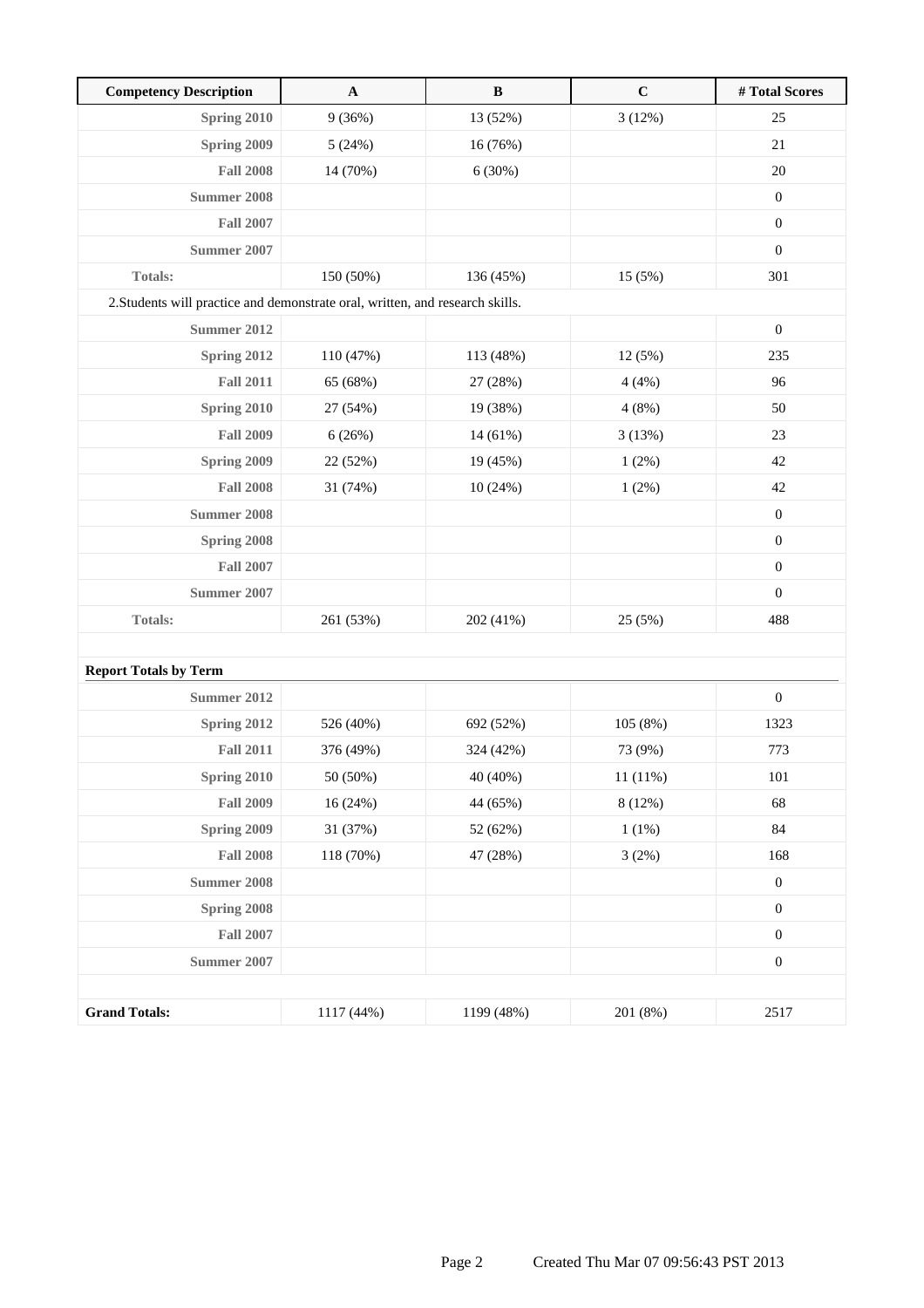**Outcomes for: CIM Program Outcomes - CIM Program Outcomes Academic Terms: Fall 2012, Summer 2012, Spring 2012, Fall 2011, Summer 2011, Spring 2011, Fall 2010, Summer 2010, Spring 2010, Fall 2009, Spring 2009, Fall 2008, Spring 2008, Fall 2007**

- **A** Exemplary Performance
- **B** Standard Performance
- **C** Minimum Performance

| <b>Competency Description</b>                                                                                                                          | $\mathbf{A}$ | $\bf{B}$  | $\mathbf C$ | # Total Scores   |
|--------------------------------------------------------------------------------------------------------------------------------------------------------|--------------|-----------|-------------|------------------|
| CIM Program Outcomes (CIM)                                                                                                                             |              |           |             |                  |
| PSLO1: DEMONSTRATE ABILITY TO COORDINATE ALL FUNCTIONS RELATED TO AN APPROVED AMERICAN<br>COLLEGE OF SURGEONS PROGRAM.                                 |              |           |             |                  |
| <b>Fall 2012</b>                                                                                                                                       | 79 (93%)     | 6(7%)     |             | 85               |
| Summer 2012                                                                                                                                            | 12 (100%)    |           |             | 12               |
| Spring 2012                                                                                                                                            | 105 (81%)    | 24 (19%)  |             | 129              |
| <b>Fall 2011</b>                                                                                                                                       | 99 (89%)     | $10(9\%)$ | 2(2%)       | 111              |
| Summer 2011                                                                                                                                            |              |           |             | $\mathbf{0}$     |
| Spring 2011                                                                                                                                            | 80 (65%)     | $10(8\%)$ | 34 (27%)    | 124              |
| <b>Fall 2010</b>                                                                                                                                       | 104(65%)     | 34 (21%)  | 22 (14%)    | 160              |
| <b>Summer 2010</b>                                                                                                                                     | $6(100\%)$   |           |             | 6                |
| Spring 2010                                                                                                                                            | 48 (69%)     | 4(6%)     | 18 (26%)    | 70               |
| <b>Fall 2009</b>                                                                                                                                       | 90 (70%)     | 32(25%)   | 6(5%)       | 128              |
| Spring 2009                                                                                                                                            |              |           |             | $\mathbf{0}$     |
| <b>Fall 2008</b>                                                                                                                                       |              |           |             | $\boldsymbol{0}$ |
| Spring 2008                                                                                                                                            |              |           |             | $\boldsymbol{0}$ |
| <b>Fall 2007</b>                                                                                                                                       |              |           |             | $\overline{0}$   |
| <b>Totals:</b>                                                                                                                                         | 623 (76%)    | 120 (15%) | 82 (10%)    | 825              |
| PSLO2: APPLY LEGAL, ETHICAL, ACCREDITATION AND CERTIFICATION STANDARDS TO THE CANCER<br>REGISTRY AND DEMONSTRATE PROFESSIONAL BEHAVIOR IN THESE AREAS. |              |           |             |                  |
| <b>Fall 2012</b>                                                                                                                                       | 79 (93%)     | 6(7%)     |             | 85               |
| Summer 2012                                                                                                                                            | 12 (100%)    |           |             | 12               |
| Spring 2012                                                                                                                                            | 105(81%)     | 24 (19%)  |             | 129              |
| <b>Fall 2011</b>                                                                                                                                       | 99 (89%)     | $10(9\%)$ | 2(2%)       | 111              |
| Summer 2011                                                                                                                                            |              |           |             | $\overline{0}$   |
| Spring 2011                                                                                                                                            | 80 (65%)     | $10(8\%)$ | 34 (27%)    | 124              |
| <b>Fall 2010</b>                                                                                                                                       | 104 (65%)    | 34 (21%)  | 22 (14%)    | 160              |
| <b>Summer 2010</b>                                                                                                                                     | $6(100\%)$   |           |             | $\sqrt{6}$       |
| Spring 2010                                                                                                                                            | 48 (69%)     | 4(6%)     | 18 (26%)    | 70               |
| <b>Fall 2009</b>                                                                                                                                       | 90 (70%)     | 32 (25%)  | 6(5%)       | 128              |
| <b>Spring 2009</b>                                                                                                                                     |              |           |             | $\boldsymbol{0}$ |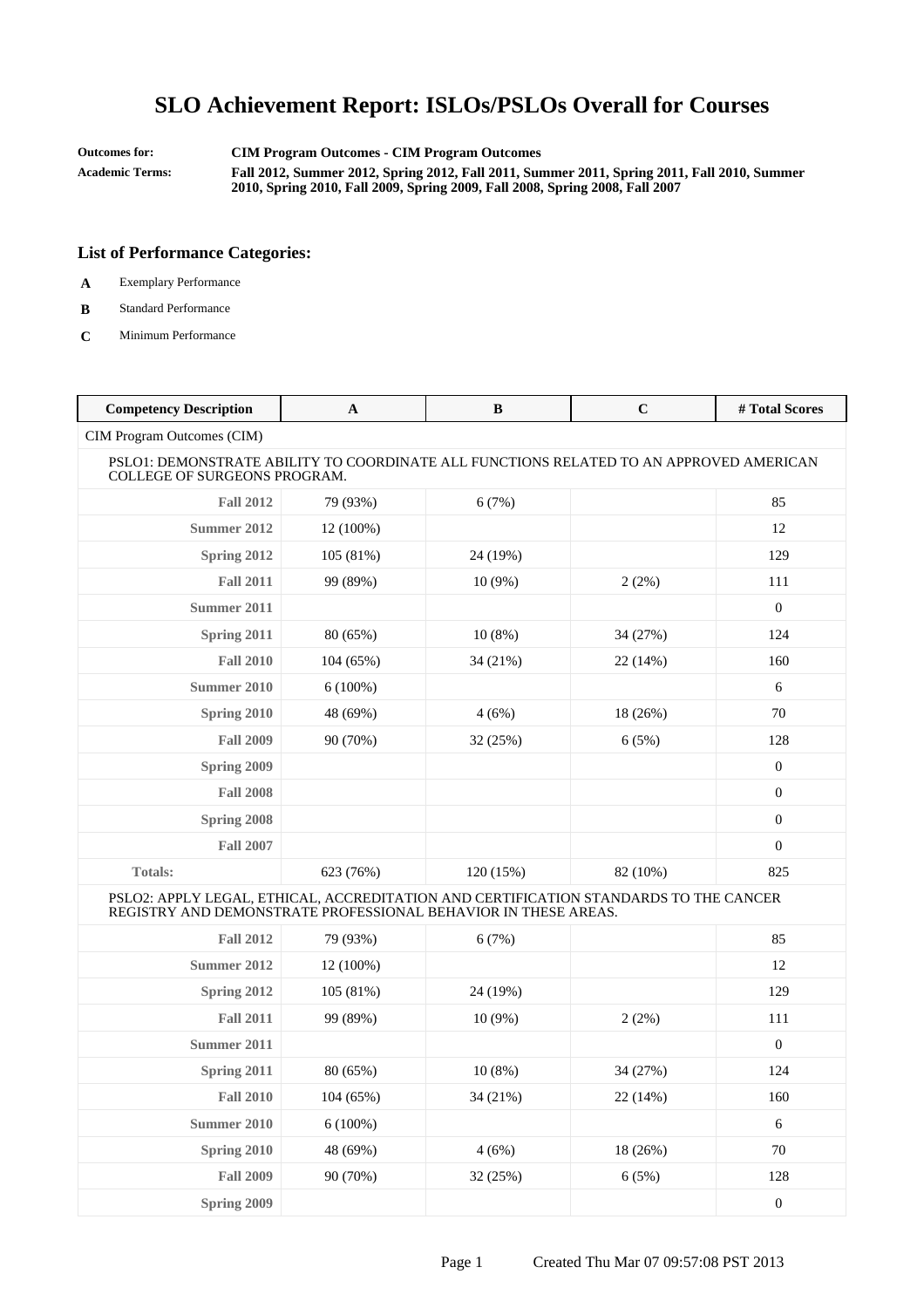| <b>Competency Description</b>                                                                                                                           | $\mathbf A$                                                                                                                                                      | $\, {\bf B}$ | $\mathbf C$ | # Total Scores   |  |
|---------------------------------------------------------------------------------------------------------------------------------------------------------|------------------------------------------------------------------------------------------------------------------------------------------------------------------|--------------|-------------|------------------|--|
| <b>Fall 2008</b>                                                                                                                                        |                                                                                                                                                                  |              |             | $\boldsymbol{0}$ |  |
| <b>Spring 2008</b>                                                                                                                                      |                                                                                                                                                                  |              |             | $\boldsymbol{0}$ |  |
| <b>Fall 2007</b>                                                                                                                                        |                                                                                                                                                                  |              |             | $\boldsymbol{0}$ |  |
| <b>Totals:</b>                                                                                                                                          | 623 (76%)                                                                                                                                                        | 120 (15%)    | 82 (10%)    | 825              |  |
| PSLO3: EVALUATE AND INTERPRET CURRENT CODING AND STAGING GUIDELINES TO IDENTIFY CANCER<br>DISEASE AND ITS PROCESS, WHILE DOCUMENTING QUALITY ABSTRACTS. |                                                                                                                                                                  |              |             |                  |  |
| <b>Fall 2012</b>                                                                                                                                        | 165 (83%)                                                                                                                                                        | 27 (14%)     | 6(3%)       | 198              |  |
| Summer 2012                                                                                                                                             | 12 (100%)                                                                                                                                                        |              |             | 12               |  |
| Spring 2012                                                                                                                                             | 142 (85%)                                                                                                                                                        | 21 (12%)     | 5(3%)       | 168              |  |
| <b>Fall 2011</b>                                                                                                                                        | 143 (90%)                                                                                                                                                        | 15 (9%)      | $1(1\%)$    | 159              |  |
| Summer 2011                                                                                                                                             |                                                                                                                                                                  |              |             | $\mathbf{0}$     |  |
| Spring 2011                                                                                                                                             | 117 (70%)                                                                                                                                                        | 32 (19%)     | 18 (11%)    | 167              |  |
| <b>Fall 2010</b>                                                                                                                                        | 176 (85%)                                                                                                                                                        | 15 (7%)      | 16(8%)      | 207              |  |
| Summer 2010                                                                                                                                             | $6(100\%)$                                                                                                                                                       |              |             | 6                |  |
| Spring 2010                                                                                                                                             | 110 (83%)                                                                                                                                                        | 8(6%)        | 15(11%)     | 133              |  |
| <b>Fall 2009</b>                                                                                                                                        | 15 (100%)                                                                                                                                                        |              |             | 15               |  |
| Spring 2009                                                                                                                                             |                                                                                                                                                                  |              |             | $\boldsymbol{0}$ |  |
| <b>Fall 2008</b>                                                                                                                                        |                                                                                                                                                                  |              |             | $\boldsymbol{0}$ |  |
| Spring 2008                                                                                                                                             |                                                                                                                                                                  |              |             | $\boldsymbol{0}$ |  |
| <b>Fall 2007</b>                                                                                                                                        |                                                                                                                                                                  |              |             | $\boldsymbol{0}$ |  |
| Totals:                                                                                                                                                 | 886 (83%)                                                                                                                                                        | 118 (11%)    | 61(6%)      | 1065             |  |
| PSLO4: APPLY CURRENT TREATMENT GUIDELINES/CODES, WHILE DOCUMENTING QUALITY ABSTRACTS                                                                    |                                                                                                                                                                  |              |             |                  |  |
| <b>Fall 2012</b>                                                                                                                                        | 121 (73%)                                                                                                                                                        | 26(16%)      | 18 (11%)    | 165              |  |
| <b>Summer 2012</b>                                                                                                                                      | 12 (100%)                                                                                                                                                        |              |             | 12               |  |
| Spring 2012                                                                                                                                             | 54 (58%)                                                                                                                                                         | 36 (39%)     | 3(3%)       | 93               |  |
| <b>Fall 2011</b>                                                                                                                                        | 69 (76%)                                                                                                                                                         | 20 (22%)     | 2(2%)       | 91               |  |
| Summer 2011                                                                                                                                             |                                                                                                                                                                  |              |             | $\boldsymbol{0}$ |  |
| Spring 2011                                                                                                                                             | 72 (80%)                                                                                                                                                         | 12 (13%)     | 6(7%)       | 90               |  |
| <b>Fall 2010</b>                                                                                                                                        | 71 (73%)                                                                                                                                                         | 12 (12%)     | 14 (14%)    | 97               |  |
| <b>Summer 2010</b>                                                                                                                                      | $6(100\%)$                                                                                                                                                       |              |             | 6                |  |
| Spring 2010                                                                                                                                             | 48 (80%)                                                                                                                                                         | 12 (20%)     |             | 60               |  |
| <b>Fall 2009</b>                                                                                                                                        | 51 (74%)                                                                                                                                                         | 10(14%)      | 8 (12%)     | 69               |  |
| Spring 2009                                                                                                                                             |                                                                                                                                                                  |              |             | $\boldsymbol{0}$ |  |
| <b>Fall 2008</b>                                                                                                                                        |                                                                                                                                                                  |              |             | $\boldsymbol{0}$ |  |
| Spring 2008                                                                                                                                             |                                                                                                                                                                  |              |             | $\boldsymbol{0}$ |  |
| <b>Fall 2007</b>                                                                                                                                        |                                                                                                                                                                  |              |             | $\boldsymbol{0}$ |  |
| Totals:                                                                                                                                                 | 504 (74%)                                                                                                                                                        | 128 (19%)    | 51 (7%)     | 683              |  |
|                                                                                                                                                         | PSLO5: PARTICIPATE IN FOLLOW-UP PROCEDURES AND DATA QUALITY ANALYSIS AND UTILIZATION TO<br>IMPROVE PATIENT CARE AND FACILITATE WITH FACILITY PLANNING/EXPANSION. |              |             |                  |  |
| <b>Fall 2012</b>                                                                                                                                        | 56 (78%)                                                                                                                                                         | $7(10\%)$    | 9(12%)      | $72\,$           |  |
| <b>Summer 2012</b>                                                                                                                                      | 12 (100%)                                                                                                                                                        |              |             | 12               |  |
| Spring 2012                                                                                                                                             | 91 (61%)                                                                                                                                                         | 38 (26%)     | 19 (13%)    | 148              |  |
| <b>Fall 2011</b>                                                                                                                                        | 36 (88%)                                                                                                                                                         | 3(7%)        | 2(5%)       | 41               |  |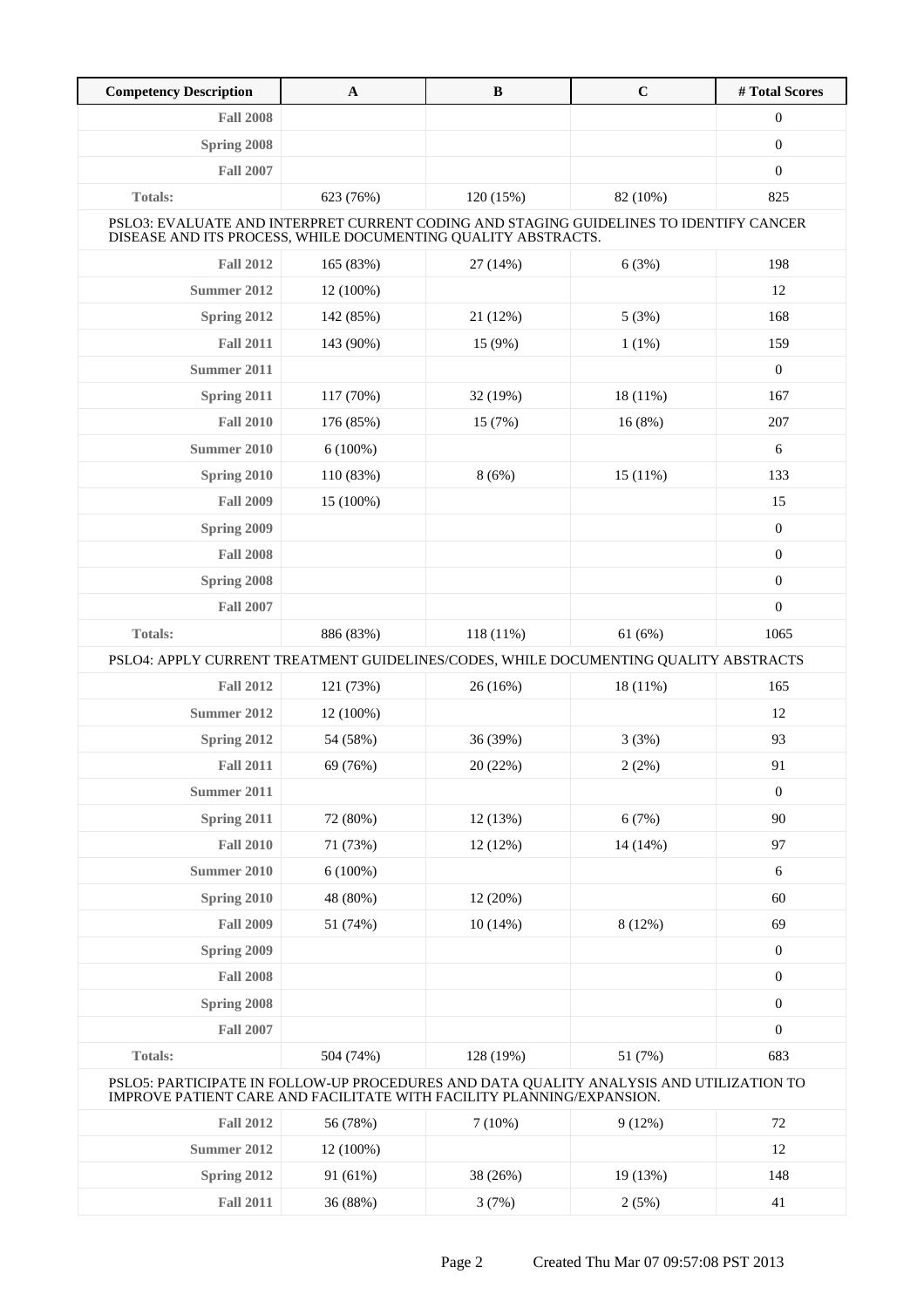| <b>Competency Description</b> | $\mathbf A$ | $\, {\bf B}$ | $\mathbf C$ | #Total Scores    |
|-------------------------------|-------------|--------------|-------------|------------------|
| Summer 2011                   |             |              |             | $\mathbf{0}$     |
| Spring 2011                   | 32 (84%)    | 4(11%)       | 2(5%)       | 38               |
| <b>Fall 2010</b>              | 24 (100%)   |              |             | 24               |
| <b>Summer 2010</b>            | $6(100\%)$  |              |             | 6                |
| Spring 2010                   | 20 (83%)    | 4(17%)       |             | 24               |
| <b>Fall 2009</b>              | 15 (100%)   |              |             | 15               |
| Spring 2009                   |             |              |             | $\boldsymbol{0}$ |
| <b>Fall 2008</b>              |             |              |             | $\boldsymbol{0}$ |
| Spring 2008                   |             |              |             | $\boldsymbol{0}$ |
| <b>Fall 2007</b>              |             |              |             | $\boldsymbol{0}$ |
| <b>Totals:</b>                | 292 (77%)   | 56 (15%)     | 32 (8%)     | 380              |
|                               |             |              |             |                  |
| <b>Report Totals by Term</b>  |             |              |             |                  |
| <b>Fall 2012</b>              | 500 (83%)   | 72 (12%)     | 33 (5%)     | 605              |
| <b>Summer 2012</b>            | 60 (100%)   |              |             | 60               |
| Spring 2012                   | 497 (75%)   | 143 (21%)    | 27 (4%)     | 667              |
| <b>Fall 2011</b>              | 446 (87%)   | 58 (11%)     | 9(2%)       | 513              |
| Summer 2011                   |             |              |             | $\boldsymbol{0}$ |
| Spring 2011                   | 381 (70%)   | 68 (13%)     | 94 (17%)    | 543              |
| <b>Fall 2010</b>              | 479 (74%)   | 95 (15%)     | 74 (11%)    | 648              |
| <b>Summer 2010</b>            | 30 (100%)   |              |             | 30               |
| Spring 2010                   | 274 (77%)   | 32 (9%)      | 51 (14%)    | 357              |
| <b>Fall 2009</b>              | 261 (74%)   | 74 (21%)     | 20(6%)      | 355              |
| Spring 2009                   |             |              |             | $\boldsymbol{0}$ |
| <b>Fall 2008</b>              |             |              |             | $\boldsymbol{0}$ |
| Spring 2008                   |             |              |             | $\boldsymbol{0}$ |
| <b>Fall 2007</b>              |             |              |             | $\boldsymbol{0}$ |
|                               |             |              |             |                  |
| <b>Grand Totals:</b>          | 2928 (78%)  | 542 (14%)    | 308 (8%)    | 3778             |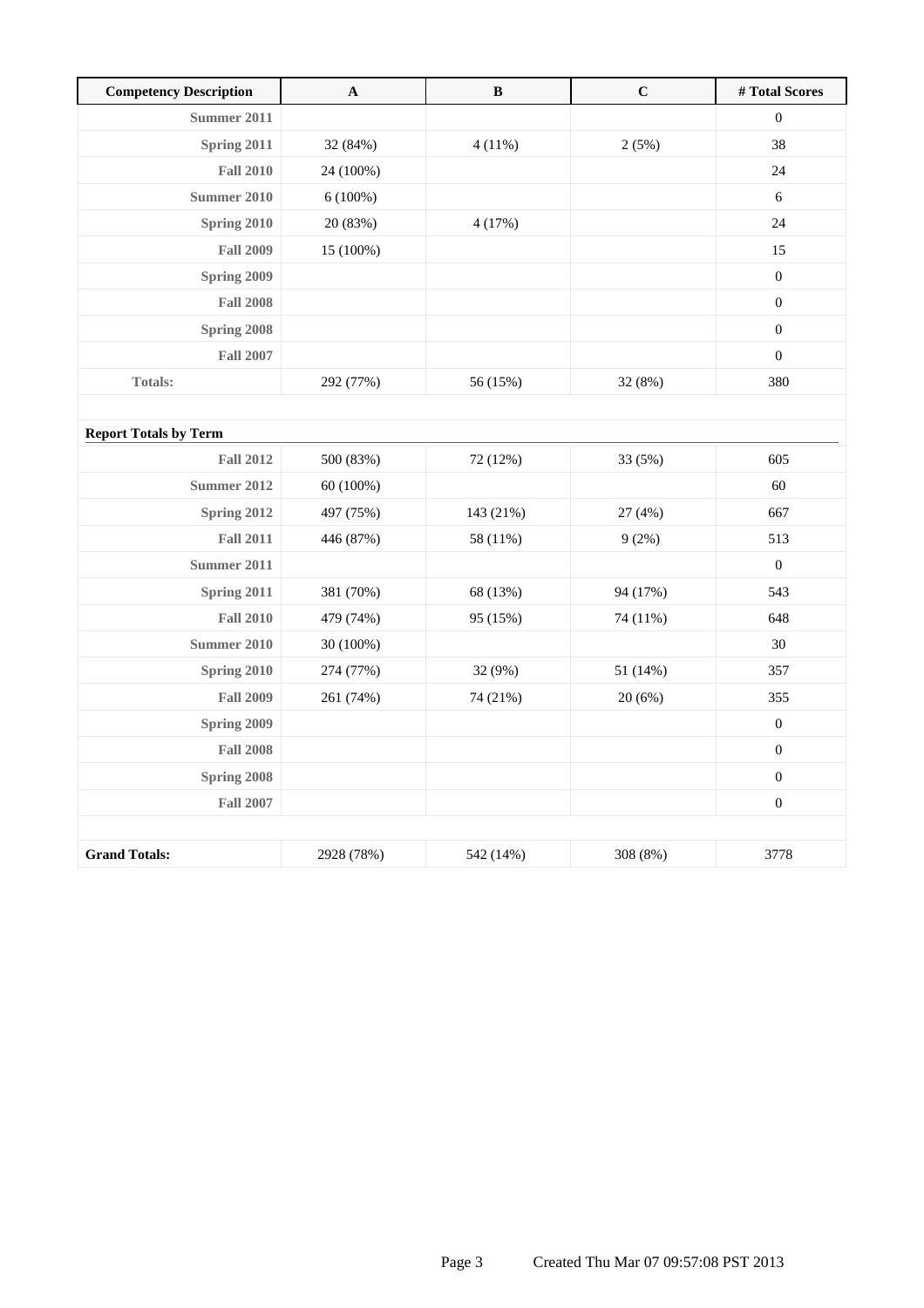**Outcomes for: CIS: A.S. Degree (Transfer) - CIS: A.S. Degree Program Outcomes Academic Terms: Fall 2012, Summer 2012, Spring 2012, Fall 2011, Summer 2011, Spring 2011, Fall 2010, Spring 2010, Fall 2009, Spring 2009, Fall 2008, Spring 2008, Fall 2007**

- **A** Exemplary Performance
- **B** Standard Performance
- **C** Minimum Performance

| <b>Competency Description</b>                                                                                                  | $\mathbf{A}$ | B          | $\mathbf C$ | #Total Scores    |  |
|--------------------------------------------------------------------------------------------------------------------------------|--------------|------------|-------------|------------------|--|
| CIS: A.S. Degree Program Outcomes (CIS)                                                                                        |              |            |             |                  |  |
| PSLO 1. Describe the role of and explain the value of operating systems, databases, programming, and project management in IT. |              |            |             |                  |  |
| <b>Fall 2012</b>                                                                                                               | 1055 (74%)   | 218 (15%)  | 153 (11%)   | 1426             |  |
| <b>Summer 2012</b>                                                                                                             | 18 (55%)     | 15 (45%)   |             | 33               |  |
| Spring 2012                                                                                                                    | 1201 (68%)   | 324 (18%)  | 242 (14%)   | 1767             |  |
| <b>Fall 2011</b>                                                                                                               | 142 (33%)    | 196 (46%)  | 90 (21%)    | 428              |  |
| <b>Summer 2011</b>                                                                                                             | 24 (44%)     | 6(11%)     | 24 (44%)    | 54               |  |
| Spring 2011                                                                                                                    | 18 (55%)     | 6(18%)     | 9(27%)      | 33               |  |
| <b>Fall 2010</b>                                                                                                               | 63 (51%)     | 31 (25%)   | 30 (24%)    | 124              |  |
| Spring 2010                                                                                                                    | 30 (100%)    |            |             | 30               |  |
| <b>Fall 2009</b>                                                                                                               |              |            |             | $\boldsymbol{0}$ |  |
| Spring 2009                                                                                                                    | 1062 (74%)   | 217 (15%)  | 149 (10%)   | 1428             |  |
| <b>Fall 2008</b>                                                                                                               | 249 (57%)    | 136 (31%)  | 50 (11%)    | 435              |  |
| Spring 2008                                                                                                                    |              |            |             | $\overline{0}$   |  |
| <b>Fall 2007</b>                                                                                                               |              |            |             | $\overline{0}$   |  |
| <b>Totals:</b>                                                                                                                 | 3862 (67%)   | 1149 (20%) | 747 (13%)   | 5758             |  |
| PSLO 2. Participate in an IT project team as a programmer, database designer, or system administrator.                         |              |            |             |                  |  |
| <b>Fall 2012</b>                                                                                                               | 36 (71%)     | 12 (24%)   | 3(6%)       | 51               |  |
| Spring 2012                                                                                                                    | 21 (41%)     | 24 (47%)   | 6(12%)      | 51               |  |
| <b>Fall 2011</b>                                                                                                               | 48 (55%)     | 21 (24%)   | 18 (21%)    | 87               |  |
| <b>Summer 2011</b>                                                                                                             | 12 (44%)     |            | 15 (56%)    | 27               |  |
| Spring 2011                                                                                                                    | 18 (17%)     | 84 (80%)   | 3(3%)       | 105              |  |
| <b>Fall 2010</b>                                                                                                               |              |            |             | $\boldsymbol{0}$ |  |
| Spring 2010                                                                                                                    | 51 (36%)     | 70 (50%)   | 20 (14%)    | 141              |  |
| <b>Fall 2009</b>                                                                                                               | 57 (63%)     | 33 (37%)   |             | 90               |  |
| Spring 2009                                                                                                                    | 30 (77%)     | 9(23%)     |             | 39               |  |
| <b>Fall 2008</b>                                                                                                               | 30 (83%)     |            | 6(17%)      | 36               |  |
| Spring 2008                                                                                                                    |              |            |             | $\boldsymbol{0}$ |  |
| <b>Fall 2007</b>                                                                                                               |              |            |             | $\boldsymbol{0}$ |  |
| Totals:                                                                                                                        | 303 (48%)    | 253 (40%)  | 71 (11%)    | 627              |  |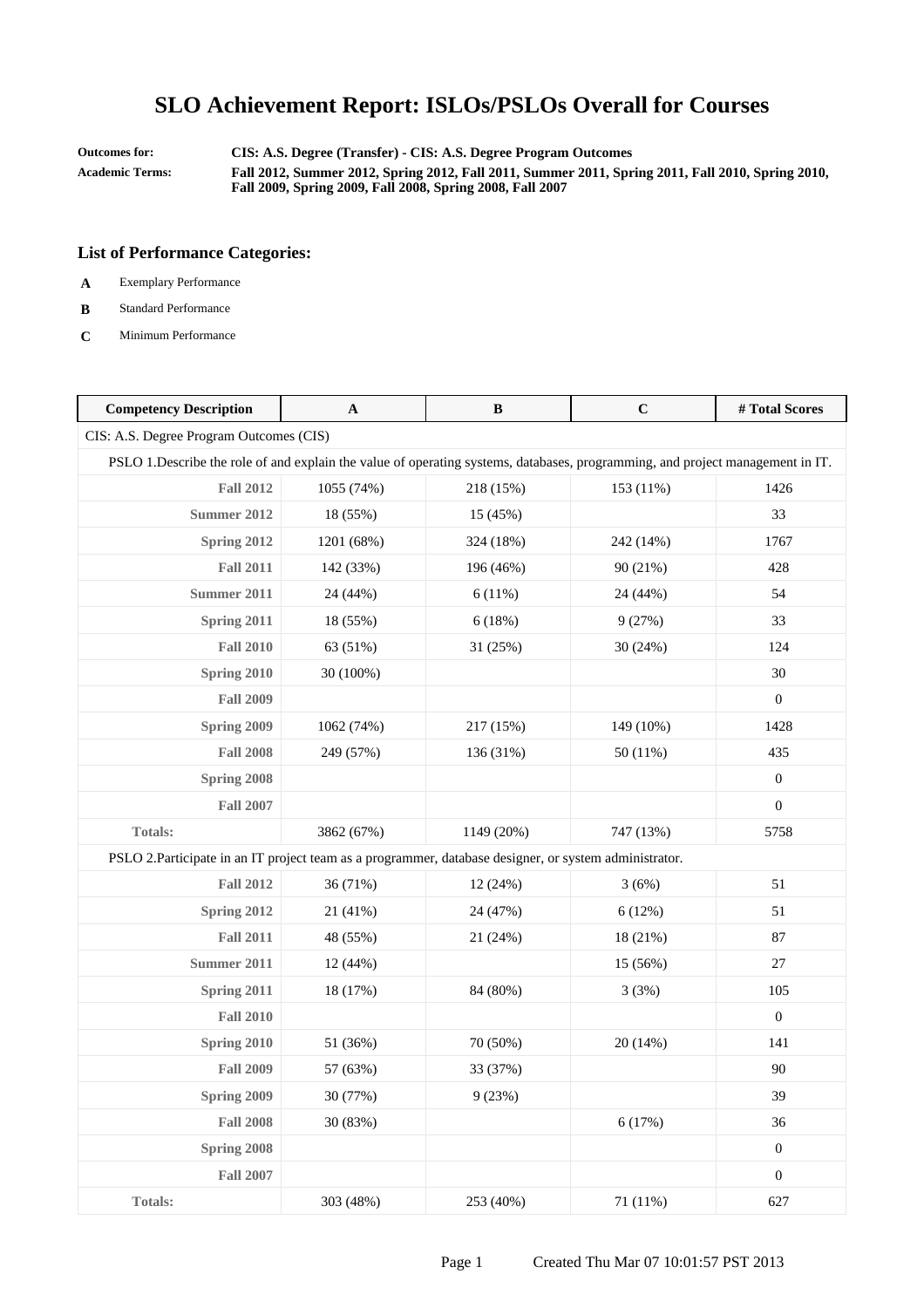| <b>Competency Description</b> | $\mathbf{A}$ | $\bf{B}$   | $\mathbf C$ | # Total Scores   |  |  |
|-------------------------------|--------------|------------|-------------|------------------|--|--|
|                               |              |            |             |                  |  |  |
| <b>Report Totals by Term</b>  |              |            |             |                  |  |  |
| <b>Fall 2012</b>              | 1091 (74%)   | 230 (16%)  | $156(11\%)$ | 1477             |  |  |
| Summer 2012                   | 18 (55%)     | 15 (45%)   |             | 33               |  |  |
| Spring 2012                   | 1222 (67%)   | 348 (19%)  | 248 (14%)   | 1818             |  |  |
| <b>Fall 2011</b>              | 190 (37%)    | 217 (42%)  | 108(21%)    | 515              |  |  |
| Summer 2011                   | 36 (44%)     | 6(7%)      | 39 (48%)    | 81               |  |  |
| Spring 2011                   | 36 (26%)     | 90 (65%)   | 12 (9%)     | 138              |  |  |
| <b>Fall 2010</b>              | 63 (51%)     | 31 (25%)   | 30(24%)     | 124              |  |  |
| Spring 2010                   | 81 (47%)     | 70 (41%)   | 20 (12%)    | 171              |  |  |
| <b>Fall 2009</b>              | 57 (63%)     | 33 (37%)   |             | 90               |  |  |
| <b>Spring 2009</b>            | 1092 (74%)   | 226 (15%)  | 149 (10%)   | 1467             |  |  |
| <b>Fall 2008</b>              | 279 (59%)    | 136 (29%)  | 56 (12%)    | 471              |  |  |
| Spring 2008                   |              |            |             | $\mathbf{0}$     |  |  |
| <b>Fall 2007</b>              |              |            |             | $\boldsymbol{0}$ |  |  |
|                               |              |            |             |                  |  |  |
| <b>Grand Totals:</b>          | 4165 (65%)   | 1402 (22%) | 818 (13%)   | 6385             |  |  |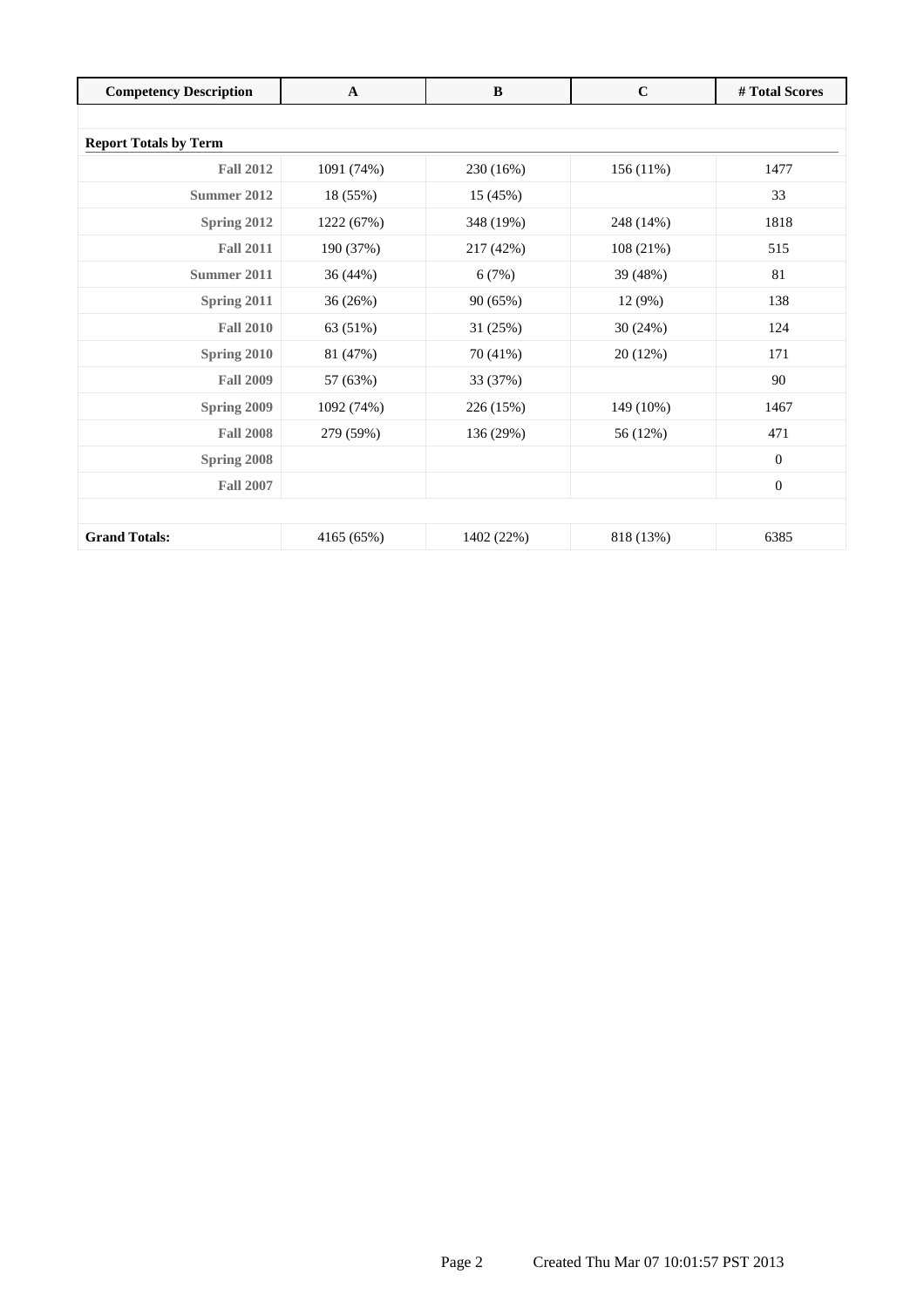**Outcomes for: CNEE Department Program Outcomes - CNEE Department Program Outcomes Academic Terms: Fall 2012, Summer 2012, Spring 2012, Fall 2011, Spring 2011, Spring 2010, Fall 2009, Spring 2009, Fall 2008, Summer 2008, Spring 2008, Fall 2007, Summer 2007**

- **A** Exemplary Performance
- **B** Standard Performance
- **C** Minimum Performance

| <b>Competency Description</b>                                                                                                                                                      | $\mathbf{A}$ | B         | $\mathbf C$ | #Total Scores    |
|------------------------------------------------------------------------------------------------------------------------------------------------------------------------------------|--------------|-----------|-------------|------------------|
| <b>CNEE Department Program Outcomes (CNEE)</b>                                                                                                                                     |              |           |             |                  |
| PSLO 1. Apply basic computer hardware and software concepts to install, troubleshoot and manage home and small business<br>computer network systems.                               |              |           |             |                  |
| <b>Fall 2012</b>                                                                                                                                                                   |              |           |             | $\boldsymbol{0}$ |
| <b>Summer 2012</b>                                                                                                                                                                 | 23 (61%)     | 11(29%)   | $4(11\%)$   | 38               |
| Spring 2012                                                                                                                                                                        | 141 (63%)    | 82 (37%)  |             | 223              |
| <b>Fall 2011</b>                                                                                                                                                                   | 93 (79%)     | 20 (17%)  | 5(4%)       | 118              |
| Spring 2011                                                                                                                                                                        |              |           |             | $\boldsymbol{0}$ |
| Spring 2010                                                                                                                                                                        | 62 (86%)     | 10(14%)   |             | 72               |
| <b>Fall 2009</b>                                                                                                                                                                   | 38 (95%)     | 2(5%)     |             | 40               |
| Spring 2009                                                                                                                                                                        | 19 (86%)     | 3(14%)    |             | 22               |
| <b>Fall 2008</b>                                                                                                                                                                   |              |           |             | $\mathbf{0}$     |
| <b>Summer 2008</b>                                                                                                                                                                 |              |           |             | $\overline{0}$   |
| Spring 2008                                                                                                                                                                        | 35 (95%)     | 2(5%)     |             | 37               |
| <b>Fall 2007</b>                                                                                                                                                                   |              |           |             | $\mathbf{0}$     |
| Summer 2007                                                                                                                                                                        |              |           |             | $\overline{0}$   |
| <b>Totals:</b>                                                                                                                                                                     | 411 (75%)    | 130 (24%) | 9(2%)       | 550              |
| PSLO 4. Given a computer network engineering problem, apply critical thinking, problem solving techniques and effective<br>communications skills to find solutions to the problem. |              |           |             |                  |
| <b>Fall 2012</b>                                                                                                                                                                   |              |           |             | $\boldsymbol{0}$ |
| <b>Summer 2012</b>                                                                                                                                                                 | 28 (61%)     | 12 (26%)  | 6(13%)      | 46               |
| Spring 2012                                                                                                                                                                        | 60 (44%)     | 74 (54%)  | 3(2%)       | 137              |
| <b>Fall 2011</b>                                                                                                                                                                   | 96 (52%)     | 71 (38%)  | 19 (10%)    | 186              |
| Spring 2010                                                                                                                                                                        | 63 (84%)     | 11 (15%)  | $1(1\%)$    | 75               |
| <b>Fall 2009</b>                                                                                                                                                                   | 34 (56%)     | 27 (44%)  |             | 61               |
| Spring 2009                                                                                                                                                                        |              |           |             | $\boldsymbol{0}$ |
| <b>Fall 2008</b>                                                                                                                                                                   |              |           |             | $\boldsymbol{0}$ |
| <b>Summer 2008</b>                                                                                                                                                                 |              |           |             | $\boldsymbol{0}$ |
| Spring 2008                                                                                                                                                                        | 28 (60%)     | 18 (38%)  | 1(2%)       | $47\,$           |
| <b>Fall 2007</b>                                                                                                                                                                   |              |           |             | $\boldsymbol{0}$ |
| <b>Summer 2007</b>                                                                                                                                                                 |              |           |             | $\boldsymbol{0}$ |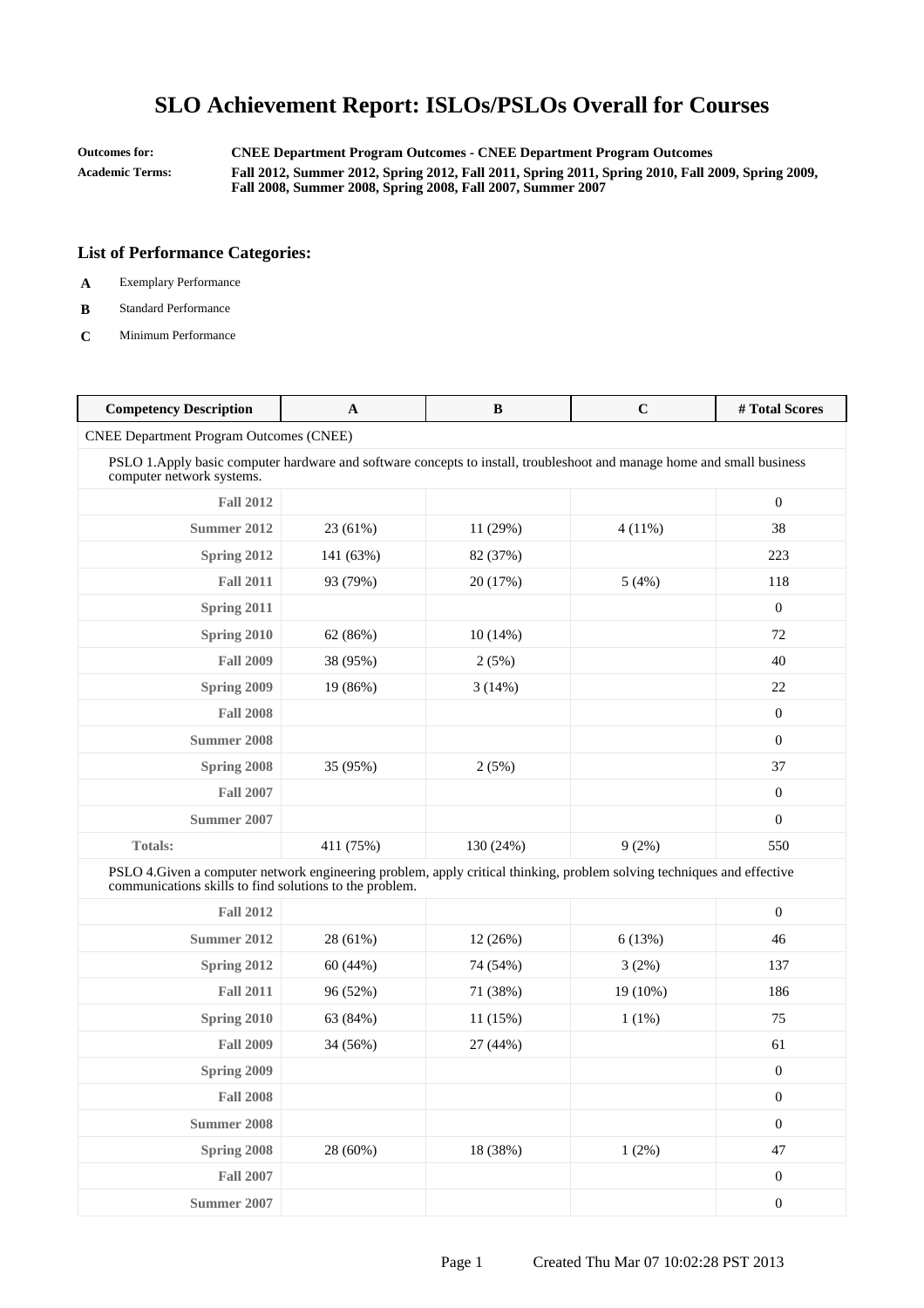| <b>Competency Description</b>                                                                                                                                                                                                                                                          | $\mathbf{A}$ | $\bf{B}$  | $\mathbf C$ | #Total Scores  |  |
|----------------------------------------------------------------------------------------------------------------------------------------------------------------------------------------------------------------------------------------------------------------------------------------|--------------|-----------|-------------|----------------|--|
| Totals:                                                                                                                                                                                                                                                                                | 309 (56%)    | 213 (39%) | 30 (5%)     | 552            |  |
| PSLO 2. Using appropriate IP addressing scheme and appropriate networking hardware and software, design, troubleshoot, and<br>maintain a computer network infrastructure for small to medium size organizations.                                                                       |              |           |             |                |  |
| <b>Fall 2012</b>                                                                                                                                                                                                                                                                       |              |           |             | $\mathbf{0}$   |  |
| Summer 2012                                                                                                                                                                                                                                                                            | 32 (59%)     | 14 (26%)  | 8(15%)      | 54             |  |
| Spring 2012                                                                                                                                                                                                                                                                            | 128 (47%)    | 146 (53%) |             | 274            |  |
| <b>Fall 2011</b>                                                                                                                                                                                                                                                                       | 148 (54%)    | 96 (35%)  | 30(11%)     | 274            |  |
| Spring 2011                                                                                                                                                                                                                                                                            |              |           |             | $\overline{0}$ |  |
| Spring 2010                                                                                                                                                                                                                                                                            | 92 (71%)     | 34 (26%)  | 4(3%)       | 130            |  |
| <b>Fall 2009</b>                                                                                                                                                                                                                                                                       | 40 (62%)     | 25 (38%)  |             | 65             |  |
| Spring 2009                                                                                                                                                                                                                                                                            | 24 (55%)     | 19 (43%)  | $1(2\%)$    | 44             |  |
| <b>Fall 2008</b>                                                                                                                                                                                                                                                                       |              |           |             | $\mathbf{0}$   |  |
| <b>Summer 2008</b>                                                                                                                                                                                                                                                                     |              |           |             | $\overline{0}$ |  |
| Spring 2008                                                                                                                                                                                                                                                                            | 43 (58%)     | 28 (38%)  | 3(4%)       | 74             |  |
| <b>Fall 2007</b>                                                                                                                                                                                                                                                                       |              |           |             | $\overline{0}$ |  |
| Summer 2007                                                                                                                                                                                                                                                                            |              |           |             | $\overline{0}$ |  |
| <b>Totals:</b>                                                                                                                                                                                                                                                                         | 507 (55%)    | 362 (40%) | 46 (5%)     | 915            |  |
| PSLO 3. Identify computer network security threats and vulnerabilities for a given network, choose appropriate network security<br>hardware and software for a given security requirement, and apply necessary security measures to prevent a possible computer<br>network compromise. |              |           |             |                |  |
| Summer 2012                                                                                                                                                                                                                                                                            | 48 (59%)     | 21(26%)   | 12(15%)     | 81             |  |
| Spring 2012                                                                                                                                                                                                                                                                            | 15 (23%)     | 50 (77%)  |             | 65             |  |
| <b>Fall 2011</b>                                                                                                                                                                                                                                                                       | 43 (91%)     | 4(9%)     |             | 47             |  |
| Spring 2010                                                                                                                                                                                                                                                                            | 48 (77%)     | 13 (21%)  | $1(2\%)$    | 62             |  |
| <b>Fall 2009</b>                                                                                                                                                                                                                                                                       | 22 (50%)     | 22 (50%)  |             | 44             |  |

| <b>Fall 2009</b> | 22 (50%)  | 22 (50%)  |          | 44  |  |
|------------------|-----------|-----------|----------|-----|--|
| Spring 2009      |           |           |          | 0   |  |
| <b>Fall 2008</b> |           |           |          | 0   |  |
| Spring 2008      | 32 (71%)  | 12(27%)   | $1(2\%)$ | 45  |  |
| <b>Fall 2007</b> |           |           |          | 0   |  |
| <b>Totals:</b>   | 208 (60%) | 122 (35%) | 14 (4%)  | 344 |  |
|                  |           |           |          |     |  |

| <b>Report Totals by Term</b> |           |           |          |                  |
|------------------------------|-----------|-----------|----------|------------------|
| <b>Fall 2012</b>             |           |           |          | $\boldsymbol{0}$ |
| Summer 2012                  | 131 (60%) | 58 (26%)  | 30(14%)  | 219              |
| Spring 2012                  | 344 (49%) | 352 (50%) | $3(0\%)$ | 699              |
| <b>Fall 2011</b>             | 380 (61%) | 191 (31%) | 54 (9%)  | 625              |
| Spring 2011                  |           |           |          | $\mathbf{0}$     |
| Spring 2010                  | 265 (78%) | 68 (20%)  | 6(2%)    | 339              |
| <b>Fall 2009</b>             | 134 (64%) | 76 (36%)  |          | 210              |
| Spring 2009                  | 43 (65%)  | 22 (33%)  | $1(2\%)$ | 66               |
| <b>Fall 2008</b>             |           |           |          | $\boldsymbol{0}$ |
| Summer 2008                  |           |           |          | $\boldsymbol{0}$ |
| Spring 2008                  | 138 (68%) | 60(30%)   | 5(2%)    | 203              |
| <b>Fall 2007</b>             |           |           |          | $\boldsymbol{0}$ |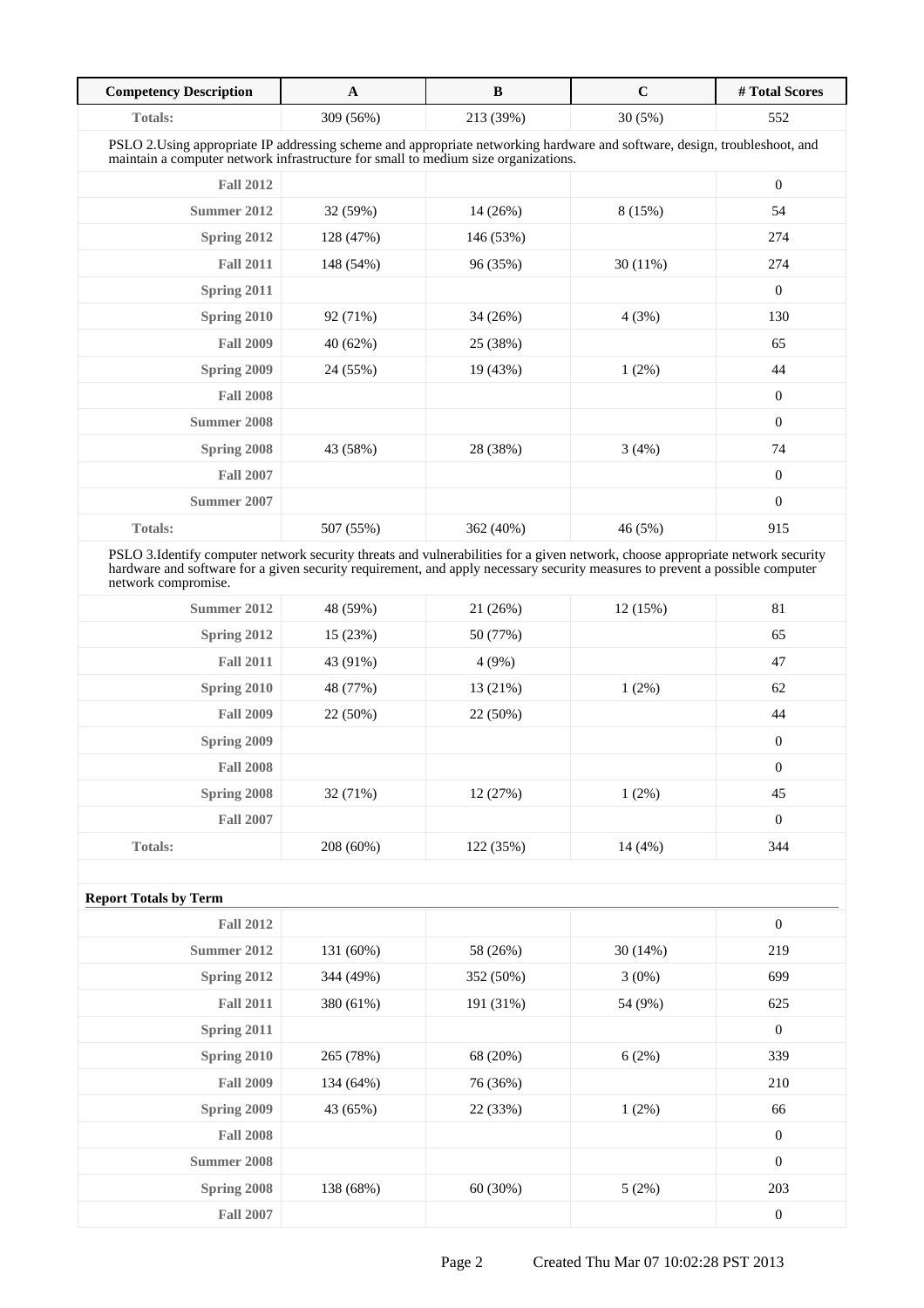| <b>Competency Description</b> |            |           |         | # Total Scores |
|-------------------------------|------------|-----------|---------|----------------|
| Summer 2007                   |            |           |         |                |
|                               |            |           |         |                |
| <b>Grand Totals:</b>          | 1435 (61%) | 827 (35%) | 99 (4%) | 2361           |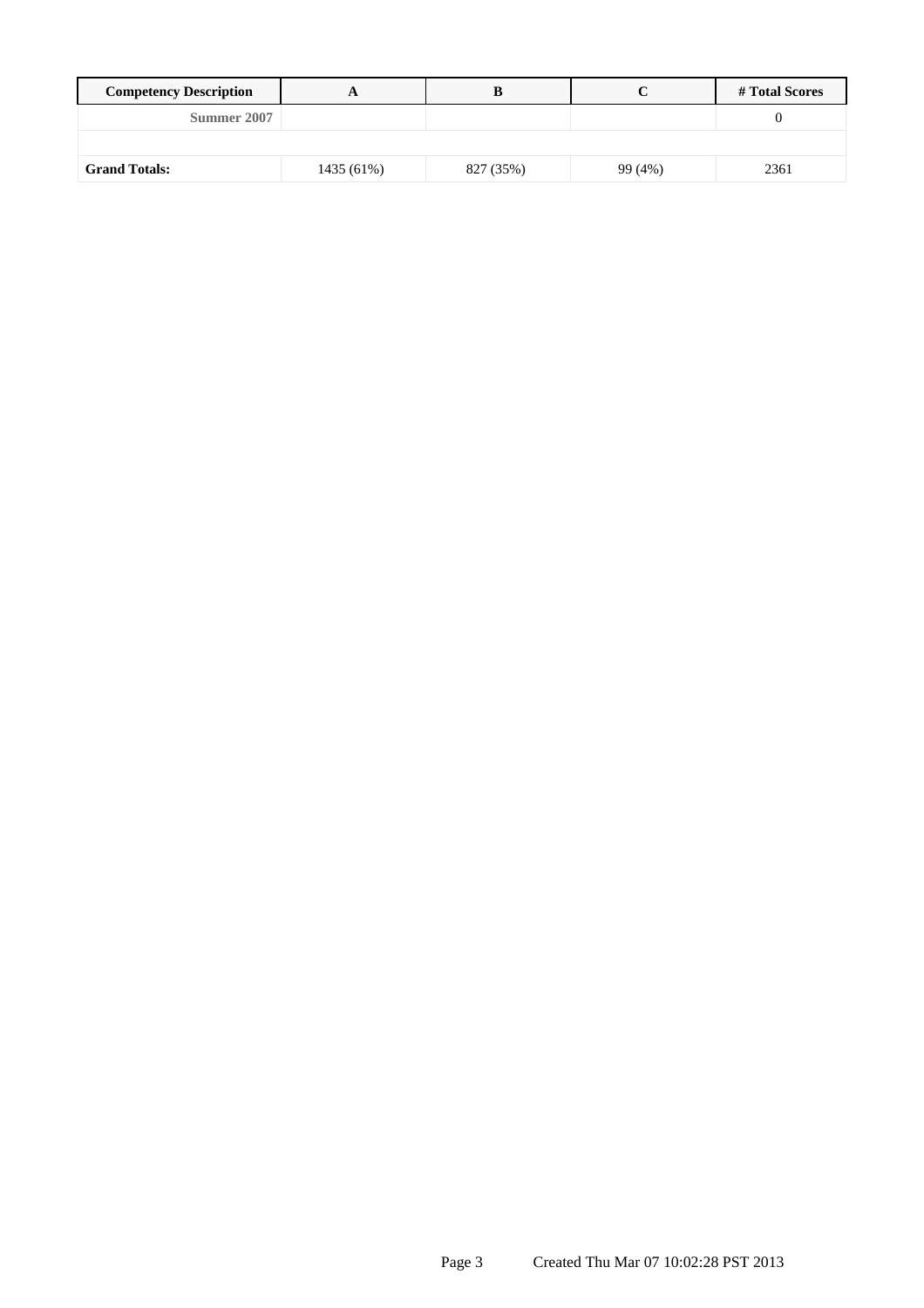**Outcomes for: COMM: Degree&Certificate Communications Emphasis Program Outcomes - COMM: Department Program Outcomes Academic Terms: Summer 2012, Spring 2012, Fall 2011, Summer 2011, Spring 2011, Fall 2010, Summer 2010, Spring 2010, Fall 2009, Spring 2009, Fall 2008, Summer 2008, Spring 2008, Fall 2007, Summer 2007**

- **A** Exemplary Performance
- **B** Standard Performance
- **C** Minimum Performance

| <b>Competency Description</b>                                                                                                                                                                                                                  | A          | B          | $\mathbf C$ | #Total Scores    |
|------------------------------------------------------------------------------------------------------------------------------------------------------------------------------------------------------------------------------------------------|------------|------------|-------------|------------------|
| <b>COMM: Department Program Outcomes (COMM)</b>                                                                                                                                                                                                |            |            |             |                  |
| PSLO 1. Demonstrate ability to analyze and critically evaluate communication practices, messages, and outcomes in various<br>contexts (e.g. interpersonal, intercultural, small group, public and professional communication, and mass media). |            |            |             |                  |
| Summer 2012                                                                                                                                                                                                                                    |            |            |             | $\mathbf{0}$     |
| Spring 2012                                                                                                                                                                                                                                    | 837 (59%)  | 416 (30%)  | $156(11\%)$ | 1409             |
| <b>Fall 2011</b>                                                                                                                                                                                                                               | 14 (39%)   | 19 (53%)   | 3(8%)       | 36               |
| Summer 2011                                                                                                                                                                                                                                    |            |            |             | $\boldsymbol{0}$ |
| Spring 2011                                                                                                                                                                                                                                    |            |            |             | $\boldsymbol{0}$ |
| <b>Fall 2010</b>                                                                                                                                                                                                                               | 6(30%)     | $8(40\%)$  | 6(30%)      | 20               |
| Summer 2010                                                                                                                                                                                                                                    | 44 (42%)   | 53 (50%)   | 8(8%)       | 105              |
| Spring 2010                                                                                                                                                                                                                                    | 388 (33%)  | 600 (50%)  | 202 (17%)   | 1190             |
| <b>Fall 2009</b>                                                                                                                                                                                                                               |            |            |             | $\mathbf{0}$     |
| Spring 2009                                                                                                                                                                                                                                    |            |            |             | $\theta$         |
| <b>Fall 2008</b>                                                                                                                                                                                                                               | 249 (47%)  | 220 (41%)  | 63 (12%)    | 532              |
| <b>Summer 2008</b>                                                                                                                                                                                                                             |            |            |             | $\overline{0}$   |
| Spring 2008                                                                                                                                                                                                                                    | 152 (48%)  | 137 (43%)  | 26 (8%)     | 315              |
| <b>Fall 2007</b>                                                                                                                                                                                                                               | 101 (42%)  | 115 (48%)  | 24 (10%)    | 240              |
| Summer 2007                                                                                                                                                                                                                                    |            |            |             | $\mathbf{0}$     |
| Totals:                                                                                                                                                                                                                                        | 1791 (47%) | 1568 (41%) | 488 (13%)   | 3847             |
| PSLO 3. Read, evaluate, and report on communication research.                                                                                                                                                                                  |            |            |             |                  |
| Summer 2012                                                                                                                                                                                                                                    |            |            |             | $\overline{0}$   |
| Spring 2012                                                                                                                                                                                                                                    | 454 (54%)  | 280 (33%)  | 108 (13%)   | 842              |
| <b>Fall 2011</b>                                                                                                                                                                                                                               | 8 (22%)    | 25 (69%)   | 3(8%)       | 36               |
| Summer 2011                                                                                                                                                                                                                                    |            |            |             | $\boldsymbol{0}$ |
| Spring 2011                                                                                                                                                                                                                                    |            |            |             | $\boldsymbol{0}$ |
| <b>Fall 2010</b>                                                                                                                                                                                                                               |            |            |             | $\boldsymbol{0}$ |
| <b>Summer 2010</b>                                                                                                                                                                                                                             | 9(12%)     | 59 (78%)   | 8(11%)      | 76               |
| Spring 2010                                                                                                                                                                                                                                    | 387 (32%)  | 607 (51%)  | 201 (17%)   | 1195             |
| <b>Fall 2009</b>                                                                                                                                                                                                                               |            |            |             | $\boldsymbol{0}$ |
| Spring 2009                                                                                                                                                                                                                                    |            |            |             | $\boldsymbol{0}$ |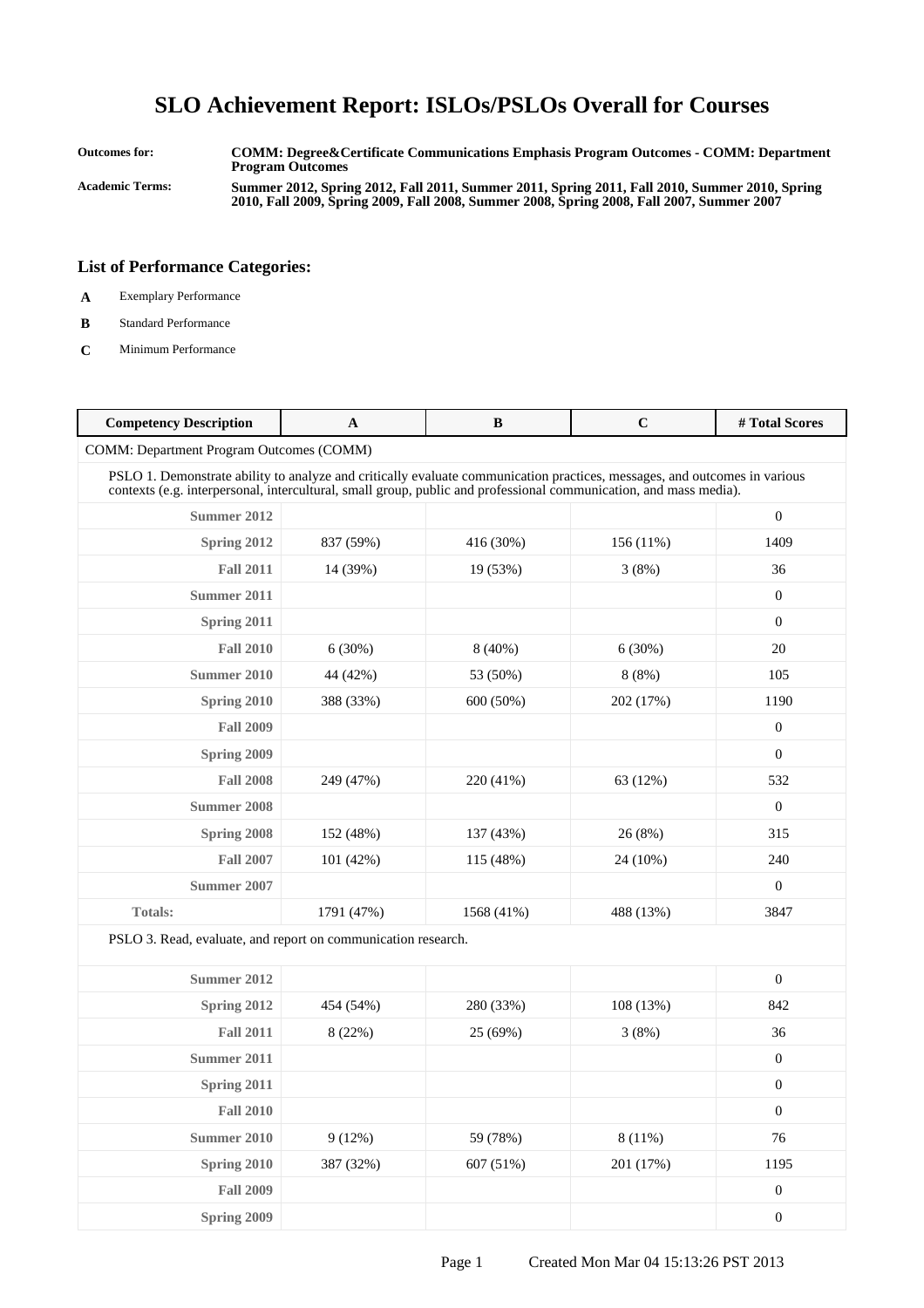| <b>Competency Description</b>                                                                                                                                         | $\mathbf{A}$ | $\, {\bf B}$ | $\mathbf C$ | # Total Scores   |
|-----------------------------------------------------------------------------------------------------------------------------------------------------------------------|--------------|--------------|-------------|------------------|
| <b>Fall 2008</b>                                                                                                                                                      | 20 (38%)     | 27 (51%)     | 6(11%)      | 53               |
| <b>Summer 2008</b>                                                                                                                                                    |              |              |             | $\boldsymbol{0}$ |
| Spring 2008                                                                                                                                                           | 9(35%)       | 9(35%)       | 8 (31%)     | 26               |
| <b>Fall 2007</b>                                                                                                                                                      |              |              |             | $\boldsymbol{0}$ |
| Summer 2007                                                                                                                                                           |              |              |             | $\boldsymbol{0}$ |
| <b>Totals:</b>                                                                                                                                                        | 887 (40%)    | 1007 (45%)   | 334 (15%)   | 2228             |
| PSLO 2. Develop a repertoire of strategies for improved communication effectiveness and demonstrate the strategies in oral,<br>written, and/or presentation contexts. |              |              |             |                  |
| Summer 2012                                                                                                                                                           |              |              |             | $\boldsymbol{0}$ |
| Spring 2012                                                                                                                                                           | 908 (61%)    | 459 (31%)    | 132 (9%)    | 1499             |
| <b>Fall 2011</b>                                                                                                                                                      | 33 (52%)     | 28 (44%)     | 3(5%)       | 64               |
| Summer 2011                                                                                                                                                           |              |              |             | $\boldsymbol{0}$ |
| Spring 2011                                                                                                                                                           |              |              |             | $\mathbf{0}$     |
| <b>Fall 2010</b>                                                                                                                                                      | 14 (35%)     | 17 (42%)     | 9(22%)      | 40               |
| Summer 2010                                                                                                                                                           | 85 (41%)     | 108 (52%)    | 13 (6%)     | 206              |
| Spring 2010                                                                                                                                                           | 368 (27%)    | 767 (57%)    | 213 (16%)   | 1348             |
| <b>Fall 2009</b>                                                                                                                                                      |              |              |             | $\boldsymbol{0}$ |
| Spring 2009                                                                                                                                                           |              |              |             | $\boldsymbol{0}$ |
| <b>Fall 2008</b>                                                                                                                                                      | 103 (35%)    | 144 (49%)    | 48 (16%)    | 295              |
| <b>Summer 2008</b>                                                                                                                                                    |              |              |             | $\boldsymbol{0}$ |
| Spring 2008                                                                                                                                                           | 45 (28%)     | 95 (60%)     | 18 (11%)    | 158              |
| <b>Fall 2007</b>                                                                                                                                                      | 61 (38%)     | 79 (49%)     | 20 (12%)    | 160              |
| <b>Summer 2007</b>                                                                                                                                                    |              |              |             | $\boldsymbol{0}$ |
| <b>Totals:</b>                                                                                                                                                        | 1617 (43%)   | 1697 (45%)   | 456 (12%)   | 3770             |
| PSLO 5. Demonstrate understanding of the ethical dimensions of communication.                                                                                         |              |              |             |                  |
| Spring 2012                                                                                                                                                           | 59 (44%)     | 62 (46%)     | 14 (10%)    | 135              |
| <b>Fall 2011</b>                                                                                                                                                      |              |              |             | $\boldsymbol{0}$ |
| <b>Spring 2011</b>                                                                                                                                                    |              |              |             | $\boldsymbol{0}$ |
| <b>Fall 2010</b>                                                                                                                                                      | 7(35%)       | 6(30%)       | 7(35%)      | 20               |
| <b>Summer 2010</b>                                                                                                                                                    | 36 (47%)     | 38 (49%)     | 3(4%)       | 77               |
| Spring 2010                                                                                                                                                           | 57 (34%)     | 101 (59%)    | 12 (7%)     | 170              |
| <b>Fall 2009</b>                                                                                                                                                      |              |              |             | $\boldsymbol{0}$ |
| Spring 2009                                                                                                                                                           |              |              |             | $\boldsymbol{0}$ |
| <b>Fall 2008</b>                                                                                                                                                      | 67 (51%)     | 56 (43%)     | 8(6%)       | 131              |
| <b>Summer 2008</b>                                                                                                                                                    |              |              |             | $\mathbf{0}$     |
| Spring 2008                                                                                                                                                           | 44 (42%)     | 55 (52%)     | 6(6%)       | 105              |
| <b>Fall 2007</b>                                                                                                                                                      | 37 (46%)     | 35 (44%)     | $8(10\%)$   | 80               |
| <b>Summer 2007</b>                                                                                                                                                    |              |              |             | $\boldsymbol{0}$ |
| Totals:                                                                                                                                                               | 307 (43%)    | 353 (49%)    | 58 (8%)     | 718              |
| PSLO 4. Recognize and articulate the benefits and challenges of diverse communicative practices of people living in a<br>global/multicultural society.                |              |              |             |                  |
| Spring 2012                                                                                                                                                           | 464 (83%)    | 73 (13%)     | 24 (4%)     | 561              |

**Fall 2011** 24 (92%) 2 (8%) 2 (8%) 26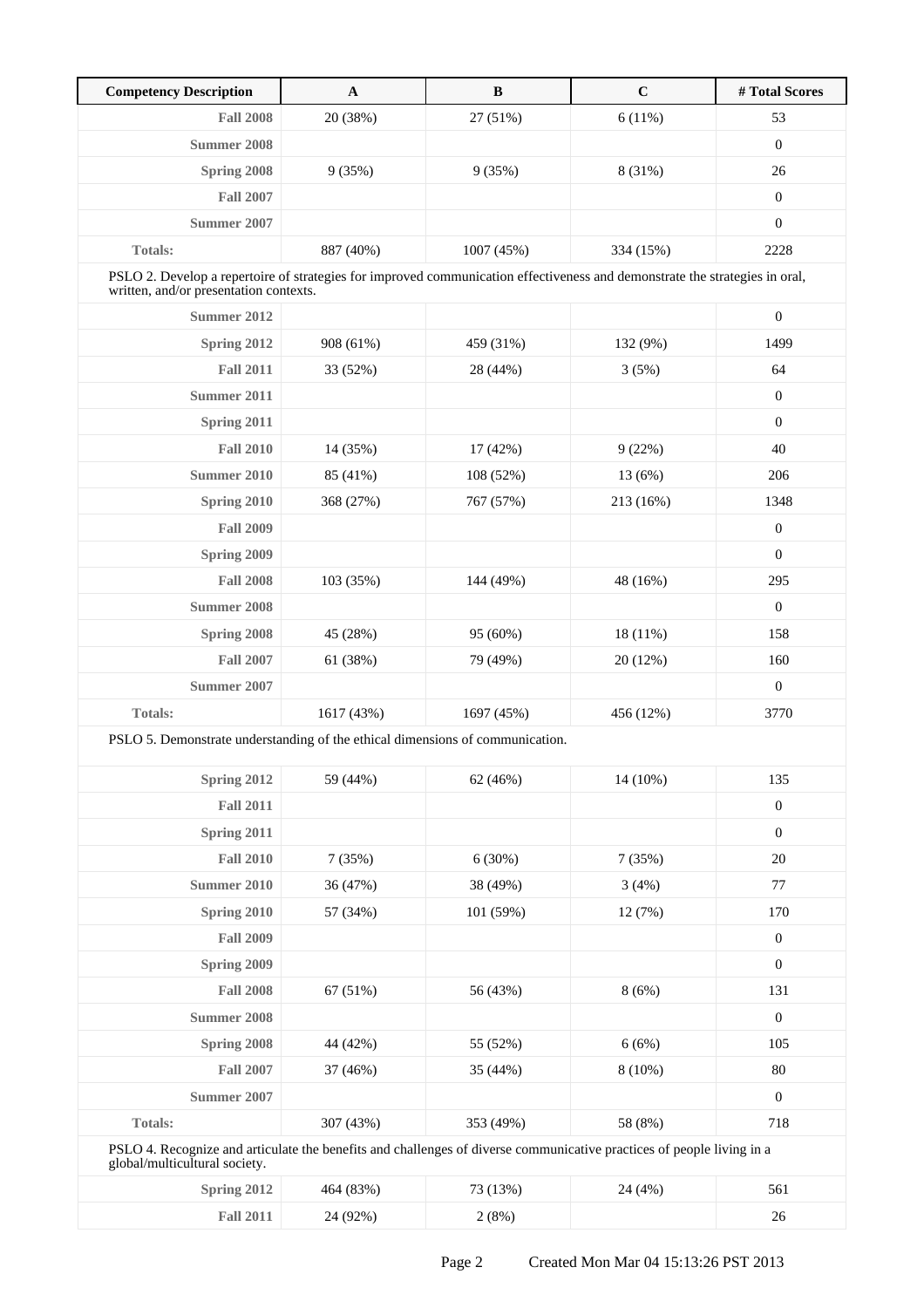| <b>Competency Description</b> | $\mathbf{A}$ | $\bf{B}$   | $\mathbf C$ | # Total Scores   |
|-------------------------------|--------------|------------|-------------|------------------|
| Spring 2011                   |              |            |             | $\boldsymbol{0}$ |
| <b>Fall 2010</b>              |              |            |             | $\boldsymbol{0}$ |
| Spring 2010                   | 55 (39%)     | 70 (50%)   | 15(11%)     | 140              |
| <b>Fall 2009</b>              |              |            |             | $\boldsymbol{0}$ |
| Spring 2009                   |              |            |             | $\boldsymbol{0}$ |
| <b>Fall 2008</b>              | 133 (45%)    | 113 (38%)  | 49 (17%)    | 295              |
| <b>Summer 2008</b>            |              |            |             | $\boldsymbol{0}$ |
| Spring 2008                   | 65 (41%)     | 78 (49%)   | 15 (9%)     | 158              |
| <b>Fall 2007</b>              | 53 (33%)     | 85 (53%)   | 22 (14%)    | 160              |
| <b>Summer 2007</b>            |              |            |             | $\boldsymbol{0}$ |
| <b>Totals:</b>                | 794 (59%)    | 421 (31%)  | 125 (9%)    | 1340             |
|                               |              |            |             |                  |
| <b>Report Totals by Term</b>  |              |            |             |                  |
| <b>Summer 2012</b>            |              |            |             | $\boldsymbol{0}$ |
| Spring 2012                   | 2722 (61%)   | 1290 (29%) | 434 (10%)   | 4446             |
| <b>Fall 2011</b>              | 79 (49%)     | 74 (46%)   | 9(6%)       | 162              |
| <b>Summer 2011</b>            |              |            |             | $\boldsymbol{0}$ |
| Spring 2011                   |              |            |             | $\boldsymbol{0}$ |
| <b>Fall 2010</b>              | 27 (34%)     | 31 (39%)   | 22 (28%)    | $80\,$           |
| <b>Summer 2010</b>            | 174 (38%)    | 258 (56%)  | 32 (7%)     | 464              |
| Spring 2010                   | 1255 (31%)   | 2145 (53%) | 643 (16%)   | 4043             |
| <b>Fall 2009</b>              |              |            |             | $\boldsymbol{0}$ |
| Spring 2009                   |              |            |             | $\boldsymbol{0}$ |
| <b>Fall 2008</b>              | 572 (44%)    | 560 (43%)  | 174 (13%)   | 1306             |
| <b>Summer 2008</b>            |              |            |             | $\boldsymbol{0}$ |
| Spring 2008                   | 315 (41%)    | 374 (49%)  | 73 (10%)    | 762              |
| <b>Fall 2007</b>              | 252 (39%)    | 314 (49%)  | 74 (12%)    | 640              |
| <b>Summer 2007</b>            |              |            |             | $\boldsymbol{0}$ |
|                               |              |            |             |                  |
| <b>Grand Totals:</b>          | 5396 (45%)   | 5046 (42%) | 1461 (12%)  | 11903            |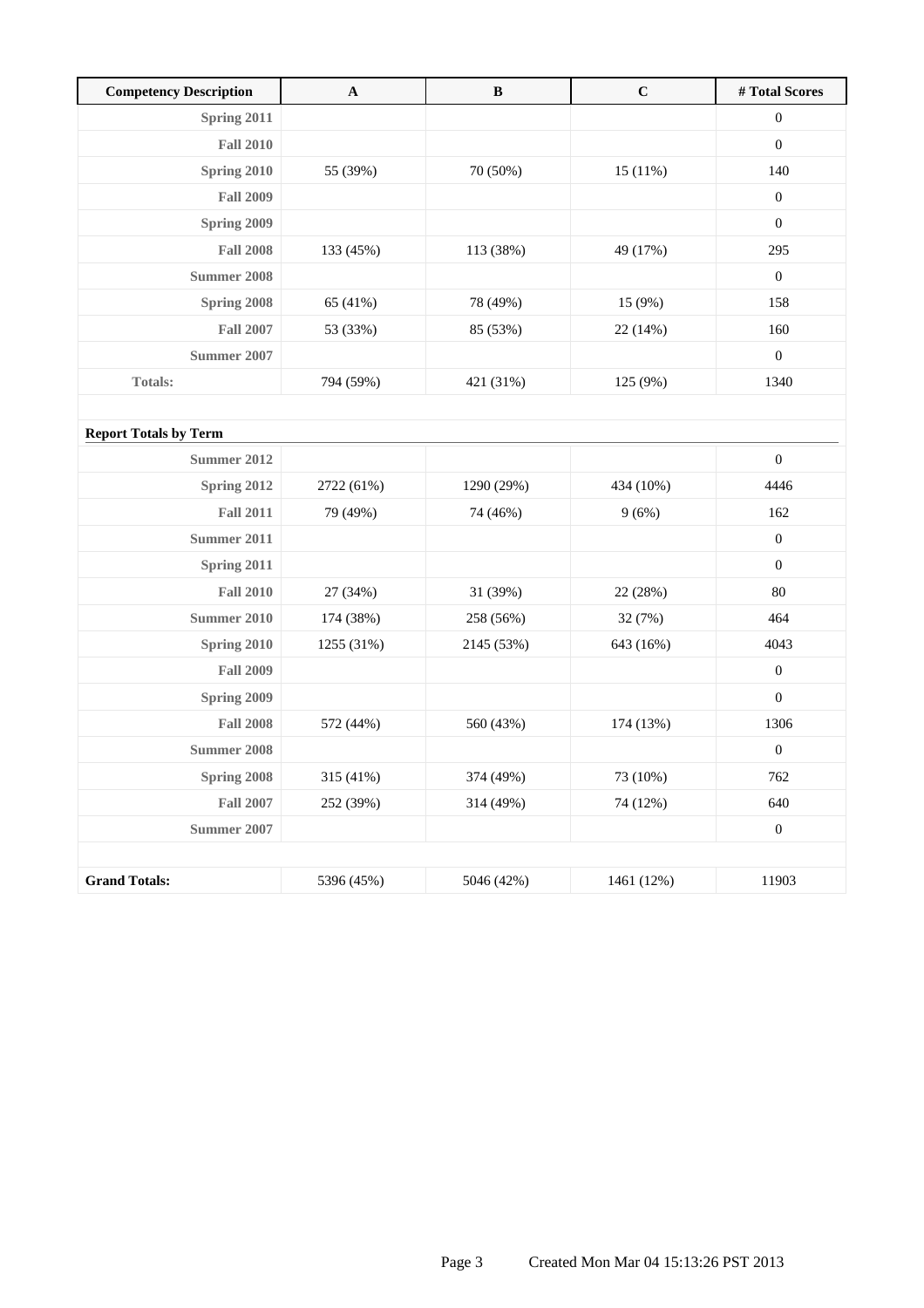**Outcomes for: COMP: Degree&Certificate Bus Software Specialist Program Outcomes - COMP: Program Outcomes Academic Terms: Fall 2012, Summer 2012, Spring 2012, Fall 2011, Spring 2011, Fall 2010, Spring 2010, Fall 2009, Spring 2009, Fall 2008, Spring 2008, Fall 2007**

#### **List of Performance Categories:**

- **A** Exemplary Performance
- **B** Standard Performance
- **C** Minimum Performance

| <b>Competency Description</b>                                                         | A                                                                                                                                                                               | $\, {\bf B}$ | $\mathbf C$ | #Total Scores    |  |
|---------------------------------------------------------------------------------------|---------------------------------------------------------------------------------------------------------------------------------------------------------------------------------|--------------|-------------|------------------|--|
| COMP: Program Outcomes (COMP)                                                         |                                                                                                                                                                                 |              |             |                  |  |
|                                                                                       | PSLO 1. Use the intermediate and advanced features of Microsoft Office (Word, Excel, Access, PowerPoint, Outlook)<br>proficiently, according to professional business standards |              |             |                  |  |
| <b>Fall 2012</b>                                                                      | 1266 (69%)                                                                                                                                                                      | 371 (20%)    | 193 (11%)   | 1830             |  |
| <b>Summer 2012</b>                                                                    | 46 (100%)                                                                                                                                                                       |              |             | 46               |  |
| Spring 2012                                                                           | 1627 (69%)                                                                                                                                                                      | 465 (20%)    | 270 (11%)   | 2362             |  |
| <b>Fall 2011</b>                                                                      | 146 (65%)                                                                                                                                                                       | 57 (25%)     | 22 (10%)    | 225              |  |
| Spring 2011                                                                           | 206 (64%)                                                                                                                                                                       | 77 (24%)     | 40 (12%)    | 323              |  |
| <b>Fall 2010</b>                                                                      | 51 (30%)                                                                                                                                                                        | 99 (58%)     | 21 (12%)    | 171              |  |
| Spring 2010                                                                           | 40 (53%)                                                                                                                                                                        | 26 (35%)     | 9(12%)      | 75               |  |
| <b>Fall 2009</b>                                                                      | 74 (67%)                                                                                                                                                                        | 21 (19%)     | 15(14%)     | 110              |  |
| Spring 2009                                                                           | 841 (71%)                                                                                                                                                                       | 205 (17%)    | 144 (12%)   | 1190             |  |
| <b>Fall 2008</b>                                                                      | 821 (66%)                                                                                                                                                                       | 210 (17%)    | 209 (17%)   | 1240             |  |
| Spring 2008                                                                           | 1032 (73%)                                                                                                                                                                      | 213 (15%)    | 177 (12%)   | 1422             |  |
| <b>Fall 2007</b>                                                                      |                                                                                                                                                                                 |              |             | $\boldsymbol{0}$ |  |
| Totals:                                                                               | 6150 (68%)                                                                                                                                                                      | 1744 (19%)   | 1100 (12%)  | 8994             |  |
| PSLO 2. Integrate the programs in the Microsoft Office suite for maximum productivity |                                                                                                                                                                                 |              |             |                  |  |
| <b>Fall 2012</b>                                                                      | 213 (71%)                                                                                                                                                                       | 66 (22%)     | 23 (8%)     | 302              |  |
| <b>Summer 2012</b>                                                                    | 7(100%)                                                                                                                                                                         |              |             | $\tau$           |  |
| Spring 2012                                                                           | 285 (72%)                                                                                                                                                                       | 78 (20%)     | 34 (9%)     | 397              |  |
| <b>Fall 2011</b>                                                                      | 63 (78%)                                                                                                                                                                        | $9(11\%)$    | $9(11\%)$   | 81               |  |
| Spring 2011                                                                           | 53 (55%)                                                                                                                                                                        | 29 (30%)     | 14 (15%)    | 96               |  |
| <b>Fall 2010</b>                                                                      | 21 (37%)                                                                                                                                                                        | 18 (32%)     | 18 (32%)    | 57               |  |
| <b>Fall 2009</b>                                                                      | 28 (82%)                                                                                                                                                                        | 5(15%)       | 1(3%)       | 34               |  |
| Spring 2009                                                                           | 148 (72%)                                                                                                                                                                       | 37 (18%)     | 20 (10%)    | 205              |  |
| <b>Fall 2008</b>                                                                      |                                                                                                                                                                                 |              |             | $\mathbf{0}$     |  |
| Spring 2008                                                                           |                                                                                                                                                                                 |              |             | $\boldsymbol{0}$ |  |
| <b>Fall 2007</b>                                                                      |                                                                                                                                                                                 |              |             | $\boldsymbol{0}$ |  |
| <b>Totals:</b>                                                                        | 818 (69%)                                                                                                                                                                       | 242 (21%)    | 119 (10%)   | 1179             |  |
| $\mathbf{D} \cap \mathbf{D} \cap \mathbf{D}$                                          | $1 \cdot 1$                                                                                                                                                                     |              |             |                  |  |

PSLO 3. Use the Internet as a research tool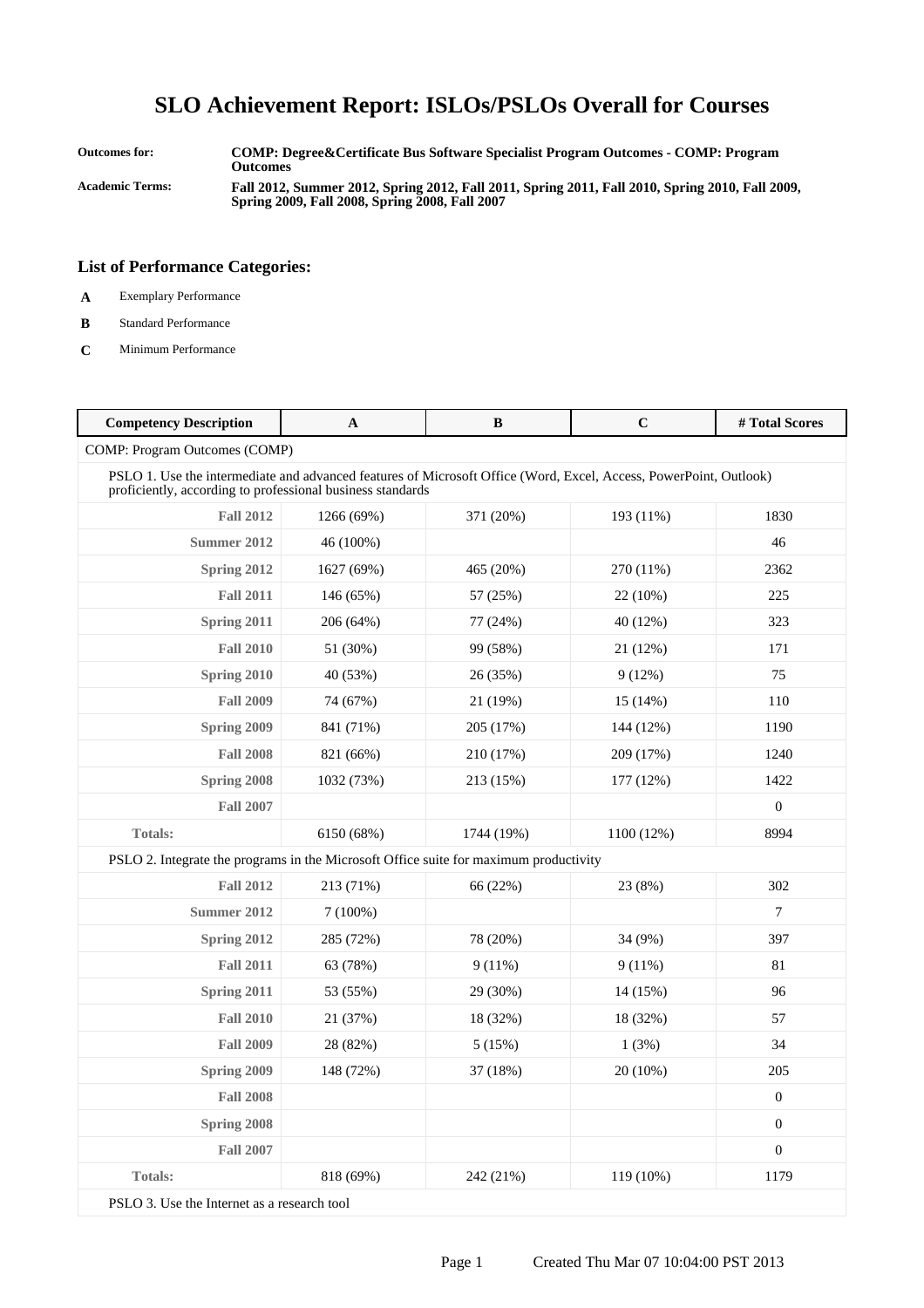| <b>Competency Description</b> | $\mathbf A$ | $\, {\bf B}$ | $\mathbf C$ | #Total Scores    |
|-------------------------------|-------------|--------------|-------------|------------------|
| <b>Fall 2012</b>              | 197 (75%)   | 36 (14%)     | 29 (11%)    | 262              |
| <b>Summer 2012</b>            | 60 (77%)    | 18 (23%)     |             | 78               |
| Spring 2012                   | 230 (63%)   | 108 (30%)    | 27 (7%)     | 365              |
| <b>Fall 2011</b>              | 159 (71%)   | 41 (18%)     | 24 (11%)    | 224              |
| Spring 2011                   | 22 (96%)    | 1(4%)        |             | $23\,$           |
| <b>Fall 2010</b>              |             |              |             | $\mathbf{0}$     |
| Spring 2010                   | 27 (68%)    | 12 (30%)     | 1(2%)       | 40               |
| <b>Fall 2009</b>              |             |              |             | $\mathbf{0}$     |
| Spring 2009                   | 137 (54%)   | 54 (21%)     | 64 (25%)    | 255              |
| <b>Fall 2008</b>              |             |              |             | $\boldsymbol{0}$ |
| Spring 2008                   |             |              |             | $\boldsymbol{0}$ |
| <b>Fall 2007</b>              |             |              |             | $\mathbf{0}$     |
| Totals:                       | 832 (67%)   | 270 (22%)    | 145 (12%)   | 1247             |
|                               |             |              |             |                  |
| <b>Report Totals by Term</b>  |             |              |             |                  |
| <b>Fall 2012</b>              | 1676 (70%)  | 473 (20%)    | 245 (10%)   | 2394             |
| <b>Summer 2012</b>            | 113 (86%)   | 18 (14%)     |             | 131              |
| Spring 2012                   | 2142 (69%)  | 651 (21%)    | 331 (11%)   | 3124             |
| <b>Fall 2011</b>              | 368 (69%)   | 107 (20%)    | 55 (10%)    | 530              |
| Spring 2011                   | 281 (64%)   | 107 (24%)    | 54 (12%)    | 442              |
| <b>Fall 2010</b>              | 72 (32%)    | 117 (51%)    | 39 (17%)    | 228              |
| Spring 2010                   | 67 (58%)    | 38 (33%)     | $10(9\%)$   | 115              |
| <b>Fall 2009</b>              | 102 (71%)   | 26 (18%)     | 16(11%)     | 144              |
| Spring 2009                   | 1126 (68%)  | 296 (18%)    | 228 (14%)   | 1650             |
| <b>Fall 2008</b>              | 821 (66%)   | 210 (17%)    | 209 (17%)   | 1240             |
| Spring 2008                   | 1032 (73%)  | 213 (15%)    | 177 (12%)   | 1422             |
| <b>Fall 2007</b>              |             |              |             | $\boldsymbol{0}$ |
|                               |             |              |             |                  |
| <b>Grand Totals:</b>          | 7800 (68%)  | 2256 (20%)   | 1364 (12%)  | 11420            |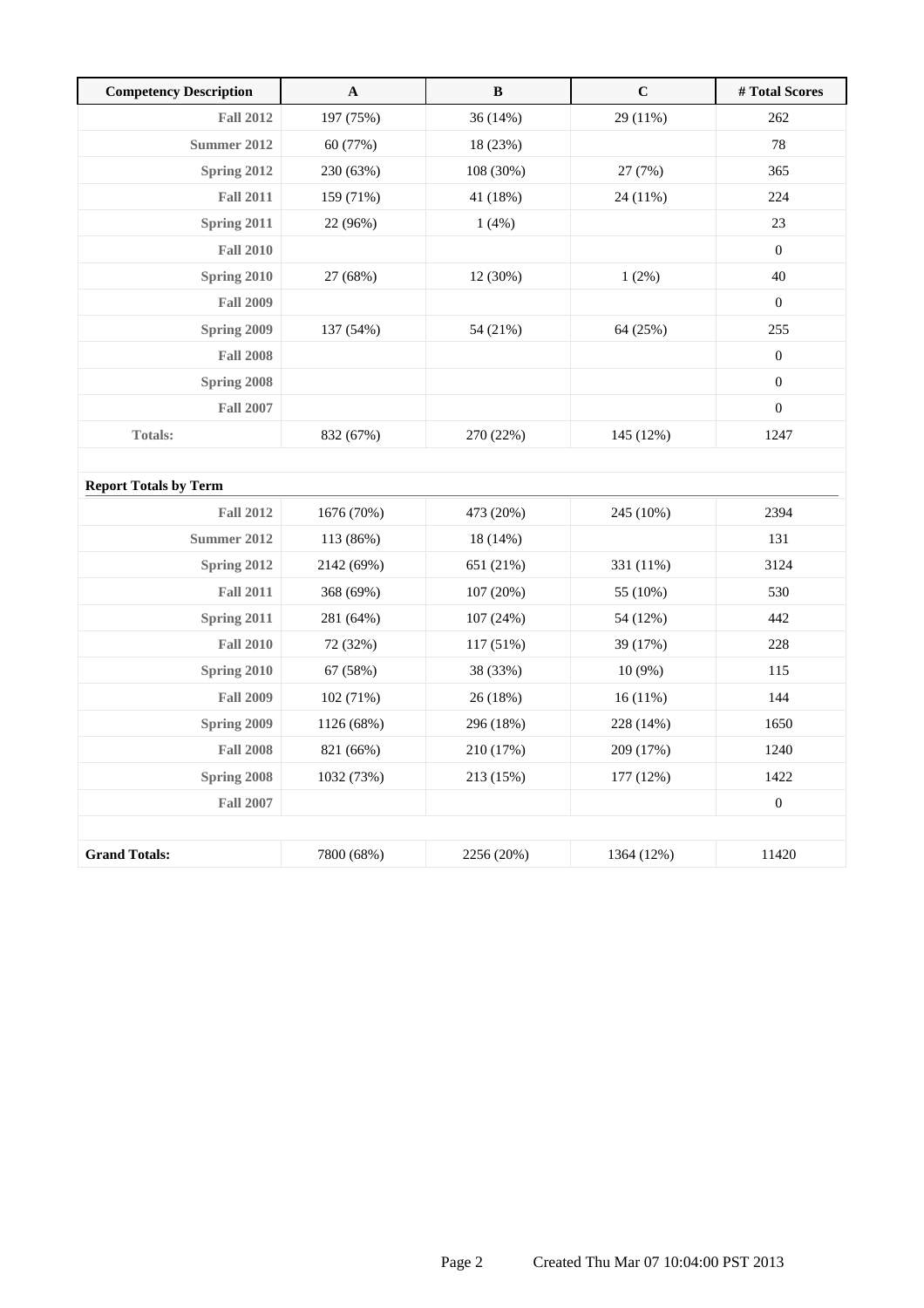**Outcomes for: CSMT Program Outcomes - CSMT Program Outcomes**

**Academic Terms: Fall 2012, Summer 2012, Spring 2012, Fall 2011, Summer 2011, Spring 2009, Fall 2008, Spring 2008, Fall 2007**

- **A** Exemplary Performance
- **B** Standard Performance
- **C** Minimum Performance

| <b>Competency Description</b>                                   | $\mathbf{A}$ | B         | $\mathbf C$ | #Total Scores    |
|-----------------------------------------------------------------|--------------|-----------|-------------|------------------|
| <b>CSMT Program Outcomes (CSMT)</b>                             |              |           |             |                  |
| PSLO 2. APPLY PERMANENT WAVES, CHEMICAL RELAXING AND SOFT CURLS |              |           |             |                  |
| <b>Fall 2012</b>                                                | 208 (58%)    | 140 (39%) | 11 (3%)     | 359              |
| <b>Summer 2012</b>                                              | 107 (82%)    | 20 (15%)  | 3(2%)       | 130              |
| Spring 2012                                                     | 236 (62%)    | 128 (34%) | 15 (4%)     | 379              |
| <b>Fall 2011</b>                                                |              |           |             | $\boldsymbol{0}$ |
| Summer 2011                                                     | 58 (72%)     | 20 (25%)  | 2(2%)       | 80               |
| <b>Spring 2009</b>                                              | 20 (34%)     | 38 (66%)  |             | 58               |
| <b>Fall 2008</b>                                                | 10(14%)      | 24 (33%)  | 38 (53%)    | 72               |
| Spring 2008                                                     | 19 (32%)     | 32 (53%)  | 9(15%)      | 60               |
| <b>Fall 2007</b>                                                |              |           |             | $\boldsymbol{0}$ |
| <b>Totals:</b>                                                  | 658 (58%)    | 402 (35%) | 78 (7%)     | 1138             |
| PSLO 3. ANALYZE SCALP AND HAIR                                  |              |           |             |                  |
| <b>Fall 2012</b>                                                | 152 (46%)    | 169 (51%) | 11(3%)      | 332              |
| <b>Summer 2012</b>                                              | 142 (82%)    | 30 (17%)  | 2(1%)       | 174              |
| Spring 2012                                                     | 188 (53%)    | 146 (41%) | 20 (6%)     | 354              |
| <b>Fall 2011</b>                                                |              |           |             | $\boldsymbol{0}$ |
| Summer 2011                                                     | 58 (72%)     | 20 (25%)  | 2(2%)       | 80               |
| Spring 2009                                                     | 20 (34%)     | 38 (66%)  |             | 58               |
| <b>Fall 2008</b>                                                | 10(14%)      | 24 (33%)  | 38 (53%)    | 72               |
| Spring 2008                                                     | 19 (32%)     | 32 (53%)  | 9(15%)      | 60               |
| <b>Fall 2007</b>                                                |              |           |             | $\boldsymbol{0}$ |
| <b>Totals:</b>                                                  | 589 (52%)    | 459 (41%) | 82 (7%)     | 1130             |
| PSLO 4. APPLY ALL PHASES OF HAIR COLORING AND LIGHTENING        |              |           |             |                  |
| <b>Fall 2012</b>                                                | 172 (51%)    | 152 (46%) | 10(3%)      | 334              |
| <b>Summer 2012</b>                                              | 125 (82%)    | 25 (16%)  | 2(1%)       | 152              |
| Spring 2012                                                     | 206 (58%)    | 135 (38%) | 16(4%)      | 357              |
| <b>Fall 2011</b>                                                |              |           |             | $\boldsymbol{0}$ |
| <b>Summer 2011</b>                                              | 58 (72%)     | 20 (25%)  | 2(2%)       | $80\,$           |
| Spring 2009                                                     | 20 (34%)     | 38 (66%)  |             | 58               |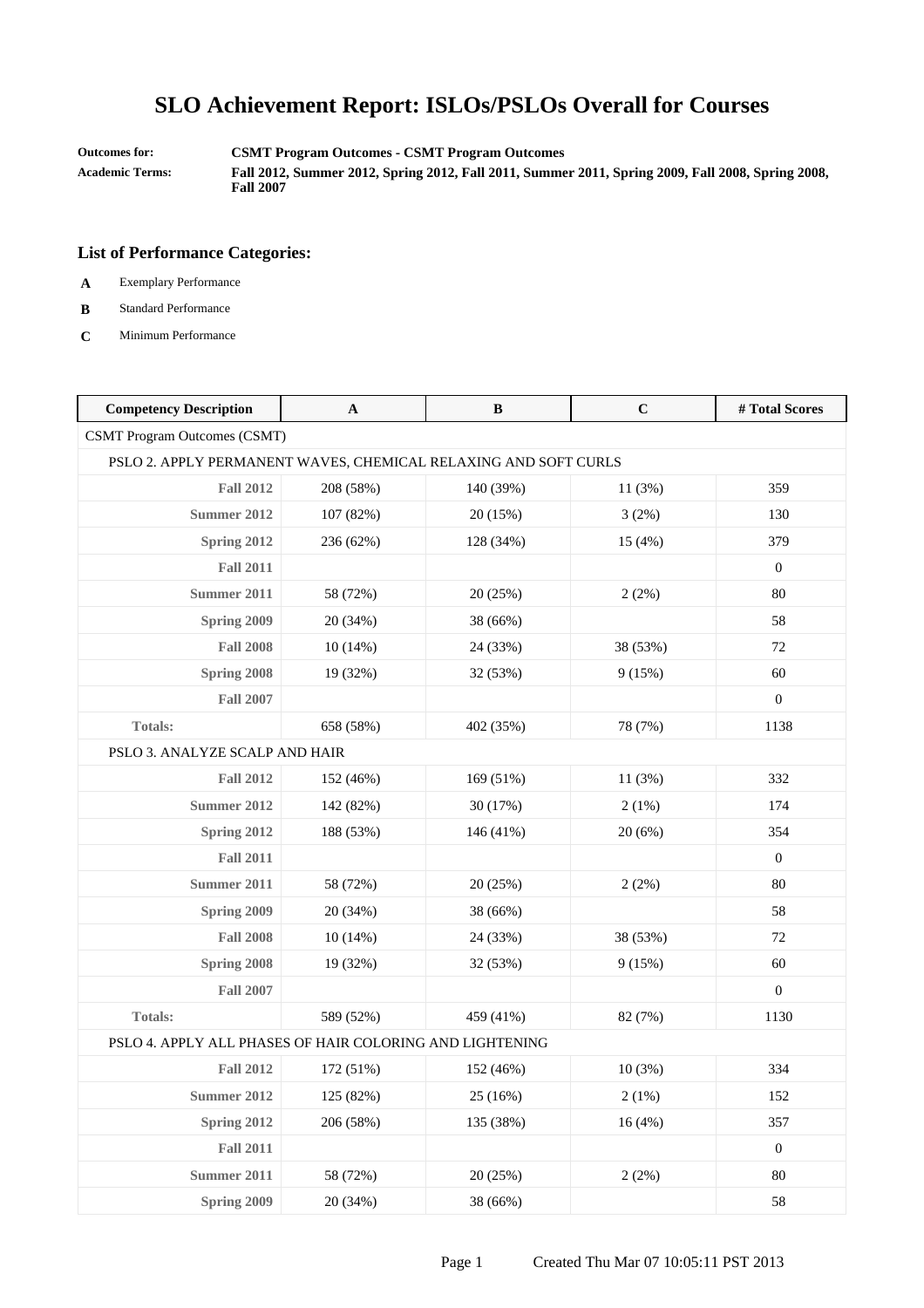| <b>Competency Description</b>                                                                           | $\mathbf{A}$ | $\, {\bf B}$ | $\mathbf C$ | #Total Scores    |
|---------------------------------------------------------------------------------------------------------|--------------|--------------|-------------|------------------|
| <b>Fall 2008</b>                                                                                        | 10(14%)      | 24 (33%)     | 38 (53%)    | 72               |
| Spring 2008                                                                                             | 19 (32%)     | 32 (53%)     | 9(15%)      | 60               |
| <b>Fall 2007</b>                                                                                        |              |              |             | $\boldsymbol{0}$ |
| <b>Totals:</b>                                                                                          | 610 (55%)    | 426 (38%)    | 77 (7%)     | 1113             |
| PSLO 5. CREATE STYLES USING BASIC AND ADVANCED TECHNIQUES                                               |              |              |             |                  |
| <b>Fall 2012</b>                                                                                        | 187 (49%)    | 177 (47%)    | 16(4%)      | 380              |
| <b>Summer 2012</b>                                                                                      | 125 (79%)    | 31 (20%)     | 2(1%)       | 158              |
| Spring 2012                                                                                             | 199 (58%)    | 132 (38%)    | 15 (4%)     | 346              |
| <b>Fall 2011</b>                                                                                        |              |              |             | $\boldsymbol{0}$ |
| Summer 2011                                                                                             | 67 (70%)     | 27 (28%)     | 2(2%)       | 96               |
| Spring 2009                                                                                             | 20 (34%)     | 38 (66%)     |             | 58               |
| <b>Fall 2008</b>                                                                                        | 10(14%)      | 24 (33%)     | 38 (53%)    | 72               |
| Spring 2008                                                                                             | 19 (32%)     | 32 (53%)     | 9(15%)      | 60               |
| <b>Fall 2007</b>                                                                                        |              |              |             | $\overline{0}$   |
| Totals:                                                                                                 | 627 (54%)    | 461 (39%)    | 82 (7%)     | 1170             |
| PSLO 8. UTILIZE SAFETY AND SANITARY PROCEDURES FOR ALL CLIENTS                                          |              |              |             |                  |
| <b>Fall 2012</b>                                                                                        | 596 (68%)    | 266 (30%)    | $19(2\%)$   | 881              |
| <b>Summer 2012</b>                                                                                      | 399 (83%)    | 76 (16%)     | 6(1%)       | 481              |
| Spring 2012                                                                                             | 361 (57%)    | 255 (40%)    | 21 (3%)     | 637              |
| <b>Fall 2011</b>                                                                                        |              |              |             | $\mathbf{0}$     |
| Summer 2011                                                                                             | 77 (69%)     | 33 (29%)     | 2(2%)       | 112              |
| Spring 2009                                                                                             | 41 (28%)     | 101 (70%)    | 3(2%)       | 145              |
| <b>Fall 2008</b>                                                                                        | 23 (13%)     | 101 (56%)    | 56 (31%)    | 180              |
| <b>Spring 2008</b>                                                                                      | 45 (30%)     | 79 (53%)     | 26 (17%)    | 150              |
| <b>Fall 2007</b>                                                                                        |              |              |             | $\boldsymbol{0}$ |
| Totals:                                                                                                 | 1542 (60%)   | 911 (35%)    | 133 (5%)    | 2586             |
| PSLO 7. PROVIDE BASIC NAIL CARE AND ARTIFICIAL NAIL TECHNIQUES                                          |              |              |             |                  |
| <b>Fall 2012</b>                                                                                        | 94 (55%)     | 70 (41%)     | 7(4%)       | 171              |
| <b>Summer 2012</b>                                                                                      | 30 (79%)     | 7(18%)       | 1(3%)       | 38               |
| Spring 2012                                                                                             | 100(60%)     | 64 (38%)     | 4(2%)       | 168              |
| <b>Fall 2011</b>                                                                                        |              |              |             | $\boldsymbol{0}$ |
| <b>Summer 2011</b>                                                                                      | 31 (65%)     | 16 (33%)     | 1(2%)       | 48               |
| Spring 2009                                                                                             | 10(34%)      | 18 (62%)     | 1(3%)       | 29               |
| <b>Fall 2008</b>                                                                                        | 5(14%)       | 29 (81%)     | 2(6%)       | 36               |
| Spring 2008                                                                                             | 10 (33%)     | 15 (50%)     | 5(17%)      | 30               |
| <b>Fall 2007</b>                                                                                        |              |              |             | $\boldsymbol{0}$ |
| Totals:                                                                                                 | 280 (54%)    | 219 (42%)    | 21(4%)      | 520              |
| PSLO 6. ADMINISTER FACIALS; HAIR REMOVAL TECHNIQUES AND MAKEUP SERVICES TO PROVIDE CARE FOR<br>THE SKIN |              |              |             |                  |
| <b>Fall 2012</b>                                                                                        | 492 (82%)    | 106 (18%)    | 5(1%)       | 603              |
| <b>Summer 2012</b>                                                                                      | 227 (84%)    | 39 (14%)     | 3(1%)       | 269              |
| Spring 2012                                                                                             | 238 (67%)    | 113 (32%)    | 4(1%)       | 355              |

**Fall 2011** 0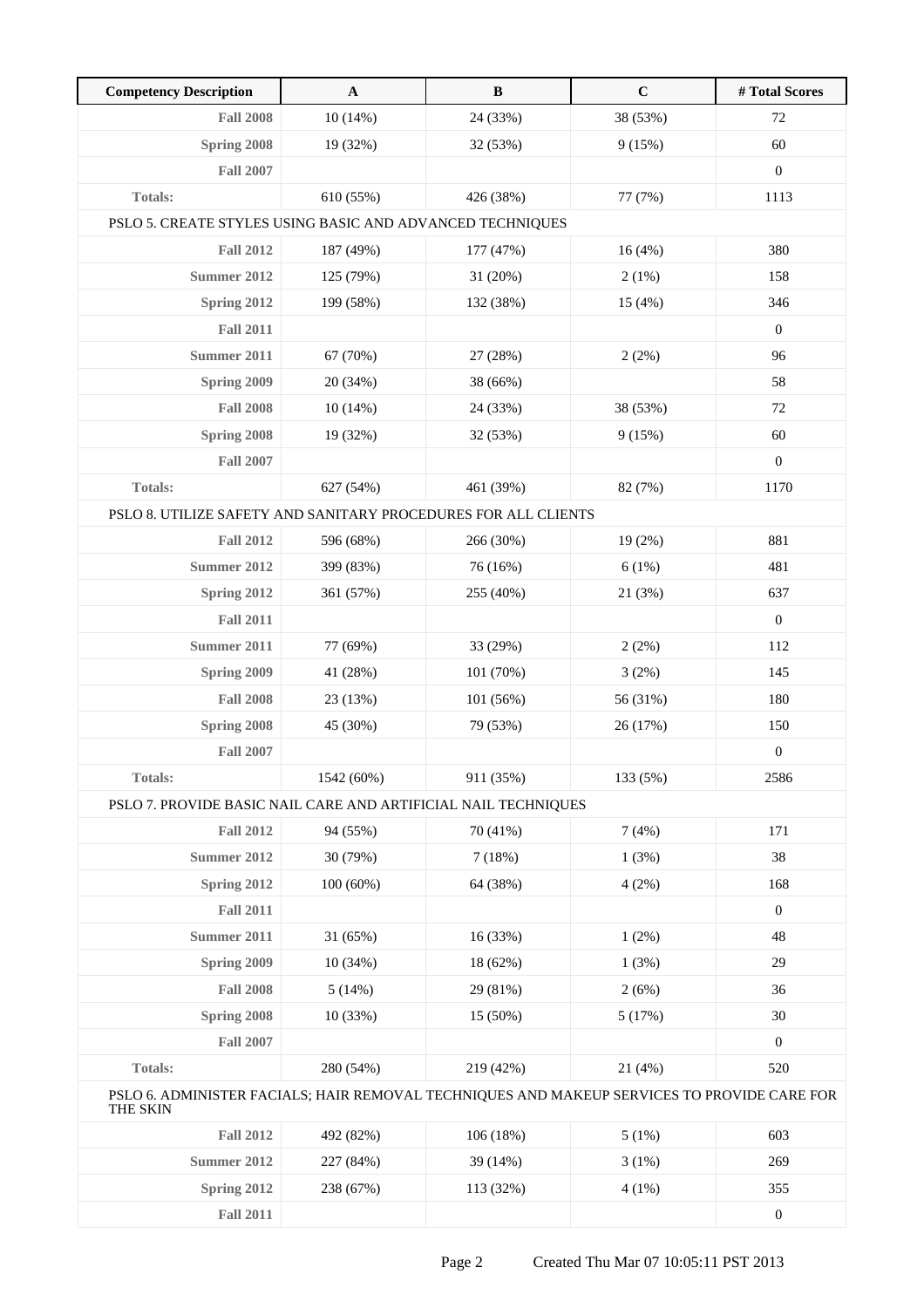| <b>Competency Description</b>                                         | $\mathbf A$ | $\, {\bf B}$ | $\mathbf C$ | # Total Scores   |
|-----------------------------------------------------------------------|-------------|--------------|-------------|------------------|
| Summer 2011                                                           | 30 (62%)    | 17 (35%)     | 1(2%)       | 48               |
| <b>Spring 2009</b>                                                    | 6(21%)      | 22 (76%)     | 1(3%)       | 29               |
| <b>Fall 2008</b>                                                      | $4(11\%)$   | 29 (81%)     | 3(8%)       | 36               |
| Spring 2008                                                           | 10 (33%)    | 14 (47%)     | 6(20%)      | 30               |
| <b>Fall 2007</b>                                                      |             |              |             | $\boldsymbol{0}$ |
| <b>Totals:</b>                                                        | 1007 (74%)  | 340 (25%)    | 23 (2%)     | 1370             |
| PSLO 1. APPLY PRINCIPLES OF SHAMPOOING, HAIR SHAPING AND HAIR STYLING |             |              |             |                  |
| <b>Fall 2012</b>                                                      | 171 (55%)   | 132 (42%)    | 10(3%)      | 313              |
| <b>Summer 2012</b>                                                    | 93 (82%)    | 19 (17%)     | 2(2%)       | 114              |
| Spring 2012                                                           | 200 (62%)   | 111 (34%)    | 13 (4%)     | 324              |
| <b>Fall 2011</b>                                                      |             |              |             | $\boldsymbol{0}$ |
| Summer 2011                                                           | 58 (72%)    | 20 (25%)     | 2(2%)       | 80               |
| Spring 2009                                                           | 18 (33%)    | 36 (67%)     |             | 54               |
| <b>Fall 2008</b>                                                      | 9(13%)      | 35 (50%)     | 26 (37%)    | 70               |
| Spring 2008                                                           | 10 (33%)    | 17 (57%)     | 3(10%)      | $30\,$           |
| <b>Fall 2007</b>                                                      |             |              |             | $\boldsymbol{0}$ |
| <b>Totals:</b>                                                        | 559 (57%)   | 370 (38%)    | 56 (6%)     | 985              |
|                                                                       |             |              |             |                  |
| <b>Report Totals by Term</b>                                          |             |              |             |                  |
| <b>Fall 2012</b>                                                      | 2072 (61%)  | 1212 (36%)   | 89 (3%)     | 3373             |
| Summer 2012                                                           | 1248 (82%)  | 247 (16%)    | 21(1%)      | 1516             |
| <b>Spring 2012</b>                                                    | 1728 (59%)  | 1084 (37%)   | 108 (4%)    | 2920             |
| <b>Fall 2011</b>                                                      |             |              |             | $\boldsymbol{0}$ |
| <b>Summer 2011</b>                                                    | 437 (70%)   | 173 (28%)    | 14 (2%)     | 624              |
| <b>Spring 2009</b>                                                    | 155 (32%)   | 329 (67%)    | 5(1%)       | 489              |
| <b>Fall 2008</b>                                                      | 81 (13%)    | 290 (48%)    | 239 (39%)   | 610              |
| Spring 2008                                                           | 151 (31%)   | 253 (53%)    | 76 (16%)    | 480              |
| <b>Fall 2007</b>                                                      |             |              |             | $\boldsymbol{0}$ |
|                                                                       |             |              |             |                  |
| <b>Grand Totals:</b>                                                  | 5872 (59%)  | 3588 (36%)   | 552 (6%)    | 10012            |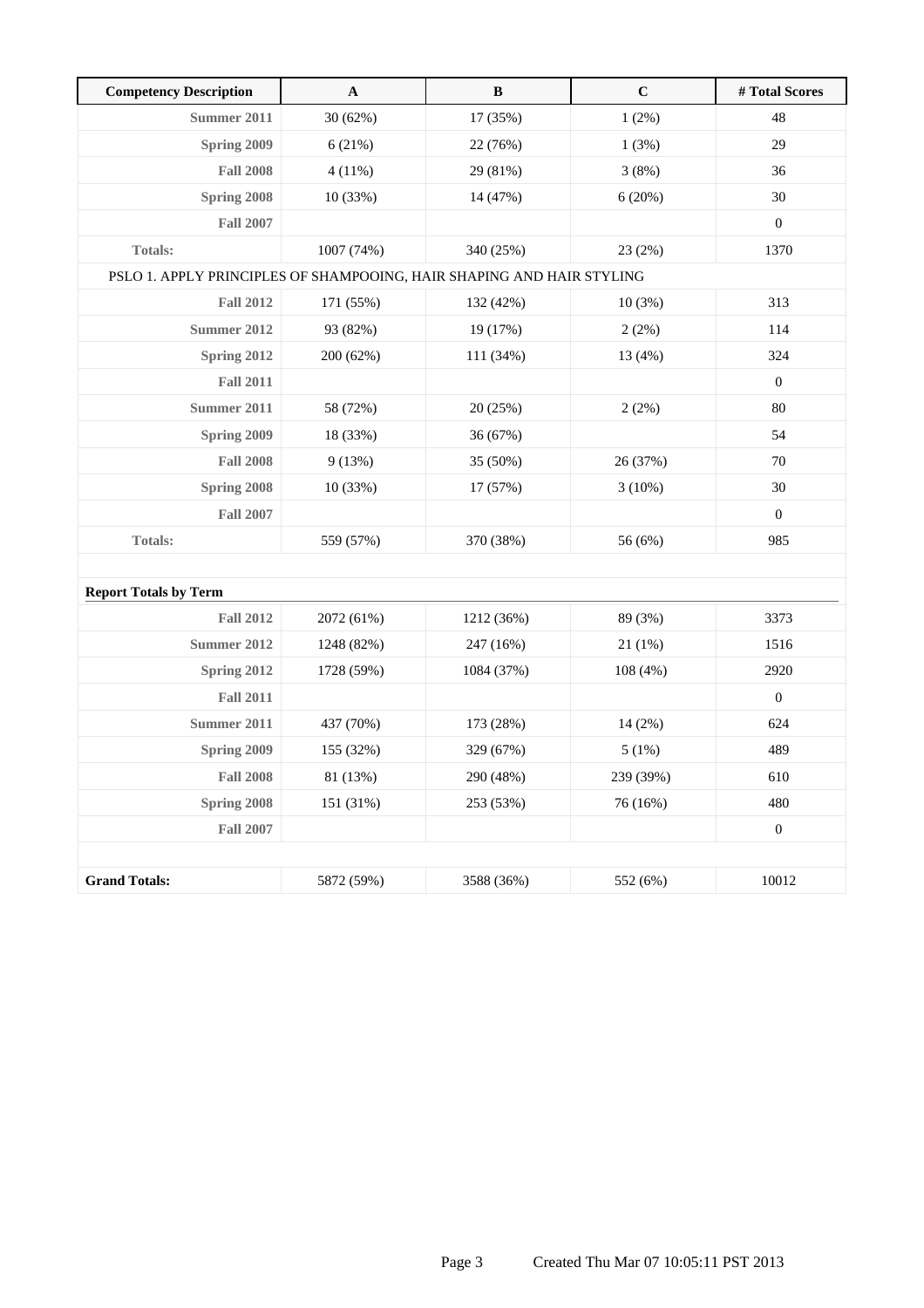**Outcomes for: CT Program Outcomes - CT Program Outcomes**

**Academic Terms: Fall 2012, Summer 2012, Spring 2012, Fall 2011, Summer 2011, Spring 2011, Fall 2010, Summer 2010, Spring 2010, Fall 2009, Spring 2009, Fall 2008, Summer 2008, Spring 2008, Fall 2007, Summer 2007**

- **A** Exemplary Performance
- **B** Standard Performance
- **C** Minimum Performance

| <b>Competency Description</b>                                              | $\mathbf{A}$ | $\, {\bf B}$ | $\mathbf C$ | #Total Scores    |
|----------------------------------------------------------------------------|--------------|--------------|-------------|------------------|
| CT Program Outcomes (CT)                                                   |              |              |             |                  |
| PSLO1. USE CONSTRUCTION TOOLS SAFELY AND EFFICIENTLY.                      |              |              |             |                  |
| <b>Summer 2012</b>                                                         | 9(53%)       | 8 (47%)      |             | 17               |
| Spring 2012                                                                | 50 (63%)     | 28 (35%)     | 1(1%)       | 79               |
| <b>Fall 2011</b>                                                           | 16 (28%)     | 41 (72%)     |             | 57               |
| Spring 2011                                                                | 22 (52%)     | 20 (48%)     |             | 42               |
| <b>Fall 2010</b>                                                           | 53 (42%)     | 53 (42%)     | 19 (15%)    | 125              |
| <b>Summer 2010</b>                                                         | 15 (58%)     | 11 (42%)     |             | 26               |
| Spring 2010                                                                | 38 (53%)     | 26 (36%)     | 8(11%)      | 72               |
| <b>Fall 2009</b>                                                           |              |              |             | $\boldsymbol{0}$ |
| Spring 2009                                                                | 2(12%)       | 15 (88%)     |             | 17               |
| <b>Fall 2008</b>                                                           |              |              |             | $\mathbf{0}$     |
| <b>Summer 2008</b>                                                         |              |              |             | $\boldsymbol{0}$ |
| Spring 2008                                                                |              |              |             | $\boldsymbol{0}$ |
| <b>Fall 2007</b>                                                           |              |              |             | $\boldsymbol{0}$ |
| Summer 2007                                                                |              |              |             | $\boldsymbol{0}$ |
| Totals:                                                                    | 205 (47%)    | 202 (46%)    | 28 (6%)     | 435              |
| PSLO3. BUILD A TYPICAL CONSTRUCTION STRUCTURE (WALL, ROOF, CABINET, ETC.). |              |              |             |                  |
| <b>Summer 2012</b>                                                         | 1(2%)        | 40 (78%)     | 10(20%)     | 51               |
| Spring 2012                                                                | 10(22%)      | 30 (67%)     | 5(11%)      | 45               |
| <b>Fall 2011</b>                                                           | 12 (24%)     | 33 (65%)     | 6(12%)      | 51               |
| Spring 2011                                                                | 12 (12%)     | 47 (48%)     | 38 (39%)    | 97               |
| <b>Fall 2010</b>                                                           | 43 (42%)     | 39 (38%)     | 20 (20%)    | 102              |
| <b>Spring 2010</b>                                                         | 13 (50%)     | 11 (42%)     | 2(8%)       | $26\,$           |
| <b>Fall 2009</b>                                                           |              |              |             | $\boldsymbol{0}$ |
| Spring 2009                                                                | 2(3%)        | 40 (57%)     | 28 (40%)    | 70               |
| <b>Fall 2008</b>                                                           |              |              |             | $\boldsymbol{0}$ |
| <b>Summer 2008</b>                                                         |              |              |             | $\boldsymbol{0}$ |
| Spring 2008                                                                |              |              |             | $\boldsymbol{0}$ |
| <b>Fall 2007</b>                                                           |              |              |             | $\boldsymbol{0}$ |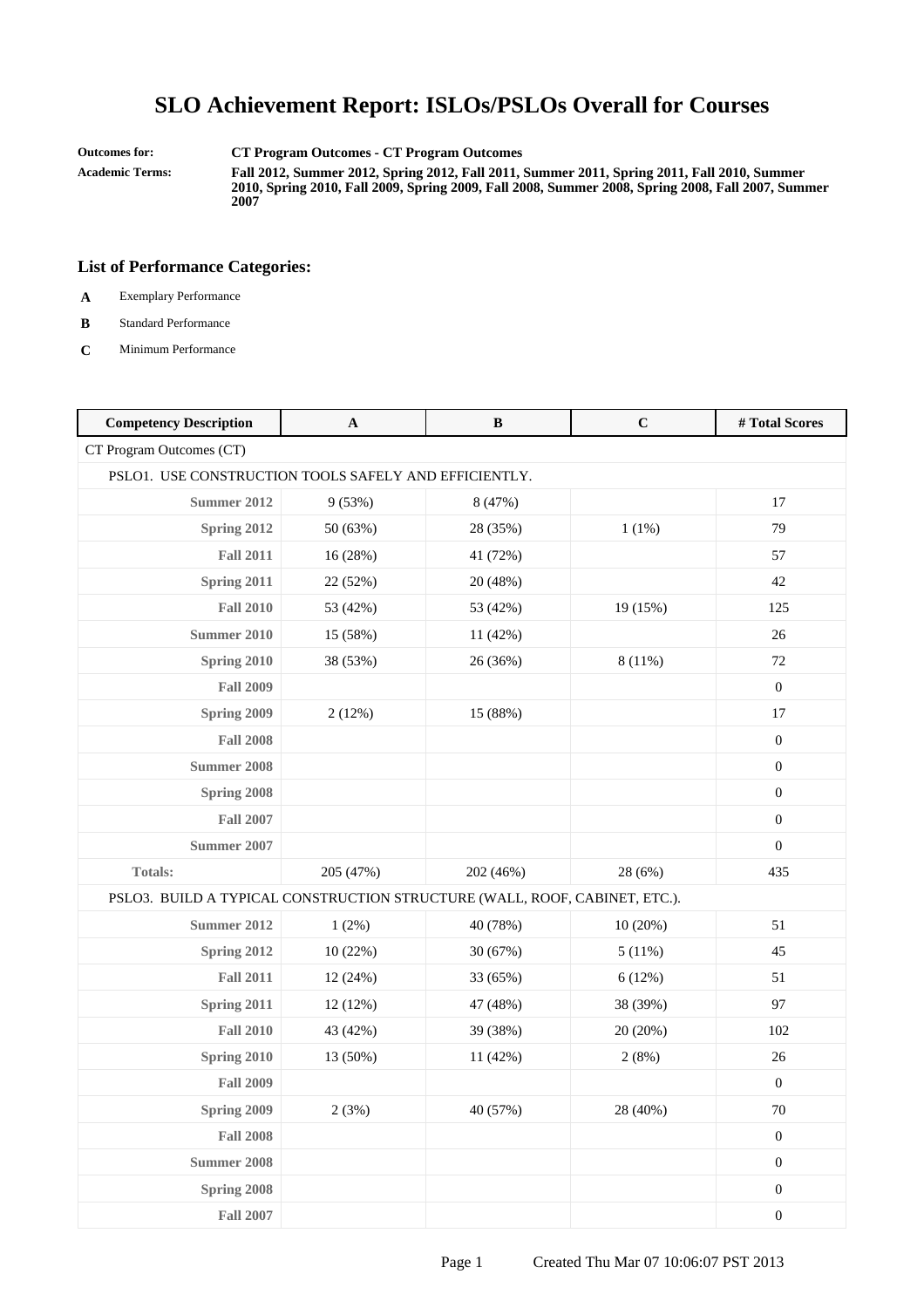| <b>Competency Description</b>                                                                               | $\mathbf{A}$ | $\, {\bf B}$ | $\mathbf C$ | #Total Scores    |
|-------------------------------------------------------------------------------------------------------------|--------------|--------------|-------------|------------------|
| <b>Summer 2007</b>                                                                                          |              |              |             | $\boldsymbol{0}$ |
| <b>Totals:</b>                                                                                              | 93 (21%)     | 240 (54%)    | 109 (25%)   | 442              |
| PSLO2. DEMONSTRATE KNOWLEDGE OF COMPONENT SYSTEMS OF TYPICAL RESIDENCE.                                     |              |              |             |                  |
| <b>Fall 2012</b>                                                                                            | 86 (78%)     | 24 (22%)     |             | 110              |
| Summer 2012                                                                                                 |              | 13 (76%)     | 4(24%)      | 17               |
| Spring 2012                                                                                                 | 131 (26%)    | 286 (57%)    | 89 (18%)    | 506              |
| <b>Fall 2011</b>                                                                                            | 9(13%)       | 56 (81%)     | 4(6%)       | 69               |
| Summer 2011                                                                                                 | 83 (61%)     | 52 (39%)     |             | 135              |
| Spring 2011                                                                                                 | 49 (17%)     | 202 (70%)    | 36 (13%)    | 287              |
| <b>Fall 2010</b>                                                                                            | 68 (50%)     | 55 (40%)     | 13 (10%)    | 136              |
| <b>Summer 2010</b>                                                                                          | 14 (54%)     | 12 (46%)     |             | 26               |
| Spring 2010                                                                                                 | 14 (54%)     | 9(35%)       | 3(12%)      | 26               |
| <b>Fall 2009</b>                                                                                            |              |              |             | $\boldsymbol{0}$ |
| Spring 2009                                                                                                 | 2(2%)        | 74 (78%)     | 19 (20%)    | 95               |
| <b>Fall 2008</b>                                                                                            |              |              |             | $\mathbf{0}$     |
| Spring 2008                                                                                                 |              |              |             | $\boldsymbol{0}$ |
| <b>Fall 2007</b>                                                                                            |              |              |             | $\boldsymbol{0}$ |
| <b>Totals:</b>                                                                                              | 456 (32%)    | 783 (56%)    | 168 (12%)   | 1407             |
| PSLO4. INSTALL TYPICAL CONSTRUCTION TRIM (FASCIA, BASE, CROWN, ETC.).                                       |              |              |             |                  |
| Spring 2012                                                                                                 | 24 (57%)     | 6(14%)       | 12 (29%)    | 42               |
| <b>Fall 2011</b>                                                                                            | 6(13%)       | 31 (69%)     | 8 (18%)     | 45               |
| Spring 2011                                                                                                 | 27 (43%)     | 36 (57%)     |             | 63               |
| <b>Fall 2010</b>                                                                                            | 22 (27%)     | 25 (30%)     | 35 (43%)    | 82               |
| Spring 2010                                                                                                 | 26 (62%)     | 16 (38%)     |             | 42               |
| <b>Fall 2009</b>                                                                                            |              |              |             | $\boldsymbol{0}$ |
| Spring 2009                                                                                                 |              |              |             | $\boldsymbol{0}$ |
| <b>Fall 2008</b>                                                                                            |              |              |             | $\boldsymbol{0}$ |
| Spring 2008                                                                                                 |              |              |             | $\boldsymbol{0}$ |
| <b>Fall 2007</b>                                                                                            |              |              |             | $\boldsymbol{0}$ |
| <b>Totals:</b>                                                                                              | 105 (38%)    | 114 (42%)    | 55 (20%)    | 274              |
| PSLO5. DEMONSTRATE UNDERSTANDING OF THE NECESSITY AND COMPONENTS OF BUILDING SCIENCE AND<br>GREEN BUILDING. |              |              |             |                  |
| Summer 2012                                                                                                 | 7(44%)       | 8 (50%)      | 1(6%)       | 16               |
| Spring 2012                                                                                                 | 40 (33%)     | 76 (62%)     | 7(6%)       | 123              |
| <b>Fall 2011</b>                                                                                            | 37 (22%)     | 123 (74%)    | 6(4%)       | 166              |
| Spring 2011                                                                                                 | 36 (37%)     | 34 (35%)     | 28 (29%)    | 98               |
| <b>Fall 2010</b>                                                                                            | 24 (44%)     | 20 (36%)     | 11 (20%)    | 55               |
| <b>Summer 2010</b>                                                                                          | 7(54%)       | 6(46%)       |             | 13               |
| Spring 2010                                                                                                 | 44 (33%)     | 53 (39%)     | 38 (28%)    | 135              |
| <b>Fall 2009</b>                                                                                            |              |              |             | $\boldsymbol{0}$ |
| Spring 2009                                                                                                 | 22 (14%)     | 96 (62%)     | 37 (24%)    | 155              |
| <b>Fall 2008</b>                                                                                            |              |              |             | $\boldsymbol{0}$ |
| Spring 2008                                                                                                 |              |              |             | $\boldsymbol{0}$ |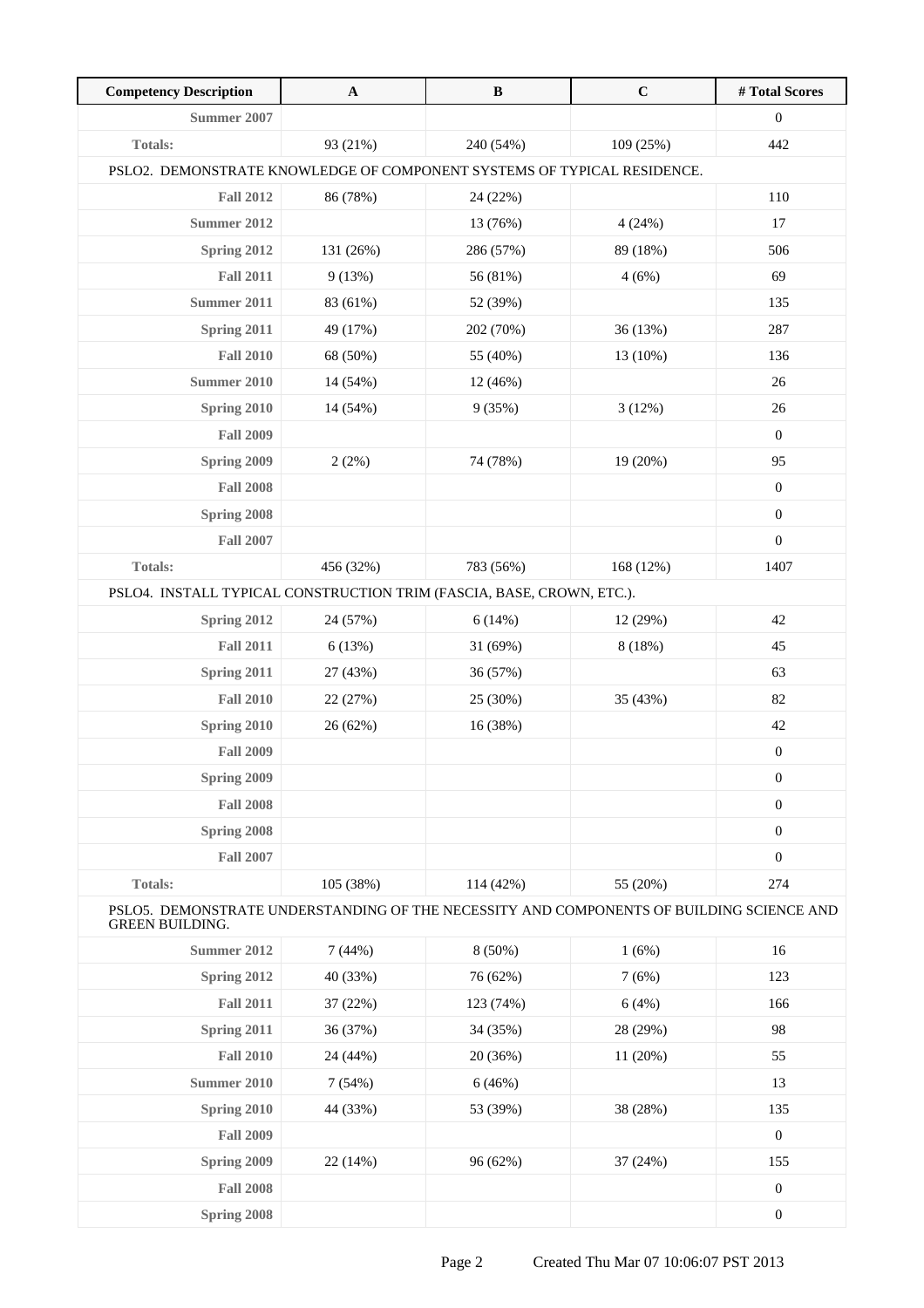| <b>Competency Description</b> | $\mathbf A$ | $\bf{B}$   | $\mathbf C$ | #Total Scores    |
|-------------------------------|-------------|------------|-------------|------------------|
| <b>Fall 2007</b>              |             |            |             | $\mathbf{0}$     |
| <b>Totals:</b>                | 217 (29%)   | 416 (55%)  | 128 (17%)   | 761              |
|                               |             |            |             |                  |
| <b>Report Totals by Term</b>  |             |            |             |                  |
| <b>Fall 2012</b>              | 86 (78%)    | 24 (22%)   |             | 110              |
| Summer 2012                   | 17 (17%)    | 69 (68%)   | 15 (15%)    | 101              |
| Spring 2012                   | 255 (32%)   | 426 (54%)  | 114 (14%)   | 795              |
| <b>Fall 2011</b>              | 80 (21%)    | 284 (73%)  | 24 (6%)     | 388              |
| Summer 2011                   | 83 (61%)    | 52 (39%)   |             | 135              |
| Spring 2011                   | 146 (25%)   | 339 (58%)  | 102 (17%)   | 587              |
| <b>Fall 2010</b>              | 210 (42%)   | 192 (38%)  | 98 (20%)    | 500              |
| <b>Summer 2010</b>            | 36 (55%)    | 29 (45%)   |             | 65               |
| Spring 2010                   | 135 (45%)   | 115 (38%)  | 51 (17%)    | 301              |
| <b>Fall 2009</b>              |             |            |             | $\mathbf{0}$     |
| Spring 2009                   | 28 (8%)     | 225 (67%)  | 84 (25%)    | 337              |
| <b>Fall 2008</b>              |             |            |             | $\boldsymbol{0}$ |
| Summer 2008                   |             |            |             | $\boldsymbol{0}$ |
| Spring 2008                   |             |            |             | $\mathbf{0}$     |
| <b>Fall 2007</b>              |             |            |             | $\boldsymbol{0}$ |
| Summer 2007                   |             |            |             | $\boldsymbol{0}$ |
|                               |             |            |             |                  |
| <b>Grand Totals:</b>          | 1076 (32%)  | 1755 (53%) | 488 (15%)   | 3319             |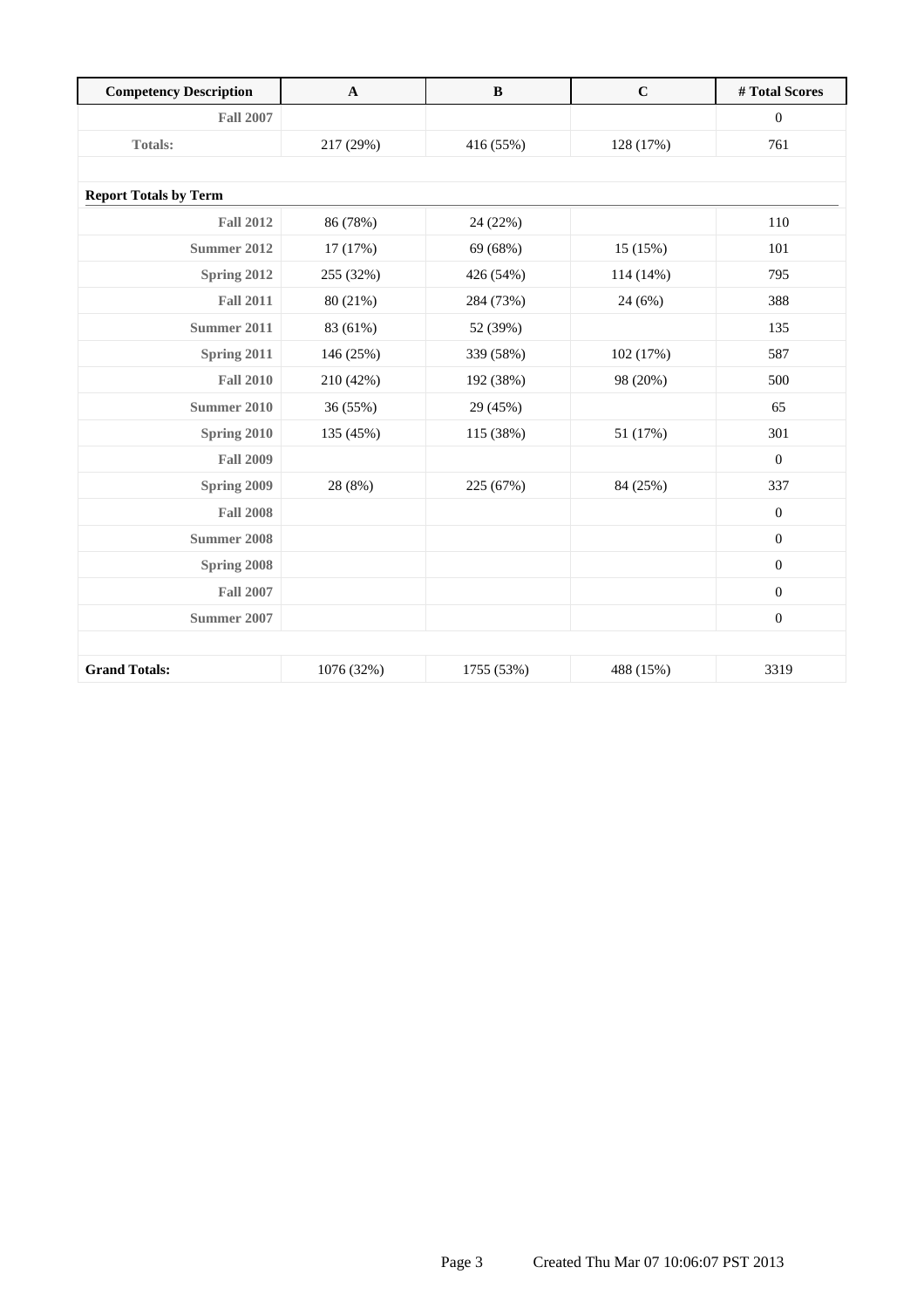**Outcomes for: Drafting Program Outcomes - Drafting Program Outcomes**

**Academic Terms: Fall 2012, Summer 2012, Spring 2012, Fall 2011, Spring 2011, Fall 2010, Summer 2010, Spring 2010, Fall 2009, Spring 2009, Fall 2008, Summer 2008, Spring 2008, Fall 2007, Summer 2007**

- **A** Exemplary Performance
- **B** Standard Performance
- **C** Minimum Performance

| <b>Competency Description</b>                                              | $\mathbf{A}$ | $\, {\bf B}$ | $\mathbf C$ | #Total Scores    |
|----------------------------------------------------------------------------|--------------|--------------|-------------|------------------|
| Drafting Program Outcomes (DRFT)                                           |              |              |             |                  |
| DRFT PSLO1 - ABILITY TO PREPARE AND UNDERSTAND TECHNICAL DRAWINGS.         |              |              |             |                  |
| <b>Fall 2012</b>                                                           | 232 (53%)    | 167 (38%)    | 38 (9%)     | 437              |
| <b>Summer 2012</b>                                                         | 67 (69%)     | 30 (31%)     |             | 97               |
| Spring 2012                                                                | 617 (65%)    | 236 (25%)    | 94 (10%)    | 947              |
| <b>Fall 2011</b>                                                           | 335 (60%)    | 174 (31%)    | 47 (8%)     | 556              |
| Spring 2011                                                                | 513 (65%)    | 198 (25%)    | 84 (11%)    | 795              |
| <b>Fall 2010</b>                                                           | 449 (60%)    | 252 (34%)    | 42 (6%)     | 743              |
| <b>Summer 2010</b>                                                         | 54 (81%)     | 13 (19%)     |             | 67               |
| Spring 2010                                                                | 189 (58%)    | 100 (31%)    | 37 (11%)    | 326              |
| <b>Fall 2009</b>                                                           | 409 (55%)    | 306 (41%)    | 31 (4%)     | 746              |
| Spring 2009                                                                | 506 (65%)    | 229 (29%)    | 43 (6%)     | 778              |
| <b>Fall 2008</b>                                                           | 269 (48%)    | 225 (40%)    | 66 (12%)    | 560              |
| <b>Summer 2008</b>                                                         |              |              |             | $\mathbf{0}$     |
| Spring 2008                                                                | 293 (46%)    | 326 (51%)    | 21 (3%)     | 640              |
| <b>Fall 2007</b>                                                           |              |              |             | $\boldsymbol{0}$ |
| <b>Summer 2007</b>                                                         |              |              |             | $\theta$         |
| Totals:                                                                    | 3933 (59%)   | 2256 (34%)   | 503 (8%)    | 6692             |
| DRFT PSLO3 - OBTAIN OCCUPATIONAL KNOWLEDGE AND SKILLS RELATED TO DRAFTING. |              |              |             |                  |
| <b>Fall 2012</b>                                                           | 292 (53%)    | 211 (39%)    | 43 (8%)     | 546              |
| <b>Summer 2012</b>                                                         | 67 (69%)     | 30 (31%)     |             | 97               |
| Spring 2012                                                                | 656 (65%)    | 262 (26%)    | 98 (10%)    | 1016             |
| <b>Fall 2011</b>                                                           | 361 (58%)    | 208 (33%)    | 53 (9%)     | 622              |
| Spring 2011                                                                | 524 (65%)    | 199 (25%)    | 84 (10%)    | 807              |
| <b>Fall 2010</b>                                                           | 486 (59%)    | 289 (35%)    | 43 (5%)     | 818              |
| Summer 2010                                                                | 54 (81%)     | 13 (19%)     |             | 67               |
| Spring 2010                                                                | 195 (58%)    | 102 (31%)    | 37 (11%)    | 334              |
| <b>Fall 2009</b>                                                           | 439 (55%)    | 323 (41%)    | 31(4%)      | 793              |
| Spring 2009                                                                | 506 (65%)    | 229 (29%)    | 43 (6%)     | 778              |
| <b>Fall 2008</b>                                                           | 269 (48%)    | 225 (40%)    | 66 (12%)    | 560              |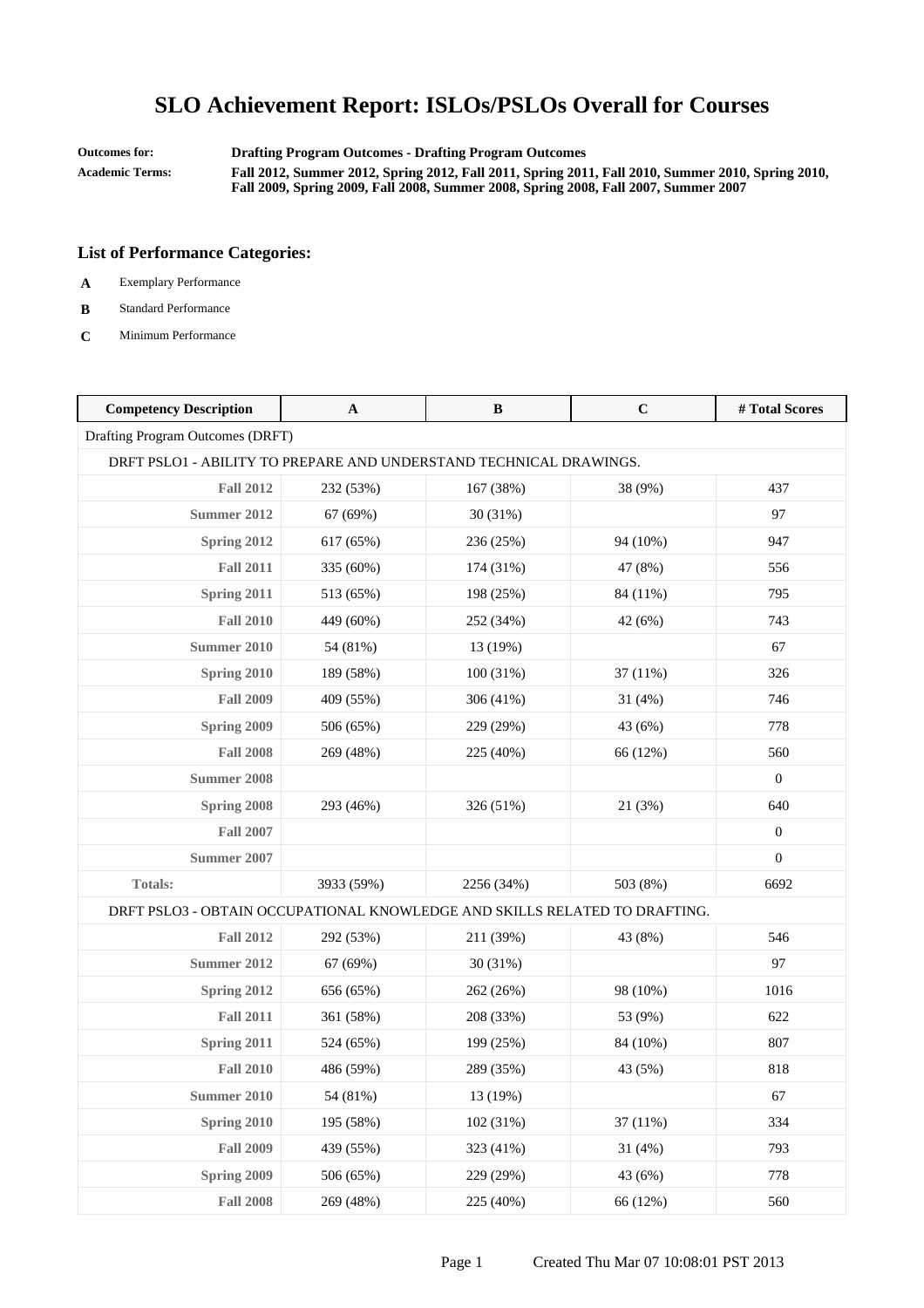| <b>Competency Description</b>                                                                          | $\mathbf{A}$ | $\, {\bf B}$ | $\mathbf C$ | # Total Scores   |
|--------------------------------------------------------------------------------------------------------|--------------|--------------|-------------|------------------|
| <b>Summer 2008</b>                                                                                     |              |              |             | $\boldsymbol{0}$ |
| Spring 2008                                                                                            | 293 (46%)    | 326 (51%)    | 21 (3%)     | 640              |
| <b>Fall 2007</b>                                                                                       |              |              |             | $\boldsymbol{0}$ |
| Summer 2007                                                                                            |              |              |             | $\boldsymbol{0}$ |
| <b>Totals:</b>                                                                                         | 4142 (59%)   | 2417 (34%)   | 519 (7%)    | 7078             |
| DRFT PSLO4 - UNDERSTAND METHODS, MATERIALS AND TECHNICAL SKILLS RELATED TO DESIGN AND<br>CONSTRUCTION. |              |              |             |                  |
| <b>Fall 2012</b>                                                                                       | 229 (55%)    | 159 (38%)    | 29 (7%)     | 417              |
| Summer 2012                                                                                            | 54 (69%)     | 24 (31%)     |             | 78               |
| Spring 2012                                                                                            | 545 (67%)    | 197 (24%)    | 69 (9%)     | 811              |
| <b>Fall 2011</b>                                                                                       | 269 (60%)    | 145 (33%)    | 32 (7%)     | 446              |
| Spring 2011                                                                                            | 449 (68%)    | 141 (21%)    | 66 (10%)    | 656              |
| <b>Fall 2010</b>                                                                                       | 404 (63%)    | 203 (32%)    | 35(5%)      | 642              |
| Summer 2010                                                                                            | 41 (80%)     | 10(20%)      |             | 51               |
| Spring 2010                                                                                            | 195 (58%)    | 102 (31%)    | 37 (11%)    | 334              |
| <b>Fall 2009</b>                                                                                       | 313 (54%)    | 249 (43%)    | 23 (4%)     | 585              |
| Spring 2009                                                                                            | 390 (64%)    | 189 (31%)    | 34 (6%)     | 613              |
| <b>Fall 2008</b>                                                                                       | 203 (48%)    | 176 (41%)    | 46 (11%)    | 425              |
| <b>Summer 2008</b>                                                                                     |              |              |             | $\boldsymbol{0}$ |
| Spring 2008                                                                                            | 223 (43%)    | 280 (54%)    | 18 (3%)     | 521              |
| <b>Fall 2007</b>                                                                                       |              |              |             | $\boldsymbol{0}$ |
| Summer 2007                                                                                            |              |              |             | $\boldsymbol{0}$ |
| <b>Totals:</b>                                                                                         | 3315 (59%)   | 1875 (34%)   | 389 (7%)    | 5579             |
| DRFT PSLO2 - ABILITY TO USE COMPUTER SOFTWARE TO GENERATE TECHNICAL DRAWINGS.                          |              |              |             |                  |
| <b>Fall 2012</b>                                                                                       | 58 (75%)     | 17 (22%)     | 2(3%)       | 77               |
| Spring 2012                                                                                            | 214 (81%)    | 43 (16%)     | 7(3%)       | 264              |
| <b>Fall 2011</b>                                                                                       | 88 (70%)     | 29 (23%)     | 8(6%)       | 125              |
| Spring 2011                                                                                            | 257 (83%)    | 34 (11%)     | 19(6%)      | 310              |
| <b>Fall 2010</b>                                                                                       | 165 (84%)    | 16(8%)       | 16(8%)      | 197              |
| Spring 2010                                                                                            | 173 (57%)    | 95 (31%)     | 37 (12%)    | 305              |
| <b>Fall 2009</b>                                                                                       | 159 (58%)    | 97 (36%)     | 16(6%)      | 272              |
| Spring 2009                                                                                            | 100 (49%)    | 96 (47%)     | 9(4%)       | 205              |
| <b>Fall 2008</b>                                                                                       | 58 (46%)     | 67 (54%)     |             | 125              |
| Spring 2008                                                                                            | 79 (37%)     | 128 (60%)    | 6(3%)       | 213              |
| <b>Fall 2007</b>                                                                                       |              |              |             | $\boldsymbol{0}$ |
| Totals:                                                                                                | 1351 (65%)   | 622 (30%)    | 120(6%)     | 2093             |
|                                                                                                        |              |              |             |                  |
| <b>Report Totals by Term</b>                                                                           |              |              |             |                  |
| <b>Fall 2012</b>                                                                                       | 811 (55%)    | 554 (38%)    | 112 (8%)    | 1477             |
| <b>Summer 2012</b>                                                                                     | 188 (69%)    | 84 (31%)     |             | 272              |
| <b>Spring 2012</b>                                                                                     | 2032 (67%)   | 738 (24%)    | 268 (9%)    | 3038             |
| <b>Fall 2011</b>                                                                                       | 1053 (60%)   | 556 (32%)    | 140 (8%)    | 1749             |
| <b>Spring 2011</b>                                                                                     | 1743 (68%)   | 572 (22%)    | 253 (10%)   | 2568             |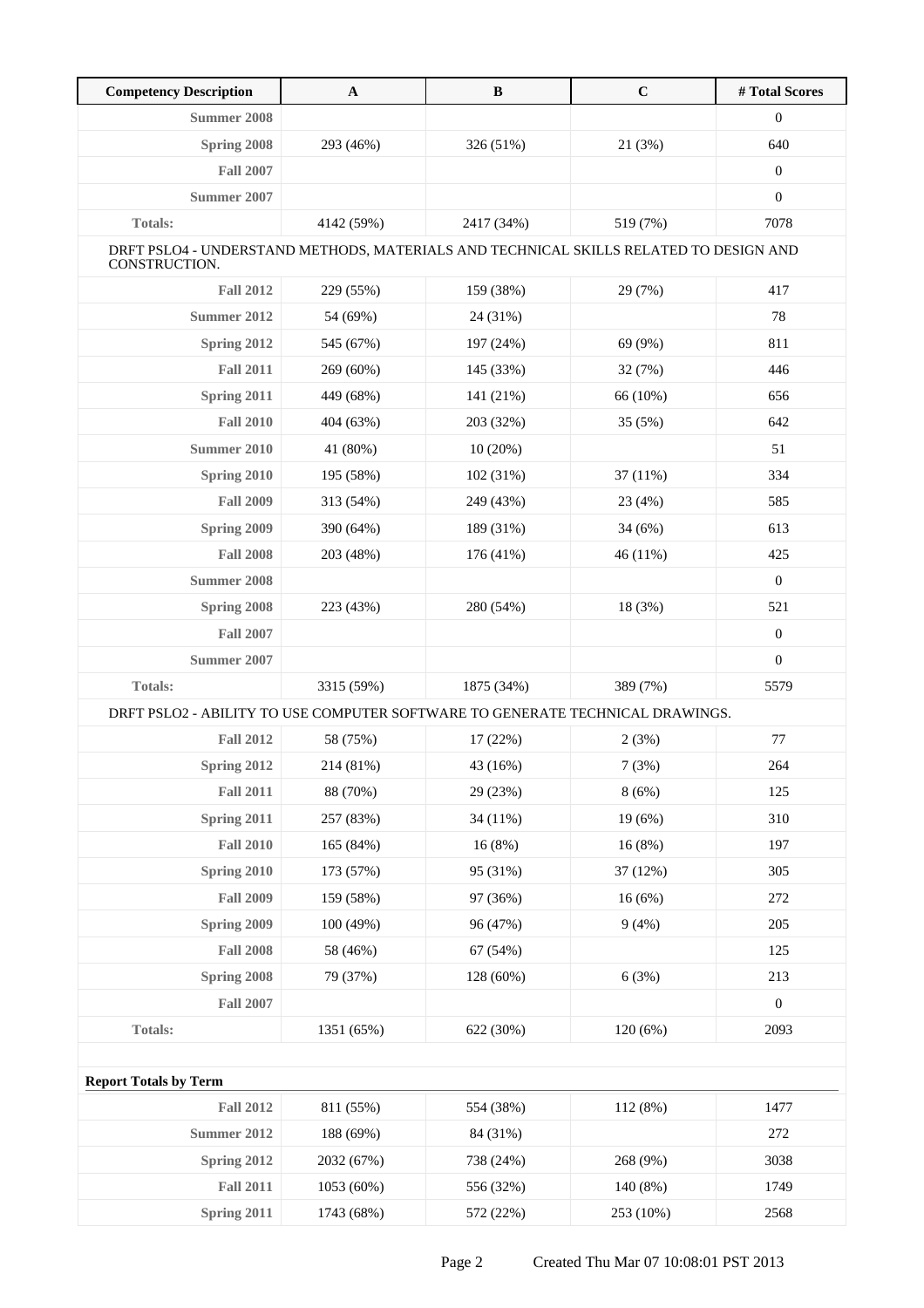| <b>Competency Description</b> | A           | B          | $\mathbf C$ | # Total Scores   |
|-------------------------------|-------------|------------|-------------|------------------|
| <b>Fall 2010</b>              | 1504 (63%)  | 760 (32%)  | 136(6%)     | 2400             |
| Summer 2010                   | 149 (81%)   | 36 (19%)   |             | 185              |
| Spring 2010                   | 752 (58%)   | 399 (31%)  | 148 (11%)   | 1299             |
| <b>Fall 2009</b>              | 1320 (55%)  | 975 (41%)  | 101(4%)     | 2396             |
| Spring 2009                   | 1502 (63%)  | 743 (31%)  | 129(5%)     | 2374             |
| <b>Fall 2008</b>              | 799 (48%)   | 693 (41%)  | 178 (11%)   | 1670             |
| Summer 2008                   |             |            |             | $\boldsymbol{0}$ |
| Spring 2008                   | 888 (44%)   | 1060 (53%) | 66 (3%)     | 2014             |
| <b>Fall 2007</b>              |             |            |             | $\theta$         |
| Summer 2007                   |             |            |             | $\boldsymbol{0}$ |
|                               |             |            |             |                  |
| <b>Grand Totals:</b>          | 12741 (59%) | 7170 (33%) | 1531 (7%)   | 21442            |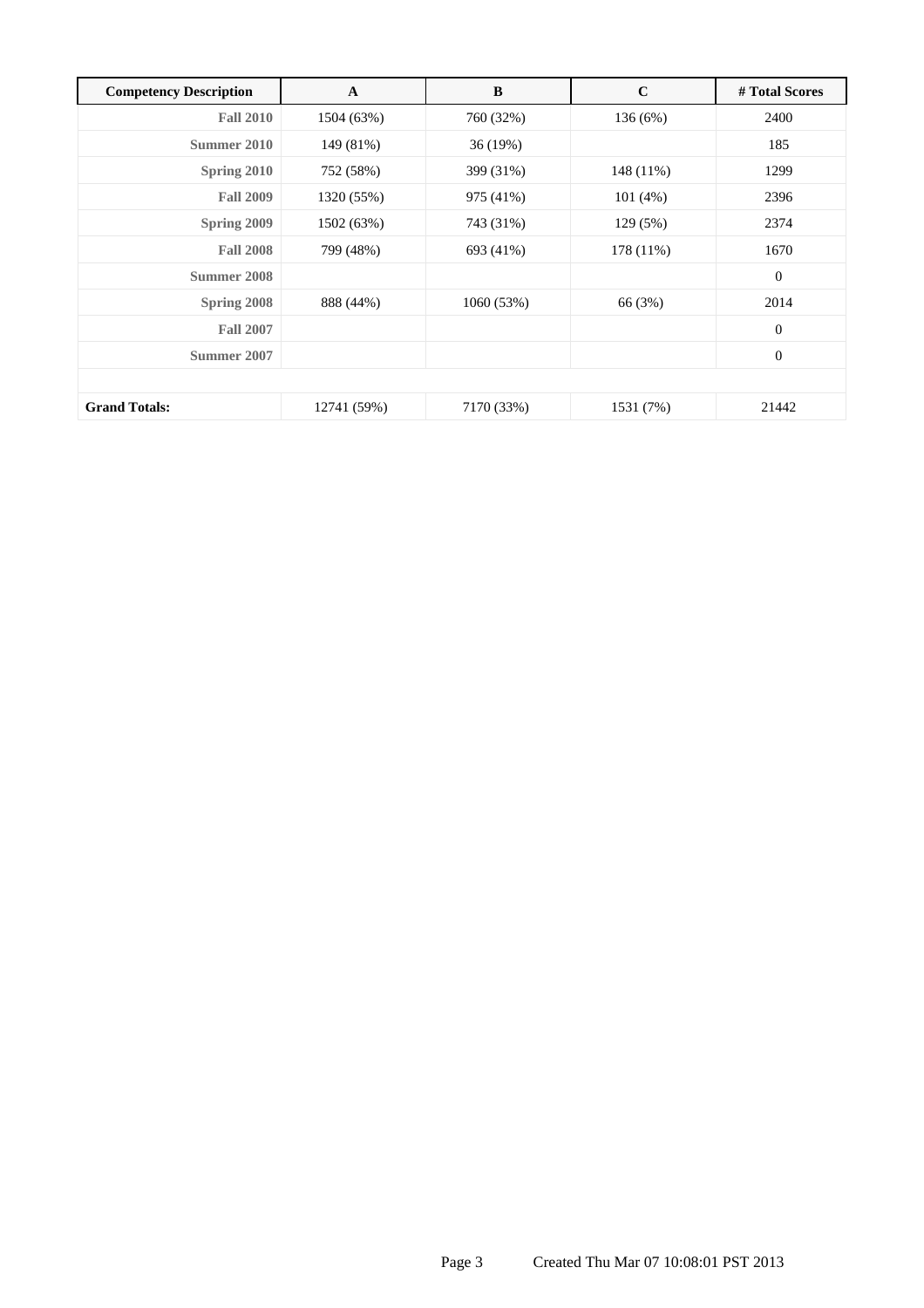**Outcomes for: ECE: Degree Early Childhood Education - ECE: Degree Early Childhood Education Program Outcomes Academic Terms: Fall 2012, Spring 2012, Fall 2011, Summer 2011, Spring 2011, Fall 2010, Spring 2010, Fall 2009, Spring 2009, Fall 2008, Summer 2008, Spring 2008, Fall 2007, Summer 2007**

- **A** Exemplary Performance
- **B** Standard Performance
- **C** Minimum Performance

| <b>Competency Description</b>                                                                                                                                                        | A          | B          | $\mathbf C$ | #Total Scores    |
|--------------------------------------------------------------------------------------------------------------------------------------------------------------------------------------|------------|------------|-------------|------------------|
| ECE: Degree Early Childhood Education Program Outcomes (ECE)                                                                                                                         |            |            |             |                  |
| PSLO 1. Discuss the diverse needs, characteristics, and multiple<br>influences on the development of children birth through age eight as related to high quality care and education. |            |            |             |                  |
| <b>Fall 2012</b>                                                                                                                                                                     | 504 (72%)  | 126 (18%)  | 72 (10%)    | 702              |
| Spring 2012                                                                                                                                                                          | 381 (82%)  | 49 (11%)   | 36 (8%)     | 466              |
| <b>Fall 2011</b>                                                                                                                                                                     | 234 (75%)  | 78 (25%)   | 2(1%)       | 314              |
| Summer 2011                                                                                                                                                                          |            |            |             | $\mathbf{0}$     |
| Spring 2011                                                                                                                                                                          | 159 (80%)  | 33 (17%)   | 6(3%)       | 198              |
| <b>Fall 2010</b>                                                                                                                                                                     | 153 (73%)  | 43 (20%)   | 15 (7%)     | 211              |
| Spring 2010                                                                                                                                                                          | 265 (81%)  | 26 (8%)    | 37 (11%)    | 328              |
| <b>Fall 2009</b>                                                                                                                                                                     | 80 (59%)   | 42 (31%)   | 13 (10%)    | 135              |
| Spring 2009                                                                                                                                                                          | 196 (79%)  | 29 (12%)   | 23 (9%)     | 248              |
| <b>Fall 2008</b>                                                                                                                                                                     | 108 (79%)  | 15(11%)    | 13 (10%)    | 136              |
| <b>Summer 2008</b>                                                                                                                                                                   |            |            |             | $\mathbf{0}$     |
| Spring 2008                                                                                                                                                                          | 21 (52%)   | 19 (48%)   |             | 40               |
| <b>Fall 2007</b>                                                                                                                                                                     | 122 (79%)  | $17(11\%)$ | 15 (10%)    | 154              |
| Summer 2007                                                                                                                                                                          |            |            |             | $\mathbf{0}$     |
| Totals:                                                                                                                                                                              | 2223 (76%) | 477 (16%)  | 232 (8%)    | 2932             |
| PSLO 5. Recognize ethical standards and demonstrate professional behaviors that deepen understanding, knowledge, and<br>commitment to the Early Childhood Education profession.      |            |            |             |                  |
| <b>Fall 2012</b>                                                                                                                                                                     | 306 (83%)  | 39 (11%)   | 23 (6%)     | 368              |
| Spring 2012                                                                                                                                                                          | 297 (88%)  | 19(6%)     | 21 (6%)     | 337              |
| <b>Fall 2011</b>                                                                                                                                                                     | 67 (74%)   | 23 (25%)   | $1(1\%)$    | 91               |
| Summer 2011                                                                                                                                                                          |            |            |             | $\mathbf{0}$     |
| Spring 2011                                                                                                                                                                          | 57 (81%)   | 5(7%)      | 8 (11%)     | 70               |
| <b>Fall 2010</b>                                                                                                                                                                     |            |            |             | $\boldsymbol{0}$ |
| Spring 2010                                                                                                                                                                          | 62 (95%)   | 1(2%)      | 2(3%)       | 65               |
| <b>Fall 2009</b>                                                                                                                                                                     |            |            |             | $\boldsymbol{0}$ |
| Spring 2009                                                                                                                                                                          | 56 (89%)   | 4(6%)      | 3(5%)       | 63               |
| <b>Fall 2008</b>                                                                                                                                                                     | 55 (77%)   | 9(13%)     | 7(10%)      | 71               |
| <b>Summer 2008</b>                                                                                                                                                                   |            |            |             | $\boldsymbol{0}$ |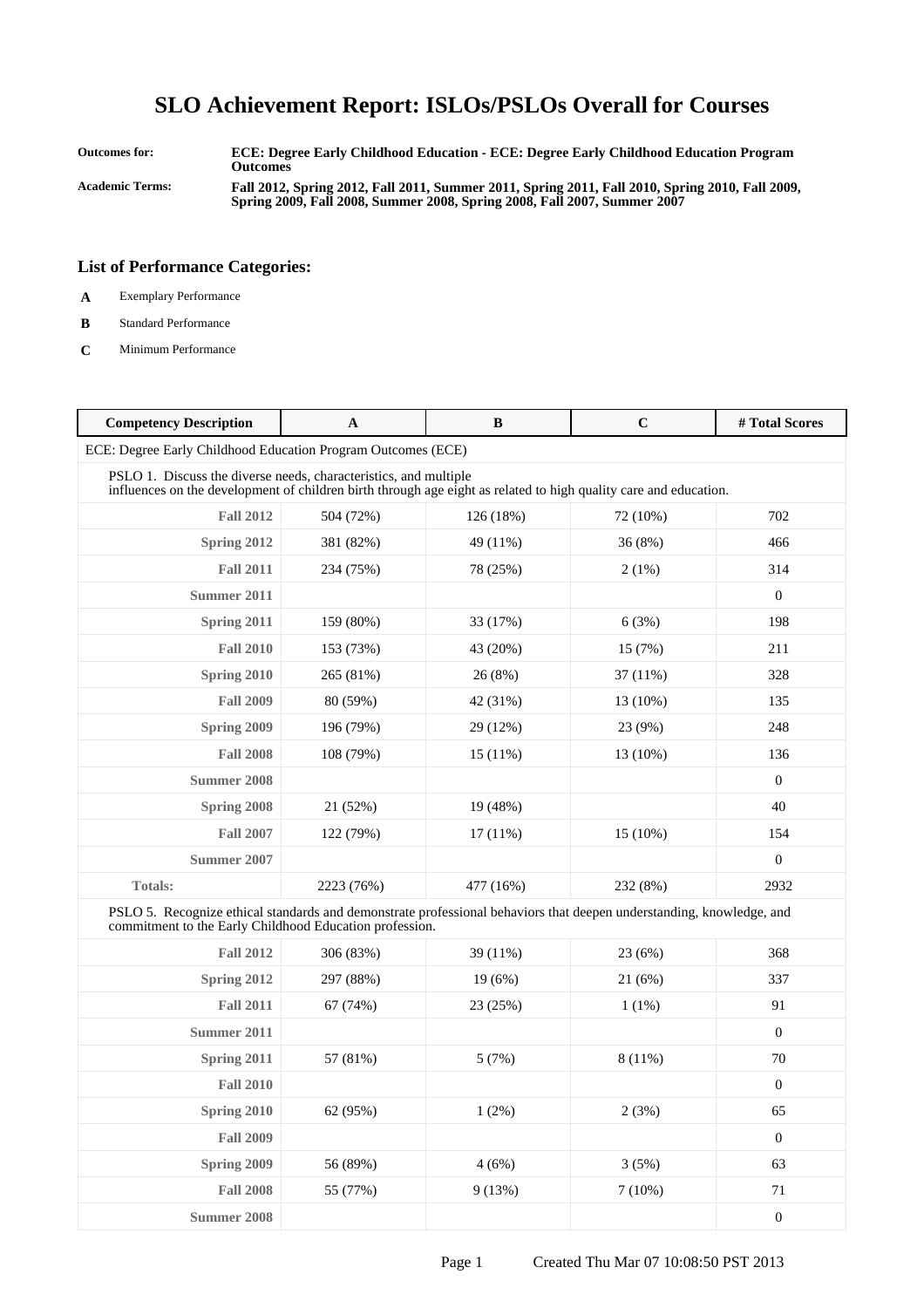| <b>Competency Description</b>                                                                                                                                                              | $\mathbf A$ | $\, {\bf B}$ | $\mathbf C$ | # Total Scores   |
|--------------------------------------------------------------------------------------------------------------------------------------------------------------------------------------------|-------------|--------------|-------------|------------------|
| Spring 2008                                                                                                                                                                                |             |              |             | 0                |
| <b>Fall 2007</b>                                                                                                                                                                           |             |              |             | $\boldsymbol{0}$ |
| <b>Totals:</b>                                                                                                                                                                             | 900 (85%)   | 100 (9%)     | 65 (6%)     | 1065             |
| PSLO 2. Using observation skills, design, implement, and evaluate environments and curriculum activities that support positive,<br>developmental play and learning for all young children. |             |              |             |                  |
| <b>Fall 2012</b>                                                                                                                                                                           | 314 (67%)   | 102 (22%)    | 50 (11%)    | 466              |
| Spring 2012                                                                                                                                                                                | 205 (79%)   | 31 (12%)     | 22 (9%)     | 258              |
| <b>Fall 2011</b>                                                                                                                                                                           | 122 (87%)   | 19 (13%)     |             | 141              |
| Summer 2011                                                                                                                                                                                |             |              |             | $\boldsymbol{0}$ |
| Spring 2011                                                                                                                                                                                | 232 (80%)   | 54 (19%)     | 5(2%)       | 291              |
| <b>Fall 2010</b>                                                                                                                                                                           | 67 (72%)    | 14 (15%)     | 12 (13%)    | 93               |
| Spring 2010                                                                                                                                                                                | 165 (74%)   | 34 (15%)     | 25(11%)     | 224              |
| <b>Fall 2009</b>                                                                                                                                                                           | 84 (61%)    | 31 (22%)     | 23 (17%)    | 138              |
| Spring 2009                                                                                                                                                                                | 124 (71%)   | 36(21%)      | 14 (8%)     | 174              |
| <b>Fall 2008</b>                                                                                                                                                                           | 122 (74%)   | 20 (12%)     | 22 (13%)    | 164              |
| <b>Summer 2008</b>                                                                                                                                                                         |             |              |             | $\mathbf{0}$     |
| Spring 2008                                                                                                                                                                                | 33 (41%)    | 44 (55%)     | 3(4%)       | 80               |
| <b>Fall 2007</b>                                                                                                                                                                           |             |              |             | $\boldsymbol{0}$ |
| <b>Totals:</b>                                                                                                                                                                             | 1468 (72%)  | 385 (19%)    | 176 (9%)    | 2029             |
| PSLO 3. Identify and implement effective guidance and interaction strategies that support all children?s social learning, identity,<br>and self-confidence.                                |             |              |             |                  |
| <b>Fall 2012</b>                                                                                                                                                                           | 118 (73%)   | 22 (14%)     | 21 (13%)    | 161              |
| Spring 2012                                                                                                                                                                                | 103 (76%)   | 16(12%)      | 17 (12%)    | 136              |
| Spring 2011                                                                                                                                                                                | 86 (86%)    | $10(10\%)$   | 4(4%)       | 100              |
| <b>Fall 2010</b>                                                                                                                                                                           | 22 (73%)    | 3(10%)       | 5(17%)      | 30               |
| <b>Fall 2009</b>                                                                                                                                                                           |             |              |             | $\boldsymbol{0}$ |
| Spring 2009                                                                                                                                                                                | 87 (77%)    | 16(14%)      | $10(9\%)$   | 113              |
| <b>Fall 2008</b>                                                                                                                                                                           | 94 (87%)    | $10(9\%)$    | 4(4%)       | 108              |
| Spring 2008                                                                                                                                                                                |             |              |             | $\boldsymbol{0}$ |
| <b>Fall 2007</b>                                                                                                                                                                           |             |              |             | $\boldsymbol{0}$ |
| <b>Totals:</b>                                                                                                                                                                             | 510 (79%)   | 77 (12%)     | 61(9%)      | 648              |
| PSLO 4. Develop and implement strategies that promote partnerships between programs, teachers, families, and their diverse<br>communities.                                                 |             |              |             |                  |
| <b>Fall 2012</b>                                                                                                                                                                           | 218 (84%)   | 18 (7%)      | 24 (9%)     | 260              |
| Spring 2012                                                                                                                                                                                | 143 (84%)   | 21 (12%)     | 6(4%)       | 170              |
| <b>Fall 2011</b>                                                                                                                                                                           | 82 (86%)    | 13 (14%)     |             | 95               |
| <b>Summer 2011</b>                                                                                                                                                                         |             |              |             | $\boldsymbol{0}$ |
| Spring 2011                                                                                                                                                                                | 61 (92%)    | 3(5%)        | 2(3%)       | 66               |
| <b>Fall 2010</b>                                                                                                                                                                           |             |              |             | $\boldsymbol{0}$ |
| Spring 2010                                                                                                                                                                                | 112 (86%)   | 2(2%)        | 16(12%)     | 130              |
| <b>Fall 2009</b>                                                                                                                                                                           |             |              |             | $\boldsymbol{0}$ |
| Spring 2009                                                                                                                                                                                | 49 (88%)    | 1(2%)        | 6(11%)      | 56               |
| <b>Fall 2008</b>                                                                                                                                                                           | 68 (91%)    | 6(8%)        | 1(1%)       | 75               |
| <b>Summer 2008</b>                                                                                                                                                                         |             |              |             | $\boldsymbol{0}$ |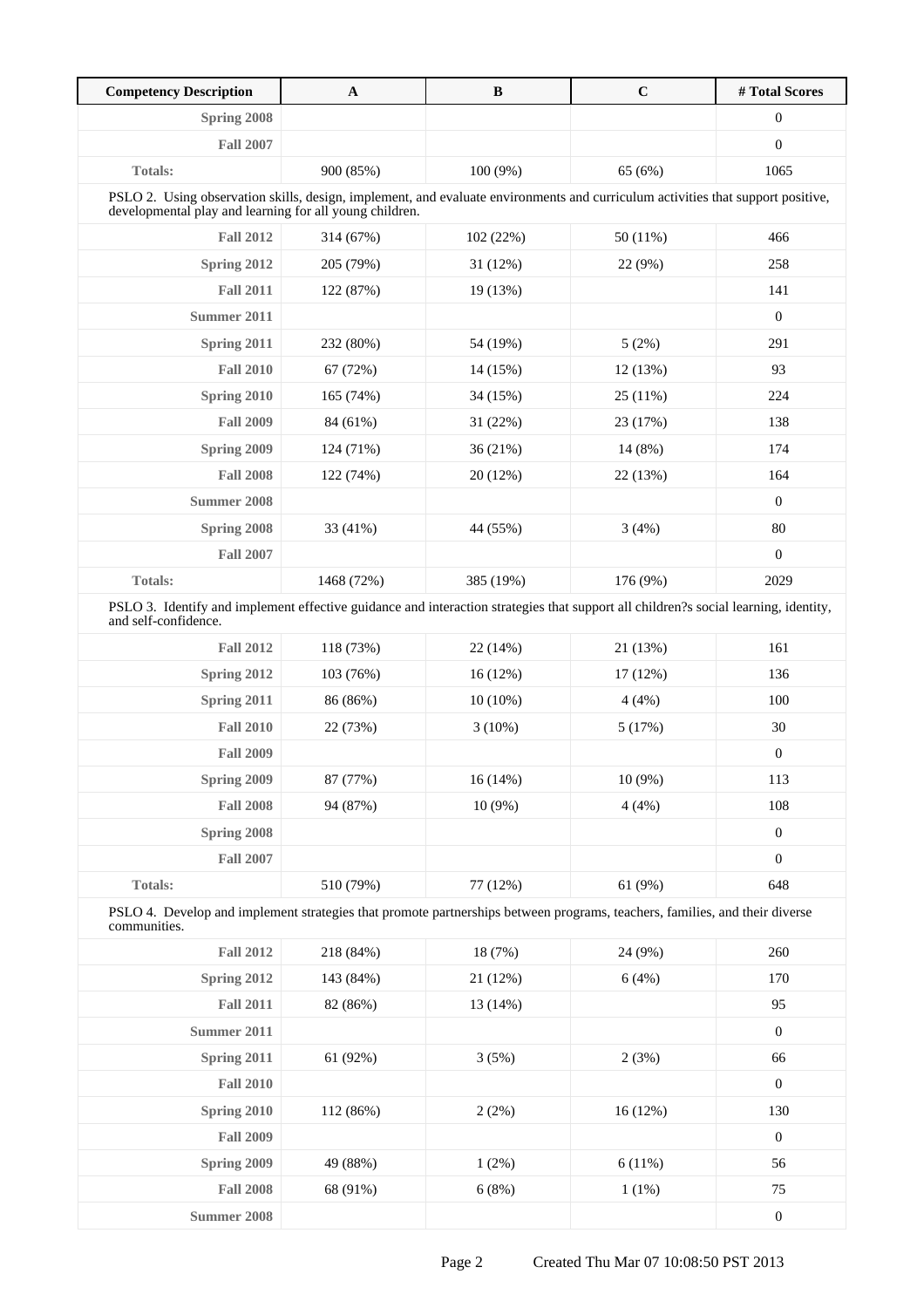| <b>Competency Description</b> | $\mathbf A$ | $\bf{B}$   | $\mathbf C$ | #Total Scores    |
|-------------------------------|-------------|------------|-------------|------------------|
| Spring 2008                   |             |            |             | $\mathbf{0}$     |
| <b>Fall 2007</b>              |             |            |             | $\overline{0}$   |
| <b>Totals:</b>                | 733 (86%)   | 64 (8%)    | 55 (6%)     | 852              |
|                               |             |            |             |                  |
| <b>Report Totals by Term</b>  |             |            |             |                  |
| <b>Fall 2012</b>              | 1460 (75%)  | 307 (16%)  | 190 (10%)   | 1957             |
| Spring 2012                   | 1129 (83%)  | 136 (10%)  | 102 (7%)    | 1367             |
| <b>Fall 2011</b>              | 505 (79%)   | 133 (21%)  | 3(0%)       | 641              |
| <b>Summer 2011</b>            |             |            |             | $\overline{0}$   |
| Spring 2011                   | 595 (82%)   | 105 (14%)  | 25 (3%)     | 725              |
| <b>Fall 2010</b>              | 242 (72%)   | 60 (18%)   | 32 (10%)    | 334              |
| Spring 2010                   | 604 (81%)   | 63 (8%)    | 80 (11%)    | 747              |
| <b>Fall 2009</b>              | 164 (60%)   | 73 (27%)   | 36 (13%)    | 273              |
| <b>Spring 2009</b>            | 512 (78%)   | 86 (13%)   | 56 (9%)     | 654              |
| <b>Fall 2008</b>              | 447 (81%)   | 60 (11%)   | 47 (8%)     | 554              |
| <b>Summer 2008</b>            |             |            |             | $\boldsymbol{0}$ |
| Spring 2008                   | 54 (45%)    | 63 (52%)   | 3(2%)       | 120              |
| <b>Fall 2007</b>              | 122 (79%)   | $17(11\%)$ | 15 (10%)    | 154              |
| Summer 2007                   |             |            |             | $\mathbf{0}$     |
|                               |             |            |             |                  |
| <b>Grand Totals:</b>          | 5834 (78%)  | 1103 (15%) | 589 (8%)    | 7526             |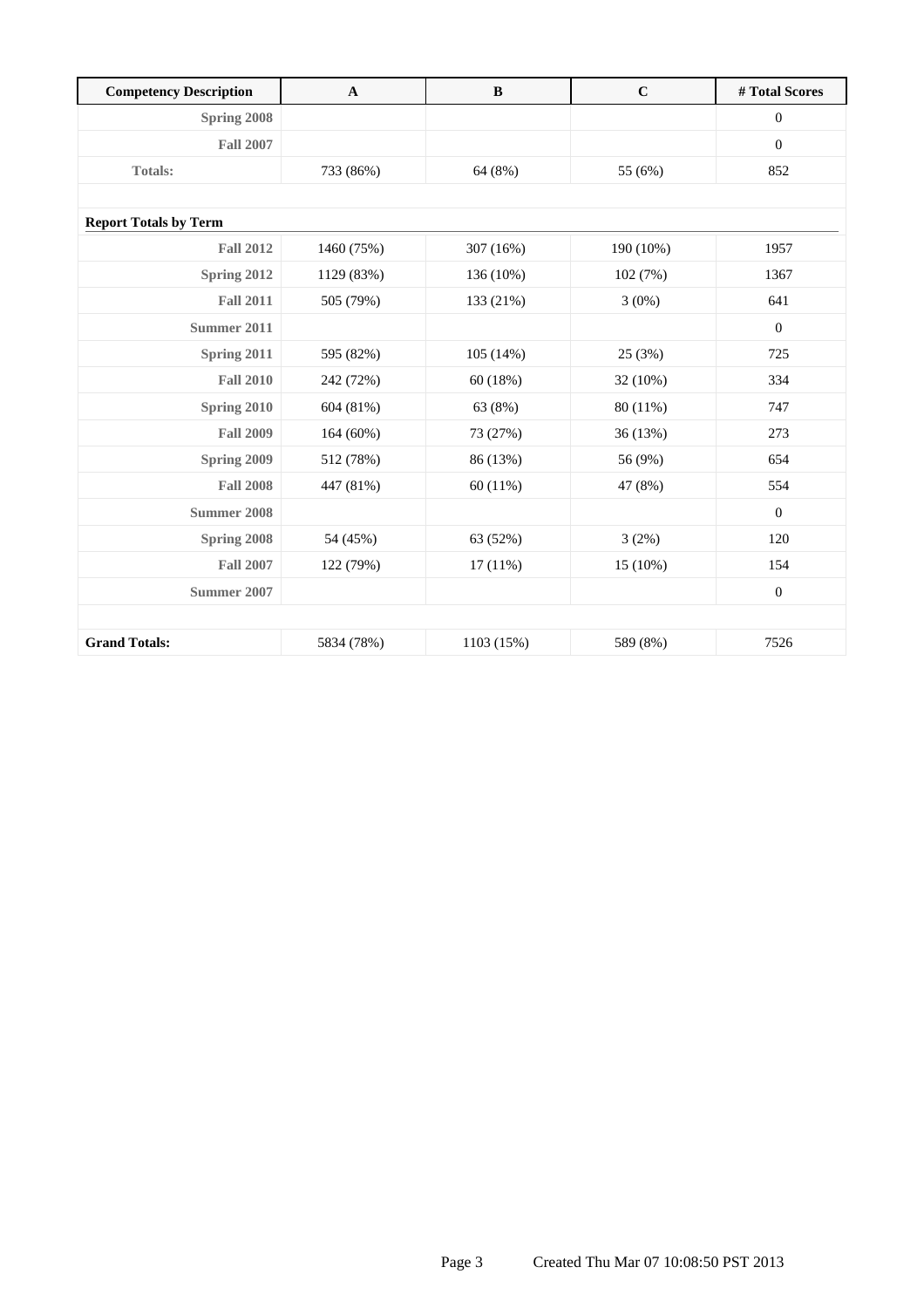**Outcomes for: Economics Department Program Outcomes - Economics Department Program Outcomes Academic Terms: Spring 2012, Fall 2011, Spring 2011, Fall 2010, Summer 2010, Spring 2010, Fall 2009, Spring 2009, Fall 2008, Summer 2008, Spring 2008, Fall 2007, Summer 2007**

- **A** Exemplary Performance
- **B** Standard Performance
- **C** Minimum Performance

| <b>Competency Description</b>                                                                           | A          | B          | $\mathbf C$ | #Total Scores    |
|---------------------------------------------------------------------------------------------------------|------------|------------|-------------|------------------|
| Economics Department Program Outcomes (ECON)                                                            |            |            |             |                  |
| PSLO 1: Demonstrate knowledge of key terms and core concepts of economics.                              |            |            |             |                  |
| Spring 2012                                                                                             | 1048 (44%) | 1046 (44%) | 278 (12%)   | 2372             |
| <b>Fall 2011</b>                                                                                        | 453 (44%)  | 412 (40%)  | 162 (16%)   | 1027             |
| Spring 2011                                                                                             | 81 (37%)   | 101 (46%)  | 38 (17%)    | 220              |
| <b>Fall 2010</b>                                                                                        | 206 (31%)  | 260 (39%)  | 196 (30%)   | 662              |
| <b>Summer 2010</b>                                                                                      | 118 (54%)  | 71 (33%)   | 28 (13%)    | 217              |
| <b>Spring 2010</b>                                                                                      | 372 (40%)  | 315 (34%)  | 241 (26%)   | 928              |
| <b>Fall 2009</b>                                                                                        | 254 (34%)  | 239 (32%)  | 244 (33%)   | 737              |
| Spring 2009                                                                                             | 402 (52%)  | 247 (32%)  | 119 (15%)   | 768              |
| <b>Fall 2008</b>                                                                                        |            |            |             | $\boldsymbol{0}$ |
| <b>Summer 2008</b>                                                                                      |            |            |             | $\boldsymbol{0}$ |
| Spring 2008                                                                                             |            |            |             | $\boldsymbol{0}$ |
| <b>Fall 2007</b>                                                                                        |            |            |             | $\boldsymbol{0}$ |
| Summer 2007                                                                                             |            |            |             | $\boldsymbol{0}$ |
| <b>Totals:</b>                                                                                          | 2934 (42%) | 2691 (39%) | 1306 (19%)  | 6931             |
| PSLO 2: Examine and analyze the market and nonmarket processes by which scarce resources are allocated. |            |            |             |                  |
| Spring 2012                                                                                             | 570 (40%)  | 661 (46%)  | 209 (15%)   | 1440             |
| <b>Fall 2011</b>                                                                                        | 254 (41%)  | 260 (42%)  | 99 (16%)    | 613              |
| Spring 2011                                                                                             | 40 (36%)   | 51 (46%)   | 19 (17%)    | 110              |
| <b>Fall 2010</b>                                                                                        | 130 (31%)  | 163 (39%)  | 121 (29%)   | 414              |
| <b>Summer 2010</b>                                                                                      | 76 (55%)   | 43 (31%)   | 19(14%)     | 138              |
| Spring 2010                                                                                             | 237 (38%)  | 209 (34%)  | 170 (28%)   | 616              |
| <b>Fall 2009</b>                                                                                        | 154 (34%)  | 142 (32%)  | 154 (34%)   | 450              |
| Spring 2009                                                                                             | 267 (53%)  | 158 (31%)  | 79 (16%)    | 504              |
| <b>Fall 2008</b>                                                                                        |            |            |             | $\boldsymbol{0}$ |
| <b>Summer 2008</b>                                                                                      |            |            |             | $\boldsymbol{0}$ |
| Spring 2008                                                                                             |            |            |             | $\boldsymbol{0}$ |
| <b>Fall 2007</b>                                                                                        |            |            |             | $\boldsymbol{0}$ |
| <b>Summer 2007</b>                                                                                      |            |            |             | $\boldsymbol{0}$ |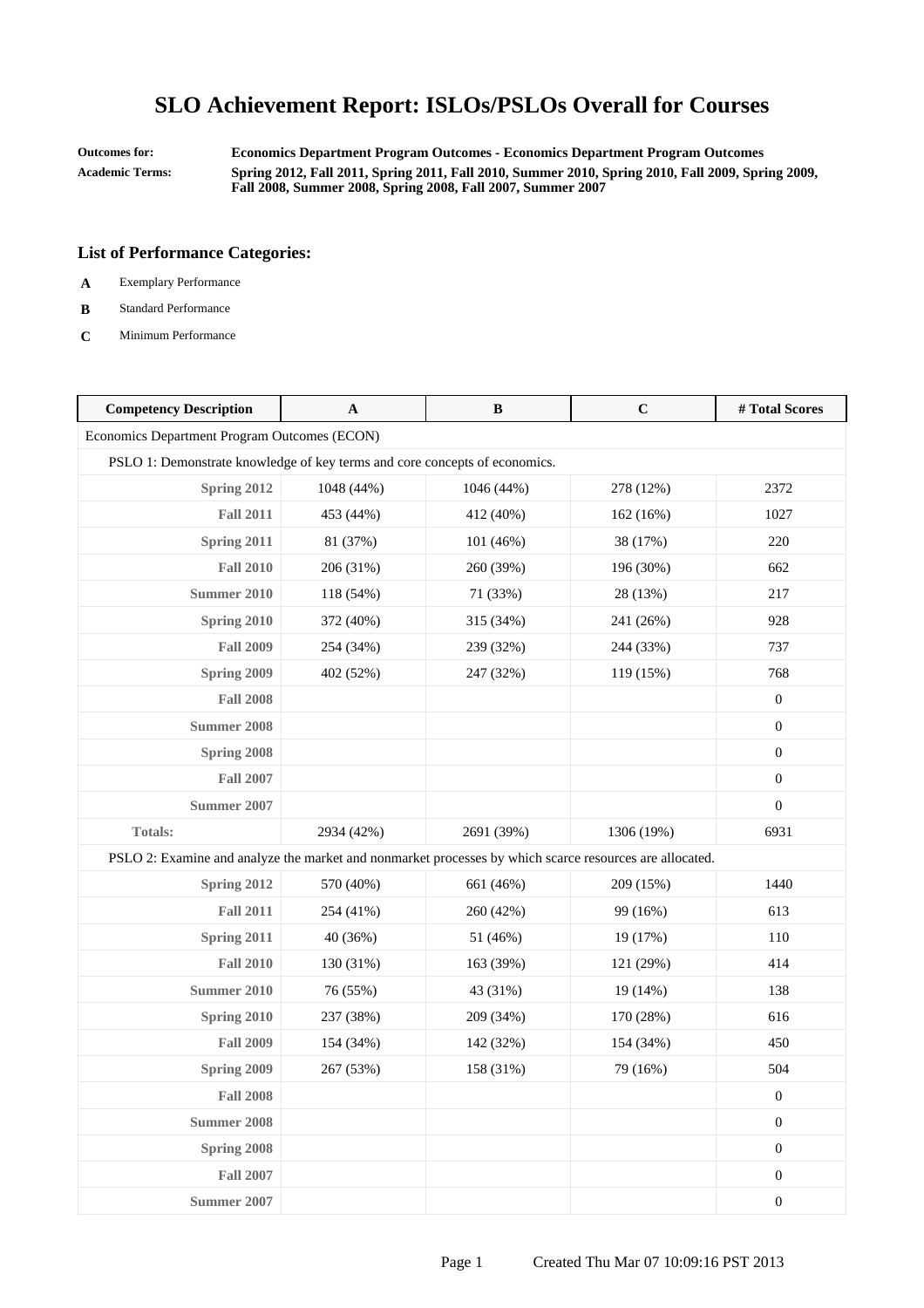| <b>Competency Description</b>                                                                                      | $\mathbf{A}$ | $\, {\bf B}$ | $\mathbf C$ | # Total Scores   |  |  |
|--------------------------------------------------------------------------------------------------------------------|--------------|--------------|-------------|------------------|--|--|
| Totals:                                                                                                            | 1728 (40%)   | 1687 (39%)   | 870 (20%)   | 4285             |  |  |
| PSLO 3: Develop enhanced analytical abilities for the understanding and critical evaluation of relevant arguments. |              |              |             |                  |  |  |
| Spring 2012                                                                                                        | 908 (44%)    | 904 (44%)    | 246 (12%)   | 2058             |  |  |
| <b>Fall 2011</b>                                                                                                   | 401 (44%)    | 367 (40%)    | 151 (16%)   | 919              |  |  |
| Spring 2011                                                                                                        | 81 (37%)     | 101 (46%)    | 38 (17%)    | 220              |  |  |
| <b>Fall 2010</b>                                                                                                   | 180 (31%)    | 227 (39%)    | 173 (30%)   | 580              |  |  |
| <b>Summer 2010</b>                                                                                                 | 100 (54%)    | 62 (33%)     | 24 (13%)    | 186              |  |  |
| <b>Spring 2010</b>                                                                                                 | 309 (40%)    | 255 (33%)    | 212 (27%)   | 776              |  |  |
| <b>Fall 2009</b>                                                                                                   | 227 (35%)    | 216 (33%)    | 212 (32%)   | 655              |  |  |
| Spring 2009                                                                                                        | 337 (52%)    | 212 (33%)    | 99 (15%)    | 648              |  |  |
| <b>Fall 2008</b>                                                                                                   |              |              |             | $\boldsymbol{0}$ |  |  |
| Summer 2008                                                                                                        |              |              |             | $\boldsymbol{0}$ |  |  |
| Spring 2008                                                                                                        |              |              |             | $\boldsymbol{0}$ |  |  |
| <b>Fall 2007</b>                                                                                                   |              |              |             | $\boldsymbol{0}$ |  |  |
| Summer 2007                                                                                                        |              |              |             | $\boldsymbol{0}$ |  |  |
| <b>Totals:</b>                                                                                                     | 2543 (42%)   | 2344 (39%)   | 1155 (19%)  | 6042             |  |  |
|                                                                                                                    |              |              |             |                  |  |  |
| <b>Report Totals by Term</b>                                                                                       |              |              |             |                  |  |  |
| Spring 2012                                                                                                        | 2526 (43%)   | 2611 (44%)   | 733 (12%)   | 5870             |  |  |
| <b>Fall 2011</b>                                                                                                   | 1108 (43%)   | 1039 (41%)   | 412 (16%)   | 2559             |  |  |
| Spring 2011                                                                                                        | 202 (37%)    | 253 (46%)    | 95 (17%)    | 550              |  |  |
| <b>Fall 2010</b>                                                                                                   | 516 (31%)    | 650 (39%)    | 490 (30%)   | 1656             |  |  |
| Summer 2010                                                                                                        | 294 (54%)    | 176 (33%)    | 71 (13%)    | 541              |  |  |
| Spring 2010                                                                                                        | 918 (40%)    | 779 (34%)    | 623 (27%)   | 2320             |  |  |
| <b>Fall 2009</b>                                                                                                   | 635 (34%)    | 597 (32%)    | 610 (33%)   | 1842             |  |  |
| Spring 2009                                                                                                        | 1006 (52%)   | 617 (32%)    | 297 (15%)   | 1920             |  |  |
| <b>Fall 2008</b>                                                                                                   |              |              |             | $\boldsymbol{0}$ |  |  |
| <b>Summer 2008</b>                                                                                                 |              |              |             | $\boldsymbol{0}$ |  |  |
| Spring 2008                                                                                                        |              |              |             | $\boldsymbol{0}$ |  |  |
| <b>Fall 2007</b>                                                                                                   |              |              |             | $\boldsymbol{0}$ |  |  |
| <b>Summer 2007</b>                                                                                                 |              |              |             | $\boldsymbol{0}$ |  |  |
|                                                                                                                    |              |              |             |                  |  |  |
| <b>Grand Totals:</b>                                                                                               | 7205 (42%)   | 6722 (39%)   | 3331 (19%)  | 17258            |  |  |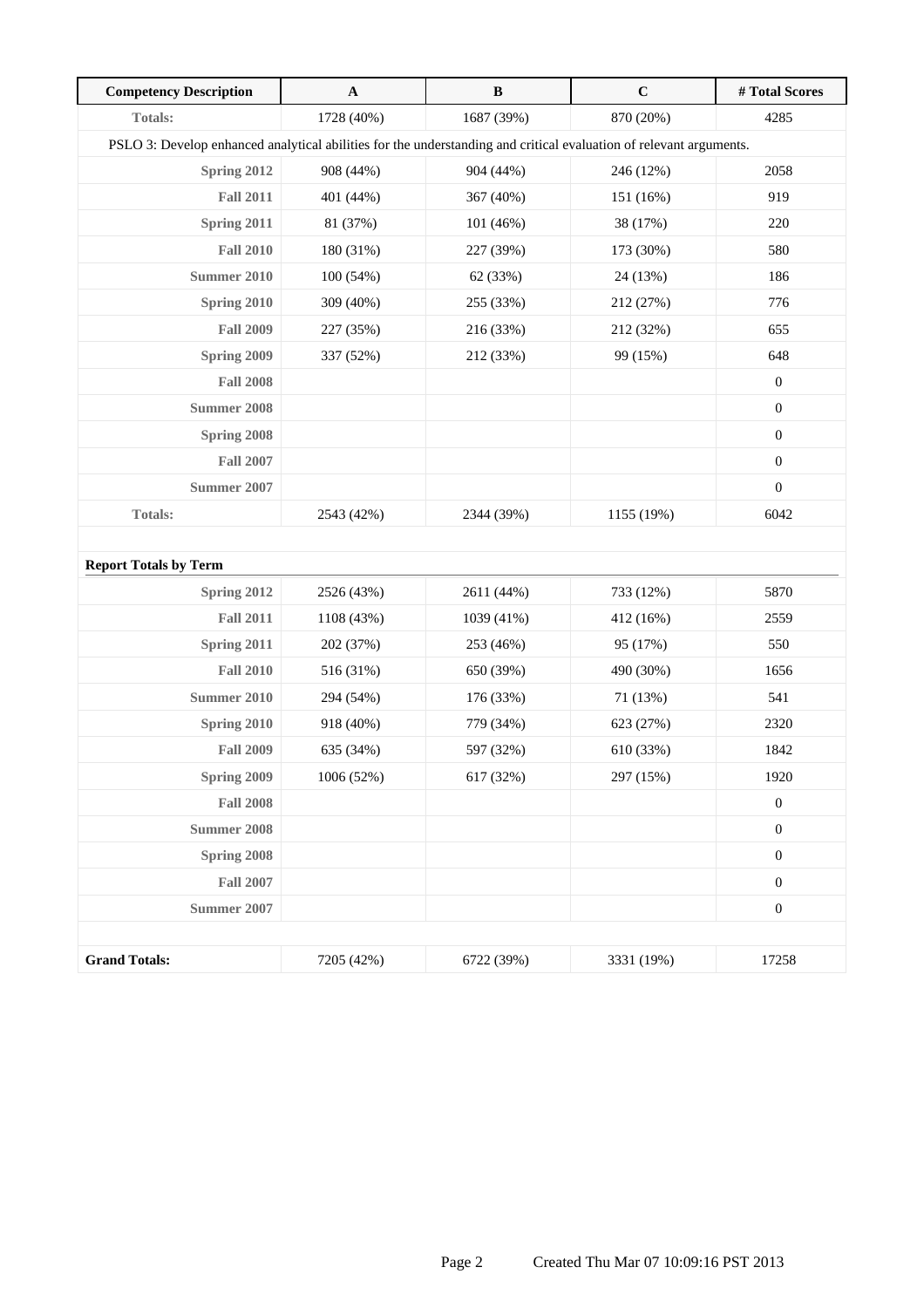**Outcomes for: Education Department Program Outcomes - Education Department Program Outcomes Academic Terms: Fall 2012, Spring 2012, Fall 2011, Summer 2011, Spring 2011, Fall 2010, Summer 2010, Spring 2010, Fall 2009, Spring 2009, Fall 2008, Summer 2008, Spring 2008, Fall 2007, Summer 2007**

### **List of Performance Categories:**

- **A** Exemplary Performance
- **B** Standard Performance
- **C** Minimum Performance

| <b>Competency Description</b>                                                                                                                                          | A          | B         | $\mathbf C$ | # Total Scores   |  |  |  |
|------------------------------------------------------------------------------------------------------------------------------------------------------------------------|------------|-----------|-------------|------------------|--|--|--|
| Education Department Program Outcomes (ED)                                                                                                                             |            |           |             |                  |  |  |  |
| PSLO 1. Students will be able to apply the fundamentals of critical and reflective thinking to the analysis of the issues and<br>challenges facing American Education. |            |           |             |                  |  |  |  |
| <b>Fall 2012</b>                                                                                                                                                       |            |           |             | $\boldsymbol{0}$ |  |  |  |
| Spring 2012                                                                                                                                                            | 34 (34%)   | 48 (48%)  | 17 (17%)    | 99               |  |  |  |
| <b>Fall 2011</b>                                                                                                                                                       | $8(80\%)$  | 2(20%)    |             | 10               |  |  |  |
| Spring 2011                                                                                                                                                            | 3(2%)      | 164 (90%) | 16 (9%)     | 183              |  |  |  |
| <b>Fall 2010</b>                                                                                                                                                       |            |           |             | $\boldsymbol{0}$ |  |  |  |
| Spring 2010                                                                                                                                                            | 56 (40%)   | 84 (60%)  | $1(1\%)$    | 141              |  |  |  |
| <b>Fall 2009</b>                                                                                                                                                       | 84 (65%)   | 45 (35%)  |             | 129              |  |  |  |
| Spring 2009                                                                                                                                                            | 97 (66%)   | 49 (33%)  | $1(1\%)$    | 147              |  |  |  |
| <b>Fall 2008</b>                                                                                                                                                       | 56 (78%)   | 14 (19%)  | 2(3%)       | 72               |  |  |  |
| Spring 2008                                                                                                                                                            |            |           |             | $\mathbf{0}$     |  |  |  |
| <b>Fall 2007</b>                                                                                                                                                       | 108 (68%)  | 44 (28%)  | 8(5%)       | 160              |  |  |  |
| <b>Summer 2007</b>                                                                                                                                                     |            |           |             | $\mathbf{0}$     |  |  |  |
| <b>Totals:</b>                                                                                                                                                         | 446 (47%)  | 450 (48%) | 45 (5%)     | 941              |  |  |  |
| PSLO 2. Students will develop a personal philosophy of education in order to be able to articulate their personal goals, values,<br>and beliefs about teaching.        |            |           |             |                  |  |  |  |
| <b>Fall 2012</b>                                                                                                                                                       |            |           |             | $\mathbf{0}$     |  |  |  |
| <b>Spring 2012</b>                                                                                                                                                     | 38 (49%)   | 28 (36%)  | 12(15%)     | 78               |  |  |  |
| <b>Fall 2011</b>                                                                                                                                                       | $17(61\%)$ | 8 (29%)   | $3(11\%)$   | 28               |  |  |  |
| Spring 2011                                                                                                                                                            | 3(2%)      | 121 (91%) | 9(7%)       | 133              |  |  |  |
| <b>Fall 2010</b>                                                                                                                                                       |            |           |             | $\boldsymbol{0}$ |  |  |  |
| Spring 2010                                                                                                                                                            | 38 (40%)   | 56 (59%)  | $1(1\%)$    | 95               |  |  |  |
| <b>Fall 2009</b>                                                                                                                                                       | 57 (66%)   | 29 (34%)  |             | 86               |  |  |  |
| Spring 2009                                                                                                                                                            | 63 (64%)   | 34 (35%)  | $1(1\%)$    | 98               |  |  |  |
| <b>Fall 2008</b>                                                                                                                                                       | 38 (79%)   | 9(19%)    | $1(2\%)$    | 48               |  |  |  |
| Spring 2008                                                                                                                                                            |            |           |             | $\mathbf{0}$     |  |  |  |
| <b>Fall 2007</b>                                                                                                                                                       | 28 (70%)   | 10(25%)   | 2(5%)       | 40               |  |  |  |
| <b>Totals:</b>                                                                                                                                                         | 282 (47%)  | 295 (49%) | 29 (5%)     | 606              |  |  |  |

PSLO 3. Students will develop a pre-professional portfolio for use in the advancement in the field.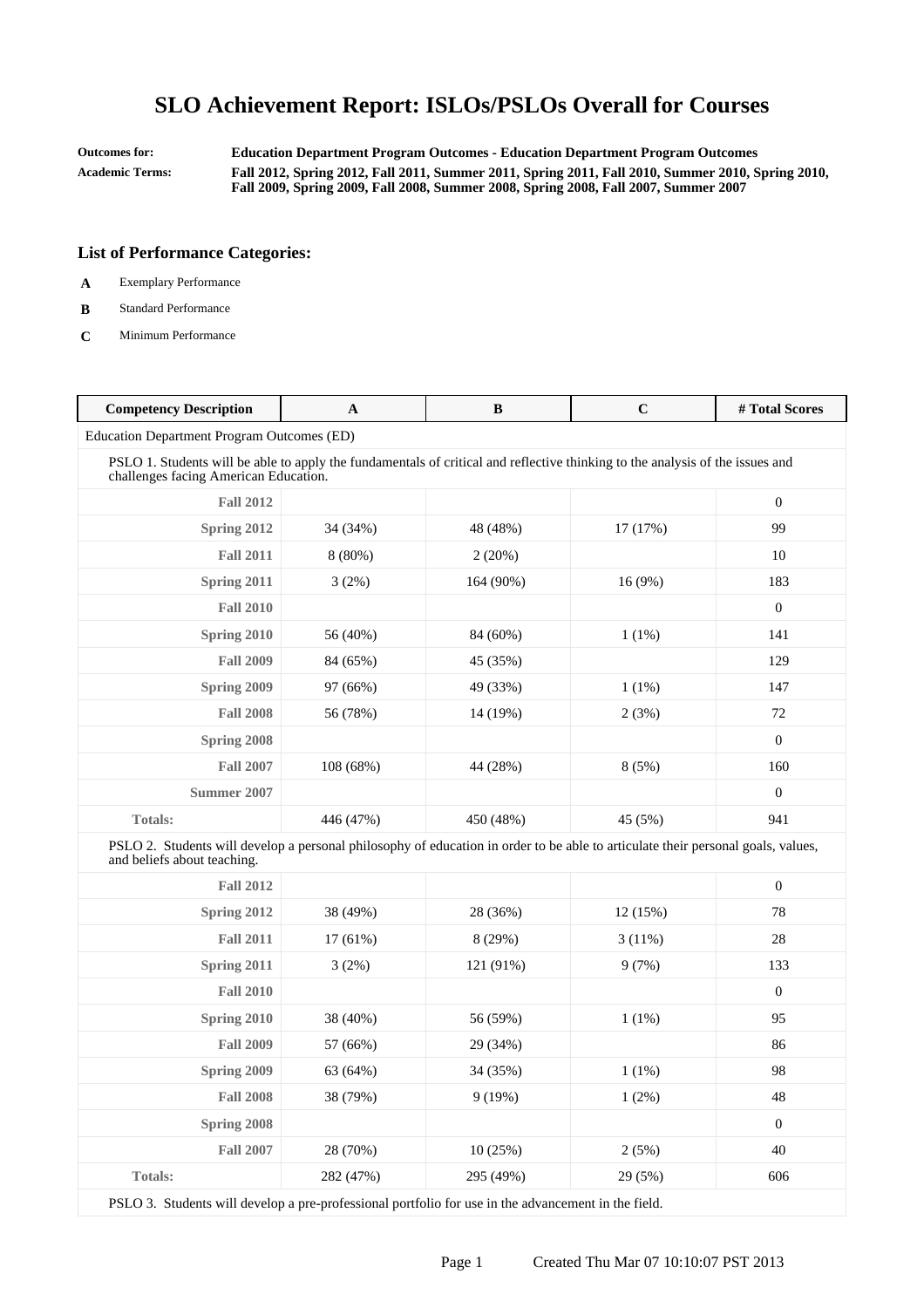| <b>Competency Description</b> | $\mathbf A$ | $\bf{B}$   | $\mathbf C$ | #Total Scores    |
|-------------------------------|-------------|------------|-------------|------------------|
| <b>Fall 2012</b>              |             |            |             | $\boldsymbol{0}$ |
| Spring 2012                   | 28 (31%)    | 47 (52%)   | 15 (17%)    | 90               |
| <b>Fall 2011</b>              | 22 (61%)    | 11 (31%)   | 3(8%)       | 36               |
| Summer 2011                   |             |            |             | $\mathbf{0}$     |
| Spring 2011                   | 3(2%)       | 164 (90%)  | 16 (9%)     | 183              |
| <b>Fall 2010</b>              | 10 (37%)    | 16 (59%)   | 1(4%)       | 27               |
| Summer 2010                   | 5(7%)       | 66 (93%)   |             | 71               |
| Spring 2010                   | 78 (46%)    | 91 (54%)   | 1(1%)       | 170              |
| <b>Fall 2009</b>              | 102 (52%)   | 88 (45%)   | 5(3%)       | 195              |
| Spring 2009                   | 113 (67%)   | 52 (31%)   | 3(2%)       | 168              |
| <b>Fall 2008</b>              | 87 (58%)    | 55 (37%)   | 8 (5%)      | 150              |
| <b>Summer 2008</b>            |             |            |             | $\boldsymbol{0}$ |
| Spring 2008                   |             |            |             | $\boldsymbol{0}$ |
| <b>Fall 2007</b>              | 54 (68%)    | 22 (28%)   | 4(5%)       | 80               |
| Summer 2007                   |             |            |             | $\boldsymbol{0}$ |
| <b>Totals:</b>                | 502 (43%)   | 612 (52%)  | 56 (5%)     | 1170             |
|                               |             |            |             |                  |
| <b>Report Totals by Term</b>  |             |            |             |                  |
| <b>Fall 2012</b>              |             |            |             | $\boldsymbol{0}$ |
| Spring 2012                   | 100 (37%)   | 123 (46%)  | 44 (16%)    | 267              |
| <b>Fall 2011</b>              | 47 (64%)    | 21 (28%)   | 6(8%)       | 74               |
| <b>Summer 2011</b>            |             |            |             | $\boldsymbol{0}$ |
| Spring 2011                   | 9(2%)       | 449 (90%)  | 41 (8%)     | 499              |
| <b>Fall 2010</b>              | 10 (37%)    | 16 (59%)   | 1(4%)       | 27               |
| <b>Summer 2010</b>            | 5(7%)       | 66 (93%)   |             | $71\,$           |
| Spring 2010                   | 172 (42%)   | 231 (57%)  | 3(1%)       | 406              |
| <b>Fall 2009</b>              | 243 (59%)   | 162 (40%)  | 5(1%)       | 410              |
| Spring 2009                   | 273 (66%)   | 135 (33%)  | 5(1%)       | 413              |
| <b>Fall 2008</b>              | 181 (67%)   | 78 (29%)   | 11 (4%)     | 270              |
| <b>Summer 2008</b>            |             |            |             | $\boldsymbol{0}$ |
| Spring 2008                   |             |            |             | $\boldsymbol{0}$ |
| <b>Fall 2007</b>              | 190 (68%)   | 76 (27%)   | 14 (5%)     | 280              |
| <b>Summer 2007</b>            |             |            |             | $\boldsymbol{0}$ |
|                               |             |            |             |                  |
| <b>Grand Totals:</b>          | 1230 (45%)  | 1357 (50%) | 130 (5%)    | 2717             |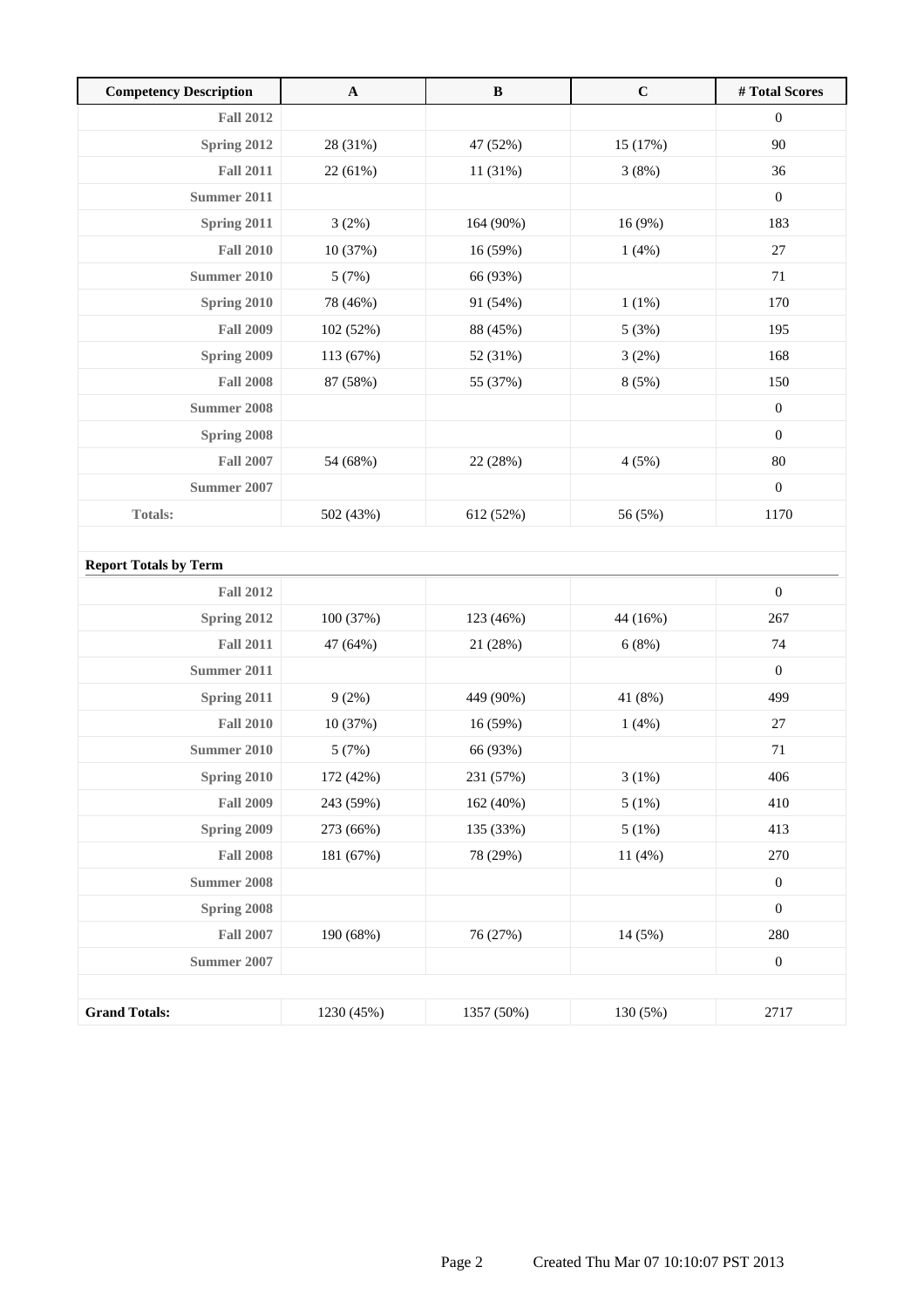**Outcomes for: Environmental Horticulture - Environmental Horticulture Department Program Outcomes Academic Terms: Fall 2012, Spring 2012, Fall 2011, Summer 2011, Spring 2011, Fall 2010, Spring 2010, Fall 2009,**

**Spring 2009, Fall 2008, Spring 2008, Fall 2007**

- **A** Exemplary Performance
- **B** Standard Performance
- **C** Minimum Performance

| <b>Competency Description</b>                                                                                           | A          | $\, {\bf B}$ | $\mathbf C$ | # Total Scores   |
|-------------------------------------------------------------------------------------------------------------------------|------------|--------------|-------------|------------------|
| Environmental Horticulture Department Program Outcomes (EH)                                                             |            |              |             |                  |
| PSLO 1: Identify common native and ornamental landscape plants of southern California.                                  |            |              |             |                  |
| Spring 2012                                                                                                             | 113 (58%)  | 55 (28%)     | 26 (13%)    | 194              |
| <b>Fall 2011</b>                                                                                                        | 93 (63%)   | 19 (13%)     | 35 (24%)    | 147              |
| Spring 2011                                                                                                             | 21 (39%)   | 31 (57%)     | 2(4%)       | 54               |
| <b>Fall 2010</b>                                                                                                        | 28 (56%)   | 9(18%)       | 13 (26%)    | 50               |
| Spring 2010                                                                                                             | 171 (71%)  | 67 (28%)     | 4(2%)       | 242              |
| <b>Fall 2009</b>                                                                                                        | 40 (74%)   | 14 (26%)     |             | 54               |
| Spring 2009                                                                                                             | 54 (75%)   | 18 (25%)     |             | 72               |
| <b>Fall 2008</b>                                                                                                        | 109 (86%)  | 5(4%)        | 13 (10%)    | 127              |
| <b>Fall 2007</b>                                                                                                        |            |              |             | $\boldsymbol{0}$ |
| <b>Totals:</b>                                                                                                          | 629 (67%)  | 218 (23%)    | 93 (10%)    | 940              |
| PSLO 3: Troubleshoot and provide sustainable solutions for pest, water, soil and location problems of landscape plants. |            |              |             |                  |
| <b>Fall 2012</b>                                                                                                        | 95 (55%)   | 72 (42%)     | 5(3%)       | 172              |
| Spring 2012                                                                                                             | 269 (56%)  | 128 (27%)    | 85 (18%)    | 482              |
| <b>Fall 2011</b>                                                                                                        | 360 (55%)  | 194 (30%)    | 102(16%)    | 656              |
| Summer 2011                                                                                                             |            |              |             | $\boldsymbol{0}$ |
| Spring 2011                                                                                                             | 129 (59%)  | 74 (34%)     | 16(7%)      | 219              |
| <b>Fall 2010</b>                                                                                                        | 161 (58%)  | 93 (33%)     | 25 (9%)     | 279              |
| Spring 2010                                                                                                             | 314 (63%)  | 164 (33%)    | 22 (4%)     | 500              |
| <b>Fall 2009</b>                                                                                                        | 72 (65%)   | 25 (23%)     | 13 (12%)    | 110              |
| Spring 2009                                                                                                             |            |              |             | $\mathbf{0}$     |
| <b>Fall 2008</b>                                                                                                        | 234 (89%)  | 16(6%)       | 13 (5%)     | 263              |
| Spring 2008                                                                                                             |            |              |             | $\boldsymbol{0}$ |
| <b>Fall 2007</b>                                                                                                        | 11 (92%)   |              | 1(8%)       | 12               |
| Totals:                                                                                                                 | 1645 (61%) | 766 (28%)    | 282 (10%)   | 2693             |
| PSLO 6: Utilize basic propagation methods to produce landscape plants.                                                  |            |              |             |                  |
| <b>Spring 2012</b>                                                                                                      | 149 (76%)  | 26 (13%)     | 21(11%)     | 196              |
| <b>Fall 2011</b>                                                                                                        | 79 (65%)   | 13 (11%)     | 29 (24%)    | 121              |
| <b>Spring 2011</b>                                                                                                      |            |              |             | $\boldsymbol{0}$ |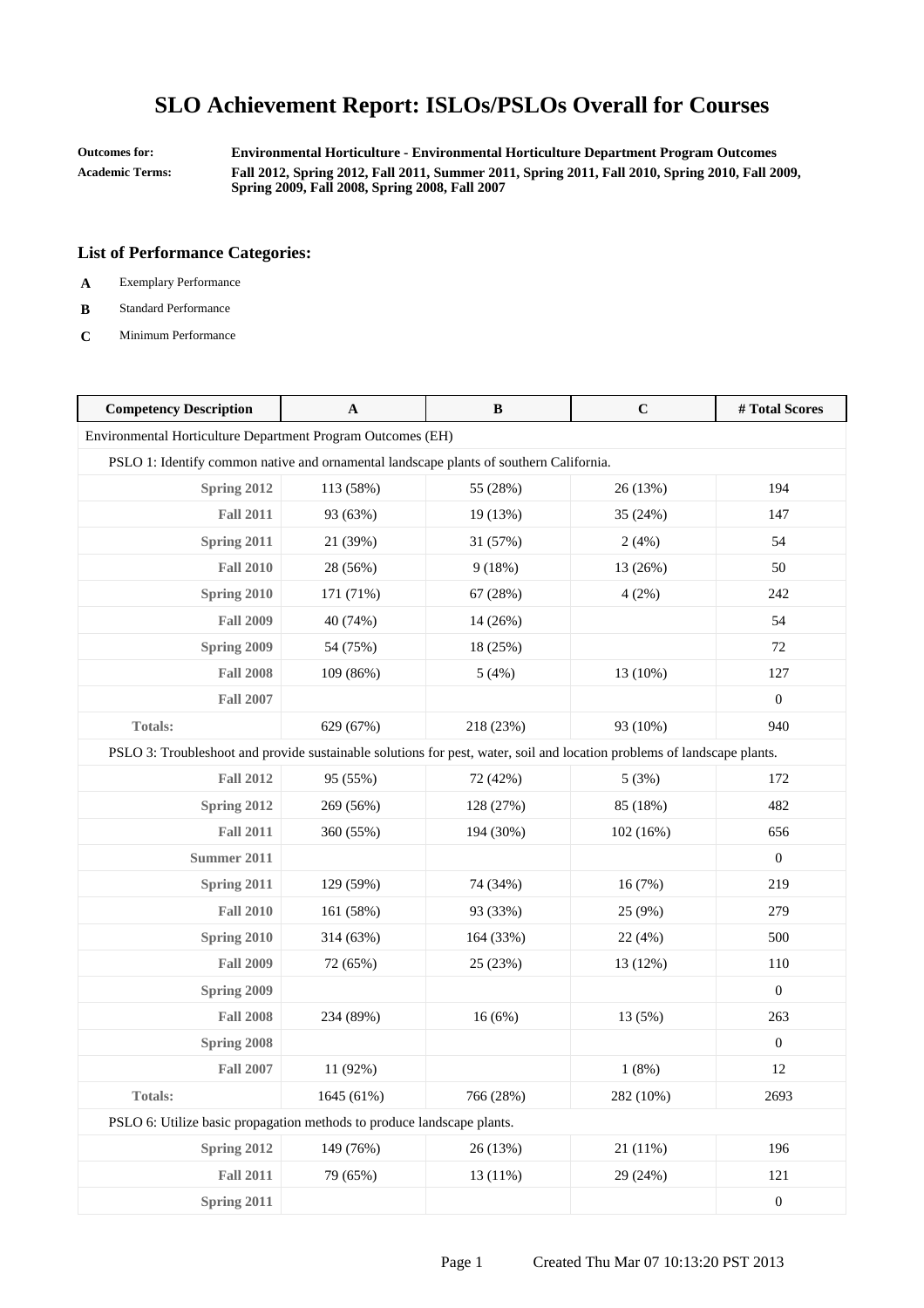| <b>Competency Description</b>                                                                                  | $\mathbf A$ | $\, {\bf B}$ | $\mathbf C$ | #Total Scores    |
|----------------------------------------------------------------------------------------------------------------|-------------|--------------|-------------|------------------|
| <b>Fall 2010</b>                                                                                               | 15 (60%)    | 4(16%)       | 6(24%)      | 25               |
| Spring 2010                                                                                                    | 159 (98%)   | 3(2%)        |             | 162              |
| <b>Fall 2009</b>                                                                                               | 21 (78%)    | 6(22%)       |             | 27               |
| Spring 2009                                                                                                    | 84 (78%)    | 24 (22%)     |             | 108              |
| <b>Fall 2008</b>                                                                                               | 87 (85%)    | 4(4%)        | 11(11%)     | 102              |
| <b>Fall 2007</b>                                                                                               |             |              |             | $\boldsymbol{0}$ |
| Totals:                                                                                                        | 594 (80%)   | 80 (11%)     | 67 (9%)     | 741              |
| PSLO 8: Demonstrate proficiency in native plant ecology and restoration.                                       |             |              |             |                  |
| <b>Fall 2012</b>                                                                                               | 9(43%)      | 12 (57%)     |             | 21               |
| Spring 2012                                                                                                    | 152 (60%)   | 71 (28%)     | 32(13%)     | 255              |
| <b>Fall 2011</b>                                                                                               | 87 (76%)    | 9(8%)        | 18 (16%)    | 114              |
| Summer 2011                                                                                                    |             |              |             | $\boldsymbol{0}$ |
| Spring 2011                                                                                                    | 35 (67%)    | 15 (29%)     | 2(4%)       | 52               |
| <b>Fall 2010</b>                                                                                               | 98 (47%)    | 67 (32%)     | 43 (21%)    | 208              |
| Spring 2010                                                                                                    | 216 (86%)   | 33 (13%)     | 2(1%)       | 251              |
| <b>Fall 2009</b>                                                                                               | 144 (76%)   | 45 (24%)     |             | 189              |
| Spring 2009                                                                                                    | 26 (72%)    | 10(28%)      |             | 36               |
| <b>Fall 2008</b>                                                                                               | 49 (80%)    | 3(5%)        | 9(15%)      | 61               |
| Spring 2008                                                                                                    |             |              |             | $\boldsymbol{0}$ |
| <b>Fall 2007</b>                                                                                               |             |              |             | $\boldsymbol{0}$ |
| <b>Totals:</b>                                                                                                 | 816 (69%)   | 265 (22%)    | 106(9%)     | 1187             |
| PSLO 4: Design, plan and install basic irrigation systems.                                                     |             |              |             |                  |
| <b>Fall 2012</b>                                                                                               | 71 (59%)    | 49 (40%)     | 1(1%)       | 121              |
| Spring 2012                                                                                                    | 3(12%)      | 22 (85%)     | 1(4%)       | 26               |
| <b>Fall 2011</b>                                                                                               | 155 (52%)   | 122 (41%)    | 20 (7%)     | 297              |
| <b>Fall 2010</b>                                                                                               | 105 (60%)   | 65 (37%)     | 5(3%)       | 175              |
| Spring 2010                                                                                                    | 11 (69%)    | 2(12%)       | 3(19%)      | 16               |
| <b>Fall 2009</b>                                                                                               | 52 (63%)    | 18 (22%)     | 13 (16%)    | 83               |
| Spring 2009                                                                                                    |             |              |             | $\boldsymbol{0}$ |
| <b>Fall 2008</b>                                                                                               | 62 (94%)    | 2(3%)        | 2(3%)       | 66               |
| Spring 2008                                                                                                    |             |              |             | $\boldsymbol{0}$ |
| <b>Fall 2007</b>                                                                                               |             |              |             | $\boldsymbol{0}$ |
| Totals:                                                                                                        | 459 (59%)   | 280 (36%)    | 45 (6%)     | 784              |
| PSLO 7: Demonstrate proper care of horticultural tools, facilities, and personal health during work practices. |             |              |             |                  |
| <b>Fall 2012</b>                                                                                               | 77 (69%)    | 35 (31%)     |             | 112              |
| Spring 2012                                                                                                    | 275 (66%)   | 80 (19%)     | 60(14%)     | 415              |
| <b>Fall 2011</b>                                                                                               | 187 (53%)   | 121 (34%)    | 46 (13%)    | 354              |
| Spring 2011                                                                                                    | 70 (41%)    | 95 (55%)     | 7(4%)       | 172              |
| <b>Fall 2010</b>                                                                                               | 94 (61%)    | 51 (33%)     | 8(5%)       | 153              |
| Spring 2010                                                                                                    | 382 (68%)   | 137 (24%)    | 46 (8%)     | 565              |
| <b>Fall 2009</b>                                                                                               | 67 (57%)    | 26 (22%)     | 24 (21%)    | 117              |
| Spring 2009                                                                                                    | 144 (82%)   | 29 (17%)     | 2(1%)       | 175              |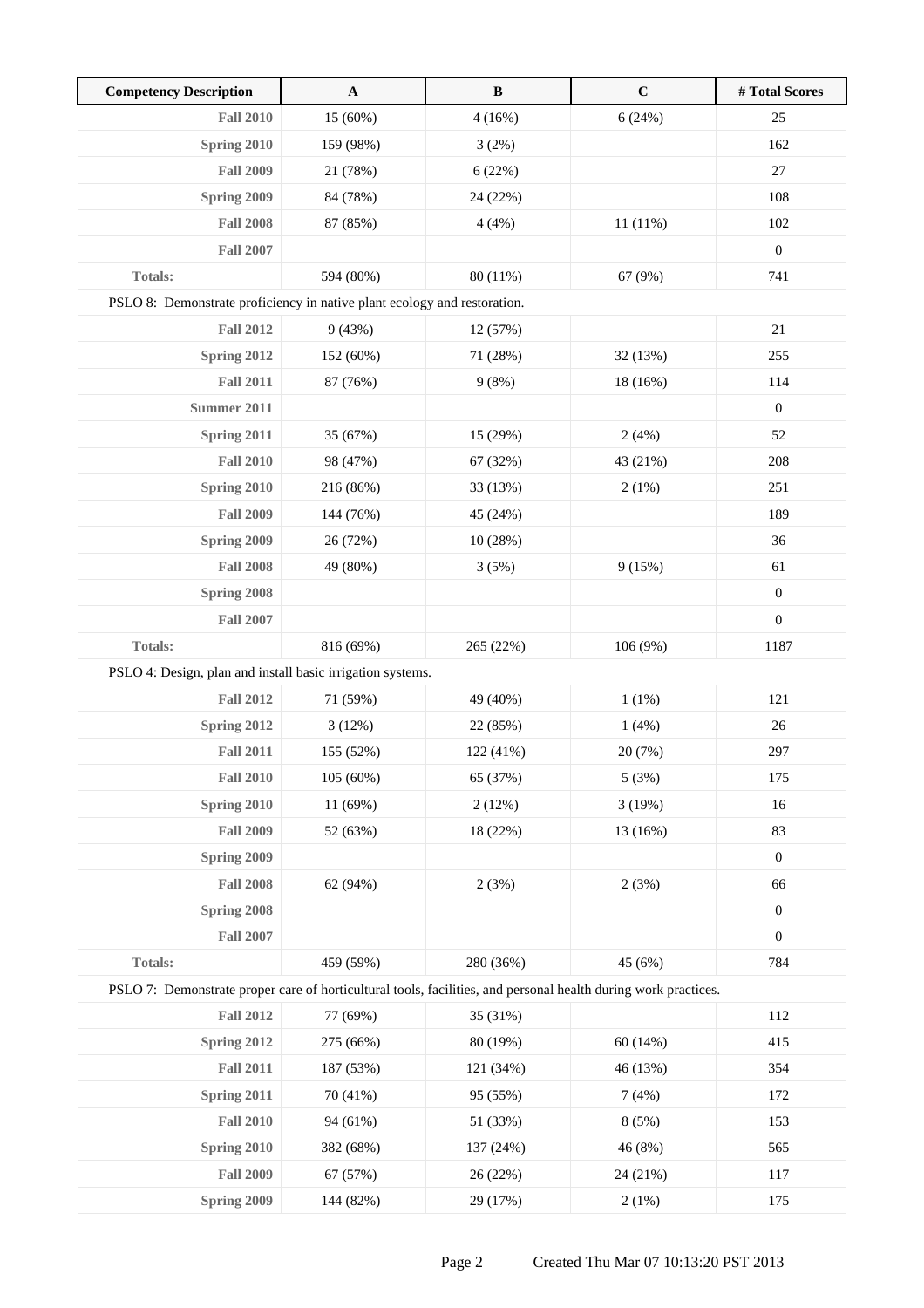| <b>Competency Description</b>                                                      | $\mathbf A$ | $\, {\bf B}$ | $\mathbf C$ | # Total Scores   |
|------------------------------------------------------------------------------------|-------------|--------------|-------------|------------------|
| <b>Fall 2008</b>                                                                   | 95 (96%)    | 4(4%)        |             | 99               |
| Spring 2008                                                                        |             |              |             | $\boldsymbol{0}$ |
| <b>Fall 2007</b>                                                                   | 11 (92%)    |              | 1(8%)       | 12               |
| Totals:                                                                            | 1402 (64%)  | 578 (27%)    | 194 (9%)    | 2174             |
| PSLO 2: Conduct a landscape assessment for ecological and economic sustainability. |             |              |             |                  |
| <b>Fall 2012</b>                                                                   | 25 (47%)    | 27 (51%)     | 1(2%)       | 53               |
| Spring 2012                                                                        | 156 (60%)   | 44 (17%)     | 60(23%)     | 260              |
| <b>Fall 2011</b>                                                                   | 81 (50%)    | 60 (37%)     | 20 (12%)    | 161              |
| <b>Summer 2011</b>                                                                 |             |              |             | $\boldsymbol{0}$ |
| Spring 2011                                                                        | 78 (78%)    | 16(16%)      | 6(6%)       | 100              |
| <b>Fall 2010</b>                                                                   | 69 (68%)    | 23 (23%)     | $10(10\%)$  | 102              |
| Spring 2010                                                                        | 160 (88%)   | 14 (8%)      | 7(4%)       | 181              |
| <b>Fall 2009</b>                                                                   | 38 (64%)    | 10(17%)      | 11 (19%)    | 59               |
| Spring 2009                                                                        | 15 (88%)    | 1(6%)        | 1(6%)       | 17               |
| <b>Fall 2008</b>                                                                   | 47 (92%)    | 2(4%)        | 2(4%)       | 51               |
| Spring 2008                                                                        |             |              |             | $\boldsymbol{0}$ |
| <b>Fall 2007</b>                                                                   |             |              |             | $\boldsymbol{0}$ |
| Totals:                                                                            | 669 (68%)   | 197 (20%)    | 118 (12%)   | 984              |
| PSLO 5: Design, plan and install basic hardscape elements.                         |             |              |             |                  |
| <b>Fall 2012</b>                                                                   | 6 (38%)     | 9(56%)       | 1(6%)       | 16               |
| Spring 2012                                                                        | 80 (82%)    | 6(6%)        | 11 (11%)    | 97               |
| <b>Fall 2011</b>                                                                   | 8 (67%)     | 3(25%)       | 1(8%)       | 12               |
| Spring 2011                                                                        | 49 (45%)    | 55 (50%)     | 6(5%)       | 110              |
| <b>Fall 2010</b>                                                                   | 20 (87%)    | 1(4%)        | 2(9%)       | 23               |
| <b>Spring 2010</b>                                                                 | 53 (47%)    | 17 (15%)     | 42 (38%)    | 112              |
| Spring 2009                                                                        | 90 (88%)    | $10(10\%)$   | 2(2%)       | 102              |
| Spring 2008                                                                        |             |              |             | $\boldsymbol{0}$ |
| Totals:                                                                            | 306 (65%)   | 101 (21%)    | 65 (14%)    | 472              |
| PSLO 9: Demonstrate basic skills in landscape design.                              |             |              |             |                  |
| <b>Fall 2012</b>                                                                   | 45 (45%)    | 50 (50%)     | 6(6%)       | 101              |
| Spring 2012                                                                        | 147 (70%)   | 36 (17%)     | 28 (13%)    | 211              |
| <b>Fall 2011</b>                                                                   | 70 (56%)    | 47 (37%)     | 9(7%)       | 126              |
| <b>Summer 2011</b>                                                                 |             |              |             | $\boldsymbol{0}$ |
| Spring 2011                                                                        | 157 (86%)   | 12(7%)       | 13 (7%)     | 182              |
| <b>Fall 2010</b>                                                                   | 131 (66%)   | 33 (17%)     | 34 (17%)    | 198              |
| Spring 2010                                                                        | 32 (86%)    | 5(14%)       |             | 37               |
| <b>Fall 2009</b>                                                                   | 42 (78%)    | 12 (22%)     |             | 54               |
| Spring 2009                                                                        |             |              |             | $\boldsymbol{0}$ |
| <b>Fall 2008</b>                                                                   | 19 (90%)    |              | 2(10%)      | 21               |
| Spring 2008                                                                        |             |              |             | $\boldsymbol{0}$ |
| <b>Fall 2007</b>                                                                   |             |              |             | $\boldsymbol{0}$ |
| Totals:                                                                            | 643 (69%)   | 195 (21%)    | 92 (10%)    | 930              |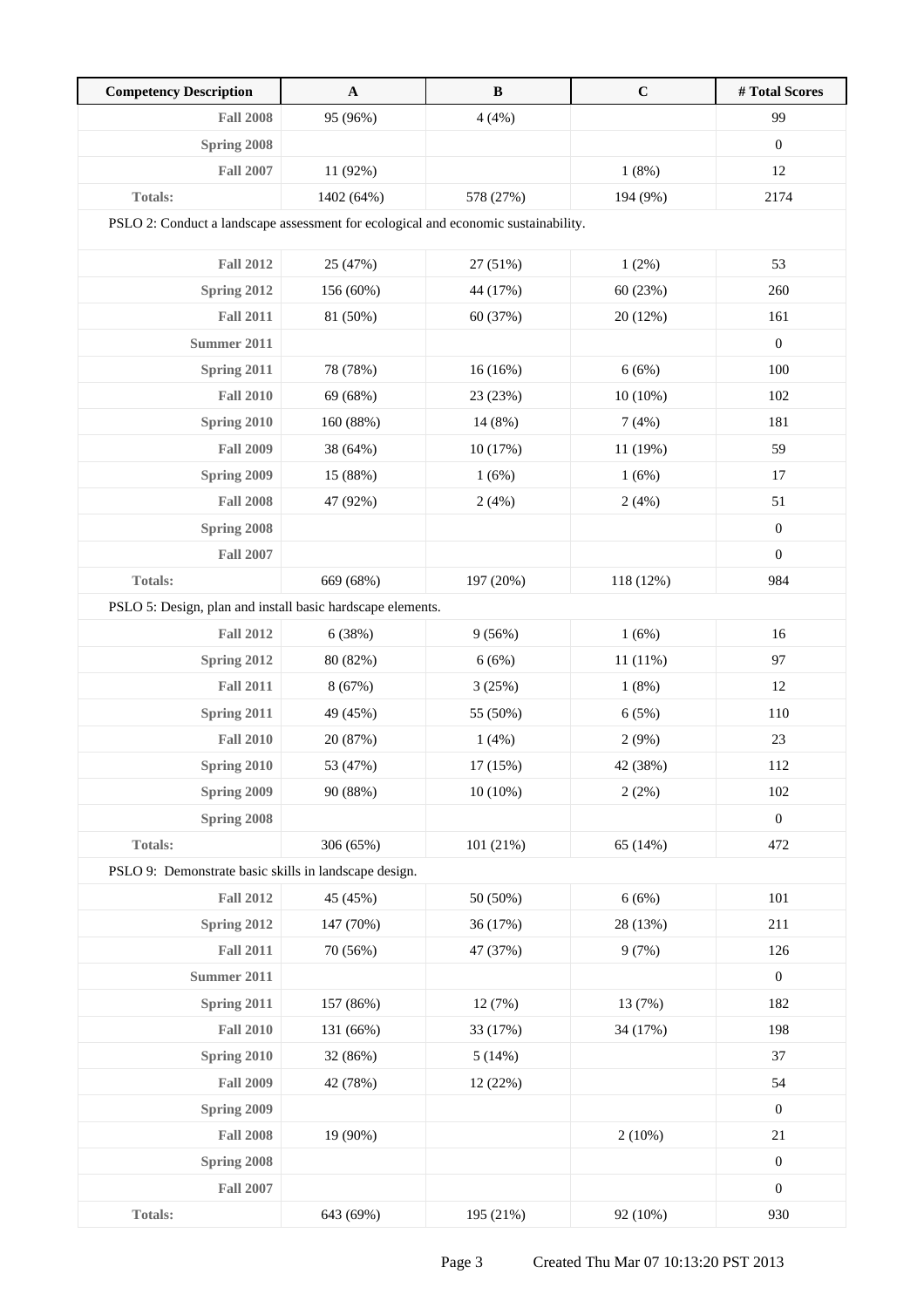| <b>Competency Description</b> | $\mathbf{A}$ | $\bf{B}$   | $\mathbf C$ | # Total Scores |
|-------------------------------|--------------|------------|-------------|----------------|
|                               |              |            |             |                |
| <b>Report Totals by Term</b>  |              |            |             |                |
| <b>Fall 2012</b>              | 328 (55%)    | 254 (43%)  | 14(2%)      | 596            |
| Spring 2012                   | 1344 (63%)   | 468 (22%)  | 324 (15%)   | 2136           |
| <b>Fall 2011</b>              | 1120 (56%)   | 588 (30%)  | 280 (14%)   | 1988           |
| Summer 2011                   |              |            |             | $\overline{0}$ |
| Spring 2011                   | 539 (61%)    | 298 (34%)  | 52 (6%)     | 889            |
| <b>Fall 2010</b>              | 721 (59%)    | 346 (29%)  | 146 (12%)   | 1213           |
| Spring 2010                   | 1498 (73%)   | 442 (21%)  | 126(6%)     | 2066           |
| <b>Fall 2009</b>              | 476 (69%)    | 156 (23%)  | 61(9%)      | 693            |
| Spring 2009                   | 413 (81%)    | 92 (18%)   | 5(1%)       | 510            |
| <b>Fall 2008</b>              | 702 (89%)    | 36(5%)     | 52 (7%)     | 790            |
| Spring 2008                   |              |            |             | $\overline{0}$ |
| <b>Fall 2007</b>              | 22 (92%)     |            | 2(8%)       | 24             |
|                               |              |            |             |                |
| <b>Grand Totals:</b>          | 7163 (66%)   | 2680 (25%) | 1062 (10%)  | 10905          |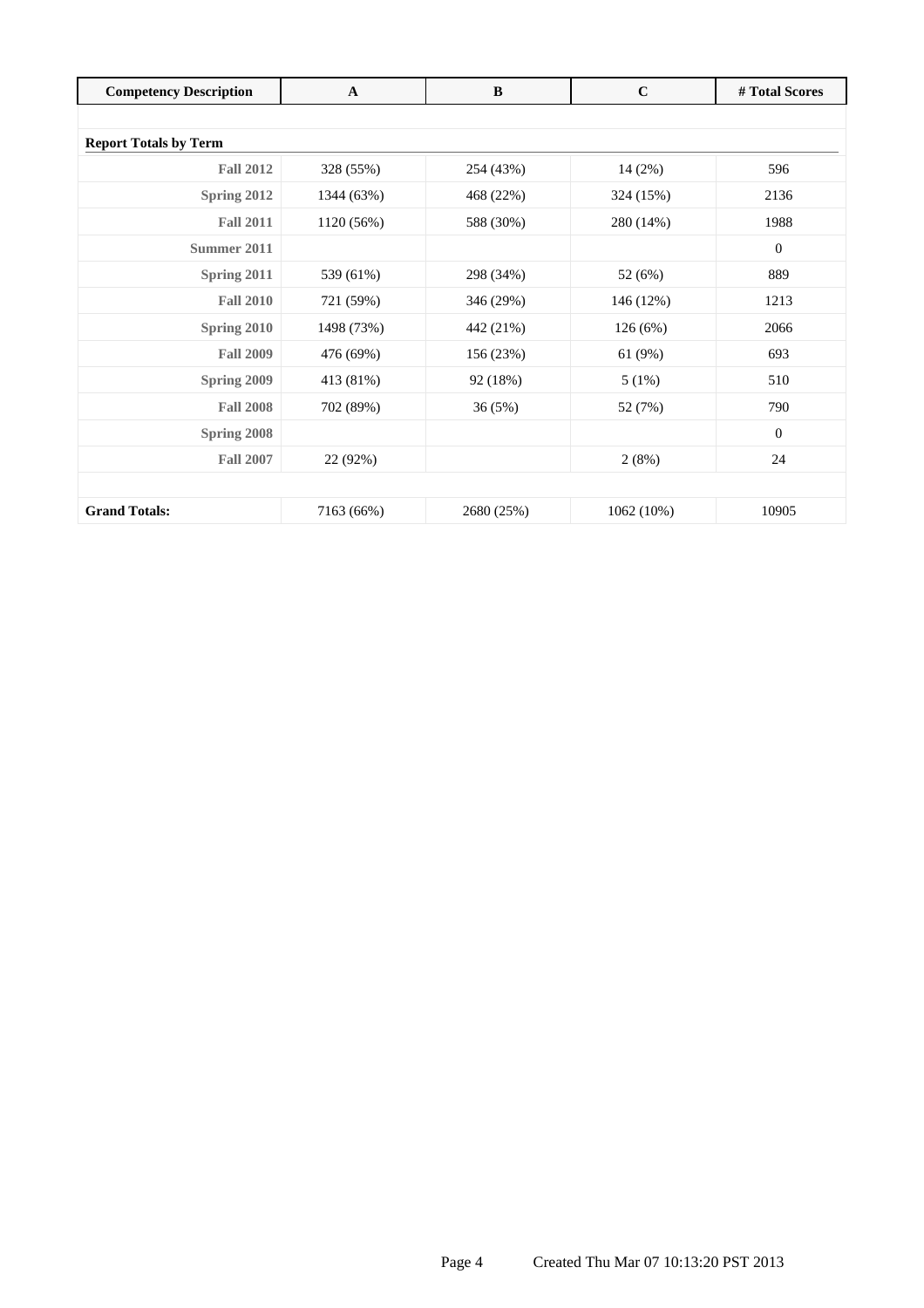| Outcomes for:          | <b>EMT Program Outcomes - EMT Program Outcomes</b>        |
|------------------------|-----------------------------------------------------------|
| <b>Academic Terms:</b> | Fall 2012, Spring 2012, Fall 2010, Spring 2009, Fall 2008 |

- **A** Exemplary Performance
- **B** Standard Performance
- **C** Minimum Performance

| <b>Competency Description</b>                                                                | $\mathbf A$ | $\bf{B}$   | $\mathbf C$ | #Total Scores    |
|----------------------------------------------------------------------------------------------|-------------|------------|-------------|------------------|
| <b>EMT Program Outcomes (EMT)</b>                                                            |             |            |             |                  |
| 70% of students taking the National Registry Emergency Medical Technician<br>Exam will pass. |             |            |             |                  |
| <b>Fall 2012</b>                                                                             |             | 245 (80%)  | 60(20%)     | 305              |
| Spring 2012                                                                                  | 24 (5%)     | 432 (91%)  | 19(4%)      | 475              |
| <b>Fall 2010</b>                                                                             | 72 (33%)    | 130 (60%)  | 16 (7%)     | 218              |
| Spring 2009                                                                                  |             |            |             | $\boldsymbol{0}$ |
| <b>Fall 2008</b>                                                                             |             |            |             | $\boldsymbol{0}$ |
| <b>Totals:</b>                                                                               | 96 (10%)    | 807 (81%)  | 95 (10%)    | 998              |
| 75% of students taking the course will successfully complete.                                |             |            |             |                  |
| <b>Fall 2012</b>                                                                             |             | 245 (80%)  | 60 (20%)    | 305              |
| Spring 2012                                                                                  | 24 (5%)     | 432 (91%)  | 19 (4%)     | 475              |
| <b>Fall 2010</b>                                                                             | 72 (33%)    | 130 (60%)  | 16 (7%)     | 218              |
| Spring 2009                                                                                  |             |            |             | $\overline{0}$   |
| <b>Fall 2008</b>                                                                             |             |            |             | $\Omega$         |
| <b>Totals:</b>                                                                               | 96 (10%)    | 807 (81%)  | 95 (10%)    | 998              |
| Demonstrate assessment of the trauma patient.                                                |             |            |             |                  |
| Spring 2012                                                                                  |             | 16 (100%)  |             | 16               |
| Demonstrate cardiac arrest management/AED (automatic external defibrillator)<br>use.         |             |            |             |                  |
| Spring 2012                                                                                  |             | 16 (100%)  |             | 16               |
|                                                                                              |             |            |             |                  |
| <b>Report Totals by Term</b>                                                                 |             |            |             |                  |
| <b>Fall 2012</b>                                                                             |             | 490 (80%)  | 120 (20%)   | 610              |
| Spring 2012                                                                                  | 48 (5%)     | 896 (91%)  | 38 (4%)     | 982              |
| <b>Fall 2010</b>                                                                             | 144 (33%)   | 260 (60%)  | 32 (7%)     | 436              |
| Spring 2009                                                                                  |             |            |             | $\mathbf{0}$     |
| <b>Fall 2008</b>                                                                             |             |            |             | $\boldsymbol{0}$ |
|                                                                                              |             |            |             |                  |
| <b>Grand Totals:</b>                                                                         | 192 (9%)    | 1646 (81%) | 190 (9%)    | 2028             |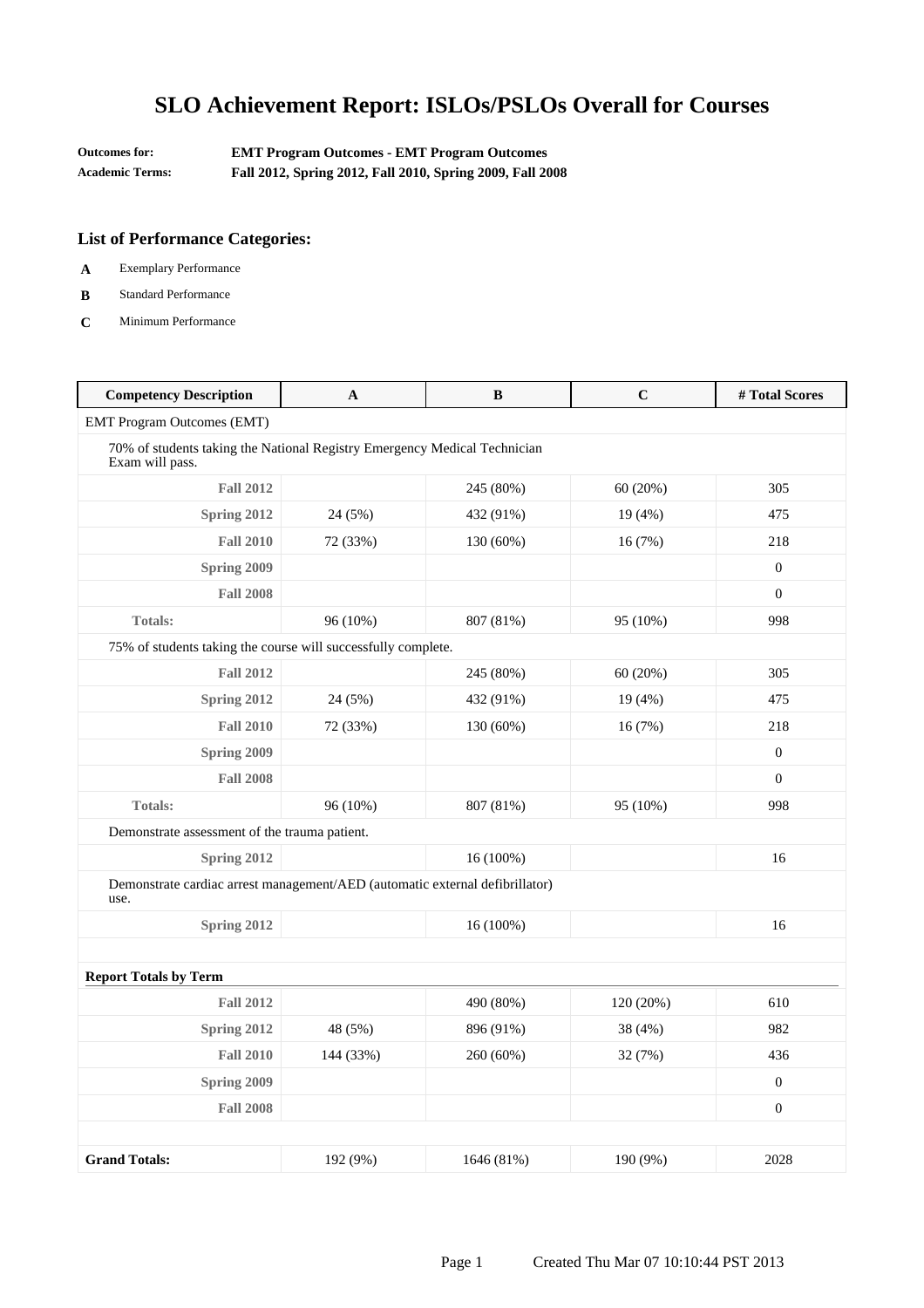**Outcomes for: English Skills Department Program Outcomes - English Skills Department Program Outcomes Academic Terms: Fall 2012, Summer 2012, Spring 2012, Fall 2011, Summer 2011, Spring 2011, Fall 2010, Summer 2010, Spring 2010, Fall 2009, Spring 2009, Fall 2008, Summer 2008, Spring 2008, Fall 2007, Summer 2007**

- **A** Exemplary Performance
- **B** Standard Performance
- **C** Minimum Performance

| <b>Competency Description</b>                                                     | A          | B           | $\mathbf C$ | #Total Scores    |
|-----------------------------------------------------------------------------------|------------|-------------|-------------|------------------|
| English Skills Department Program Outcomes (ENG)                                  |            |             |             |                  |
| PSLO 1. Demonstrate comprehension of texts on both literal and inferential levels |            |             |             |                  |
| <b>Fall 2012</b>                                                                  | 264 (29%)  | 512 (56%)   | 136 (15%)   | 912              |
| <b>Summer 2012</b>                                                                |            |             |             | $\boldsymbol{0}$ |
| Spring 2012                                                                       | 364 (30%)  | 706 (58%)   | 154 (13%)   | 1224             |
| <b>Fall 2011</b>                                                                  | 136 (43%)  | 143 (45%)   | 39 (12%)    | 318              |
| Summer 2011                                                                       |            |             |             | $\boldsymbol{0}$ |
| Spring 2011                                                                       | 259 (29%)  | 523 (58%)   | 116 (13%)   | 898              |
| <b>Fall 2010</b>                                                                  | 1005 (32%) | 1837 (58%)  | 327 (10%)   | 3169             |
| <b>Summer 2010</b>                                                                | 29 (54%)   | 25 (46%)    |             | 54               |
| Spring 2010                                                                       | 669 (27%)  | 1320 (54%)  | 463 (19%)   | 2452             |
| <b>Fall 2009</b>                                                                  | 1121 (25%) | 2760 (63%)  | 527 (12%)   | 4408             |
| Spring 2009                                                                       | 243 (16%)  | 1063 (72%)  | 175 (12%)   | 1481             |
| <b>Fall 2008</b>                                                                  | 375 (28%)  | 848 (64%)   | 112 (8%)    | 1335             |
| <b>Summer 2008</b>                                                                |            |             |             | $\mathbf{0}$     |
| Spring 2008                                                                       | 148 (16%)  | 666 (70%)   | 131 (14%)   | 945              |
| <b>Fall 2007</b>                                                                  | 173 (22%)  | 467 (60%)   | 141 (18%)   | 781              |
| <b>Summer 2007</b>                                                                |            |             |             | $\boldsymbol{0}$ |
| Totals:                                                                           | 4786 (27%) | 10870 (60%) | 2321 (13%)  | 17977            |
| PSLO 2. Apply active reading and study strategies to texts                        |            |             |             |                  |
| <b>Fall 2012</b>                                                                  | 264 (29%)  | 512 (56%)   | 136 (15%)   | 912              |
| <b>Summer 2012</b>                                                                |            |             |             | $\boldsymbol{0}$ |
| Spring 2012                                                                       | 364 (30%)  | 706 (58%)   | 154 (13%)   | 1224             |
| <b>Fall 2011</b>                                                                  | 136 (43%)  | 143 (45%)   | 39 (12%)    | 318              |
| Summer 2011                                                                       |            |             |             | $\boldsymbol{0}$ |
| Spring 2011                                                                       | 278 (29%)  | 562 (59%)   | 119 (12%)   | 959              |
| <b>Fall 2010</b>                                                                  | 1131 (32%) | 2008 (57%)  | 369 (11%)   | 3508             |
| <b>Summer 2010</b>                                                                | 29 (54%)   | 25 (46%)    |             | 54               |
| Spring 2010                                                                       | 739 (27%)  | 1480 (54%)  | 515 (19%)   | 2734             |
| <b>Fall 2009</b>                                                                  | 1272 (26%) | 3046 (62%)  | 618 (13%)   | 4936             |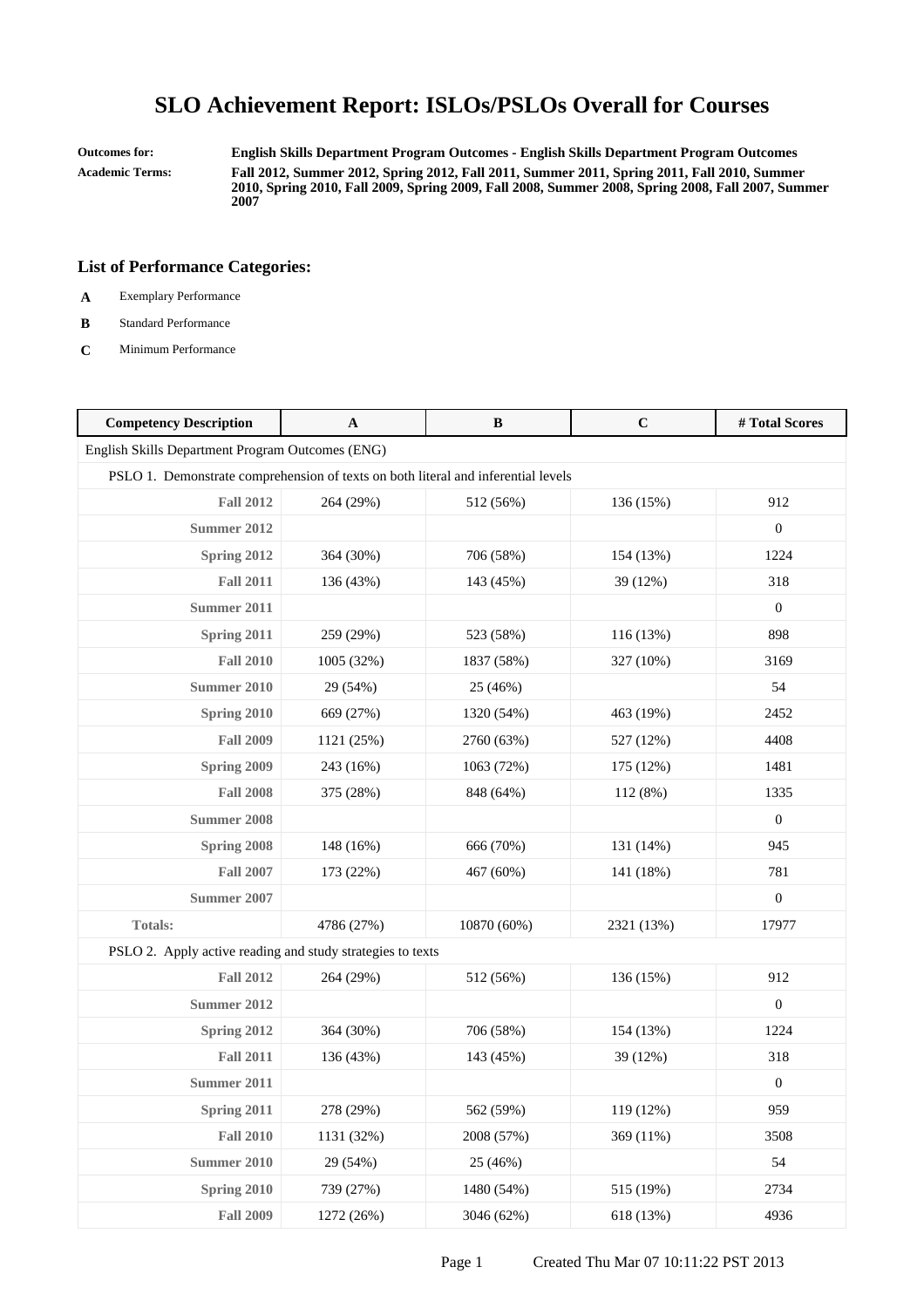| <b>Competency Description</b>                                                                                 | $\mathbf{A}$ | $\, {\bf B}$ | $\mathbf C$ | # Total Scores   |
|---------------------------------------------------------------------------------------------------------------|--------------|--------------|-------------|------------------|
| Spring 2009                                                                                                   | 257 (17%)    | 1093 (72%)   | 177 (12%)   | 1527             |
| <b>Fall 2008</b>                                                                                              | 346 (27%)    | 825 (64%)    | 110 (9%)    | 1281             |
| <b>Summer 2008</b>                                                                                            |              |              |             | $\boldsymbol{0}$ |
| Spring 2008                                                                                                   | 127 (14%)    | 632 (72%)    | 121 (14%)   | 880              |
| <b>Fall 2007</b>                                                                                              | 149 (20%)    | 440 (59%)    | 155 (21%)   | 744              |
| <b>Summer 2007</b>                                                                                            |              |              |             | $\boldsymbol{0}$ |
| <b>Totals:</b>                                                                                                | 5092 (27%)   | 11472 (60%)  | 2513 (13%)  | 19077            |
| PSLO 3. Demonstrate ability to work effectively in group settings                                             |              |              |             |                  |
| <b>Fall 2012</b>                                                                                              | 51 (32%)     | 100 (63%)    | 7(4%)       | 158              |
| Spring 2012                                                                                                   | 124 (24%)    | 334 (65%)    | 59 (11%)    | 517              |
| <b>Fall 2011</b>                                                                                              | 20 (24%)     | 52 (63%)     | 10(12%)     | 82               |
| Summer 2011                                                                                                   |              |              |             | $\boldsymbol{0}$ |
| Spring 2011                                                                                                   | 162 (27%)    | 345 (58%)    | 84 (14%)    | 591              |
| <b>Fall 2010</b>                                                                                              | 385 (27%)    | 865 (62%)    | 156 (11%)   | 1406             |
| <b>Summer 2010</b>                                                                                            | 18 (50%)     | 18 (50%)     |             | 36               |
| Spring 2010                                                                                                   | 264 (27%)    | 545 (55%)    | 186 (19%)   | 995              |
| <b>Fall 2009</b>                                                                                              | 393 (21%)    | 1229 (67%)   | 218 (12%)   | 1840             |
| Spring 2009                                                                                                   | 182 (21%)    | 598 (68%)    | 103 (12%)   | 883              |
| <b>Fall 2008</b>                                                                                              | 254 (26%)    | 637 (66%)    | 81 (8%)     | 972              |
| <b>Summer 2008</b>                                                                                            |              |              |             | $\boldsymbol{0}$ |
| <b>Spring 2008</b>                                                                                            | 22 (13%)     | 125 (73%)    | 25 (15%)    | 172              |
| <b>Fall 2007</b>                                                                                              | 32 (23%)     | 89 (64%)     | 19 (14%)    | 140              |
| <b>Summer 2007</b>                                                                                            |              |              |             | $\boldsymbol{0}$ |
| Totals:                                                                                                       | 1907 (24%)   | 4937 (63%)   | 948 (12%)   | 7792             |
| PSLO 4. Develop a well-organized essay on a topic, including a thesis, topic sentences and supporting details |              |              |             |                  |
| <b>Fall 2012</b>                                                                                              | 61 (22%)     | 190 (69%)    | 25 (9%)     | 276              |
| Spring 2012                                                                                                   | 199 (23%)    | 529 (61%)    | 140 (16%)   | 868              |
| <b>Fall 2011</b>                                                                                              | 18 (23%)     | 39 (50%)     | 21 (27%)    | 78               |
| <b>Summer 2011</b>                                                                                            |              |              |             | $\boldsymbol{0}$ |
| Spring 2011                                                                                                   | 280 (19%)    | 886 (61%)    | 290 (20%)   | 1456             |
| <b>Fall 2010</b>                                                                                              | 265 (15%)    | 1314 (73%)   | 224 (12%)   | 1803             |
| <b>Summer 2010</b>                                                                                            |              |              |             | $\boldsymbol{0}$ |
| Spring 2010                                                                                                   | 275 (20%)    | 825 (61%)    | 251 (19%)   | 1351             |
| <b>Fall 2009</b>                                                                                              | 405 (18%)    | 1472 (67%)   | 330 (15%)   | 2207             |
| Spring 2009                                                                                                   | 204 (17%)    | 881 (72%)    | 145 (12%)   | 1230             |
| <b>Fall 2008</b>                                                                                              | 145 (14%)    | 822 (79%)    | 80 (8%)     | 1047             |
| <b>Summer 2008</b>                                                                                            |              |              |             | $\boldsymbol{0}$ |
| Spring 2008                                                                                                   | 147 (34%)    | 271 (62%)    | 20(5%)      | 438              |
| <b>Fall 2007</b>                                                                                              | 122 (28%)    | 301 (70%)    | 8(2%)       | 431              |
| <b>Summer 2007</b>                                                                                            |              |              |             | $\boldsymbol{0}$ |
| Totals:                                                                                                       | 2121 (19%)   | 7530 (67%)   | 1534 (14%)  | 11185            |
| $PST \cap 5$ Demonstrate competent use of standard writing conventions                                        |              |              |             |                  |

PSLO 5. Demonstrate competent use of standard writing conventions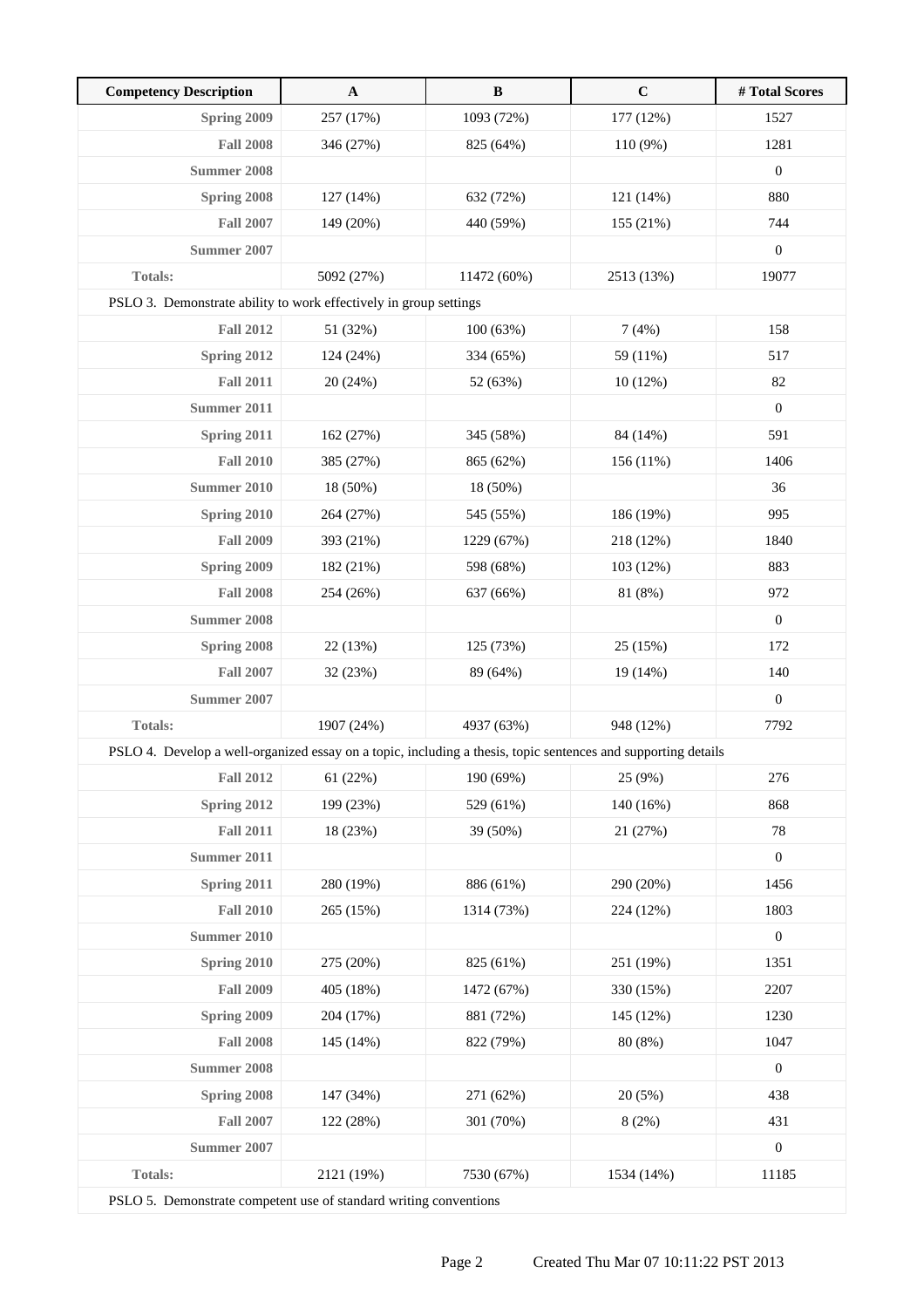| <b>Competency Description</b> | A           | $\, {\bf B}$ | $\mathbf C$ | #Total Scores    |
|-------------------------------|-------------|--------------|-------------|------------------|
| <b>Fall 2012</b>              | 69 (24%)    | 193 (68%)    | 20 (7%)     | 282              |
| Spring 2012                   | 218 (24%)   | 579 (63%)    | 129 (14%)   | 926              |
| <b>Fall 2011</b>              | 18 (27%)    | 38 (57%)     | 11(16%)     | 67               |
| <b>Summer 2011</b>            |             |              |             | $\boldsymbol{0}$ |
| Spring 2011                   | 294 (21%)   | 862 (61%)    | 263 (19%)   | 1419             |
| <b>Fall 2010</b>              | 353 (18%)   | 1398 (70%)   | 236 (12%)   | 1987             |
| <b>Summer 2010</b>            | 10(56%)     | 8(44%)       |             | 18               |
| Spring 2010                   | 301 (21%)   | 858 (60%)    | 263 (18%)   | 1422             |
| <b>Fall 2009</b>              | 452 (19%)   | 1629 (68%)   | 330 (14%)   | 2411             |
| Spring 2009                   | 254 (18%)   | 990 (70%)    | 165 (12%)   | 1409             |
| <b>Fall 2008</b>              | 249 (18%)   | 1022 (74%)   | 105(8%)     | 1376             |
| <b>Summer 2008</b>            |             |              |             | $\boldsymbol{0}$ |
| Spring 2008                   | 147 (34%)   | 271 (62%)    | 20(5%)      | 438              |
| <b>Fall 2007</b>              | 122 (28%)   | 301 (70%)    | 8(2%)       | 431              |
| Summer 2007                   |             |              |             | $\boldsymbol{0}$ |
| <b>Totals:</b>                | 2487 (20%)  | 8149 (67%)   | 1550 (13%)  | 12186            |
|                               |             |              |             |                  |
| <b>Report Totals by Term</b>  |             |              |             |                  |
| <b>Fall 2012</b>              | 709 (28%)   | 1507 (59%)   | 324 (13%)   | 2540             |
| Summer 2012                   |             |              |             | $\boldsymbol{0}$ |
| Spring 2012                   | 1269 (27%)  | 2854 (60%)   | 636 (13%)   | 4759             |
| <b>Fall 2011</b>              | 328 (38%)   | 415 (48%)    | 120 (14%)   | 863              |
| Summer 2011                   |             |              |             | $\boldsymbol{0}$ |
| Spring 2011                   | 1273 (24%)  | 3178 (60%)   | 872 (16%)   | 5323             |
| <b>Fall 2010</b>              | 3139 (26%)  | 7422 (63%)   | 1312 (11%)  | 11873            |
| <b>Summer 2010</b>            | 86 (53%)    | 76 (47%)     |             | 162              |
| Spring 2010                   | 2248 (25%)  | 5028 (56%)   | 1678 (19%)  | 8954             |
| <b>Fall 2009</b>              | 3643 (23%)  | 10136 (64%)  | 2023 (13%)  | 15802            |
| Spring 2009                   | 1140 (17%)  | 4625 (71%)   | 765 (12%)   | 6530             |
| <b>Fall 2008</b>              | 1369 (23%)  | 4154 (69%)   | 488 (8%)    | 6011             |
| <b>Summer 2008</b>            |             |              |             | $\boldsymbol{0}$ |
| Spring 2008                   | 591 (21%)   | 1965 (68%)   | 317 (11%)   | 2873             |
| <b>Fall 2007</b>              | 598 (24%)   | 1598 (63%)   | 331 (13%)   | 2527             |
| <b>Summer 2007</b>            |             |              |             | $\boldsymbol{0}$ |
|                               |             |              |             |                  |
| <b>Grand Totals:</b>          | 16393 (24%) | 42958 (63%)  | 8866 (13%)  | 68217            |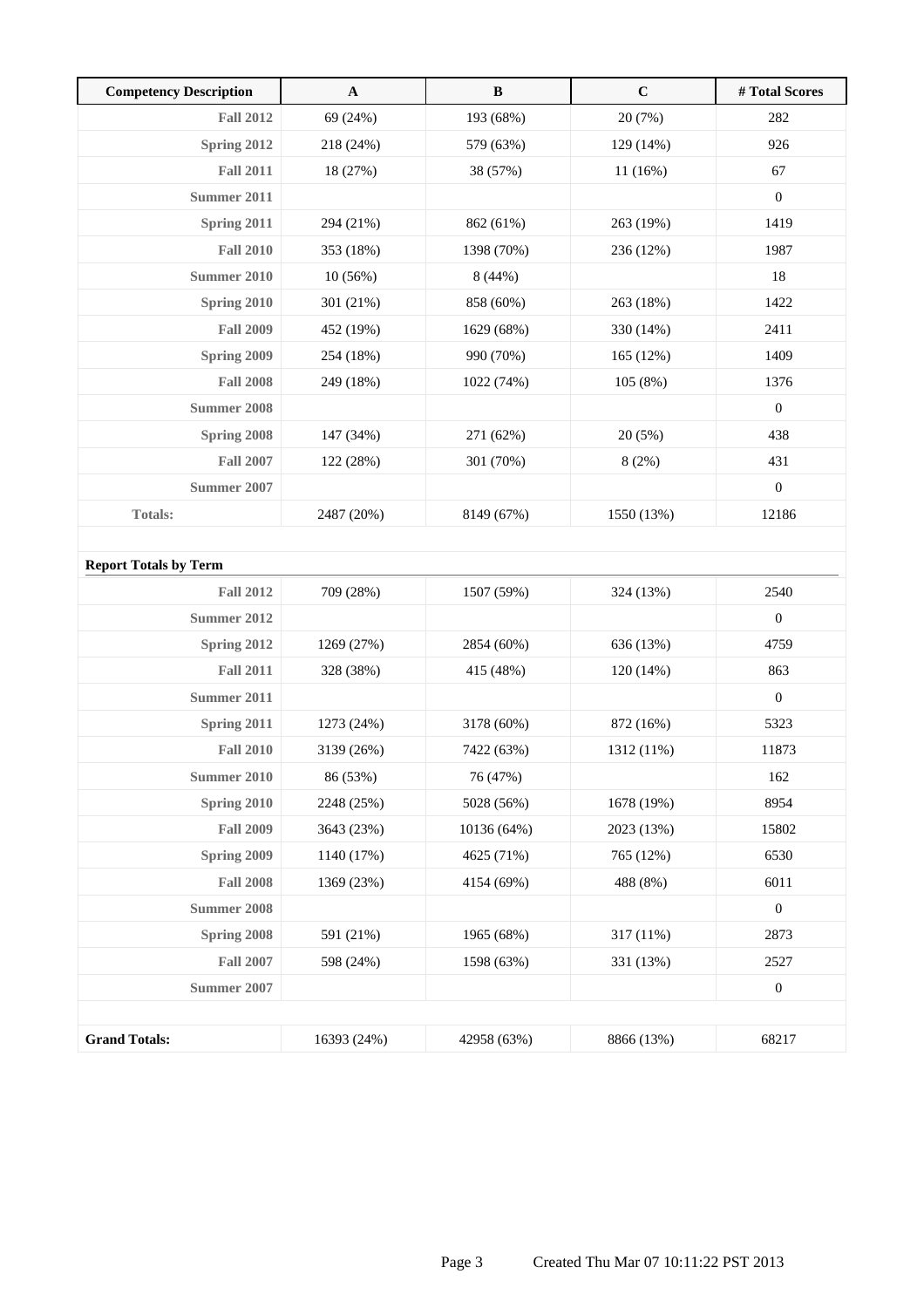**Outcomes for: English Department Program Outcomes - English Department Program Outcomes**

**Academic Terms: Fall 2012, Summer 2012, Spring 2012, Fall 2011, Summer 2011, Spring 2011, Fall 2010, Summer 2010, Spring 2010, Fall 2009, Spring 2009, Fall 2008, Summer 2008, Spring 2008, Fall 2007, Summer 2007**

- **A** Exemplary Performance
- **B** Standard Performance
- **C** Minimum Performance

| <b>Competency Description</b>                              | $\mathbf{A}$ | B           | $\mathbf C$ | #Total Scores    |
|------------------------------------------------------------|--------------|-------------|-------------|------------------|
| English Department Program Outcomes (ENG)                  |              |             |             |                  |
| PSLO 2. Write coherent thesis-driven prose.                |              |             |             |                  |
| <b>Fall 2012</b>                                           | 288 (33%)    | 516 (59%)   | 78 (9%)     | 882              |
| <b>Summer 2012</b>                                         | 18 (19%)     | 69 (74%)    | 6(6%)       | 93               |
| Spring 2012                                                | 570 (25%)    | 1502 (65%)  | 236 (10%)   | 2308             |
| <b>Fall 2011</b>                                           | 423 (28%)    | 970 (64%)   | 119 (8%)    | 1512             |
| <b>Summer 2011</b>                                         |              |             |             | $\boldsymbol{0}$ |
| Spring 2011                                                | 568 (33%)    | 911 (53%)   | 241 (14%)   | 1720             |
| <b>Fall 2010</b>                                           | 1073 (25%)   | 2653 (61%)  | 627 (14%)   | 4353             |
| <b>Summer 2010</b>                                         | 45 (49%)     | 28 (31%)    | 18 (20%)    | 91               |
| Spring 2010                                                | 615 (29%)    | 1179 (55%)  | 353 (16%)   | 2147             |
| <b>Fall 2009</b>                                           | 545 (27%)    | 1190 (60%)  | 264 (13%)   | 1999             |
| Spring 2009                                                | 478 (27%)    | 1071 (60%)  | 239 (13%)   | 1788             |
| <b>Fall 2008</b>                                           | 294 (31%)    | 590 (62%)   | 70 (7%)     | 954              |
| <b>Summer 2008</b>                                         |              |             |             | $\overline{0}$   |
| Spring 2008                                                | 289 (18%)    | 1145 (70%)  | 208 (13%)   | 1642             |
| <b>Fall 2007</b>                                           | 49 (27%)     | 105 (59%)   | 25 (14%)    | 179              |
| <b>Summer 2007</b>                                         |              |             |             | $\overline{0}$   |
| Totals:                                                    | 5255 (27%)   | 11929 (61%) | 2484 (13%)  | 19668            |
| PSLO 5. Describe and evaluate literary elements and genres |              |             |             |                  |
| <b>Fall 2012</b>                                           | 164 (37%)    | 226 (51%)   | 53 (12%)    | 443              |
| <b>Summer 2012</b>                                         |              |             |             | $\boldsymbol{0}$ |
| Spring 2012                                                | 506 (37%)    | 754 (55%)   | 118 (9%)    | 1378             |
| <b>Fall 2011</b>                                           | 152 (34%)    | 267 (59%)   | 32 (7%)     | 451              |
| Summer 2011                                                |              |             |             | $\boldsymbol{0}$ |
| Spring 2011                                                | 326 (31%)    | 581 (55%)   | 147 (14%)   | 1054             |
| <b>Fall 2010</b>                                           | 395 (29%)    | 791 (59%)   | 155 (12%)   | 1341             |
| <b>Summer 2010</b>                                         | 10(56%)      | 8(44%)      |             | 18               |
| Spring 2010                                                | 607 (35%)    | 918 (53%)   | 221 (13%)   | 1746             |
| <b>Fall 2009</b>                                           | 424 (25%)    | 1049 (62%)  | 221 (13%)   | 1694             |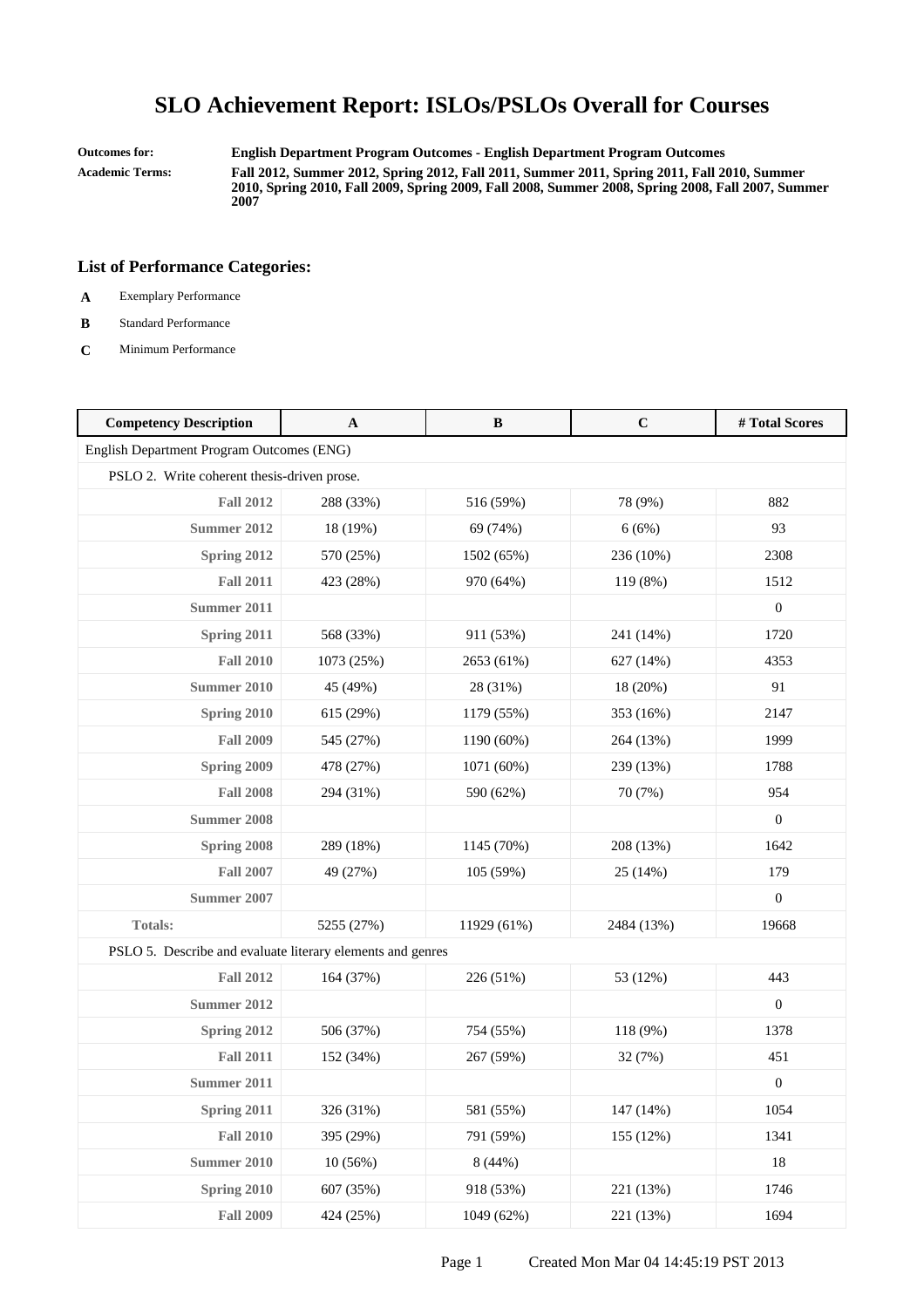| <b>Competency Description</b>                                                                          | $\mathbf{A}$ | $\, {\bf B}$ | $\mathbf C$ | # Total Scores   |
|--------------------------------------------------------------------------------------------------------|--------------|--------------|-------------|------------------|
| Spring 2009                                                                                            | 144 (19%)    | 517 (69%)    | 88 (12%)    | 749              |
| <b>Fall 2008</b>                                                                                       | 182 (25%)    | 472 (66%)    | 61 (9%)     | 715              |
| Summer 2008                                                                                            |              |              |             | $\boldsymbol{0}$ |
| Spring 2008                                                                                            | 61 (31%)     | 102 (52%)    | 32 (16%)    | 195              |
| <b>Fall 2007</b>                                                                                       | 8(16%)       | 30 (59%)     | 13 (25%)    | 51               |
| Summer 2007                                                                                            |              |              |             | $\boldsymbol{0}$ |
| <b>Totals:</b>                                                                                         | 2979 (30%)   | 5715 (58%)   | 1141 (12%)  | 9835             |
| PSLO 1. Analyze college-level texts, both non-fiction and fiction                                      |              |              |             |                  |
| <b>Fall 2012</b>                                                                                       | 309 (29%)    | 642 (60%)    | 122(11%)    | 1073             |
| <b>Summer 2012</b>                                                                                     | 7(23%)       | 23 (74%)     | 1(3%)       | 31               |
| Spring 2012                                                                                            | 811 (31%)    | 1524 (59%)   | 267 (10%)   | 2602             |
| <b>Fall 2011</b>                                                                                       | 445 (35%)    | 705 (55%)    | 125 (10%)   | 1275             |
| Summer 2011                                                                                            |              |              |             | $\boldsymbol{0}$ |
| Spring 2011                                                                                            | 550 (29%)    | 1076 (56%)   | 293 (15%)   | 1919             |
| <b>Fall 2010</b>                                                                                       | 1109 (26%)   | 2636 (62%)   | 475 (11%)   | 4220             |
| <b>Summer 2010</b>                                                                                     | 34 (46%)     | 31 (42%)     | 9(12%)      | 74               |
| <b>Spring 2010</b>                                                                                     | 902 (30%)    | 1675 (55%)   | 459 (15%)   | 3036             |
| <b>Fall 2009</b>                                                                                       | 856 (25%)    | 2177 (63%)   | 425 (12%)   | 3458             |
| Spring 2009                                                                                            | 520 (24%)    | 1414 (64%)   | 278 (13%)   | 2212             |
| <b>Fall 2008</b>                                                                                       | 402 (26%)    | 1028 (66%)   | 131 (8%)    | 1561             |
| Summer 2008                                                                                            |              |              |             | $\boldsymbol{0}$ |
| Spring 2008                                                                                            | 257 (30%)    | 476 (55%)    | 126 (15%)   | 859              |
| <b>Fall 2007</b>                                                                                       | 40 (25%)     | 92 (57%)     | 30 (19%)    | 162              |
| Summer 2007                                                                                            |              |              |             | $\boldsymbol{0}$ |
| <b>Totals:</b>                                                                                         | 6242 (28%)   | 13499 (60%)  | 2741 (12%)  | 22482            |
| PSLO 3. Gather, evaluate, and synthesize information to produce a correctly documented research paper. |              |              |             |                  |
| <b>Fall 2012</b>                                                                                       | 75 (21%)     | 270 (76%)    | 12 (3%)     | 357              |
| <b>Summer 2012</b>                                                                                     | 7(23%)       | 20 (65%)     | 4(13%)      | 31               |
| Spring 2012                                                                                            | 208 (20%)    | 761 (72%)    | 93 (9%)     | 1062             |
| <b>Fall 2011</b>                                                                                       | 236 (22%)    | 727 (68%)    | 102 (10%)   | 1065             |
| <b>Summer 2011</b>                                                                                     |              |              |             | $\boldsymbol{0}$ |
| Spring 2011                                                                                            | 285 (37%)    | 358 (47%)    | 119 (16%)   | 762              |
| <b>Fall 2010</b>                                                                                       | 462 (26%)    | 1057 (59%)   | 263 (15%)   | 1782             |
| <b>Summer 2010</b>                                                                                     | 17 (45%)     | 13 (34%)     | 8 (21%)     | 38               |
| Spring 2010                                                                                            | 332 (31%)    | 595 (56%)    | 142 (13%)   | 1069             |
| <b>Fall 2009</b>                                                                                       | 120 (49%)    | 99 (40%)     | 26(11%)     | 245              |
| Spring 2009                                                                                            | 283 (35%)    | 400 (50%)    | 115 (14%)   | 798              |
| <b>Fall 2008</b>                                                                                       | 82 (44%)     | 81 (44%)     | 23 (12%)    | 186              |
| <b>Summer 2008</b>                                                                                     |              |              |             | $\boldsymbol{0}$ |
| Spring 2008                                                                                            | 145 (26%)    | 342 (62%)    | 63 (11%)    | 550              |
| <b>Fall 2007</b>                                                                                       | 25 (40%)     | 33 (53%)     | 4(6%)       | 62               |
| <b>Summer 2007</b>                                                                                     |              |              |             | $\boldsymbol{0}$ |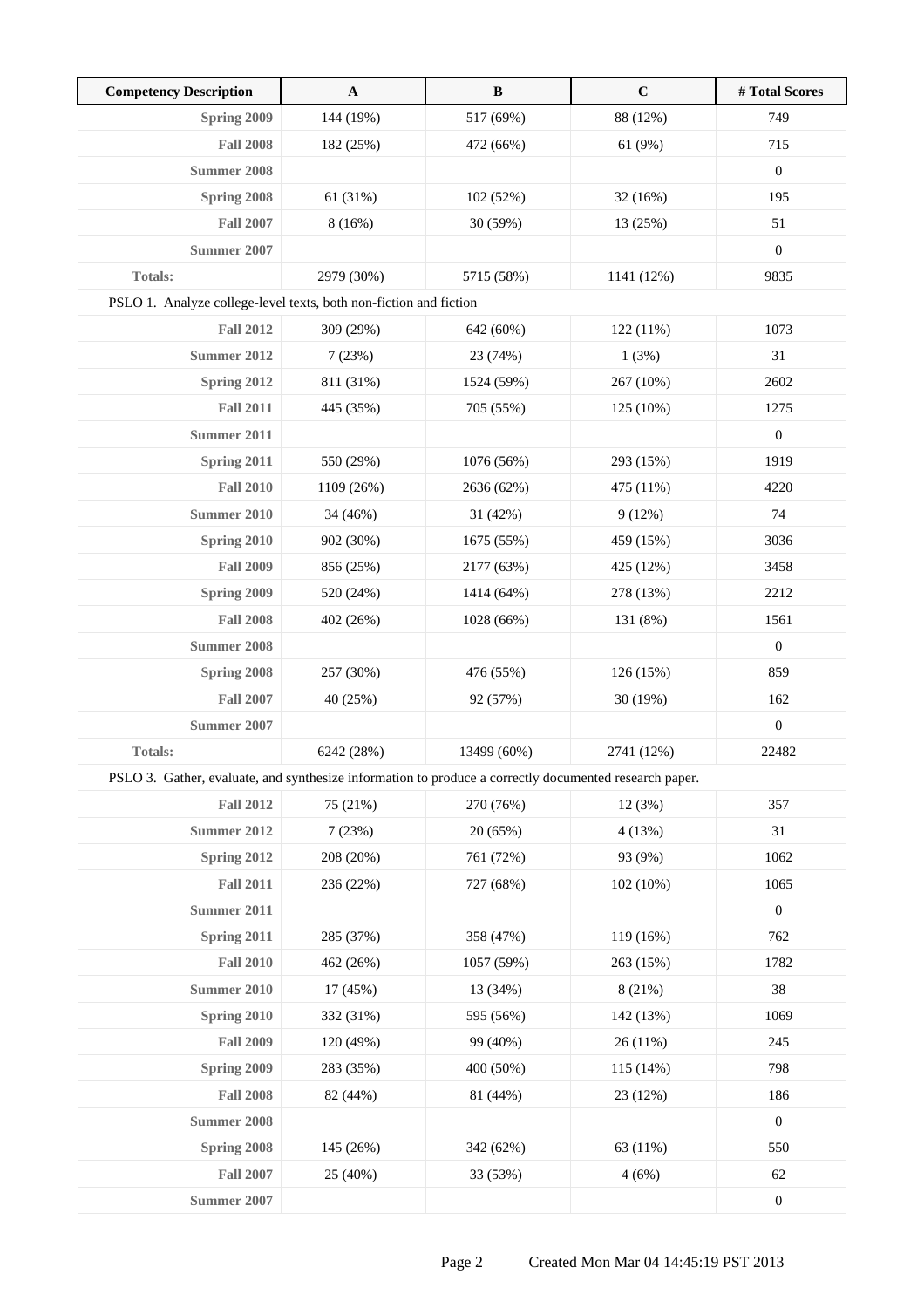| <b>Competency Description</b>                               | $\mathbf A$ | $\, {\bf B}$ | $\mathbf C$ | # Total Scores   |
|-------------------------------------------------------------|-------------|--------------|-------------|------------------|
| <b>Totals:</b>                                              | 2277 (28%)  | 4756 (59%)   | 974 (12%)   | 8007             |
| PSLO 4. Revise written work as part of the writing process. |             |              |             |                  |
| <b>Fall 2012</b>                                            | 67 (38%)    | 102(57%)     | 9(5%)       | 178              |
| Spring 2012                                                 | 305 (38%)   | 443 (55%)    | 59 (7%)     | 807              |
| <b>Fall 2011</b>                                            | 91 (25%)    | 226 (63%)    | 41 (11%)    | 358              |
| Spring 2011                                                 | 241 (38%)   | 269 (43%)    | 119 (19%)   | 629              |
| <b>Fall 2010</b>                                            | 309 (27%)   | 701 (62%)    | 117 (10%)   | 1127             |
| <b>Summer 2010</b>                                          | 6(27%)      | 7(32%)       | 9(41%)      | $22\,$           |
| Spring 2010                                                 | 326 (34%)   | 523 (54%)    | 119 (12%)   | 968              |
| <b>Fall 2009</b>                                            | 76 (55%)    | 51 (37%)     | 10(7%)      | 137              |
| Spring 2009                                                 | 260 (39%)   | 330 (49%)    | 79 (12%)    | 669              |
| <b>Fall 2008</b>                                            | 55 (39%)    | 63 (45%)     | 22 (16%)    | 140              |
| <b>Summer 2008</b>                                          |             |              |             | $\boldsymbol{0}$ |
| Spring 2008                                                 | 38 (50%)    | 36 (47%)     | 2(3%)       | 76               |
| <b>Fall 2007</b>                                            | 9(31%)      | 14 (48%)     | 6(21%)      | 29               |
| Summer 2007                                                 |             |              |             | $\boldsymbol{0}$ |
| <b>Totals:</b>                                              | 1783 (35%)  | 2765 (54%)   | 592 (12%)   | 5140             |
|                                                             |             |              |             |                  |
| <b>Report Totals by Term</b>                                |             |              |             |                  |
| <b>Fall 2012</b>                                            | 903 (31%)   | 1756 (60%)   | 274 (9%)    | 2933             |
| Summer 2012                                                 | 32 (21%)    | 112 (72%)    | 11(7%)      | 155              |
| Spring 2012                                                 | 2400 (29%)  | 4984 (61%)   | 773 (9%)    | 8157             |
| <b>Fall 2011</b>                                            | 1347 (29%)  | 2895 (62%)   | 419 (9%)    | 4661             |
| <b>Summer 2011</b>                                          |             |              |             | $\boldsymbol{0}$ |
| Spring 2011                                                 | 1970 (32%)  | 3195 (53%)   | 919 (15%)   | 6084             |
| <b>Fall 2010</b>                                            | 3348 (26%)  | 7838 (61%)   | 1637 (13%)  | 12823            |
| <b>Summer 2010</b>                                          | 112 (46%)   | 87 (36%)     | 44 (18%)    | 243              |
| Spring 2010                                                 | 2782 (31%)  | 4890 (55%)   | 1294 (14%)  | 8966             |
| <b>Fall 2009</b>                                            | 2021 (27%)  | 4566 (61%)   | 946 (13%)   | 7533             |
| Spring 2009                                                 | 1685 (27%)  | 3732 (60%)   | 799 (13%)   | 6216             |
| <b>Fall 2008</b>                                            | 1015 (29%)  | 2234 (63%)   | 307 (9%)    | 3556             |
| <b>Summer 2008</b>                                          |             |              |             | $\boldsymbol{0}$ |
| Spring 2008                                                 | 790 (24%)   | 2101 (63%)   | 431 (13%)   | 3322             |
| <b>Fall 2007</b>                                            | 131 (27%)   | 274 (57%)    | 78 (16%)    | 483              |
| <b>Summer 2007</b>                                          |             |              |             | $\boldsymbol{0}$ |
|                                                             |             |              |             |                  |
| <b>Grand Totals:</b>                                        | 18536 (28%) | 38664 (59%)  | 7932 (12%)  | 65132            |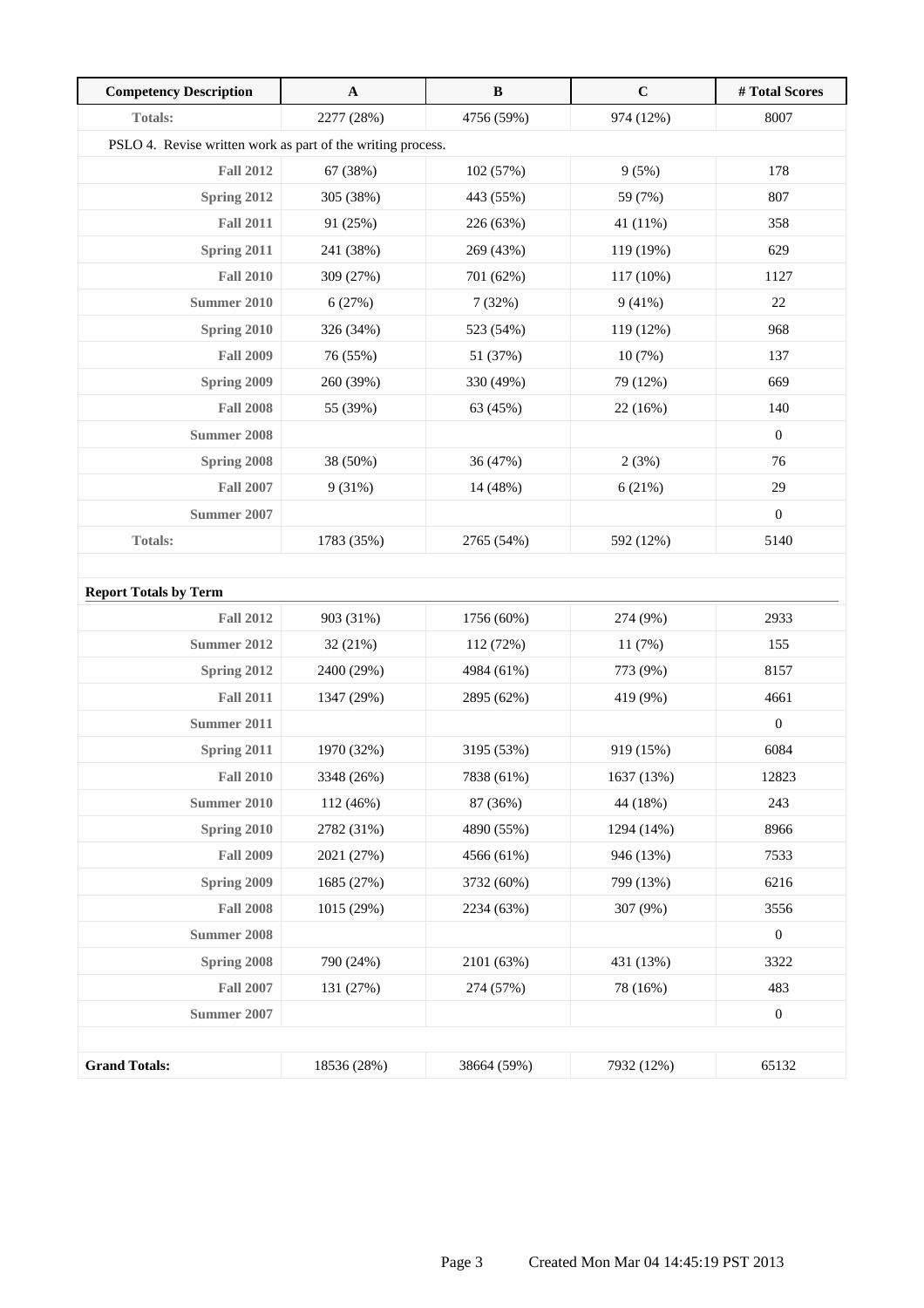**Outcomes for: ENGR Program Outcomes - ENGR Program Outcomes**

**Academic Terms: Fall 2012, Spring 2012, Fall 2011, Spring 2011, Fall 2010, Spring 2010, Fall 2009, Spring 2009, Fall 2008, Spring 2008, Fall 2007**

### **List of Performance Categories:**

**A** Exemplary Performance

#### **B** Standard Performance

**C** Minimum Performance

| <b>Competency Description</b>                                                                          | $\mathbf A$ | $\, {\bf B}$ | $\mathbf C$ | # Total Scores   |
|--------------------------------------------------------------------------------------------------------|-------------|--------------|-------------|------------------|
| <b>ENGR Program Outcomes (ENGR)</b>                                                                    |             |              |             |                  |
| PSLO 1. KNOWLEDGE OF THE ENGINEERING PROFESSION, AND THE ENGINEERING ANALYSIS AND DESIGN<br>PROCESS.   |             |              |             |                  |
| <b>Fall 2012</b>                                                                                       | 525 (67%)   | 182 (23%)    | 76 (10%)    | 783              |
| Spring 2012                                                                                            | 237 (63%)   | 105 (28%)    | 33 (9%)     | 375              |
| <b>Fall 2011</b>                                                                                       | 480 (69%)   | 162 (23%)    | 55 (8%)     | 697              |
| Spring 2011                                                                                            | 204 (61%)   | 83 (25%)     | 46 (14%)    | 333              |
| <b>Fall 2010</b>                                                                                       | 294 (62%)   | 156 (33%)    | 24 (5%)     | 474              |
| Spring 2010                                                                                            | 63 (43%)    | 66 (45%)     | 19 (13%)    | 148              |
| <b>Fall 2009</b>                                                                                       | 206 (67%)   | 87 (28%)     | 16(5%)      | 309              |
| Spring 2009                                                                                            | 30 (68%)    | 12 (27%)     | 2(5%)       | 44               |
| <b>Fall 2008</b>                                                                                       | 156 (73%)   | 46 (21%)     | 12(6%)      | 214              |
| Spring 2008                                                                                            | 44 (61%)    | 16 (22%)     | 12 (17%)    | 72               |
| <b>Fall 2007</b>                                                                                       |             |              |             | $\boldsymbol{0}$ |
| <b>Totals:</b>                                                                                         | 2239 (65%)  | 915 (27%)    | 295 (9%)    | 3449             |
| PSLO2 UTILIZE MATHEMATICAL ANALYSIS AND GRAPHICAL METHODS TO SOLVE ENGINEERING PROBLEMS.               |             |              |             |                  |
| <b>Fall 2012</b>                                                                                       | 456 (67%)   | 175 (26%)    | 51 (7%)     | 682              |
| Spring 2012                                                                                            | 154 (57%)   | 94 (35%)     | 24 (9%)     | 272              |
| <b>Fall 2011</b>                                                                                       | 395 (66%)   | 143 (24%)    | 57 (10%)    | 595              |
| Spring 2011                                                                                            | 129 (55%)   | 65 (28%)     | 40 (17%)    | 234              |
| <b>Fall 2010</b>                                                                                       | 294 (62%)   | 156 (33%)    | 24 (5%)     | 474              |
| Spring 2010                                                                                            | 63 (43%)    | 66 (45%)     | 19 (13%)    | 148              |
| <b>Fall 2009</b>                                                                                       | 206 (67%)   | 87 (28%)     | 16(5%)      | 309              |
| Spring 2009                                                                                            | 30 (68%)    | 12 (27%)     | 2(5%)       | 44               |
| <b>Fall 2008</b>                                                                                       | 156 (73%)   | 46 (21%)     | 12(6%)      | 214              |
| <b>Spring 2008</b>                                                                                     | 44 (61%)    | 16(22%)      | 12 (17%)    | 72               |
| <b>Fall 2007</b>                                                                                       |             |              |             | $\boldsymbol{0}$ |
| <b>Totals:</b>                                                                                         | 1927 (63%)  | 860 (28%)    | 257 (8%)    | 3044             |
| PSLO4 DEVELOP TEAMWORK AND TECHNICAL WRITING SKILLS TO BE SUCCESSFUL ON AN ENGINEERING<br>DESIGN TEAM. |             |              |             |                  |
| <b>Fall 2012</b>                                                                                       | 438 (64%)   | 169 (25%)    | 80 (12%)    | 687              |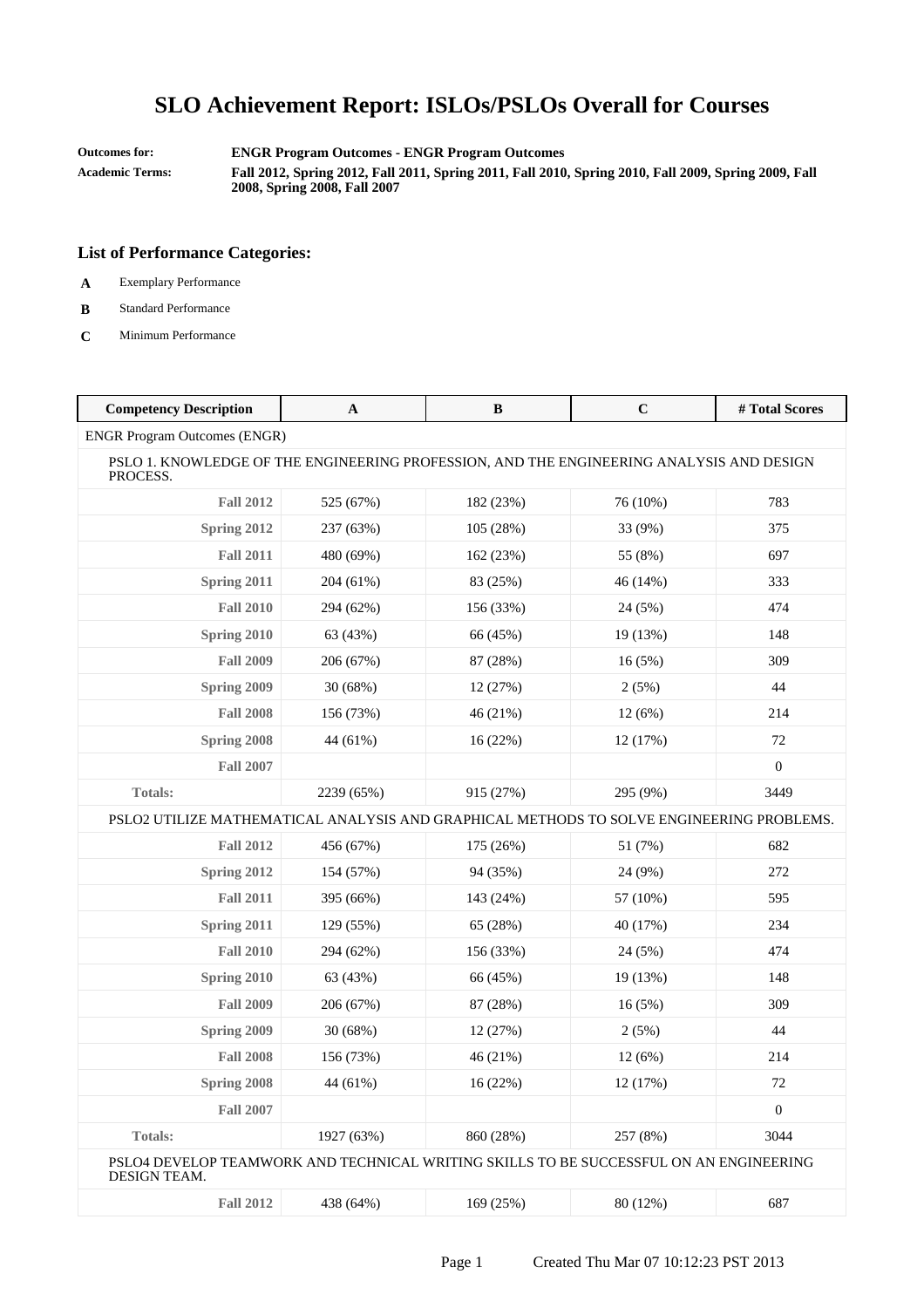| <b>Competency Description</b>                                                                                 | $\mathbf{A}$ | $\, {\bf B}$ | $\mathbf C$ | #Total Scores    |
|---------------------------------------------------------------------------------------------------------------|--------------|--------------|-------------|------------------|
| Spring 2012                                                                                                   | 202 (64%)    | 85 (27%)     | 30 (9%)     | 317              |
| <b>Fall 2011</b>                                                                                              | 428 (69%)    | 145 (23%)    | 49 (8%)     | 622              |
| Spring 2011                                                                                                   | 165 (57%)    | 70 (24%)     | 52 (18%)    | 287              |
| <b>Fall 2010</b>                                                                                              | 234 (65%)    | 112 (31%)    | 13 (4%)     | 359              |
| Spring 2010                                                                                                   | 31 (50%)     | 26 (42%)     | 5(8%)       | 62               |
| <b>Fall 2009</b>                                                                                              | 188 (70%)    | 70 (26%)     | 9(3%)       | 267              |
| Spring 2009                                                                                                   | 25 (64%)     | 12(31%)      | 2(5%)       | 39               |
| <b>Fall 2008</b>                                                                                              | 137 (71%)    | 45 (23%)     | 10(5%)      | 192              |
| Spring 2008                                                                                                   | 44 (61%)     | 16(22%)      | 12 (17%)    | 72               |
| <b>Fall 2007</b>                                                                                              |              |              |             | $\boldsymbol{0}$ |
| <b>Totals:</b>                                                                                                | 1892 (65%)   | 750 (26%)    | 262 (9%)    | 2904             |
| PSLO3 DEMONSTRATE PROFICIENCY IN THE APPLICATION AND USE OF ENGINEERING SOFTWARE AND<br>LABORATORY EQUIPMENT. |              |              |             |                  |
| <b>Fall 2012</b>                                                                                              | 218 (73%)    | 52 (17%)     | 28 (9%)     | 298              |
| Spring 2012                                                                                                   | 96 (65%)     | 38 (26%)     | 14 (9%)     | 148              |
| <b>Fall 2011</b>                                                                                              | 209 (71%)    | 55 (19%)     | 29 (10%)    | 293              |
| Spring 2011                                                                                                   | 101(62%)     | 32 (20%)     | 30 (18%)    | 163              |
| <b>Fall 2010</b>                                                                                              | 152 (70%)    | 54 (25%)     | 11(5%)      | 217              |
| Spring 2010                                                                                                   | 44 (48%)     | 39 (42%)     | $9(10\%)$   | 92               |
| <b>Fall 2009</b>                                                                                              | 91 (78%)     | 23 (20%)     | 2(2%)       | 116              |
| Spring 2009                                                                                                   | 12 (92%)     |              | 1(8%)       | 13               |
| <b>Fall 2008</b>                                                                                              | 65 (86%)     | 7(9%)        | 4(5%)       | 76               |
| Spring 2008                                                                                                   | 16 (89%)     |              | 2(11%)      | 18               |
| <b>Fall 2007</b>                                                                                              |              |              |             | $\boldsymbol{0}$ |
| <b>Totals:</b>                                                                                                | 1004 (70%)   | 300 (21%)    | 130 (9%)    | 1434             |
|                                                                                                               |              |              |             |                  |
| <b>Report Totals by Term</b>                                                                                  |              |              |             |                  |
| <b>Fall 2012</b>                                                                                              | 1637 (67%)   | 578 (24%)    | 235 (10%)   | 2450             |
| Spring 2012                                                                                                   | 689 (62%)    | 322 (29%)    | 101 (9%)    | 1112             |
| <b>Fall 2011</b>                                                                                              | 1512 (69%)   | 505 (23%)    | 190 (9%)    | 2207             |
| Spring 2011                                                                                                   | 599 (59%)    | 250 (25%)    | 168 (17%)   | 1017             |
| <b>Fall 2010</b>                                                                                              | 974 (64%)    | 478 (31%)    | 72 (5%)     | 1524             |
| <b>Spring 2010</b>                                                                                            | 201 (45%)    | 197 (44%)    | 52 (12%)    | 450              |
| <b>Fall 2009</b>                                                                                              | 691 (69%)    | 267 (27%)    | 43 (4%)     | 1001             |
| Spring 2009                                                                                                   | 97 (69%)     | 36 (26%)     | 7(5%)       | 140              |
| <b>Fall 2008</b>                                                                                              | 514 (74%)    | 144 (21%)    | 38 (5%)     | 696              |
| Spring 2008                                                                                                   | 148 (63%)    | 48 (21%)     | 38 (16%)    | 234              |
| <b>Fall 2007</b>                                                                                              |              |              |             | $\boldsymbol{0}$ |
|                                                                                                               |              |              |             |                  |
| <b>Grand Totals:</b>                                                                                          | 7062 (65%)   | 2825 (26%)   | 944 (9%)    | 10831            |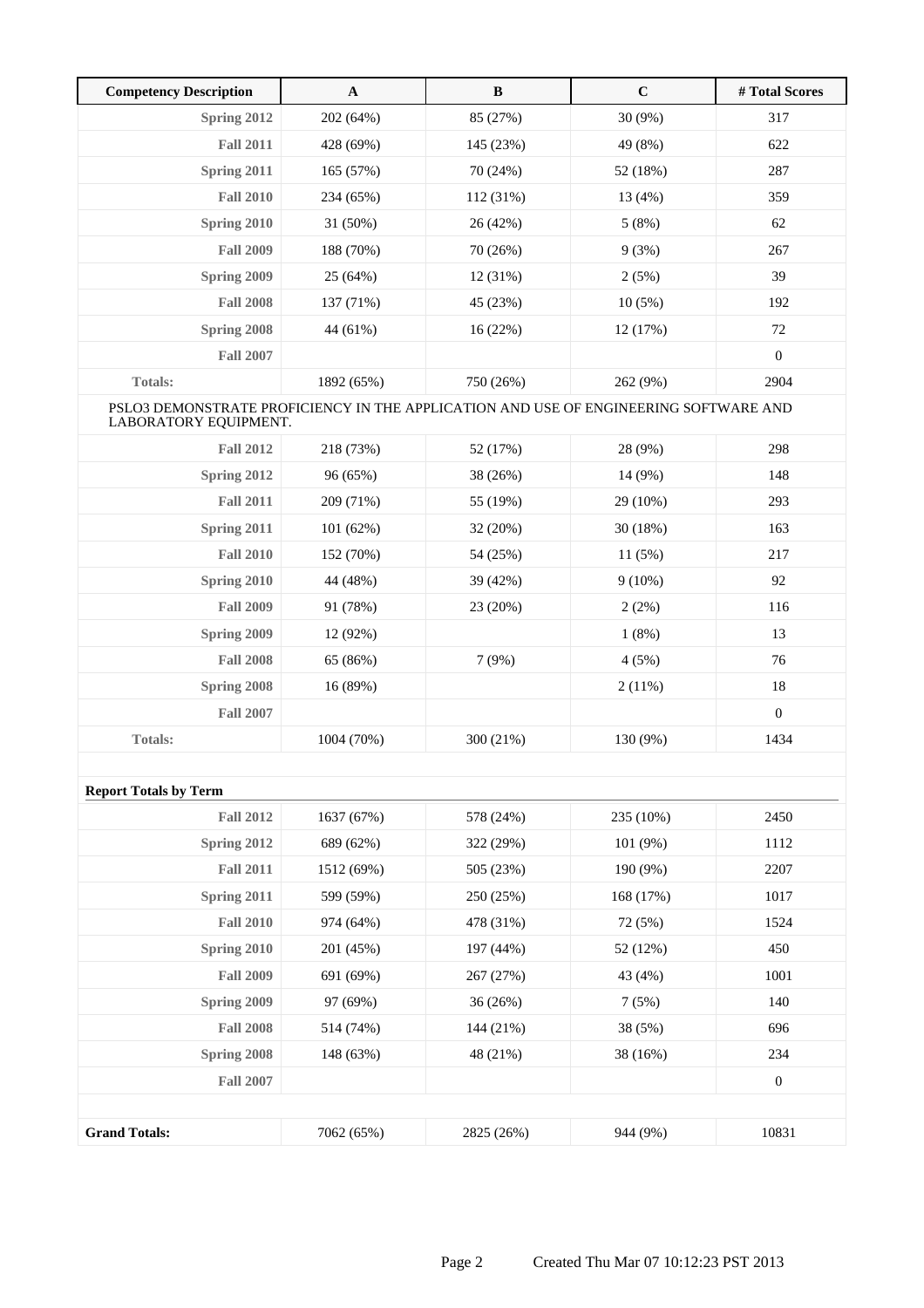| <b>Outcomes for:</b> | <b>ENT Program Outcomes - ENT Program Outcomes</b> |
|----------------------|----------------------------------------------------|
| Academic Terms:      | Fall 2012, Spring 2012, Fall 2011, Spring 2011     |

- **A** Exemplary Performance
- **B** Standard Performance
- **C** Minimum Performance

| <b>Competency Description</b>                                                                                                             | A         | B         | $\mathbf C$ | #Total Scores    |
|-------------------------------------------------------------------------------------------------------------------------------------------|-----------|-----------|-------------|------------------|
| <b>ENT Program Outcomes (ENT)</b>                                                                                                         |           |           |             |                  |
| PSLO 1. Access and interpret critical information (legal, financial, operational, market) necessary to develop a new business<br>venture. |           |           |             |                  |
| <b>Fall 2012</b>                                                                                                                          | 96 (76%)  | 28 (22%)  | 3(2%)       | 127              |
| Spring 2012                                                                                                                               | 68 (46%)  | 74 (50%)  | 5(3%)       | 147              |
| <b>Fall 2011</b>                                                                                                                          | 112 (69%) | 38 (23%)  | 13 (8%)     | 163              |
| Spring 2011                                                                                                                               |           |           |             | $\boldsymbol{0}$ |
| <b>Totals:</b>                                                                                                                            | 276 (63%) | 140 (32%) | 21 (5%)     | 437              |
| PSLO 2. Assess the risks associated with developing a new business venture.                                                               |           |           |             |                  |
| <b>Fall 2012</b>                                                                                                                          | 60 (64%)  | 27 (29%)  | 7(7%)       | 94               |
| Spring 2012                                                                                                                               | 55 (66%)  | 24 (29%)  | 4(5%)       | 83               |
| <b>Fall 2011</b>                                                                                                                          | 82 (56%)  | 49 (34%)  | 15 (10%)    | 146              |
| Spring 2011                                                                                                                               |           |           |             | $\boldsymbol{0}$ |
| <b>Totals:</b>                                                                                                                            | 197 (61%) | 100 (31%) | 26 (8%)     | 323              |
| PSLO 3. Develop a market ready business plan.                                                                                             |           |           |             |                  |
| <b>Fall 2012</b>                                                                                                                          | 42 (67%)  | 17 (27%)  | 4(6%)       | 63               |
| <b>Spring 2012</b>                                                                                                                        | 29 (69%)  | 9(21%)    | $4(10\%)$   | 42               |
| <b>Fall 2011</b>                                                                                                                          | 68 (68%)  | 25 (25%)  | 7(7%)       | 100              |
| Spring 2011                                                                                                                               |           |           |             | $\boldsymbol{0}$ |
| <b>Totals:</b>                                                                                                                            | 139 (68%) | 51 (25%)  | 15(7%)      | 205              |
|                                                                                                                                           |           |           |             |                  |
| <b>Report Totals by Term</b>                                                                                                              |           |           |             |                  |
| <b>Fall 2012</b>                                                                                                                          | 198 (70%) | 72 (25%)  | 14 (5%)     | 284              |
| Spring 2012                                                                                                                               | 152 (56%) | 107 (39%) | 13 (5%)     | 272              |
| <b>Fall 2011</b>                                                                                                                          | 262 (64%) | 112 (27%) | 35 (9%)     | 409              |
| Spring 2011                                                                                                                               |           |           |             | $\boldsymbol{0}$ |
|                                                                                                                                           |           |           |             |                  |
| <b>Grand Totals:</b>                                                                                                                      | 612 (63%) | 291 (30%) | 62(6%)      | 965              |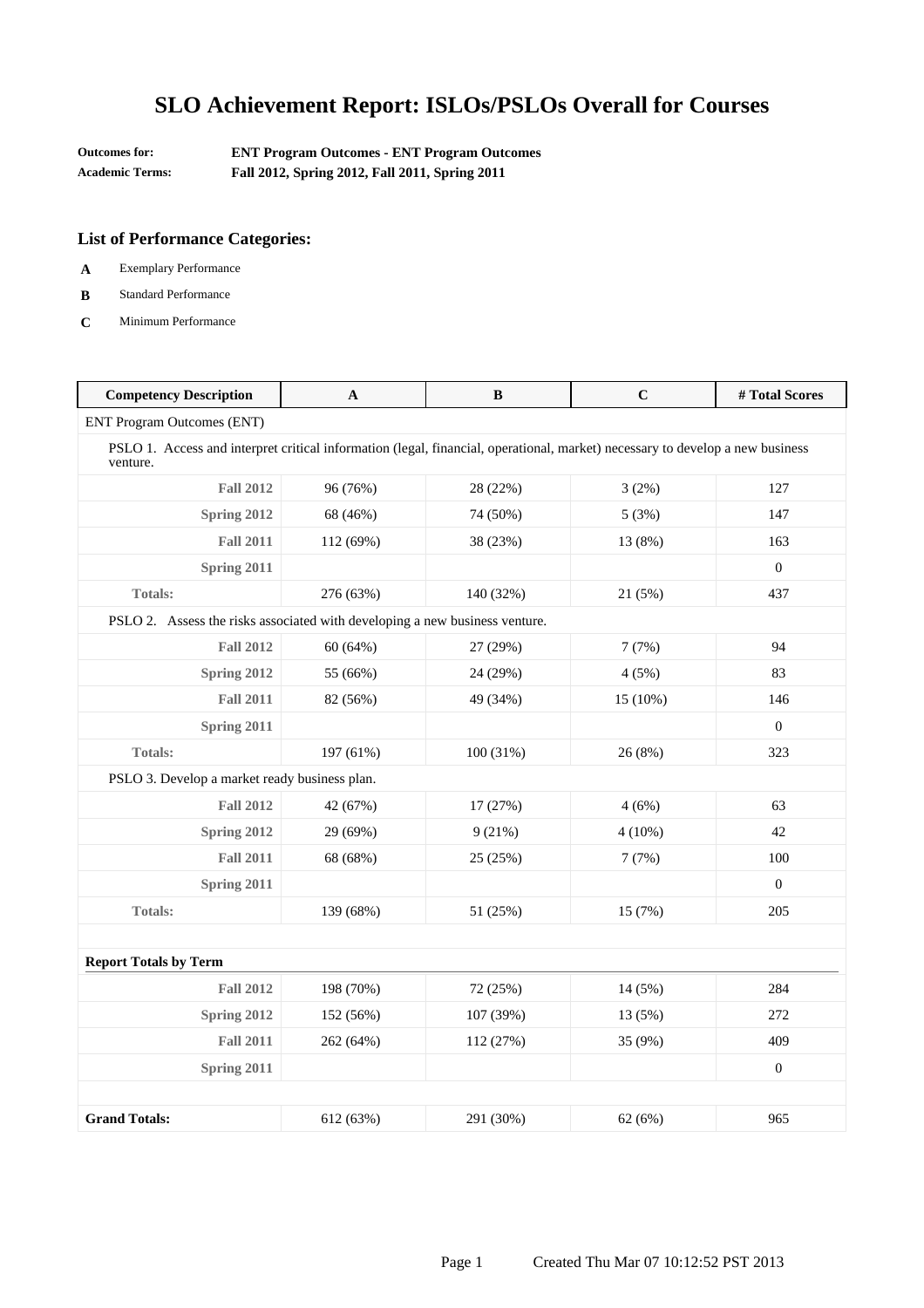**Outcomes for: ENVS Program Outcomes - ENVS Program Outcomes**

**Academic Terms: Fall 2012, Spring 2012, Fall 2011, Spring 2010, Fall 2009, Spring 2009, Fall 2008, Spring 2008, Fall 2007**

- **A** Exemplary Performance
- **B** Standard Performance
- **C** Minimum Performance

| <b>Competency Description</b>                                                                                                                           | A         | B         | $\mathbf C$ | #Total Scores    |
|---------------------------------------------------------------------------------------------------------------------------------------------------------|-----------|-----------|-------------|------------------|
| <b>ENVS Program Outcomes (ENVS)</b>                                                                                                                     |           |           |             |                  |
| PSLO 2 - Illustrate how past and ongoing human attitudes and resulting practices affect biotic and abiotic earth systems.                               |           |           |             |                  |
| <b>Fall 2012</b>                                                                                                                                        | 44 (71%)  | 17 (27%)  | 1(2%)       | 62               |
| Spring 2012                                                                                                                                             | 72 (37%)  | 98 (51%)  | 23 (12%)    | 193              |
| <b>Fall 2011</b>                                                                                                                                        | 114 (14%) | 328 (40%) | 388 (47%)   | 830              |
| Spring 2010                                                                                                                                             |           |           |             | $\mathbf{0}$     |
| <b>Fall 2009</b>                                                                                                                                        | 43 (63%)  | 21 (31%)  | 4(6%)       | 68               |
| Spring 2009                                                                                                                                             | 36 (90%)  | $4(10\%)$ |             | 40               |
| <b>Fall 2008</b>                                                                                                                                        | 89 (71%)  | 33 (26%)  | 4(3%)       | 126              |
| Spring 2008                                                                                                                                             | 19 (50%)  | 19 (50%)  |             | 38               |
| <b>Fall 2007</b>                                                                                                                                        |           |           |             | $\mathbf{0}$     |
| <b>Totals:</b>                                                                                                                                          | 417 (31%) | 520 (38%) | 420 (31%)   | 1357             |
| PSLO 1 - Explain the interconnections among the lithosphere, biosphere, hydrosphere and atmosphere.                                                     |           |           |             |                  |
| <b>Fall 2012</b>                                                                                                                                        |           |           |             | $\mathbf{0}$     |
| Spring 2012                                                                                                                                             | 18 (34%)  | 29 (55%)  | 6(11%)      | 53               |
| <b>Fall 2011</b>                                                                                                                                        | 75 (14%)  | 193 (36%) | 270 (50%)   | 538              |
| Spring 2010                                                                                                                                             |           |           |             | $\mathbf{0}$     |
| <b>Totals:</b>                                                                                                                                          | 93 (16%)  | 222 (38%) | 276 (47%)   | 591              |
| PSLO 3 - Explain how past and ongoing changes in biotic and abiotic earth systems affect human populations, ecosystem<br>function, and/or biodiversity. |           |           |             |                  |
| <b>Fall 2012</b>                                                                                                                                        |           |           |             | $\mathbf{0}$     |
| Spring 2012                                                                                                                                             | 4 (29%)   | 7(50%)    | 3(21%)      | 14               |
| <b>Fall 2011</b>                                                                                                                                        | 29 (7%)   | 135 (34%) | 238 (59%)   | 402              |
| <b>Totals:</b>                                                                                                                                          | 33 (8%)   | 142 (34%) | 241 (58%)   | 416              |
| PSLO 4 - Exhibit the basic skills needed to collect, analyze, and present data and design and implement a project.                                      |           |           |             |                  |
| <b>Fall 2012</b>                                                                                                                                        |           |           |             | $\boldsymbol{0}$ |
| Spring 2012                                                                                                                                             | 18 (20%)  | 57 (65%)  | 13 (15%)    | 88               |
| <b>Fall 2011</b>                                                                                                                                        | 11 (13%)  | 44 (51%)  | 32 (37%)    | $87\,$           |
| <b>Fall 2009</b>                                                                                                                                        |           |           |             | $\boldsymbol{0}$ |
| Spring 2009                                                                                                                                             | 56 (93%)  | 4(7%)     |             | 60               |
| <b>Fall 2008</b>                                                                                                                                        | 55 (92%)  | 5(8%)     |             | 60               |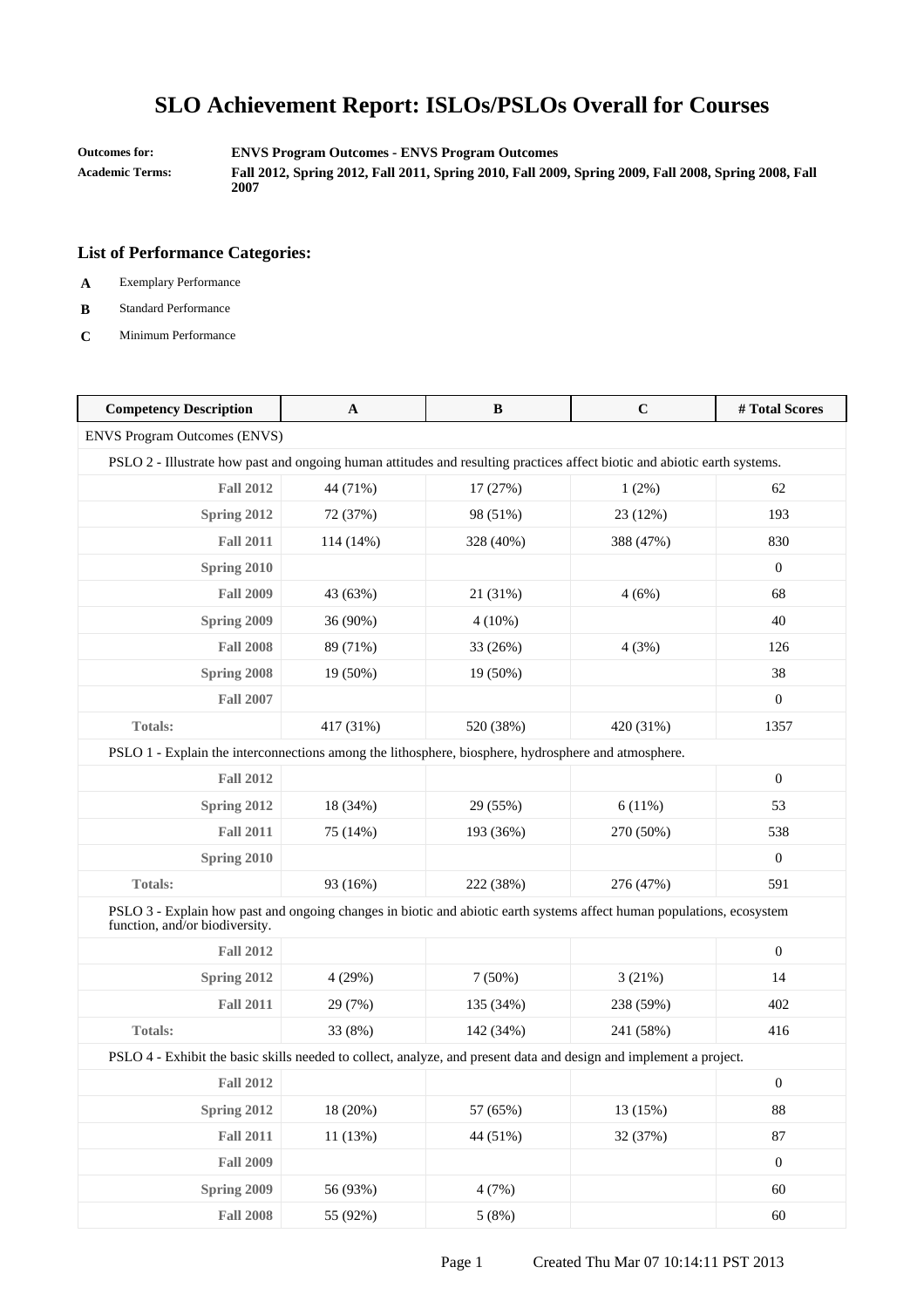| <b>Competency Description</b> | $\mathbf A$ | B          | $\mathbf C$ | # Total Scores   |
|-------------------------------|-------------|------------|-------------|------------------|
| Spring 2008                   | 38 (67%)    | 19 (33%)   |             | 57               |
| <b>Fall 2007</b>              |             |            |             | $\mathbf{0}$     |
| <b>Totals:</b>                | 178 (51%)   | 129 (37%)  | 45 (13%)    | 352              |
|                               |             |            |             |                  |
| <b>Report Totals by Term</b>  |             |            |             |                  |
| <b>Fall 2012</b>              | 44 (71%)    | 17 (27%)   | 1(2%)       | 62               |
| Spring 2012                   | 112 (32%)   | 191 (55%)  | 45 (13%)    | 348              |
| <b>Fall 2011</b>              | 229 (12%)   | 700 (38%)  | 928 (50%)   | 1857             |
| Spring 2010                   |             |            |             | $\mathbf{0}$     |
| <b>Fall 2009</b>              | 43 (63%)    | 21 (31%)   | 4(6%)       | 68               |
| Spring 2009                   | 92 (92%)    | 8(8%)      |             | 100              |
| <b>Fall 2008</b>              | 144 (77%)   | 38 (20%)   | 4(2%)       | 186              |
| Spring 2008                   | 57 (60%)    | 38 (40%)   |             | 95               |
| <b>Fall 2007</b>              |             |            |             | $\boldsymbol{0}$ |
|                               |             |            |             |                  |
| <b>Grand Totals:</b>          | 721 (27%)   | 1013 (37%) | 982 (36%)   | 2716             |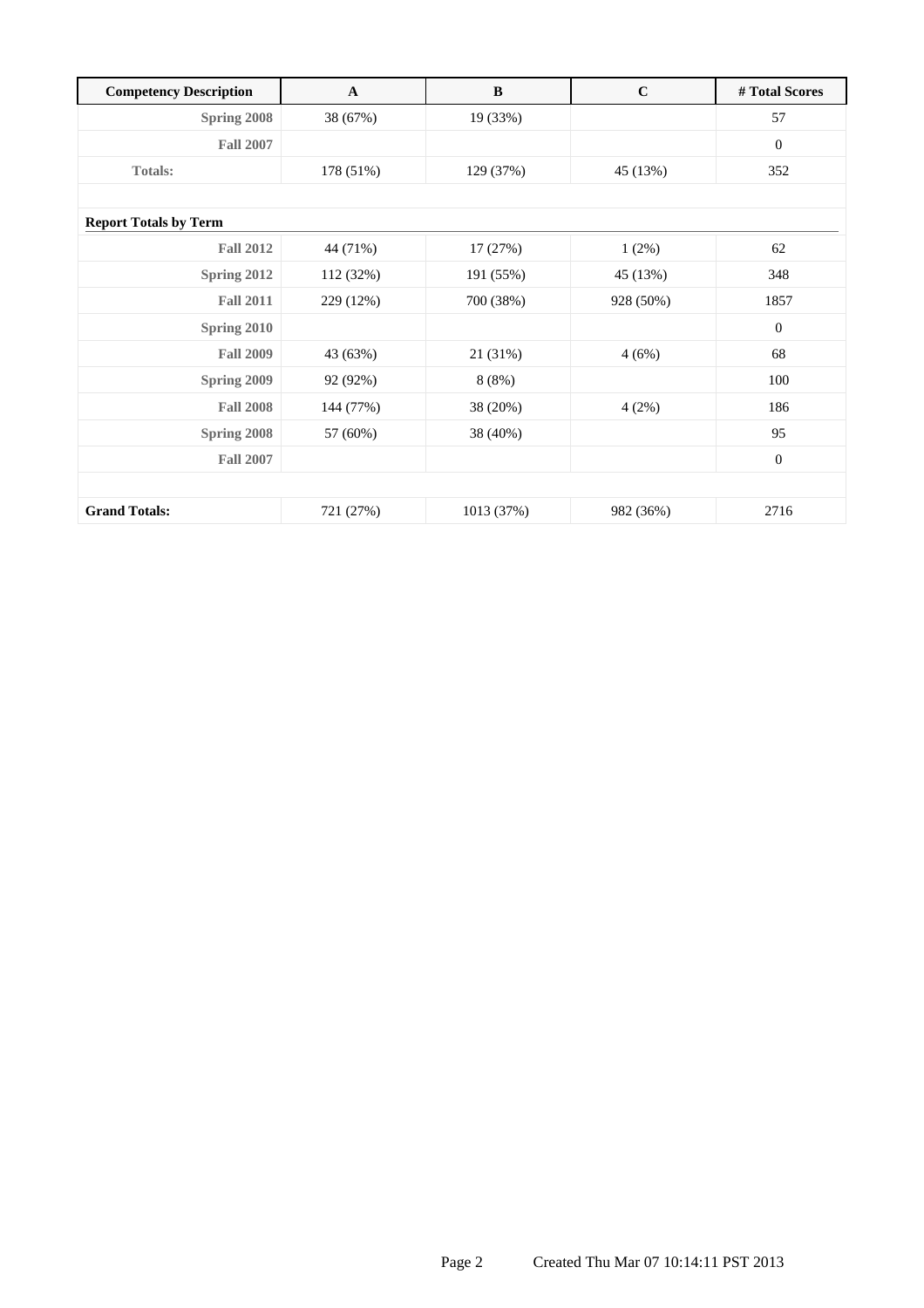**Outcomes for: ESL Program Outcomes - ESL Department Program Outcomes Academic Terms: Fall 2012, Spring 2012, Fall 2011, Summer 2011, Spring 2011, Fall 2010, Summer 2010, Spring 2010, Fall 2009, Spring 2009, Fall 2008, Summer 2008, Spring 2008, Fall 2007, Summer 2007**

- **A** Exemplary Performance
- **B** Standard Performance
- **C** Minimum Performance

| <b>Competency Description</b>                                                           | $\mathbf A$ | $\, {\bf B}$ | $\mathbf C$ | #Total Scores    |
|-----------------------------------------------------------------------------------------|-------------|--------------|-------------|------------------|
| ESL Department Program Outcomes (ESL)                                                   |             |              |             |                  |
| PSLO 5. Increase both receptive and productive knowledge of English vocabulary.         |             |              |             |                  |
| Spring 2012                                                                             | 23 (24%)    | 60 (62%)     | 14 (14%)    | 97               |
| <b>Fall 2011</b>                                                                        | 158 (14%)   | 811 (72%)    | 159 (14%)   | 1128             |
| Summer 2011                                                                             |             |              |             | $\boldsymbol{0}$ |
| Spring 2011                                                                             | 23 (13%)    | 128 (72%)    | 28 (16%)    | 179              |
| <b>Fall 2010</b>                                                                        | 141 (23%)   | 379 (62%)    | 88 (14%)    | 608              |
| <b>Summer 2010</b>                                                                      |             |              |             | $\boldsymbol{0}$ |
| Spring 2010                                                                             |             |              |             | $\boldsymbol{0}$ |
| <b>Fall 2009</b>                                                                        | 12 (71%)    | 5(29%)       |             | 17               |
| Spring 2009                                                                             | 39 (28%)    | 77 (56%)     | 22 (16%)    | 138              |
| <b>Fall 2008</b>                                                                        | 5(13%)      | 28 (72%)     | 6(15%)      | 39               |
| <b>Summer 2008</b>                                                                      |             |              |             | $\mathbf{0}$     |
| Spring 2008                                                                             | 8(28%)      | 9(31%)       | 12(41%)     | 29               |
| <b>Fall 2007</b>                                                                        | 6(21%)      | 16 (55%)     | 7(24%)      | 29               |
| <b>Summer 2007</b>                                                                      |             |              |             | $\boldsymbol{0}$ |
| Totals:                                                                                 | 415 (18%)   | 1513 (67%)   | 336 (15%)   | 2264             |
| PSLO 3. Read, comprehend and apply one?s own thinking to a wide range of English texts. |             |              |             |                  |
| Spring 2012                                                                             | 31 (30%)    | 58 (56%)     | 15(14%)     | 104              |
| <b>Fall 2011</b>                                                                        | 191 (27%)   | 432 (60%)    | 96 (13%)    | 719              |
| <b>Summer 2011</b>                                                                      |             |              |             | $\mathbf{0}$     |
| Spring 2011                                                                             | 8(15%)      | 33 (63%)     | 11(21%)     | 52               |
| <b>Fall 2010</b>                                                                        | 195 (28%)   | 416 (60%)    | 85 (12%)    | 696              |
| <b>Summer 2010</b>                                                                      |             |              |             | $\boldsymbol{0}$ |
| Spring 2010                                                                             |             |              |             | $\boldsymbol{0}$ |
| <b>Fall 2009</b>                                                                        | 21 (62%)    | 13 (38%)     |             | 34               |
| Spring 2009                                                                             | 123 (39%)   | 152 (48%)    | 43 (14%)    | 318              |
| <b>Fall 2008</b>                                                                        | 25 (20%)    | 95 (75%)     | 6(5%)       | 126              |
| <b>Summer 2008</b>                                                                      |             |              |             | $\boldsymbol{0}$ |
| Spring 2008                                                                             | 16 (38%)    | 13 (31%)     | 13 (31%)    | $42\,$           |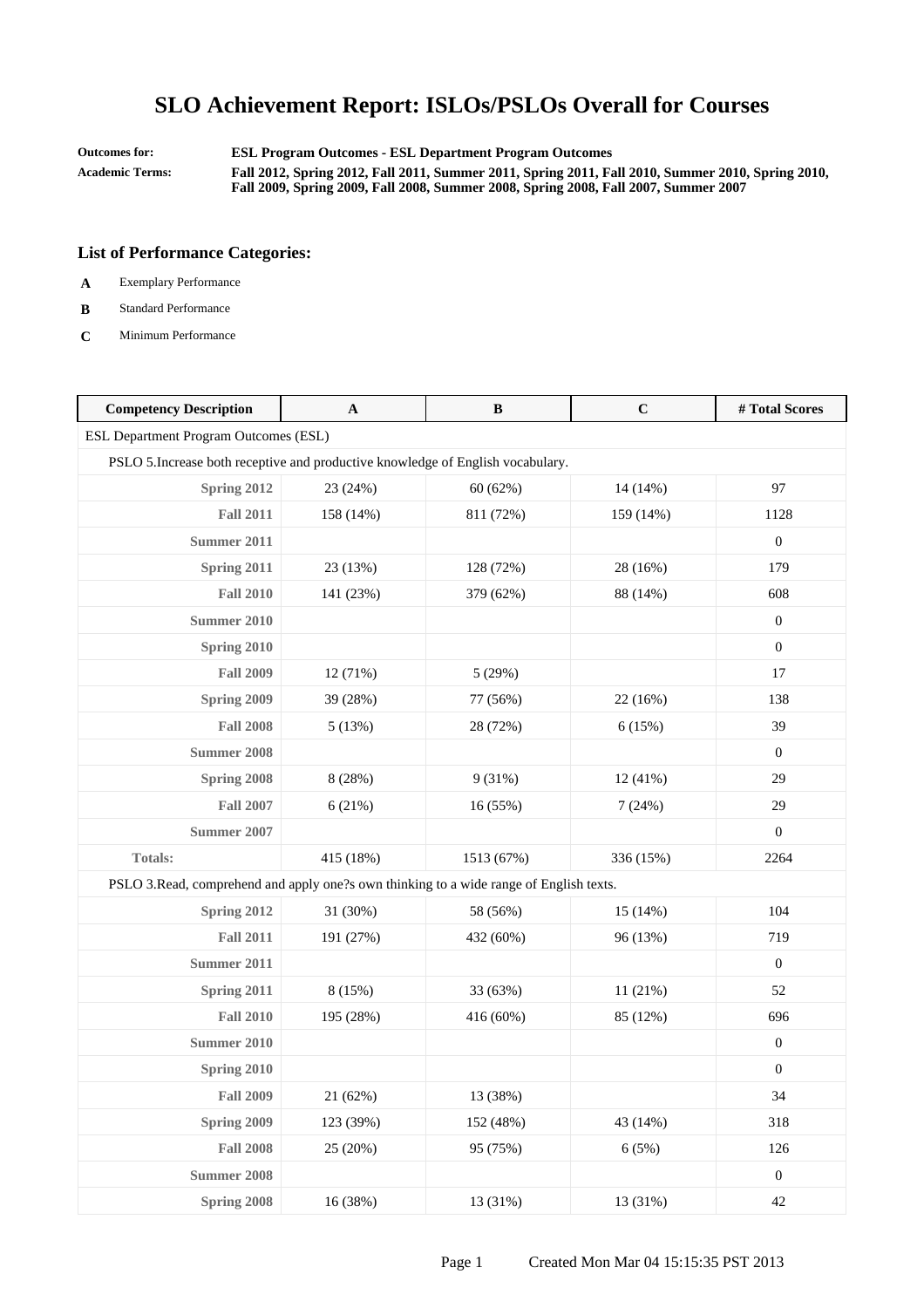| <b>Competency Description</b>                                                                                                                | $\mathbf A$ | $\, {\bf B}$ | $\mathbf C$ | # Total Scores   |
|----------------------------------------------------------------------------------------------------------------------------------------------|-------------|--------------|-------------|------------------|
| <b>Fall 2007</b>                                                                                                                             | 14 (34%)    | 21 (51%)     | 6(15%)      | 41               |
| <b>Summer 2007</b>                                                                                                                           |             |              |             | $\boldsymbol{0}$ |
| Totals:                                                                                                                                      | 624 (29%)   | 1233 (58%)   | 275 (13%)   | 2132             |
| PSLO 1. Listen to spoken English, understand intended meaning and respond appropriately.                                                     |             |              |             |                  |
| Spring 2012                                                                                                                                  | 30 (24%)    | 76 (61%)     | 18 (15%)    | 124              |
| <b>Fall 2011</b>                                                                                                                             | 46 (11%)    | 305 (75%)    | 55 (14%)    | 406              |
| <b>Summer 2011</b>                                                                                                                           |             |              |             | $\mathbf{0}$     |
| Spring 2011                                                                                                                                  | 7(8%)       | 65 (72%)     | 18(20%)     | 90               |
| <b>Fall 2010</b>                                                                                                                             | 73 (26%)    | 127 (46%)    | 78 (28%)    | 278              |
| Spring 2010                                                                                                                                  |             |              |             | $\boldsymbol{0}$ |
| <b>Fall 2009</b>                                                                                                                             | 11 (65%)    | 6(35%)       |             | 17               |
| Spring 2009                                                                                                                                  | 22 (49%)    | 20 (44%)     | 3(7%)       | 45               |
| <b>Fall 2008</b>                                                                                                                             | 57 (25%)    | 122 (54%)    | 49 (21%)    | 228              |
| Summer 2008                                                                                                                                  |             |              |             | $\boldsymbol{0}$ |
| Spring 2008                                                                                                                                  | 5 (38%)     | 4(31%)       | 4(31%)      | 13               |
| <b>Fall 2007</b>                                                                                                                             | 4 (33%)     | 7(58%)       | 1(8%)       | 12               |
| <b>Summer 2007</b>                                                                                                                           |             |              |             | $\boldsymbol{0}$ |
| Totals:                                                                                                                                      | 255 (21%)   | 732 (60%)    | 226 (19%)   | 1213             |
| PSLO 7. Analyze new information and ideas and contribute original thought to discussions regarding these.                                    |             |              |             |                  |
| Spring 2012                                                                                                                                  | 27 (34%)    | 37 (47%)     | 15(19%)     | 79               |
| <b>Fall 2011</b>                                                                                                                             | 69 (12%)    | 450 (77%)    | 69 (12%)    | 588              |
| <b>Summer 2011</b>                                                                                                                           |             |              |             | $\boldsymbol{0}$ |
| Spring 2011                                                                                                                                  | 8 (23%)     | 21 (60%)     | 6(17%)      | 35               |
| <b>Fall 2010</b>                                                                                                                             | 55 (25%)    | 136 (62%)    | 29 (13%)    | 220              |
| <b>Fall 2009</b>                                                                                                                             |             |              |             | $\boldsymbol{0}$ |
| <b>Spring 2009</b>                                                                                                                           | 39 (34%)    | 55 (48%)     | 20 (18%)    | 114              |
| <b>Fall 2008</b>                                                                                                                             |             |              |             | $\boldsymbol{0}$ |
| <b>Summer 2008</b>                                                                                                                           |             |              |             | $\boldsymbol{0}$ |
| Spring 2008                                                                                                                                  |             |              |             | $\boldsymbol{0}$ |
| <b>Fall 2007</b>                                                                                                                             |             |              |             | $\boldsymbol{0}$ |
| <b>Summer 2007</b>                                                                                                                           |             |              |             | $\boldsymbol{0}$ |
| Totals:                                                                                                                                      | 198 (19%)   | 699 (67%)    | 139 (13%)   | 1036             |
| PSLO 8. Use word-processing programs, language learning software, the Internet and keyboarding skills to facilitate language<br>development. |             |              |             |                  |
| <b>Fall 2011</b>                                                                                                                             | 129 (36%)   | 197 (55%)    | 31 (9%)     | 357              |
| Spring 2011                                                                                                                                  |             |              |             | $\boldsymbol{0}$ |
| <b>Fall 2010</b>                                                                                                                             | 88 (41%)    | 114 (53%)    | 15 (7%)     | 217              |
| <b>Summer 2010</b>                                                                                                                           |             |              |             | $\boldsymbol{0}$ |
| Spring 2010                                                                                                                                  |             |              |             | $\boldsymbol{0}$ |
| <b>Fall 2009</b>                                                                                                                             |             |              |             | $\boldsymbol{0}$ |
| Spring 2009                                                                                                                                  | 57 (24%)    | 172 (72%)    | 11(5%)      | 240              |
| <b>Fall 2008</b>                                                                                                                             | 71 (28%)    | 169(66%)     | 15 (6%)     | 255              |
| <b>Summer 2008</b>                                                                                                                           |             |              |             | $\boldsymbol{0}$ |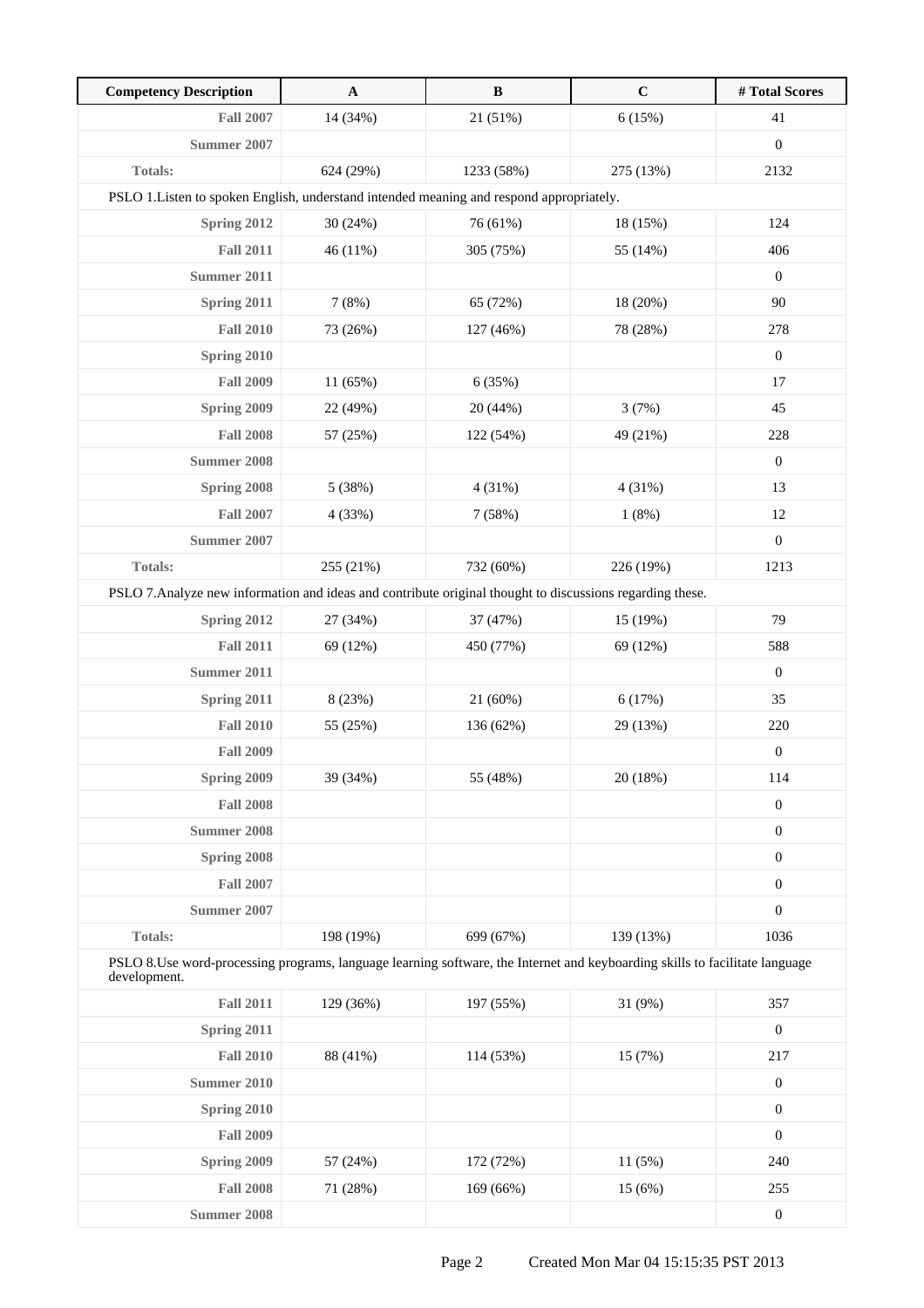| <b>Competency Description</b>                                                                                  | $\mathbf A$ | $\, {\bf B}$ | $\mathbf C$ | # Total Scores   |
|----------------------------------------------------------------------------------------------------------------|-------------|--------------|-------------|------------------|
| Spring 2008                                                                                                    | 35 (43%)    | 40 (49%)     | 6(7%)       | 81               |
| <b>Fall 2007</b>                                                                                               | 8 (47%)     | 8 (47%)      | 1(6%)       | 17               |
| Summer 2007                                                                                                    |             |              |             | $\boldsymbol{0}$ |
| <b>Totals:</b>                                                                                                 | 388 (33%)   | 700 (60%)    | 79 (7%)     | 1167             |
| PSLO 2. Speak in English on a diversity of topics in a way that is intelligible to the listener.               |             |              |             |                  |
| <b>Fall 2012</b>                                                                                               | 6(17%)      | 25 (69%)     | 5(14%)      | 36               |
| <b>Spring 2012</b>                                                                                             | 50 (33%)    | 87 (57%)     | 15 (10%)    | 152              |
| <b>Fall 2011</b>                                                                                               | 271 (22%)   | 763 (63%)    | 182 (15%)   | 1216             |
| Summer 2011                                                                                                    |             |              |             | $\boldsymbol{0}$ |
| <b>Spring 2011</b>                                                                                             | 23 (11%)    | 144 (70%)    | 38 (19%)    | 205              |
| <b>Fall 2010</b>                                                                                               | 165 (23%)   | 414 (57%)    | 150 (21%)   | 729              |
| <b>Summer 2010</b>                                                                                             |             |              |             | $\boldsymbol{0}$ |
| <b>Spring 2010</b>                                                                                             |             |              |             | $\boldsymbol{0}$ |
| <b>Fall 2009</b>                                                                                               | 25 (83%)    | 5(17%)       |             | 30               |
| Spring 2009                                                                                                    | 81 (38%)    | 100(47%)     | 31(15%)     | 212              |
| <b>Fall 2008</b>                                                                                               | 107 (19%)   | 332 (60%)    | 116 (21%)   | 555              |
| <b>Summer 2008</b>                                                                                             |             |              |             | $\boldsymbol{0}$ |
| Spring 2008                                                                                                    | 87 (45%)    | 73 (38%)     | 32 (17%)    | 192              |
| <b>Fall 2007</b>                                                                                               | 38 (48%)    | 34 (43%)     | 7(9%)       | 79               |
| <b>Summer 2007</b>                                                                                             |             |              |             | $\boldsymbol{0}$ |
| <b>Totals:</b>                                                                                                 | 853 (25%)   | 1977 (58%)   | 576 (17%)   | 3406             |
| PSLO 6. Use appropriate and generally correct grammar, spelling and punctuation when communicating in English. |             |              |             |                  |
| <b>Fall 2012</b>                                                                                               | 1(2%)       | 51 (82%)     | 10(16%)     | 62               |
| Spring 2012                                                                                                    | 72 (21%)    | 203 (60%)    | 61 (18%)    | 336              |
| <b>Fall 2011</b>                                                                                               | 607 (20%)   | 1867 (61%)   | 571 (19%)   | 3045             |
| <b>Summer 2011</b>                                                                                             |             |              |             | $\boldsymbol{0}$ |
| Spring 2011                                                                                                    | 21 (8%)     | 180 (69%)    | 59 (23%)    | 260              |
| <b>Fall 2010</b>                                                                                               | 551 (20%)   | 1563 (58%)   | 602 (22%)   | 2716             |
| <b>Summer 2010</b>                                                                                             |             |              |             | $\boldsymbol{0}$ |
| Spring 2010                                                                                                    |             | 19 (46%)     | 22 (54%)    | 41               |
| <b>Fall 2009</b>                                                                                               | 25 (38%)    | 22 (34%)     | 18 (28%)    | 65               |
| Spring 2009                                                                                                    | 203 (33%)   | 311 (50%)    | 110 (18%)   | 624              |
| <b>Fall 2008</b>                                                                                               | 297 (27%)   | 580 (52%)    | 238 (21%)   | 1115             |
| <b>Summer 2008</b>                                                                                             |             |              |             | $\boldsymbol{0}$ |
| Spring 2008                                                                                                    | 112 (44%)   | 92 (36%)     | 53 (21%)    | 257              |
| <b>Fall 2007</b>                                                                                               | 45 (44%)    | 42 (41%)     | 15 (15%)    | 102              |
| <b>Summer 2007</b>                                                                                             |             |              |             | $\boldsymbol{0}$ |
| <b>Totals:</b>                                                                                                 | 1934 (22%)  | 4930 (57%)   | 1759 (20%)  | 8623             |
| PSLO 4. Write both narrative and expository papers which fit the intended purpose and audience.                |             |              |             |                  |
| <b>Fall 2012</b>                                                                                               | 7(7%)       | 85 (87%)     | 6(6%)       | 98               |
| Spring 2012                                                                                                    | 12(11%)     | 82 (73%)     | 19 (17%)    | 113              |
| <b>Fall 2011</b>                                                                                               | 170 (21%)   | 572 (70%)    | 79 (10%)    | 821              |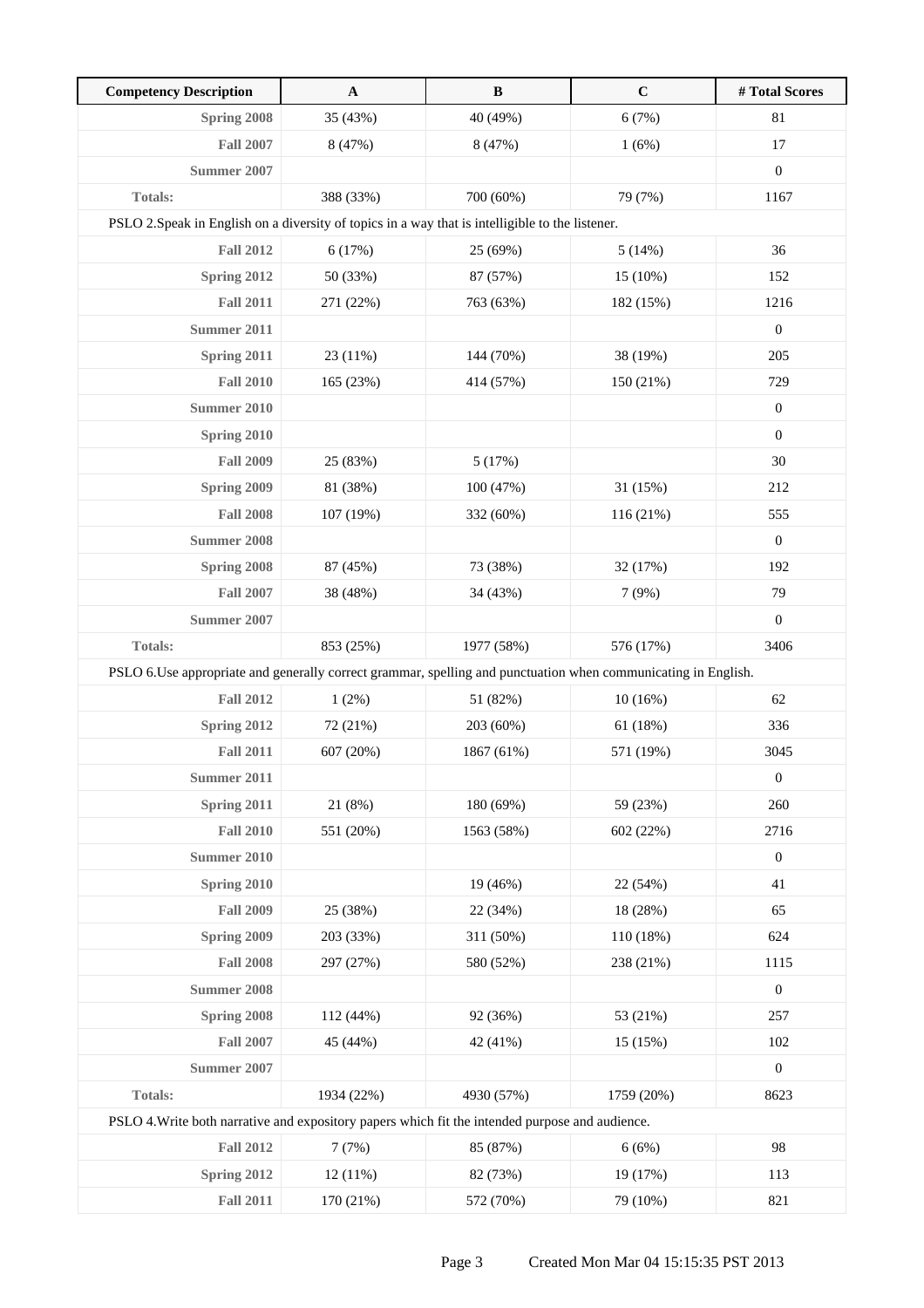| <b>Competency Description</b> | $\mathbf{A}$ | B           | $\mathbf C$ | # Total Scores   |
|-------------------------------|--------------|-------------|-------------|------------------|
| Spring 2011                   | 14 (11%)     | 90 (74%)    | 18 (15%)    | 122              |
| <b>Fall 2010</b>              | 180 (21%)    | 593 (68%)   | 95 (11%)    | 868              |
| Spring 2010                   |              | 81 (98%)    | 2(2%)       | 83               |
| <b>Fall 2009</b>              |              | 60(86%)     | 10(14%)     | 70               |
| Spring 2009                   | 59 (21%)     | 185 (67%)   | 34 (12%)    | 278              |
| <b>Fall 2008</b>              | 135 (33%)    | 218 (53%)   | 55 (13%)    | 408              |
| Spring 2008                   | 49 (41%)     | 50 (42%)    | 21 (18%)    | 120              |
| <b>Fall 2007</b>              | 30 (38%)     | 30 (38%)    | 18 (23%)    | 78               |
| <b>Totals:</b>                | 656 (21%)    | 2046 (67%)  | 357 (12%)   | 3059             |
|                               |              |             |             |                  |
| <b>Report Totals by Term</b>  |              |             |             |                  |
| <b>Fall 2012</b>              | 14 (7%)      | 161 (82%)   | $21(11\%)$  | 196              |
| Spring 2012                   | 245 (24%)    | 603 (60%)   | 157 (16%)   | 1005             |
| <b>Fall 2011</b>              | 1641 (20%)   | 5397 (65%)  | 1242 (15%)  | 8280             |
| <b>Summer 2011</b>            |              |             |             | $\boldsymbol{0}$ |
| Spring 2011                   | 104(11%)     | 661 (70%)   | 178 (19%)   | 943              |
| <b>Fall 2010</b>              | 1448 (23%)   | 3742 (59%)  | 1142 (18%)  | 6332             |
| <b>Summer 2010</b>            |              |             |             | $\boldsymbol{0}$ |
| Spring 2010                   |              | 100 (81%)   | 24 (19%)    | 124              |
| <b>Fall 2009</b>              | 94 (40%)     | 111 (48%)   | 28 (12%)    | 233              |
| Spring 2009                   | 623 (32%)    | 1072 (54%)  | 274 (14%)   | 1969             |
| <b>Fall 2008</b>              | 697 (26%)    | 1544 (57%)  | 485 (18%)   | 2726             |
| <b>Summer 2008</b>            |              |             |             | $\boldsymbol{0}$ |
| Spring 2008                   | 312 (43%)    | 281 (38%)   | 141 (19%)   | 734              |
| <b>Fall 2007</b>              | 145 (41%)    | 158 (44%)   | 55 (15%)    | 358              |
| <b>Summer 2007</b>            |              |             |             | $\boldsymbol{0}$ |
|                               |              |             |             |                  |
| <b>Grand Totals:</b>          | 5323 (23%)   | 13830 (60%) | 3747 (16%)  | 22900            |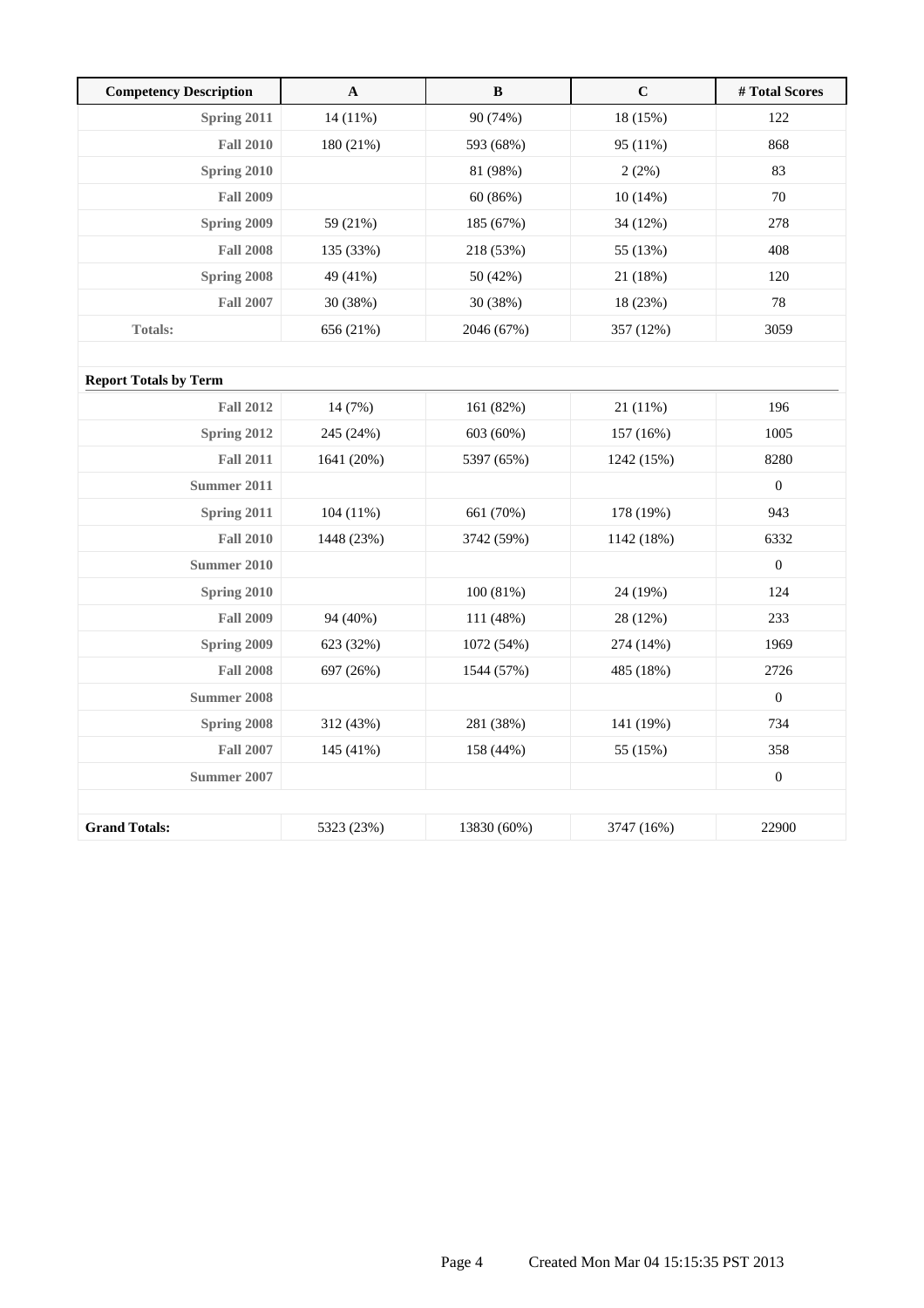**Outcomes for: ETHS Department Outcomes**

**Academic Terms: Fall 2012, Spring 2012, Fall 2011, Summer 2011, Spring 2011, Fall 2010, Spring 2009, Fall 2008, Summer 2008, Spring 2008, Fall 2007, Summer 2007**

### **List of Performance Categories:**

- **A** Exemplary Performance
- **B** Standard Performance
- **C** Minimum Performance

| <b>Competency Description</b>                                                                    | $\mathbf A$ | $\bf{B}$  | $\mathbf C$ | #Total Scores    |
|--------------------------------------------------------------------------------------------------|-------------|-----------|-------------|------------------|
| ETHS Department Outcomes (ETHS)                                                                  |             |           |             |                  |
| PSLO1 - Analyze the role of the state in maintaining social inequality through institutions.     |             |           |             |                  |
| <b>Fall 2012</b>                                                                                 | 16 (48%)    | 17 (52%)  |             | 33               |
| Spring 2012                                                                                      | 34 (32%)    | 66 (62%)  | 6(6%)       | 106              |
| <b>Fall 2011</b>                                                                                 | 15 (39%)    | 21 (55%)  | 2(5%)       | 38               |
| <b>Summer 2011</b>                                                                               |             |           |             | $\boldsymbol{0}$ |
| Spring 2011                                                                                      | 32 (19%)    | 133 (79%) | 3(2%)       | 168              |
| <b>Fall 2010</b>                                                                                 |             |           |             | $\mathbf{0}$     |
| Spring 2009                                                                                      |             |           |             | $\boldsymbol{0}$ |
| <b>Fall 2008</b>                                                                                 |             |           |             | $\boldsymbol{0}$ |
| <b>Summer 2008</b>                                                                               |             |           |             | $\overline{0}$   |
| Spring 2008                                                                                      | 62 (43%)    | 42 (29%)  | 40 (28%)    | 144              |
| <b>Fall 2007</b>                                                                                 |             |           |             | $\overline{0}$   |
| Summer 2007                                                                                      |             |           |             | $\overline{0}$   |
| <b>Totals:</b>                                                                                   | 159 (33%)   | 279 (57%) | 51 (10%)    | 489              |
| PSLO2 - Explain how race, class and gender roles create and sustain society within institutions. |             |           |             |                  |
| <b>Fall 2012</b>                                                                                 | 16 (48%)    | 17 (52%)  |             | 33               |
| <b>Spring 2012</b>                                                                               | 49 (38%)    | 72 (56%)  | 7(5%)       | 128              |
| <b>Fall 2011</b>                                                                                 | 30 (39%)    | 40 (53%)  | 6(8%)       | 76               |
| <b>Summer 2011</b>                                                                               |             |           |             | $\overline{0}$   |
| Spring 2011                                                                                      | 32 (19%)    | 133 (79%) | 3(2%)       | 168              |
| <b>Fall 2010</b>                                                                                 |             |           |             | $\boldsymbol{0}$ |
| Spring 2009                                                                                      |             |           |             | $\boldsymbol{0}$ |
| <b>Fall 2008</b>                                                                                 |             |           |             | $\overline{0}$   |
| <b>Summer 2008</b>                                                                               |             |           |             | $\boldsymbol{0}$ |
| Spring 2008                                                                                      | 69 (45%)    | 43 (28%)  | 40 (26%)    | 152              |
| <b>Fall 2007</b>                                                                                 |             |           |             | $\boldsymbol{0}$ |
| <b>Summer 2007</b>                                                                               |             |           |             | $\boldsymbol{0}$ |
| <b>Totals:</b>                                                                                   | 196 (35%)   | 305 (55%) | 56 (10%)    | 557              |

PSLO3 - Explain how social forces influence the life experience of individuals.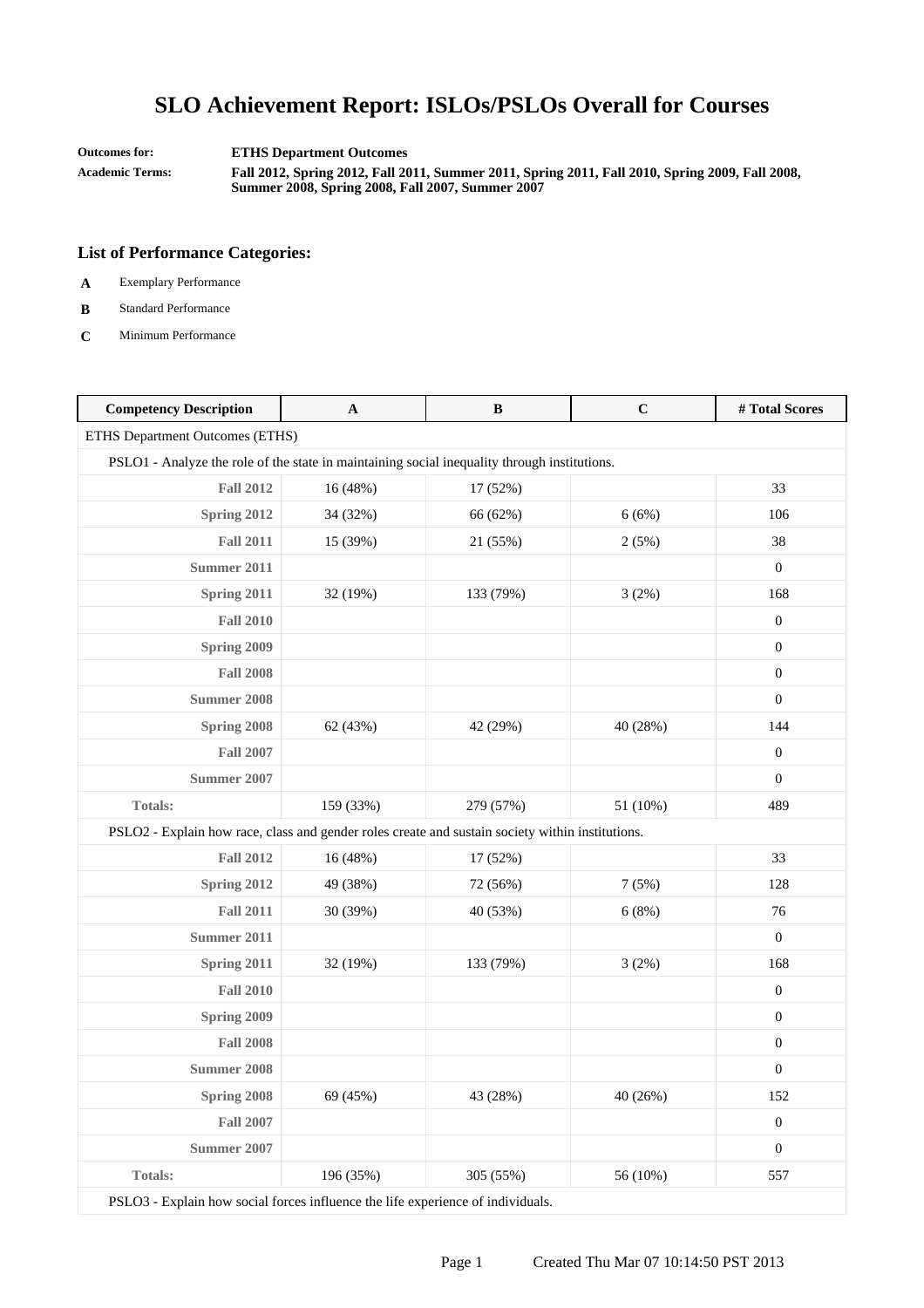| <b>Competency Description</b>                                                  | $\mathbf A$ | $\bf{B}$  | $\mathbf C$ | #Total Scores    |
|--------------------------------------------------------------------------------|-------------|-----------|-------------|------------------|
| <b>Fall 2012</b>                                                               | 16(48%)     | 17 (52%)  |             | 33               |
| Spring 2012                                                                    | 80 (45%)    | 90 (51%)  | 7(4%)       | 177              |
| <b>Fall 2011</b>                                                               | 30 (39%)    | 40 (53%)  | 6(8%)       | 76               |
| <b>Summer 2011</b>                                                             |             |           |             | $\boldsymbol{0}$ |
| Spring 2011                                                                    | 32 (19%)    | 133 (79%) | 3(2%)       | 168              |
| <b>Fall 2010</b>                                                               |             |           |             | $\boldsymbol{0}$ |
| Spring 2009                                                                    |             |           |             | $\boldsymbol{0}$ |
| <b>Fall 2008</b>                                                               |             |           |             | $\boldsymbol{0}$ |
| <b>Summer 2008</b>                                                             |             |           |             | $\boldsymbol{0}$ |
| Spring 2008                                                                    | 82 (49%)    | 46 (27%)  | 40 (24%)    | 168              |
| <b>Fall 2007</b>                                                               |             |           |             | $\boldsymbol{0}$ |
| <b>Summer 2007</b>                                                             |             |           |             | $\boldsymbol{0}$ |
| <b>Totals:</b>                                                                 | 240 (39%)   | 326 (52%) | 56 (9%)     | 622              |
| PSLO4 - Explain the major theoretical perspectives in American Ethnic Studies. |             |           |             |                  |
| <b>Fall 2011</b>                                                               | 11 (29%)    | 21 (55%)  | 6(16%)      | 38               |
| Spring 2008                                                                    | 13 (76%)    | 4(24%)    |             | 17               |
| Totals:                                                                        | 24 (44%)    | 25 (45%)  | 6(11%)      | 55               |
|                                                                                |             |           |             |                  |
| <b>Report Totals by Term</b>                                                   |             |           |             |                  |
| <b>Fall 2012</b>                                                               | 48 (48%)    | 51 (52%)  |             | 99               |
| Spring 2012                                                                    | 163 (40%)   | 228 (55%) | 20(5%)      | 411              |
| <b>Fall 2011</b>                                                               | 86 (38%)    | 122 (54%) | 20 (9%)     | 228              |
| <b>Summer 2011</b>                                                             |             |           |             | $\boldsymbol{0}$ |
| Spring 2011                                                                    | 96 (19%)    | 399 (79%) | 9(2%)       | 504              |
| <b>Fall 2010</b>                                                               |             |           |             | $\boldsymbol{0}$ |
| Spring 2009                                                                    |             |           |             | $\boldsymbol{0}$ |
| <b>Fall 2008</b>                                                               |             |           |             | $\boldsymbol{0}$ |
| <b>Summer 2008</b>                                                             |             |           |             | $\boldsymbol{0}$ |
| Spring 2008                                                                    | 226 (47%)   | 135 (28%) | 120 (25%)   | 481              |
| <b>Fall 2007</b>                                                               |             |           |             | $\boldsymbol{0}$ |
| <b>Summer 2007</b>                                                             |             |           |             | $\boldsymbol{0}$ |
|                                                                                |             |           |             |                  |
| <b>Grand Totals:</b>                                                           | 619 (36%)   | 935 (54%) | 169 (10%)   | 1723             |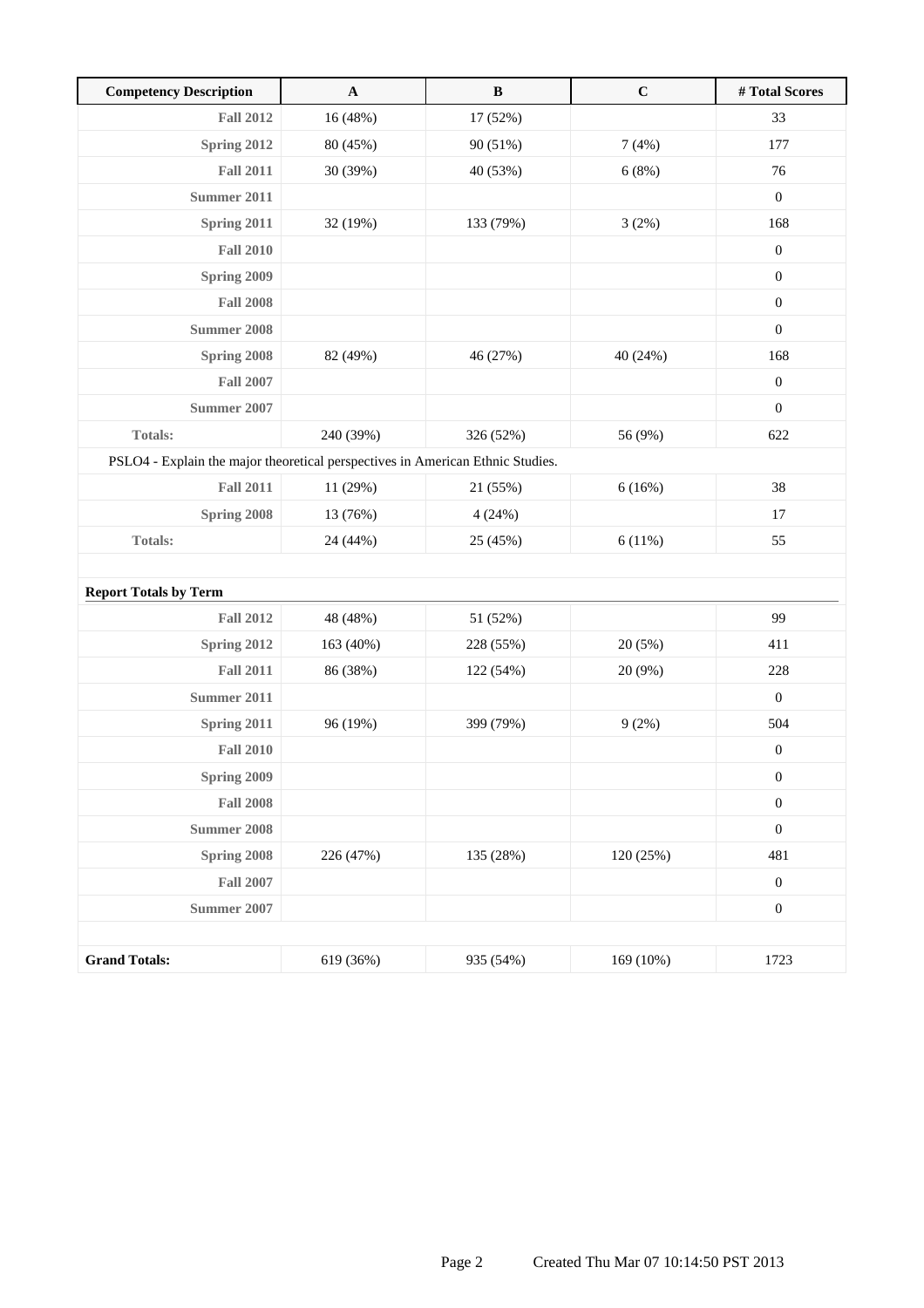**Outcomes for: Film Production Program Outcomes - Film Production Program Outcomes Academic Terms: Fall 2012, Spring 2012, Fall 2011, Summer 2011, Spring 2011, Fall 2010, Summer 2010, Spring 2010, Fall 2009, Spring 2009, Fall 2008, Summer 2008, Spring 2008, Fall 2007, Summer 2007**

- **A** Exemplary Performance
- **B** Standard Performance
- **C** Minimum Performance

| <b>Competency Description</b>                  | $\mathbf A$ | $\bf{B}$   | $\mathbf C$ | #Total Scores    |
|------------------------------------------------|-------------|------------|-------------|------------------|
| Film Production Program Outcomes (FP)          |             |            |             |                  |
| PSLO 4. Edit and output a finished short film. |             |            |             |                  |
| <b>Fall 2012</b>                               | 19 (7%)     | 224 (80%)  | 37 (13%)    | 280              |
| Spring 2012                                    | 69 (20%)    | 241 (72%)  | 27 (8%)     | 337              |
| <b>Fall 2011</b>                               | 13 (5%)     | 238 (89%)  | 17 (6%)     | 268              |
| Summer 2011                                    | 20 (50%)    | 18 (45%)   | 2(5%)       | 40               |
| Spring 2011                                    |             | 35 (92%)   | 3(8%)       | 38               |
| <b>Fall 2010</b>                               | 14 (9%)     | 129 (87%)  | 5(3%)       | 148              |
| <b>Summer 2010</b>                             | 24 (47%)    | 24 (47%)   | 3(6%)       | 51               |
| Spring 2010                                    | 25 (21%)    | 76 (65%)   | 16(14%)     | 117              |
| <b>Fall 2009</b>                               | 9(8%)       | 97 (82%)   | 12 (10%)    | 118              |
| Spring 2009                                    |             | 51 (89%)   | 6(11%)      | 57               |
| <b>Fall 2008</b>                               |             | 76 (94%)   | 5(6%)       | 81               |
| <b>Summer 2008</b>                             |             |            |             | $\boldsymbol{0}$ |
| Spring 2008                                    | 30 (58%)    | 22 (42%)   |             | 52               |
| <b>Fall 2007</b>                               |             |            |             | $\boldsymbol{0}$ |
| <b>Summer 2007</b>                             | 16 (38%)    | 26 (62%)   |             | 42               |
| Totals:                                        | 239 (15%)   | 1257 (77%) | 133 (8%)    | 1629             |
| PSLO 1. Conceive and script a short film.      |             |            |             |                  |
| <b>Fall 2012</b>                               | 40 (32%)    | 71 (57%)   | 14 (11%)    | 125              |
| Spring 2012                                    | 44 (31%)    | 88 (62%)   | 9(6%)       | 141              |
| <b>Fall 2011</b>                               | 34 (29%)    | 78 (67%)   | 4(3%)       | 116              |
| Spring 2011                                    | 15 (25%)    | 37 (61%)   | 9(15%)      | 61               |
| <b>Fall 2010</b>                               | 17 (18%)    | 66 (68%)   | 14 (14%)    | 97               |
| <b>Summer 2010</b>                             | 8 (40%)     | $10(50\%)$ | 2(10%)      | $20\,$           |
| Spring 2010                                    | 12 (18%)    | 45 (68%)   | 9(14%)      | 66               |
| <b>Fall 2009</b>                               | 23 (25%)    | 59 (64%)   | 10(11%)     | 92               |
| Spring 2009                                    | $3(100\%)$  |            |             | 3                |
| <b>Fall 2008</b>                               | 16 (20%)    | 51 (65%)   | 12(15%)     | 79               |
| Spring 2008                                    |             |            |             | $\boldsymbol{0}$ |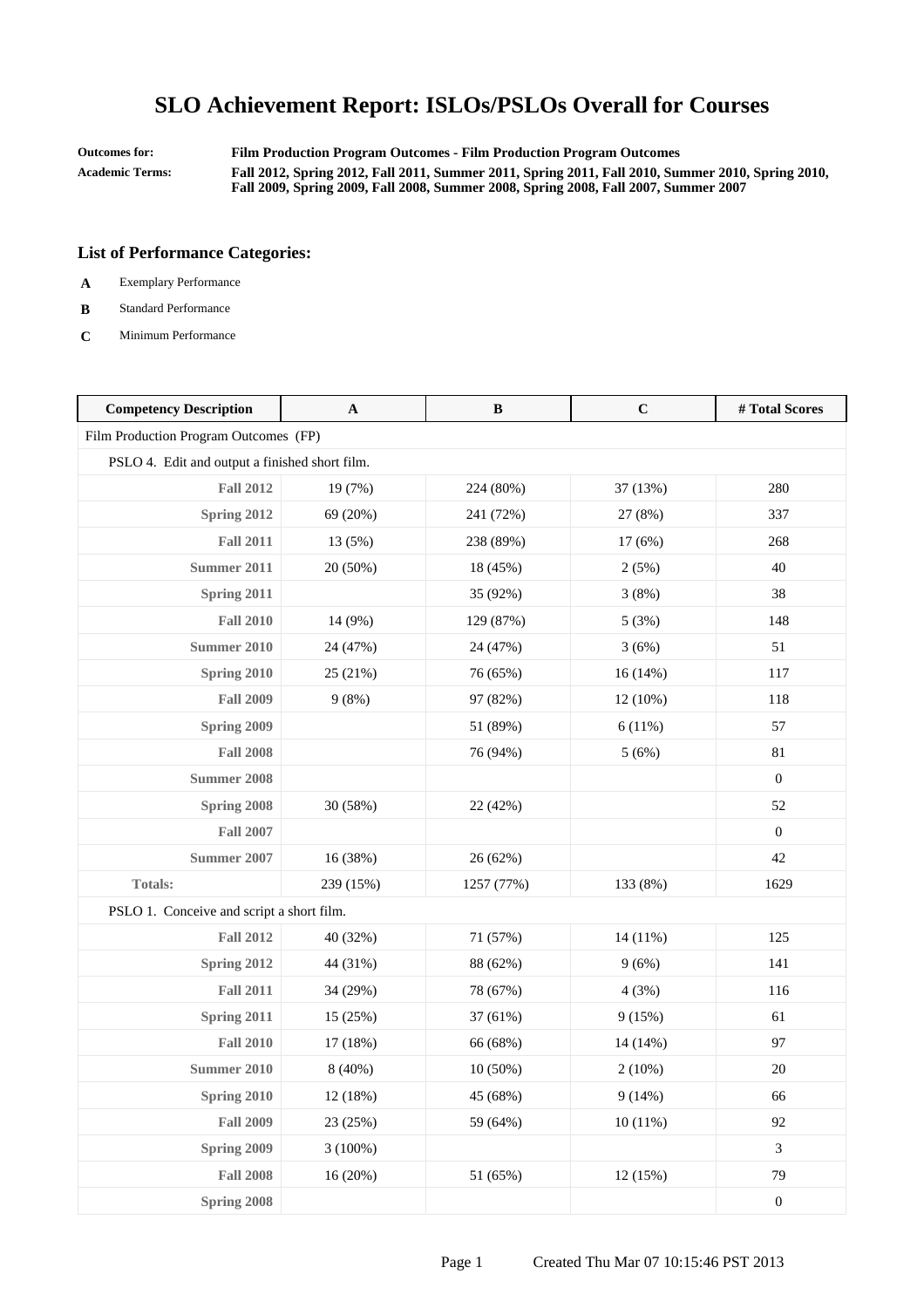| <b>Competency Description</b>                                      | $\mathbf A$ | $\bf{B}$   | $\mathbf C$ | # Total Scores   |
|--------------------------------------------------------------------|-------------|------------|-------------|------------------|
| <b>Fall 2007</b>                                                   |             |            |             | $\boldsymbol{0}$ |
| <b>Summer 2007</b>                                                 | 30 (50%)    | 30 (50%)   |             | 60               |
| Totals:                                                            | 242 (28%)   | 535 (62%)  | 83 (10%)    | 860              |
| PSLO 3. Shoot, light and record sound for a short crew production. |             |            |             |                  |
| <b>Fall 2012</b>                                                   | 69 (26%)    | 155 (59%)  | 40 (15%)    | 264              |
| Spring 2012                                                        | 100 (34%)   | 179 (62%)  | 12(4%)      | 291              |
| <b>Fall 2011</b>                                                   | 43 (22%)    | 149 (75%)  | 6(3%)       | 198              |
| <b>Summer 2011</b>                                                 | 26 (62%)    | 16 (38%)   |             | 42               |
| Spring 2011                                                        | 15 (22%)    | 42 (63%)   | 10(15%)     | 67               |
| <b>Fall 2010</b>                                                   | 17 (14%)    | 90 (73%)   | 16(13%)     | 123              |
| <b>Summer 2010</b>                                                 | 8 (40%)     | $10(50\%)$ | $2(10\%)$   | 20               |
| Spring 2010                                                        | 22 (20%)    | 65 (60%)   | 22 (20%)    | 109              |
| <b>Fall 2009</b>                                                   | 24 (13%)    | 146 (78%)  | 16 (9%)     | 186              |
| Spring 2009                                                        |             | 25 (93%)   | 2(7%)       | 27               |
| <b>Fall 2008</b>                                                   | 4(4%)       | 82 (74%)   | 25 (23%)    | 111              |
| <b>Summer 2008</b>                                                 |             |            |             | $\boldsymbol{0}$ |
| Spring 2008                                                        |             |            |             | $\boldsymbol{0}$ |
| <b>Fall 2007</b>                                                   |             |            |             | $\boldsymbol{0}$ |
| Summer 2007                                                        | 30 (50%)    | 30 (50%)   |             | 60               |
| Totals:                                                            | 358 (24%)   | 989 (66%)  | 151 (10%)   | 1498             |
| PSLO 5. Analyze and explain films in context of history and genre. |             |            |             |                  |
| <b>Fall 2012</b>                                                   | 30 (88%)    | 3(9%)      | 1(3%)       | 34               |
| Spring 2012                                                        | 6(55%)      | 5(45%)     |             | 11               |
| <b>Fall 2011</b>                                                   | 13 (29%)    | 31 (69%)   | 1(2%)       | 45               |
| <b>Totals:</b>                                                     | 49 (54%)    | 39 (43%)   | 2(2%)       | $90\,$           |
| PSLO 2. Plan and budget a short film.                              |             |            |             |                  |
| Spring 2012                                                        | 17(63%)     | 9(33%)     | 1(4%)       | 27               |
| Spring 2011                                                        |             |            |             | $\boldsymbol{0}$ |
| <b>Fall 2010</b>                                                   |             | 29 (100%)  |             | 29               |
| <b>Fall 2009</b>                                                   |             | 24 (92%)   | 2(8%)       | 26               |
| <b>Fall 2008</b>                                                   |             | 21 (91%)   | 2(9%)       | 23               |
| <b>Fall 2007</b>                                                   |             |            |             | $\boldsymbol{0}$ |
| <b>Summer 2007</b>                                                 |             |            |             | $\boldsymbol{0}$ |
| Totals:                                                            | 17 (16%)    | 83 (79%)   | 5(5%)       | 105              |
|                                                                    |             |            |             |                  |
| <b>Report Totals by Term</b>                                       |             |            |             |                  |
| <b>Fall 2012</b>                                                   | 158 (22%)   | 453 (64%)  | 92 (13%)    | 703              |
| Spring 2012                                                        | 236 (29%)   | 522 (65%)  | 49 (6%)     | 807              |
| <b>Fall 2011</b>                                                   | 103 (16%)   | 496 (79%)  | 28 (4%)     | 627              |
| <b>Summer 2011</b>                                                 | 46 (56%)    | 34 (41%)   | 2(2%)       | 82               |
| Spring 2011                                                        | 30 (18%)    | 114 (69%)  | 22 (13%)    | 166              |
| <b>Fall 2010</b>                                                   | 48 (12%)    | 314 (79%)  | 35 (9%)     | 397              |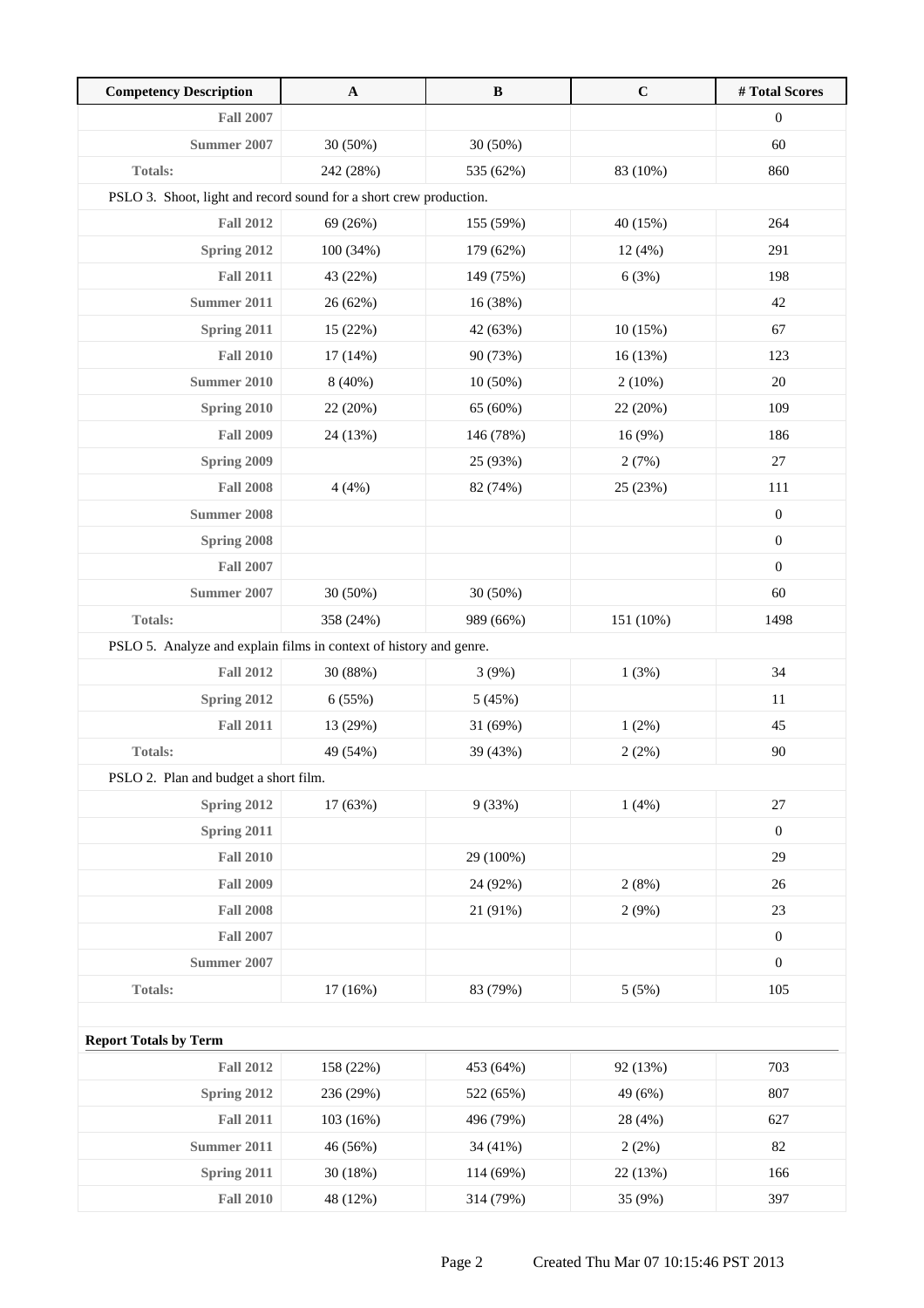| <b>Competency Description</b> | A         | B          | $\mathbf C$ | # Total Scores |
|-------------------------------|-----------|------------|-------------|----------------|
| Summer 2010                   | 40 (44%)  | 44 (48%)   | 7(8%)       | 91             |
| Spring 2010                   | 59 (20%)  | 186 (64%)  | 47 (16%)    | 292            |
| <b>Fall 2009</b>              | 56 (13%)  | 326 (77%)  | 40 (9%)     | 422            |
| Spring 2009                   | 3(3%)     | 76 (87%)   | 8(9%)       | 87             |
| <b>Fall 2008</b>              | 20(7%)    | 230 (78%)  | 44 (15%)    | 294            |
| Summer 2008                   |           |            |             | $\mathbf{0}$   |
| Spring 2008                   | 30 (58%)  | 22 (42%)   |             | 52             |
| <b>Fall 2007</b>              |           |            |             | $\mathbf{0}$   |
| Summer 2007                   | 76 (47%)  | 86 (53%)   |             | 162            |
|                               |           |            |             |                |
| <b>Grand Totals:</b>          | 905 (22%) | 2903 (69%) | 374 (9%)    | 4182           |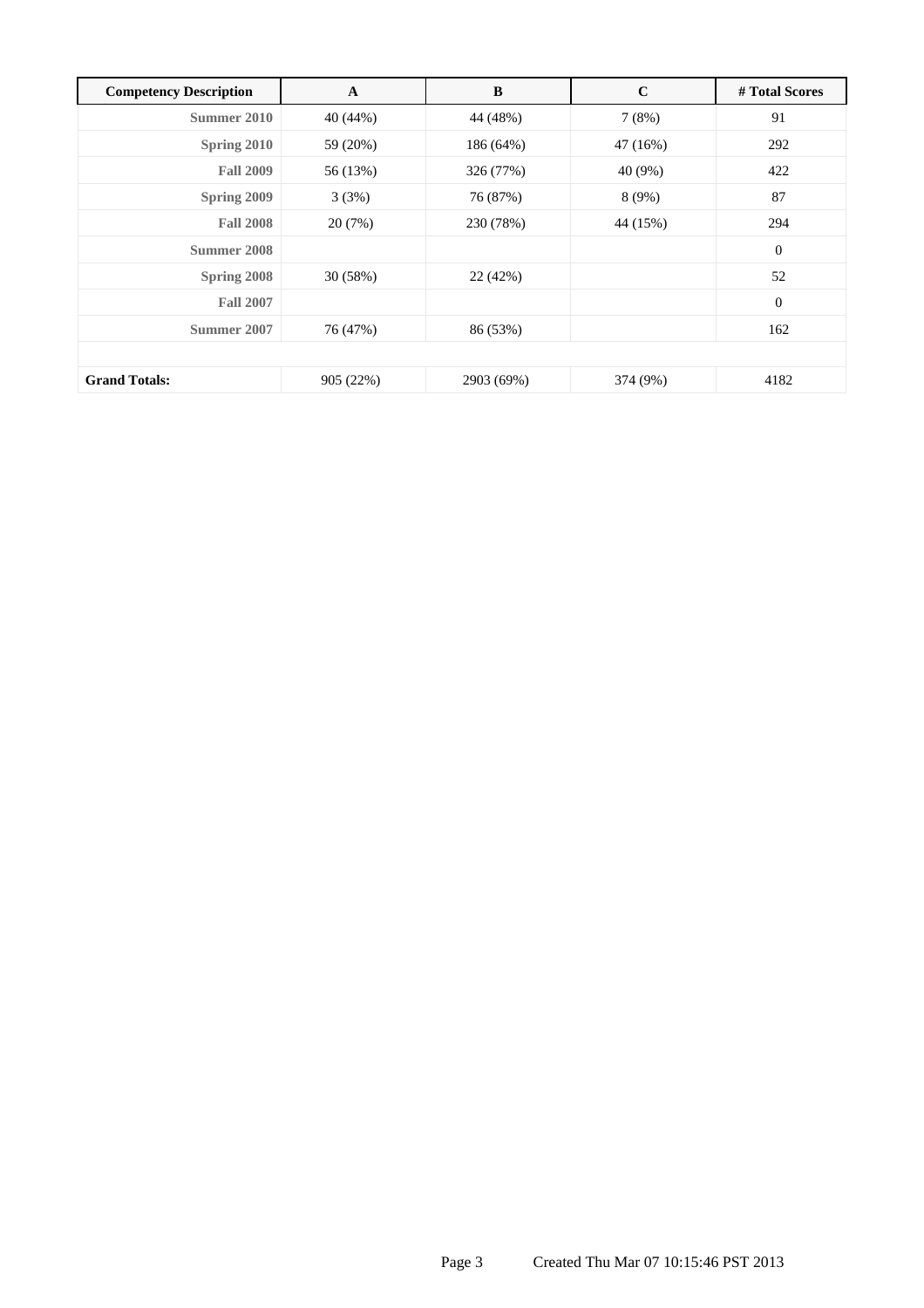**Outcomes for: French Department A.A. Degree Program Outcomes - French Department A.A. Degree Program Outcomes Academic Terms: Fall 2012, Summer 2012, Spring 2012, Fall 2011, Summer 2011, Spring 2011, Fall 2010, Summer 2010, Spring 2010, Fall 2009, Spring 2009, Fall 2008, Summer 2008, Spring 2008, Fall 2007, Summer 2007**

- **A** Exemplary Performance
- **B** Standard Performance
- **C** Minimum Performance

| <b>Competency Description</b>                                                                                | A          | B         | $\mathbf C$ | # Total Scores   |  |
|--------------------------------------------------------------------------------------------------------------|------------|-----------|-------------|------------------|--|
| French Department A.A. Degree Program Outcomes (FR)                                                          |            |           |             |                  |  |
| PSLO 1.<br>Demonstrate high command of oral, visual and written communication skills in the target language. |            |           |             |                  |  |
| <b>Fall 2012</b>                                                                                             | 137 (54%)  | 76 (30%)  | 39 (15%)    | 252              |  |
| <b>Summer 2012</b>                                                                                           | 52 (46%)   | 40 (36%)  | 20 (18%)    | 112              |  |
| Spring 2012                                                                                                  | 244 (54%)  | 153 (34%) | 56 (12%)    | 453              |  |
| <b>Fall 2011</b>                                                                                             | 93 (43%)   | 73 (34%)  | 51 (24%)    | 217              |  |
| <b>Summer 2011</b>                                                                                           |            |           |             | $\overline{0}$   |  |
| Spring 2011                                                                                                  | 88 (37%)   | 115 (49%) | 32 (14%)    | 235              |  |
| <b>Fall 2010</b>                                                                                             | 73 (42%)   | 94 (54%)  | 8(5%)       | 175              |  |
| <b>Summer 2010</b>                                                                                           |            |           |             | $\mathbf{0}$     |  |
| Spring 2010                                                                                                  | 71 (52%)   | 42 (31%)  | 23 (17%)    | 136              |  |
| <b>Fall 2009</b>                                                                                             | 27 (56%)   | 17 (35%)  | 4(8%)       | 48               |  |
| Spring 2009                                                                                                  | 171 (63%)  | 57 (21%)  | 42 (16%)    | 270              |  |
| <b>Fall 2008</b>                                                                                             | 120 (68%)  | 46 (26%)  | 10(6%)      | 176              |  |
| <b>Summer 2008</b>                                                                                           |            |           |             | $\overline{0}$   |  |
| <b>Spring 2008</b>                                                                                           | 112 (71%)  | 19 (12%)  | 26 (17%)    | 157              |  |
| <b>Fall 2007</b>                                                                                             |            |           |             | $\boldsymbol{0}$ |  |
| <b>Summer 2007</b>                                                                                           |            |           |             | $\mathbf{0}$     |  |
| <b>Totals:</b>                                                                                               | 1188 (53%) | 732 (33%) | 311 (14%)   | 2231             |  |
| PSLO <sub>2</sub> .<br>Exchange ideas and interact effectively with speakers of the target language          |            |           |             |                  |  |
| <b>Fall 2012</b>                                                                                             | 66 (52%)   | 38 (30%)  | 22 (17%)    | 126              |  |
| <b>Summer 2012</b>                                                                                           | 28 (50%)   | 21 (38%)  | 7(12%)      | 56               |  |
| Spring 2012                                                                                                  | 146 (55%)  | 94 (35%)  | 27 (10%)    | 267              |  |
| <b>Fall 2011</b>                                                                                             | 43 (39%)   | 38 (35%)  | 28 (26%)    | 109              |  |
| <b>Summer 2011</b>                                                                                           |            |           |             | $\mathbf{0}$     |  |
| Spring 2011                                                                                                  | 52 (37%)   | 70 (50%)  | 19 (13%)    | 141              |  |
| <b>Fall 2010</b>                                                                                             | 43 (40%)   | 60(56%)   | 4(4%)       | 107              |  |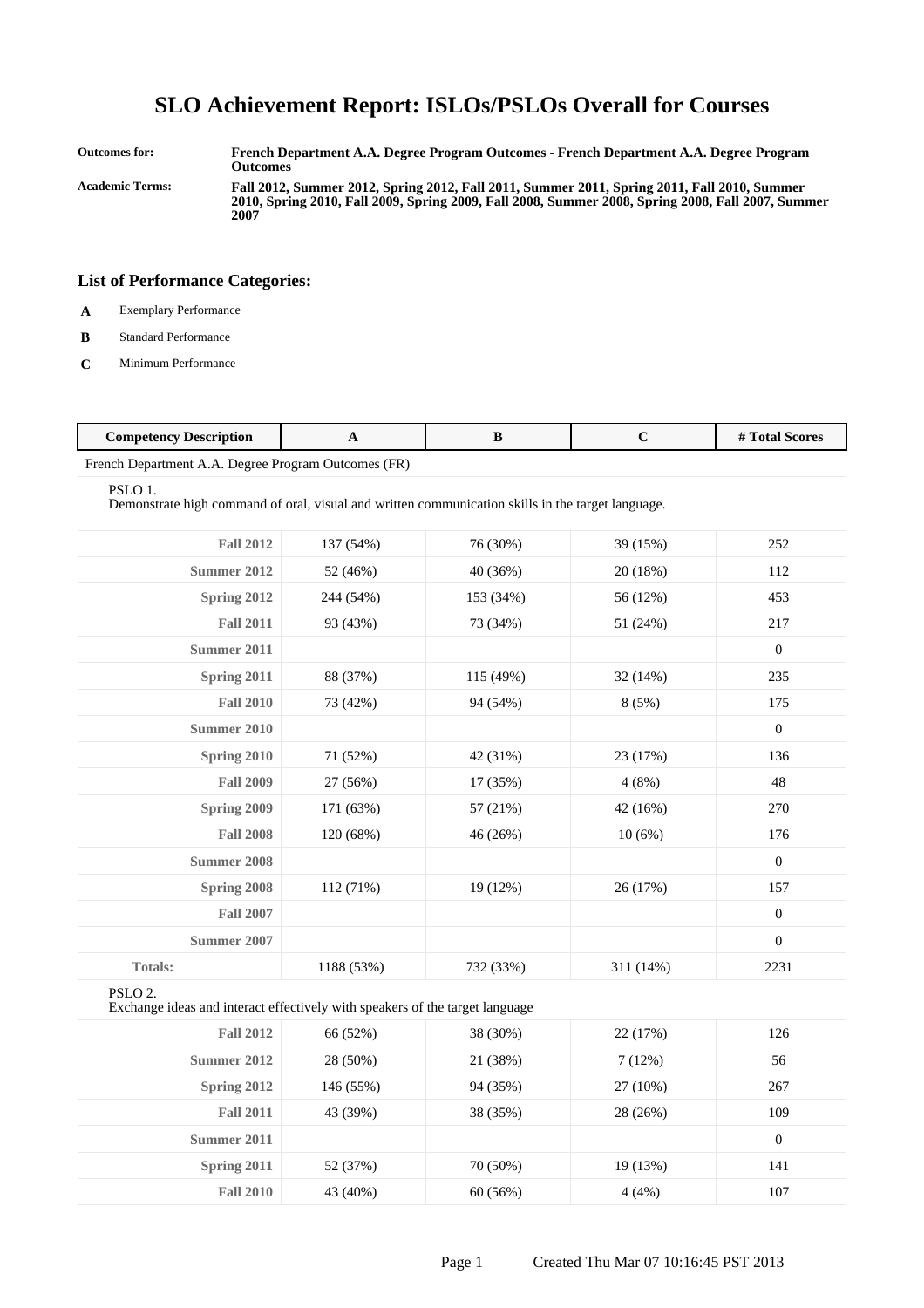| <b>Competency Description</b> | A         | B          | $\mathbf C$ | # Total Scores   |
|-------------------------------|-----------|------------|-------------|------------------|
| Summer 2010                   |           |            |             | $\mathbf{0}$     |
| Spring 2010                   | 45 (52%)  | 26 (30%)   | 15(17%)     | 86               |
| <b>Fall 2009</b>              | 10(42%)   | $12(50\%)$ | 2(8%)       | 24               |
| Spring 2009                   | 101 (75%) | 23 (17%)   | 11(8%)      | 135              |
| <b>Fall 2008</b>              | 79 (66%)  | 32(27%)    | 8(7%)       | 119              |
| Summer 2008                   |           |            |             | $\mathbf{0}$     |
| Spring 2008                   | 60 (76%)  | 13(16%)    | 6(8%)       | 79               |
| <b>Fall 2007</b>              |           |            |             | $\boldsymbol{0}$ |
| Summer 2007                   |           |            |             | $\overline{0}$   |
| <b>Totals:</b>                | 673 (54%) | 427 (34%)  | 149 (12%)   | 1249             |

#### PSLO 3.

Discern and uphold the relevancy of cultural and linguistic diversity lived and expressed by the speakers of the target language.

| <b>Fall 2012</b>   | 63 (54%)  | 34 (29%)  | 19 (16%)  | 116              |
|--------------------|-----------|-----------|-----------|------------------|
| Summer 2012        | 27 (48%)  | 20(36%)   | 9(16%)    | 56               |
| Spring 2012        | 105(50%)  | 76 (36%)  | 31 (15%)  | 212              |
| <b>Fall 2011</b>   | 46 (42%)  | 33 (30%)  | 30 (28%)  | 109              |
| Summer 2011        |           |           |           | $\overline{0}$   |
| Spring 2011        | 45 (38%)  | 52 (44%)  | 20 (17%)  | 117              |
| <b>Fall 2010</b>   | 38 (43%)  | 44 (50%)  | 6(7%)     | 88               |
| Summer 2010        |           |           |           | $\overline{0}$   |
| Spring 2010        | 34 (50%)  | 22 (32%)  | 12 (18%)  | 68               |
| <b>Fall 2009</b>   | 9(75%)    | 2(17%)    | $1(8\%)$  | 12               |
| Spring 2009        | 75 (60%)  | 27 (22%)  | 22 (18%)  | 124              |
| <b>Fall 2008</b>   | 47 (63%)  | 22 (29%)  | 6(8%)     | 75               |
| <b>Summer 2008</b> |           |           |           | $\mathbf{0}$     |
| Spring 2008        | 57 (72%)  | 12(15%)   | 10(13%)   | 79               |
| <b>Fall 2007</b>   |           |           |           | $\boldsymbol{0}$ |
| Summer 2007        |           |           |           | $\mathbf{0}$     |
| <b>Totals:</b>     | 546 (52%) | 344 (33%) | 166 (16%) | 1056             |

| <b>Report Totals by Term</b> |           |           |             |              |
|------------------------------|-----------|-----------|-------------|--------------|
| <b>Fall 2012</b>             | 266 (54%) | 148 (30%) | 80(16%)     | 494          |
| Summer 2012                  | 107(48%)  | 81 (36%)  | 36(16%)     | 224          |
| Spring 2012                  | 495 (53%) | 323 (35%) | $114(12\%)$ | 932          |
| <b>Fall 2011</b>             | 182 (42%) | 144 (33%) | 109(25%)    | 435          |
| Summer 2011                  |           |           |             | $\mathbf{0}$ |
| Spring 2011                  | 185 (38%) | 237 (48%) | 71 (14%)    | 493          |
| <b>Fall 2010</b>             | 154 (42%) | 198 (54%) | 18 (5%)     | 370          |
| Summer 2010                  |           |           |             | $\mathbf{0}$ |
| Spring 2010                  | 150 (52%) | 90 (31%)  | 50 (17%)    | 290          |
| <b>Fall 2009</b>             | 46 (55%)  | 31 (37%)  | 7(8%)       | 84           |
| Spring 2009                  | 347 (66%) | 107(20%)  | 75 (14%)    | 529          |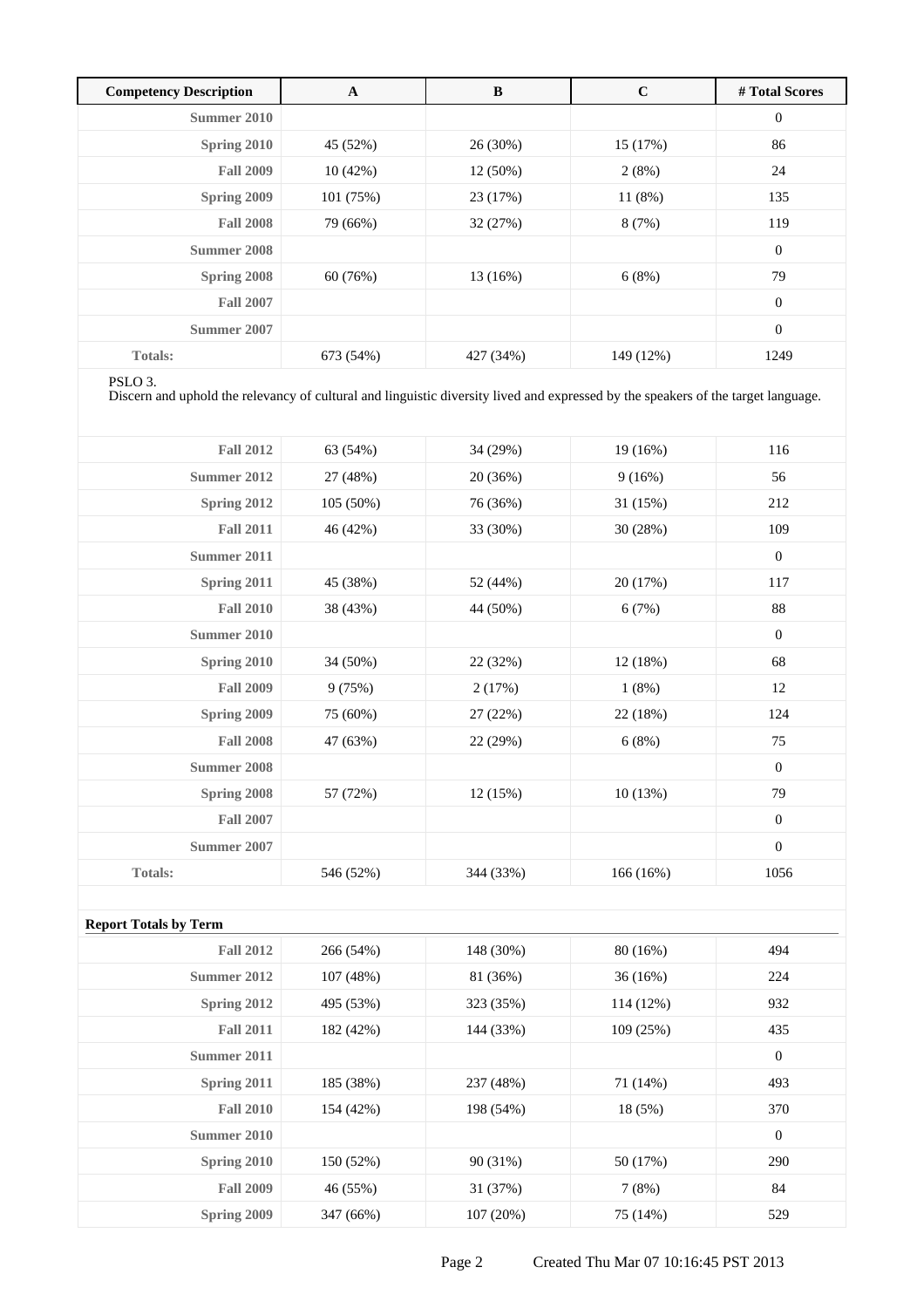| <b>Competency Description</b> | A          | B          | $\mathbf C$ | # Total Scores   |
|-------------------------------|------------|------------|-------------|------------------|
| <b>Fall 2008</b>              | 246 (66%)  | 100(27%)   | 24(6%)      | 370              |
| Summer 2008                   |            |            |             | $\boldsymbol{0}$ |
| Spring 2008                   | 229 (73%)  | 44 (14%)   | 42 (13%)    | 315              |
| <b>Fall 2007</b>              |            |            |             | $\mathbf{0}$     |
| Summer 2007                   |            |            |             | $\mathbf{0}$     |
|                               |            |            |             |                  |
| <b>Grand Totals:</b>          | 2407 (53%) | 1503 (33%) | 626 (14%)   | 4536             |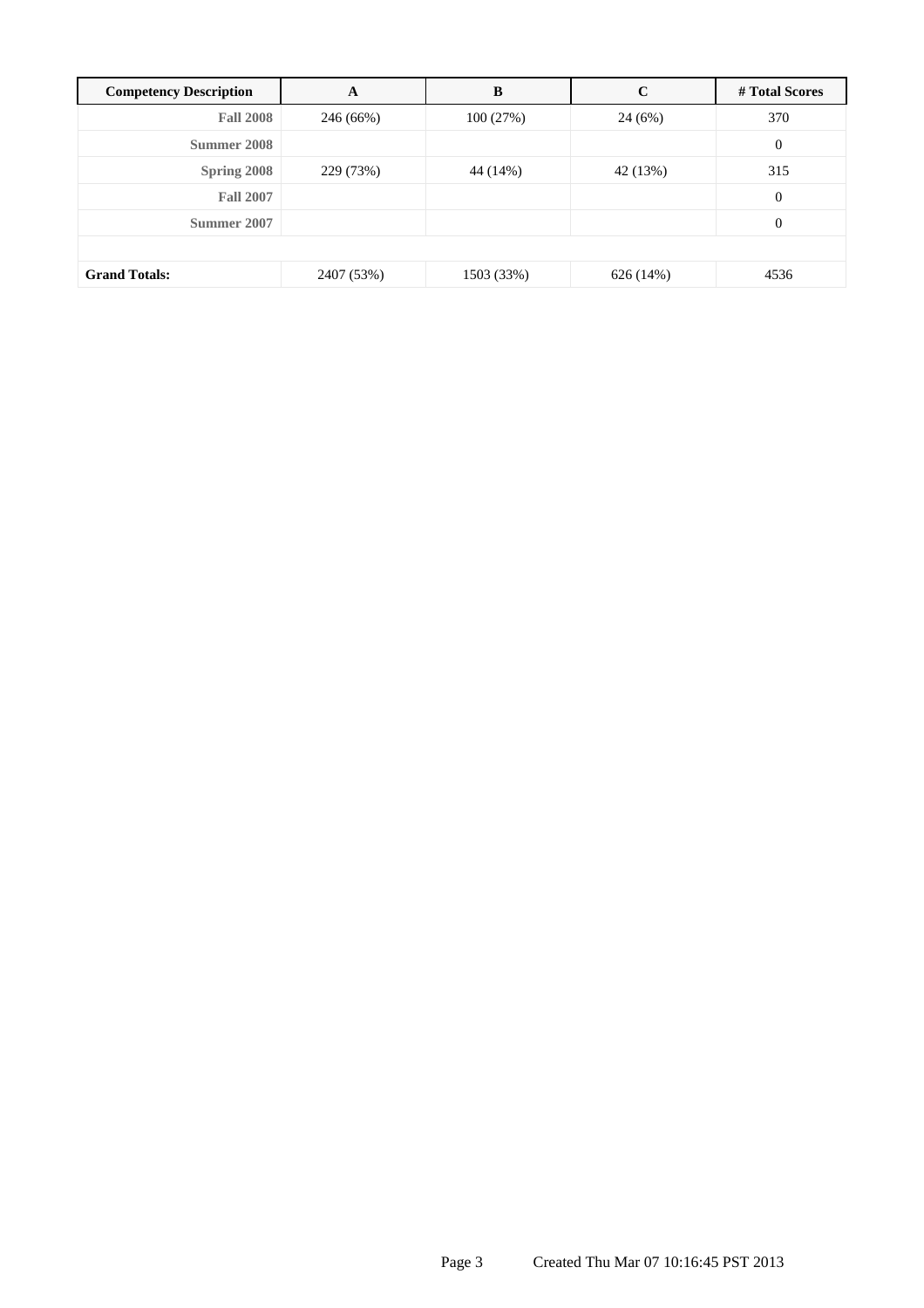**Outcomes for: Film Studies Program Outcomes - Film Studies Department Program Outcomes Academic Terms: Fall 2012, Spring 2012, Summer 2011, Spring 2011, Fall 2010, Spring 2010, Fall 2009, Spring 2009, Fall 2008, Summer 2008, Spring 2008, Fall 2007, Summer 2007**

- **A** Exemplary Performance
- **B** Standard Performance
- **C** Minimum Performance

| <b>Competency Description</b>                                                                                                                                                                                                                                   | A          | B          | $\mathbf C$ | # Total Scores   |
|-----------------------------------------------------------------------------------------------------------------------------------------------------------------------------------------------------------------------------------------------------------------|------------|------------|-------------|------------------|
| Film Studies Department Program Outcomes (FS)                                                                                                                                                                                                                   |            |            |             |                  |
| PSLO1. Articulate and demonstrate an understanding of the history of US and world cinema, in relation to filmmakers, style,<br>movements, film industries, and genres using film terminology and Standard English in written and oral presentations.            |            |            |             |                  |
| <b>Fall 2012</b>                                                                                                                                                                                                                                                | 54 (86%)   | 9(14%)     |             | 63               |
| Spring 2012                                                                                                                                                                                                                                                     | 123 (38%)  | 153 (47%)  | 51 (16%)    | 327              |
| <b>Summer 2011</b>                                                                                                                                                                                                                                              | 83 (86%)   | $14(14\%)$ |             | 97               |
| Spring 2011                                                                                                                                                                                                                                                     | 93 (55%)   | 56 (33%)   | $19(11\%)$  | 168              |
| <b>Fall 2010</b>                                                                                                                                                                                                                                                | 68 (76%)   | 18 (20%)   | 4(4%)       | 90               |
| Spring 2010                                                                                                                                                                                                                                                     | 79 (29%)   | 144 (53%)  | 47 (17%)    | 270              |
| <b>Fall 2009</b>                                                                                                                                                                                                                                                | 102(31%)   | 213 (64%)  | 19(6%)      | 334              |
| Spring 2009                                                                                                                                                                                                                                                     | 476 (68%)  | 153 (22%)  | 71 (10%)    | 700              |
| <b>Fall 2008</b>                                                                                                                                                                                                                                                | 357 (79%)  | 58 (13%)   | 37 (8%)     | 452              |
| <b>Summer 2008</b>                                                                                                                                                                                                                                              |            |            |             | $\boldsymbol{0}$ |
| Spring 2008                                                                                                                                                                                                                                                     | 398 (79%)  | 70 (14%)   | 39 (8%)     | 507              |
| <b>Fall 2007</b>                                                                                                                                                                                                                                                |            |            |             | $\boldsymbol{0}$ |
| Summer 2007                                                                                                                                                                                                                                                     |            |            |             | $\boldsymbol{0}$ |
| <b>Totals:</b>                                                                                                                                                                                                                                                  | 1833 (61%) | 888 (30%)  | 287 (10%)   | 3008             |
| PSLO2. Articulate and demonstrate an understanding of the theories and critical models of cinema, in relation to auteur studies,<br>style, movements, genre, and social ideology using film terminology and Standard English in written and oral presentations. |            |            |             |                  |
| <b>Fall 2012</b>                                                                                                                                                                                                                                                | 54 (86%)   | 9(14%)     |             | 63               |
| Spring 2012                                                                                                                                                                                                                                                     | 123 (38%)  | 153 (47%)  | 51 (16%)    | 327              |
| Summer 2011                                                                                                                                                                                                                                                     | 83 (86%)   | 14 (14%)   |             | 97               |
| Spring 2011                                                                                                                                                                                                                                                     | 93 (55%)   | 56 (33%)   | $19(11\%)$  | 168              |
| <b>Fall 2010</b>                                                                                                                                                                                                                                                | 68 (76%)   | 18 (20%)   | 4(4%)       | 90               |
| <b>Spring 2010</b>                                                                                                                                                                                                                                              | 79 (29%)   | 144 (53%)  | 47 (17%)    | 270              |
| <b>Fall 2009</b>                                                                                                                                                                                                                                                | 102 (31%)  | 213 (64%)  | 19 (6%)     | 334              |
| <b>Spring 2009</b>                                                                                                                                                                                                                                              | 476 (68%)  | 153 (22%)  | 71 (10%)    | 700              |
| <b>Fall 2008</b>                                                                                                                                                                                                                                                | 357 (79%)  | 58 (13%)   | 37 (8%)     | 452              |
| <b>Summer 2008</b>                                                                                                                                                                                                                                              |            |            |             | $\boldsymbol{0}$ |
| Spring 2008                                                                                                                                                                                                                                                     | 398 (79%)  | 70 (14%)   | 39 (8%)     | 507              |
| <b>Fall 2007</b>                                                                                                                                                                                                                                                |            |            |             | $\boldsymbol{0}$ |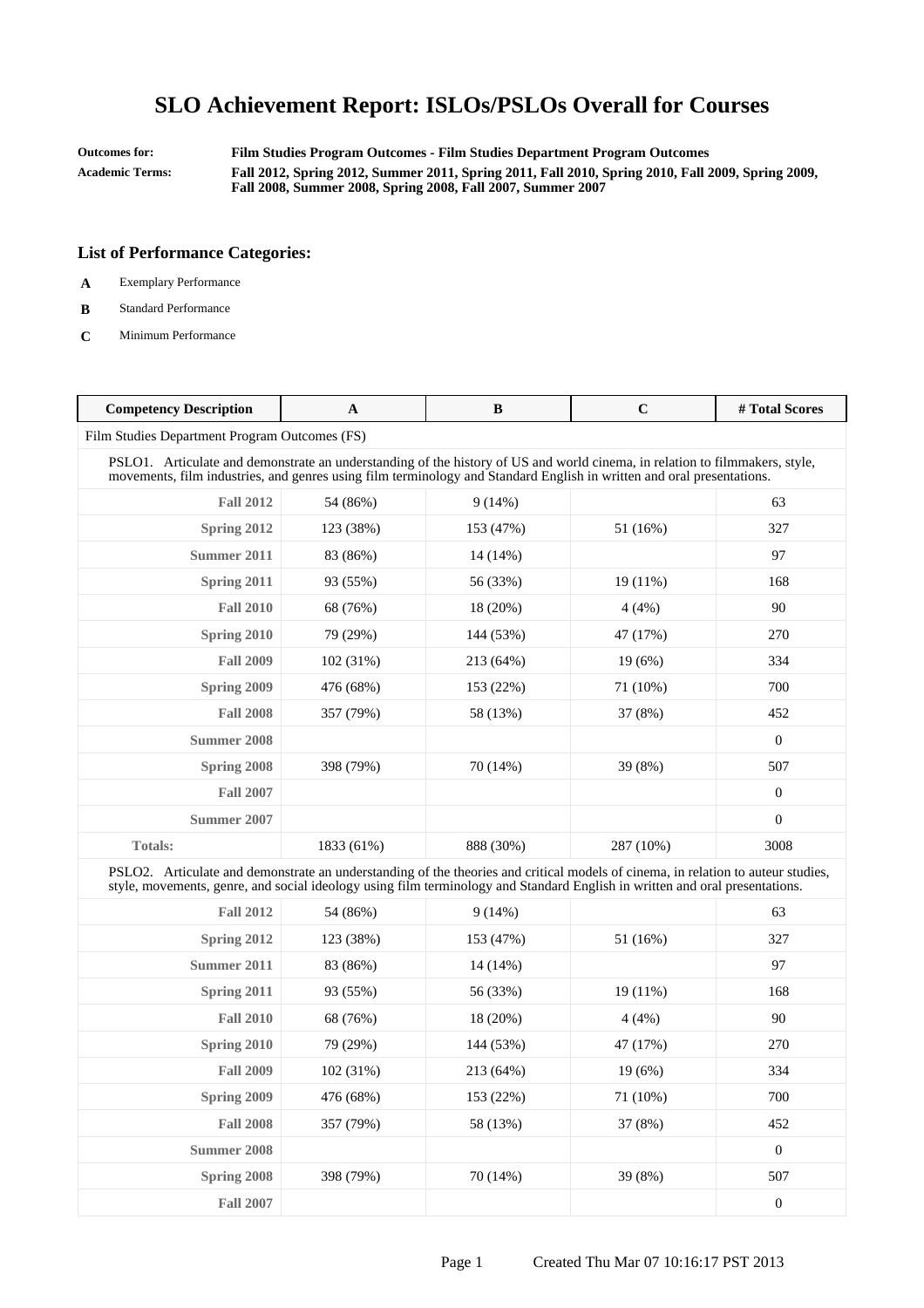| <b>Competency Description</b> | $\mathbf{A}$ | $\bf{B}$   | $\mathbf C$ | # Total Scores   |
|-------------------------------|--------------|------------|-------------|------------------|
| Summer 2007                   |              |            |             | $\mathbf{0}$     |
| <b>Totals:</b>                | 1833 (61%)   | 888 (30%)  | 287 (10%)   | 3008             |
|                               |              |            |             |                  |
| <b>Report Totals by Term</b>  |              |            |             |                  |
| <b>Fall 2012</b>              | 108 (86%)    | 18 (14%)   |             | 126              |
| Spring 2012                   | 246 (38%)    | 306 (47%)  | 102(16%)    | 654              |
| Summer 2011                   | 166 (86%)    | 28 (14%)   |             | 194              |
| Spring 2011                   | 186 (55%)    | 112 (33%)  | 38 (11%)    | 336              |
| <b>Fall 2010</b>              | 136 (76%)    | 36 (20%)   | 8(4%)       | 180              |
| <b>Spring 2010</b>            | 158 (29%)    | 288 (53%)  | 94 (17%)    | 540              |
| <b>Fall 2009</b>              | 204 (31%)    | 426 (64%)  | 38 (6%)     | 668              |
| Spring 2009                   | 952 (68%)    | 306 (22%)  | 142 (10%)   | 1400             |
| <b>Fall 2008</b>              | 714 (79%)    | 116 (13%)  | 74 (8%)     | 904              |
| <b>Summer 2008</b>            |              |            |             | $\mathbf{0}$     |
| Spring 2008                   | 796 (79%)    | 140 (14%)  | 78 (8%)     | 1014             |
| <b>Fall 2007</b>              |              |            |             | $\mathbf{0}$     |
| Summer 2007                   |              |            |             | $\boldsymbol{0}$ |
|                               |              |            |             |                  |
| <b>Grand Totals:</b>          | 3666 (61%)   | 1776 (30%) | 574 (10%)   | 6016             |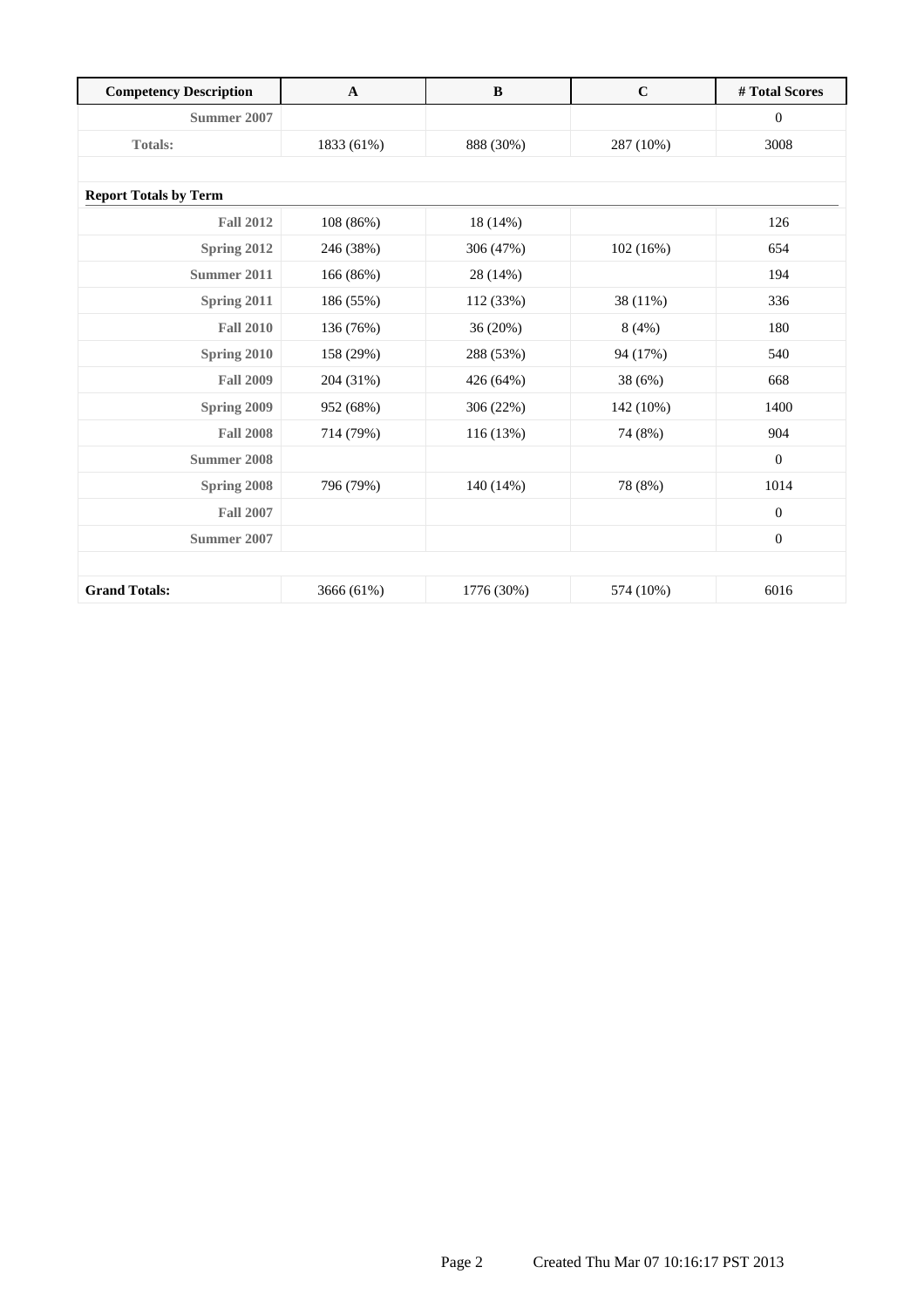**Outcomes for: Graphic Design Program Outcomes - Graphics Design Program Outcomes Academic Terms: Fall 2012, Summer 2012, Spring 2012, Fall 2011, Summer 2011, Spring 2011, Fall 2010, Summer 2010, Spring 2010, Fall 2009, Spring 2009, Fall 2008, Spring 2008, Fall 2007**

- **A** Exemplary Performance
- **B** Standard Performance
- **C** Minimum Performance

| <b>Competency Description</b>                                                             | A         | $\, {\bf B}$ | $\mathbf C$ | #Total Scores    |
|-------------------------------------------------------------------------------------------|-----------|--------------|-------------|------------------|
| Graphics Design Program Outcomes (GDP)                                                    |           |              |             |                  |
| PSLO 1. Apply design principles to both print and screen layouts.                         |           |              |             |                  |
| <b>Fall 2012</b>                                                                          | 108 (53%) | 63 (31%)     | 34 (17%)    | 205              |
| Spring 2012                                                                               | 129 (48%) | 83 (31%)     | 59 (22%)    | 271              |
| <b>Fall 2011</b>                                                                          | 125 (43%) | 115 (39%)    | 52 (18%)    | 292              |
| <b>Summer 2011</b>                                                                        | 13 (76%)  | 3(18%)       | 1(6%)       | 17               |
| Spring 2011                                                                               | 101 (45%) | 75 (33%)     | 50 (22%)    | 226              |
| <b>Fall 2010</b>                                                                          | 106 (47%) | 81 (36%)     | 40 (18%)    | 227              |
| <b>Summer 2010</b>                                                                        | 12 (80%)  | 3(20%)       |             | 15               |
| Spring 2010                                                                               | 83 (46%)  | 66 (36%)     | 32 (18%)    | 181              |
| <b>Fall 2009</b>                                                                          | 129 (62%) | 57 (27%)     | 23 (11%)    | 209              |
| Spring 2009                                                                               | 61 (42%)  | 61 (42%)     | 24 (16%)    | 146              |
| <b>Fall 2008</b>                                                                          | 58 (47%)  | 44 (36%)     | 21 (17%)    | 123              |
| Spring 2008                                                                               |           |              |             | $\boldsymbol{0}$ |
| <b>Fall 2007</b>                                                                          |           |              |             | $\boldsymbol{0}$ |
| <b>Totals:</b>                                                                            | 925 (48%) | 651 (34%)    | 336 (18%)   | 1912             |
| PSLO 5. Identify and apply their creative abilities to communicate ideas with confidence. |           |              |             |                  |
| <b>Fall 2012</b>                                                                          | 88 (56%)  | 49 (31%)     | 19 (12%)    | 156              |
| <b>Summer 2012</b>                                                                        | 14 (78%)  | 2(11%)       | 2(11%)      | 18               |
| Spring 2012                                                                               | 96 (55%)  | 53 (30%)     | 25 (14%)    | 174              |
| <b>Fall 2011</b>                                                                          | 92 (44%)  | 81 (38%)     | 38 (18%)    | 211              |
| Summer 2011                                                                               | 13 (76%)  | 3(18%)       | 1(6%)       | 17               |
| Spring 2011                                                                               | 82 (54%)  | 38 (25%)     | 31 (21%)    | 151              |
| <b>Fall 2010</b>                                                                          | 80 (49%)  | 58 (36%)     | 25 (15%)    | 163              |
| Summer 2010                                                                               | 12 (80%)  | 3(20%)       |             | 15               |
| Spring 2010                                                                               | 67 (54%)  | 33 (26%)     | 25 (20%)    | 125              |
| <b>Fall 2009</b>                                                                          | 100 (62%) | 40 (25%)     | 20 (12%)    | 160              |
| Spring 2009                                                                               | 68 (55%)  | 40 (32%)     | 16(13%)     | 124              |
| <b>Fall 2008</b>                                                                          | 58 (46%)  | 47 (37%)     | 21 (17%)    | 126              |
| Spring 2008                                                                               |           |              |             | $\boldsymbol{0}$ |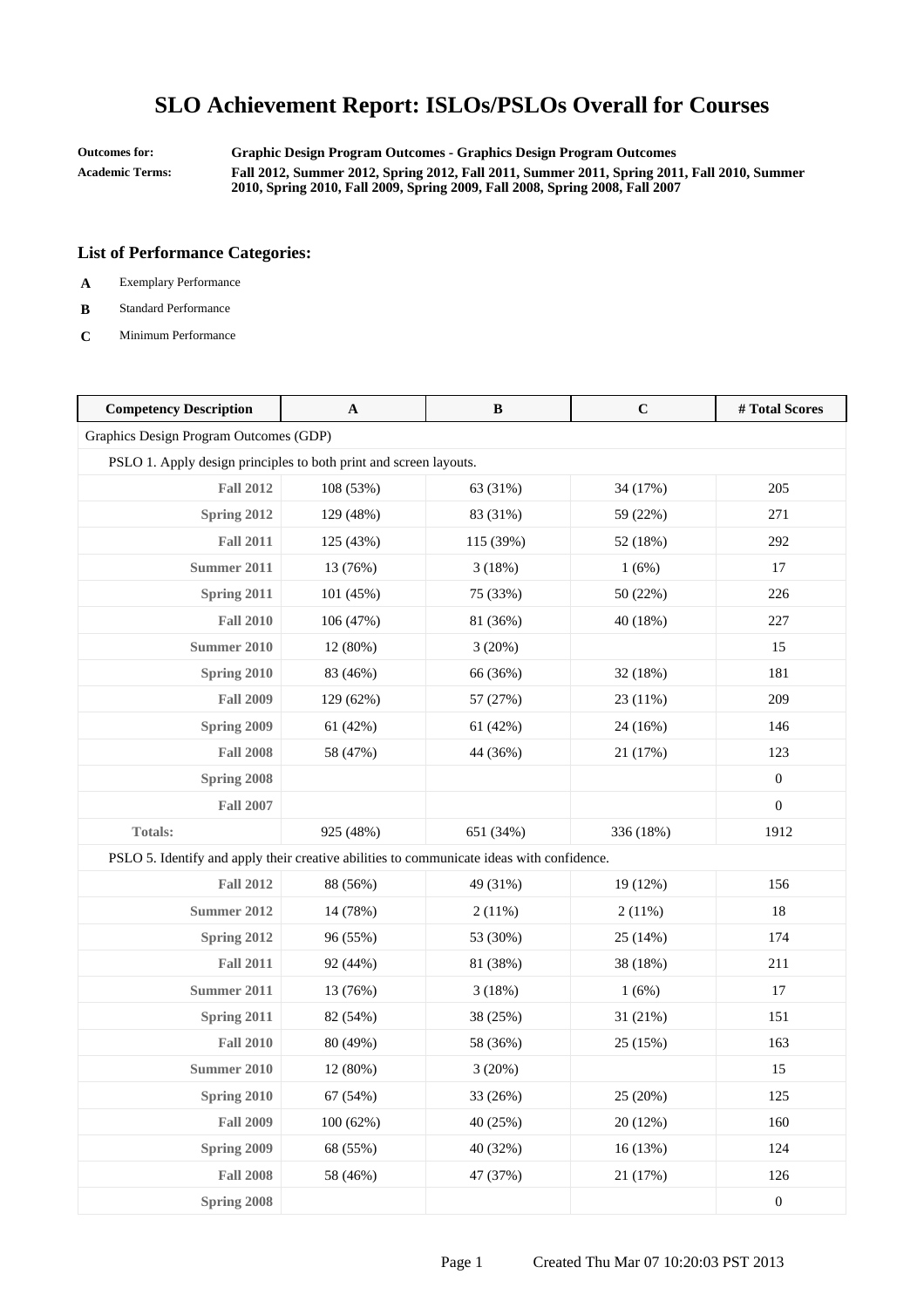| <b>Competency Description</b>                                                                                                             | $\mathbf A$ | $\, {\bf B}$ | $\mathbf C$ | #Total Scores    |
|-------------------------------------------------------------------------------------------------------------------------------------------|-------------|--------------|-------------|------------------|
| <b>Fall 2007</b>                                                                                                                          |             |              |             | $\boldsymbol{0}$ |
| Totals:                                                                                                                                   | 770 (53%)   | 447 (31%)    | 223 (15%)   | 1440             |
| PSLO 2. Demonstrate proficiency using industry-standard software to produce graphic design layouts that are print-ready digital<br>files. |             |              |             |                  |
| <b>Fall 2012</b>                                                                                                                          | 64 (55%)    | 39 (33%)     | 14 (12%)    | 117              |
| <b>Summer 2012</b>                                                                                                                        | 14 (78%)    | 2(11%)       | 2(11%)      | 18               |
| Spring 2012                                                                                                                               | 96 (54%)    | 50 (28%)     | 32 (18%)    | 178              |
| <b>Fall 2011</b>                                                                                                                          | 97 (47%)    | 70 (34%)     | 40 (19%)    | 207              |
| <b>Summer 2011</b>                                                                                                                        | 13 (76%)    | 3(18%)       | 1(6%)       | 17               |
| Spring 2011                                                                                                                               | 100 (67%)   | 28 (19%)     | 22 (15%)    | 150              |
| <b>Fall 2010</b>                                                                                                                          | 87 (45%)    | 76 (40%)     | 29 (15%)    | 192              |
| <b>Summer 2010</b>                                                                                                                        | 13 (87%)    | 2(13%)       |             | 15               |
| Spring 2010                                                                                                                               | 64 (52%)    | 43 (35%)     | $17(14\%)$  | 124              |
| <b>Fall 2009</b>                                                                                                                          | 124 (59%)   | 56 (27%)     | 30(14%)     | 210              |
| Spring 2009                                                                                                                               | 70 (57%)    | 39 (32%)     | 14 (11%)    | 123              |
| <b>Fall 2008</b>                                                                                                                          | 66 (47%)    | 51 (36%)     | 23 (16%)    | 140              |
| Spring 2008                                                                                                                               |             |              |             | $\boldsymbol{0}$ |
| <b>Fall 2007</b>                                                                                                                          |             |              |             | $\boldsymbol{0}$ |
| <b>Totals:</b>                                                                                                                            | 808 (54%)   | 459 (31%)    | 224 (15%)   | 1491             |
| PSLO 3 Define professional terminology for the graphic design and print industry.                                                         |             |              |             |                  |
| <b>Fall 2012</b>                                                                                                                          | 82 (54%)    | 50 (33%)     | 20 (13%)    | 152              |
| <b>Summer 2012</b>                                                                                                                        | 28 (78%)    | 4(11%)       | $4(11\%)$   | 36               |
| Spring 2012                                                                                                                               | 121 (55%)   | 61(28%)      | 37 (17%)    | 219              |
| <b>Fall 2011</b>                                                                                                                          | 109 (44%)   | 94 (38%)     | 47 (19%)    | 250              |
| <b>Summer 2011</b>                                                                                                                        | 13 (76%)    | 3(18%)       | 1(6%)       | 17               |
| Spring 2011                                                                                                                               | 127 (68%)   | 35 (19%)     | 25 (13%)    | 187              |
| <b>Fall 2010</b>                                                                                                                          | 118 (49%)   | 84 (35%)     | 39 (16%)    | 241              |
| <b>Summer 2010</b>                                                                                                                        | 13 (87%)    | 2(13%)       |             | 15               |
| <b>Spring 2010</b>                                                                                                                        | 91 (55%)    | 50 (30%)     | 23 (14%)    | 164              |
| <b>Fall 2009</b>                                                                                                                          | 175 (60%)   | 73 (25%)     | 46 (16%)    | 294              |
| Spring 2009                                                                                                                               | 94 (60%)    | 44 (28%)     | 18 (12%)    | 156              |
| <b>Fall 2008</b>                                                                                                                          | 97 (51%)    | 64 (34%)     | 28 (15%)    | 189              |
| Spring 2008                                                                                                                               |             |              |             | $\boldsymbol{0}$ |
| <b>Fall 2007</b>                                                                                                                          |             |              |             | $\boldsymbol{0}$ |
| Totals:                                                                                                                                   | 1068 (56%)  | 564 (29%)    | 288 (15%)   | 1920             |
| PSLO 4. Demonstrate a sense of aesthetics for design and typography in the visual communication field.                                    |             |              |             |                  |
| <b>Fall 2012</b>                                                                                                                          | 52 (49%)    | 30 (28%)     | 25 (23%)    | 107              |
| <b>Spring 2012</b>                                                                                                                        | 82 (45%)    | 62 (34%)     | 40 (22%)    | 184              |
| <b>Fall 2011</b>                                                                                                                          | 65 (45%)    | 46 (32%)     | 32 (22%)    | 143              |
| <b>Spring 2011</b>                                                                                                                        | 48 (36%)    | 52 (39%)     | 35 (26%)    | 135              |
| <b>Fall 2010</b>                                                                                                                          | 54 (47%)    | 36 (31%)     | 25 (22%)    | 115              |
| Spring 2010                                                                                                                               | 53 (45%)    | 42 (35%)     | 24 (20%)    | 119              |
| <b>Fall 2009</b>                                                                                                                          | 86 (64%)    | 35 (26%)     | 13 (10%)    | 134              |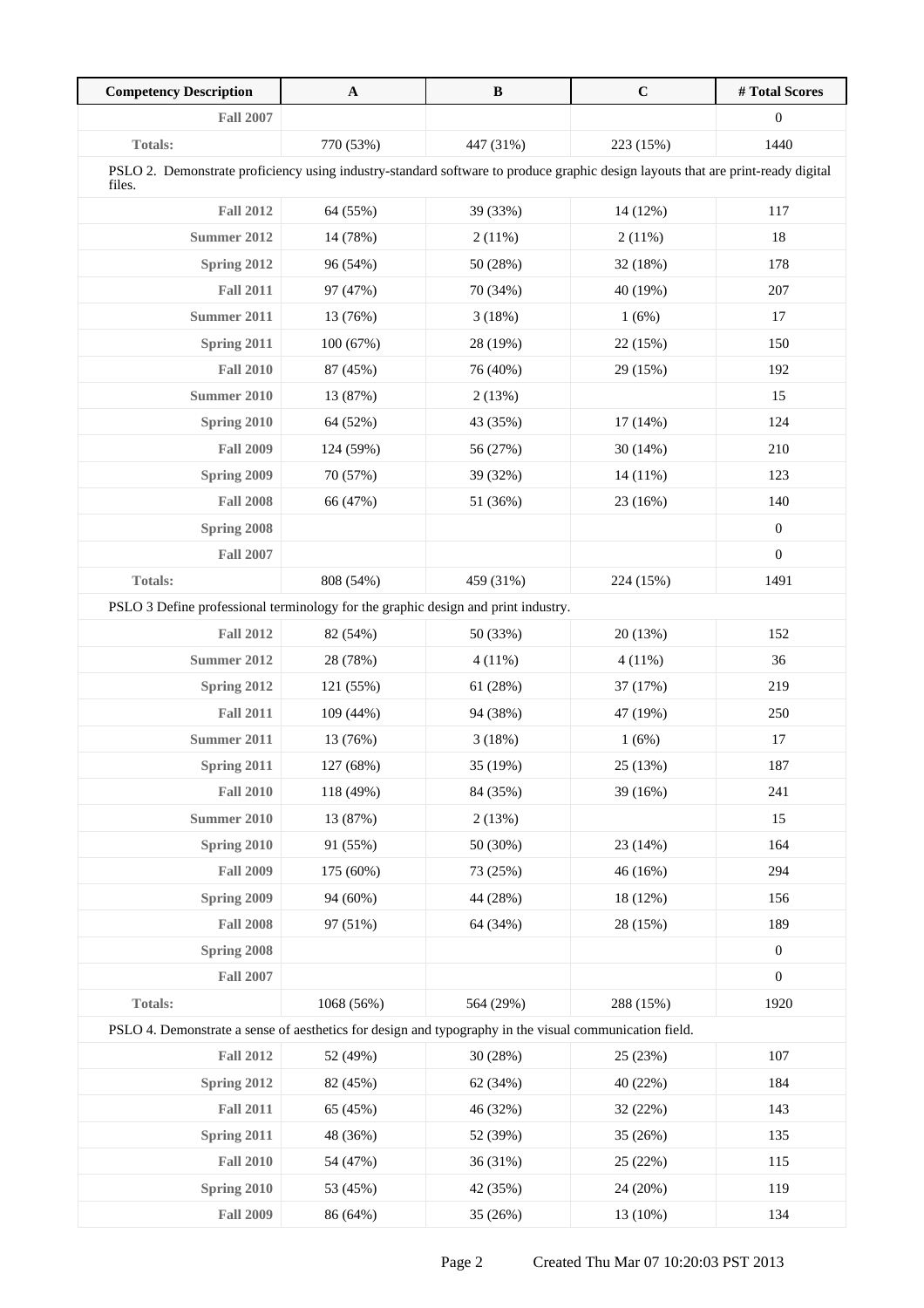| <b>Competency Description</b>                                                                                  | $\mathbf A$ | $\, {\bf B}$ | $\mathbf C$ | #Total Scores    |  |
|----------------------------------------------------------------------------------------------------------------|-------------|--------------|-------------|------------------|--|
| Spring 2009                                                                                                    | 23 (31%)    | 34 (45%)     | 18 (24%)    | 75               |  |
| <b>Fall 2008</b>                                                                                               | 28 (44%)    | 20 (31%)     | 16(25%)     | 64               |  |
| Spring 2008                                                                                                    |             |              |             | $\boldsymbol{0}$ |  |
| <b>Fall 2007</b>                                                                                               |             |              |             | $\boldsymbol{0}$ |  |
| Totals:                                                                                                        | 491 (46%)   | 357 (33%)    | 228 (21%)   | 1076             |  |
| PSLO 6. Demonstrate effective evaluation techniques, such as critiquing, to test and revise ideas and designs. |             |              |             |                  |  |
| <b>Fall 2012</b>                                                                                               | 79 (59%)    | 35 (26%)     | 20 (15%)    | 134              |  |
| Spring 2012                                                                                                    | 50 (45%)    | 43 (38%)     | 19 (17%)    | 112              |  |
| <b>Fall 2011</b>                                                                                               | 44 (27%)    | 83 (52%)     | 34 (21%)    | 161              |  |
| Spring 2011                                                                                                    | 21 (31%)    | 26 (38%)     | 21 (31%)    | 68               |  |
| <b>Fall 2010</b>                                                                                               | 26 (31%)    | 43 (52%)     | 14 (17%)    | 83               |  |
| Spring 2010                                                                                                    | 25 (38%)    | 23 (35%)     | 17 (26%)    | 65               |  |
| <b>Fall 2009</b>                                                                                               | 28 (56%)    | 17 (34%)     | 5(10%)      | 50               |  |
| Spring 2009                                                                                                    | 19 (34%)    | 26 (46%)     | 11 (20%)    | 56               |  |
| <b>Fall 2008</b>                                                                                               | 9(18%)      | 26 (52%)     | 15 (30%)    | 50               |  |
| Spring 2008                                                                                                    |             |              |             | $\boldsymbol{0}$ |  |
| <b>Fall 2007</b>                                                                                               |             |              |             | $\boldsymbol{0}$ |  |
| <b>Totals:</b>                                                                                                 | 301 (39%)   | 322 (41%)    | 156 (20%)   | 779              |  |
| PSLO 7. Develop professional quality design concepts and layouts.                                              |             |              |             |                  |  |
| <b>Fall 2012</b>                                                                                               | 27 (56%)    | 13 (27%)     | 8 (17%)     | 48               |  |
| Spring 2012                                                                                                    | 18 (42%)    | 19 (44%)     | 6(14%)      | 43               |  |
| <b>Fall 2011</b>                                                                                               | 12 (24%)    | 29 (59%)     | 8(16%)      | 49               |  |
| <b>Spring 2011</b>                                                                                             | 11 (44%)    | $10(40\%)$   | 4(16%)      | 25               |  |
| <b>Fall 2010</b>                                                                                               | 10(56%)     | 6 (33%)      | 2(11%)      | 18               |  |
| Spring 2010                                                                                                    | 8 (40%)     | 7(35%)       | 5(25%)      | $20\,$           |  |
| <b>Fall 2009</b>                                                                                               |             |              |             | $\boldsymbol{0}$ |  |
| Spring 2009                                                                                                    | 5(31%)      | 9(56%)       | 2(12%)      | 16               |  |
| Spring 2008                                                                                                    |             |              |             | $\boldsymbol{0}$ |  |
| <b>Fall 2007</b>                                                                                               |             |              |             | $\boldsymbol{0}$ |  |
| <b>Totals:</b>                                                                                                 | 91 (42%)    | 93 (42%)     | 35 (16%)    | 219              |  |
|                                                                                                                |             |              |             |                  |  |
| <b>Report Totals by Term</b>                                                                                   |             |              |             |                  |  |
| <b>Fall 2012</b>                                                                                               | 500 (54%)   | 279 (30%)    | 140 (15%)   | 919              |  |
| <b>Summer 2012</b>                                                                                             | 56 (78%)    | 8(11%)       | 8(11%)      | 72               |  |
| Spring 2012                                                                                                    | 592 (50%)   | 371 (31%)    | 218 (18%)   | 1181             |  |
| <b>Fall 2011</b>                                                                                               | 544 (41%)   | 518 (39%)    | 251 (19%)   | 1313             |  |
| <b>Summer 2011</b>                                                                                             | 52 (76%)    | 12 (18%)     | 4(6%)       | 68               |  |
| Spring 2011                                                                                                    | 490 (52%)   | 264 (28%)    | 188 (20%)   | 942              |  |
| <b>Fall 2010</b>                                                                                               | 481 (46%)   | 384 (37%)    | 174 (17%)   | 1039             |  |
| Summer 2010                                                                                                    | 50 (83%)    | 10(17%)      |             | 60               |  |
| Spring 2010                                                                                                    | 391 (49%)   | 264 (33%)    | 143 (18%)   | 798              |  |
| <b>Fall 2009</b>                                                                                               | 642 (61%)   | 278 (26%)    | 137 (13%)   | 1057             |  |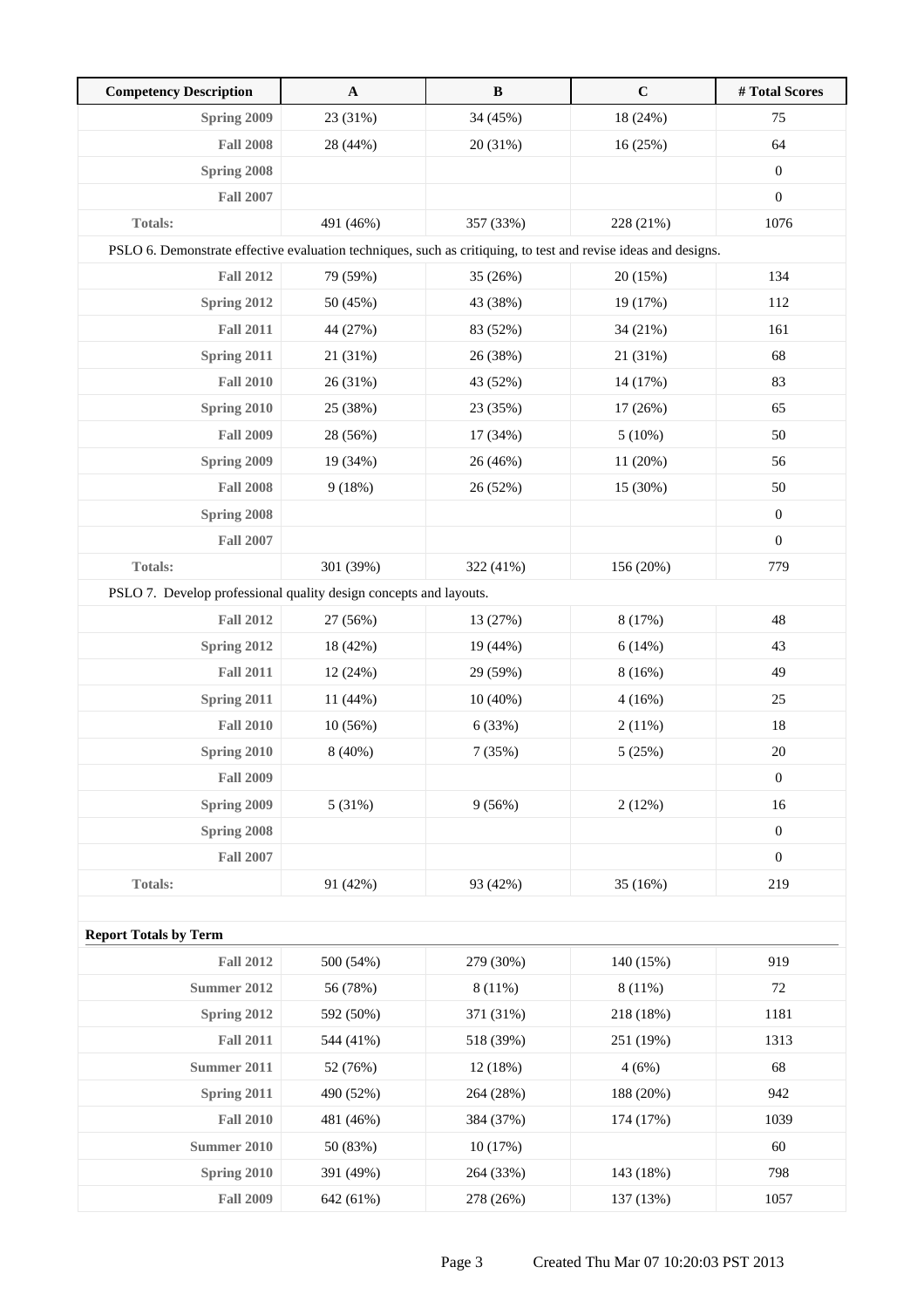| <b>Competency Description</b> | A          | B          | C          | # Total Scores   |  |
|-------------------------------|------------|------------|------------|------------------|--|
| Spring 2009                   | 340 (49%)  | 253 (36%)  | 103 (15%)  | 696              |  |
| <b>Fall 2008</b>              | 316 (46%)  | 252 (36%)  | 124 (18%)  | 692              |  |
| Spring 2008                   |            |            |            | $\mathbf{0}$     |  |
| <b>Fall 2007</b>              |            |            |            | $\boldsymbol{0}$ |  |
|                               |            |            |            |                  |  |
| <b>Grand Totals:</b>          | 4454 (50%) | 2893 (33%) | 1490 (17%) | 8837             |  |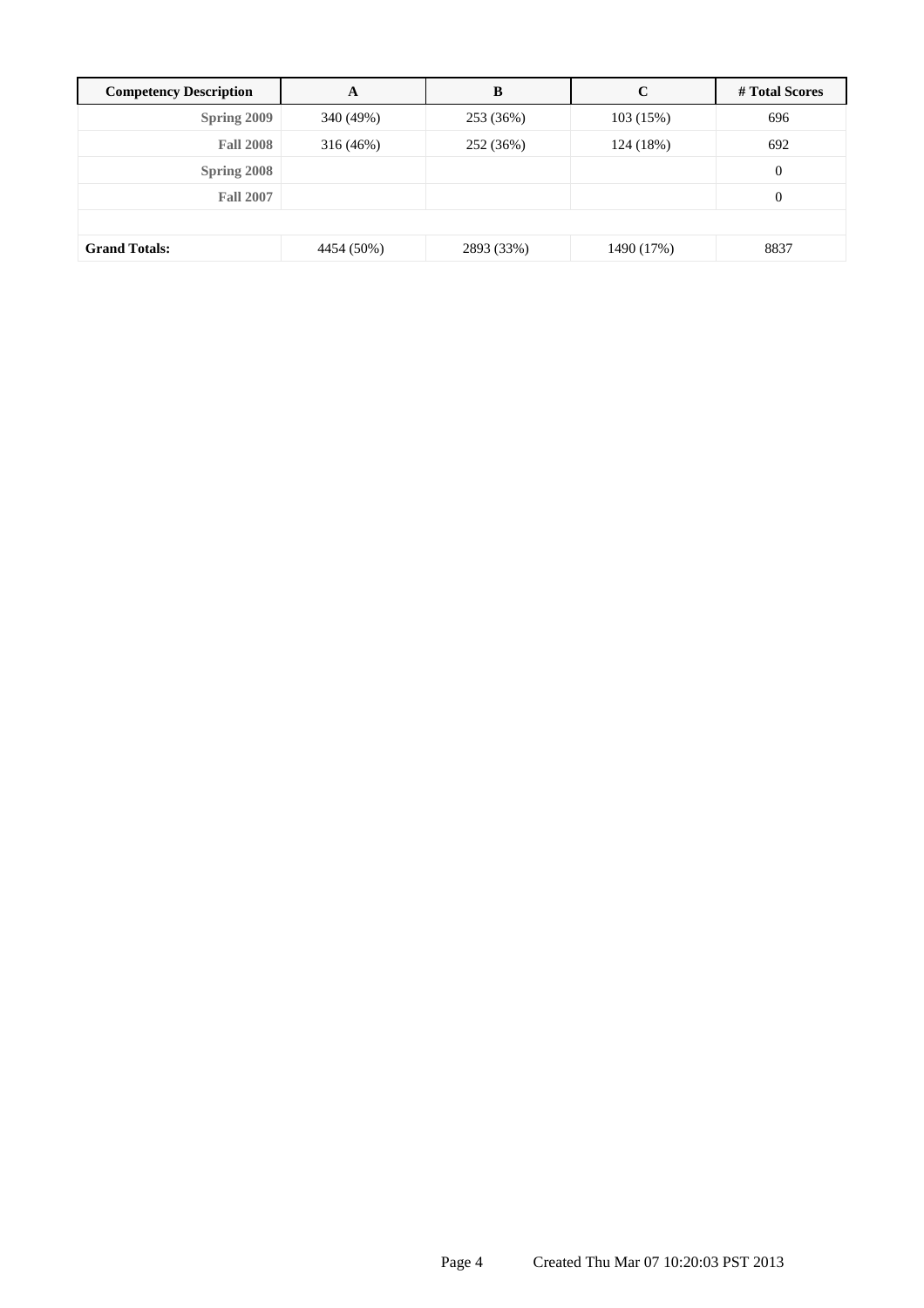**Outcomes for: Geography Program Outcomes - Geography Program Outcomes Academic Terms: Fall 2012, Spring 2012, Fall 2011, Spring 2011, Fall 2010, Summer 2010, Spring 2010, Fall 2009, Spring 2009, Fall 2008, Spring 2008, Fall 2007**

### **List of Performance Categories:**

- **A** Exemplary Performance
- **B** Standard Performance
- **C** Minimum Performance

| <b>Competency Description</b>                                                                       | $\mathbf A$ | $\, {\bf B}$ | $\mathbf C$ | #Total Scores    |  |
|-----------------------------------------------------------------------------------------------------|-------------|--------------|-------------|------------------|--|
| Geography Program Outcomes (GEOG)                                                                   |             |              |             |                  |  |
| PSLO1 - Evaluate earth processes and/or earth history using earth materials and geologic principles |             |              |             |                  |  |
| <b>Fall 2012</b>                                                                                    |             |              |             | $\overline{0}$   |  |
| <b>Spring 2012</b>                                                                                  | 230 (24%)   | 510 (53%)    | 220 (23%)   | 960              |  |
| <b>Fall 2011</b>                                                                                    | 184 (23%)   | 447 (55%)    | 182 (22%)   | 813              |  |
| Spring 2011                                                                                         | 115 (20%)   | 332 (58%)    | 128 (22%)   | 575              |  |
| <b>Fall 2010</b>                                                                                    | 103 (17%)   | 318 (53%)    | 181 (30%)   | 602              |  |
| <b>Summer 2010</b>                                                                                  |             |              |             | $\boldsymbol{0}$ |  |
| <b>Spring 2010</b>                                                                                  | 147 (23%)   | 365 (58%)    | 117 (19%)   | 629              |  |
| <b>Fall 2009</b>                                                                                    | 153 (43%)   | 118 (33%)    | 86 (24%)    | 357              |  |
| Spring 2009                                                                                         | 59 (36%)    | 60 (36%)     | 46 (28%)    | 165              |  |
| <b>Fall 2008</b>                                                                                    | 166 (56%)   | 63 (21%)     | 68 (23%)    | 297              |  |
| <b>Spring 2008</b>                                                                                  |             |              |             | $\mathbf{0}$     |  |
| <b>Fall 2007</b>                                                                                    |             |              |             | $\Omega$         |  |
| Totals:                                                                                             | 1157 (26%)  | 2213 (50%)   | 1028 (23%)  | 4398             |  |
| PSLO3 - Recognize and assess geologic processes in the field                                        |             |              |             |                  |  |
| <b>Fall 2012</b>                                                                                    |             |              |             | $\mathbf{0}$     |  |
| Spring 2012                                                                                         | 192 (34%)   | 285 (50%)    | 96 (17%)    | 573              |  |
| <b>Fall 2011</b>                                                                                    | 117 (30%)   | 210 (53%)    | 68 (17%)    | 395              |  |
| Spring 2011                                                                                         | 96 (31%)    | 163 (52%)    | 53 (17%)    | 312              |  |
| <b>Fall 2010</b>                                                                                    | 117 (35%)   | 147 (44%)    | 67(20%)     | 331              |  |
| Summer 2010                                                                                         |             |              |             | $\overline{0}$   |  |
| Spring 2010                                                                                         | 69 (33%)    | 113 (54%)    | 28 (13%)    | 210              |  |
| <b>Fall 2009</b>                                                                                    | 62 (52%)    | 39 (32%)     | 19 (16%)    | 120              |  |
| Spring 2009                                                                                         | 25 (45%)    | 24 (44%)     | 6(11%)      | 55               |  |
| <b>Fall 2008</b>                                                                                    | 122 (71%)   | 36 (21%)     | 15 (9%)     | 173              |  |
| Spring 2008                                                                                         |             |              |             | $\boldsymbol{0}$ |  |
| <b>Fall 2007</b>                                                                                    |             |              |             | $\boldsymbol{0}$ |  |
| <b>Totals:</b>                                                                                      | 800 (37%)   | 1017 (47%)   | 352 (16%)   | 2169             |  |

PSLO2 - Classify and interpret rocks, minerals, and fossils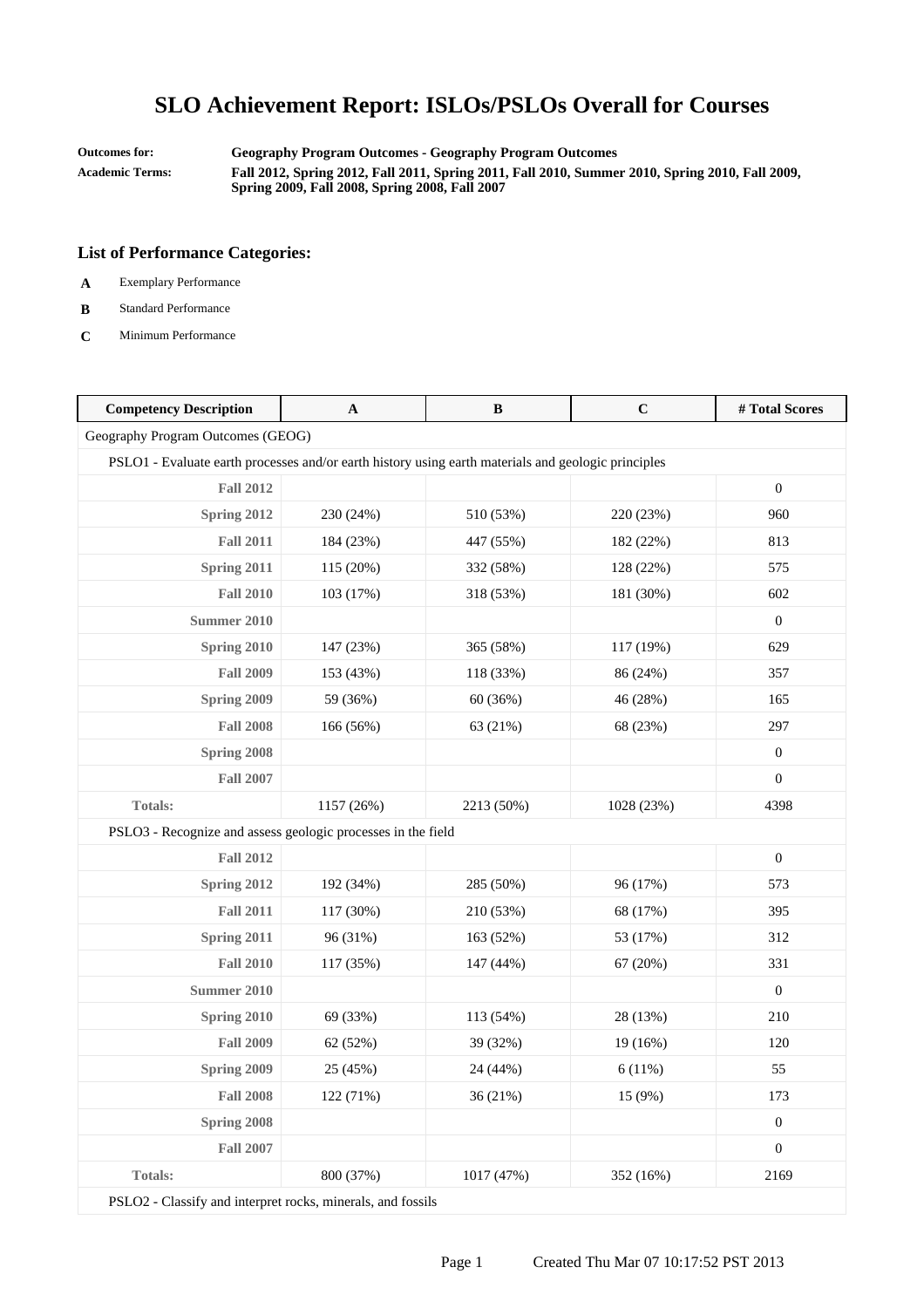| <b>Competency Description</b> | A          | B          | $\mathbf C$ | # Total Scores   |
|-------------------------------|------------|------------|-------------|------------------|
| <b>Fall 2012</b>              |            |            |             | $\boldsymbol{0}$ |
| Spring 2012                   | 115 (21%)  | 291 (54%)  | 136 (25%)   | 542              |
| <b>Fall 2011</b>              | 101 (28%)  | 186 (51%)  | 77 (21%)    | 364              |
| Spring 2011                   | 51 (24%)   | 120 (56%)  | 43 (20%)    | 214              |
| <b>Fall 2010</b>              | 53 (24%)   | 102 (46%)  | 66 (30%)    | 221              |
| <b>Summer 2010</b>            |            |            |             | $\mathbf{0}$     |
| Spring 2010                   | 79 (27%)   | 179 (60%)  | 40 (13%)    | 298              |
| <b>Fall 2009</b>              | 29 (28%)   | 41 (39%)   | 35 (33%)    | 105              |
| Spring 2009                   | 6(11%)     | 25 (45%)   | 24 (44%)    | 55               |
| <b>Fall 2008</b>              | 14 (23%)   | 24 (39%)   | 24 (39%)    | 62               |
| Spring 2008                   |            |            |             | $\boldsymbol{0}$ |
| <b>Fall 2007</b>              |            |            |             | $\boldsymbol{0}$ |
| <b>Totals:</b>                | 448 (24%)  | 968 (52%)  | 445 (24%)   | 1861             |
|                               |            |            |             |                  |
| <b>Report Totals by Term</b>  |            |            |             |                  |
| <b>Fall 2012</b>              |            |            |             | $\boldsymbol{0}$ |
| Spring 2012                   | 537 (26%)  | 1086 (52%) | 452 (22%)   | 2075             |
| <b>Fall 2011</b>              | 402 (26%)  | 843 (54%)  | 327 (21%)   | 1572             |
| Spring 2011                   | 262 (24%)  | 615 (56%)  | 224 (20%)   | 1101             |
| <b>Fall 2010</b>              | 273 (24%)  | 567 (49%)  | 314 (27%)   | 1154             |
| Summer 2010                   |            |            |             | $\boldsymbol{0}$ |
| Spring 2010                   | 295 (26%)  | 657 (58%)  | 185 (16%)   | 1137             |
| <b>Fall 2009</b>              | 244 (42%)  | 198 (34%)  | 140 (24%)   | 582              |
| Spring 2009                   | 90 (33%)   | 109 (40%)  | 76 (28%)    | 275              |
| <b>Fall 2008</b>              | 302 (57%)  | 123 (23%)  | 107 (20%)   | 532              |
| Spring 2008                   |            |            |             | $\boldsymbol{0}$ |
| <b>Fall 2007</b>              |            |            |             | $\boldsymbol{0}$ |
|                               |            |            |             |                  |
| <b>Grand Totals:</b>          | 2405 (29%) | 4198 (50%) | 1825 (22%)  | 8428             |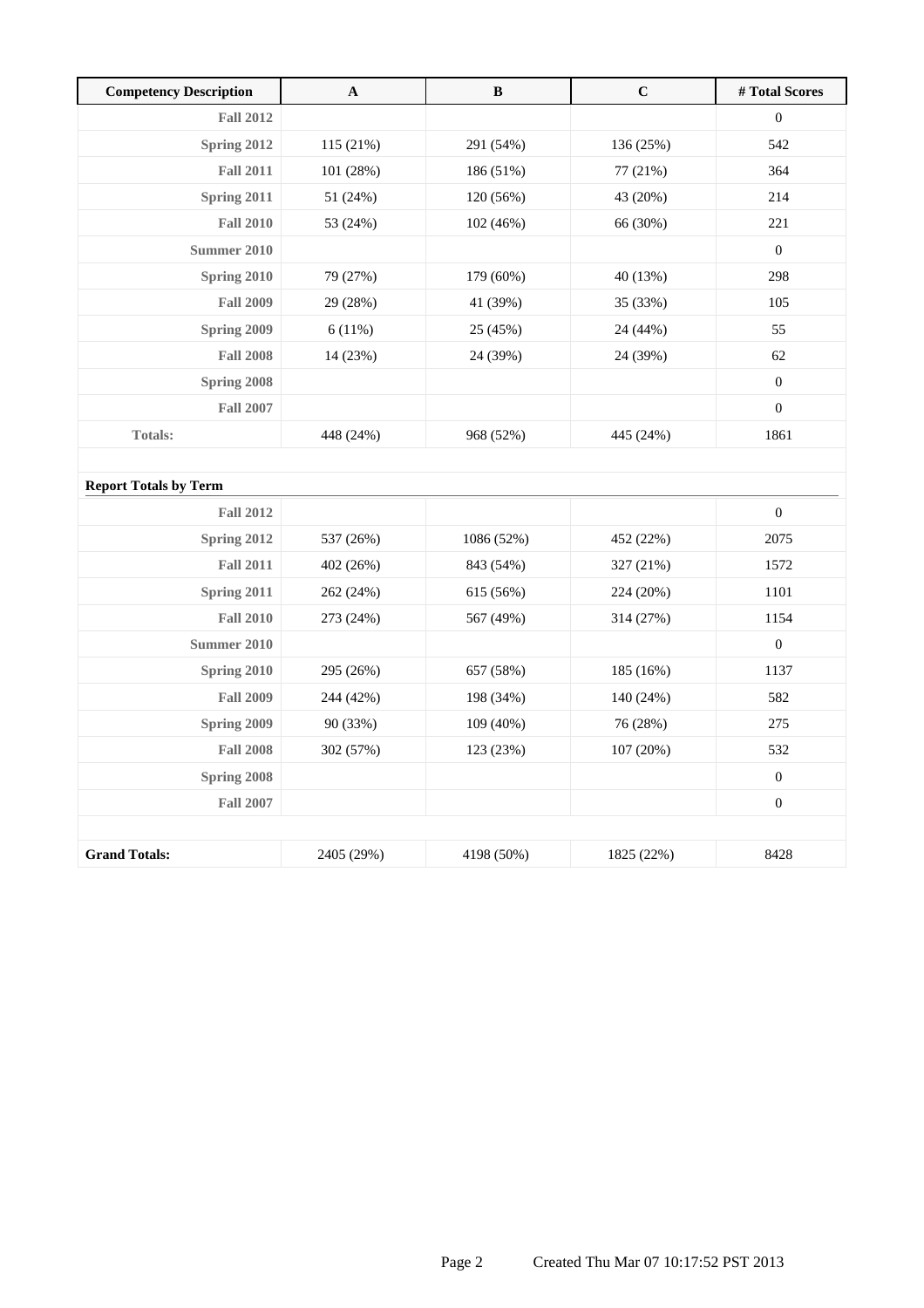**Outcomes for: Geology Department Program Outcomes**

**Academic Terms: Fall 2012, Summer 2012, Spring 2012, Fall 2011, Summer 2011, Spring 2011, Fall 2010, Summer 2010, Spring 2010, Fall 2009, Spring 2009, Fall 2008, Summer 2008, Spring 2008, Fall 2007, Summer 2007**

- **A** Exemplary Performance
- **B** Standard Performance
- **C** Minimum Performance

| <b>Competency Description</b>                                                                       | $\mathbf{A}$ | $\, {\bf B}$ | $\mathbf C$ | #Total Scores    |
|-----------------------------------------------------------------------------------------------------|--------------|--------------|-------------|------------------|
| Geology Department Program Outcomes (ERTH)                                                          |              |              |             |                  |
| PSLO 1. Evaluate earth processes and/or earth history using earth materials and geologic principles |              |              |             |                  |
| <b>Fall 2012</b>                                                                                    | 23 (64%)     | 13 (36%)     |             | 36               |
| Spring 2012                                                                                         | 234 (42%)    | 251 (45%)    | 71 (13%)    | 556              |
| <b>Fall 2011</b>                                                                                    | 194 (42%)    | 186 (40%)    | 80 (17%)    | 460              |
| <b>Summer 2011</b>                                                                                  | 26 (31%)     | 44 (52%)     | 15 (18%)    | 85               |
| Spring 2011                                                                                         | 22 (30%)     | 45 (61%)     | 7(9%)       | 74               |
| <b>Fall 2010</b>                                                                                    | 24 (29%)     | 41 (49%)     | 18 (22%)    | 83               |
| <b>Summer 2010</b>                                                                                  |              |              |             | $\boldsymbol{0}$ |
| Spring 2010                                                                                         | 16(21%)      | 43 (55%)     | 19 (24%)    | 78               |
| <b>Fall 2009</b>                                                                                    | 86 (58%)     | 42 (28%)     | 21 (14%)    | 149              |
| Spring 2009                                                                                         | 136 (78%)    | 28 (16%)     | 10(6%)      | 174              |
| <b>Fall 2008</b>                                                                                    | 227 (61%)    | 104 (28%)    | 42 (11%)    | 373              |
| <b>Summer 2008</b>                                                                                  | 29 (91%)     | 2(6%)        | 1(3%)       | 32               |
| Spring 2008                                                                                         | 47 (62%)     | 21 (28%)     | 8 (11%)     | 76               |
| <b>Fall 2007</b>                                                                                    |              |              |             | $\mathbf{0}$     |
| Totals:                                                                                             | 1064 (49%)   | 820 (38%)    | 292 (13%)   | 2176             |
| PSLO 2. Classify and interpret rocks, minerals, and fossils                                         |              |              |             |                  |
| <b>Fall 2012</b>                                                                                    | 17 (89%)     | 2(11%)       |             | 19               |
| Spring 2012                                                                                         | 127 (40%)    | 147 (47%)    | 41 (13%)    | 315              |
| <b>Fall 2011</b>                                                                                    | 82 (40%)     | 88 (43%)     | 37 (18%)    | 207              |
| <b>Summer 2011</b>                                                                                  | 26 (31%)     | 44 (52%)     | 15 (18%)    | 85               |
| Spring 2011                                                                                         | 2(18%)       | 8 (73%)      | 1(9%)       | 11               |
| <b>Fall 2010</b>                                                                                    |              | 6(60%)       | 4(40%)      | $10\,$           |
| <b>Summer 2010</b>                                                                                  |              |              |             | $\boldsymbol{0}$ |
| <b>Spring 2010</b>                                                                                  | 2(13%)       | 11 (73%)     | 2(13%)      | 15               |
| <b>Fall 2009</b>                                                                                    | 36 (57%)     | 18 (29%)     | 9(14%)      | 63               |
| Spring 2009                                                                                         | 58 (85%)     | 7(10%)       | 3(4%)       | 68               |
| <b>Fall 2008</b>                                                                                    | 199 (58%)    | 105 (30%)    | 41 (12%)    | 345              |
| Spring 2008                                                                                         | 42 (66%)     | 20 (31%)     | 2(3%)       | 64               |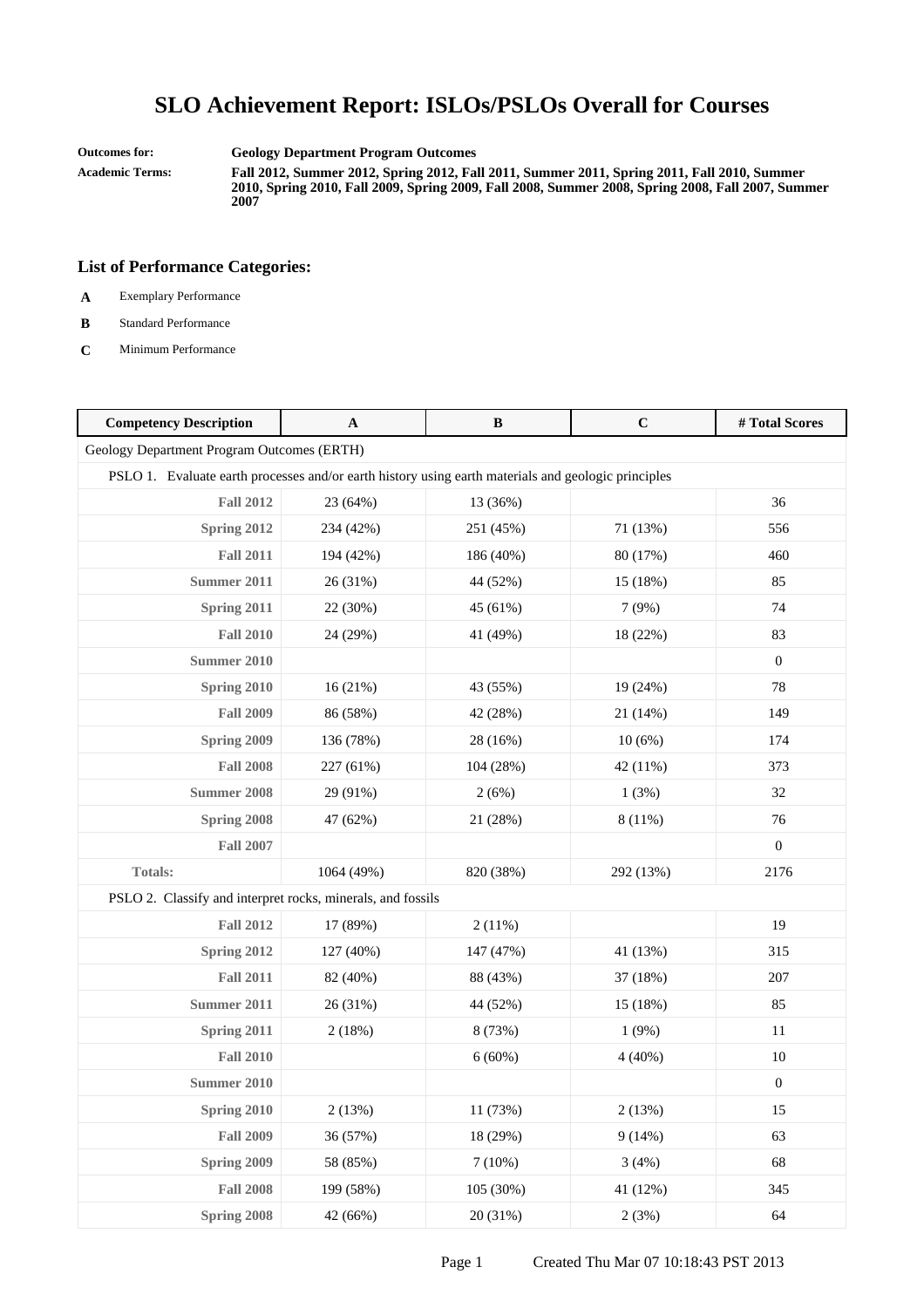| <b>Competency Description</b>                                | $\mathbf A$ | $\, {\bf B}$ | $\mathbf C$ | # Total Scores   |
|--------------------------------------------------------------|-------------|--------------|-------------|------------------|
| <b>Fall 2007</b>                                             |             |              |             | $\boldsymbol{0}$ |
| <b>Totals:</b>                                               | 591 (49%)   | 456 (38%)    | 155 (13%)   | 1202             |
| PSLO 3. Recognize and assess geologic processes in the field |             |              |             |                  |
| <b>Fall 2012</b>                                             | 15 (79%)    | 3(16%)       | 1(5%)       | 19               |
| Spring 2012                                                  | 294 (49%)   | 248 (42%)    | 53 (9%)     | 595              |
| <b>Fall 2011</b>                                             | 189 (50%)   | 132 (35%)    | 55 (15%)    | 376              |
| <b>Summer 2011</b>                                           | 26 (31%)    | 44 (52%)     | 15 (18%)    | 85               |
| Spring 2011                                                  | 32 (34%)    | 50 (54%)     | 11(12%)     | 93               |
| <b>Fall 2010</b>                                             | 44 (41%)    | 42 (39%)     | 22 (20%)    | 108              |
| Summer 2010                                                  |             |              |             | $\boldsymbol{0}$ |
| Spring 2010                                                  | 31 (25%)    | 68 (55%)     | 24 (20%)    | 123              |
| <b>Fall 2009</b>                                             | 20 (62%)    | 10 (31%)     | 2(6%)       | 32               |
| Spring 2009                                                  | 130 (82%)   | 26 (16%)     | 2(1%)       | 158              |
| <b>Fall 2008</b>                                             | 178 (71%)   | 63 (25%)     | 9(4%)       | 250              |
| <b>Summer 2008</b>                                           | 43 (90%)    | 4(8%)        | 1(2%)       | 48               |
| Spring 2008                                                  | 39 (67%)    | 19 (33%)     |             | 58               |
| <b>Fall 2007</b>                                             |             |              |             | $\boldsymbol{0}$ |
| <b>Totals:</b>                                               | 1041 (54%)  | 709 (36%)    | 195 (10%)   | 1945             |
| PSLO 4. Read and interpret geologic data                     |             |              |             |                  |
| <b>Fall 2012</b>                                             | 15 (79%)    | 3(16%)       | 1(5%)       | 19               |
| Spring 2012                                                  | 189 (49%)   | 168 (43%)    | 32 (8%)     | 389              |
| <b>Fall 2011</b>                                             | 169 (52%)   | 97 (30%)     | 59 (18%)    | 325              |
| <b>Summer 2011</b>                                           | 26 (31%)    | 44 (52%)     | 15 (18%)    | 85               |
| <b>Spring 2011</b>                                           | 34 (29%)    | 65 (56%)     | 17(15%)     | 116              |
| <b>Fall 2010</b>                                             | 52 (39%)    | 53 (40%)     | 29 (22%)    | 134              |
| Summer 2010                                                  |             |              |             | $\boldsymbol{0}$ |
| Spring 2010                                                  | 37 (27%)    | 69 (50%)     | 31 (23%)    | 137              |
| <b>Fall 2009</b>                                             | 31 (57%)    | 18 (33%)     | 5(9%)       | 54               |
| Spring 2009                                                  | 78 (87%)    | 11 (12%)     | 1(1%)       | 90               |
| <b>Fall 2008</b>                                             | 237 (64%)   | 103 (28%)    | 28 (8%)     | 368              |
| <b>Summer 2008</b>                                           | 14 (88%)    | 2(12%)       |             | 16               |
| Spring 2008                                                  | 42 (66%)    | 19 (30%)     | 3(5%)       | 64               |
| <b>Fall 2007</b>                                             |             |              |             | $\boldsymbol{0}$ |
| <b>Totals:</b>                                               | 924 (51%)   | 652 (36%)    | 221 (12%)   | 1797             |
| Geology Department Program Outcomes (FRTH)                   |             |              |             |                  |

Geology Department Program Outcomes (ERTH)

PSLO5 - Recognize how science works, the scientific method, logic, critical thinking, data analysis and interpretation, cause and effect relationships.

| <b>Fall 2012</b> | 235 (39%)   | 241 (40%) | 131 (22%) | 607 |
|------------------|-------------|-----------|-----------|-----|
| Summer 2012      | 101(56%)    | 55 (31%)  | 24 (13%)  | 180 |
| Spring 2012      | 138 (32%)   | 188 (44%) | 105(24%)  | 431 |
| <b>Fall 2011</b> | 165 (33%)   | 208 (41%) | 134 (26%) | 507 |
| Summer 2011      | $115(66\%)$ | 52 (30%)  | 6(3%)     | 173 |
| Spring 2011      | 265 (27%)   | 415 (42%) | 303 (31%) | 983 |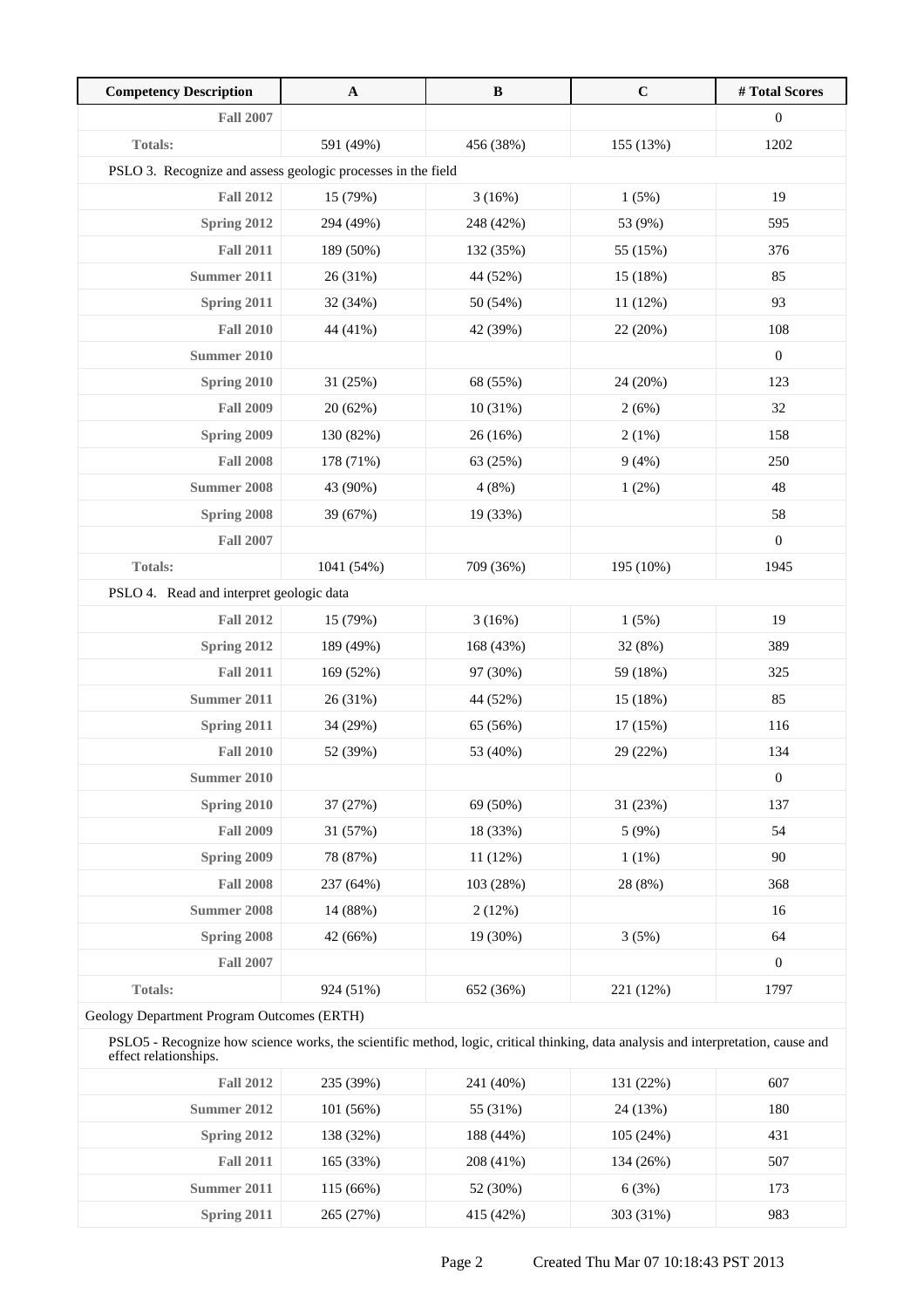| <b>Competency Description</b>                                                                              | $\mathbf{A}$ | $\, {\bf B}$ | $\mathbf C$ | #Total Scores    |
|------------------------------------------------------------------------------------------------------------|--------------|--------------|-------------|------------------|
| <b>Fall 2010</b>                                                                                           | 78 (13%)     | 218 (35%)    | 322 (52%)   | 618              |
| <b>Summer 2010</b>                                                                                         | 29 (16%)     | 73 (39%)     | 84 (45%)    | 186              |
| Spring 2010                                                                                                | 200 (22%)    | 405 (45%)    | 293 (33%)   | 898              |
| <b>Fall 2009</b>                                                                                           | 68 (10%)     | 213 (32%)    | 382 (58%)   | 663              |
| Spring 2009                                                                                                | 232 (34%)    | 366 (53%)    | 90 (13%)    | 688              |
| <b>Fall 2008</b>                                                                                           | 562 (53%)    | 441 (42%)    | 54 (5%)     | 1057             |
| Summer 2008                                                                                                |              |              |             | $\boldsymbol{0}$ |
| Spring 2008                                                                                                |              |              |             | $\boldsymbol{0}$ |
| <b>Fall 2007</b>                                                                                           |              |              |             | $\boldsymbol{0}$ |
| <b>Summer 2007</b>                                                                                         |              |              |             | $\boldsymbol{0}$ |
| Totals:                                                                                                    | 2188 (31%)   | 2875 (41%)   | 1928 (28%)  | 6991             |
| PSLO6 - Research historical facts and human perspective in science, moral and ethical issues and dilemmas. |              |              |             |                  |
| <b>Fall 2012</b>                                                                                           | 102 (28%)    | 185 (51%)    | 77 (21%)    | 364              |
| Summer 2012                                                                                                | 44 (48%)     | 37 (40%)     | $11(12\%)$  | 92               |
| Spring 2012                                                                                                | 73 (27%)     | 150 (55%)    | 52 (19%)    | 275              |
| <b>Fall 2011</b>                                                                                           | 140 (32%)    | 204 (47%)    | 89 (21%)    | 433              |
| Summer 2011                                                                                                | 53 (65%)     | 27 (33%)     | 2(2%)       | 82               |
| Spring 2011                                                                                                | 156 (30%)    | 250 (48%)    | 113 (22%)   | 519              |
| <b>Fall 2010</b>                                                                                           | 114 (30%)    | 147 (38%)    | 124 (32%)   | 385              |
| <b>Summer 2010</b>                                                                                         | 19 (20%)     | 48 (51%)     | 27 (29%)    | 94               |
| Spring 2010                                                                                                | 156 (32%)    | 224 (45%)    | 113 (23%)   | 493              |
| <b>Fall 2009</b>                                                                                           | 60 (17%)     | 162 (46%)    | 130 (37%)   | 352              |
| Spring 2009                                                                                                | 169 (49%)    | 156 (46%)    | 17(5%)      | 342              |
| <b>Fall 2008</b>                                                                                           | 356 (67%)    | 160 (30%)    | 15 (3%)     | 531              |
| <b>Summer 2008</b>                                                                                         |              |              |             | $\boldsymbol{0}$ |
| Spring 2008                                                                                                |              |              |             | $\boldsymbol{0}$ |
| <b>Fall 2007</b>                                                                                           |              |              |             | $\boldsymbol{0}$ |
| <b>Summer 2007</b>                                                                                         |              |              |             | $\boldsymbol{0}$ |
| Totals:                                                                                                    | 1442 (36%)   | 1750 (44%)   | 770 (19%)   | 3962             |
| PSLO7 - Classify facts, physical properties, and attributes of objects being studied and/or learned about. |              |              |             |                  |
| <b>Fall 2012</b>                                                                                           | 95 (28%)     | 163 (47%)    | 87 (25%)    | 345              |
| <b>Summer 2012</b>                                                                                         | 42 (46%)     | 34 (37%)     | 15 (16%)    | 91               |
| <b>Spring 2012</b>                                                                                         | 76 (30%)     | 119 (47%)    | 59 (23%)    | 254              |
| <b>Fall 2011</b>                                                                                           | 136 (35%)    | 165 (42%)    | 92 (23%)    | 393              |
| <b>Summer 2011</b>                                                                                         | 49 (53%)     | 33 (36%)     | $10(11\%)$  | 92               |
| Spring 2011                                                                                                | 135 (26%)    | 228 (44%)    | 156 (30%)   | 519              |
| <b>Fall 2010</b>                                                                                           | 70 (20%)     | 131 (38%)    | 147 (42%)   | 348              |
| <b>Summer 2010</b>                                                                                         | $10(11\%)$   | 37 (41%)     | 43 (48%)    | 90               |
| Spring 2010                                                                                                | 110 (25%)    | 195 (44%)    | 136 (31%)   | 441              |
| <b>Fall 2009</b>                                                                                           | 22 (7%)      | 131 (43%)    | 153 (50%)   | 306              |
| Spring 2009                                                                                                | 144 (44%)    | 145 (44%)    | 37 (11%)    | 326              |
| <b>Fall 2008</b>                                                                                           | 320 (63%)    | 152 (30%)    | 37 (7%)     | 509              |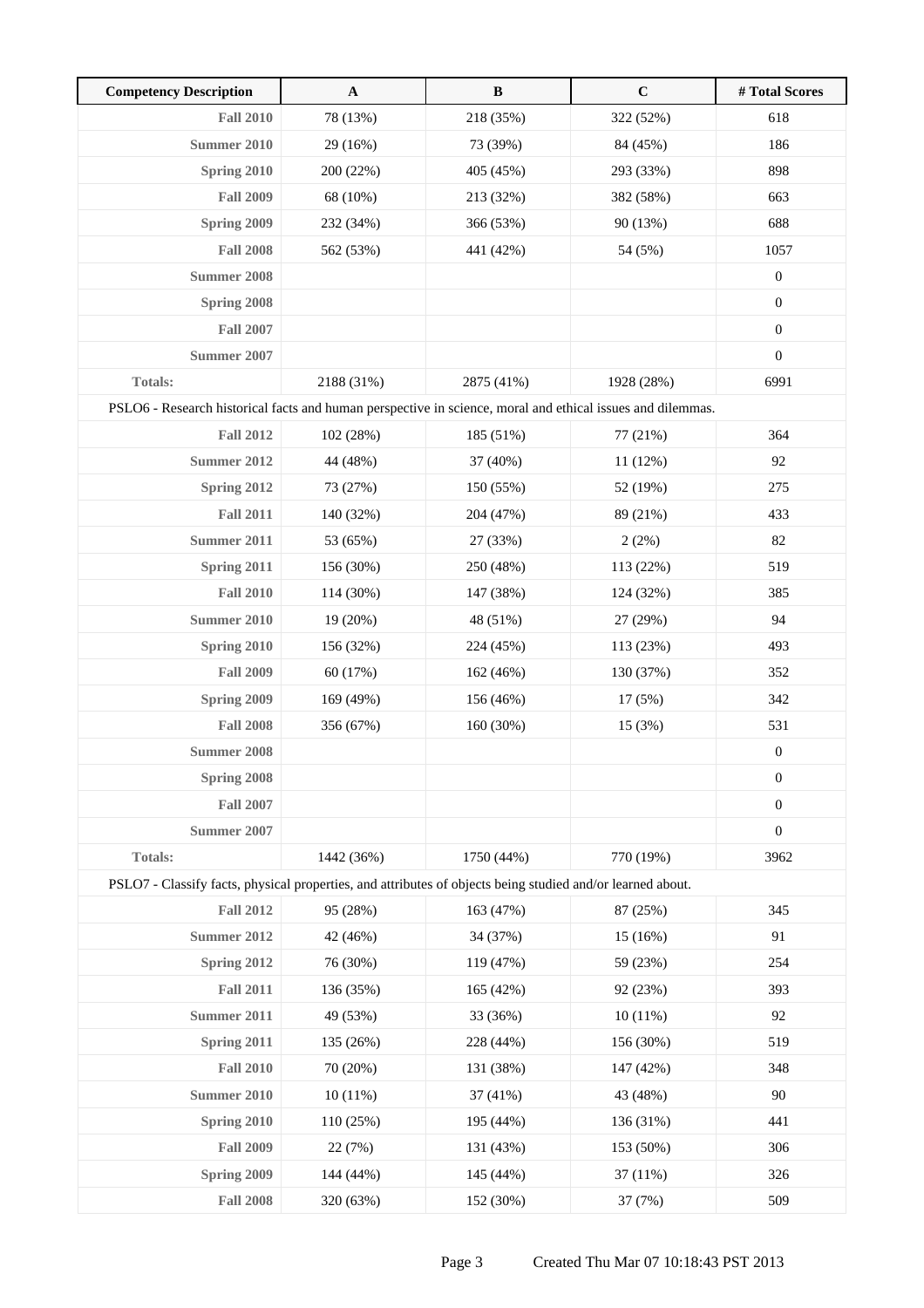| <b>Competency Description</b>                                                                                     | $\mathbf{A}$ | $\, {\bf B}$ | $\mathbf C$ | #Total Scores    |
|-------------------------------------------------------------------------------------------------------------------|--------------|--------------|-------------|------------------|
| <b>Summer 2008</b>                                                                                                |              |              |             | $\boldsymbol{0}$ |
| Spring 2008                                                                                                       |              |              |             | $\boldsymbol{0}$ |
| <b>Fall 2007</b>                                                                                                  |              |              |             | $\boldsymbol{0}$ |
| Summer 2007                                                                                                       |              |              |             | $\boldsymbol{0}$ |
| <b>Totals:</b>                                                                                                    | 1209 (33%)   | 1533 (41%)   | 972 (26%)   | 3714             |
| PSLO8 - Evaluate famous theories, fields of study, scientific developments, milestones in science.                |              |              |             |                  |
| <b>Fall 2012</b>                                                                                                  | 145 (53%)    | 66 (24%)     | 63 (23%)    | 274              |
| Summer 2012                                                                                                       | 57 (65%)     | 18 (20%)     | 13 (15%)    | 88               |
| Spring 2012                                                                                                       | 77 (41%)     | 59 (31%)     | 53 (28%)    | 189              |
| <b>Fall 2011</b>                                                                                                  | 106 (45%)    | 64 (27%)     | 67 (28%)    | 237              |
| Summer 2011                                                                                                       | 62 (68%)     | 25 (27%)     | 4(4%)       | 91               |
| Spring 2011                                                                                                       | 109 (23%)    | 165 (36%)    | 190 (41%)   | 464              |
| <b>Fall 2010</b>                                                                                                  | 63 (19%)     | 76 (22%)     | 201 (59%)   | 340              |
| Summer 2010                                                                                                       | 10(11%)      | 25 (27%)     | 57 (62%)    | 92               |
| Spring 2010                                                                                                       | 44 (11%)     | 181 (45%)    | 180 (44%)   | 405              |
| <b>Fall 2009</b>                                                                                                  | 8 (3%)       | 51 (16%)     | 252 (81%)   | 311              |
| Spring 2009                                                                                                       | 63 (18%)     | 210 (61%)    | 73 (21%)    | 346              |
| <b>Fall 2008</b>                                                                                                  | 206 (39%)    | 281 (53%)    | 39 (7%)     | 526              |
| Summer 2008                                                                                                       |              |              |             | $\boldsymbol{0}$ |
| Spring 2008                                                                                                       |              |              |             | $\overline{0}$   |
| <b>Fall 2007</b>                                                                                                  |              |              |             | $\boldsymbol{0}$ |
| Summer 2007                                                                                                       |              |              |             | $\boldsymbol{0}$ |
| Totals:                                                                                                           | 950 (28%)    | 1221 (36%)   | 1192 (35%)  | 3363             |
| PSLO9 - Participate in experiential learning, field trip, hands on, observations, presentation, group activities. |              |              |             |                  |
| <b>Fall 2012</b>                                                                                                  | 56 (60%)     | 25 (27%)     | 12 (13%)    | 93               |
| Spring 2012                                                                                                       | 53 (54%)     | 44 (44%)     | 2(2%)       | 99               |
| <b>Fall 2011</b>                                                                                                  | 115 (42%)    | 127 (46%)    | 32 (12%)    | 274              |
| Spring 2011                                                                                                       |              |              |             | $\boldsymbol{0}$ |
| <b>Fall 2010</b>                                                                                                  | 17 (55%)     | 11 (35%)     | 3(10%)      | 31               |
| Totals:                                                                                                           | 241 (48%)    | 207 (42%)    | 49 (10%)    | 497              |
|                                                                                                                   |              |              |             |                  |
| <b>Report Totals by Term</b>                                                                                      |              |              |             |                  |
| <b>Fall 2012</b>                                                                                                  | 703 (40%)    | 701 (39%)    | 372 (21%)   | 1776             |
| <b>Summer 2012</b>                                                                                                | 244 (54%)    | 144 (32%)    | 63 (14%)    | 451              |
| <b>Spring 2012</b>                                                                                                | 1261 (41%)   | 1374 (44%)   | 468 (15%)   | 3103             |
| <b>Fall 2011</b>                                                                                                  | 1296 (40%)   | 1271 (40%)   | 645 (20%)   | 3212             |
| <b>Summer 2011</b>                                                                                                | 383 (49%)    | 313 (40%)    | 82 (11%)    | 778              |
| Spring 2011                                                                                                       | 755 (27%)    | 1226 (44%)   | 798 (29%)   | 2779             |
| <b>Fall 2010</b>                                                                                                  | 462 (22%)    | 725 (35%)    | 870 (42%)   | 2057             |
| <b>Summer 2010</b>                                                                                                | 68 (15%)     | 183 (40%)    | 211 (46%)   | 462              |
| Spring 2010                                                                                                       | 596 (23%)    | 1196 (46%)   | 798 (31%)   | 2590             |
| <b>Fall 2009</b>                                                                                                  | 331 (17%)    | 645 (33%)    | 954 (49%)   | 1930             |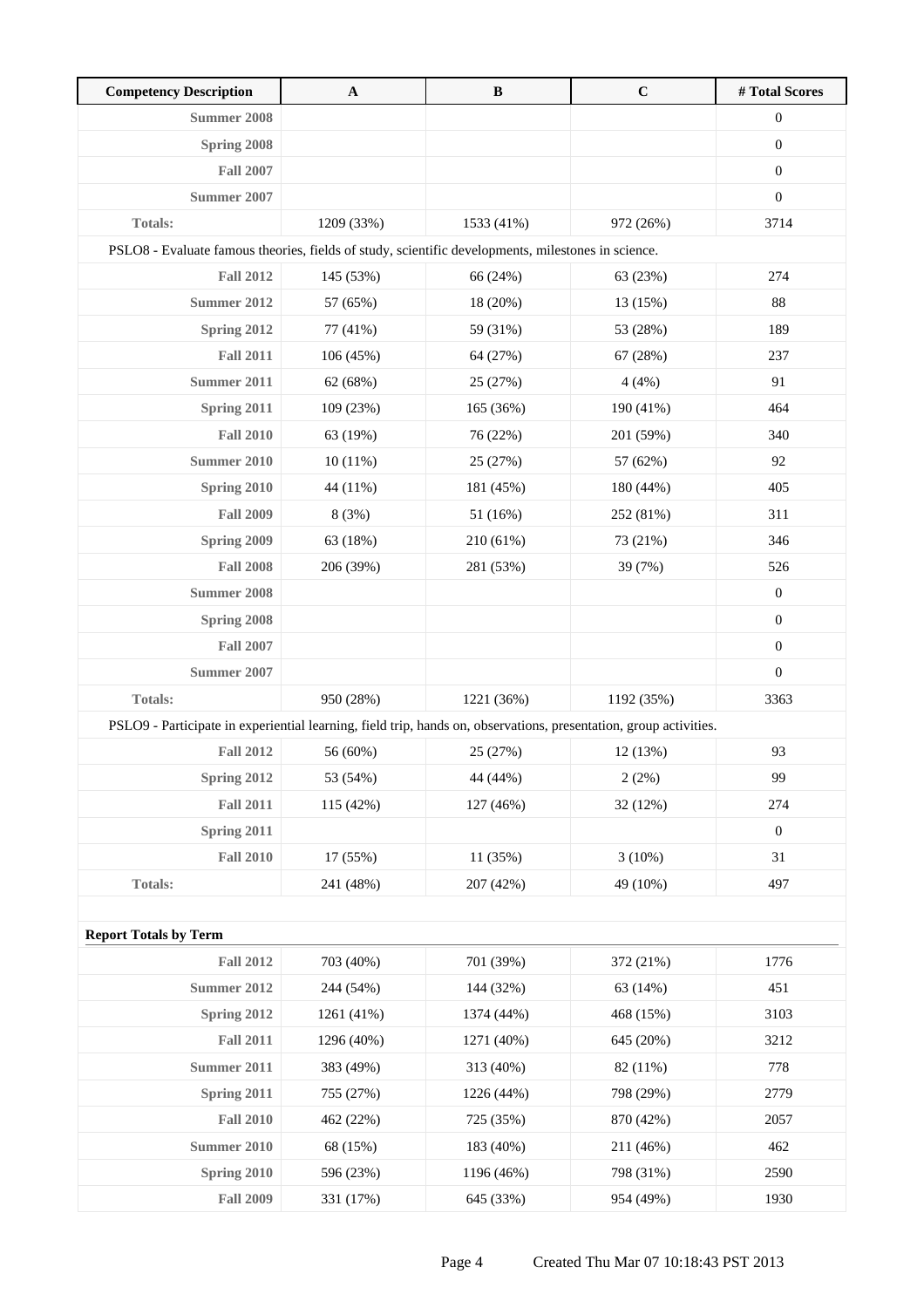| <b>Competency Description</b> | A            | B           | $\mathbf C$ | # Total Scores   |
|-------------------------------|--------------|-------------|-------------|------------------|
| Spring 2009                   | $1010(46\%)$ | 949 (43%)   | 233 (11%)   | 2192             |
| <b>Fall 2008</b>              | 2285 (58%)   | 1409 (36%)  | 265 (7%)    | 3959             |
| Summer 2008                   | 86 (90%)     | 8(8%)       | 2(2%)       | 96               |
| Spring 2008                   | 170 (65%)    | 79 (30%)    | 13 (5%)     | 262              |
| <b>Fall 2007</b>              |              |             |             | $\boldsymbol{0}$ |
| Summer 2007                   |              |             |             | $\boldsymbol{0}$ |
|                               |              |             |             |                  |
| <b>Grand Totals:</b>          | 9650 (38%)   | 10223 (40%) | 5774 (23%)  | 25647            |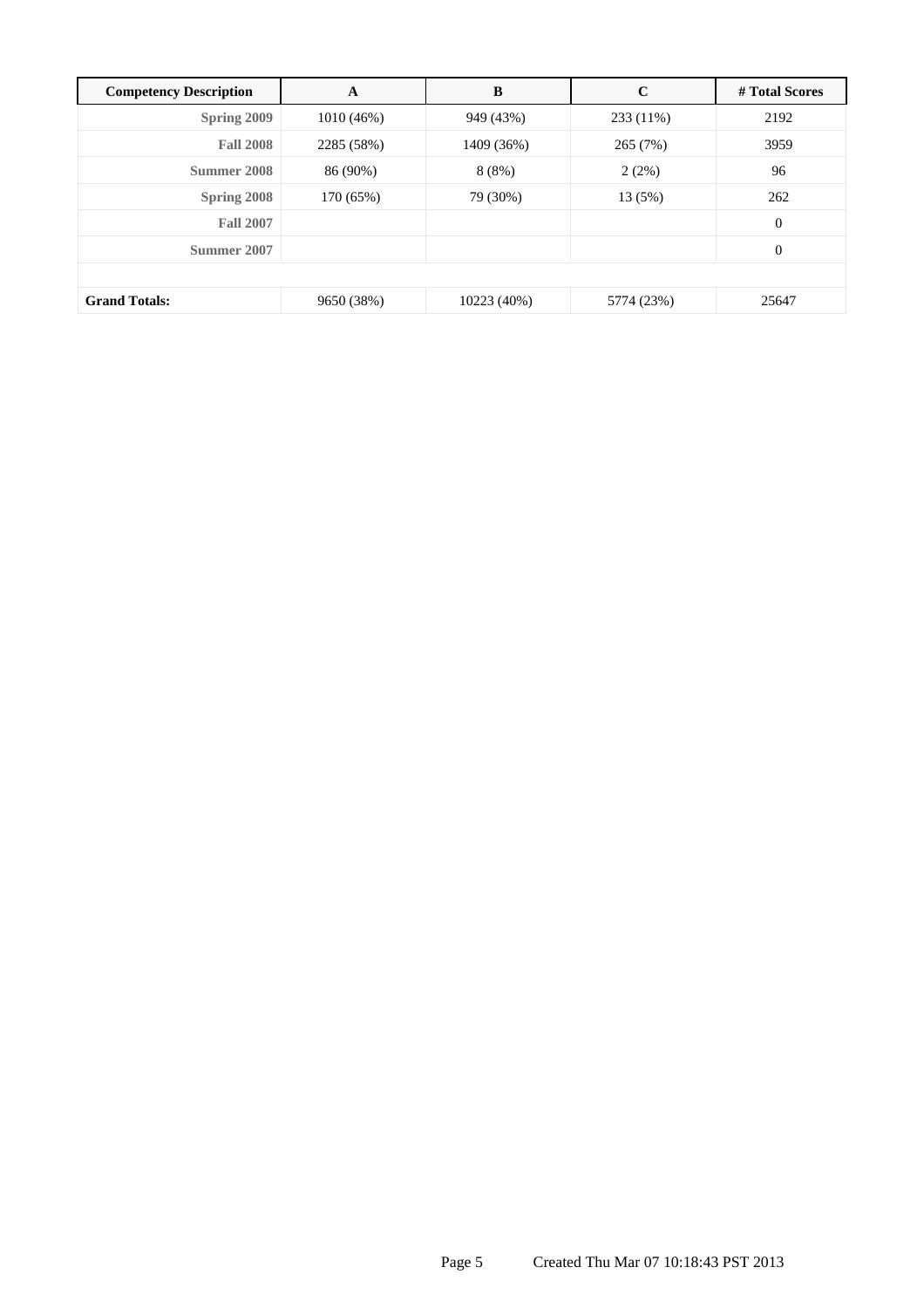**Outcomes for: Global Studies Department Program Outcomes - GLST program outcomes Academic Terms: Spring 2012, Fall 2011, Spring 2011, Fall 2010, Spring 2010, Fall 2009, Spring 2009, Fall 2008, Spring 2008, Fall 2007**

- **A** Exemplary Performance
- **B** Standard Performance
- **C** Minimum Performance

| <b>Competency Description</b>                                              | $\mathbf{A}$ | B         | $\mathbf C$ | #Total Scores    |
|----------------------------------------------------------------------------|--------------|-----------|-------------|------------------|
| GLST program outcomes (GLST)                                               |              |           |             |                  |
| PSLO1 - Describe key developments in the ongoing process of globalization  |              |           |             |                  |
| <b>Spring 2012</b>                                                         | 73 (62%)     | 35 (30%)  | $10(8\%)$   | 118              |
| <b>Fall 2011</b>                                                           | 36 (68%)     | 14 (26%)  | 3(6%)       | 53               |
| Spring 2011                                                                | 21 (70%)     | 7(23%)    | 2(7%)       | 30               |
| <b>Fall 2010</b>                                                           | 94 (56%)     | 33 (20%)  | 41 (24%)    | 168              |
| Spring 2010                                                                | 69 (50%)     | 30 (22%)  | 39 (28%)    | 138              |
| <b>Fall 2009</b>                                                           | 17(11%)      | 130 (81%) | 14 (9%)     | 161              |
| Spring 2009                                                                |              |           |             | $\mathbf{0}$     |
| <b>Fall 2008</b>                                                           |              |           |             | $\boldsymbol{0}$ |
| Spring 2008                                                                |              |           |             | $\boldsymbol{0}$ |
| <b>Fall 2007</b>                                                           |              |           |             | $\boldsymbol{0}$ |
| <b>Totals:</b>                                                             | 310 (46%)    | 249 (37%) | 109 (16%)   | 668              |
| PSLO3 - Describe various contemporary economic, political, cultural and ec |              |           |             |                  |
| Spring 2012                                                                | 22 (85%)     | 3(12%)    | 1(4%)       | 26               |
| <b>Fall 2011</b>                                                           | 31 (58%)     | 18 (34%)  | 4(8%)       | 53               |
| Spring 2011                                                                | 19 (63%)     | 10 (33%)  | 1(3%)       | 30               |
| <b>Fall 2010</b>                                                           | 36 (59%)     | 12 (20%)  | 13 (21%)    | 61               |
| Spring 2010                                                                | 19 (76%)     | 4(16%)    | 2(8%)       | 25               |
| <b>Fall 2009</b>                                                           | 7(15%)       | 35 (73%)  | 6(12%)      | 48               |
| Totals:                                                                    | 134 (55%)    | 82 (34%)  | 27 (11%)    | 243              |
| PSLO4 - Connect concepts related to globalization as well as specific glob |              |           |             |                  |
| Spring 2012                                                                | 75 (69%)     | 26 (24%)  | 8 (7%)      | 109              |
| <b>Fall 2011</b>                                                           | 33 (62%)     | 16 (30%)  | 4(8%)       | 53               |
| Spring 2011                                                                | 20 (67%)     | 8 (27%)   | 2(7%)       | 30               |
| <b>Fall 2010</b>                                                           | 93 (55%)     | 32 (19%)  | 43 (26%)    | 168              |
| Spring 2010                                                                | 67 (59%)     | 31 (27%)  | 16(14%)     | 114              |
| <b>Fall 2009</b>                                                           | 26 (16%)     | 108 (67%) | 27 (17%)    | 161              |
| Spring 2009                                                                |              |           |             | $\boldsymbol{0}$ |
| <b>Fall 2008</b>                                                           |              |           |             | $\boldsymbol{0}$ |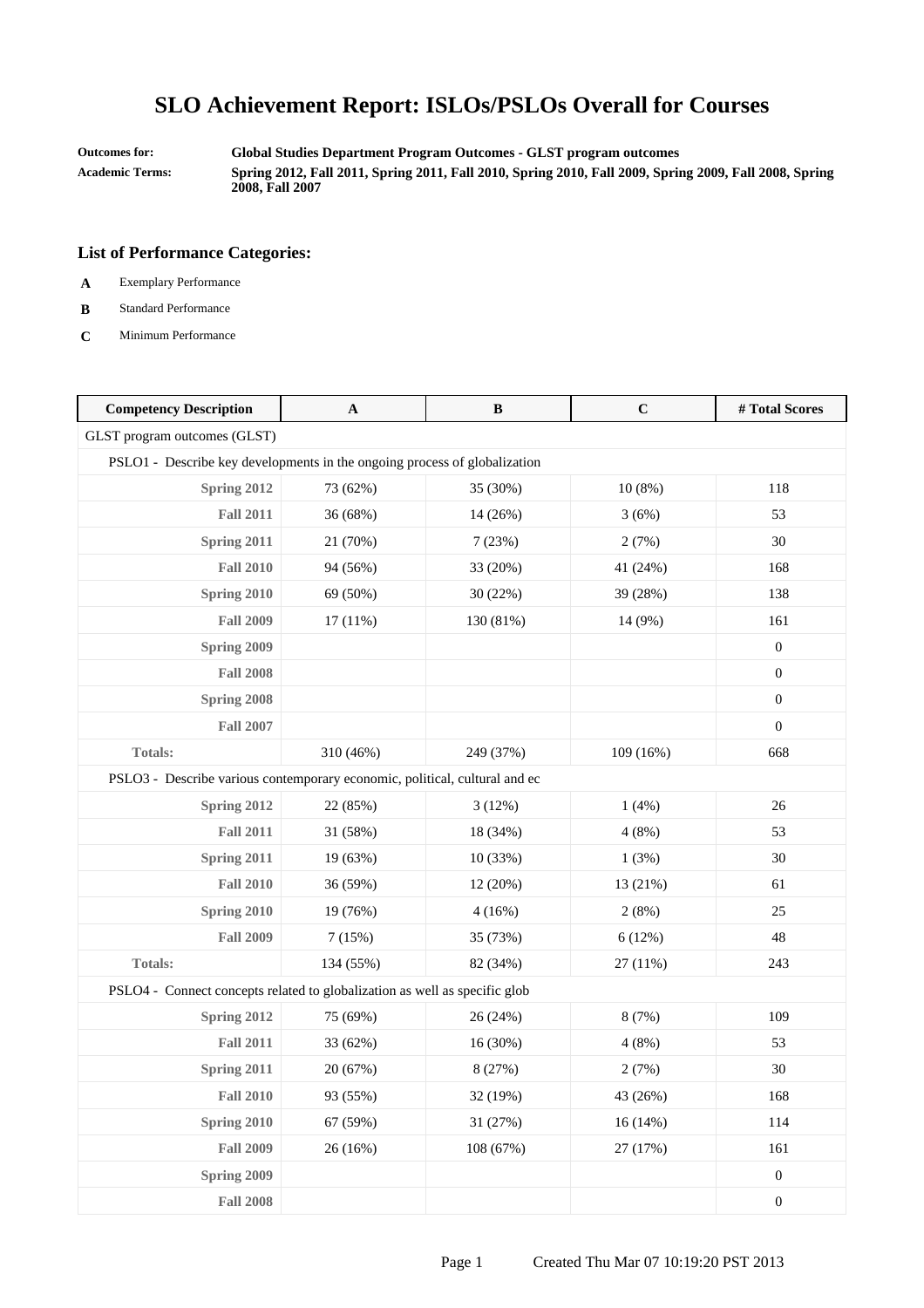| <b>Competency Description</b>                                               | $\mathbf A$ | $\bf{B}$  | $\mathbf C$ | #Total Scores    |  |
|-----------------------------------------------------------------------------|-------------|-----------|-------------|------------------|--|
| Spring 2008                                                                 |             |           |             | $\boldsymbol{0}$ |  |
| <b>Fall 2007</b>                                                            |             |           |             | $\boldsymbol{0}$ |  |
| Totals:                                                                     | 314 (49%)   | 221 (35%) | 100(16%)    | 635              |  |
| PSLO2 - Analyze the concept of global interdependence with reference to var |             |           |             |                  |  |
| <b>Spring 2012</b>                                                          | 52 (60%)    | 23 (27%)  | 11 (13%)    | 86               |  |
| Spring 2011                                                                 |             |           |             | $\boldsymbol{0}$ |  |
| <b>Fall 2010</b>                                                            | 58 (54%)    | 22 (20%)  | 28 (26%)    | 108              |  |
| Spring 2010                                                                 | 48 (43%)    | 27 (24%)  | 37 (33%)    | 112              |  |
| <b>Fall 2009</b>                                                            | 14 (13%)    | 82 (75%)  | 14 (13%)    | 110              |  |
| Spring 2009                                                                 |             |           |             | $\mathbf{0}$     |  |
| <b>Fall 2008</b>                                                            |             |           |             | $\boldsymbol{0}$ |  |
| Spring 2008                                                                 |             |           |             | $\boldsymbol{0}$ |  |
| <b>Fall 2007</b>                                                            |             |           |             | $\boldsymbol{0}$ |  |
| Totals:                                                                     | 172 (41%)   | 154 (37%) | 90 (22%)    | 416              |  |
|                                                                             |             |           |             |                  |  |
| <b>Report Totals by Term</b>                                                |             |           |             |                  |  |
| Spring 2012                                                                 | 222 (65%)   | 87 (26%)  | 30 (9%)     | 339              |  |
| <b>Fall 2011</b>                                                            | 100 (63%)   | 48 (30%)  | 11 (7%)     | 159              |  |
| Spring 2011                                                                 | 60 (67%)    | 25 (28%)  | 5(6%)       | 90               |  |
| <b>Fall 2010</b>                                                            | 281 (56%)   | 99 (20%)  | 125 (25%)   | 505              |  |
| Spring 2010                                                                 | 203 (52%)   | 92 (24%)  | 94 (24%)    | 389              |  |
| <b>Fall 2009</b>                                                            | 64 (13%)    | 355 (74%) | 61 (13%)    | 480              |  |
| <b>Spring 2009</b>                                                          |             |           |             | $\boldsymbol{0}$ |  |
| <b>Fall 2008</b>                                                            |             |           |             | $\boldsymbol{0}$ |  |
| Spring 2008                                                                 |             |           |             | $\boldsymbol{0}$ |  |
| <b>Fall 2007</b>                                                            |             |           |             | $\boldsymbol{0}$ |  |
|                                                                             |             |           |             |                  |  |
| <b>Grand Totals:</b>                                                        | 930 (47%)   | 706 (36%) | 326 (17%)   | 1962             |  |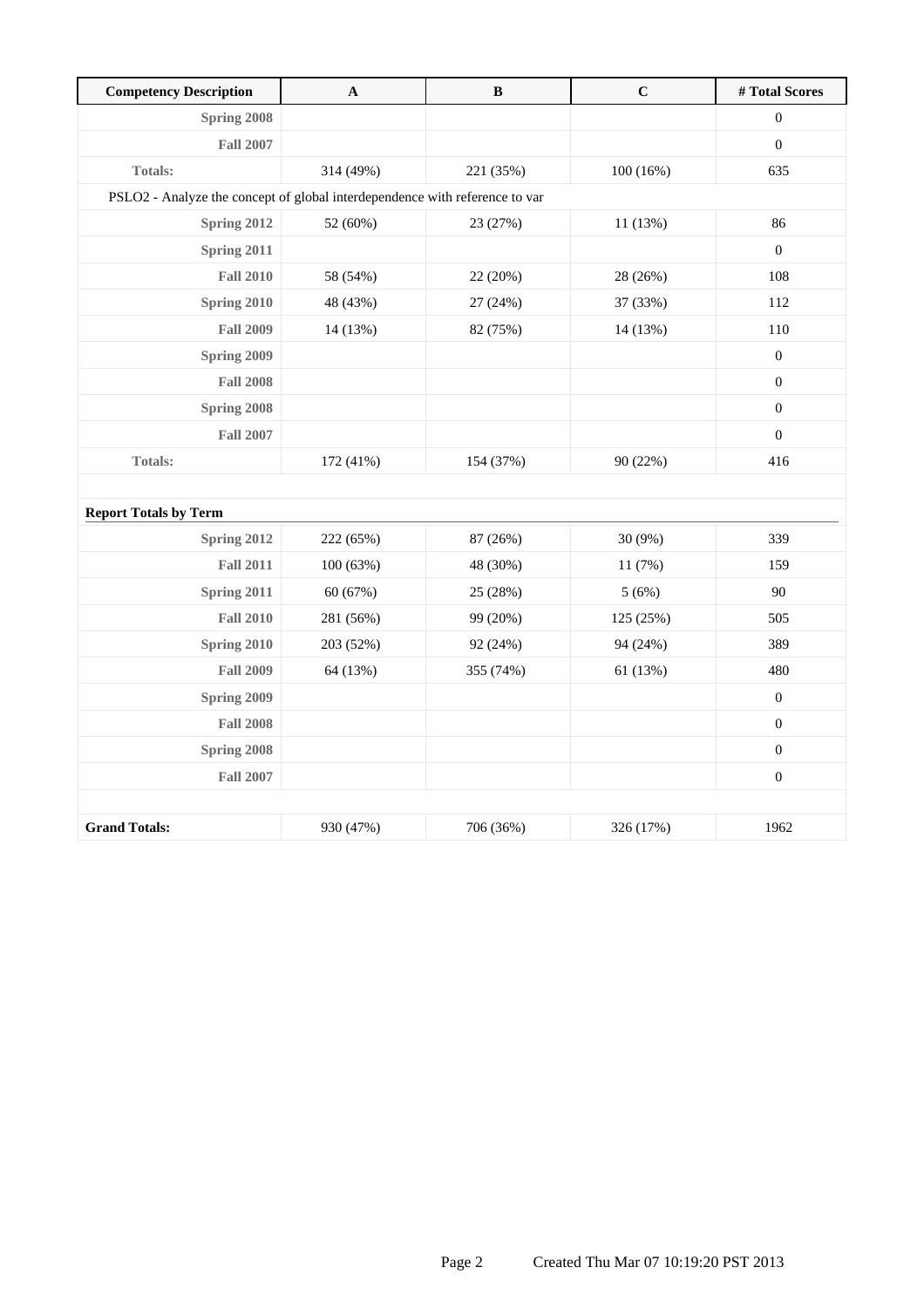**Outcomes for: History Department Program Outcomes - History Department Program Outcomes Academic Terms: Fall 2012, Summer 2012, Spring 2012, Fall 2011, Summer 2011, Spring 2011, Fall 2010, Spring 2010, Fall 2009, Spring 2009, Fall 2008, Summer 2008, Spring 2008, Fall 2007, Summer 2007**

- **A** Exemplary Performance
- **B** Standard Performance
- **C** Minimum Performance

| <b>Competency Description</b>                                                                                | A         | $\bf{B}$  | $\mathbf C$ | #Total Scores    |
|--------------------------------------------------------------------------------------------------------------|-----------|-----------|-------------|------------------|
| History Department Program Outcomes (HIST)                                                                   |           |           |             |                  |
| PSLO 1. Incorporate evidence derived from primary and secondary sources to support a thesis                  |           |           |             |                  |
| <b>Fall 2012</b>                                                                                             | 46 (50%)  | 40 (43%)  | 6(7%)       | 92               |
| <b>Summer 2012</b>                                                                                           |           |           |             | $\boldsymbol{0}$ |
| Spring 2012                                                                                                  | 144 (43%) | 161 (48%) | 30 (9%)     | 335              |
| <b>Fall 2011</b>                                                                                             | 156 (48%) | 148 (46%) | 18 (6%)     | 322              |
| Summer 2011                                                                                                  |           |           |             | $\boldsymbol{0}$ |
| Spring 2011                                                                                                  | 95 (45%)  | 103 (49%) | 11(5%)      | 209              |
| <b>Fall 2010</b>                                                                                             | 44 (60%)  | 26 (36%)  | 3(4%)       | 73               |
| Spring 2010                                                                                                  |           |           |             | $\boldsymbol{0}$ |
| <b>Fall 2009</b>                                                                                             | 149 (40%) | 170 (46%) | 54 (14%)    | 373              |
| Spring 2009                                                                                                  | 75 (70%)  | 24 (22%)  | 8(7%)       | 107              |
| <b>Fall 2008</b>                                                                                             | 154 (52%) | 99 (34%)  | 41 (14%)    | 294              |
| <b>Summer 2008</b>                                                                                           |           |           |             | $\boldsymbol{0}$ |
| Spring 2008                                                                                                  | 125 (30%) | 159 (38%) | 132 (32%)   | 416              |
| <b>Fall 2007</b>                                                                                             |           |           |             | $\boldsymbol{0}$ |
| Summer 2007                                                                                                  |           |           |             | $\boldsymbol{0}$ |
| Totals:                                                                                                      | 988 (44%) | 930 (42%) | 303 (14%)   | 2221             |
| PSLO 2. Evaluate historical evidence for bias and for relevance to major historical issues and controversies |           |           |             |                  |
| <b>Fall 2012</b>                                                                                             | 31 (39%)  | 43 (54%)  | 5(6%)       | 79               |
| <b>Summer 2012</b>                                                                                           |           |           |             | $\mathbf{0}$     |
| Spring 2012                                                                                                  | 208 (59%) | 128 (36%) | 19 (5%)     | 355              |
| <b>Fall 2011</b>                                                                                             | 169 (51%) | 144 (44%) | 18 (5%)     | 331              |
| Summer 2011                                                                                                  |           |           |             | $\boldsymbol{0}$ |
| Spring 2011                                                                                                  | 79 (36%)  | 112 (51%) | 30(14%)     | 221              |
| <b>Fall 2010</b>                                                                                             | 45 (57%)  | 33 (42%)  | 1(1%)       | 79               |
| Spring 2010                                                                                                  |           |           |             | $\mathbf{0}$     |
| <b>Fall 2009</b>                                                                                             | 158 (42%) | 135 (36%) | 85 (22%)    | 378              |
| Spring 2009                                                                                                  | 79 (73%)  | 27 (25%)  | 2(2%)       | 108              |
| <b>Fall 2008</b>                                                                                             | 165 (56%) | 90 (31%)  | 39 (13%)    | 294              |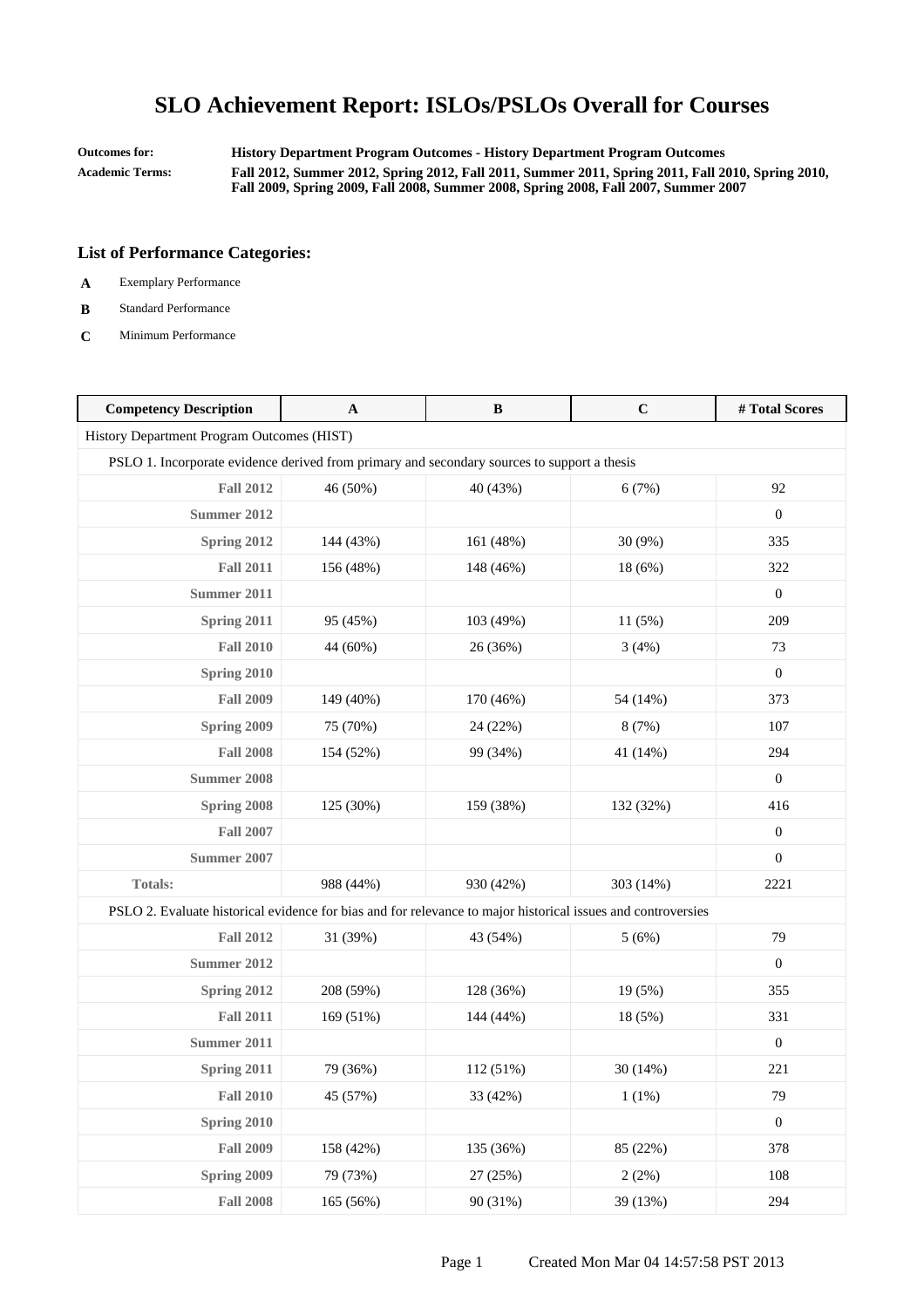| <b>Competency Description</b>                                                                     | $\mathbf A$ | $\, {\bf B}$ | $\mathbf C$ | # Total Scores   |
|---------------------------------------------------------------------------------------------------|-------------|--------------|-------------|------------------|
| Summer 2008                                                                                       |             |              |             | $\boldsymbol{0}$ |
| Spring 2008                                                                                       | 110 (27%)   | 184 (44%)    | 120 (29%)   | 414              |
| <b>Fall 2007</b>                                                                                  |             |              |             | $\boldsymbol{0}$ |
| Summer 2007                                                                                       |             |              |             | $\boldsymbol{0}$ |
| <b>Totals:</b>                                                                                    | 1044 (46%)  | 896 (40%)    | 319 (14%)   | 2259             |
| PSLO 3. Identify change over time, cross-cultural connections, and links between past and present |             |              |             |                  |
| <b>Fall 2012</b>                                                                                  | 26 (39%)    | 34 (52%)     | 6(9%)       | 66               |
| <b>Summer 2012</b>                                                                                |             |              |             | $\boldsymbol{0}$ |
| Spring 2012                                                                                       | 149 (48%)   | 132 (42%)    | $30(10\%)$  | 311              |
| <b>Fall 2011</b>                                                                                  | 165 (56%)   | 113 (38%)    | 17(6%)      | 295              |
| Summer 2011                                                                                       |             |              |             | $\boldsymbol{0}$ |
| Spring 2011                                                                                       | 74 (35%)    | 116 (54%)    | 23 (11%)    | 213              |
| <b>Fall 2010</b>                                                                                  | 36 (47%)    | 36 (47%)     | 4(5%)       | 76               |
| Spring 2010                                                                                       |             |              |             | $\mathbf{0}$     |
| <b>Fall 2009</b>                                                                                  | 177 (44%)   | 160(40%)     | 62(16%)     | 399              |
| Spring 2009                                                                                       | 85 (79%)    | 19 (18%)     | 4(4%)       | 108              |
| <b>Fall 2008</b>                                                                                  | 150 (51%)   | 101 (35%)    | 41 (14%)    | 292              |
| Summer 2008                                                                                       |             |              |             | $\boldsymbol{0}$ |
| Spring 2008                                                                                       | 154 (36%)   | 216 (51%)    | 55 (13%)    | 425              |
| <b>Fall 2007</b>                                                                                  |             |              |             | $\boldsymbol{0}$ |
| Summer 2007                                                                                       |             |              |             | $\boldsymbol{0}$ |
| <b>Totals:</b>                                                                                    | 1016 (46%)  | 927 (42%)    | 242 (11%)   | 2185             |
|                                                                                                   |             |              |             |                  |
| <b>Report Totals by Term</b>                                                                      |             |              |             |                  |
| <b>Fall 2012</b>                                                                                  | 103 (43%)   | 117 (49%)    | 17 (7%)     | 237              |
| <b>Summer 2012</b>                                                                                |             |              |             | $\boldsymbol{0}$ |
| Spring 2012                                                                                       | 501 (50%)   | 421 (42%)    | 79 (8%)     | 1001             |
| <b>Fall 2011</b>                                                                                  | 490 (52%)   | 405 (43%)    | 53 (6%)     | 948              |
| <b>Summer 2011</b>                                                                                |             |              |             | $\boldsymbol{0}$ |
| Spring 2011                                                                                       | 248 (39%)   | 331 (51%)    | 64 (10%)    | 643              |
| <b>Fall 2010</b>                                                                                  | 125 (55%)   | 95 (42%)     | 8(4%)       | 228              |
| Spring 2010                                                                                       |             |              |             | $\boldsymbol{0}$ |
| <b>Fall 2009</b>                                                                                  | 484 (42%)   | 465 (40%)    | 201 (17%)   | 1150             |
| Spring 2009                                                                                       | 239 (74%)   | 70 (22%)     | 14 (4%)     | 323              |
| <b>Fall 2008</b>                                                                                  | 469 (53%)   | 290 (33%)    | 121 (14%)   | 880              |
| <b>Summer 2008</b>                                                                                |             |              |             | $\boldsymbol{0}$ |
| Spring 2008                                                                                       | 389 (31%)   | 559 (45%)    | 307 (24%)   | 1255             |
| <b>Fall 2007</b>                                                                                  |             |              |             | $\boldsymbol{0}$ |
| <b>Summer 2007</b>                                                                                |             |              |             | $\boldsymbol{0}$ |
|                                                                                                   |             |              |             |                  |
| <b>Grand Totals:</b>                                                                              | 3048 (46%)  | 2753 (41%)   | 864 (13%)   | 6665             |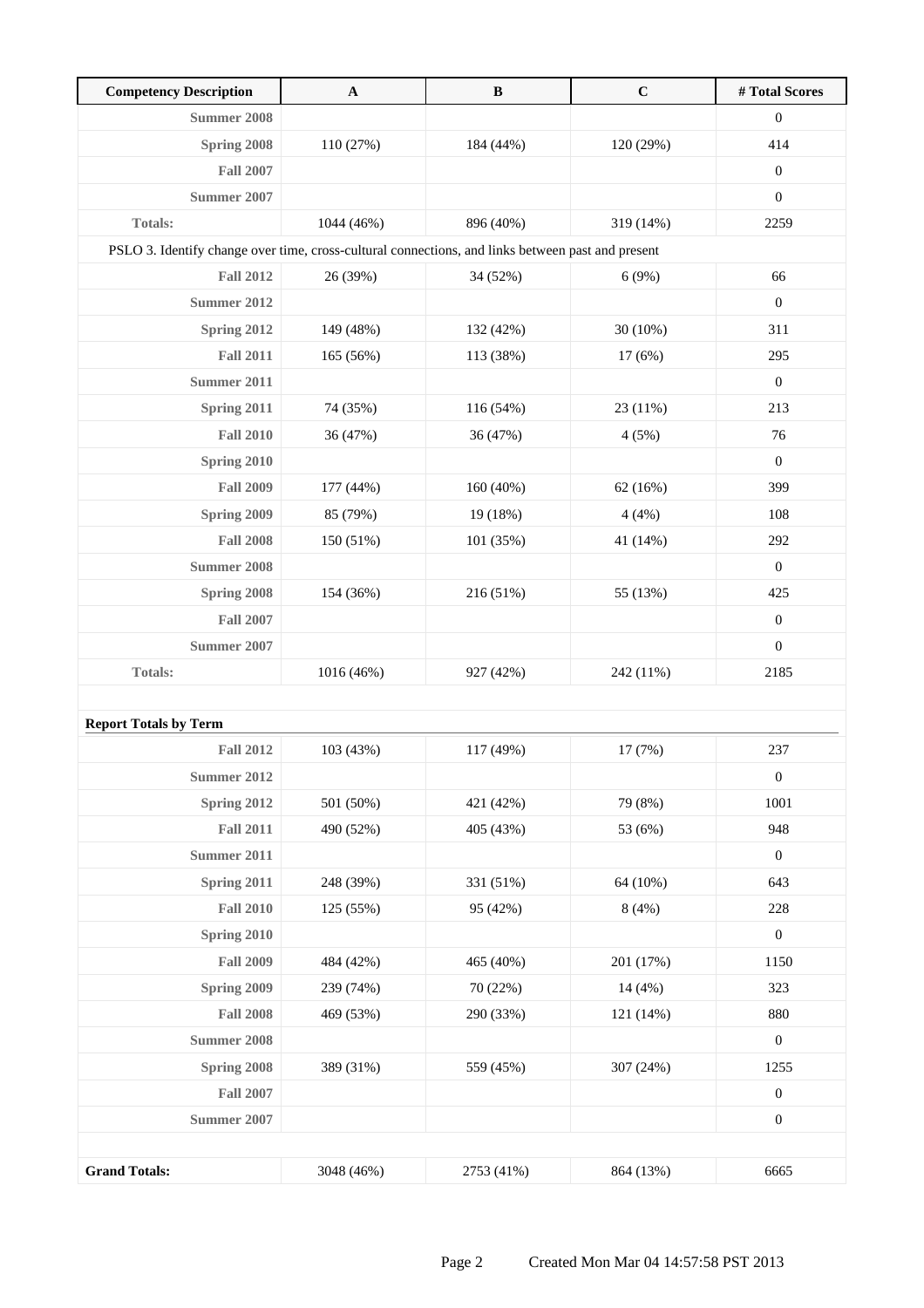**Outcomes for: HIT Department Program Outcomes - HIT Department Program Outcomes**

**Academic Terms: Fall 2012, Summer 2012, Spring 2012, Fall 2011, Summer 2011, Spring 2011, Fall 2010, Summer 2010, Spring 2010, Fall 2009, Spring 2009, Fall 2008, Summer 2008, Spring 2008, Fall 2007, Summer 2007**

- **A** Exemplary Performance
- **B** Standard Performance
- **C** Minimum Performance

| <b>Competency Description</b>                                                                                  | A          | $\, {\bf B}$ | $\mathbf C$ | # Total Scores   |
|----------------------------------------------------------------------------------------------------------------|------------|--------------|-------------|------------------|
| HIT Department Program Outcomes (HIT)                                                                          |            |              |             |                  |
| PSLO 3. Apply and demonstrate legal, ethical, accreditation and certification standards to health information. |            |              |             |                  |
| <b>Fall 2012</b>                                                                                               | 1107 (57%) | 636 (32%)    | 216 (11%)   | 1959             |
| <b>Summer 2012</b>                                                                                             | 34 (77%)   | 10(23%)      |             | 44               |
| Spring 2012                                                                                                    | 884 (50%)  | 614 (35%)    | 268 (15%)   | 1766             |
| <b>Fall 2011</b>                                                                                               | 739 (45%)  | 659 (40%)    | 254 (15%)   | 1652             |
| <b>Summer 2011</b>                                                                                             | 46 (94%)   |              | 3(6%)       | 49               |
| Spring 2011                                                                                                    | 317 (22%)  | 960 (67%)    | 155 (11%)   | 1432             |
| <b>Fall 2010</b>                                                                                               | 459 (39%)  | 571 (49%)    | 139 (12%)   | 1169             |
| Spring 2010                                                                                                    | 384 (32%)  | 656 (54%)    | 172 (14%)   | 1212             |
| <b>Fall 2009</b>                                                                                               | 381 (29%)  | 800 (60%)    | 152 (11%)   | 1333             |
| Spring 2009                                                                                                    | 296 (56%)  | 172 (33%)    | 61 (12%)    | 529              |
| <b>Fall 2008</b>                                                                                               | 234 (65%)  | 110 (31%)    | 16(4%)      | 360              |
| Spring 2008                                                                                                    | 133 (47%)  | 141 (49%)    | 11 (4%)     | 285              |
| <b>Fall 2007</b>                                                                                               |            |              |             | $\boldsymbol{0}$ |
| <b>Totals:</b>                                                                                                 | 5014 (43%) | 5329 (45%)   | 1447 (12%)  | 11790            |
| PSLO 1. Apply biomedical knowledge to the process of clinical code assignment                                  |            |              |             |                  |
| <b>Fall 2012</b>                                                                                               | 2410 (59%) | 1304 (32%)   | 352 (9%)    | 4066             |
| <b>Summer 2012</b>                                                                                             | 1279 (59%) | 822 (38%)    | 78 (4%)     | 2179             |
| Spring 2012                                                                                                    | 2236 (58%) | 1326 (34%)   | 316 (8%)    | 3878             |
| <b>Fall 2011</b>                                                                                               | 1517 (45%) | 1632 (48%)   | 220 (7%)    | 3369             |
| Summer 2011                                                                                                    | 338 (82%)  | 56 (14%)     | 20(5%)      | 414              |
| Spring 2011                                                                                                    | 898 (57%)  | 548 (35%)    | 139 (9%)    | 1585             |
| <b>Fall 2010</b>                                                                                               | 1030 (71%) | 333 (23%)    | 94 (6%)     | 1457             |
| Summer 2010                                                                                                    | 220 (76%)  | 64 (22%)     | 4(1%)       | 288              |
| Spring 2010                                                                                                    | 1057 (62%) | 512 (30%)    | 149 (9%)    | 1718             |
| <b>Fall 2009</b>                                                                                               | 1277 (59%) | 689 (32%)    | 210 (10%)   | 2176             |
| Spring 2009                                                                                                    | 1189 (65%) | 513 (28%)    | 137 (7%)    | 1839             |
| <b>Fall 2008</b>                                                                                               | 1297 (77%) | 284 (17%)    | 93 (6%)     | 1674             |
| <b>Summer 2008</b>                                                                                             |            |              |             | $\boldsymbol{0}$ |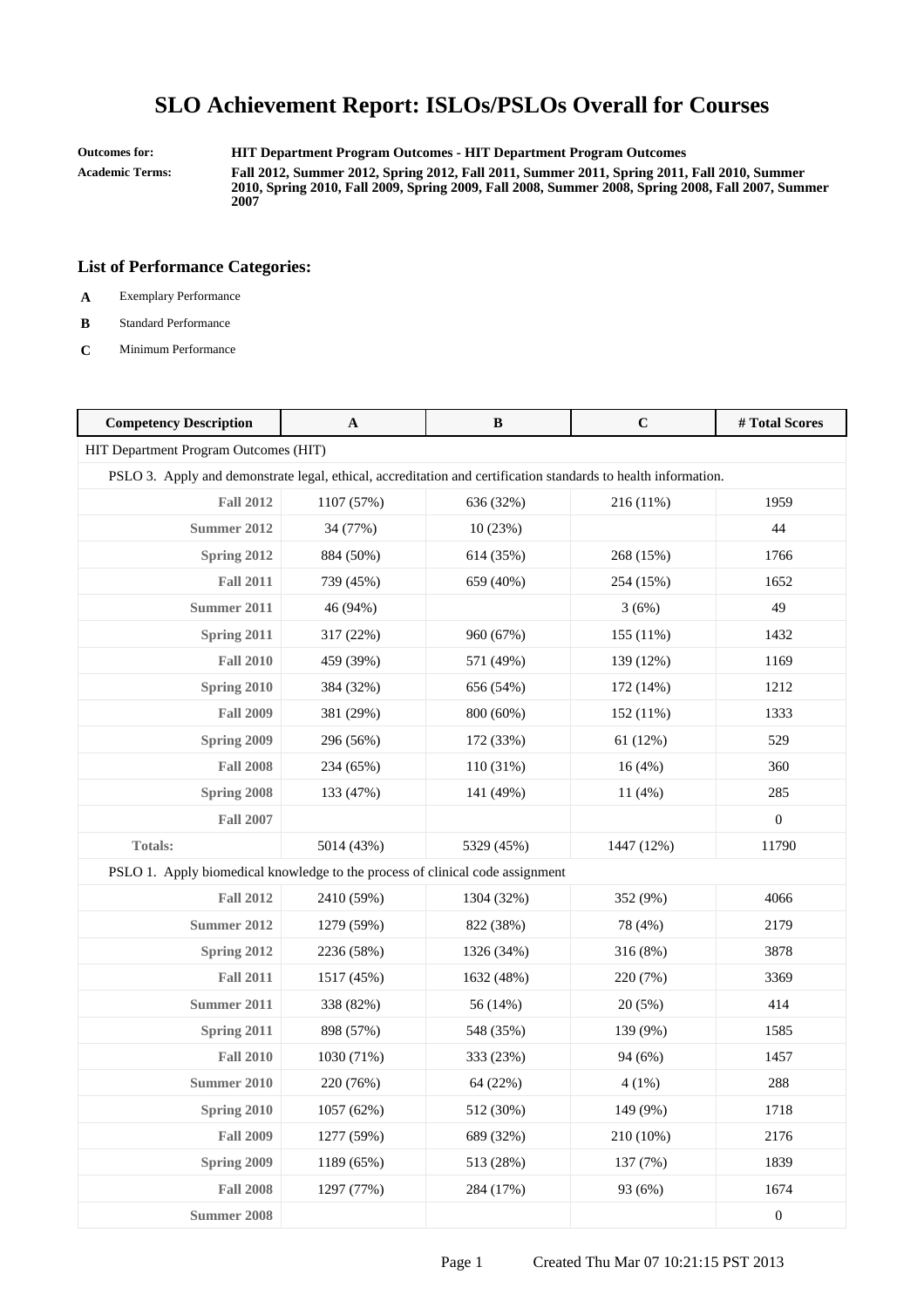| <b>Competency Description</b>                                                                                                                                                                    | $\mathbf A$ | $\, {\bf B}$ | $\mathbf C$ | #Total Scores    |
|--------------------------------------------------------------------------------------------------------------------------------------------------------------------------------------------------|-------------|--------------|-------------|------------------|
| Spring 2008                                                                                                                                                                                      | 293 (50%)   | 259 (44%)    | 33 (6%)     | 585              |
| <b>Fall 2007</b>                                                                                                                                                                                 |             |              |             | $\boldsymbol{0}$ |
| Summer 2007                                                                                                                                                                                      |             |              |             | $\boldsymbol{0}$ |
| <b>Totals:</b>                                                                                                                                                                                   | 15041 (60%) | 8342 (33%)   | 1845 (7%)   | 25228            |
| PSLO 2. Analyze and communicate clinical and statistical data to improve patient care and facilitate financial planning                                                                          |             |              |             |                  |
| <b>Fall 2012</b>                                                                                                                                                                                 | 719 (61%)   | 407 (35%)    | 44 (4%)     | 1170             |
| Summer 2012                                                                                                                                                                                      | 54 (84%)    | $10(16\%)$   |             | 64               |
| Spring 2012                                                                                                                                                                                      | 520 (46%)   | 486 (43%)    | 127 (11%)   | 1133             |
| <b>Fall 2011</b>                                                                                                                                                                                 | 395 (41%)   | 506 (52%)    | 66 (7%)     | 967              |
| Summer 2011                                                                                                                                                                                      | 27 (82%)    |              | 6(18%)      | 33               |
| Spring 2011                                                                                                                                                                                      | 335 (31%)   | 637 (59%)    | 104 (10%)   | 1076             |
| <b>Fall 2010</b>                                                                                                                                                                                 | 294 (39%)   | 386 (52%)    | 67 (9%)     | 747              |
| Spring 2010                                                                                                                                                                                      | 447 (60%)   | 235 (31%)    | 69 (9%)     | 751              |
| <b>Fall 2009</b>                                                                                                                                                                                 | 586 (43%)   | 646 (48%)    | 120 (9%)    | 1352             |
| <b>Spring 2009</b>                                                                                                                                                                               | 610 (62%)   | 247 (25%)    | 122 (12%)   | 979              |
| <b>Fall 2008</b>                                                                                                                                                                                 | 363 (67%)   | 149 (28%)    | 28 (5%)     | 540              |
| Spring 2008                                                                                                                                                                                      | 156 (49%)   | 153 (48%)    | 12(4%)      | 321              |
| <b>Fall 2007</b>                                                                                                                                                                                 |             |              |             | $\boldsymbol{0}$ |
| <b>Totals:</b>                                                                                                                                                                                   | 4506 (49%)  | 3862 (42%)   | 765 (8%)    | 9133             |
| PSLO 5. Apply departmental and organizational standards to data storage, retrieval, retention and security                                                                                       |             |              |             |                  |
| <b>Fall 2012</b>                                                                                                                                                                                 | 323 (55%)   | 246 (42%)    | 17(3%)      | 586              |
| Summer 2012                                                                                                                                                                                      | 14 (58%)    | 10(42%)      |             | 24               |
| Spring 2012                                                                                                                                                                                      | 209 (39%)   | 260 (49%)    | 67 (12%)    | 536              |
| <b>Fall 2011</b>                                                                                                                                                                                 | 98 (20%)    | 362 (75%)    | 24 (5%)     | 484              |
| Spring 2011                                                                                                                                                                                      | 101 (20%)   | 388 (75%)    | 25 (5%)     | 514              |
| <b>Fall 2010</b>                                                                                                                                                                                 | 186 (63%)   | 89 (30%)     | 19 (6%)     | 294              |
| Spring 2010                                                                                                                                                                                      | 281 (65%)   | 117 (27%)    | 35 (8%)     | 433              |
| <b>Fall 2009</b>                                                                                                                                                                                 | 216 (34%)   | 349 (54%)    | 79 (12%)    | 644              |
| Spring 2009                                                                                                                                                                                      | 245 (56%)   | 145 (33%)    | 49 (11%)    | 439              |
| <b>Fall 2008</b>                                                                                                                                                                                 | 234 (65%)   | 110 (31%)    | 16(4%)      | 360              |
| Spring 2008                                                                                                                                                                                      | 96 (53%)    | 79 (44%)     | 5(3%)       | 180              |
| <b>Fall 2007</b>                                                                                                                                                                                 |             |              |             | $\boldsymbol{0}$ |
| Totals:                                                                                                                                                                                          | 2003 (45%)  | 2155 (48%)   | 336 (7%)    | 4494             |
| PSLO 6. Demonstrate the ability to work effectively as an individual and collaboratively in a group to resolve health information<br>management challenges in a changing healthcare environment. |             |              |             |                  |
| <b>Fall 2012</b>                                                                                                                                                                                 | 397 (59%)   | 251 (37%)    | 24 (4%)     | 672              |
| <b>Summer 2012</b>                                                                                                                                                                               | 28 (58%)    | 20 (42%)     |             | 48               |
| Spring 2012                                                                                                                                                                                      | 290 (46%)   | 269 (43%)    | 70 (11%)    | 629              |
| <b>Fall 2011</b>                                                                                                                                                                                 | 168 (29%)   | 369 (65%)    | 34 (6%)     | 571              |
| Spring 2011                                                                                                                                                                                      | 133 (24%)   | 391 (71%)    | 26 (5%)     | 550              |
| <b>Fall 2010</b>                                                                                                                                                                                 | 233 (68%)   | 90 (26%)     | 19(6%)      | 342              |
| Spring 2010                                                                                                                                                                                      | 319 (68%)   | 117 (25%)    | 35 (7%)     | 471              |
| <b>Fall 2009</b>                                                                                                                                                                                 | 258 (37%)   | 355 (51%)    | 81 (12%)    | 694              |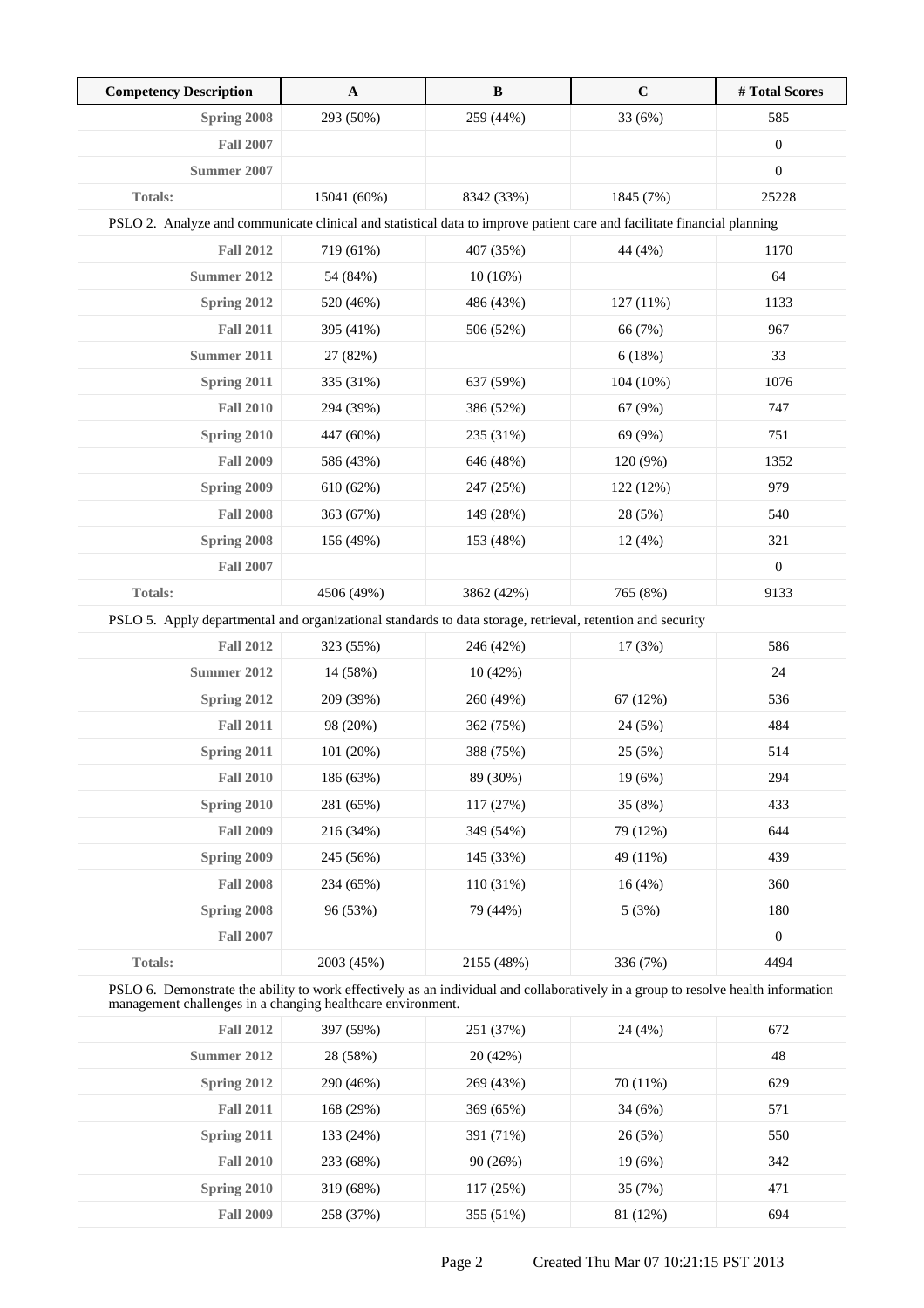| <b>Competency Description</b>                                                                                                                           | $\mathbf A$ | $\bf{B}$    | $\mathbf C$ | #Total Scores    |
|---------------------------------------------------------------------------------------------------------------------------------------------------------|-------------|-------------|-------------|------------------|
| Spring 2009                                                                                                                                             | 245 (56%)   | 145 (33%)   | 49 (11%)    | 439              |
| <b>Fall 2008</b>                                                                                                                                        | 234 (65%)   | 110 (31%)   | 16(4%)      | 360              |
| Spring 2008                                                                                                                                             | 95 (54%)    | 76 (43%)    | 6(3%)       | 177              |
| <b>Fall 2007</b>                                                                                                                                        |             |             |             | $\boldsymbol{0}$ |
| Totals:                                                                                                                                                 | 2400 (48%)  | 2193 (44%)  | 360 (7%)    | 4953             |
| PSLO 4. Participate in planning and implementing clinical and administrative information systems in traditional and alternative<br>healthcare settings. |             |             |             |                  |
| <b>Fall 2012</b>                                                                                                                                        | 350 (56%)   | 233 (37%)   | 41 (7%)     | 624              |
| <b>Summer 2012</b>                                                                                                                                      | 7(58%)      | 5(42%)      |             | 12               |
| Spring 2012                                                                                                                                             | 251 (59%)   | 134 (32%)   | 38 (9%)     | 423              |
| <b>Fall 2011</b>                                                                                                                                        | 236 (51%)   | 188 (41%)   | 37 (8%)     | 461              |
| Spring 2011                                                                                                                                             | 68 (15%)    | 340 (77%)   | 36 (8%)     | 444              |
| <b>Fall 2010</b>                                                                                                                                        | 135 (33%)   | 193 (48%)   | 75 (19%)    | 403              |
| Spring 2010                                                                                                                                             | 180 (47%)   | 163 (43%)   | 36 (9%)     | 379              |
| <b>Fall 2009</b>                                                                                                                                        | 180 (24%)   | 498 (67%)   | 66 (9%)     | 744              |
| Spring 2009                                                                                                                                             | 98 (56%)    | 57 (33%)    | 20(11%)     | 175              |
| <b>Fall 2008</b>                                                                                                                                        | 102 (71%)   | 35 (24%)    | 7(5%)       | 144              |
| Spring 2008                                                                                                                                             | 108 (43%)   | 133 (53%)   | 11(4%)      | 252              |
| <b>Fall 2007</b>                                                                                                                                        |             |             |             | $\boldsymbol{0}$ |
| Totals:                                                                                                                                                 | 1715 (42%)  | 1979 (49%)  | 367 (9%)    | 4061             |
|                                                                                                                                                         |             |             |             |                  |
| <b>Report Totals by Term</b>                                                                                                                            |             |             |             |                  |
| <b>Fall 2012</b>                                                                                                                                        | 5306 (58%)  | 3077 (34%)  | 694 (8%)    | 9077             |
| <b>Summer 2012</b>                                                                                                                                      | 1416 (60%)  | 877 (37%)   | 78 (3%)     | 2371             |
| Spring 2012                                                                                                                                             | 4390 (52%)  | 3089 (37%)  | 886 (11%)   | 8365             |
| <b>Fall 2011</b>                                                                                                                                        | 3153 (42%)  | 3716 (50%)  | 635 (8%)    | 7504             |
| <b>Summer 2011</b>                                                                                                                                      | 411 (83%)   | 56 (11%)    | 29 (6%)     | 496              |
| Spring 2011                                                                                                                                             | 1852 (33%)  | 3264 (58%)  | 485 (9%)    | 5601             |
| <b>Fall 2010</b>                                                                                                                                        | 2337 (53%)  | 1662 (38%)  | 413 (9%)    | 4412             |
| <b>Summer 2010</b>                                                                                                                                      | 220 (76%)   | 64 (22%)    | $4(1\%)$    | 288              |
| Spring 2010                                                                                                                                             | 2668 (54%)  | 1800 (36%)  | 496 (10%)   | 4964             |
| <b>Fall 2009</b>                                                                                                                                        | 2898 (42%)  | 3337 (48%)  | 708 (10%)   | 6943             |
| Spring 2009                                                                                                                                             | 2683 (61%)  | 1279 (29%)  | 438 (10%)   | 4400             |
| <b>Fall 2008</b>                                                                                                                                        | 2464 (72%)  | 798 (23%)   | 176 (5%)    | 3438             |
| <b>Summer 2008</b>                                                                                                                                      |             |             |             | $\boldsymbol{0}$ |
| Spring 2008                                                                                                                                             | 881 (49%)   | 841 (47%)   | 78 (4%)     | 1800             |
| <b>Fall 2007</b>                                                                                                                                        |             |             |             | $\boldsymbol{0}$ |
| <b>Summer 2007</b>                                                                                                                                      |             |             |             | $\boldsymbol{0}$ |
|                                                                                                                                                         |             |             |             |                  |
| <b>Grand Totals:</b>                                                                                                                                    | 30679 (51%) | 23860 (40%) | 5120 (9%)   | 59659            |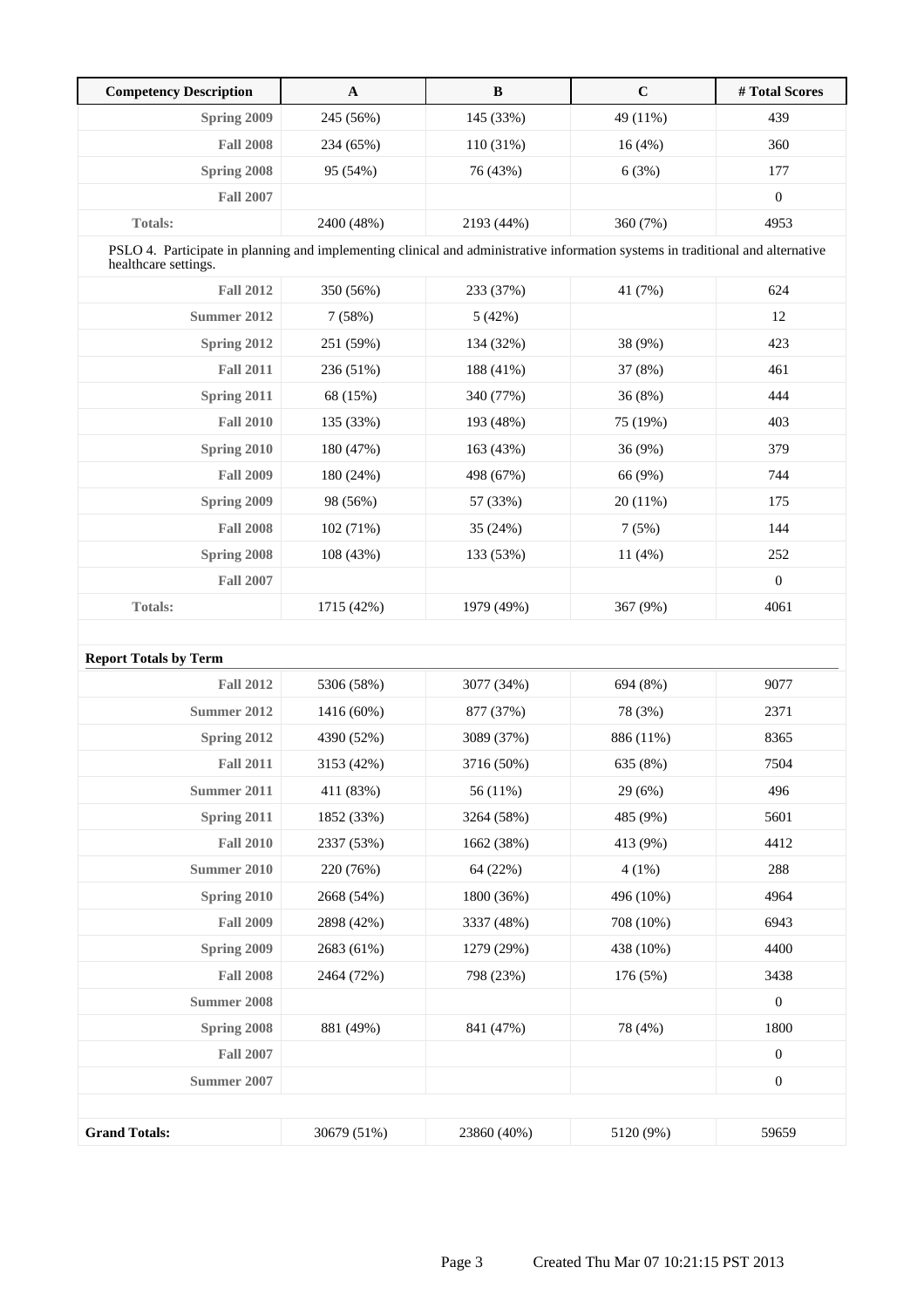**Outcomes for: Hotel Management Department Program Outcomes - Hotel Management Department Program Outcomes Academic Terms: Spring 2012, Fall 2011, Spring 2011, Fall 2010, Summer 2010, Fall 2009, Spring 2009, Fall 2008,**

**Summer 2008, Summer 2007**

- **A** Exemplary Performance
- **B** Standard Performance
- **C** Minimum Performance

| <b>Competency Description</b>                                                                                                                                                             | $\mathbf A$ | $\, {\bf B}$ | $\mathbf C$ | #Total Scores    |
|-------------------------------------------------------------------------------------------------------------------------------------------------------------------------------------------|-------------|--------------|-------------|------------------|
| Hotel Management Department Program Outcomes (HM)                                                                                                                                         |             |              |             |                  |
| PSLO <sub>2</sub> .<br>Know and enforce laws specific to the hospitality industry.                                                                                                        |             |              |             |                  |
| Spring 2012                                                                                                                                                                               | 51 (40%)    | 70 (54%)     | 8(6%)       | 129              |
| <b>Fall 2011</b>                                                                                                                                                                          | 46 (48%)    | 47 (49%)     | 3(3%)       | 96               |
| Spring 2011                                                                                                                                                                               |             |              |             | $\boldsymbol{0}$ |
| Spring 2009                                                                                                                                                                               | 91 (46%)    | 64 (33%)     | 41 (21%)    | 196              |
| <b>Totals:</b>                                                                                                                                                                            | 188 (45%)   | 181 (43%)    | 52 (12%)    | 421              |
| PSLO 4.<br>Organize and be able to manage or work in a housekeeping department, demonstrate effective and efficient ways of cleaning,<br>create productivity reports and staff schedules. |             |              |             |                  |
| <b>Fall 2011</b>                                                                                                                                                                          | 46 (48%)    | 47 (49%)     | 3(3%)       | 96               |
| PSLO <sub>9</sub><br>Demonstrate proficiency in language, technical and computational skills.                                                                                             |             |              |             |                  |
| Spring 2012                                                                                                                                                                               | 51 (40%)    | 70 (54%)     | 8(6%)       | 129              |
| <b>Fall 2011</b>                                                                                                                                                                          | 27 (42%)    | 32 (50%)     | 5(8%)       | 64               |
| <b>Fall 2010</b>                                                                                                                                                                          | 55 (67%)    | 19 (23%)     | $8(10\%)$   | 82               |
| Summer 2010                                                                                                                                                                               | 2(25%)      | 5(62%)       | 1(12%)      | 8                |
| <b>Fall 2009</b>                                                                                                                                                                          |             |              |             | $\boldsymbol{0}$ |
| <b>Fall 2008</b>                                                                                                                                                                          | 43 (32%)    | 44 (33%)     | 48 (36%)    | 135              |
| Summer 2008                                                                                                                                                                               |             |              |             | $\mathbf{0}$     |
| Summer 2007                                                                                                                                                                               |             |              |             | $\overline{0}$   |
| <b>Totals:</b>                                                                                                                                                                            | 178 (43%)   | 170 (41%)    | 70 (17%)    | 418              |
| PSLO <sub>8</sub> .<br>Create and implement training programs.                                                                                                                            |             |              |             |                  |
| <b>Fall 2011</b>                                                                                                                                                                          | 73 (46%)    | 81 (51%)     | 6(4%)       | 160              |
| Spring 2011                                                                                                                                                                               |             |              |             | $\mathbf{0}$     |
| <b>Fall 2010</b>                                                                                                                                                                          | 53 (63%)    | 17 (20%)     | 14 (17%)    | 84               |
| <b>Fall 2009</b>                                                                                                                                                                          |             |              |             | $\boldsymbol{0}$ |
| Spring 2009                                                                                                                                                                               | 13 (46%)    | 12 (43%)     | 3(11%)      | $28\,$           |
| <b>Fall 2008</b>                                                                                                                                                                          | 10(29%)     | 12 (35%)     | 12 (35%)    | 34               |
| Totals:                                                                                                                                                                                   | 149 (49%)   | 122 (40%)    | 35 (11%)    | 306              |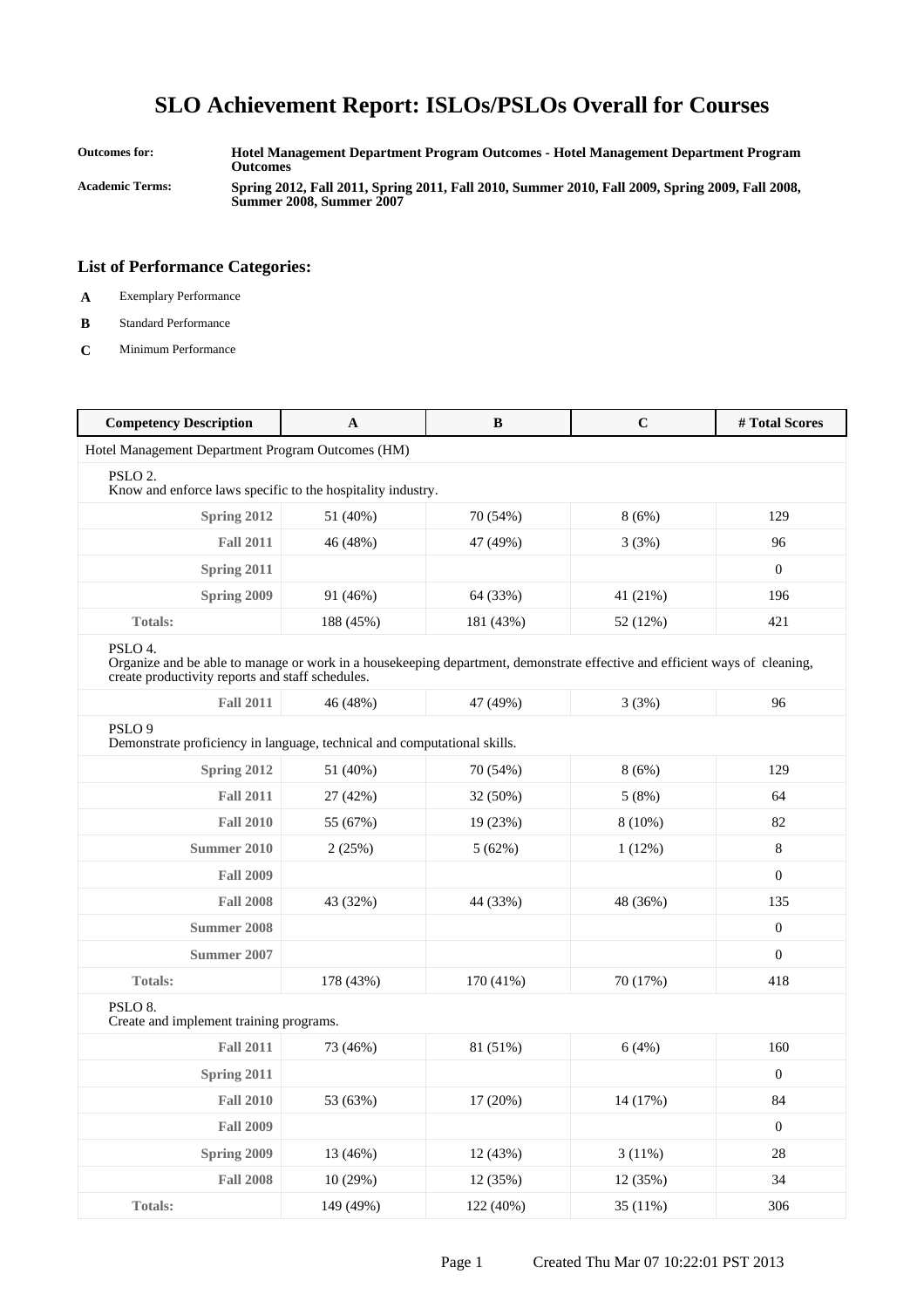| <b>Competency Description</b>                                                                                                                                        | $\mathbf A$ | $\bf{B}$  | $\mathbf C$ | # Total Scores   |
|----------------------------------------------------------------------------------------------------------------------------------------------------------------------|-------------|-----------|-------------|------------------|
| PSLO <sub>1</sub> .<br>Be proficient at an entry level supervision position and have broad knowledge and experience in all subject areas the program.                |             |           |             |                  |
| Spring 2012                                                                                                                                                          | 97 (41%)    | 123 (53%) | 14 (6%)     | 234              |
| <b>Fall 2011</b>                                                                                                                                                     | 56 (44%)    | 67 (52%)  | 5(4%)       | 128              |
| Spring 2011                                                                                                                                                          | 19 (83%)    | 4(17%)    |             | 23               |
| <b>Fall 2010</b>                                                                                                                                                     | 72 (65%)    | 23 (21%)  | 15(14%)     | 110              |
| <b>Summer 2010</b>                                                                                                                                                   | $10(50\%)$  | 9(45%)    | 1(5%)       | 20               |
| <b>Fall 2009</b>                                                                                                                                                     |             |           |             | $\boldsymbol{0}$ |
| <b>Fall 2008</b>                                                                                                                                                     | 43 (32%)    | 44 (33%)  | 48 (36%)    | 135              |
| <b>Summer 2008</b>                                                                                                                                                   |             |           |             | $\boldsymbol{0}$ |
| Summer 2007                                                                                                                                                          |             |           |             | $\boldsymbol{0}$ |
| <b>Totals:</b>                                                                                                                                                       | 297 (46%)   | 270 (42%) | 83 (13%)    | 650              |
| PSLO 5.<br>Demonstrate knowledge of food and beverage operations by creating operational plans, inventory, storage, food safety, staffing,<br>cuisine, alcohol laws. |             |           |             |                  |
| Spring 2012                                                                                                                                                          | 51 (40%)    | 70 (54%)  | 8(6%)       | 129              |
| Spring 2011                                                                                                                                                          |             |           |             | $\boldsymbol{0}$ |
| <b>Spring 2009</b>                                                                                                                                                   | 91 (46%)    | 64 (33%)  | 41 (21%)    | 196              |
| Totals:                                                                                                                                                              | 142 (44%)   | 134 (41%) | 49 (15%)    | 325              |
| PSLO <sub>3</sub> .<br>Demonstrate mastery of front office operations both with customer service, technology and reporting expectations.                             |             |           |             |                  |
| <b>Fall 2010</b>                                                                                                                                                     | 38 (68%)    | 6(11%)    | 12(21%)     | 56               |
| <b>Fall 2008</b>                                                                                                                                                     |             |           |             | $\mathbf{0}$     |
| Totals:                                                                                                                                                              | 38 (68%)    | 6(11%)    | 12(21%)     | 56               |
| PSLO <sub>7</sub> .<br>Prepare an emergency plan and train staff in its implementation. Demonstrate the ability to minimize loss.                                    |             |           |             |                  |
| <b>Fall 2010</b>                                                                                                                                                     | 38 (68%)    | 6(11%)    | 12(21%)     | 56               |
| Summer 2010                                                                                                                                                          | 3 (75%)     | 1(25%)    |             | 4                |
| <b>Fall 2008</b>                                                                                                                                                     |             |           |             | $\boldsymbol{0}$ |
| <b>Summer 2008</b>                                                                                                                                                   |             |           |             | $\boldsymbol{0}$ |
| <b>Summer 2007</b>                                                                                                                                                   |             |           |             | $\boldsymbol{0}$ |
| Totals:                                                                                                                                                              | 41 (68%)    | 7(12%)    | 12 (20%)    | 60               |
| PSLO 6.<br>Create a sales and marketing plan and be able to train staff on customer service.                                                                         |             |           |             |                  |
| <b>Spring 2011</b>                                                                                                                                                   | 19 (83%)    | 4(17%)    |             | 23               |
|                                                                                                                                                                      |             |           |             |                  |
| <b>Report Totals by Term</b>                                                                                                                                         |             |           |             |                  |
| Spring 2012                                                                                                                                                          | 250 (40%)   | 333 (54%) | 38 (6%)     | 621              |
| <b>Fall 2011</b>                                                                                                                                                     | 248 (46%)   | 274 (50%) | 22 (4%)     | 544              |
| Spring 2011                                                                                                                                                          | 38 (83%)    | 8(17%)    |             | 46               |
| <b>Fall 2010</b>                                                                                                                                                     | 256 (66%)   | 71 (18%)  | 61(16%)     | 388              |
| <b>Summer 2010</b>                                                                                                                                                   | 15 (47%)    | 15 (47%)  | 2(6%)       | 32               |
| <b>Fall 2009</b>                                                                                                                                                     |             |           |             | $\boldsymbol{0}$ |
| Spring 2009                                                                                                                                                          | 195 (46%)   | 140 (33%) | 85 (20%)    | 420              |
| <b>Fall 2008</b>                                                                                                                                                     | 96 (32%)    | 100 (33%) | 108 (36%)   | 304              |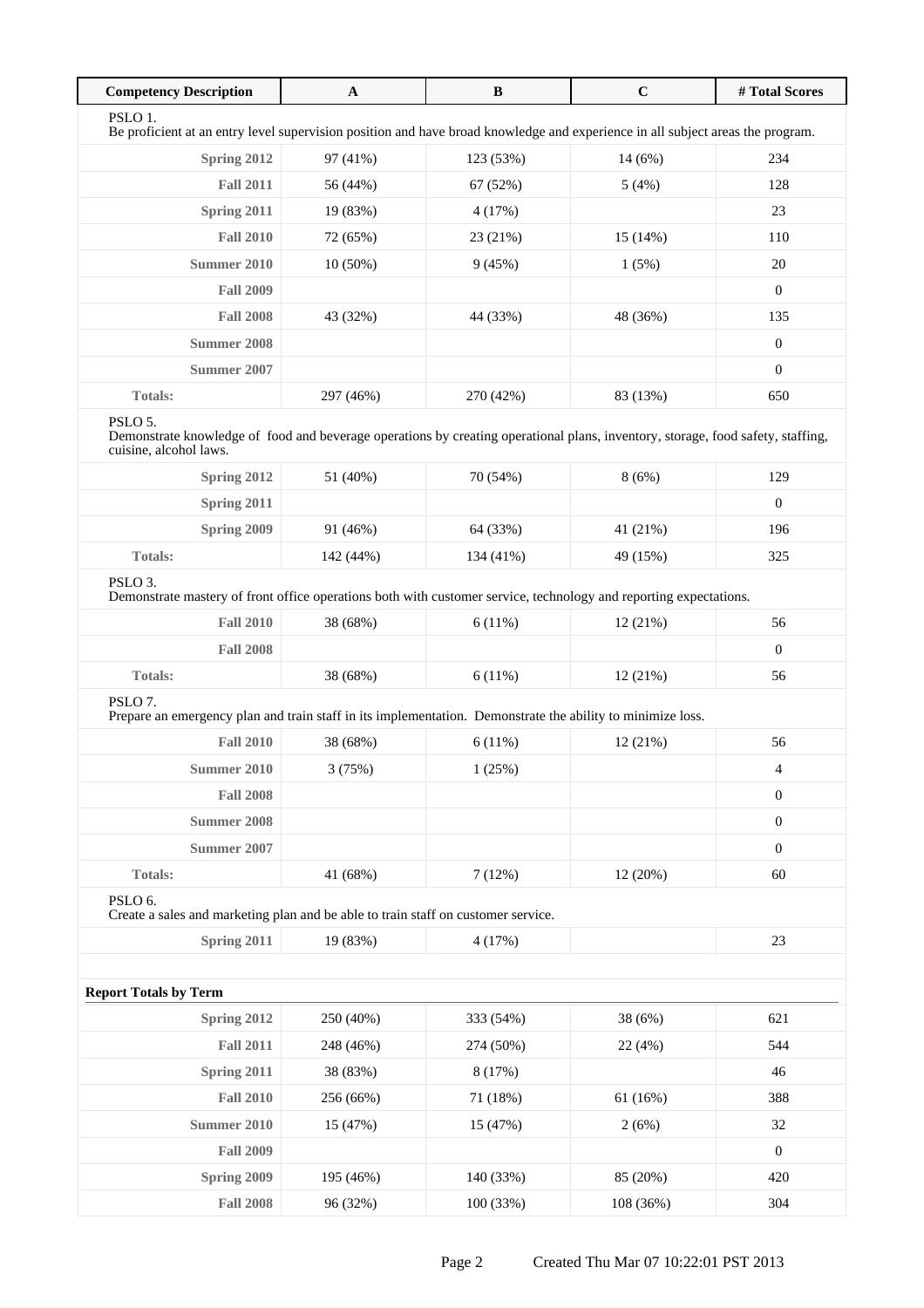| <b>Competency Description</b> |            |           |           | # Total Scores |
|-------------------------------|------------|-----------|-----------|----------------|
| Summer 2008                   |            |           |           | v              |
| Summer 2007                   |            |           |           | 0              |
|                               |            |           |           |                |
| <b>Grand Totals:</b>          | 1098 (47%) | 941 (40%) | 316 (13%) | 2355           |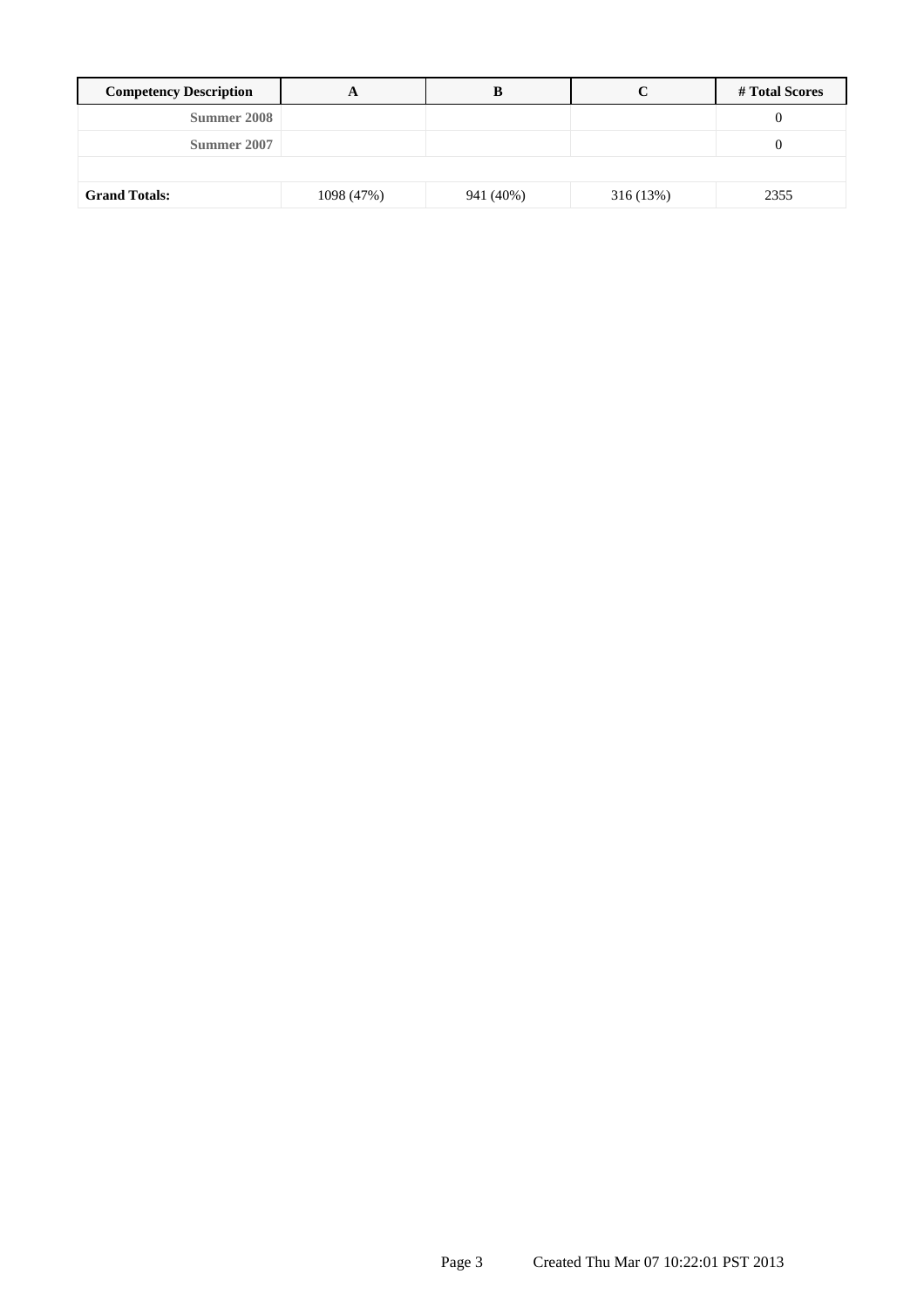**Outcomes for: Journalism Department Program Outcomes - Journalism Department Program Outcomes Academic Terms: Fall 2012, Spring 2012, Fall 2011, Spring 2011, Fall 2010, Spring 2010, Fall 2009, Spring 2009, Fall 2008, Spring 2008, Fall 2007**

- **A** Exemplary Performance
- **B** Standard Performance
- **C** Minimum Performance

| <b>Competency Description</b>                                                  | A         | $\, {\bf B}$ | $\mathbf C$ | #Total Scores    |
|--------------------------------------------------------------------------------|-----------|--------------|-------------|------------------|
| Journalism Department Program Outcomes (JOUR)                                  |           |              |             |                  |
| PSLO 1. Use news judgment to select, produce and publish journalistic content. |           |              |             |                  |
| <b>Fall 2012</b>                                                               | 18 (12%)  | 107 (71%)    | 26 (17%)    | 151              |
| Spring 2012                                                                    | 124 (40%) | 125 (40%)    | 60 (19%)    | 309              |
| <b>Fall 2011</b>                                                               | 52 (35%)  | 63 (43%)     | 33 (22%)    | 148              |
| Spring 2011                                                                    | 162 (48%) | 137 (40%)    | 40 (12%)    | 339              |
| <b>Fall 2010</b>                                                               | 130 (44%) | 143 (49%)    | 21 (7%)     | 294              |
| Spring 2010                                                                    | 130 (38%) | 188 (56%)    | 20(6%)      | 338              |
| <b>Fall 2009</b>                                                               | 108 (44%) | 111 (45%)    | 25 (10%)    | 244              |
| Spring 2009                                                                    | 78 (50%)  | 49 (31%)     | 29 (19%)    | 156              |
| <b>Fall 2008</b>                                                               | 66 (46%)  | 56 (39%)     | 23 (16%)    | 145              |
| Spring 2008                                                                    |           |              |             | $\mathbf{0}$     |
| <b>Fall 2007</b>                                                               |           |              |             | $\boldsymbol{0}$ |
| Totals:                                                                        | 868 (41%) | 979 (46%)    | 277 (13%)   | 2124             |
| PSLO 2. Practice standard reporting and newsgathering techniques.              |           |              |             |                  |
| <b>Fall 2012</b>                                                               | 18 (13%)  | 102 (72%)    | 22 (15%)    | 142              |
| Spring 2012                                                                    | 118 (41%) | 112 (39%)    | 55 (19%)    | 285              |
| <b>Fall 2011</b>                                                               | 46 (34%)  | 59 (43%)     | 32 (23%)    | 137              |
| Spring 2011                                                                    | 164 (50%) | 125 (38%)    | 38 (12%)    | 327              |
| <b>Fall 2010</b>                                                               | 131 (45%) | 142 (48%)    | 21 (7%)     | 294              |
| <b>Spring 2010</b>                                                             | 129 (40%) | 176 (54%)    | 20(6%)      | 325              |
| <b>Fall 2009</b>                                                               | 121 (46%) | 118 (45%)    | 26 (10%)    | 265              |
| Spring 2009                                                                    | 78 (50%)  | 49 (31%)     | 29 (19%)    | 156              |
| <b>Fall 2008</b>                                                               | 66 (46%)  | 56 (39%)     | 23 (16%)    | 145              |
| Spring 2008                                                                    |           |              |             | $\boldsymbol{0}$ |
| <b>Fall 2007</b>                                                               |           |              |             | $\boldsymbol{0}$ |
| Totals:                                                                        | 871 (42%) | 939 (45%)    | 266 (13%)   | 2076             |
| PSLO 4.<br>Develop journalistic content in multiple media forms.               |           |              |             |                  |
| <b>Fall 2012</b>                                                               | 16(12%)   | 91 (68%)     | 26 (20%)    | 133              |
| Spring 2012                                                                    | 128 (42%) | 117 (38%)    | 62(20%)     | 307              |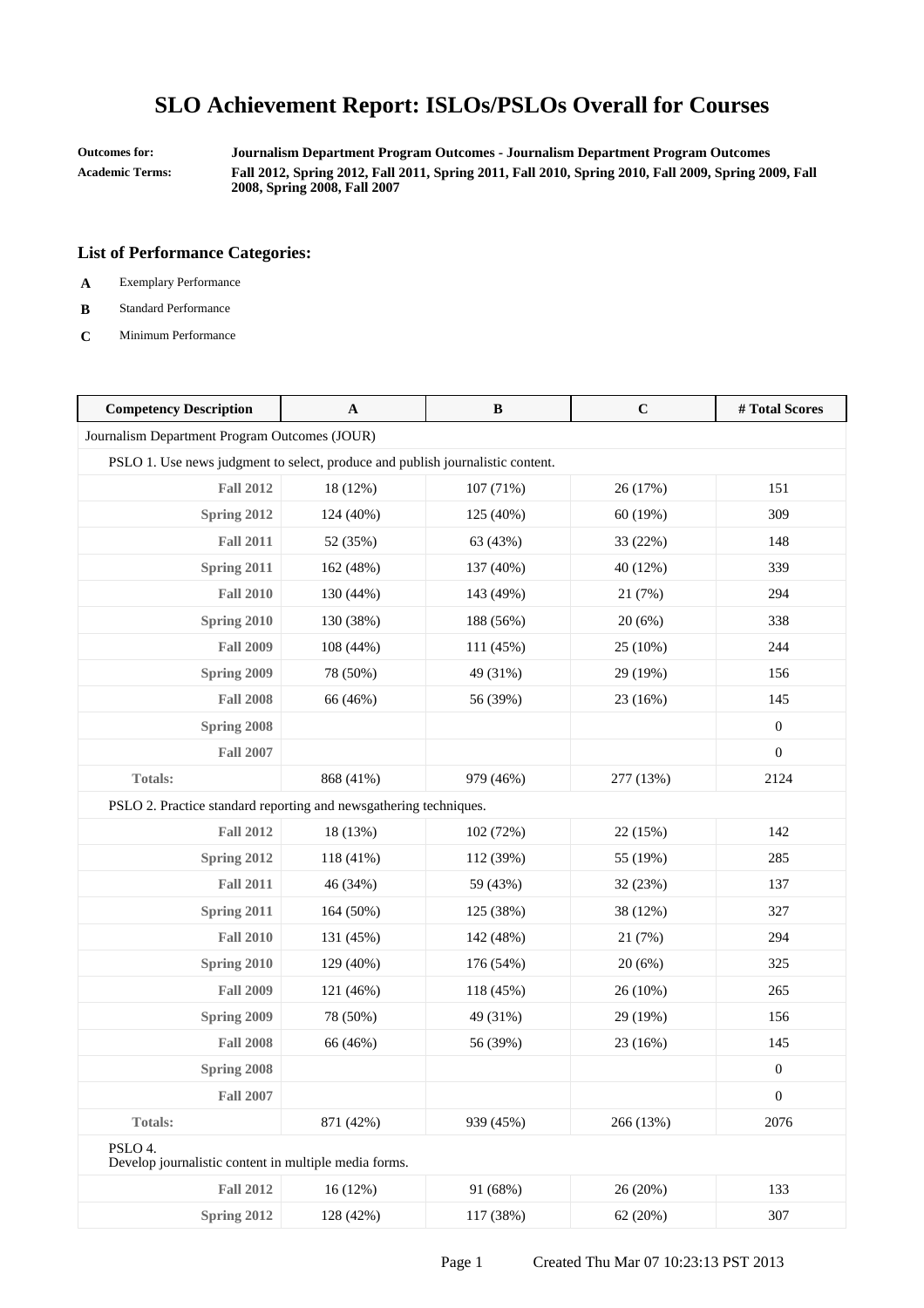| <b>Competency Description</b> | A         | B          | $\mathbf C$ | # Total Scores   |
|-------------------------------|-----------|------------|-------------|------------------|
| <b>Fall 2011</b>              | 40 (32%)  | 53 (42%)   | 33 (26%)    | 126              |
| Spring 2011                   | 188 (49%) | 154 (40%)  | 41 (11%)    | 383              |
| <b>Fall 2010</b>              | 153 (43%) | 179 (51%)  | 22(6%)      | 354              |
| Spring 2010                   | 174 (43%) | 210 (51%)  | 24(6%)      | 408              |
| <b>Fall 2009</b>              | 142 (44%) | 148 (46%)  | $30(9\%)$   | 320              |
| Spring 2009                   | 89 (47%)  | 64 (34%)   | 35 (19%)    | 188              |
| <b>Fall 2008</b>              | 66 (46%)  | 53 (37%)   | 26(18%)     | 145              |
| Spring 2008                   |           |            |             | $\boldsymbol{0}$ |
| <b>Fall 2007</b>              |           |            |             | $\overline{0}$   |
| <b>Totals:</b>                | 996 (42%) | 1069 (45%) | 299 (13%)   | 2364             |

PSLO 5. Identify and practice the role and principles of a free press in a participatory democracy: commitment to accuracy, sound ethics, fairness and context.

| <b>Fall 2012</b> | 17(14%)   | 90 (73%)  | $17(14\%)$ | 124              |
|------------------|-----------|-----------|------------|------------------|
| Spring 2012      | 115(43%)  | 98 (36%)  | 57 (21%)   | 270              |
| <b>Fall 2011</b> | 40 (35%)  | 46 (40%)  | 29 (25%)   | 115              |
| Spring 2011      | 164 (48%) | 138 (41%) | 38 (11%)   | 340              |
| <b>Fall 2010</b> | 125 (43%) | 145 (50%) | 19 (7%)    | 289              |
| Spring 2010      | 127 (39%) | 178 (55%) | 19(6%)     | 324              |
| <b>Fall 2009</b> | 120(45%)  | 119 (45%) | $26(10\%)$ | 265              |
| Spring 2009      | 78 (50%)  | 49 (31%)  | 29 (19%)   | 156              |
| <b>Fall 2008</b> | 66 (46%)  | 56 (39%)  | 23(16%)    | 145              |
| Spring 2008      |           |           |            | $\boldsymbol{0}$ |
| <b>Fall 2007</b> |           |           |            | $\mathbf{0}$     |
| <b>Totals:</b>   | 852 (42%) | 919 (45%) | 257 (13%)  | 2028             |

PSLO 3. Identify the best medium by which to convey journalistic content.

| <b>Fall 2012</b> | 10(12%)   | 50 (62%)  | 20(25%)   | 80               |
|------------------|-----------|-----------|-----------|------------------|
| Spring 2012      | 81 (44%)  | 69 (37%)  | 36(19%)   | 186              |
| <b>Fall 2011</b> | 21 (30%)  | 29 (41%)  | 20(29%)   | 70               |
| Spring 2011      | 98 (51%)  | 71 (37%)  | 23(12%)   | 192              |
| <b>Fall 2010</b> | 78 (45%)  | 81 (47%)  | 13 (8%)   | 172              |
| Spring 2010      | 84 (43%)  | 101(52%)  | $10(5\%)$ | 195              |
| <b>Fall 2009</b> | 56 (44%)  | 56 (44%)  | 14 (11%)  | 126              |
| Spring 2009      | 52 (50%)  | 36 (35%)  | 15(15%)   | 103              |
| <b>Fall 2008</b> | 43 (52%)  | 26 (31%)  | 14 (17%)  | 83               |
| Spring 2008      |           |           |           | $\boldsymbol{0}$ |
| <b>Fall 2007</b> |           |           |           | $\boldsymbol{0}$ |
| <b>Totals:</b>   | 523 (43%) | 519 (43%) | 165(14%)  | 1207             |
|                  |           |           |           |                  |

## **Report Totals by Term** Fall 2012 79 (13%) 440 (70%) 111 (18%) 630 **Spring 2012** 566 (42%) 521 (38%) 270 (20%) 1357 Fall 2011 199 (33%) 250 (42%) 147 (25%) 596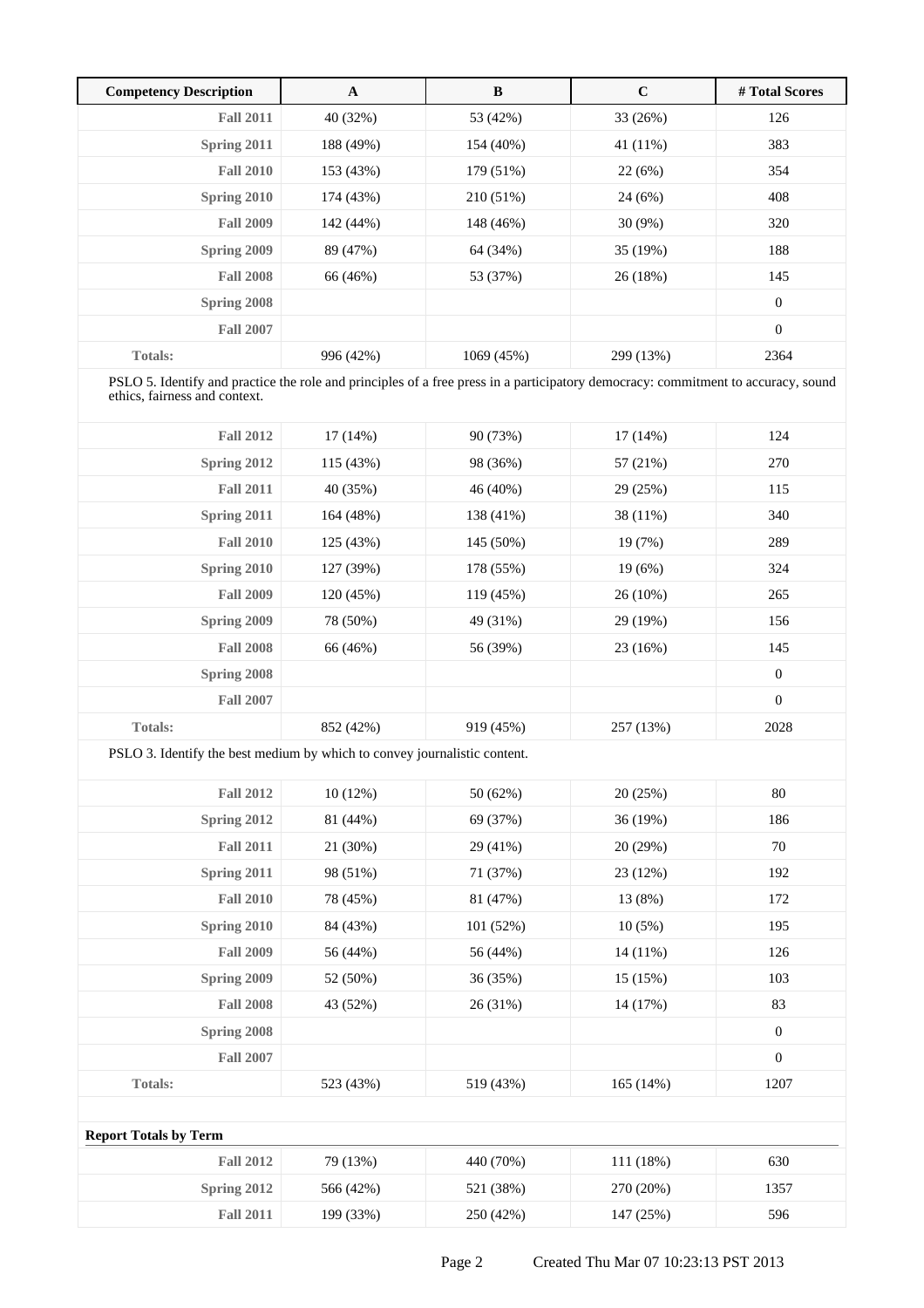| <b>Competency Description</b> | A          | B          | $\mathbf C$ | # Total Scores |
|-------------------------------|------------|------------|-------------|----------------|
| Spring 2011                   | 776 (49%)  | 625 (40%)  | 180 (11%)   | 1581           |
| <b>Fall 2010</b>              | 617(44%)   | 690 (49%)  | 96 (7%)     | 1403           |
| Spring 2010                   | 644 (41%)  | 853 (54%)  | 93 (6%)     | 1590           |
| <b>Fall 2009</b>              | 547 (45%)  | 552 (45%)  | 121 (10%)   | 1220           |
| Spring 2009                   | 375 (49%)  | 247 (33%)  | 137 (18%)   | 759            |
| <b>Fall 2008</b>              | 307 (46%)  | 247 (37%)  | 109(16%)    | 663            |
| Spring 2008                   |            |            |             | $\mathbf{0}$   |
| <b>Fall 2007</b>              |            |            |             | $\overline{0}$ |
|                               |            |            |             |                |
| <b>Grand Totals:</b>          | 4110 (42%) | 4425 (45%) | 1264 (13%)  | 9799           |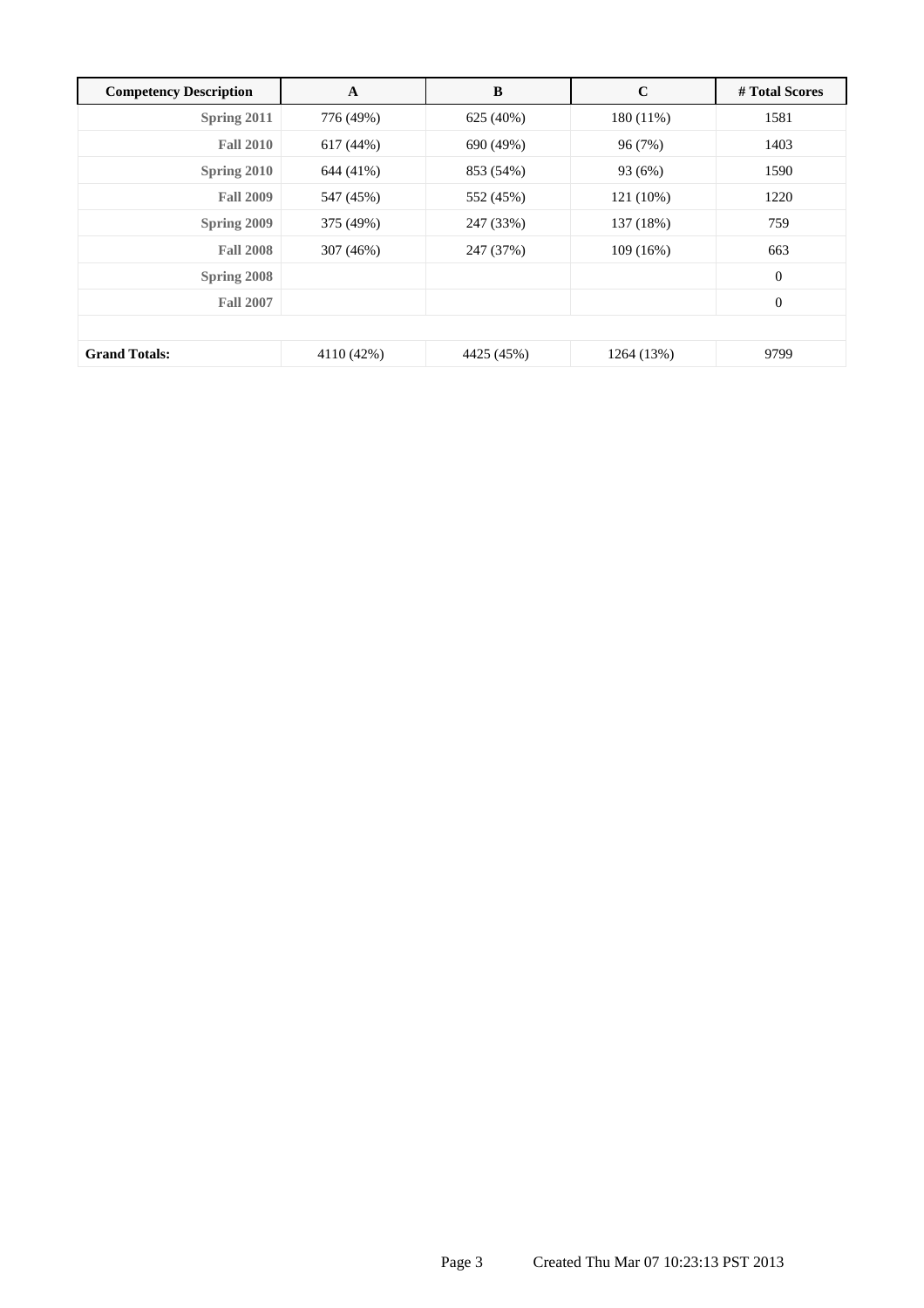**Outcomes for: Multimedia Arts & Technologies Department Program Outcomes - Multimedia Arts & Technologies Department Program Outcomes**

**Academic Terms: Fall 2012, Summer 2012, Spring 2012, Fall 2011, Summer 2011, Spring 2011, Fall 2010, Summer 2010, Spring 2010, Fall 2009, Spring 2009, Fall 2008, Summer 2008, Spring 2008, Fall 2007, Summer 2007**

### **List of Performance Categories:**

- **A** Exemplary Performance
- **B** Standard Performance
- **C** Minimum Performance

| <b>Competency Description</b> | $\mathbf{A}$                                                                                                                                                                   | B          | $\mathbf C$ | # Total Scores |  |  |
|-------------------------------|--------------------------------------------------------------------------------------------------------------------------------------------------------------------------------|------------|-------------|----------------|--|--|
|                               | Multimedia Arts & Technologies Department Program Outcomes (MAT)                                                                                                               |            |             |                |  |  |
|                               | PSLO 3. Use industry-standard software to produce graphic design layouts; construct appropriate concepts to solve design<br>problems; and apply process of design methodology. |            |             |                |  |  |
| <b>Fall 2012</b>              | 123 (53%)                                                                                                                                                                      | 101(44%)   | 8(3%)       | 232            |  |  |
| Summer 2012                   |                                                                                                                                                                                |            |             | $\mathbf{0}$   |  |  |
| Spring 2012                   | 462 (52%)                                                                                                                                                                      | 336 (38%)  | 87 (10%)    | 885            |  |  |
| <b>Fall 2011</b>              | 156 (63%)                                                                                                                                                                      | 77 (31%)   | 15(6%)      | 248            |  |  |
| <b>Summer 2011</b>            |                                                                                                                                                                                |            |             | $\mathbf{0}$   |  |  |
| Spring 2011                   | 111 (65%)                                                                                                                                                                      | 54 (32%)   | 6(4%)       | 171            |  |  |
| <b>Fall 2010</b>              | 237 (67%)                                                                                                                                                                      | 102 (29%)  | 17(5%)      | 356            |  |  |
| Summer 2010                   |                                                                                                                                                                                |            |             | $\mathbf{0}$   |  |  |
| Spring 2010                   | 34 (40%)                                                                                                                                                                       | 44 (52%)   | 6(7%)       | 84             |  |  |
| <b>Fall 2009</b>              | 256 (62%)                                                                                                                                                                      | 119 (29%)  | 40 (10%)    | 415            |  |  |
| Spring 2009                   | 106 (45%)                                                                                                                                                                      | 105 (45%)  | 22 (9%)     | 233            |  |  |
| <b>Fall 2008</b>              | 114 (66%)                                                                                                                                                                      | 48 (28%)   | 10(6%)      | 172            |  |  |
| <b>Summer 2008</b>            |                                                                                                                                                                                |            |             | $\mathbf{0}$   |  |  |
| Spring 2008                   | 165 (54%)                                                                                                                                                                      | 55 (18%)   | 84 (28%)    | 304            |  |  |
| <b>Fall 2007</b>              | 44 (54%)                                                                                                                                                                       | 19 (23%)   | 18 (22%)    | 81             |  |  |
| Summer 2007                   |                                                                                                                                                                                |            |             | $\mathbf{0}$   |  |  |
| <b>Totals:</b>                | 1808 (57%)                                                                                                                                                                     | 1060 (33%) | 313 (10%)   | 3181           |  |  |

PSLO 5. Identify and create basic values, color mixtures, color systems and basic design strategies to develop a 2-D composition using elements according to traditional and contemporary design concepts.

| <b>Fall 2012</b> | 153 (40%) | 201 (53%) | 27 (7%) | 381              |
|------------------|-----------|-----------|---------|------------------|
| Summer 2012      |           |           |         | $\boldsymbol{0}$ |
| Spring 2012      | 492 (55%) | 348 (39%) | 59 (7%) | 899              |
| <b>Fall 2011</b> | 178 (49%) | 168 (46%) | 18 (5%) | 364              |
| Summer 2011      |           |           |         | $\boldsymbol{0}$ |
| Spring 2011      | 243 (68%) | 103(29%)  | 9(3%)   | 355              |
| <b>Fall 2010</b> | 308 (63%) | 155 (32%) | 27(6%)  | 490              |
| Summer 2010      |           |           |         | $\mathbf{0}$     |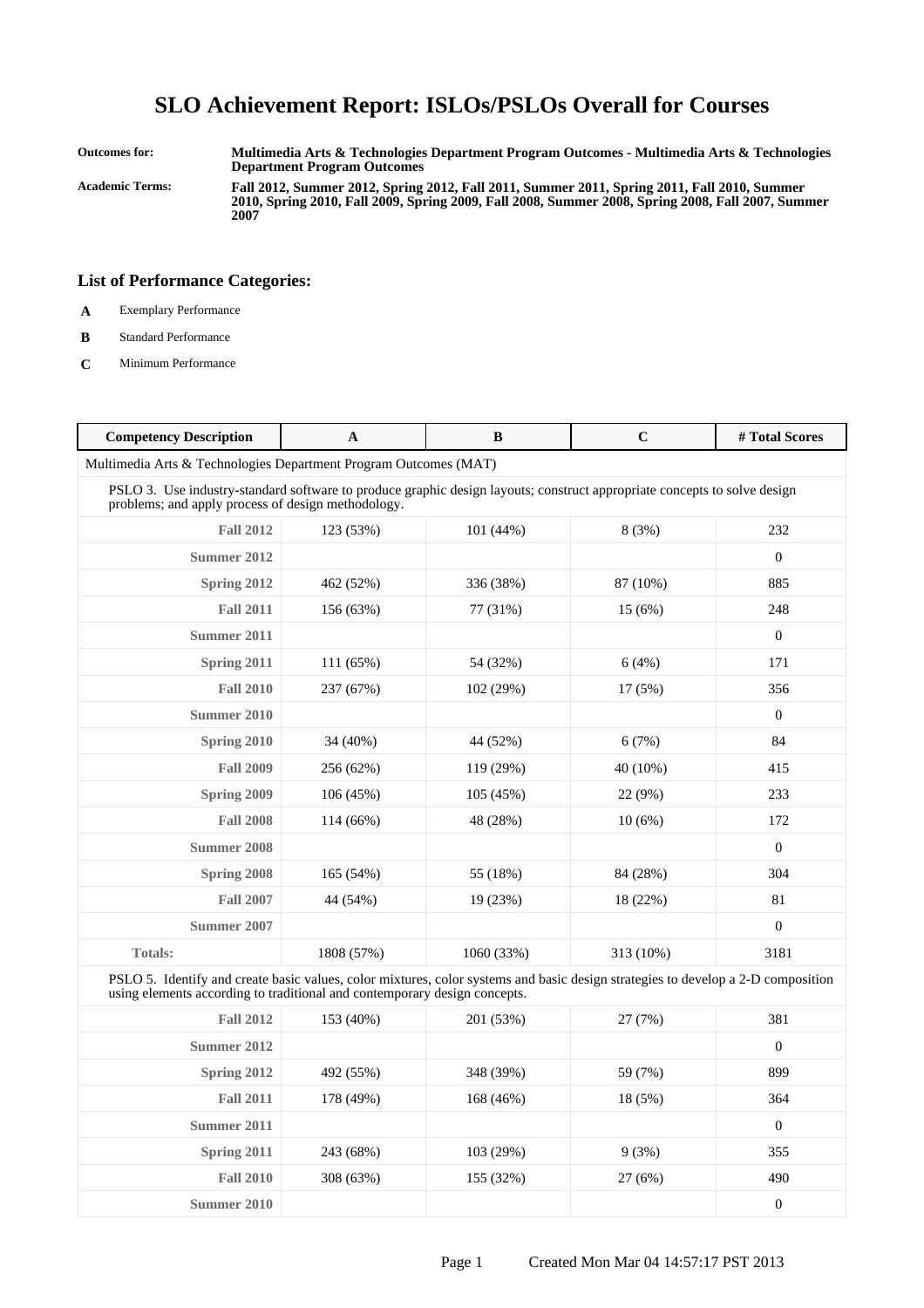| <b>Competency Description</b>                                                                                                                                                                                                       | $\mathbf A$ | $\, {\bf B}$ | $\mathbf C$ | # Total Scores   |
|-------------------------------------------------------------------------------------------------------------------------------------------------------------------------------------------------------------------------------------|-------------|--------------|-------------|------------------|
| Spring 2010                                                                                                                                                                                                                         | 27 (38%)    | 39 (54%)     | 6(8%)       | 72               |
| <b>Fall 2009</b>                                                                                                                                                                                                                    | 256 (62%)   | 119 (29%)    | 40 (10%)    | 415              |
| Spring 2009                                                                                                                                                                                                                         | 106 (49%)   | 87 (40%)     | 22 (10%)    | 215              |
| <b>Fall 2008</b>                                                                                                                                                                                                                    | 109 (71%)   | 35 (23%)     | 10(6%)      | 154              |
| <b>Summer 2008</b>                                                                                                                                                                                                                  |             |              |             | $\boldsymbol{0}$ |
| Spring 2008                                                                                                                                                                                                                         | 165 (54%)   | 55 (18%)     | 84 (28%)    | 304              |
| <b>Fall 2007</b>                                                                                                                                                                                                                    | 44 (54%)    | 19 (23%)     | 18 (22%)    | 81               |
| Summer 2007                                                                                                                                                                                                                         |             |              |             | $\boldsymbol{0}$ |
| Totals:                                                                                                                                                                                                                             | 2081 (56%)  | 1329 (36%)   | 320 (9%)    | 3730             |
| PSLO 6. Identify and incorporate the principles of composition, techniques of drawings and 2D art.                                                                                                                                  |             |              |             |                  |
| <b>Fall 2012</b>                                                                                                                                                                                                                    | 354 (56%)   | 246 (39%)    | 31(5%)      | 631              |
| Summer 2012                                                                                                                                                                                                                         |             |              |             | $\boldsymbol{0}$ |
| Spring 2012                                                                                                                                                                                                                         | 551 (57%)   | 356 (37%)    | 59 (6%)     | 966              |
| <b>Fall 2011</b>                                                                                                                                                                                                                    | 282 (56%)   | 202 (40%)    | 22 (4%)     | 506              |
| <b>Summer 2011</b>                                                                                                                                                                                                                  |             |              |             | $\boldsymbol{0}$ |
| Spring 2011                                                                                                                                                                                                                         | 322 (72%)   | 115 (26%)    | 10(2%)      | 447              |
| <b>Fall 2010</b>                                                                                                                                                                                                                    | 355 (58%)   | 222 (36%)    | 33 (5%)     | 610              |
| Summer 2010                                                                                                                                                                                                                         |             |              |             | $\boldsymbol{0}$ |
| Spring 2010                                                                                                                                                                                                                         | 27 (38%)    | 39 (54%)     | 6(8%)       | 72               |
| <b>Fall 2009</b>                                                                                                                                                                                                                    | 256 (62%)   | 119 (29%)    | 40 (10%)    | 415              |
| Spring 2009                                                                                                                                                                                                                         | 106 (49%)   | 87 (40%)     | 22 (10%)    | 215              |
| <b>Fall 2008</b>                                                                                                                                                                                                                    | 109 (71%)   | 35 (23%)     | 10(6%)      | 154              |
| <b>Summer 2008</b>                                                                                                                                                                                                                  |             |              |             | $\boldsymbol{0}$ |
| Spring 2008                                                                                                                                                                                                                         | 165 (54%)   | 55 (18%)     | 84 (28%)    | 304              |
| <b>Fall 2007</b>                                                                                                                                                                                                                    | 44 (54%)    | 19 (23%)     | 18 (22%)    | 81               |
| <b>Summer 2007</b>                                                                                                                                                                                                                  |             |              |             | $\boldsymbol{0}$ |
| <b>Totals:</b>                                                                                                                                                                                                                      | 2571 (58%)  | 1495 (34%)   | 335 (8%)    | 4401             |
| PSLO 1. Use multimedia elements (text, graphics, movies clips, etc.) combined with communication principles, basic graphic<br>composition and visual display, to effectively communicate a chosen topic in Electronic Media theory. |             |              |             |                  |
| <b>Fall 2012</b>                                                                                                                                                                                                                    | 328 (63%)   | 175 (34%)    | 18 (3%)     | 521              |
| <b>Summer 2012</b>                                                                                                                                                                                                                  | 40 (91%)    | 4(9%)        |             | 44               |
| Spring 2012                                                                                                                                                                                                                         | 435 (54%)   | 314 (39%)    | 61(8%)      | 810              |
| <b>Fall 2011</b>                                                                                                                                                                                                                    | 212 (63%)   | 110 (33%)    | 15(4%)      | 337              |
| <b>Summer 2011</b>                                                                                                                                                                                                                  |             |              |             | $\boldsymbol{0}$ |
| Spring 2011                                                                                                                                                                                                                         | 185 (67%)   | 85 (31%)     | 8(3%)       | 278              |
| <b>Fall 2010</b>                                                                                                                                                                                                                    | 247 (56%)   | 179 (40%)    | 17(4%)      | 443              |
| <b>Summer 2010</b>                                                                                                                                                                                                                  |             |              |             | $\mathbf{0}$     |
| Spring 2010                                                                                                                                                                                                                         | 34 (40%)    | 44 (52%)     | 6(7%)       | 84               |
| <b>Fall 2009</b>                                                                                                                                                                                                                    | 163 (62%)   | 83 (32%)     | 16(6%)      | 262              |
| Spring 2009                                                                                                                                                                                                                         | 78 (47%)    | 72 (43%)     | $17(10\%)$  | 167              |
| <b>Fall 2008</b>                                                                                                                                                                                                                    | 101 (72%)   | 32 (23%)     | 8(6%)       | 141              |
| <b>Summer 2008</b>                                                                                                                                                                                                                  |             |              |             | $\mathbf{0}$     |
| Spring 2008                                                                                                                                                                                                                         | 113 (60%)   | 39 (21%)     | 35 (19%)    | 187              |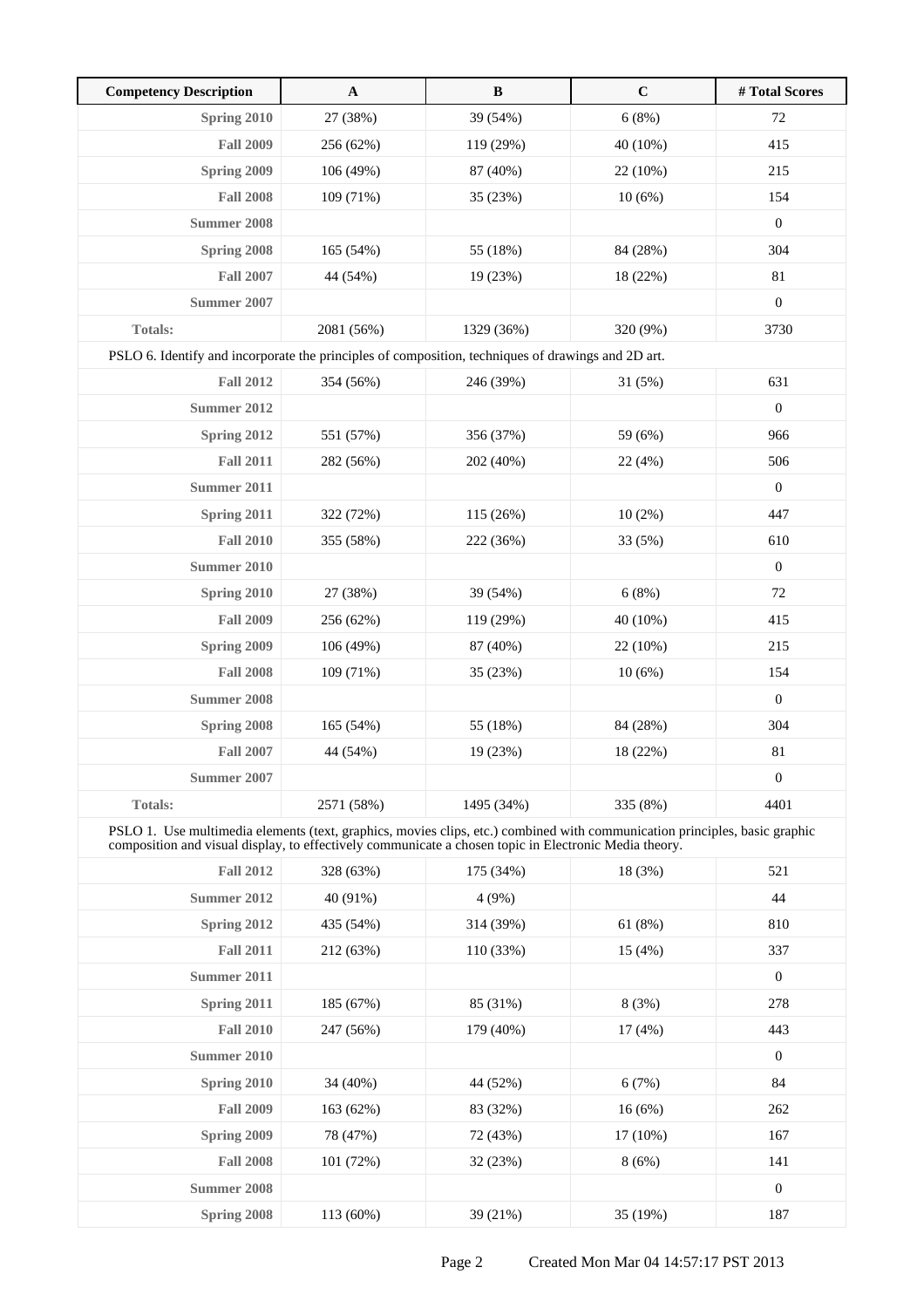| <b>Competency Description</b>                                                                                                                                                                                                                                         | $\mathbf{A}$ | B          | $\mathbf C$ | # Total Scores   |
|-----------------------------------------------------------------------------------------------------------------------------------------------------------------------------------------------------------------------------------------------------------------------|--------------|------------|-------------|------------------|
| <b>Fall 2007</b>                                                                                                                                                                                                                                                      | 12 (44%)     | 6(22%)     | 9(33%)      | 27               |
| Summer 2007                                                                                                                                                                                                                                                           |              |            |             | $\boldsymbol{0}$ |
| <b>Totals:</b>                                                                                                                                                                                                                                                        | 1948 (59%)   | 1143 (35%) | 210 (6%)    | 3301             |
| PSLO 2. Input, create, edit, enhance and composite, a variety of visual media then optimize and format for output to web, screen<br>or mobile media.                                                                                                                  |              |            |             |                  |
| <b>Fall 2012</b>                                                                                                                                                                                                                                                      | 105 (42%)    | 127 (51%)  | 17 (7%)     | 249              |
| Summer 2012                                                                                                                                                                                                                                                           |              |            |             | $\boldsymbol{0}$ |
| Spring 2012                                                                                                                                                                                                                                                           | 367 (54%)    | 255 (38%)  | 53 (8%)     | 675              |
| <b>Fall 2011</b>                                                                                                                                                                                                                                                      | 96 (54%)     | 69 (39%)   | 13 (7%)     | 178              |
| Summer 2011                                                                                                                                                                                                                                                           |              |            |             | $\mathbf{0}$     |
| Spring 2011                                                                                                                                                                                                                                                           | 149 (63%)    | 78 (33%)   | 8(3%)       | 235              |
| <b>Fall 2010</b>                                                                                                                                                                                                                                                      | 225 (60%)    | 125 (34%)  | 23 (6%)     | 373              |
| <b>Summer 2010</b>                                                                                                                                                                                                                                                    |              |            |             | $\boldsymbol{0}$ |
| Spring 2010                                                                                                                                                                                                                                                           | 27 (38%)     | 39 (54%)   | 6(8%)       | 72               |
| <b>Fall 2009</b>                                                                                                                                                                                                                                                      | 224 (66%)    | 81 (24%)   | 36 (11%)    | 341              |
| Spring 2009                                                                                                                                                                                                                                                           | 97 (51%)     | 79 (41%)   | 15 (8%)     | 191              |
| <b>Fall 2008</b>                                                                                                                                                                                                                                                      | 100 (70%)    | 33 (23%)   | 9(6%)       | 142              |
| <b>Summer 2008</b>                                                                                                                                                                                                                                                    |              |            |             | $\boldsymbol{0}$ |
| Spring 2008                                                                                                                                                                                                                                                           | 128 (56%)    | 42 (18%)   | 59 (26%)    | 229              |
| <b>Fall 2007</b>                                                                                                                                                                                                                                                      | 32 (59%)     | 13 (24%)   | 9(17%)      | 54               |
| Summer 2007                                                                                                                                                                                                                                                           |              |            |             | $\boldsymbol{0}$ |
| Totals:                                                                                                                                                                                                                                                               | 1550 (57%)   | 941 (34%)  | 248 (9%)    | 2739             |
| PSLO 7. Use key-framed animation over a timeline organized through symbols integrated with different types of media,<br>incorporating frame-labels and Action Scripting commands to create an interactive timeline that would facilitate a user-driven<br>navigation. |              |            |             |                  |
| Summer 2012                                                                                                                                                                                                                                                           |              |            |             | $\boldsymbol{0}$ |
| Spring 2012                                                                                                                                                                                                                                                           | 35 (62%)     | 21 (38%)   |             | 56               |
| <b>Fall 2011</b>                                                                                                                                                                                                                                                      | 14 (47%)     | 15 (50%)   | 1(3%)       | $30\,$           |
| <b>Summer 2011</b>                                                                                                                                                                                                                                                    |              |            |             | $\boldsymbol{0}$ |
| Spring 2011                                                                                                                                                                                                                                                           | 14 (100%)    |            |             | 14               |
| <b>Fall 2010</b>                                                                                                                                                                                                                                                      | 97 (97%)     | 3(3%)      |             | 100              |
| <b>Summer 2010</b>                                                                                                                                                                                                                                                    |              |            |             | $\boldsymbol{0}$ |
| <b>Spring 2010</b>                                                                                                                                                                                                                                                    | 5(45%)       | 6(55%)     |             | 11               |
| <b>Fall 2009</b>                                                                                                                                                                                                                                                      | 96 (62%)     | 53 (34%)   | 5(3%)       | 154              |
| Spring 2009                                                                                                                                                                                                                                                           | 26 (54%)     | 14 (29%)   | 8 (17%)     | 48               |
| <b>Fall 2008</b>                                                                                                                                                                                                                                                      | 8 (57%)      | 5(36%)     | 1(7%)       | 14               |
| <b>Summer 2008</b>                                                                                                                                                                                                                                                    |              |            |             | $\boldsymbol{0}$ |
| Spring 2008                                                                                                                                                                                                                                                           | 51 (44%)     | 21 (18%)   | 44 (38%)    | 116              |
| <b>Fall 2007</b>                                                                                                                                                                                                                                                      | 30 (56%)     | 14 (26%)   | 10(19%)     | 54               |
| <b>Summer 2007</b>                                                                                                                                                                                                                                                    |              |            |             | $\boldsymbol{0}$ |
| Totals:                                                                                                                                                                                                                                                               | 376 (63%)    | 152 (25%)  | 69 (12%)    | 597              |
| PSLO 4. Plan, design and construct a web site in accordance with basic principles of effective web communication.                                                                                                                                                     |              |            |             |                  |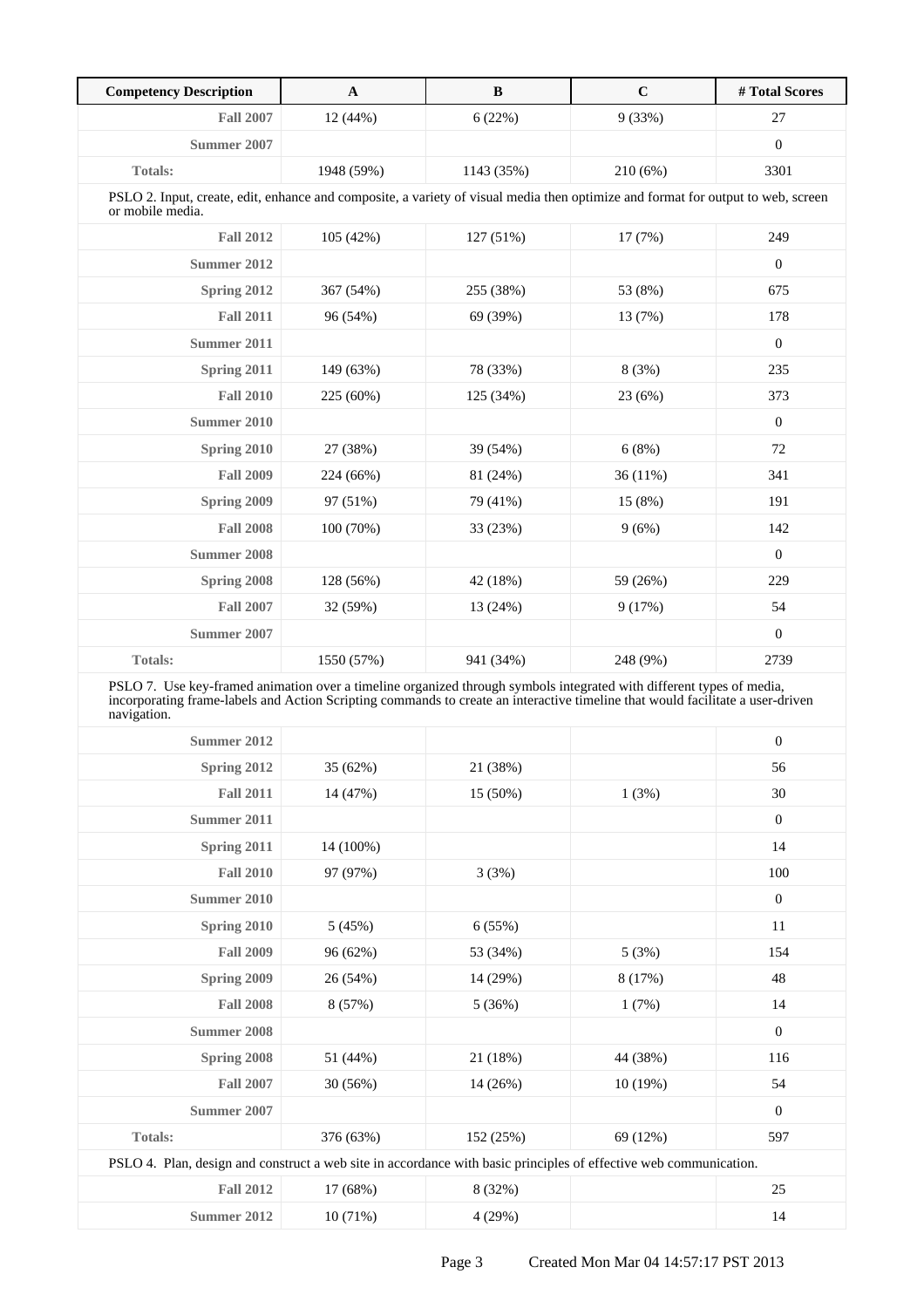| <b>Competency Description</b>                                               | $\mathbf{A}$ | $\, {\bf B}$ | $\mathbf C$ | # Total Scores   |
|-----------------------------------------------------------------------------|--------------|--------------|-------------|------------------|
| <b>Spring 2012</b>                                                          | 178 (52%)    | 119 (35%)    | 45 (13%)    | 342              |
| <b>Fall 2011</b>                                                            | 10(56%)      | 6(33%)       | 2(11%)      | 18               |
| Summer 2011                                                                 |              |              |             | $\boldsymbol{0}$ |
| Spring 2011                                                                 | 10 (91%)     |              | 1(9%)       | 11               |
| <b>Fall 2010</b>                                                            | 26 (46%)     | 21 (37%)     | 10(18%)     | 57               |
| <b>Summer 2010</b>                                                          |              |              |             | $\boldsymbol{0}$ |
| <b>Spring 2010</b>                                                          | 15 (28%)     | 33 (62%)     | 5(9%)       | 53               |
| <b>Fall 2009</b>                                                            | 81 (57%)     | 29 (20%)     | 32 (23%)    | 142              |
| Spring 2009                                                                 | 25 (54%)     | 17 (37%)     | 4(9%)       | 46               |
| <b>Fall 2008</b>                                                            | 20 (74%)     | 5(19%)       | 2(7%)       | $27\,$           |
| <b>Summer 2008</b>                                                          |              |              |             | $\boldsymbol{0}$ |
| Spring 2008                                                                 | 51 (58%)     | $9(10\%)$    | 28 (32%)    | 88               |
| <b>Fall 2007</b>                                                            | 14 (52%)     | 5(19%)       | 8 (30%)     | 27               |
| <b>Summer 2007</b>                                                          |              |              |             | $\mathbf{0}$     |
| <b>Totals:</b>                                                              | 457 (54%)    | 256 (30%)    | 137 (16%)   | 850              |
| PSLO8 - Animation - Modeling and texturing. Students will be able to create |              |              |             |                  |
| Spring 2012                                                                 | 15 (52%)     | 14 (48%)     |             | 29               |
| <b>Fall 2011</b>                                                            | 25 (53%)     | 22 (47%)     |             | 47               |
| Totals:                                                                     | 40 (53%)     | 36 (47%)     |             | 76               |
| PSLO9 - Animation - Students will be able to create a digital lighting syst |              |              |             |                  |
| Spring 2012                                                                 | 15 (52%)     | 14 (48%)     |             | 29               |
| <b>Fall 2011</b>                                                            | 21 (45%)     | 25 (53%)     | 1(2%)       | 47               |
| <b>Totals:</b>                                                              | 36 (47%)     | 39 (51%)     | 1(1%)       | 76               |
| PSLO10 - Animation - Students WILL be able to create the necessary visual e |              |              |             |                  |
| Spring 2012                                                                 | 15 (52%)     | 14 (48%)     |             | 29               |
| <b>Fall 2011</b>                                                            | 14 (47%)     | 15 (50%)     | 1(3%)       | 30               |
| Spring 2011                                                                 | 39 (93%)     | 3(7%)        |             | 42               |
| Totals:                                                                     | 68 (67%)     | 32 (32%)     | $1(1\%)$    | 101              |
| PSLO11 - Animation - Students will be able to set up a skeleton for a 3D mo |              |              |             |                  |
| Spring 2012                                                                 | 21 (41%)     | 24 (47%)     | 6(12%)      | 51               |
| PSLO12 - Animation - Students will be able to animate the character accordi |              |              |             |                  |
| <b>Spring 2012</b>                                                          | 14 (41%)     | 14 (41%)     | 6(18%)      | 34               |
|                                                                             |              |              |             |                  |
| <b>Report Totals by Term</b>                                                |              |              |             |                  |
| <b>Fall 2012</b>                                                            | 1080 (53%)   | 858 (42%)    | 101(5%)     | 2039             |
| <b>Summer 2012</b>                                                          | 50 (86%)     | 8(14%)       |             | 58               |
| Spring 2012                                                                 | 2600 (54%)   | 1829 (38%)   | 376 (8%)    | 4805             |
| <b>Fall 2011</b>                                                            | 1008 (56%)   | 709 (39%)    | 88 (5%)     | 1805             |
| <b>Summer 2011</b>                                                          |              |              |             | $\boldsymbol{0}$ |
| Spring 2011                                                                 | 1073 (69%)   | 438 (28%)    | 42 (3%)     | 1553             |
| <b>Fall 2010</b>                                                            | 1495 (62%)   | 807 (33%)    | 127 (5%)    | 2429             |
| <b>Summer 2010</b>                                                          |              |              |             | $\boldsymbol{0}$ |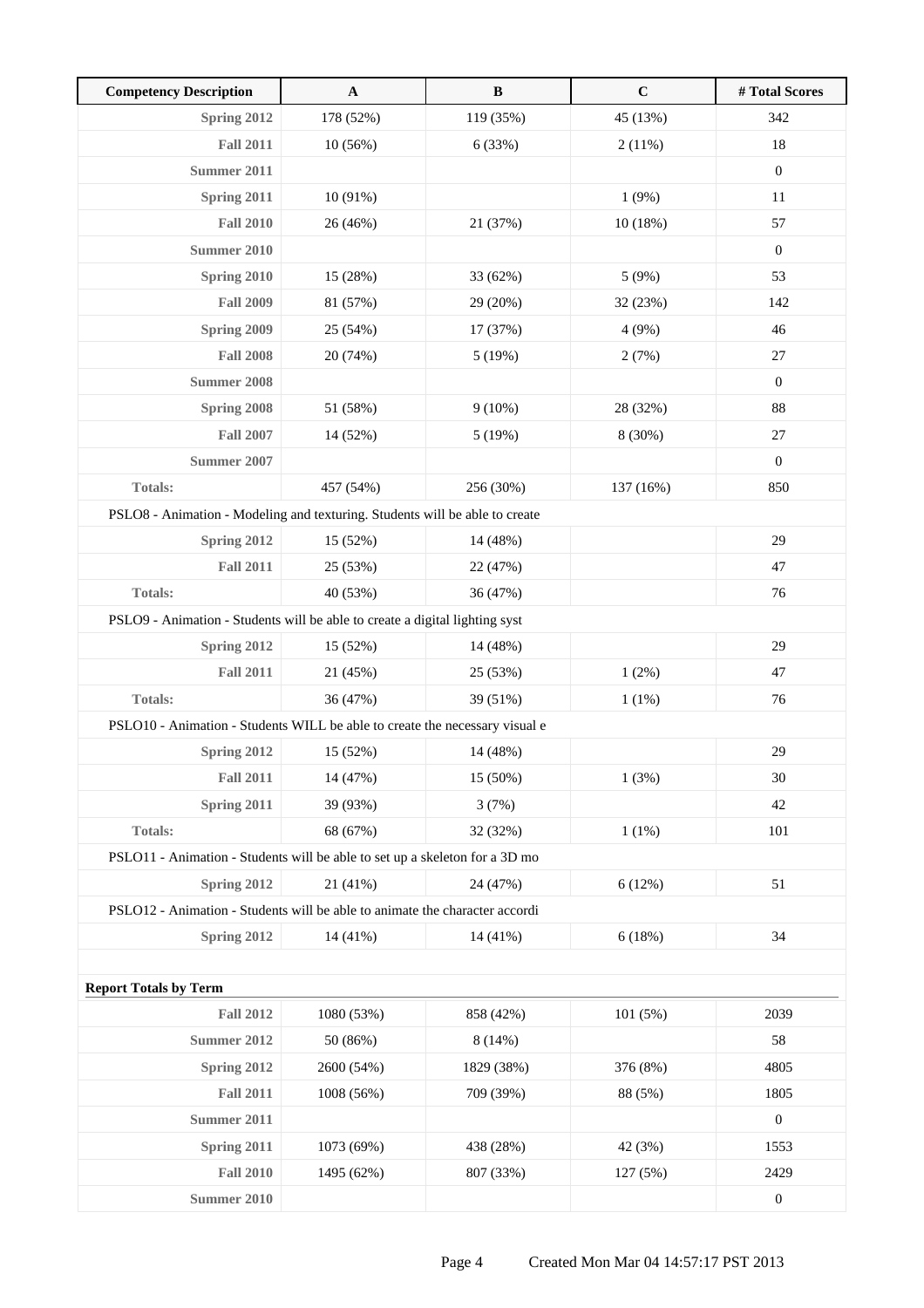| <b>Competency Description</b> | A           | B          | $\mathbf C$ | # Total Scores |  |
|-------------------------------|-------------|------------|-------------|----------------|--|
| Spring 2010                   | 169 (38%)   | 244 (54%)  | 35 (8%)     | 448            |  |
| <b>Fall 2009</b>              | 1332 (62%)  | 603 (28%)  | 209 (10%)   | 2144           |  |
| Spring 2009                   | 544 (49%)   | 461 (41%)  | $110(10\%)$ | 1115           |  |
| <b>Fall 2008</b>              | 561 (70%)   | 193 (24%)  | 50 (6%)     | 804            |  |
| Summer 2008                   |             |            |             | $\mathbf{0}$   |  |
| <b>Spring 2008</b>            | 838 (55%)   | 276 (18%)  | 418 (27%)   | 1532           |  |
| <b>Fall 2007</b>              | 220 (54%)   | 95 (23%)   | 90(22%)     | 405            |  |
| Summer 2007                   |             |            |             | $\mathbf{0}$   |  |
|                               |             |            |             |                |  |
| <b>Grand Totals:</b>          | 10970 (57%) | 6521 (34%) | 1646 (9%)   | 19137          |  |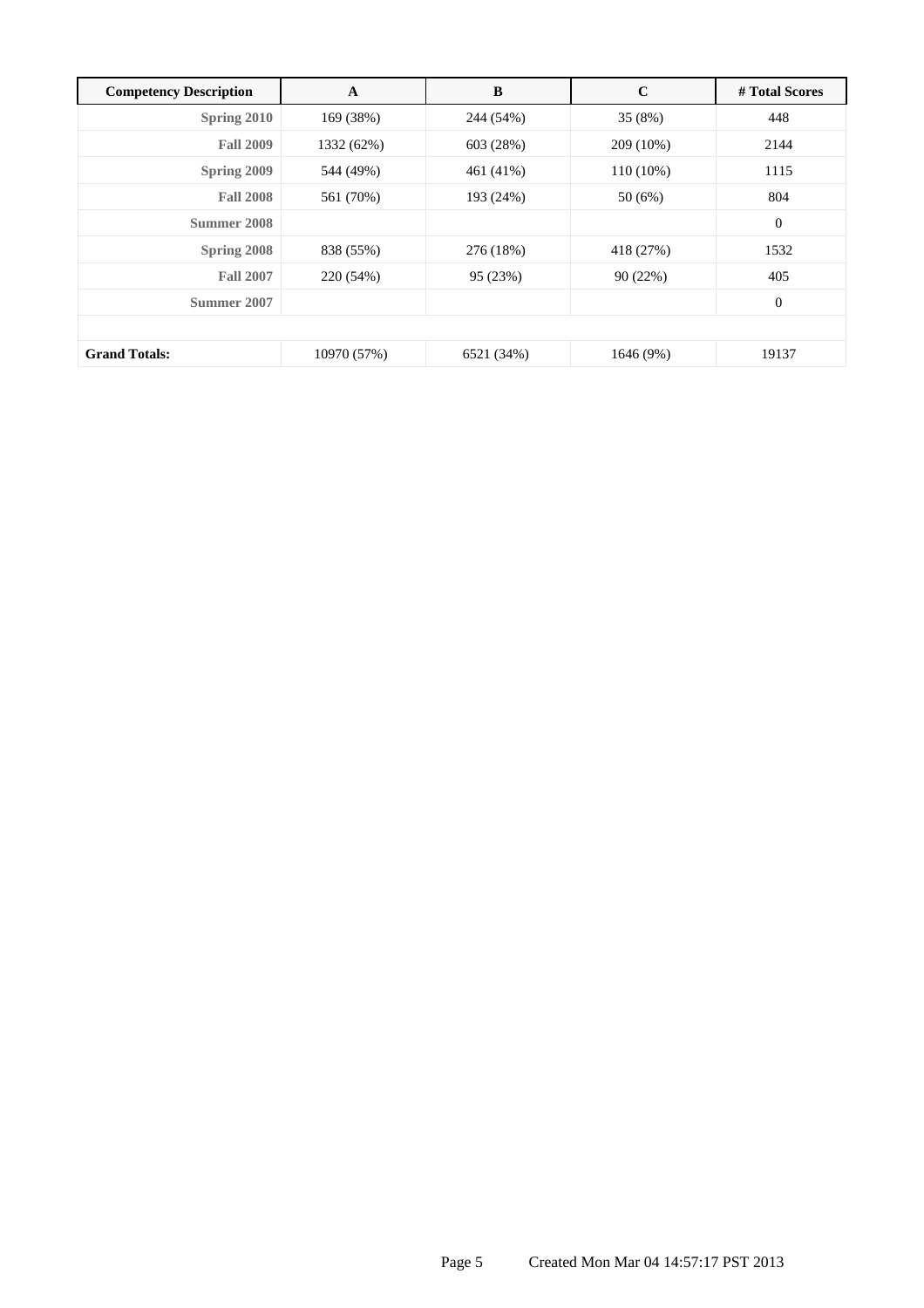**Outcomes for: Mathematics - Math Department Program Outcomes**

**Academic Terms: Fall 2012, Summer 2012, Spring 2012, Fall 2011, Spring 2011, Fall 2010, Summer 2010, Spring 2010, Fall 2009, Spring 2009, Fall 2008, Summer 2008, Spring 2008, Fall 2007, Summer 2007**

- **A** Exemplary Performance
- **B** Standard Performance
- **C** Minimum Performance

| <b>Competency Description</b>                                                                                                              | A          | B          | $\mathbf C$ | #Total Scores    |
|--------------------------------------------------------------------------------------------------------------------------------------------|------------|------------|-------------|------------------|
| Math Department Program Outcomes (MATH)                                                                                                    |            |            |             |                  |
| PSLO 1: Use symbolic, graphical, numerical, and written representations<br>to describe mathematical ideas.                                 |            |            |             |                  |
| <b>Fall 2012</b>                                                                                                                           | 1956 (36%) | 1824 (34%) | 1620 (30%)  | 5400             |
| Summer 2012                                                                                                                                |            |            |             | $\boldsymbol{0}$ |
| Spring 2012                                                                                                                                | 493 (31%)  | 714 (45%)  | 380 (24%)   | 1587             |
| <b>Fall 2011</b>                                                                                                                           | 184 (37%)  | 198 (40%)  | 118(24%)    | 500              |
| Spring 2011                                                                                                                                | 315 (50%)  | 242 (38%)  | 78 (12%)    | 635              |
| <b>Fall 2010</b>                                                                                                                           | 250 (29%)  | 353 (41%)  | 250 (29%)   | 853              |
| Summer 2010                                                                                                                                |            |            |             | $\boldsymbol{0}$ |
| Spring 2010                                                                                                                                | 971 (43%)  | 472 (21%)  | 800 (36%)   | 2243             |
| <b>Fall 2009</b>                                                                                                                           | 2265 (36%) | 2027 (33%) | 1922 (31%)  | 6214             |
| Spring 2009                                                                                                                                | 951 (48%)  | 473 (24%)  | 545 (28%)   | 1969             |
| <b>Fall 2008</b>                                                                                                                           | 589 (30%)  | 811 (41%)  | 571 (29%)   | 1971             |
| <b>Summer 2008</b>                                                                                                                         |            |            |             | $\boldsymbol{0}$ |
| Spring 2008                                                                                                                                | 781 (37%)  | 452 (22%)  | 854 (41%)   | 2087             |
| <b>Fall 2007</b>                                                                                                                           | 852 (33%)  | 755 (29%)  | 966 (38%)   | 2573             |
| Summer 2007                                                                                                                                |            |            |             | $\mathbf{0}$     |
| Totals:                                                                                                                                    | 9607 (37%) | 8321 (32%) | 8104 (31%)  | 26032            |
| PSLO 2: Use mathematical reasoning to solve problems and apply a<br>variety of problem solving approaches to find and interpret solutions. |            |            |             |                  |
| <b>Fall 2012</b>                                                                                                                           | 1736 (37%) | 1570 (34%) | 1340 (29%)  | 4646             |
| Summer 2012                                                                                                                                |            |            |             | $\mathbf{0}$     |
| Spring 2012                                                                                                                                | 362 (31%)  | 526 (46%)  | 266 (23%)   | 1154             |
| <b>Fall 2011</b>                                                                                                                           | 184 (37%)  | 198 (40%)  | 118 (24%)   | 500              |
| Spring 2011                                                                                                                                | 284 (49%)  | 225 (39%)  | 69 (12%)    | 578              |
| <b>Fall 2010</b>                                                                                                                           | 250 (29%)  | 353 (41%)  | 250 (29%)   | 853              |
| <b>Summer 2010</b>                                                                                                                         |            |            |             | $\boldsymbol{0}$ |
| Spring 2010                                                                                                                                | 768 (42%)  | 377 (20%)  | 704 (38%)   | 1849             |
| <b>Fall 2009</b>                                                                                                                           | 1783 (39%) | 1436 (31%) | 1351 (30%)  | 4570             |
| Spring 2009                                                                                                                                | 951 (48%)  | 473 (24%)  | 545 (28%)   | 1969             |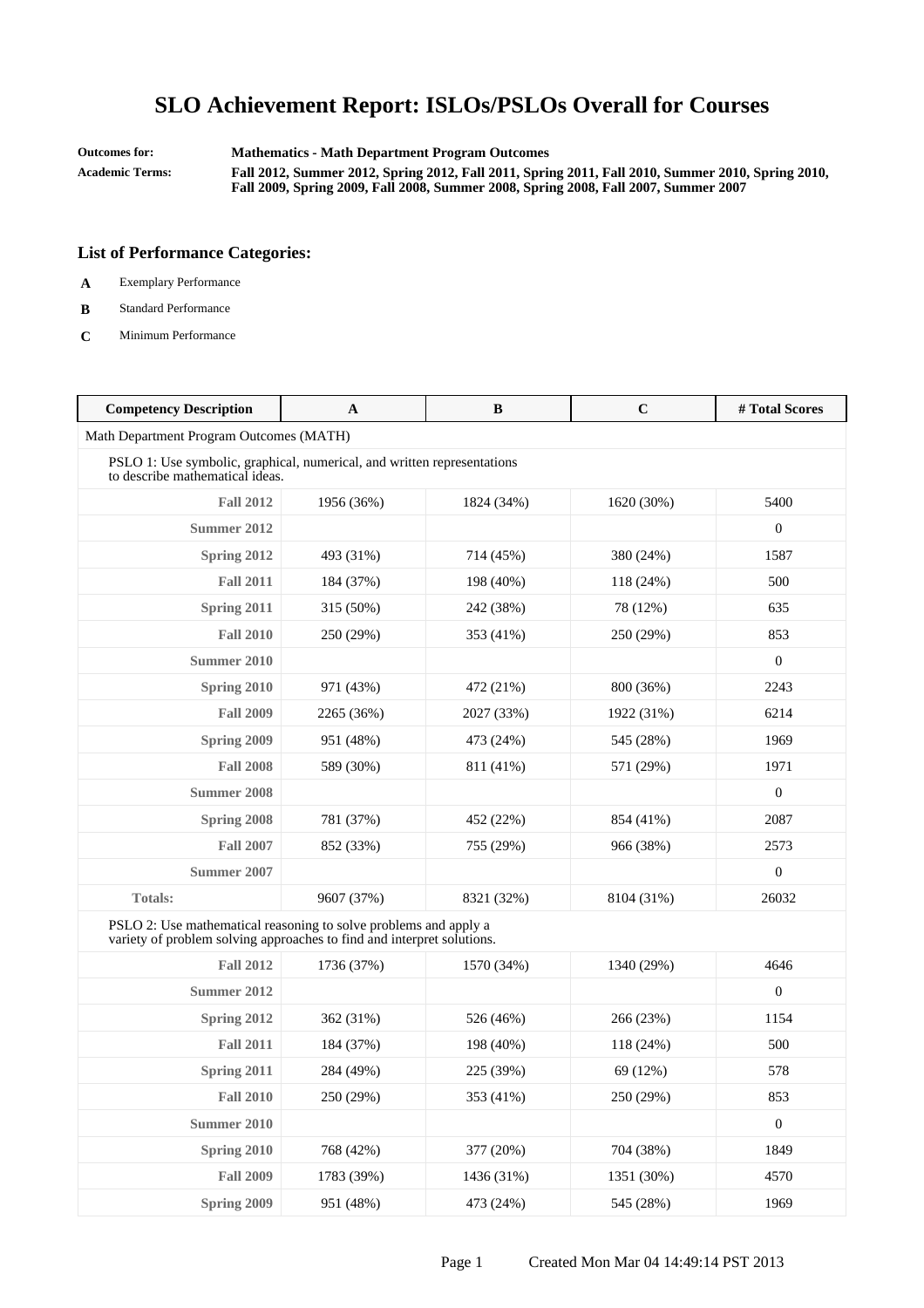| <b>Competency Description</b>                                                                                                                             | $\mathbf{A}$ | $\, {\bf B}$ | $\mathbf C$ | # Total Scores   |
|-----------------------------------------------------------------------------------------------------------------------------------------------------------|--------------|--------------|-------------|------------------|
| <b>Fall 2008</b>                                                                                                                                          | 575 (30%)    | 772 (41%)    | 556 (29%)   | 1903             |
| <b>Summer 2008</b>                                                                                                                                        |              |              |             | $\boldsymbol{0}$ |
| Spring 2008                                                                                                                                               | 600 (35%)    | 383 (22%)    | 753 (43%)   | 1736             |
| <b>Fall 2007</b>                                                                                                                                          | 742 (34%)    | 626 (29%)    | 791 (37%)   | 2159             |
| Summer 2007                                                                                                                                               |              |              |             | $\boldsymbol{0}$ |
| <b>Totals:</b>                                                                                                                                            | 8235 (38%)   | 6939 (32%)   | 6743 (31%)  | 21917            |
| PSLO 3: Use mathematics to model and solve problems in the sciences.                                                                                      |              |              |             |                  |
| <b>Fall 2012</b>                                                                                                                                          | 1831 (37%)   | 1645 (33%)   | 1480 (30%)  | 4956             |
| Summer 2012                                                                                                                                               |              |              |             | $\boldsymbol{0}$ |
| Spring 2012                                                                                                                                               | 352 (30%)    | 544 (47%)    | 264 (23%)   | 1160             |
| <b>Fall 2011</b>                                                                                                                                          | 74 (24%)     | 161 (51%)    | 78 (25%)    | 313              |
| Spring 2011                                                                                                                                               | 256 (50%)    | 193 (38%)    | 61(12%)     | 510              |
| <b>Fall 2010</b>                                                                                                                                          | 108 (27%)    | 149 (37%)    | 150 (37%)   | 407              |
| Summer 2010                                                                                                                                               |              |              |             | $\mathbf{0}$     |
| Spring 2010                                                                                                                                               | 768 (42%)    | 377 (20%)    | 704 (38%)   | 1849             |
| <b>Fall 2009</b>                                                                                                                                          | 1899 (39%)   | 1515 (31%)   | 1407 (29%)  | 4821             |
| Spring 2009                                                                                                                                               | 951 (48%)    | 473 (24%)    | 545 (28%)   | 1969             |
| <b>Fall 2008</b>                                                                                                                                          | 385 (28%)    | 580 (43%)    | 397 (29%)   | 1362             |
| <b>Summer 2008</b>                                                                                                                                        |              |              |             | $\boldsymbol{0}$ |
| Spring 2008                                                                                                                                               | 600 (35%)    | 383 (22%)    | 753 (43%)   | 1736             |
| <b>Fall 2007</b>                                                                                                                                          | 809 (34%)    | 691 (29%)    | 868 (37%)   | 2368             |
| Summer 2007                                                                                                                                               |              |              |             | $\mathbf{0}$     |
| <b>Totals:</b>                                                                                                                                            | 8033 (37%)   | 6711 (31%)   | 6707 (31%)  | 21451            |
| PSLO 4. Use appropriate technology to enhance their mathematical thinking<br>and understanding, solve mathematical problems, and interpret their results. |              |              |             |                  |
| <b>Fall 2012</b>                                                                                                                                          | 1280 (41%)   | 1172 (37%)   | 688 (22%)   | 3140             |
| <b>Summer 2012</b>                                                                                                                                        |              |              |             | $\boldsymbol{0}$ |
| Spring 2012                                                                                                                                               | 358 (33%)    | 550 (51%)    | 180 (17%)   | 1088             |
| <b>Fall 2011</b>                                                                                                                                          | 178 (38%)    | 189 (41%)    | 99 (21%)    | 466              |
| Spring 2011                                                                                                                                               | 132 (58%)    | 58 (26%)     | 36(16%)     | 226              |
| <b>Fall 2010</b>                                                                                                                                          | 221 (29%)    | 306 (40%)    | 229 (30%)   | 756              |
| <b>Summer 2010</b>                                                                                                                                        |              |              |             | $\boldsymbol{0}$ |
| Spring 2010                                                                                                                                               | 971 (43%)    | 472 (21%)    | 800 (36%)   | 2243             |
| <b>Fall 2009</b>                                                                                                                                          | 989 (45%)    | 716 (33%)    | 477 (22%)   | 2182             |
| Spring 2009                                                                                                                                               | 951 (48%)    | 473 (24%)    | 545 (28%)   | 1969             |
| <b>Fall 2008</b>                                                                                                                                          | 514 (30%)    | 689 (41%)    | 488 (29%)   | 1691             |
| <b>Summer 2008</b>                                                                                                                                        |              |              |             | $\boldsymbol{0}$ |
| Spring 2008                                                                                                                                               | 781 (37%)    | 452 (22%)    | 854 (41%)   | 2087             |
| <b>Fall 2007</b>                                                                                                                                          | 477 (36%)    | 455 (34%)    | 402 (30%)   | 1334             |
| <b>Summer 2007</b>                                                                                                                                        |              |              |             | $\boldsymbol{0}$ |
| <b>Totals:</b>                                                                                                                                            | 6852 (40%)   | 5532 (32%)   | 4798 (28%)  | 17182            |

PSLO 6: Recognize the roles of definitions, axioms and theorems, and identify and construct valid deductive arguments.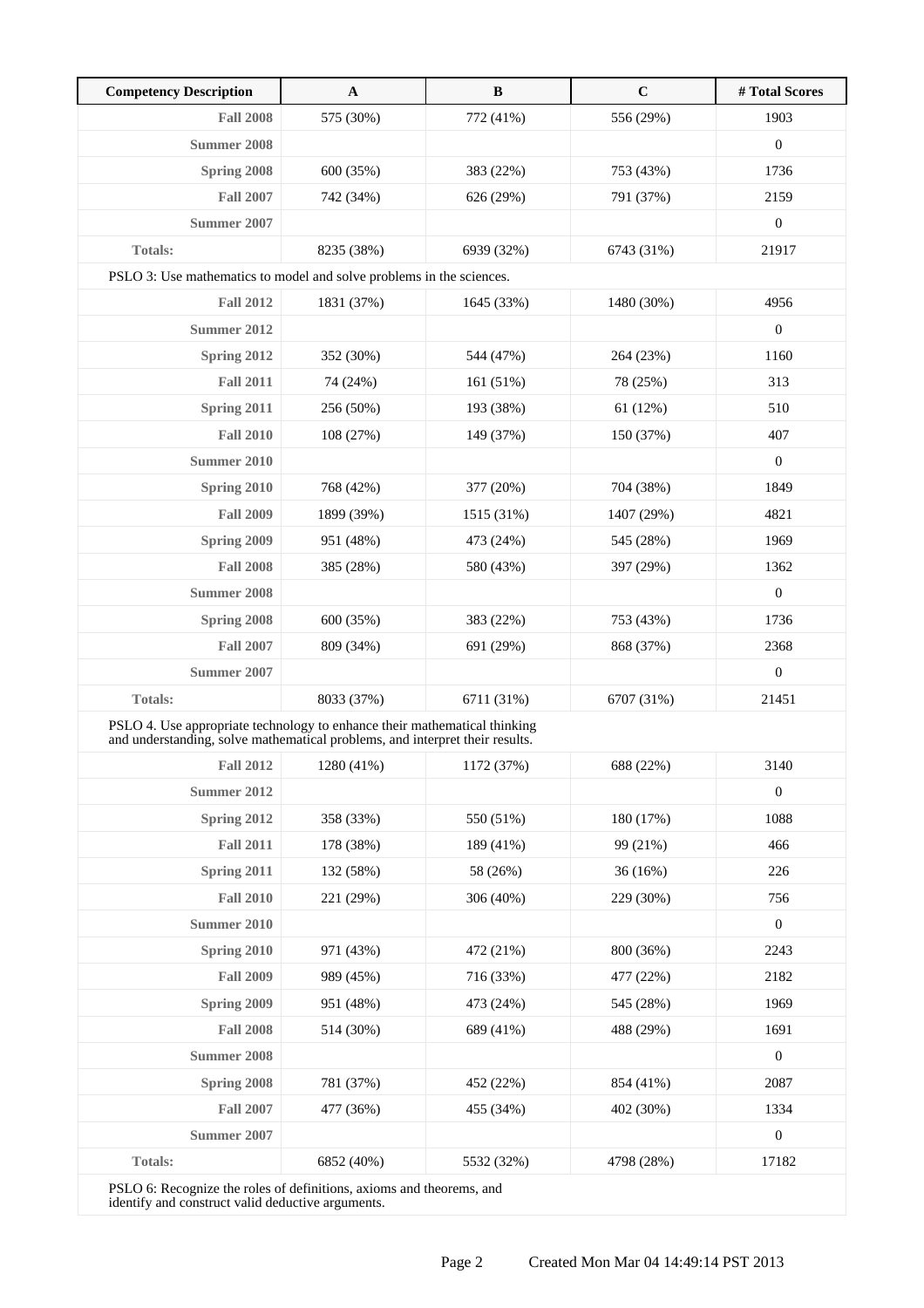| <b>Competency Description</b>                                                                                                                  | $\mathbf A$ | $\, {\bf B}$ | $\mathbf C$ | #Total Scores    |
|------------------------------------------------------------------------------------------------------------------------------------------------|-------------|--------------|-------------|------------------|
| <b>Fall 2012</b>                                                                                                                               | 613 (39%)   | 671 (43%)    | 276 (18%)   | 1560             |
| Summer 2012                                                                                                                                    |             |              |             | $\boldsymbol{0}$ |
| Spring 2012                                                                                                                                    | 65 (32%)    | 111 (56%)    | 24 (12%)    | 200              |
| <b>Fall 2011</b>                                                                                                                               | 74 (34%)    | 78 (36%)     | 64 (30%)    | 216              |
| <b>Spring 2011</b>                                                                                                                             | 62 (46%)    | 66 (49%)     | 8(6%)       | 136              |
| <b>Fall 2010</b>                                                                                                                               | 143 (29%)   | 186 (38%)    | 160 (33%)   | 489              |
| <b>Summer 2010</b>                                                                                                                             |             |              |             | $\boldsymbol{0}$ |
| Spring 2010                                                                                                                                    |             |              |             | $\boldsymbol{0}$ |
| <b>Fall 2009</b>                                                                                                                               | 514 (38%)   | 504 (37%)    | 337 (25%)   | 1355             |
| Spring 2009                                                                                                                                    | 313 (48%)   | 146 (22%)    | 198 (30%)   | 657              |
| <b>Fall 2008</b>                                                                                                                               | 379 (34%)   | 424 (38%)    | 302 (27%)   | 1105             |
| Summer 2008                                                                                                                                    |             |              |             | $\boldsymbol{0}$ |
| Spring 2008                                                                                                                                    |             |              |             | $\boldsymbol{0}$ |
| <b>Fall 2007</b>                                                                                                                               | 183 (27%)   | 252 (38%)    | 232 (35%)   | 667              |
| Summer 2007                                                                                                                                    |             |              |             | $\boldsymbol{0}$ |
| <b>Totals:</b>                                                                                                                                 | 2346 (37%)  | 2438 (38%)   | 1601 (25%)  | 6385             |
| PSLO 5: Use the language and notation of differential and integral calculus<br>correctly and use appropriate style and format in written work. |             |              |             |                  |
| <b>Fall 2012</b>                                                                                                                               | 372 (47%)   | 325 (41%)    | 98 (12%)    | 795              |
| Spring 2012                                                                                                                                    | 35 (58%)    | 19 (32%)     | 6(10%)      | 60               |
| <b>Fall 2011</b>                                                                                                                               |             |              |             | $\boldsymbol{0}$ |
| Spring 2011                                                                                                                                    | 155 (45%)   | 152 (45%)    | 34 (10%)    | 341              |
| <b>Fall 2010</b>                                                                                                                               | 250 (29%)   | 353 (41%)    | 250 (29%)   | 853              |
| <b>Summer 2010</b>                                                                                                                             |             |              |             | $\boldsymbol{0}$ |
| Spring 2010                                                                                                                                    |             |              |             | $\boldsymbol{0}$ |
| <b>Fall 2009</b>                                                                                                                               | 210 (39%)   | 191 (36%)    | 131 (25%)   | 532              |
| Spring 2009                                                                                                                                    | 96 (71%)    | 26 (19%)     | 13 (10%)    | 135              |
| <b>Fall 2008</b>                                                                                                                               | 433 (31%)   | 573 (41%)    | 400 (28%)   | 1406             |
| <b>Summer 2008</b>                                                                                                                             |             |              |             | $\boldsymbol{0}$ |
| Spring 2008                                                                                                                                    |             |              |             | $\boldsymbol{0}$ |
| <b>Fall 2007</b>                                                                                                                               |             |              |             | $\overline{0}$   |
| <b>Summer 2007</b>                                                                                                                             |             |              |             | $\boldsymbol{0}$ |
| Totals:                                                                                                                                        | 1551 (38%)  | 1639 (40%)   | 932 (23%)   | 4122             |
|                                                                                                                                                |             |              |             |                  |
| <b>Report Totals by Term</b>                                                                                                                   |             |              |             |                  |
| <b>Fall 2012</b>                                                                                                                               | 7788 (38%)  | 7207 (35%)   | 5502 (27%)  | 20497            |
| <b>Summer 2012</b>                                                                                                                             |             |              |             | $\boldsymbol{0}$ |
| Spring 2012                                                                                                                                    | 1665 (32%)  | 2464 (47%)   | 1120 (21%)  | 5249             |
| <b>Fall 2011</b>                                                                                                                               | 694 (35%)   | 824 (41%)    | 477 (24%)   | 1995             |
| Spring 2011                                                                                                                                    | 1204 (50%)  | 936 (39%)    | 286 (12%)   | 2426             |
| <b>Fall 2010</b>                                                                                                                               | 1222 (29%)  | 1700 (40%)   | 1289 (31%)  | 4211             |
| <b>Summer 2010</b>                                                                                                                             |             |              |             | $\boldsymbol{0}$ |
| Spring 2010                                                                                                                                    | 3478 (42%)  | 1698 (21%)   | 3008 (37%)  | 8184             |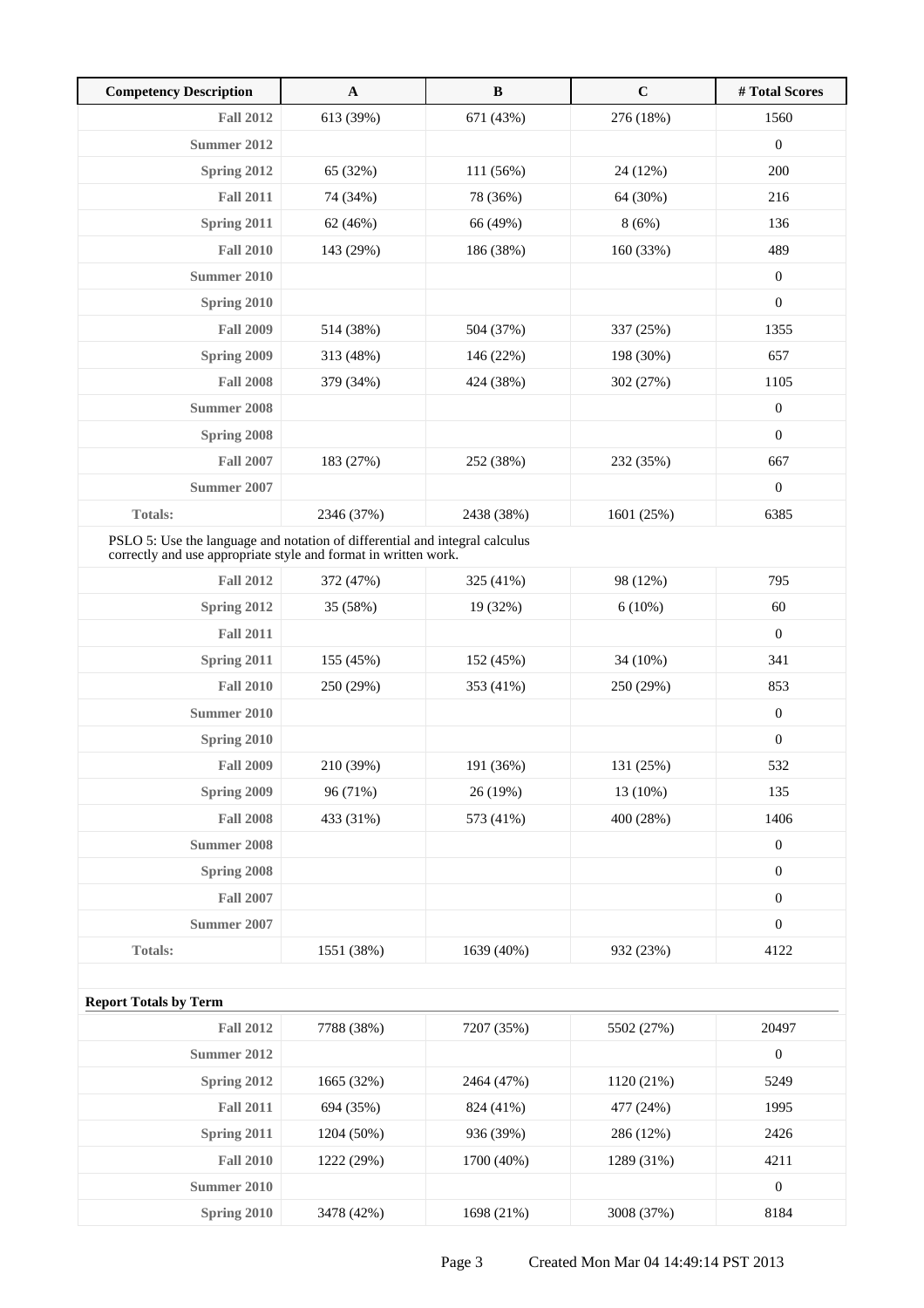| <b>Competency Description</b> | A           | B           | $\mathbf C$ | # Total Scores |
|-------------------------------|-------------|-------------|-------------|----------------|
| <b>Fall 2009</b>              | 7660 (39%)  | 6389 (32%)  | 5625 (29%)  | 19674          |
| Spring 2009                   | 4213 (49%)  | 2064 (24%)  | 2391 (28%)  | 8668           |
| <b>Fall 2008</b>              | 2875 (30%)  | 3849 (41%)  | 2714 (29%)  | 9438           |
| Summer 2008                   |             |             |             | $\overline{0}$ |
| <b>Spring 2008</b>            | 2762 (36%)  | 1670 (22%)  | 3214 (42%)  | 7646           |
| <b>Fall 2007</b>              | 3063 (34%)  | 2779 (31%)  | 3259 (36%)  | 9101           |
| Summer 2007                   |             |             |             | $\mathbf{0}$   |
|                               |             |             |             |                |
| <b>Grand Totals:</b>          | 36624 (38%) | 31580 (33%) | 28885 (30%) | 97089          |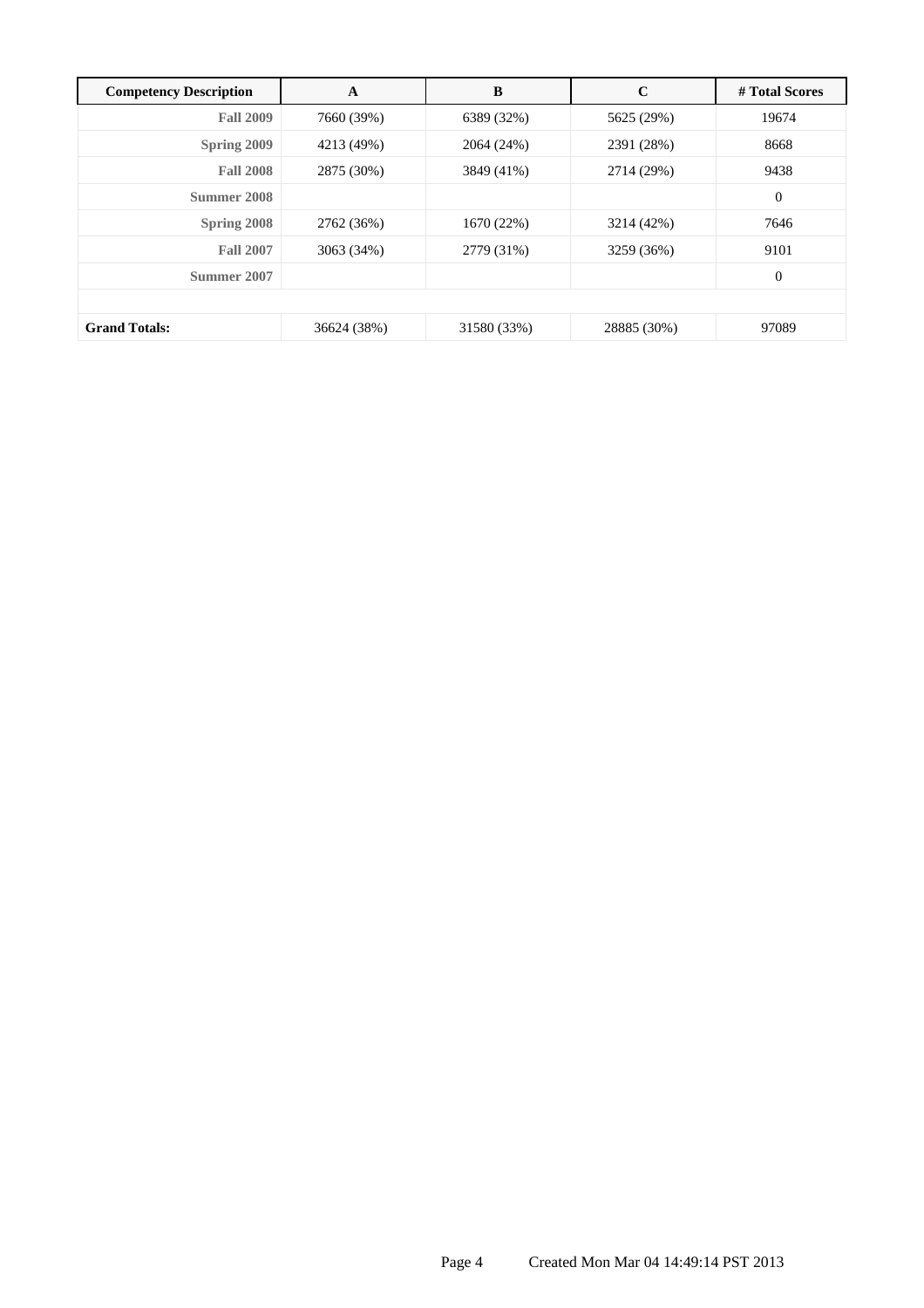**Outcomes for: Marine Diving Technology Program Outcomes - Marine Diving Technology Program Outcomes Academic Terms: Fall 2012, Spring 2012, Fall 2011, Spring 2011, Fall 2010, Spring 2010, Fall 2009, Spring 2009, Fall 2008, Spring 2008, Fall 2007**

### **List of Performance Categories:**

- **A** Exemplary Performance
- **B** Standard Performance
- **C** Minimum Performance

| <b>Competency Description</b>                                                                                                                                                                                                | A          | B          | $\mathbf C$ | #Total Scores    |
|------------------------------------------------------------------------------------------------------------------------------------------------------------------------------------------------------------------------------|------------|------------|-------------|------------------|
| Marine Diving Technology Program Outcomes (MDT)                                                                                                                                                                              |            |            |             |                  |
| PSLO 2. Comprehend physical laws governing hyperbaric and industrial operations in a marine environment                                                                                                                      |            |            |             |                  |
| <b>Fall 2012</b>                                                                                                                                                                                                             | 5(1%)      | 381 (93%)  | 24 (6%)     | 410              |
| Spring 2012                                                                                                                                                                                                                  | 139 (23%)  | 437 (72%)  | 28 (5%)     | 604              |
| <b>Fall 2011</b>                                                                                                                                                                                                             | 119 (34%)  | 206 (59%)  | 24 (7%)     | 349              |
| Spring 2011                                                                                                                                                                                                                  | 72 (31%)   | 142 (62%)  | 15 (7%)     | 229              |
| <b>Fall 2010</b>                                                                                                                                                                                                             | 106 (37%)  | 153 (53%)  | 30 (10%)    | 289              |
| Spring 2010                                                                                                                                                                                                                  | 149 (48%)  | 148 (48%)  | 12(4%)      | 309              |
| <b>Fall 2009</b>                                                                                                                                                                                                             | 126 (41%)  | 142 (47%)  | 36 (12%)    | 304              |
| <b>Spring 2009</b>                                                                                                                                                                                                           | 65 (45%)   | 68 (47%)   | 11 (8%)     | 144              |
| <b>Fall 2008</b>                                                                                                                                                                                                             | 101 (32%)  | 180 (58%)  | 31 (10%)    | 312              |
| Spring 2008                                                                                                                                                                                                                  |            |            |             | $\boldsymbol{0}$ |
| <b>Fall 2007</b>                                                                                                                                                                                                             |            |            |             | $\overline{0}$   |
| <b>Totals:</b>                                                                                                                                                                                                               | 882 (30%)  | 1857 (63%) | 211 (7%)    | 2950             |
| PSLO 4. Apply knowledge of diving techniques and associated capabilities to determine proper operational procedures for diverse<br>marine related construction, inspection, maintenance, repair and decommissioning projects |            |            |             |                  |
| <b>Fall 2012</b>                                                                                                                                                                                                             | 11(1%)     | 1009 (92%) | 77 (7%)     | 1097             |
| Spring 2012                                                                                                                                                                                                                  | 228 (20%)  | 865 (75%)  | 66 (6%)     | 1159             |
| <b>Fall 2011</b>                                                                                                                                                                                                             | 381 (38%)  | 542 (54%)  | 74 (7%)     | 997              |
| Spring 2011                                                                                                                                                                                                                  | 126 (30%)  | 265 (64%)  | 25(6%)      | 416              |
| <b>Fall 2010</b>                                                                                                                                                                                                             | 166 (34%)  | 290 (59%)  | 34 (7%)     | 490              |
| Spring 2010                                                                                                                                                                                                                  | 198 (43%)  | 237 (51%)  | 28 (6%)     | 463              |
| <b>Fall 2009</b>                                                                                                                                                                                                             | 202 (39%)  | 256 (49%)  | 65 (12%)    | 523              |
| Spring 2009                                                                                                                                                                                                                  | 71 (40%)   | 87 (49%)   | 19 (11%)    | 177              |
| <b>Fall 2008</b>                                                                                                                                                                                                             | 159 (32%)  | 290 (58%)  | 48 (10%)    | 497              |
| Spring 2008                                                                                                                                                                                                                  |            |            |             | $\boldsymbol{0}$ |
| <b>Fall 2007</b>                                                                                                                                                                                                             |            |            |             | $\boldsymbol{0}$ |
| <b>Totals:</b>                                                                                                                                                                                                               | 1542 (26%) | 3841 (66%) | 436 (7%)    | 5819             |

PSLO 5. Perform the assigned duties of an entry level diver as an individual or member of a support team in a safe, effective and efficient manner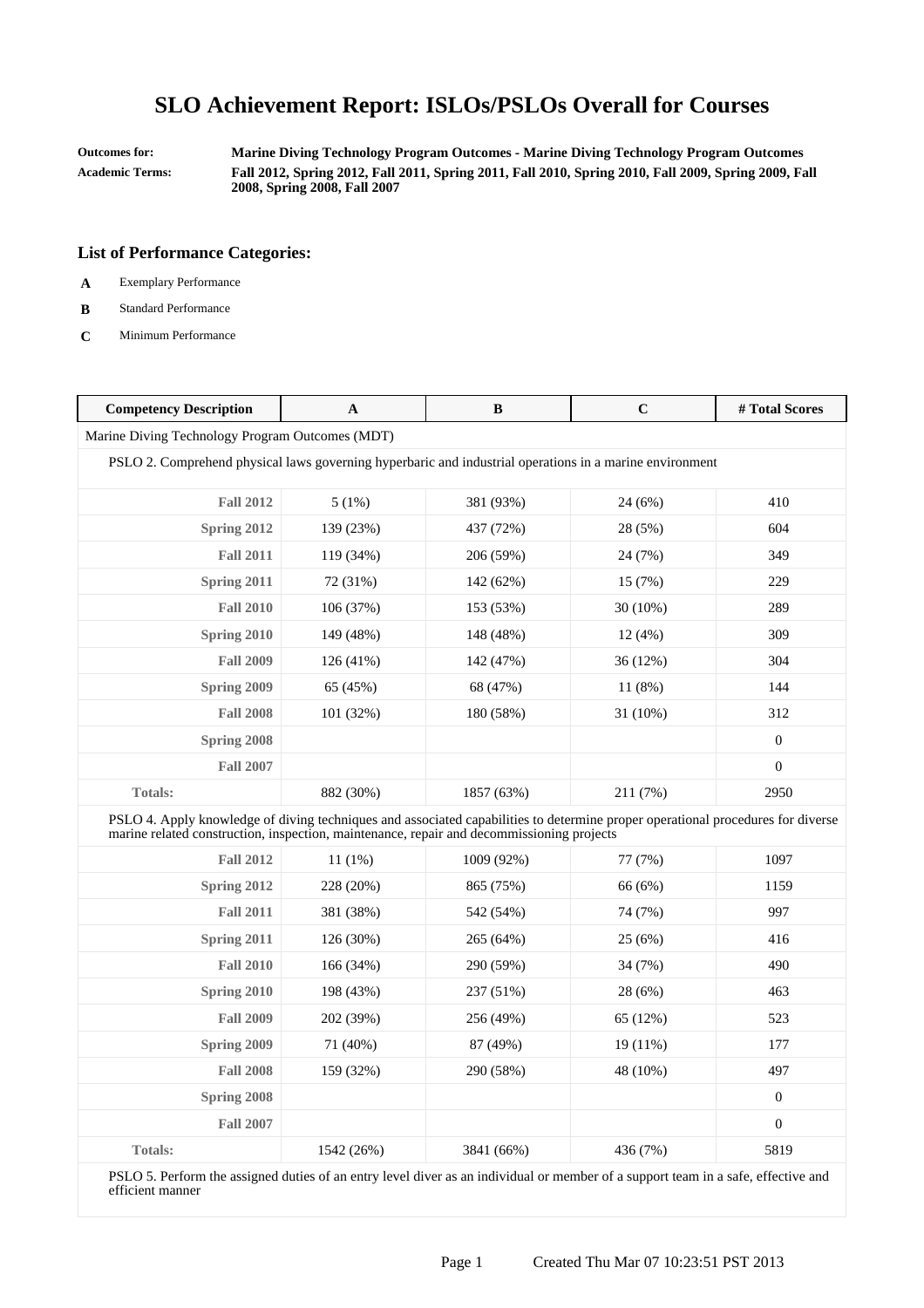| <b>Competency Description</b> | A          | B          | $\mathbf C$ | # Total Scores   |
|-------------------------------|------------|------------|-------------|------------------|
| <b>Fall 2012</b>              | $8(1\%)$   | 1359 (92%) | 112(8%)     | 1479             |
| Spring 2012                   | 198 (13%)  | 1250 (82%) | 72 (5%)     | 1520             |
| <b>Fall 2011</b>              | 379 (25%)  | 1056 (69%) | 104(7%)     | 1539             |
| Spring 2011                   | 191 (27%)  | 484 (69%)  | 30(4%)      | 705              |
| <b>Fall 2010</b>              | 338 (41%)  | 452 (54%)  | 43 (5%)     | 833              |
| Spring 2010                   | 210 (30%)  | 464 (65%)  | 35 (5%)     | 709              |
| <b>Fall 2009</b>              | 310 (33%)  | 547 (58%)  | 84 (9%)     | 941              |
| Spring 2009                   | 98 (38%)   | 130 (51%)  | 28 (11%)    | 256              |
| <b>Fall 2008</b>              | 196 (35%)  | 326 (58%)  | 36(6%)      | 558              |
| Spring 2008                   |            |            |             | $\mathbf{0}$     |
| <b>Fall 2007</b>              |            |            |             | $\boldsymbol{0}$ |
| <b>Totals:</b>                | 1928 (23%) | 6068 (71%) | 544 (6%)    | 8540             |

PSLO 3. Conduct hyperbaric and industrial related activities safely and in accordance with recognized agency and industry standards

| <b>Fall 2012</b> | $11(1\%)$  | 1142 (90%) | $110(9\%)$ | 1263             |  |
|------------------|------------|------------|------------|------------------|--|
| Spring 2012      | 271 (16%)  | 1324 (79%) | 81 (5%)    | 1676             |  |
| <b>Fall 2011</b> | 272 (20%)  | 957 (72%)  | 101(8%)    | 1330             |  |
| Spring 2011      | 197 (26%)  | 505 (68%)  | 45 (6%)    | 747              |  |
| <b>Fall 2010</b> | 352 (43%)  | 417 (51%)  | 51 (6%)    | 820              |  |
| Spring 2010      | 312 (36%)  | 500 (58%)  | 47 (5%)    | 859              |  |
| <b>Fall 2009</b> | 348 (38%)  | 482 (53%)  | 79 (9%)    | 909              |  |
| Spring 2009      | 53 (39%)   | 72 (53%)   | 10(7%)     | 135              |  |
| <b>Fall 2008</b> | 281 (36%)  | 436 (56%)  | 68 (9%)    | 785              |  |
| Spring 2008      |            |            |            | $\boldsymbol{0}$ |  |
| <b>Fall 2007</b> |            |            |            | $\boldsymbol{0}$ |  |
| <b>Totals:</b>   | 2097 (25%) | 5835 (68%) | 592 (7%)   | 8524             |  |
|                  |            |            |            |                  |  |

PSLO 1. Meet the qualifications of an entry level commercial diver established by the United States Occupational Safety and Health Administration, the United States Coast Guard, the American National Standards Institute and the Association of Diving **Contractors** 

| <b>Fall 2012</b>             | 5(1%)      | 866 (94%)  | 51 (6%)  | 922            |  |  |  |
|------------------------------|------------|------------|----------|----------------|--|--|--|
| Spring 2012                  | 157 (16%)  | 782 (79%)  | 54 (5%)  | 993            |  |  |  |
| <b>Fall 2011</b>             | 315 (30%)  | 652 (63%)  | 74 (7%)  | 1041           |  |  |  |
| Spring 2011                  | 161 (36%)  | 248 (56%)  | 33 (7%)  | 442            |  |  |  |
| <b>Fall 2010</b>             | 214 (38%)  | 311 (56%)  | 33(6%)   | 558            |  |  |  |
| Spring 2010                  | 199 (36%)  | 304 (55%)  | 45 (8%)  | 548            |  |  |  |
| <b>Fall 2009</b>             | 234 (36%)  | 350 (53%)  | 73 (11%) | 657            |  |  |  |
| Spring 2009                  |            |            |          | $\overline{0}$ |  |  |  |
| <b>Fall 2008</b>             | 201 (39%)  | 260 (51%)  | 50 (10%) | 511            |  |  |  |
| Spring 2008                  |            |            |          | $\mathbf{0}$   |  |  |  |
| <b>Fall 2007</b>             |            |            |          | $\overline{0}$ |  |  |  |
| <b>Totals:</b>               | 1486 (26%) | 3773 (67%) | 413 (7%) | 5672           |  |  |  |
|                              |            |            |          |                |  |  |  |
| <b>Report Totals by Term</b> |            |            |          |                |  |  |  |
| <b>Fall 2012</b>             | 40 (1%)    | 4757 (92%) | 374 (7%) | 5171           |  |  |  |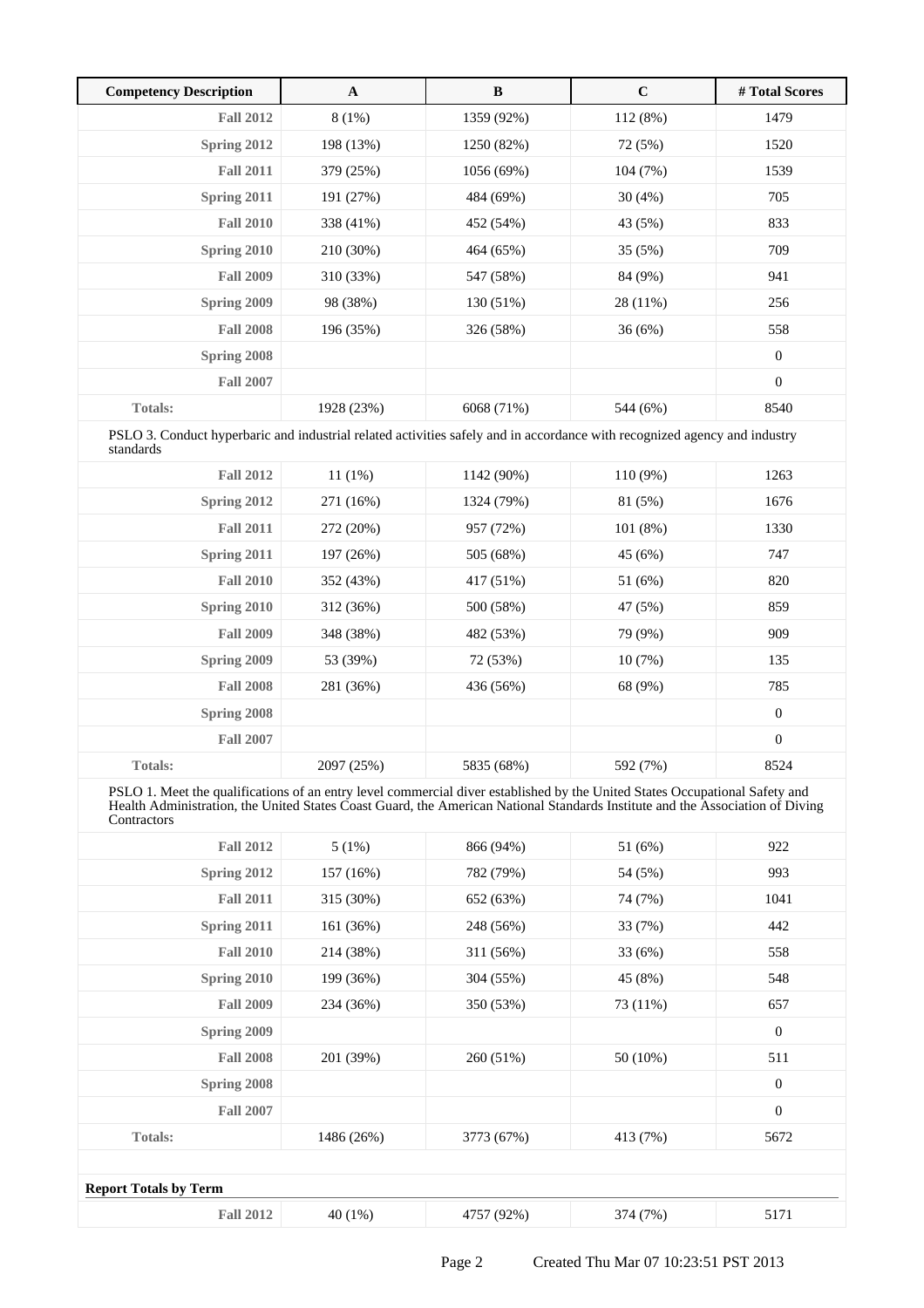| <b>Competency Description</b> | $\mathbf A$ | B           | $\mathbf C$ | # Total Scores   |  |
|-------------------------------|-------------|-------------|-------------|------------------|--|
| Spring 2012                   | 993 (17%)   | 4658 (78%)  | 301 (5%)    | 5952             |  |
| <b>Fall 2011</b>              | 1466 (28%)  | 3413 (65%)  | 377 (7%)    | 5256             |  |
| Spring 2011                   | 747 (29%)   | 1644 (65%)  | 148 (6%)    | 2539             |  |
| <b>Fall 2010</b>              | 1176 (39%)  | 1623 (54%)  | 191 (6%)    | 2990             |  |
| Spring 2010                   | 1068 (37%)  | 1653 (57%)  | 167(6%)     | 2888             |  |
| <b>Fall 2009</b>              | 1220 (37%)  | 1777 (53%)  | 337 (10%)   | 3334             |  |
| Spring 2009                   | 287 (40%)   | 357 (50%)   | 68 (10%)    | 712              |  |
| <b>Fall 2008</b>              | 938 (35%)   | 1492 (56%)  | 233 (9%)    | 2663             |  |
| Spring 2008                   |             |             |             | $\mathbf{0}$     |  |
| <b>Fall 2007</b>              |             |             |             | $\boldsymbol{0}$ |  |
|                               |             |             |             |                  |  |
| <b>Grand Totals:</b>          | 7935 (25%)  | 21374 (68%) | 2196 (7%)   | 31505            |  |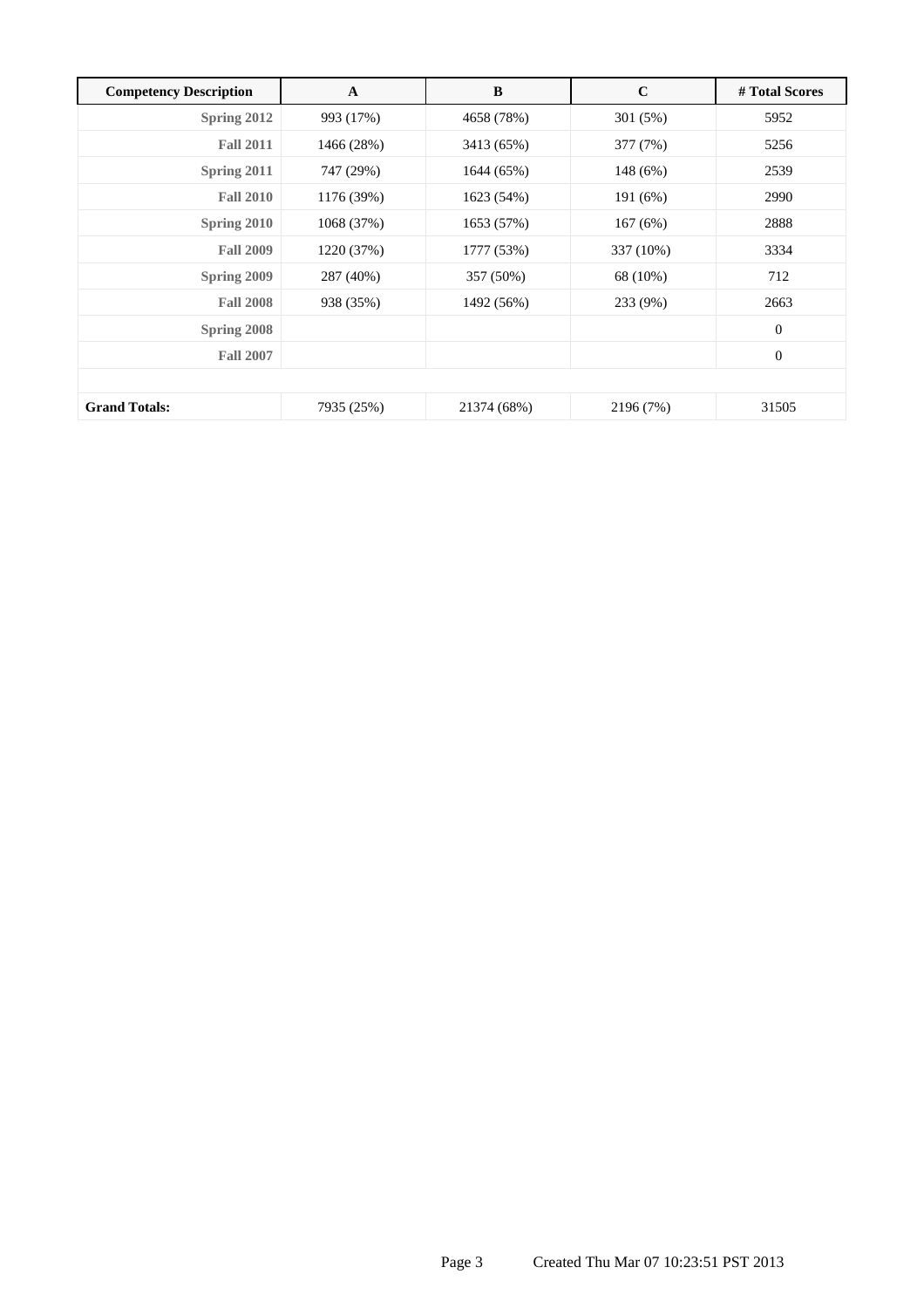**Outcomes for: MKT Program Outcomes - MKT Program Outcomes**

**Academic Terms: Fall 2012, Summer 2012, Spring 2012, Fall 2011, Summer 2011, Spring 2011, Fall 2010, Summer 2010, Spring 2010, Fall 2009, Spring 2009, Fall 2008, Summer 2008, Spring 2008, Fall 2007**

- **A** Exemplary Performance
- **B** Standard Performance
- **C** Minimum Performance

| <b>Competency Description</b>                                                                                                           | A          | $\bf{B}$   | $\mathbf C$ | #Total Scores    |  |  |
|-----------------------------------------------------------------------------------------------------------------------------------------|------------|------------|-------------|------------------|--|--|
| <b>MKT Program Outcomes (MKT)</b>                                                                                                       |            |            |             |                  |  |  |
| PSLO1: RECOGNITION AND APPRECIATION OF DIVERSITY WHICH EXISTS IN THE DISCIPLINE OF MARKETING.                                           |            |            |             |                  |  |  |
| <b>Fall 2012</b>                                                                                                                        | 301 (49%)  | 282 (46%)  | 26 (4%)     | 609              |  |  |
| <b>Summer 2012</b>                                                                                                                      | 23 (88%)   | 3(12%)     |             | 26               |  |  |
| Spring 2012                                                                                                                             | 543 (65%)  | 279 (33%)  | 18 (2%)     | 840              |  |  |
| <b>Fall 2011</b>                                                                                                                        | 128 (40%)  | 185 (57%)  | 11(3%)      | 324              |  |  |
| Summer 2011                                                                                                                             | 88 (95%)   | 5(5%)      |             | 93               |  |  |
| Spring 2011                                                                                                                             | 481 (87%)  | 64 (12%)   | 11(2%)      | 556              |  |  |
| <b>Fall 2010</b>                                                                                                                        | 401 (62%)  | 208 (32%)  | 35 (5%)     | 644              |  |  |
| Summer 2010                                                                                                                             | 141 (100%) |            |             | 141              |  |  |
| Spring 2010                                                                                                                             | 108 (19%)  | 448 (79%)  | 12(2%)      | 568              |  |  |
| <b>Fall 2009</b>                                                                                                                        |            |            |             | $\overline{0}$   |  |  |
| Spring 2009                                                                                                                             | 217 (100%) |            |             | 217              |  |  |
| <b>Fall 2008</b>                                                                                                                        | 34 (100%)  |            |             | 34               |  |  |
| <b>Summer 2008</b>                                                                                                                      |            |            |             | $\mathbf{0}$     |  |  |
| Spring 2008                                                                                                                             |            |            |             | $\boldsymbol{0}$ |  |  |
| <b>Fall 2007</b>                                                                                                                        |            |            |             | $\boldsymbol{0}$ |  |  |
| Totals:                                                                                                                                 | 2465 (61%) | 1474 (36%) | 113(3%)     | 4052             |  |  |
| PSLO3: IDENTIFYING THAT THE FUNDAMENTAL BASIS OF MARKETING IS TO CREATE AND IMPLEMENTATION<br>FORM, TIME, PLACE, AND OWNERSHIP UTILITY. |            |            |             |                  |  |  |
| <b>Fall 2012</b>                                                                                                                        | 269 (47%)  | 287 (50%)  | 21 (4%)     | 577              |  |  |
| <b>Summer 2012</b>                                                                                                                      | 23 (88%)   | 3(12%)     |             | 26               |  |  |
| Spring 2012                                                                                                                             | 416 (63%)  | 229 (35%)  | 15(2%)      | 660              |  |  |
| <b>Fall 2011</b>                                                                                                                        | 130 (44%)  | 153 (52%)  | 11(4%)      | 294              |  |  |
| <b>Summer 2011</b>                                                                                                                      | 60 (97%)   | 2(3%)      |             | 62               |  |  |
| Spring 2011                                                                                                                             | 368 (79%)  | 87 (19%)   | $11(2\%)$   | 466              |  |  |
| <b>Fall 2010</b>                                                                                                                        | 277 (58%)  | 170 (36%)  | 29 (6%)     | 476              |  |  |
| <b>Summer 2010</b>                                                                                                                      | 111 (100%) |            |             | 111              |  |  |
| Spring 2010                                                                                                                             | 96 (21%)   | 342 (76%)  | 12(3%)      | 450              |  |  |
| <b>Fall 2009</b>                                                                                                                        |            |            |             | $\boldsymbol{0}$ |  |  |
| Spring 2009                                                                                                                             | 113 (100%) |            |             | 113              |  |  |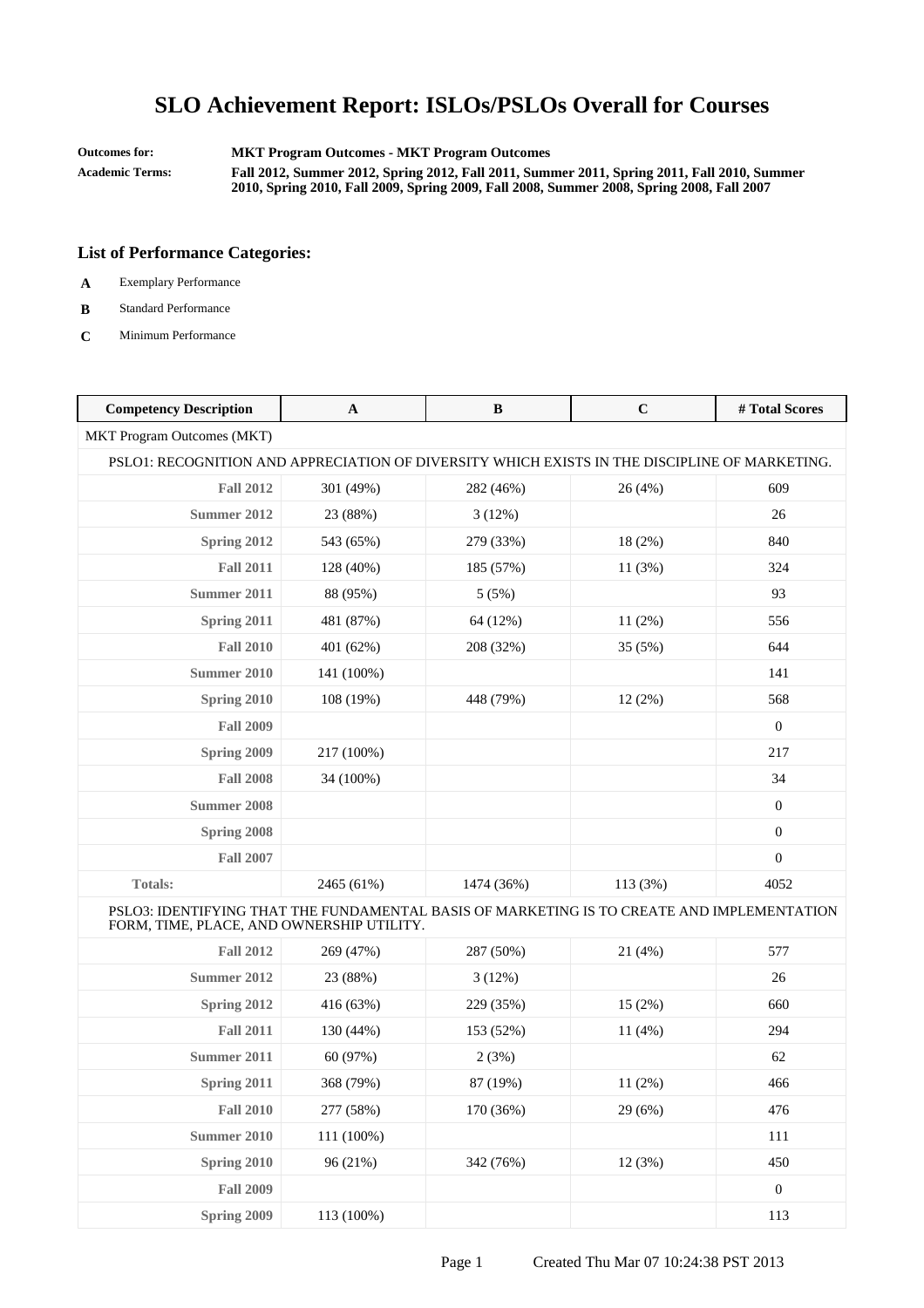| <b>Competency Description</b>                                                                                                                    | $\mathbf A$ | $\bf{B}$   | $\mathbf C$ | #Total Scores    |  |  |
|--------------------------------------------------------------------------------------------------------------------------------------------------|-------------|------------|-------------|------------------|--|--|
| <b>Fall 2008</b>                                                                                                                                 | 34 (100%)   |            |             | 34               |  |  |
| Summer 2008                                                                                                                                      |             |            |             | $\boldsymbol{0}$ |  |  |
| Spring 2008                                                                                                                                      |             |            |             | $\mathbf{0}$     |  |  |
| <b>Fall 2007</b>                                                                                                                                 |             |            |             | $\mathbf{0}$     |  |  |
| <b>Totals:</b>                                                                                                                                   | 1897 (58%)  | 1273 (39%) | 99 (3%)     | 3269             |  |  |
| PSLO4: DEMONSTRATION THAT RISK AND REWARD ARE PRESENT IN ALL MARKETING PRODUCT, PRICE,<br>DISTRIBUTION AND PROMOTION ACTIVITIES.                 |             |            |             |                  |  |  |
| <b>Fall 2012</b>                                                                                                                                 | 234 (50%)   | 216 (46%)  | 15 (3%)     | 465              |  |  |
| Spring 2012                                                                                                                                      | 187 (45%)   | 215 (52%)  | 15(4%)      | 417              |  |  |
| <b>Fall 2011</b>                                                                                                                                 | 104 (42%)   | 141 (57%)  | 4(2%)       | 249              |  |  |
| Summer 2011                                                                                                                                      | 60 (97%)    | 2(3%)      |             | 62               |  |  |
| Spring 2011                                                                                                                                      | 246 (82%)   | 50 (17%)   | $3(1\%)$    | 299              |  |  |
| <b>Fall 2010</b>                                                                                                                                 | 295 (63%)   | 150 (32%)  | 22 (5%)     | 467              |  |  |
| Summer 2010                                                                                                                                      | 140 (100%)  |            |             | 140              |  |  |
| Spring 2010                                                                                                                                      | 70 (18%)    | 315 (81%)  | 6(2%)       | 391              |  |  |
| <b>Fall 2009</b>                                                                                                                                 |             |            |             | $\mathbf{0}$     |  |  |
| Spring 2009                                                                                                                                      | 153 (100%)  |            |             | 153              |  |  |
| <b>Fall 2008</b>                                                                                                                                 |             |            |             | $\mathbf{0}$     |  |  |
| Summer 2008                                                                                                                                      |             |            |             | $\mathbf{0}$     |  |  |
| Spring 2008                                                                                                                                      |             |            |             | $\mathbf{0}$     |  |  |
| <b>Fall 2007</b>                                                                                                                                 |             |            |             | $\boldsymbol{0}$ |  |  |
| <b>Totals:</b>                                                                                                                                   | 1489 (56%)  | 1089 (41%) | 65 (2%)     | 2643             |  |  |
| PSLO5: IDENTIFYING THAT THE MARKETING CONCEPT IS PRESENT IN ALL SUCCESSFUL NON-PROFIT AND<br>PROFIT MAKING MARKETING ACTIVITES IN ORGANIZATIONS. |             |            |             |                  |  |  |
| <b>Fall 2012</b>                                                                                                                                 | 226 (47%)   | 238 (49%)  | 18 (4%)     | 482              |  |  |
| Summer 2012                                                                                                                                      | 69 (88%)    | 9(12%)     |             | 78               |  |  |
| Spring 2012                                                                                                                                      | 414 (58%)   | 286 (40%)  | $10(1\%)$   | 710              |  |  |
| <b>Fall 2011</b>                                                                                                                                 | 102 (42%)   | 135 (56%)  | 5(2%)       | 242              |  |  |
| Summer 2011                                                                                                                                      | 60 (97%)    | 2(3%)      |             | 62               |  |  |
| Spring 2011                                                                                                                                      | 352 (84%)   | 61 (15%)   | $4(1\%)$    | 417              |  |  |
| <b>Fall 2010</b>                                                                                                                                 | 306 (63%)   | 154 (32%)  | 25 (5%)     | 485              |  |  |
| <b>Summer 2010</b>                                                                                                                               | 140 (100%)  |            |             | 140              |  |  |
| Spring 2010                                                                                                                                      | 79 (20%)    | 317 (79%)  | 7(2%)       | 403              |  |  |
| <b>Fall 2009</b>                                                                                                                                 |             |            |             | $\mathbf{0}$     |  |  |
| Spring 2009                                                                                                                                      | 113 (100%)  |            |             | 113              |  |  |
| <b>Fall 2008</b>                                                                                                                                 | 34 (100%)   |            |             | 34               |  |  |
| <b>Summer 2008</b>                                                                                                                               |             |            |             | $\boldsymbol{0}$ |  |  |
| Spring 2008                                                                                                                                      |             |            |             | $\boldsymbol{0}$ |  |  |
| <b>Fall 2007</b>                                                                                                                                 |             |            |             | $\boldsymbol{0}$ |  |  |
| Totals:                                                                                                                                          | 1895 (60%)  | 1202 (38%) | 69 (2%)     | 3166             |  |  |
| PSLO2: UNDERSTANDING THAT MARKET SEGMENTATION IS PRESENT IN LOCAL, REGIONAL, NATIONAL, AND<br>GLOBAL CUSTOMER MARKET RECOGNITION.                |             |            |             |                  |  |  |
| <b>Fall 2012</b>                                                                                                                                 | 163 (43%)   | 197 (52%)  | 18 (5%)     | 378              |  |  |
| <b>Summer 2012</b>                                                                                                                               | 69 (88%)    | 9(12%)     |             | 78               |  |  |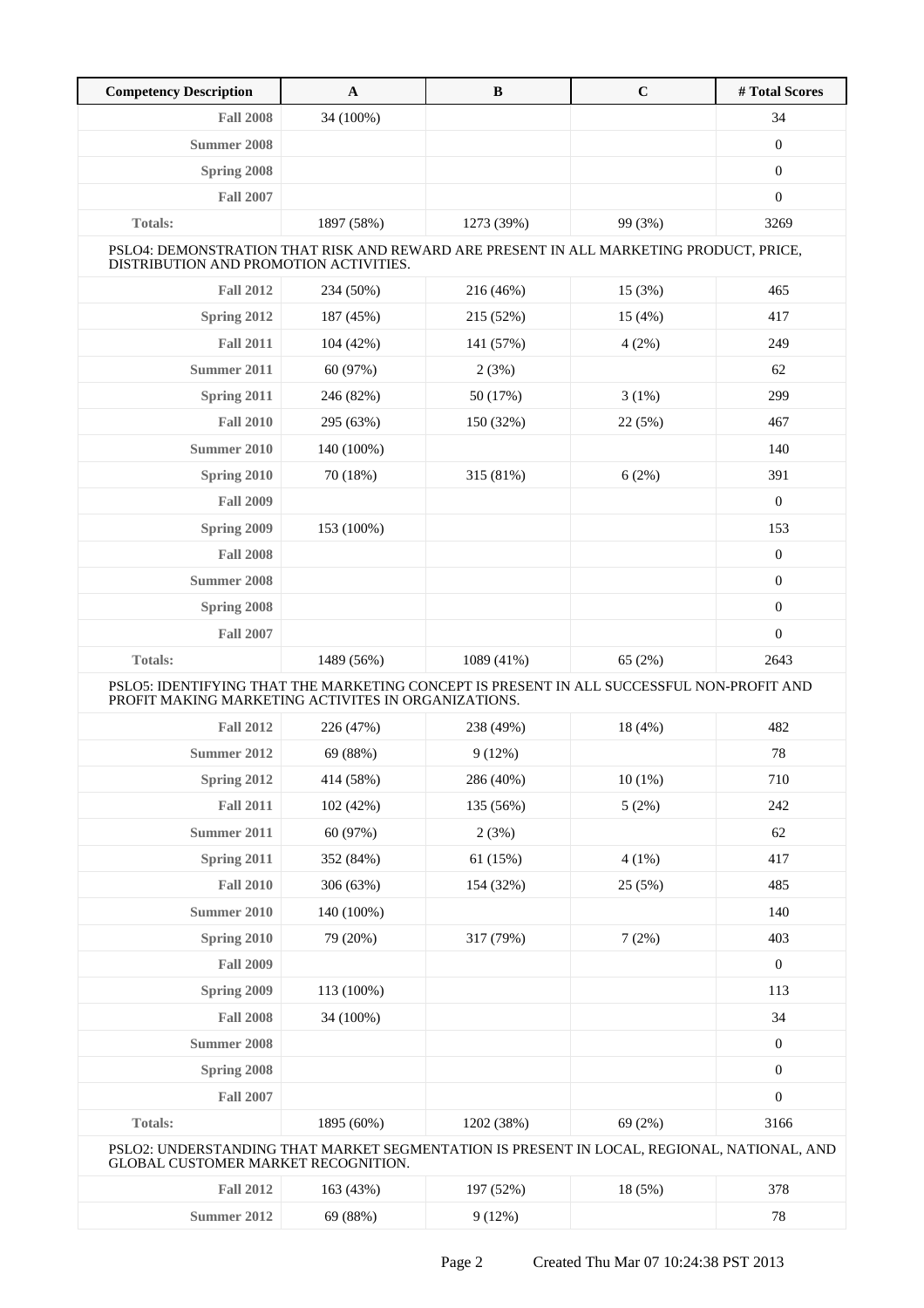| <b>Competency Description</b> | $\mathbf A$ | $\, {\bf B}$ | $\mathbf C$ | # Total Scores   |
|-------------------------------|-------------|--------------|-------------|------------------|
| Spring 2012                   | 279 (47%)   | 300 (51%)    | 14 (2%)     | 593              |
| <b>Fall 2011</b>              | 85 (38%)    | 133 (60%)    | 5(2%)       | 223              |
| Summer 2011                   | 28 (90%)    | 3(10%)       |             | 31               |
| Spring 2011                   | 314 (88%)   | 38 (11%)     | 4(1%)       | 356              |
| <b>Fall 2010</b>              | 230 (64%)   | 105 (29%)    | 24 (7%)     | 359              |
| Summer 2010                   | 112 (100%)  |              |             | 112              |
| Spring 2010                   | 60(24%)     | 181 (73%)    | 7(3%)       | 248              |
| <b>Fall 2009</b>              |             |              |             | $\boldsymbol{0}$ |
| Spring 2009                   | 121 (100%)  |              |             | 121              |
| <b>Fall 2008</b>              | 17 (100%)   |              |             | 17               |
| <b>Summer 2008</b>            |             |              |             | $\boldsymbol{0}$ |
| Spring 2008                   |             |              |             | $\boldsymbol{0}$ |
| <b>Fall 2007</b>              |             |              |             | $\boldsymbol{0}$ |
| <b>Totals:</b>                | 1478 (59%)  | 966 (38%)    | 72 (3%)     | 2516             |
|                               |             |              |             |                  |
| <b>Report Totals by Term</b>  |             |              |             |                  |
| <b>Fall 2012</b>              | 1193 (48%)  | 1220 (49%)   | 98 (4%)     | 2511             |
| Summer 2012                   | 184 (88%)   | 24 (12%)     |             | 208              |
| Spring 2012                   | 1839 (57%)  | 1309 (41%)   | 72 (2%)     | 3220             |
| <b>Fall 2011</b>              | 549 (41%)   | 747 (56%)    | 36 (3%)     | 1332             |
| <b>Summer 2011</b>            | 296 (95%)   | 14 (5%)      |             | 310              |
| Spring 2011                   | 1761 (84%)  | 300 (14%)    | 33 (2%)     | 2094             |
| <b>Fall 2010</b>              | 1509 (62%)  | 787 (32%)    | 135 (6%)    | 2431             |
| <b>Summer 2010</b>            | 644 (100%)  |              |             | 644              |
| Spring 2010                   | 413 (20%)   | 1603 (78%)   | 44 (2%)     | 2060             |
| <b>Fall 2009</b>              |             |              |             | $\boldsymbol{0}$ |
| Spring 2009                   | 717 (100%)  |              |             | 717              |
| <b>Fall 2008</b>              | 119 (100%)  |              |             | 119              |
| Summer 2008                   |             |              |             | $\boldsymbol{0}$ |
| Spring 2008                   |             |              |             | $\boldsymbol{0}$ |
| <b>Fall 2007</b>              |             |              |             | $\boldsymbol{0}$ |
|                               |             |              |             |                  |
| <b>Grand Totals:</b>          | 9224 (59%)  | 6004 (38%)   | 418 (3%)    | 15646            |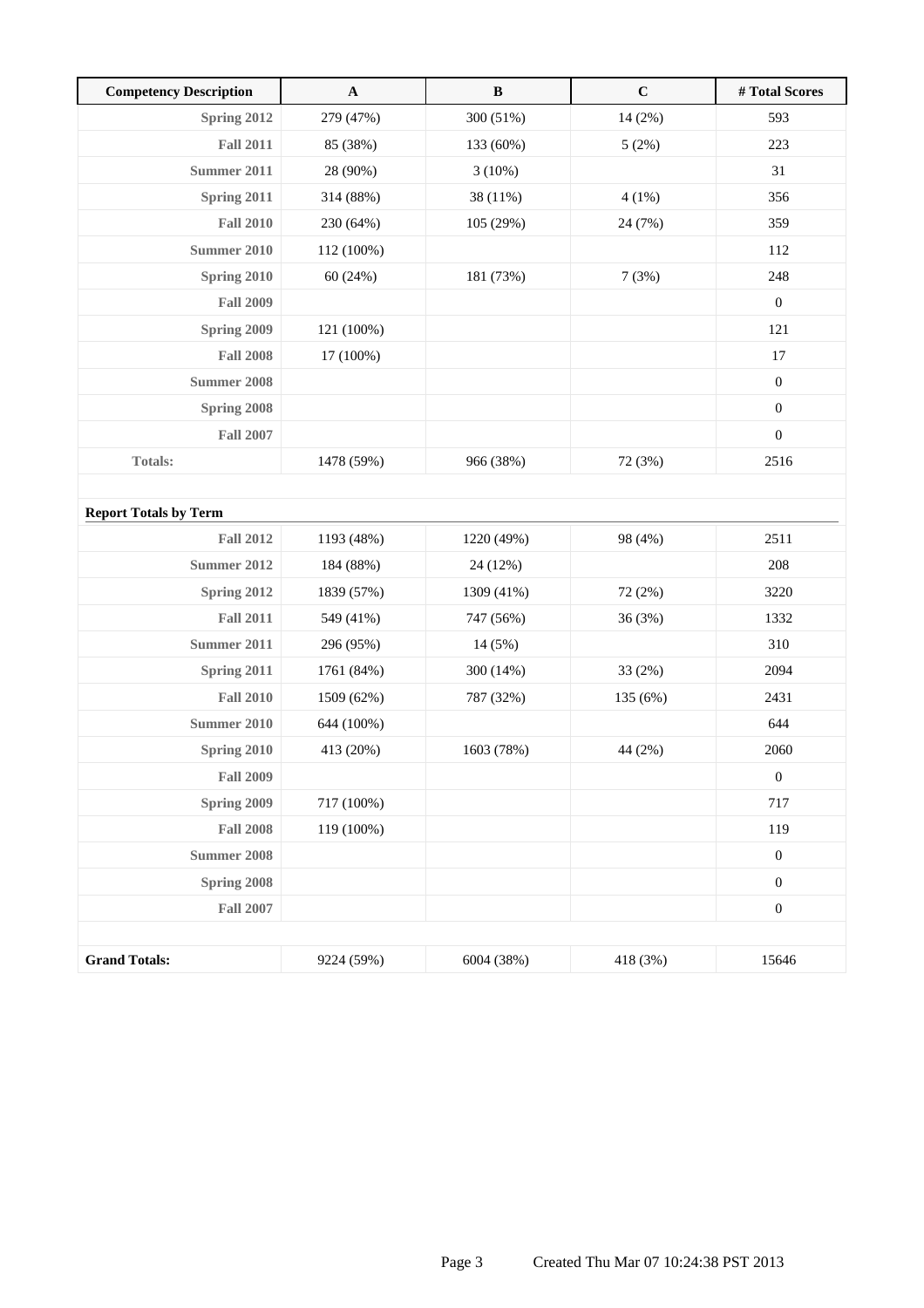**Outcomes for: Music Department Program Outcomes Academic Terms: Fall 2012, Summer 2012, Spring 2012, Fall 2011, Spring 2011, Fall 2010, Summer 2010, Spring 2010,**

**Fall 2009, Spring 2009, Fall 2008, Summer 2008, Spring 2008, Fall 2007, Summer 2007**

- **A** Exemplary Performance
- **B** Standard Performance
- **C** Minimum Performance

| <b>Competency Description</b>                                                                                                  | $\mathbf{A}$ | $\bf{B}$  | $\mathbf C$ | #Total Scores    |
|--------------------------------------------------------------------------------------------------------------------------------|--------------|-----------|-------------|------------------|
| Music Department Program Outcomes (MUS)                                                                                        |              |           |             |                  |
| PSLO 2. Aurally identify characteristic elements of music.                                                                     |              |           |             |                  |
| <b>Summer 2012</b>                                                                                                             | 321 (89%)    | 27 (8%)   | 11(3%)      | 359              |
| Spring 2012                                                                                                                    | 1223 (63%)   | 405 (21%) | 325 (17%)   | 1953             |
| <b>Fall 2011</b>                                                                                                               | 794 (68%)    | 200 (17%) | 176 (15%)   | 1170             |
| Spring 2011                                                                                                                    | 605 (70%)    | 137 (16%) | 118 (14%)   | 860              |
| <b>Fall 2010</b>                                                                                                               | 22 (58%)     | 6(16%)    | 10(26%)     | 38               |
| <b>Summer 2010</b>                                                                                                             |              |           |             | $\boldsymbol{0}$ |
| Spring 2010                                                                                                                    | 15 (44%)     | 16 (47%)  | 3(9%)       | 34               |
| <b>Fall 2009</b>                                                                                                               |              |           |             | $\boldsymbol{0}$ |
| Spring 2009                                                                                                                    | 8(62%)       | 2(15%)    | 3(23%)      | 13               |
| <b>Fall 2008</b>                                                                                                               | 20 (67%)     | 6(20%)    | 4(13%)      | 30               |
| <b>Summer 2008</b>                                                                                                             |              |           |             | $\boldsymbol{0}$ |
| Spring 2008                                                                                                                    | 412 (62%)    | 156 (23%) | 99 (15%)    | 667              |
| <b>Fall 2007</b>                                                                                                               | 2(40%)       | 2(40%)    | 1(20%)      | 5                |
| Summer 2007                                                                                                                    |              |           |             | $\mathbf{0}$     |
| <b>Totals:</b>                                                                                                                 | 3422 (67%)   | 957 (19%) | 750 (15%)   | 5129             |
| PSLO 7. Demonstrate the ability to perform through participation in Music Department vocal and/or instrumental groups.         |              |           |             |                  |
| <b>Fall 2012</b>                                                                                                               | 27 (34%)     | 30 (38%)  | 22 (28%)    | 79               |
| Summer 2012                                                                                                                    | 112 (94%)    | 7(6%)     |             | 119              |
| Spring 2012                                                                                                                    | 857 (79%)    | 167 (15%) | 61 (6%)     | 1085             |
| <b>Fall 2011</b>                                                                                                               | 259 (90%)    | 28 (10%)  | 2(1%)       | 289              |
| <b>Totals:</b>                                                                                                                 | 1255 (80%)   | 232 (15%) | 85 (5%)     | 1572             |
| PSLO 1. Demonstrate the ability to describe significant genres of music using appropriate music staff notation and vocabulary. |              |           |             |                  |
| Summer 2012                                                                                                                    | 511 (89%)    | 43 (8%)   | 19 (3%)     | 573              |
| Spring 2012                                                                                                                    | 1444 (58%)   | 534 (22%) | 496 (20%)   | 2474             |
| <b>Fall 2011</b>                                                                                                               | 1000 (68%)   | 255 (17%) | 217 (15%)   | 1472             |
| Spring 2011                                                                                                                    | 1238 (70%)   | 294 (17%) | 226 (13%)   | 1758             |
| <b>Fall 2010</b>                                                                                                               | 69 (48%)     | 54 (37%)  | 22 (15%)    | 145              |
| <b>Summer 2010</b>                                                                                                             |              |           |             | $\boldsymbol{0}$ |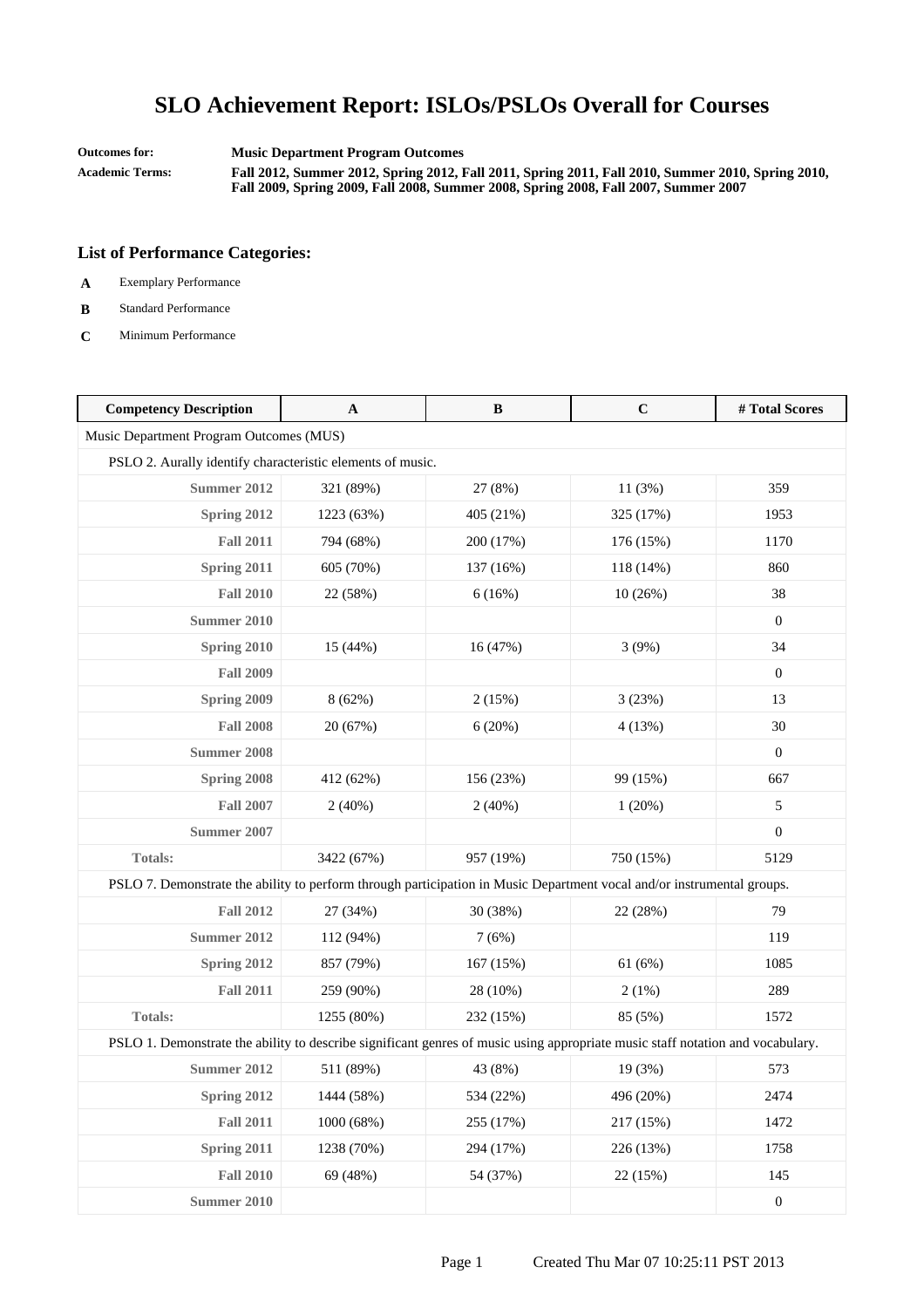| <b>Competency Description</b>                                                                 | $\mathbf{A}$ | $\, {\bf B}$ | $\mathbf C$ | # Total Scores   |
|-----------------------------------------------------------------------------------------------|--------------|--------------|-------------|------------------|
| Spring 2010                                                                                   | 80 (42%)     | 58 (31%)     | 52 (27%)    | 190              |
| <b>Fall 2009</b>                                                                              | 44 (50%)     | 38 (43%)     | 6(7%)       | 88               |
| Spring 2009                                                                                   | 16(62%)      | 4(15%)       | 6(23%)      | 26               |
| <b>Fall 2008</b>                                                                              | 30 (67%)     | 9(20%)       | 6(13%)      | 45               |
| <b>Summer 2008</b>                                                                            |              |              |             | $\boldsymbol{0}$ |
| Spring 2008                                                                                   | 860 (61%)    | 367 (26%)    | 184 (13%)   | 1411             |
| <b>Fall 2007</b>                                                                              | 6(40%)       | 8 (53%)      | 1(7%)       | 15               |
| Summer 2007                                                                                   |              |              |             | $\boldsymbol{0}$ |
| <b>Totals:</b>                                                                                | 5298 (65%)   | 1664 (20%)   | 1235 (15%)  | 8197             |
| PSLO 3. Demonstrate the ability to analyze and critically evaluate a musical performance.     |              |              |             |                  |
| Summer 2012                                                                                   | 303 (87%)    | 26 (7%)      | 18 (5%)     | 347              |
| <b>Spring 2012</b>                                                                            | 1355 (58%)   | 525 (23%)    | 451 (19%)   | 2331             |
| <b>Fall 2011</b>                                                                              | 883 (67%)    | 242 (18%)    | 184 (14%)   | 1309             |
| Spring 2011                                                                                   | 969 (71%)    | 213 (16%)    | 182 (13%)   | 1364             |
| <b>Fall 2010</b>                                                                              | 11 (58%)     | 3(16%)       | 5(26%)      | 19               |
| <b>Summer 2010</b>                                                                            |              |              |             | $\boldsymbol{0}$ |
| Spring 2010                                                                                   | 8 (47%)      | 8 (47%)      | 1(6%)       | 17               |
| <b>Fall 2009</b>                                                                              |              |              |             | $\boldsymbol{0}$ |
| Spring 2009                                                                                   |              |              |             | $\boldsymbol{0}$ |
| <b>Fall 2008</b>                                                                              | 10(67%)      | 3(20%)       | 2(13%)      | 15               |
| Summer 2008                                                                                   |              |              |             | $\boldsymbol{0}$ |
| Spring 2008                                                                                   | 700 (63%)    | 272 (24%)    | 144 (13%)   | 1116             |
| <b>Fall 2007</b>                                                                              | 4(40%)       | 6(60%)       |             | $10\,$           |
| Summer 2007                                                                                   |              |              |             | $\boldsymbol{0}$ |
| <b>Totals:</b>                                                                                | 4243 (65%)   | 1298 (20%)   | 987 (15%)   | 6528             |
| PSLO 4. Demonstrate a basic understanding of and skill level in the use of music technology.  |              |              |             |                  |
| Spring 2012                                                                                   | 304 (49%)    | 181 (29%)    | 138 (22%)   | 623              |
| <b>Fall 2011</b>                                                                              | 205 (75%)    | 20 (7%)      | 50 (18%)    | 275              |
| Spring 2011                                                                                   | 269 (71%)    | 31 (8%)      | 79 (21%)    | 379              |
| <b>Fall 2010</b>                                                                              |              |              |             | $\boldsymbol{0}$ |
| Spring 2010                                                                                   |              |              |             | $\boldsymbol{0}$ |
| <b>Fall 2009</b>                                                                              |              |              |             | $\boldsymbol{0}$ |
| Spring 2009                                                                                   |              |              |             | $\boldsymbol{0}$ |
| <b>Fall 2008</b>                                                                              |              |              |             | $\boldsymbol{0}$ |
| Spring 2008                                                                                   | 65 (62%)     | 25 (24%)     | 15(14%)     | 105              |
| <b>Fall 2007</b>                                                                              |              |              |             | $\boldsymbol{0}$ |
| Totals:                                                                                       | 843 (61%)    | 257 (19%)    | 282 (20%)   | 1382             |
| PSLO 5. Demonstrate effective communication skills in music notation and written assignments. |              |              |             |                  |
| <b>Summer 2012</b>                                                                            | 258 (90%)    | 18 (6%)      | 12(4%)      | 288              |
| Spring 2012                                                                                   | 1492 (64%)   | 473 (20%)    | 367 (16%)   | 2332             |
| <b>Fall 2011</b>                                                                              | 892 (64%)    | 278 (20%)    | 215 (16%)   | 1385             |
| Spring 2011                                                                                   | 767 (73%)    | 191 (18%)    | 94 (9%)     | 1052             |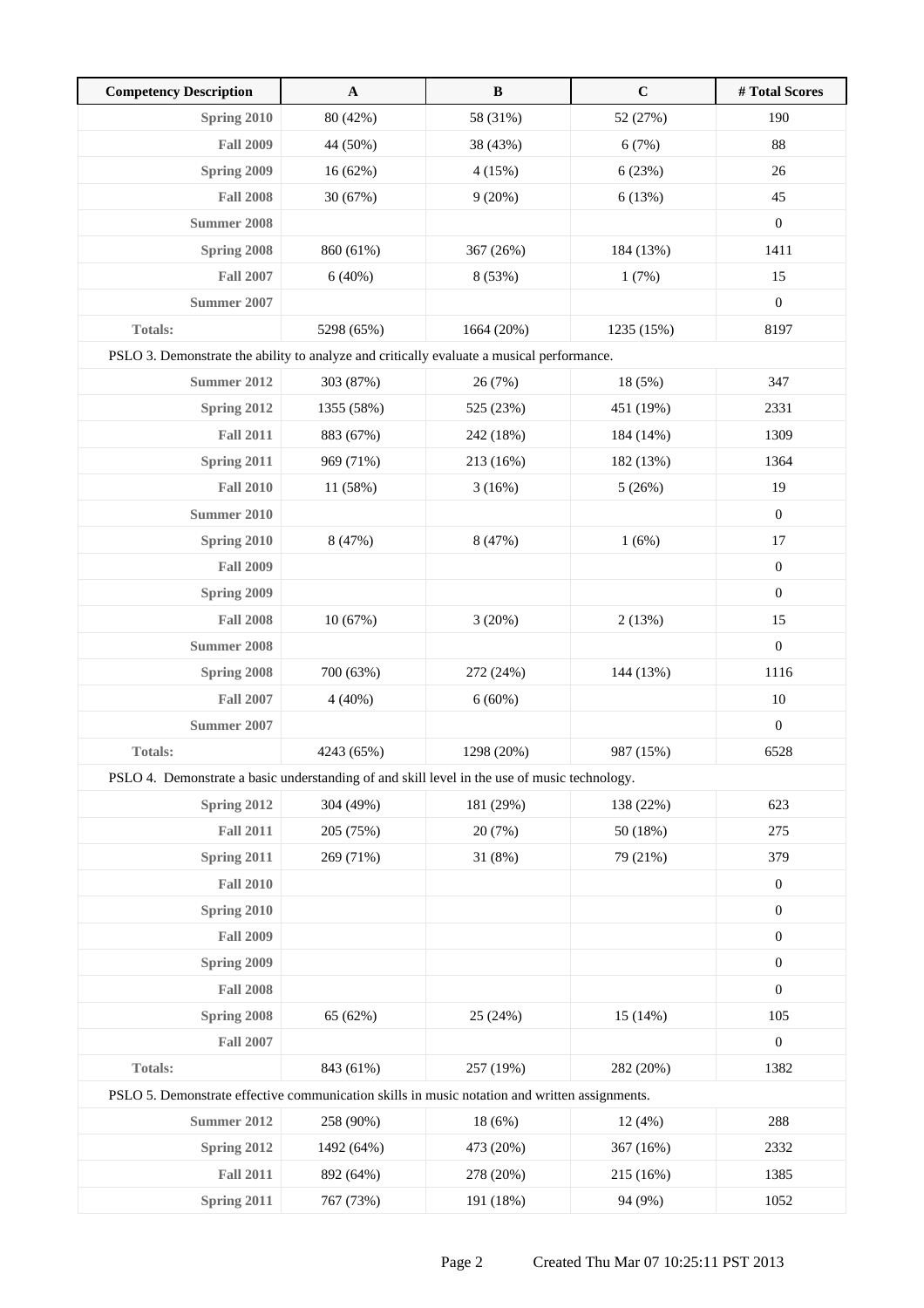| <b>Competency Description</b> | $\mathbf A$ | B          | $\mathbf C$ | # Total Scores   |
|-------------------------------|-------------|------------|-------------|------------------|
| <b>Fall 2010</b>              | 69 (48%)    | 54 (37%)   | 22(15%)     | 145              |
| Summer 2010                   |             |            |             | $\boldsymbol{0}$ |
| Spring 2010                   | 80 (42%)    | 58 (31%)   | 52 (27%)    | 190              |
| <b>Fall 2009</b>              | 44 (50%)    | 38 (43%)   | 6(7%)       | 88               |
| Spring 2009                   | 16(62%)     | 4(15%)     | 6(23%)      | 26               |
| <b>Fall 2008</b>              | 30(67%)     | 9(20%)     | 6(13%)      | 45               |
| Summer 2008                   |             |            |             | $\boldsymbol{0}$ |
| Spring 2008                   | 505 (66%)   | 176 (23%)  | 83 (11%)    | 764              |
| <b>Fall 2007</b>              |             |            |             | $\boldsymbol{0}$ |
| Summer 2007                   |             |            |             | $\boldsymbol{0}$ |
| <b>Totals:</b>                | 4153 (66%)  | 1299 (21%) | 863 (14%)   | 6315             |

PSLO 6. Assess the implications and consequences of significant social, cultural, aesthetic and historical trends in music on the evolution of the art form.

| Summer 2012      | 214 (87%)  | 20(8%)     | 11(4%)    | 245              |  |
|------------------|------------|------------|-----------|------------------|--|
| Spring 2012      | 732 (55%)  | 314 (24%)  | 286 (21%) | 1332             |  |
| <b>Fall 2011</b> | 386 (68%)  | 108 (19%)  | 73 (13%)  | 567              |  |
| Spring 2011      | 474 (70%)  | 122(18%)   | 83 (12%)  | 679              |  |
| <b>Fall 2010</b> | 22 (58%)   | 6(16%)     | 10(26%)   | 38               |  |
| Summer 2010      |            |            |           | $\boldsymbol{0}$ |  |
| Spring 2010      | 16(47%)    | $14(41\%)$ | 4(12%)    | 34               |  |
| <b>Fall 2009</b> |            |            |           | $\boldsymbol{0}$ |  |
| Spring 2009      | 8(62%)     | 2(15%)     | 3(23%)    | 13               |  |
| <b>Fall 2008</b> | 20 (67%)   | 6(20%)     | 4(13%)    | 30               |  |
| Summer 2008      |            |            |           | $\boldsymbol{0}$ |  |
| Spring 2008      | 366(61%)   | 152 (25%)  | 84 (14%)  | 602              |  |
| <b>Fall 2007</b> | 2(40%)     | 3(60%)     |           | 5                |  |
| Summer 2007      |            |            |           | $\boldsymbol{0}$ |  |
| <b>Totals:</b>   | 2240 (63%) | 747 (21%)  | 558 (16%) | 3545             |  |
|                  |            |            |           |                  |  |

| <b>Report Totals by Term</b> |            |            |            |              |
|------------------------------|------------|------------|------------|--------------|
| <b>Fall 2012</b>             | 27 (34%)   | 30 (38%)   | 22 (28%)   | 79           |
| Summer 2012                  | 1719 (89%) | 141 (7%)   | 71 (4%)    | 1931         |
| Spring 2012                  | 7407 (61%) | 2599 (21%) | 2124 (18%) | 12130        |
| <b>Fall 2011</b>             | 4419 (68%) | 1131 (17%) | 917 (14%)  | 6467         |
| Spring 2011                  | 4322 (71%) | 988 (16%)  | 782 (13%)  | 6092         |
| <b>Fall 2010</b>             | 193 (50%)  | 123 (32%)  | 69 (18%)   | 385          |
| Summer 2010                  |            |            |            | $\mathbf{0}$ |
| Spring 2010                  | 199 (43%)  | 154 (33%)  | 112(24%)   | 465          |
| <b>Fall 2009</b>             | 88 (50%)   | 76 (43%)   | 12(7%)     | 176          |
| Spring 2009                  | 48 (62%)   | 12(15%)    | 18 (23%)   | 78           |
| <b>Fall 2008</b>             | 110(67%)   | 33 (20%)   | 22 (13%)   | 165          |
| Summer 2008                  |            |            |            | $\theta$     |
| Spring 2008                  | 2908 (62%) | 1148 (25%) | 609 (13%)  | 4665         |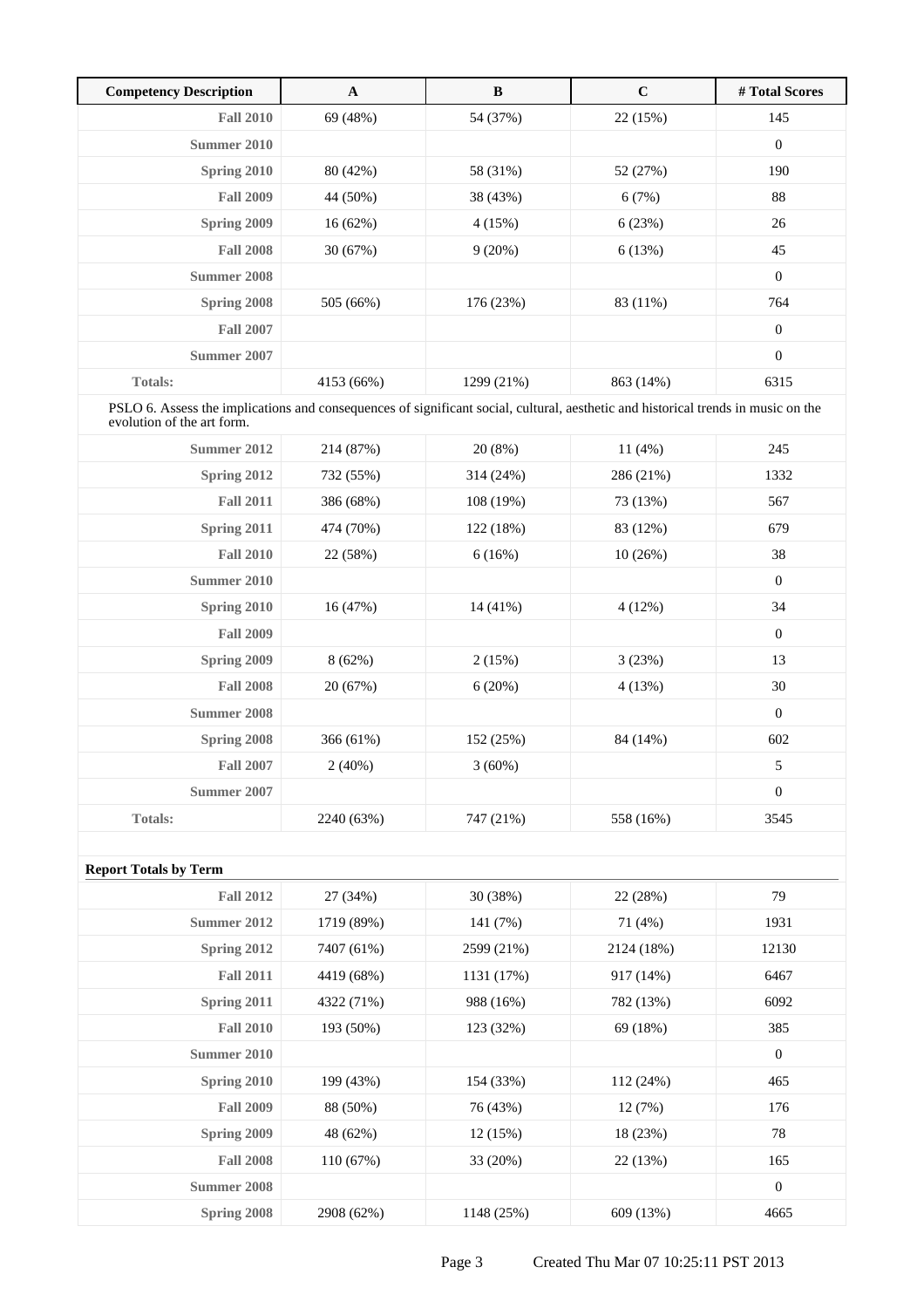| <b>Competency Description</b> |             | В          |            | # Total Scores   |
|-------------------------------|-------------|------------|------------|------------------|
| <b>Fall 2007</b>              | 14 (40%)    | 19 (54%)   | 2(6%)      | 35               |
| Summer 2007                   |             |            |            | $\boldsymbol{0}$ |
|                               |             |            |            |                  |
| <b>Grand Totals:</b>          | 21454 (66%) | 6454 (20%) | 4760 (15%) | 32668            |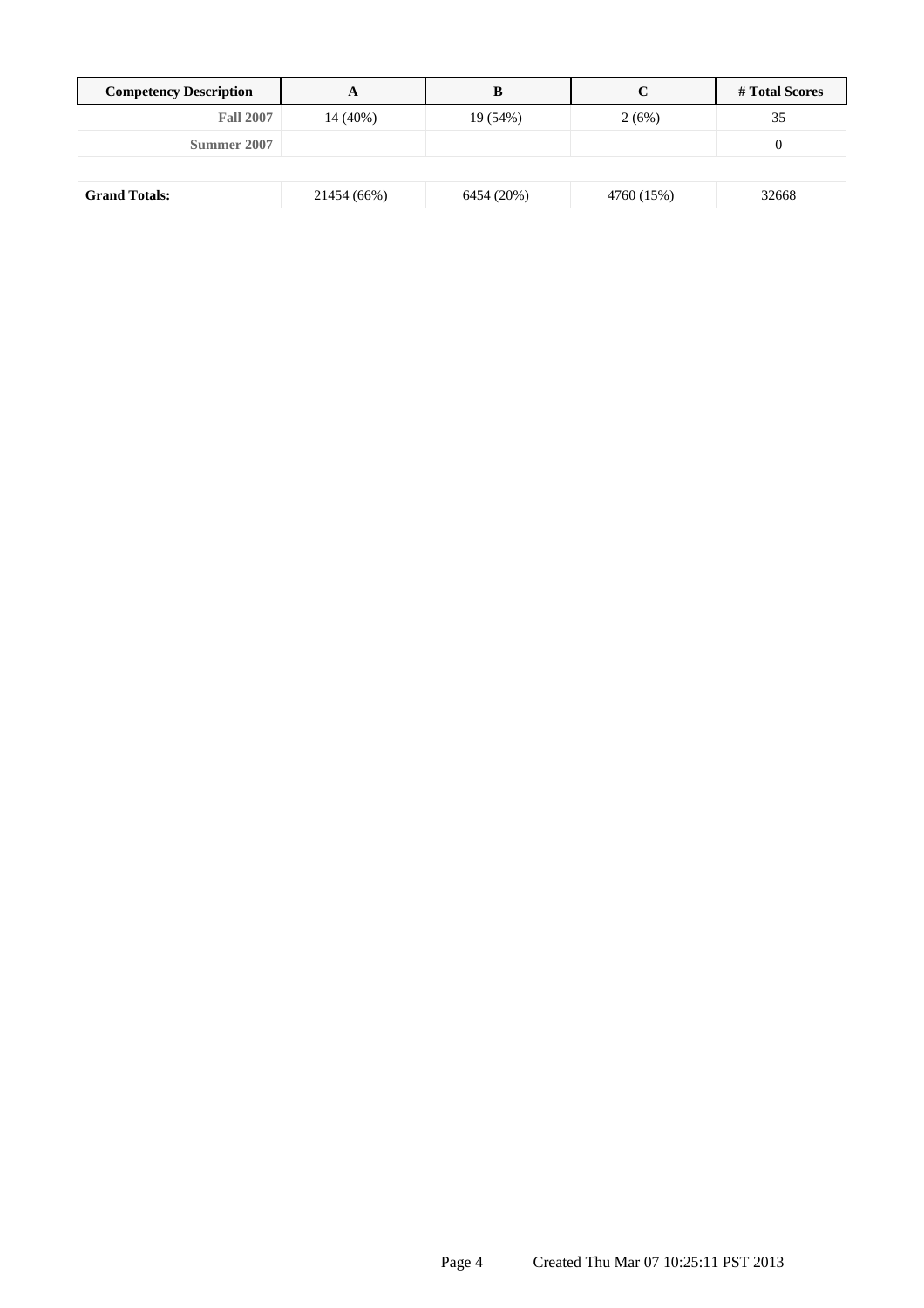**Outcomes for: NATA Program Outcomes - NATA Program Outcomes**

**Academic Terms: Fall 2012, Spring 2012, Fall 2011, Spring 2011, Fall 2010, Summer 2010, Spring 2010, Fall 2009, Spring 2009, Fall 2008, Spring 2008, Fall 2007**

#### **List of Performance Categories:**

- **A** Exemplary Performance
- **B** Standard Performance
- **C** Minimum Performance

| $\mathbf A$                  | $\bf{B}$  | $\mathbf C$                                                       | #Total Scores                                                                                                                    |
|------------------------------|-----------|-------------------------------------------------------------------|----------------------------------------------------------------------------------------------------------------------------------|
| NATA Program Outcomes (NATA) |           |                                                                   |                                                                                                                                  |
|                              |           |                                                                   |                                                                                                                                  |
| 216 (64%)                    | 87 (26%)  | 36(11%)                                                           | 339                                                                                                                              |
| 254 (67%)                    | 84 (22%)  | 40 (11%)                                                          | 378                                                                                                                              |
| 222 (62%)                    | 87 (24%)  | 51 (14%)                                                          | 360                                                                                                                              |
| 217 (66%)                    | 105 (32%) | 5(2%)                                                             | 327                                                                                                                              |
| 235 (64%)                    | 86 (23%)  | 45 (12%)                                                          | 366                                                                                                                              |
| 60 (77%)                     | 14 (18%)  | 4(5%)                                                             | 78                                                                                                                               |
| 273 (69%)                    | 88 (22%)  | 34 (9%)                                                           | 395                                                                                                                              |
| 208 (67%)                    | 62 (20%)  | 39 (13%)                                                          | 309                                                                                                                              |
| 226 (70%)                    | 61 (19%)  | 34 (11%)                                                          | 321                                                                                                                              |
|                              |           |                                                                   | $\boldsymbol{0}$                                                                                                                 |
| 226 (73%)                    | 58 (19%)  | 26 (8%)                                                           | 310                                                                                                                              |
|                              |           |                                                                   | $\boldsymbol{0}$                                                                                                                 |
| 2137 (67%)                   | 732 (23%) | 314 (10%)                                                         | 3183                                                                                                                             |
|                              |           |                                                                   |                                                                                                                                  |
| 260 (60%)                    | 111 (26%) | 59 (14%)                                                          | 430                                                                                                                              |
| 229 (67%)                    | 77 (23%)  | 35 (10%)                                                          | 341                                                                                                                              |
| 277 (62%)                    | 107 (24%) | 62 (14%)                                                          | 446                                                                                                                              |
| 190 (65%)                    | 96 (33%)  | 5(2%)                                                             | 291                                                                                                                              |
| 262 (64%)                    | 96 (23%)  | 51 (12%)                                                          | 409                                                                                                                              |
| 45 (76%)                     | 11 (19%)  | 3(5%)                                                             | 59                                                                                                                               |
| 264 (71%)                    | 78 (21%)  | 32 (9%)                                                           | 374                                                                                                                              |
| 262 (66%)                    | 81 (21%)  | 52 (13%)                                                          | 395                                                                                                                              |
| 215 (69%)                    | 64 (21%)  | 31 (10%)                                                          | 310                                                                                                                              |
|                              |           |                                                                   | $\boldsymbol{0}$                                                                                                                 |
| 205 (71%)                    | 61(21%)   | 22 (8%)                                                           | 288                                                                                                                              |
|                              |           |                                                                   | $\boldsymbol{0}$                                                                                                                 |
| 2209 (66%)                   | 782 (23%) | 352 (11%)                                                         | 3343                                                                                                                             |
|                              |           | Develop a general understanding of Native North American history. | Develop a general understanding of the diversity of North American Indian culture through an in depth consideration of different |

Discover and explore how North American Indians have been affected by culture change.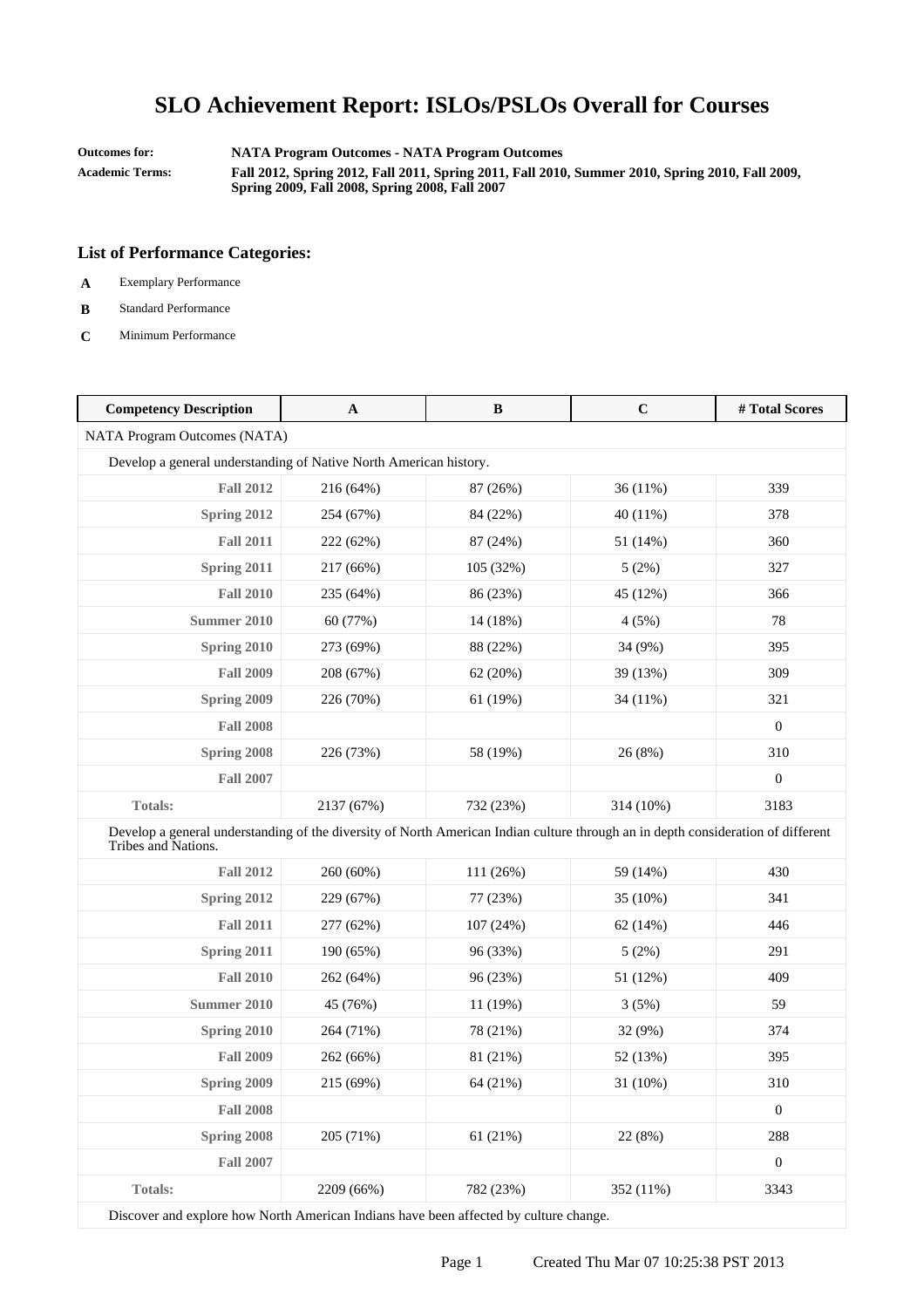| <b>Competency Description</b>                                          | $\mathbf{A}$ | $\, {\bf B}$ | $\mathbf C$ | # Total Scores   |
|------------------------------------------------------------------------|--------------|--------------|-------------|------------------|
| <b>Fall 2012</b>                                                       | 189 (64%)    | 78 (26%)     | 28 (9%)     | 295              |
| Spring 2012                                                            | 202 (67%)    | 71 (23%)     | 30 (10%)    | 303              |
| <b>Fall 2011</b>                                                       | 193 (61%)    | 81 (26%)     | 43 (14%)    | 317              |
| <b>Spring 2011</b>                                                     | 157 (65%)    | 79 (33%)     | 5(2%)       | 241              |
| <b>Fall 2010</b>                                                       | 212 (63%)    | 82 (24%)     | 42 (12%)    | 336              |
| <b>Summer 2010</b>                                                     | 60 (77%)     | 14 (18%)     | 4(5%)       | 78               |
| Spring 2010                                                            | 188 (66%)    | 69 (24%)     | 29 (10%)    | 286              |
| <b>Fall 2009</b>                                                       | 172 (67%)    | 55 (21%)     | 31 (12%)    | 258              |
| Spring 2009                                                            | 144 (65%)    | 49 (22%)     | 28 (13%)    | 221              |
| <b>Fall 2008</b>                                                       |              |              |             | $\boldsymbol{0}$ |
| Spring 2008                                                            | 169 (71%)    | 48 (20%)     | 22 (9%)     | 239              |
| <b>Fall 2007</b>                                                       |              |              |             | $\boldsymbol{0}$ |
| <b>Totals:</b>                                                         | 1686 (66%)   | 626 (24%)    | 262 (10%)   | 2574             |
| Discover and learn about the diversity of Native American governments. |              |              |             |                  |
| <b>Fall 2012</b>                                                       | 109 (57%)    | 60 (31%)     | 23 (12%)    | 192              |
| Spring 2012                                                            | 126 (64%)    | 45 (23%)     | 26 (13%)    | 197              |
| <b>Fall 2011</b>                                                       | 108 (53%)    | 59 (29%)     | 38 (19%)    | 205              |
| Spring 2011                                                            | 99 (61%)     | 61 (37%)     | 3(2%)       | 163              |
| <b>Fall 2010</b>                                                       | 126 (58%)    | 57 (26%)     | 34 (16%)    | 217              |
| <b>Summer 2010</b>                                                     | 45 (76%)     | 11 (19%)     | 3(5%)       | 59               |
| Spring 2010                                                            | 118 (65%)    | 44 (24%)     | 19 (10%)    | 181              |
| <b>Fall 2009</b>                                                       | 89 (55%)     | 45 (28%)     | 28 (17%)    | 162              |
| Spring 2009                                                            | 80 (61%)     | 35 (27%)     | 17 (13%)    | 132              |
| <b>Fall 2008</b>                                                       |              |              |             | $\boldsymbol{0}$ |
| <b>Spring 2008</b>                                                     | 101 (66%)    | 39 (25%)     | 13 (8%)     | 153              |
| <b>Fall 2007</b>                                                       |              |              |             | $\boldsymbol{0}$ |
| Totals:                                                                | 1001 (60%)   | 456 (27%)    | 204 (12%)   | 1661             |
|                                                                        |              |              |             |                  |
| <b>Report Totals by Term</b>                                           |              |              |             |                  |
| <b>Fall 2012</b>                                                       | 774 (62%)    | 336 (27%)    | 146 (12%)   | 1256             |
| Spring 2012                                                            | 811 (67%)    | 277 (23%)    | 131 (11%)   | 1219             |
| <b>Fall 2011</b>                                                       | 800 (60%)    | 334 (25%)    | 194 (15%)   | 1328             |
| Spring 2011                                                            | 663 (65%)    | 341 (33%)    | 18(2%)      | 1022             |
| <b>Fall 2010</b>                                                       | 835 (63%)    | 321 (24%)    | 172 (13%)   | 1328             |
| <b>Summer 2010</b>                                                     | 210 (77%)    | 50 (18%)     | 14(5%)      | 274              |
| Spring 2010                                                            | 843 (68%)    | 279 (23%)    | 114 (9%)    | 1236             |
| <b>Fall 2009</b>                                                       | 731 (65%)    | 243 (22%)    | 150 (13%)   | 1124             |
| Spring 2009                                                            | 665 (68%)    | 209 (21%)    | $110(11\%)$ | 984              |
| <b>Fall 2008</b>                                                       |              |              |             | $\mathbf{0}$     |
| Spring 2008                                                            | 701 (71%)    | 206 (21%)    | 83 (8%)     | 990              |
| <b>Fall 2007</b>                                                       |              |              |             | $\boldsymbol{0}$ |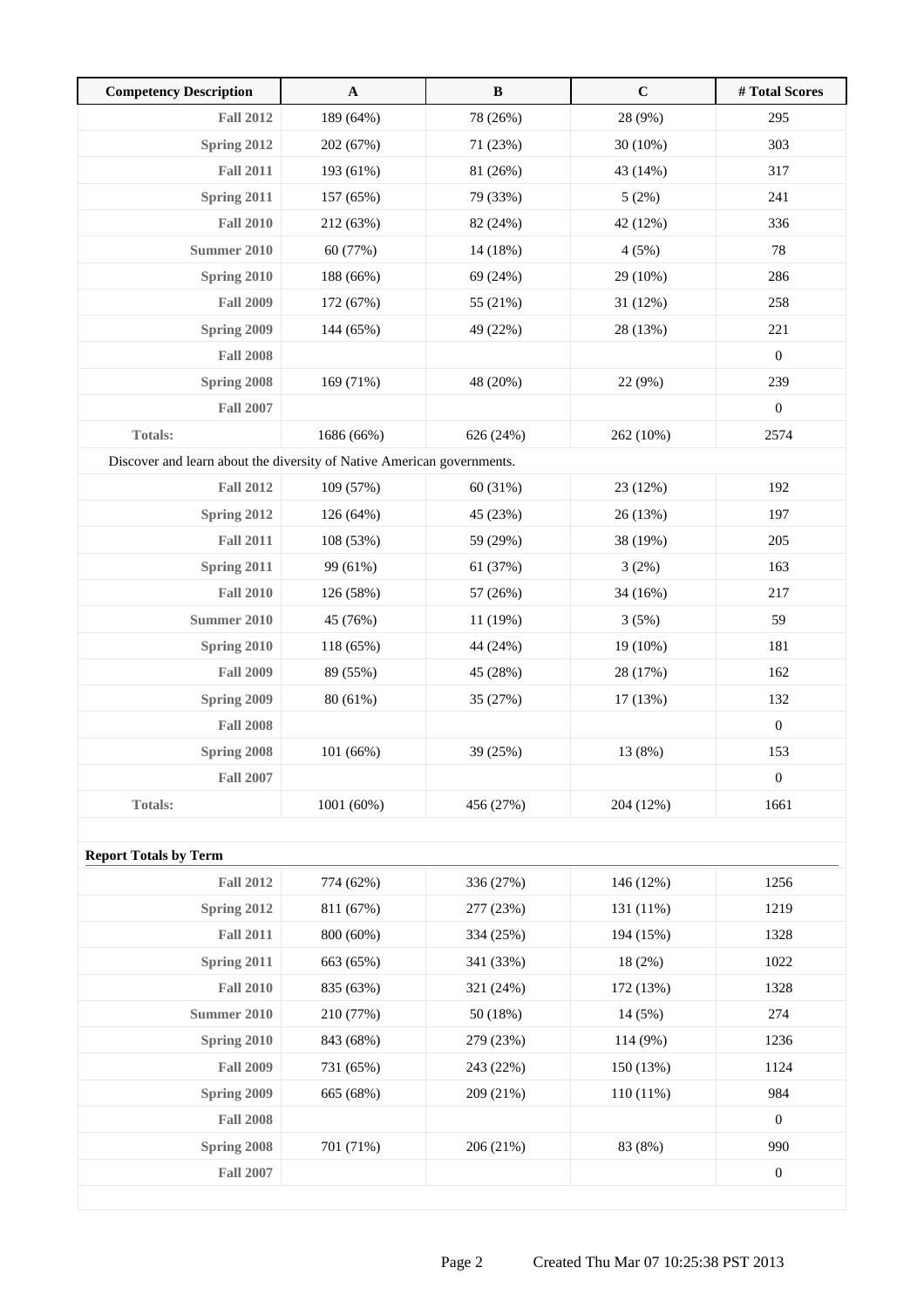| <b>Competency Description</b> | . .        |            |            | # Total Scores |
|-------------------------------|------------|------------|------------|----------------|
| <b>Grand Totals:</b>          | 7033 (65%) | 2596 (24%) | 1132 (11%) | 10761          |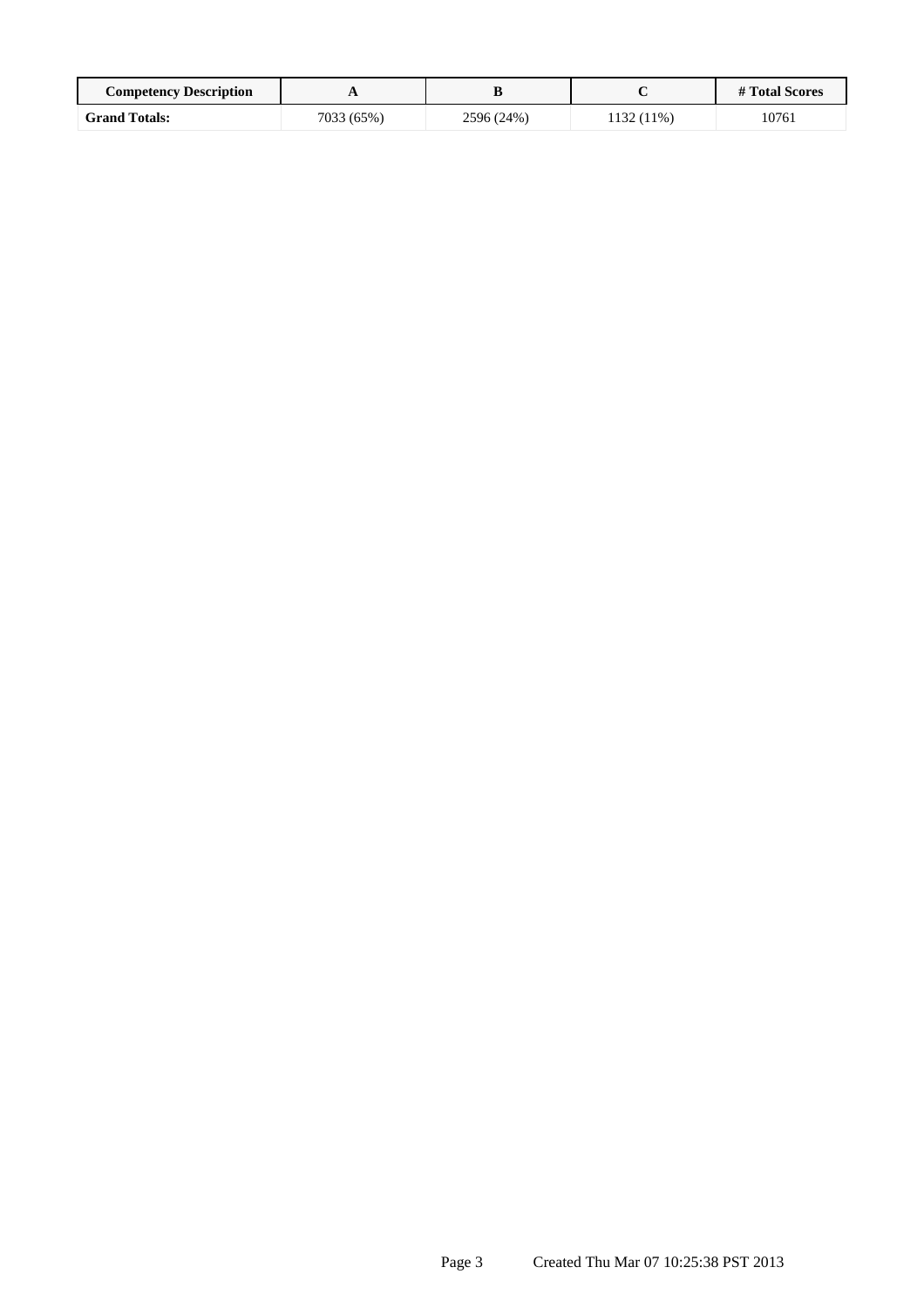**Outcomes for: NURS (ADN) Program Outcomes**

**Academic Terms: Fall 2012, Spring 2012, Fall 2011, Spring 2011, Fall 2010, Spring 2010, Fall 2009, Spring 2009, Fall 2008, Summer 2008, Spring 2008, Fall 2007**

- **A** Exemplary Performance
- **B** Standard Performance
- **C** Minimum Performance

| <b>Competency Description</b>                                                                                                                                     | $\mathbf{A}$ | $\bf{B}$  | $\mathbf C$ | #Total Scores    |
|-------------------------------------------------------------------------------------------------------------------------------------------------------------------|--------------|-----------|-------------|------------------|
| NURS (ADN) Program Outcomes (NURS)                                                                                                                                |              |           |             |                  |
| PSLO4: The student will exhibit integrity, accountability, and respect for diverse population in both theory and clinical.                                        |              |           |             |                  |
| <b>Fall 2012</b>                                                                                                                                                  | 53 (25%)     | 149 (70%) | 12 (6%)     | 214              |
| Spring 2012                                                                                                                                                       | 339 (54%)    | 275 (44%) | $9(1\%)$    | 623              |
| <b>Fall 2011</b>                                                                                                                                                  | 286 (62%)    | 164 (36%) | 9(2%)       | 459              |
| Spring 2011                                                                                                                                                       | 26 (21%)     | 96 (76%)  | 4(3%)       | 126              |
| <b>Fall 2010</b>                                                                                                                                                  | 84 (56%)     | 62 (42%)  | 3(2%)       | 149              |
| Spring 2010                                                                                                                                                       | 45 (37%)     | 61 (50%)  | 15 (12%)    | 121              |
| <b>Fall 2009</b>                                                                                                                                                  | 49 (34%)     | 88 (60%)  | 9(6%)       | 146              |
| Spring 2009                                                                                                                                                       |              |           |             | $\boldsymbol{0}$ |
| <b>Fall 2008</b>                                                                                                                                                  |              |           |             | $\boldsymbol{0}$ |
| <b>Summer 2008</b>                                                                                                                                                |              |           |             | $\boldsymbol{0}$ |
| Spring 2008                                                                                                                                                       |              |           |             | $\boldsymbol{0}$ |
| <b>Fall 2007</b>                                                                                                                                                  |              |           |             | $\boldsymbol{0}$ |
| <b>Totals:</b>                                                                                                                                                    | 882 (48%)    | 895 (49%) | 61(3%)      | 1838             |
| PSLO2: The student will employ evidence based practice utilizing information technology to implement plan of care and<br>document patient outcomes                |              |           |             |                  |
| <b>Fall 2012</b>                                                                                                                                                  | 111 (39%)    | 149 (52%) | 24 (8%)     | 284              |
| Spring 2012                                                                                                                                                       | 230 (51%)    | 213 (47%) | 9(2%)       | 452              |
| <b>Fall 2011</b>                                                                                                                                                  | 98 (31%)     | 201 (64%) | 15 (5%)     | 314              |
| Spring 2011                                                                                                                                                       | 49 (26%)     | 125 (66%) | 15(8%)      | 189              |
| <b>Fall 2010</b>                                                                                                                                                  | 39 (34%)     | 47 (41%)  | 28 (25%)    | 114              |
| Spring 2010                                                                                                                                                       | 33 (24%)     | 79 (57%)  | 27 (19%)    | 139              |
| <b>Fall 2009</b>                                                                                                                                                  | 18 (13%)     | 102 (72%) | 22 (15%)    | 142              |
| <b>Totals:</b>                                                                                                                                                    | 578 (35%)    | 916 (56%) | 140 (9%)    | 1634             |
| PSLO3: The student will verbalize and demonstrate elements of critical thinking by prioritizing patient care to maintain SBCC<br>ADN Basic Standards of Practice. |              |           |             |                  |
| <b>Fall 2012</b>                                                                                                                                                  | 105 (39%)    | 152 (56%) | 15 (6%)     | 272              |
| Spring 2012                                                                                                                                                       | 209 (52%)    | 179 (45%) | 11(3%)      | 399              |
| <b>Fall 2011</b>                                                                                                                                                  | 97 (34%)     | 175 (62%) | 10(4%)      | 282              |
| Spring 2011                                                                                                                                                       | 65 (36%)     | 111 (61%) | 7(4%)       | 183              |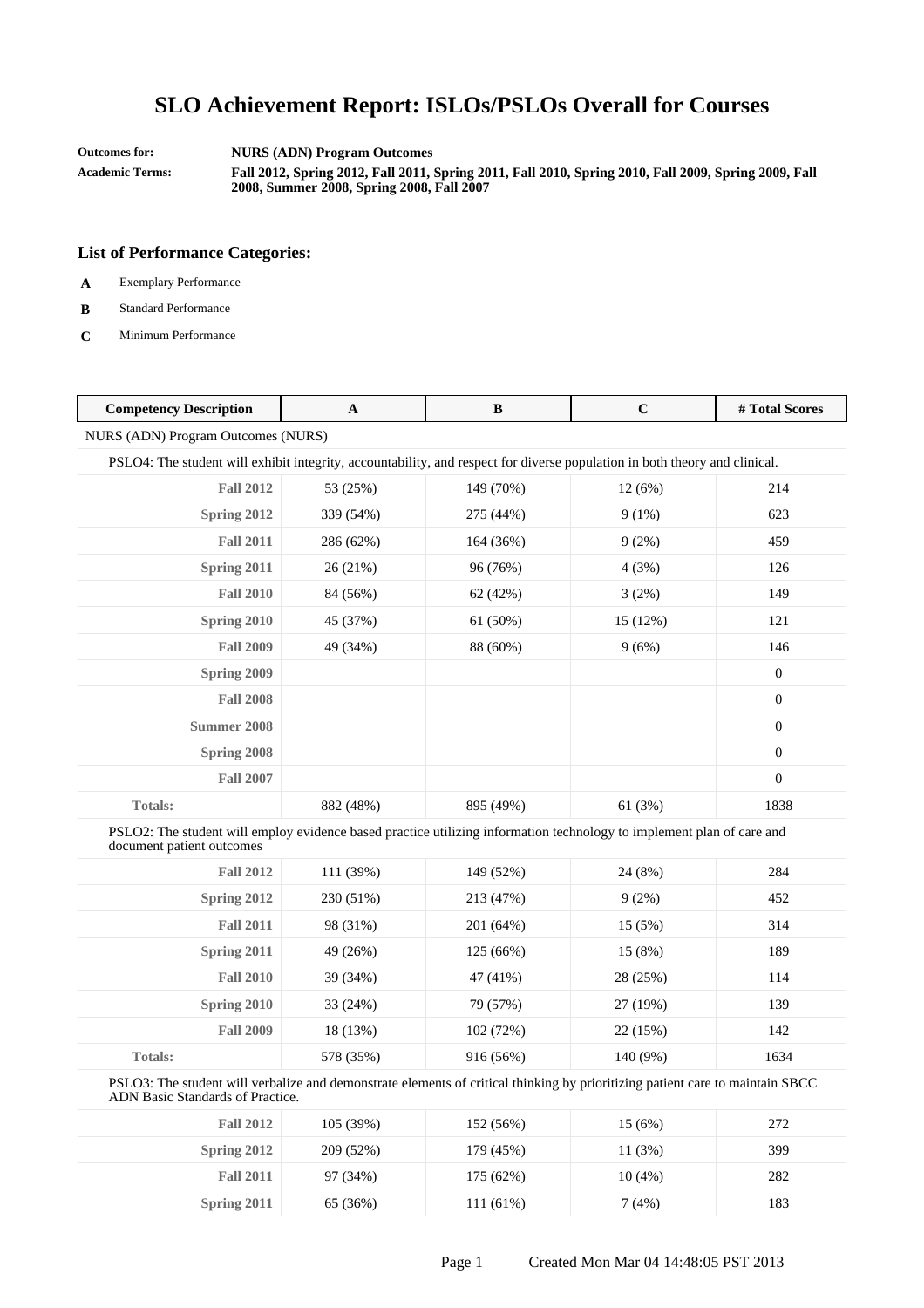| <b>Competency Description</b> | $\mathbf A$                                                                                                                                                                           | $\bf{B}$   | $\mathbf C$ | # Total Scores   |  |  |
|-------------------------------|---------------------------------------------------------------------------------------------------------------------------------------------------------------------------------------|------------|-------------|------------------|--|--|
| <b>Fall 2010</b>              | 43 (30%)                                                                                                                                                                              | 88 (61%)   | 14 (10%)    | 145              |  |  |
| Spring 2010                   | 17 (12%)                                                                                                                                                                              | 98 (70%)   | 25 (18%)    | 140              |  |  |
| <b>Fall 2009</b>              | 14 (10%)                                                                                                                                                                              | 111 (78%)  | 18 (13%)    | 143              |  |  |
| <b>Totals:</b>                | 550 (35%)                                                                                                                                                                             | 914 (58%)  | 100(6%)     | 1564             |  |  |
|                               | PSLO1: The student will demonstrate clinical observation establishment of a therapeutic environment and appropriate<br>communication with patients, family members, and team members. |            |             |                  |  |  |
| <b>Fall 2012</b>              | 107 (27%)                                                                                                                                                                             | 269 (67%)  | 27 (7%)     | 403              |  |  |
| Spring 2012                   | 94 (21%)                                                                                                                                                                              | 344 (75%)  | 20 (4%)     | 458              |  |  |
| <b>Fall 2011</b>              | 80 (30%)                                                                                                                                                                              | 176 (66%)  | 9(3%)       | 265              |  |  |
| Spring 2011                   | 31 (26%)                                                                                                                                                                              | 81 (68%)   | 7(6%)       | 119              |  |  |
| <b>Fall 2010</b>              | 96 (53%)                                                                                                                                                                              | 80 (44%)   | 4(2%)       | 180              |  |  |
| Spring 2010                   | 59 (40%)                                                                                                                                                                              | 69 (47%)   | 19 (13%)    | 147              |  |  |
| <b>Fall 2009</b>              | 26 (15%)                                                                                                                                                                              | 131 (77%)  | 14 (8%)     | 171              |  |  |
| Spring 2009                   |                                                                                                                                                                                       |            |             | $\boldsymbol{0}$ |  |  |
| <b>Fall 2008</b>              |                                                                                                                                                                                       |            |             | $\boldsymbol{0}$ |  |  |
| Summer 2008                   |                                                                                                                                                                                       |            |             | $\boldsymbol{0}$ |  |  |
| Spring 2008                   |                                                                                                                                                                                       |            |             | $\boldsymbol{0}$ |  |  |
| <b>Fall 2007</b>              |                                                                                                                                                                                       |            |             | $\boldsymbol{0}$ |  |  |
| <b>Totals:</b>                | 493 (28%)                                                                                                                                                                             | 1150 (66%) | 100(6%)     | 1743             |  |  |
|                               |                                                                                                                                                                                       |            |             |                  |  |  |
| <b>Report Totals by Term</b>  |                                                                                                                                                                                       |            |             |                  |  |  |
| <b>Fall 2012</b>              | 376 (32%)                                                                                                                                                                             | 719 (61%)  | 78 (7%)     | 1173             |  |  |
| Spring 2012                   | 872 (45%)                                                                                                                                                                             | 1011 (52%) | 49 (3%)     | 1932             |  |  |
| <b>Fall 2011</b>              | 561 (42%)                                                                                                                                                                             | 716 (54%)  | 43 (3%)     | 1320             |  |  |
| Spring 2011                   | 171 (28%)                                                                                                                                                                             | 413 (67%)  | 33 (5%)     | 617              |  |  |
| <b>Fall 2010</b>              | 262 (45%)                                                                                                                                                                             | 277 (47%)  | 49 (8%)     | 588              |  |  |
| Spring 2010                   | 154 (28%)                                                                                                                                                                             | 307 (56%)  | 86 (16%)    | 547              |  |  |
| <b>Fall 2009</b>              | 107 (18%)                                                                                                                                                                             | 432 (72%)  | 63 (10%)    | 602              |  |  |
| Spring 2009                   |                                                                                                                                                                                       |            |             | $\boldsymbol{0}$ |  |  |
| <b>Fall 2008</b>              |                                                                                                                                                                                       |            |             | $\boldsymbol{0}$ |  |  |
| <b>Summer 2008</b>            |                                                                                                                                                                                       |            |             | $\boldsymbol{0}$ |  |  |
| Spring 2008                   |                                                                                                                                                                                       |            |             | $\boldsymbol{0}$ |  |  |
| <b>Fall 2007</b>              |                                                                                                                                                                                       |            |             | $\boldsymbol{0}$ |  |  |
|                               |                                                                                                                                                                                       |            |             |                  |  |  |
| <b>Grand Totals:</b>          | 2503 (37%)                                                                                                                                                                            | 3875 (57%) | 401 (6%)    | 6779             |  |  |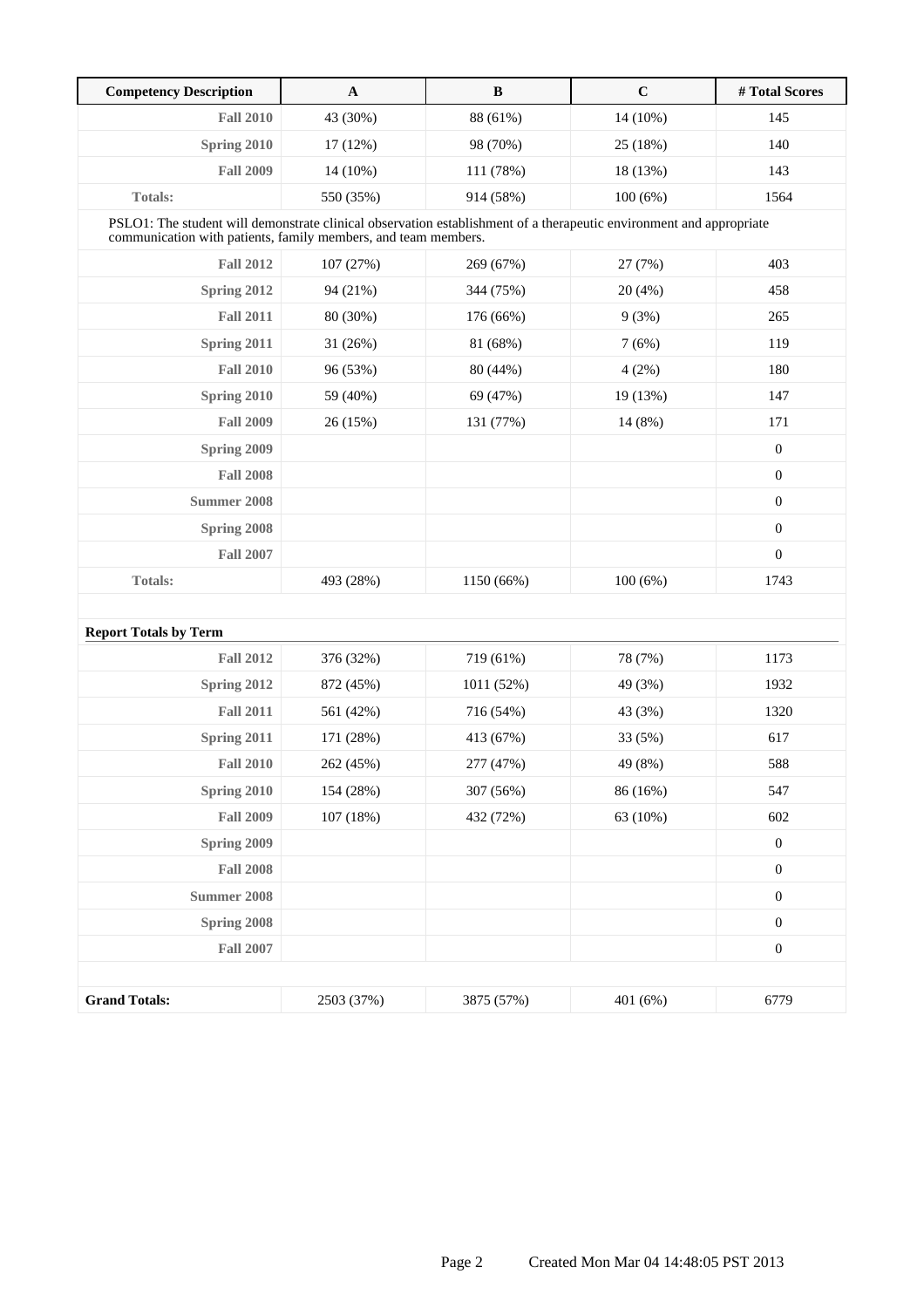**Outcomes for: Physical Education Department Program Outcomes - Physical Education Department Program Outcomes Academic Terms: Fall 2012, Summer 2012, Spring 2012, Fall 2011, Summer 2011, Spring 2011, Fall 2010, Summer**

**2010, Spring 2010, Fall 2009, Spring 2009, Fall 2008, Summer 2008, Spring 2008, Fall 2007, Summer 2007**

- **A** Exemplary Performance
- **B** Standard Performance
- **C** Minimum Performance

| <b>Competency Description</b>                                                                                                                                   | $\mathbf{A}$ | $\bf{B}$   | $\mathbf C$ | # Total Scores   |  |
|-----------------------------------------------------------------------------------------------------------------------------------------------------------------|--------------|------------|-------------|------------------|--|
| Physical Education Department Program Outcomes (PE)                                                                                                             |              |            |             |                  |  |
| PSLO 4. Demonstrate knowledge of functional human anatomy, physiology and biomechanics and demonstrate proficiency in a<br>variety of physical activity skills. |              |            |             |                  |  |
| <b>Fall 2012</b>                                                                                                                                                | 485 (49%)    | 426 (43%)  | 82 (8%)     | 993              |  |
| Summer 2012                                                                                                                                                     | 337 (55%)    | 213 (35%)  | 66 (11%)    | 616              |  |
| Spring 2012                                                                                                                                                     | 1705 (36%)   | 2417 (52%) | 556 (12%)   | 4678             |  |
| <b>Fall 2011</b>                                                                                                                                                | 1125 (58%)   | 706 (36%)  | 123 (6%)    | 1954             |  |
| Summer 2011                                                                                                                                                     | 92 (38%)     | 148 (60%)  | 5(2%)       | 245              |  |
| Spring 2011                                                                                                                                                     | 928 (48%)    | 859 (44%)  | 158 (8%)    | 1945             |  |
| <b>Fall 2010</b>                                                                                                                                                | 781 (53%)    | 576 (39%)  | 115 (8%)    | 1472             |  |
| Summer 2010                                                                                                                                                     | 154 (41%)    | 185 (49%)  | 39 (10%)    | 378              |  |
| Spring 2010                                                                                                                                                     | 964 (47%)    | 943 (46%)  | 162 (8%)    | 2069             |  |
| <b>Fall 2009</b>                                                                                                                                                | 796 (44%)    | 795 (44%)  | 199 (11%)   | 1790             |  |
| Spring 2009                                                                                                                                                     | 502 (37%)    | 766 (56%)  | 89 (7%)     | 1357             |  |
| <b>Fall 2008</b>                                                                                                                                                | 662 (48%)    | 623 (45%)  | 90 (7%)     | 1375             |  |
| <b>Summer 2008</b>                                                                                                                                              | 41 (33%)     | 81 (66%)   | $1(1\%)$    | 123              |  |
| Spring 2008                                                                                                                                                     | $6(60\%)$    | $4(40\%)$  |             | 10               |  |
| <b>Fall 2007</b>                                                                                                                                                | 15 (65%)     | 8 (35%)    |             | 23               |  |
| Summer 2007                                                                                                                                                     |              |            |             | $\boldsymbol{0}$ |  |
| <b>Totals:</b>                                                                                                                                                  | 8593 (45%)   | 8750 (46%) | 1685 (9%)   | 19028            |  |
| PSLO 1. Articulate the differences between Physical Education and Athletics.                                                                                    |              |            |             |                  |  |
| <b>Fall 2012</b>                                                                                                                                                | 57 (46%)     | 59 (48%)   | 8(6%)       | 124              |  |
| Summer 2012                                                                                                                                                     | 59 (33%)     | 111(63%)   | 7(4%)       | 177              |  |
| Spring 2012                                                                                                                                                     | 822 (32%)    | 1424 (55%) | 354 (14%)   | 2600             |  |
| <b>Fall 2011</b>                                                                                                                                                | 326 (75%)    | 95 (22%)   | 12(3%)      | 433              |  |
| Summer 2011                                                                                                                                                     | 17 (9%)      | 178 (91%)  | 1(1%)       | 196              |  |
| Spring 2011                                                                                                                                                     | 431 (56%)    | 282 (36%)  | 60 (8%)     | 773              |  |
| <b>Fall 2010</b>                                                                                                                                                | 144 (51%)    | 117 (41%)  | 21 (7%)     | 282              |  |
| <b>Summer 2010</b>                                                                                                                                              | 32 (21%)     | 115 (77%)  | 2(1%)       | 149              |  |
| Spring 2010                                                                                                                                                     | 275 (44%)    | 308 (49%)  | 48 (8%)     | 631              |  |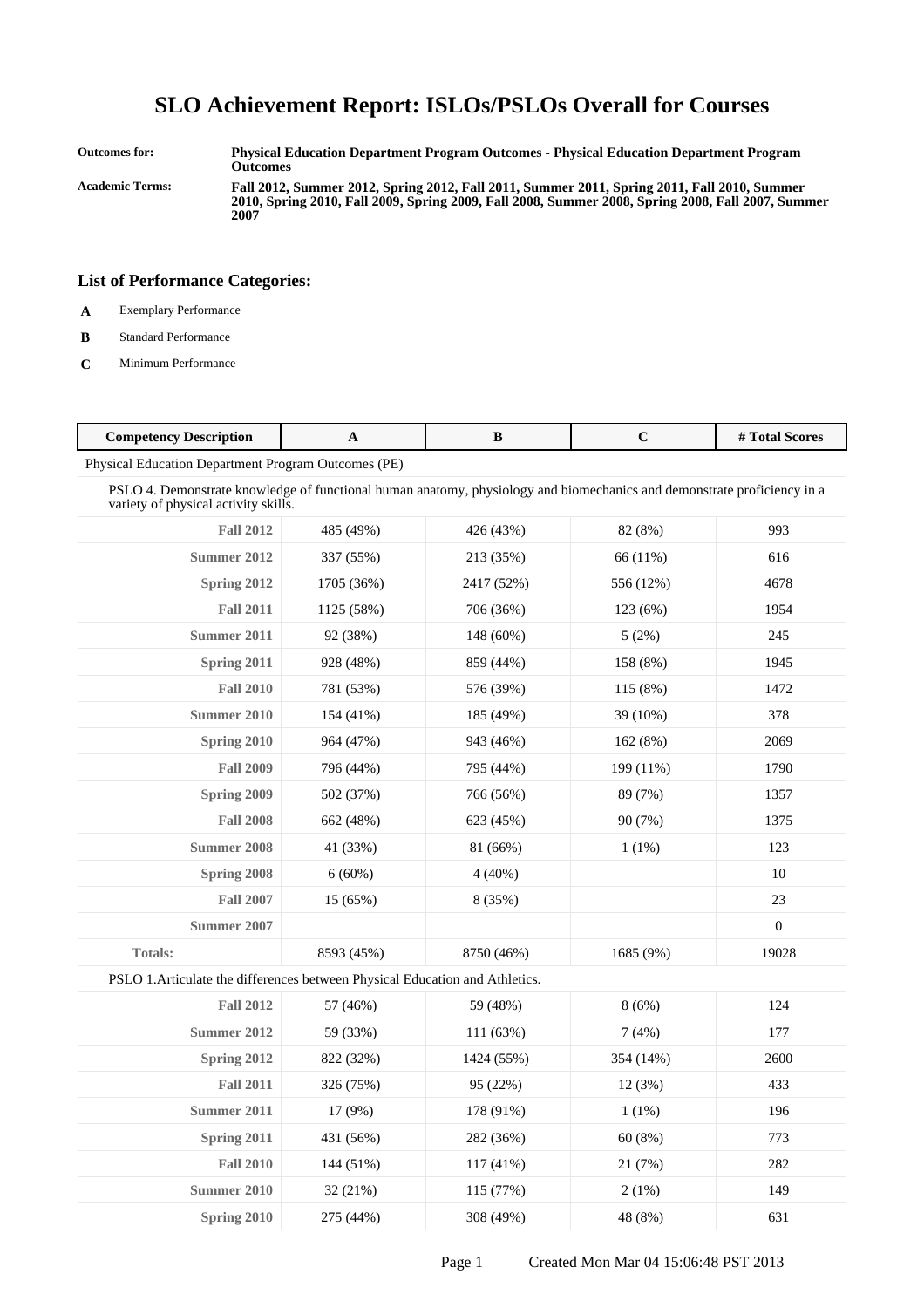| <b>Competency Description</b>                                                                                                         | $\mathbf A$ | $\, {\bf B}$ | $\mathbf C$ | # Total Scores   |
|---------------------------------------------------------------------------------------------------------------------------------------|-------------|--------------|-------------|------------------|
| <b>Fall 2009</b>                                                                                                                      | 224 (74%)   | 65 (21%)     | 14 (5%)     | 303              |
| Spring 2009                                                                                                                           | 137 (42%)   | 178 (55%)    | 11(3%)      | 326              |
| <b>Fall 2008</b>                                                                                                                      | 165 (48%)   | 168 (48%)    | 14(4%)      | 347              |
| <b>Summer 2008</b>                                                                                                                    | 24 (20%)    | 98 (80%)     |             | 122              |
| Spring 2008                                                                                                                           | 20 (45%)    | 24 (55%)     |             | 44               |
| <b>Fall 2007</b>                                                                                                                      | 66 (63%)    | 38 (37%)     |             | 104              |
| <b>Summer 2007</b>                                                                                                                    | 2(6%)       | 30 (94%)     |             | 32               |
| Totals:                                                                                                                               | 2801 (42%)  | 3290 (50%)   | 552 (8%)    | 6643             |
| PSLO 2.Recognize the potential for service to the individual, community, and society provided by Physical Education and<br>Athletics. |             |              |             |                  |
| <b>Fall 2012</b>                                                                                                                      | 221 (58%)   | 133 (35%)    | 25 (7%)     | 379              |
| <b>Summer 2012</b>                                                                                                                    | 41 (34%)    | 67 (55%)     | 13 (11%)    | 121              |
| Spring 2012                                                                                                                           | 837 (50%)   | 718 (42%)    | 135 (8%)    | 1690             |
| <b>Fall 2011</b>                                                                                                                      | 528 (65%)   | 256 (31%)    | 34 (4%)     | 818              |
| <b>Summer 2011</b>                                                                                                                    | 37 (19%)    | 150 (77%)    | 7(4%)       | 194              |
| Spring 2011                                                                                                                           | 527 (48%)   | 489 (45%)    | 75 (7%)     | 1091             |
| <b>Fall 2010</b>                                                                                                                      | 190 (44%)   | 212 (49%)    | 27(6%)      | 429              |
| <b>Summer 2010</b>                                                                                                                    | 73 (41%)    | 102 (57%)    | 4(2%)       | 179              |
| Spring 2010                                                                                                                           | 486 (51%)   | 383 (40%)    | 91 (9%)     | 960              |
| <b>Fall 2009</b>                                                                                                                      | 327 (45%)   | 351 (48%)    | 46 (6%)     | 724              |
| Spring 2009                                                                                                                           | 185 (35%)   | 313 (59%)    | 31(6%)      | 529              |
| <b>Fall 2008</b>                                                                                                                      | 546 (51%)   | 475 (45%)    | 42 (4%)     | 1063             |
| <b>Summer 2008</b>                                                                                                                    | 29 (27%)    | 77 (71%)     | 3(3%)       | 109              |
| Spring 2008                                                                                                                           | 18 (100%)   |              |             | 18               |
| <b>Fall 2007</b>                                                                                                                      | 56 (97%)    | 2(3%)        |             | 58               |
| <b>Summer 2007</b>                                                                                                                    |             |              |             | $\boldsymbol{0}$ |
| Totals:                                                                                                                               | 4101 (49%)  | 3728 (45%)   | 533 (6%)    | 8362             |
| PSLO 3. Describe the role of PE/Kinesiology as an academic discipline and its role in health promotion and disease prevention.        |             |              |             |                  |
| <b>Fall 2012</b>                                                                                                                      | 149 (50%)   | 130 (43%)    | 22 (7%)     | 301              |
| <b>Summer 2012</b>                                                                                                                    | 7(10%)      | 60 (83%)     | 5(7%)       | $72\,$           |
| Spring 2012                                                                                                                           | 375 (40%)   | 468 (50%)    | 93 (10%)    | 936              |
| <b>Fall 2011</b>                                                                                                                      | 258 (64%)   | 136 (34%)    | $10(2\%)$   | 404              |
| Spring 2011                                                                                                                           | 142 (42%)   | 169 (50%)    | 29 (9%)     | 340              |
| <b>Fall 2010</b>                                                                                                                      | 71 (27%)    | 169 (64%)    | 26 (10%)    | 266              |
| <b>Summer 2010</b>                                                                                                                    | 3(17%)      | 15 (83%)     |             | $18\,$           |
| Spring 2010                                                                                                                           | 249 (48%)   | 237 (46%)    | 33 (6%)     | 519              |
| <b>Fall 2009</b>                                                                                                                      | 113 (50%)   | 89 (39%)     | 26 (11%)    | 228              |
| Spring 2009                                                                                                                           | 78 (55%)    | 57 (40%)     | 7(5%)       | 142              |
| <b>Fall 2008</b>                                                                                                                      | 330 (73%)   | 104 (23%)    | 17(4%)      | 451              |
| <b>Summer 2008</b>                                                                                                                    |             |              |             | $\boldsymbol{0}$ |
| Spring 2008                                                                                                                           |             |              |             | $\boldsymbol{0}$ |
| <b>Fall 2007</b>                                                                                                                      |             |              |             | $\boldsymbol{0}$ |
| <b>Summer 2007</b>                                                                                                                    |             |              |             | $\boldsymbol{0}$ |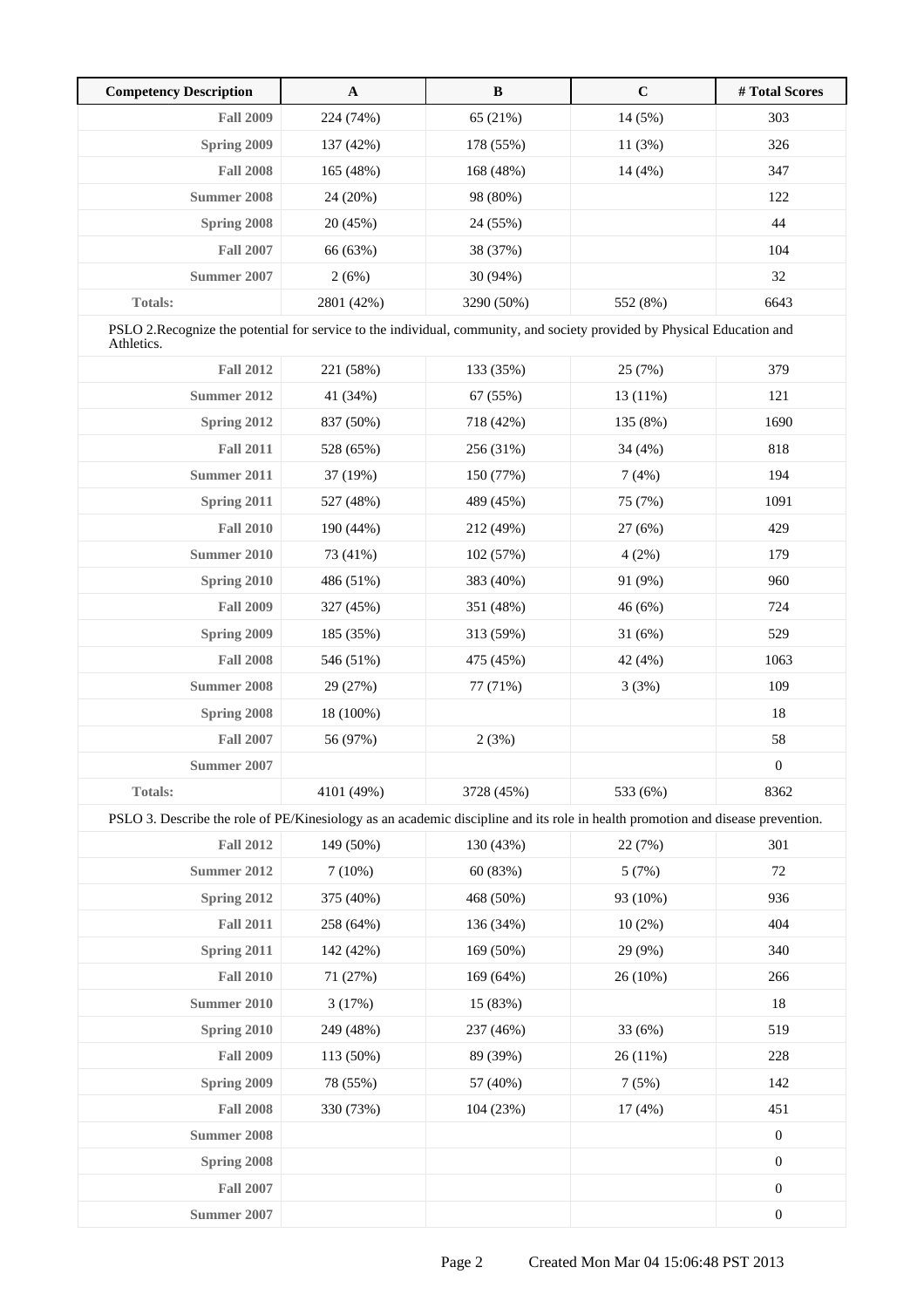| <b>Competency Description</b>                                                                                                                                                                                              | $\mathbf A$ | $\, {\bf B}$ | $\mathbf C$ | #Total Scores    |
|----------------------------------------------------------------------------------------------------------------------------------------------------------------------------------------------------------------------------|-------------|--------------|-------------|------------------|
| <b>Totals:</b>                                                                                                                                                                                                             | 1775 (48%)  | 1634 (44%)   | 268 (7%)    | 3677             |
| PSLO 5. Develop appropriate physical training programs for adults based on demonstrated knowledge of coronary risk factor<br>analysis, exercise prescription and nutritional guidelines established by industry standards. |             |              |             |                  |
| <b>Fall 2012</b>                                                                                                                                                                                                           | 105(32%)    | 196 (59%)    | 31 (9%)     | 332              |
| Summer 2012                                                                                                                                                                                                                | 282 (56%)   | 177 (35%)    | 47 (9%)     | 506              |
| Spring 2012                                                                                                                                                                                                                | 763 (42%)   | 938 (51%)    | 128 (7%)    | 1829             |
| <b>Fall 2011</b>                                                                                                                                                                                                           | 454 (48%)   | 411 (43%)    | 83 (9%)     | 948              |
| Summer 2011                                                                                                                                                                                                                | 18 (24%)    | 54 (72%)     | 3(4%)       | 75               |
| Spring 2011                                                                                                                                                                                                                | 510 (40%)   | 635 (50%)    | 122 (10%)   | 1267             |
| <b>Fall 2010</b>                                                                                                                                                                                                           | 282 (44%)   | 300 (47%)    | 53 (8%)     | 635              |
| <b>Summer 2010</b>                                                                                                                                                                                                         | 78 (37%)    | 103 (49%)    | 31 (15%)    | 212              |
| Spring 2010                                                                                                                                                                                                                | 465 (38%)   | 657 (54%)    | 105(9%)     | 1227             |
| <b>Fall 2009</b>                                                                                                                                                                                                           | 483 (42%)   | 513 (45%)    | 150 (13%)   | 1146             |
| Spring 2009                                                                                                                                                                                                                | 187 (30%)   | 392 (64%)    | 36(6%)      | 615              |
| <b>Fall 2008</b>                                                                                                                                                                                                           | $177(41\%)$ | 221 (51%)    | 35 (8%)     | 433              |
| <b>Summer 2008</b>                                                                                                                                                                                                         | 26 (38%)    | 40 (59%)     | 2(3%)       | 68               |
| Spring 2008                                                                                                                                                                                                                | 5(28%)      | 12(67%)      | 1(6%)       | 18               |
| <b>Fall 2007</b>                                                                                                                                                                                                           | 15 (33%)    | 30(65%)      | 1(2%)       | 46               |
| Summer 2007                                                                                                                                                                                                                |             |              |             | $\boldsymbol{0}$ |
| Totals:                                                                                                                                                                                                                    | 3850 (41%)  | 4679 (50%)   | 828 (9%)    | 9357             |
|                                                                                                                                                                                                                            |             |              |             |                  |
| <b>Report Totals by Term</b>                                                                                                                                                                                               |             |              |             |                  |
| <b>Fall 2012</b>                                                                                                                                                                                                           | 1017 (48%)  | 944 (44%)    | 168 (8%)    | 2129             |
| <b>Summer 2012</b>                                                                                                                                                                                                         | 726 (49%)   | 628 (42%)    | 138 (9%)    | 1492             |
| Spring 2012                                                                                                                                                                                                                | 4502 (38%)  | 5965 (51%)   | 1266 (11%)  | 11733            |
| <b>Fall 2011</b>                                                                                                                                                                                                           | 2691 (59%)  | 1604 (35%)   | 262 (6%)    | 4557             |
| <b>Summer 2011</b>                                                                                                                                                                                                         | 164 (23%)   | 530 (75%)    | 16(2%)      | 710              |
| Spring 2011                                                                                                                                                                                                                | 2538 (47%)  | 2434 (45%)   | 444 (8%)    | 5416             |
| <b>Fall 2010</b>                                                                                                                                                                                                           | 1468 (48%)  | 1374 (45%)   | 242 (8%)    | 3084             |
| <b>Summer 2010</b>                                                                                                                                                                                                         | 340 (36%)   | 520 (56%)    | 76 (8%)     | 936              |
| Spring 2010                                                                                                                                                                                                                | 2439 (45%)  | 2528 (47%)   | 439 (8%)    | 5406             |
| <b>Fall 2009</b>                                                                                                                                                                                                           | 1943 (46%)  | 1813 (43%)   | 435 (10%)   | 4191             |
| Spring 2009                                                                                                                                                                                                                | 1089 (37%)  | 1706 (57%)   | 174(6%)     | 2969             |
| <b>Fall 2008</b>                                                                                                                                                                                                           | 1880 (51%)  | 1591 (43%)   | 198 (5%)    | 3669             |
| <b>Summer 2008</b>                                                                                                                                                                                                         | 120 (28%)   | 296 (70%)    | 6(1%)       | 422              |
| Spring 2008                                                                                                                                                                                                                | 49 (54%)    | 40 (44%)     | 1(1%)       | 90               |
| <b>Fall 2007</b>                                                                                                                                                                                                           | 152 (66%)   | 78 (34%)     | $1(0\%)$    | 231              |
| <b>Summer 2007</b>                                                                                                                                                                                                         | 2(6%)       | 30 (94%)     |             | 32               |
|                                                                                                                                                                                                                            |             |              |             |                  |
| <b>Grand Totals:</b>                                                                                                                                                                                                       | 21120 (45%) | 22081 (47%)  | 3866 (8%)   | 47067            |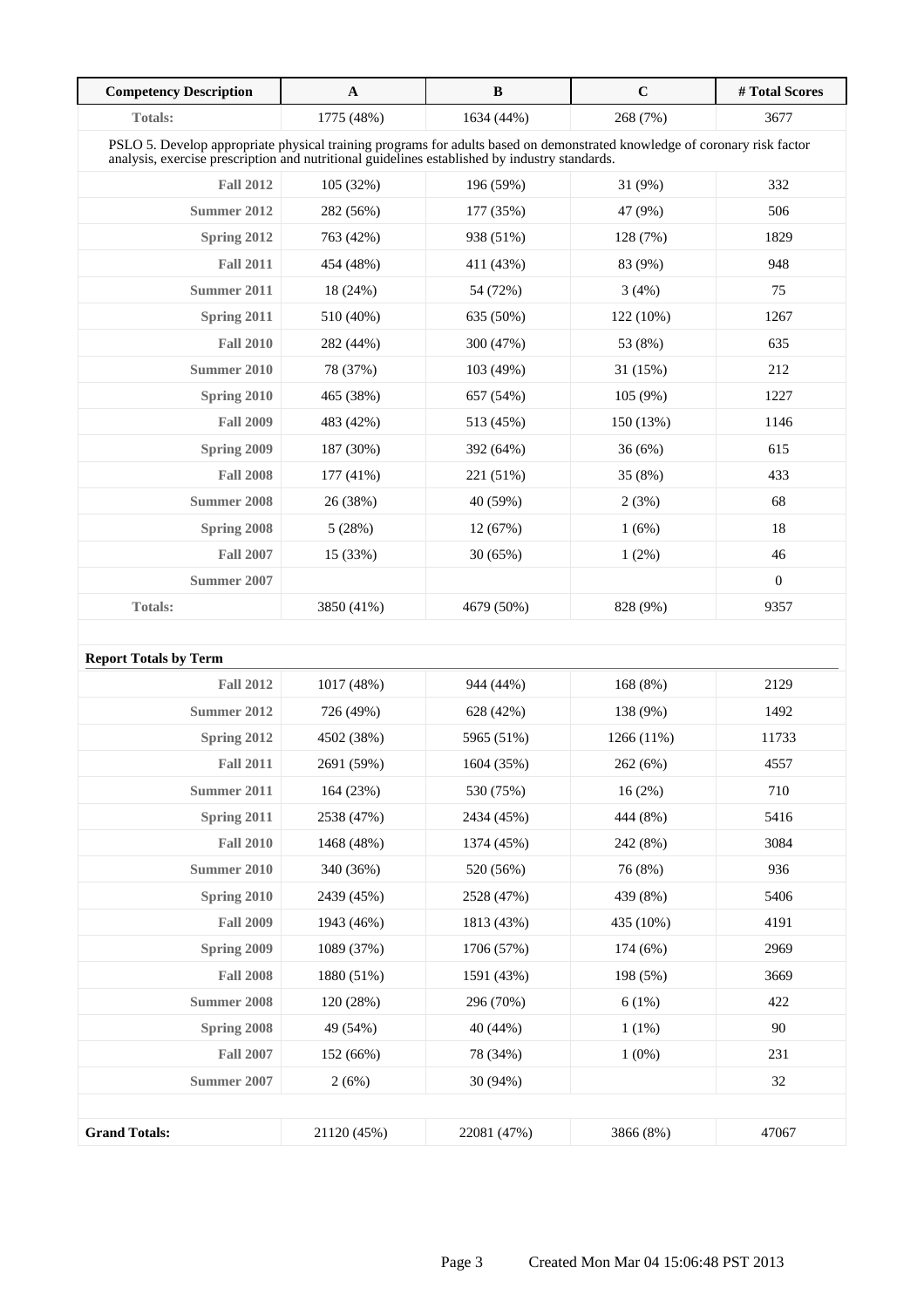**Outcomes for: Philosophy Department Program Outcomes - Philosophy Department Program Outcomes Academic Terms: Fall 2012, Summer 2012, Spring 2012, Fall 2011, Summer 2011, Spring 2011, Fall 2010, Summer 2010, Spring 2010, Fall 2009, Spring 2009, Fall 2008, Summer 2008, Spring 2008, Fall 2007, Summer**

**List of Performance Categories:**

**2007**

- **A** Exemplary Performance
- **B** Standard Performance
- **C** Minimum Performance

| $\mathcal{L}$ ompetency<br>Description | . . |  | rotal '<br><b>Scores</b> |
|----------------------------------------|-----|--|--------------------------|
|                                        |     |  |                          |

Philosophy Department Program Outcomes (PHIL)

PSLO 1. Demonstrate knowledge of the historically significant questions, problems, and theories in the major areas of philosophy (epistemology, metaphysics, value theory, logic) including the views and arguments of the major representative philosophers who have addressed these issues.

| <b>Fall 2012</b> | 23 (19%)   | 69 (57%)   | 30(25%)    | 122              |
|------------------|------------|------------|------------|------------------|
| Summer 2012      | 21 (78%)   | 5(19%)     | 1(4%)      | 27               |
| Spring 2012      | 316 (56%)  | 178 (32%)  | 67 (12%)   | 561              |
| <b>Fall 2011</b> | 216 (49%)  | 153 (35%)  | 73 (17%)   | 442              |
| Summer 2011      | 97 (66%)   | 46 (31%)   | 4(3%)      | 147              |
| Spring 2011      | 82 (36%)   | 103 (45%)  | 45 (20%)   | 230              |
| <b>Fall 2010</b> | 487 (43%)  | 452 (40%)  | 205 (18%)  | 1144             |
| Summer 2010      | 42 (43%)   | 45 (46%)   | $11(11\%)$ | 98               |
| Spring 2010      | 416 (37%)  | 536 (47%)  | 182 (16%)  | 1134             |
| <b>Fall 2009</b> | 315 (31%)  | 444 (44%)  | 255 (25%)  | 1014             |
| Spring 2009      | 443 (34%)  | 629 (49%)  | 219 (17%)  | 1291             |
| <b>Fall 2008</b> | 277 (35%)  | 375 (47%)  | 146 (18%)  | 798              |
| Summer 2008      |            |            |            | $\mathbf{0}$     |
| Spring 2008      | 82 (39%)   | 56 (27%)   | 70 (34%)   | 208              |
| <b>Fall 2007</b> | 50 (24%)   | 75 (36%)   | 83 (40%)   | 208              |
| Summer 2007      |            |            |            | $\boldsymbol{0}$ |
| <b>Totals:</b>   | 2867 (39%) | 3166 (43%) | 1391 (19%) | 7424             |

PSLO 4. Demonstrate knowledge of the complexity of the human condition, including knowledge of the significance of feelings, emotions, and cultural/historical influences on philosophical thinking and methodology.

| <b>Fall 2012</b> | 34(22%)   | 90 (59%)  | 28 (18%)  | 152 |
|------------------|-----------|-----------|-----------|-----|
| Summer 2012      | 21 (78%)  | 5(19%)    | 1(4%)     | 27  |
| Spring 2012      | 233 (45%) | 216 (42%) | 65 (13%)  | 514 |
| <b>Fall 2011</b> | 178 (47%) | 140 (37%) | 58 (15%)  | 376 |
| Summer 2011      | 95 (66%)  | 27 (19%)  | 23 (16%)  | 145 |
| Spring 2011      | 88 (37%)  | 102(43%)  | 45 (19%)  | 235 |
| <b>Fall 2010</b> | 297 (40%) | 309 (41%) | 139 (19%) | 745 |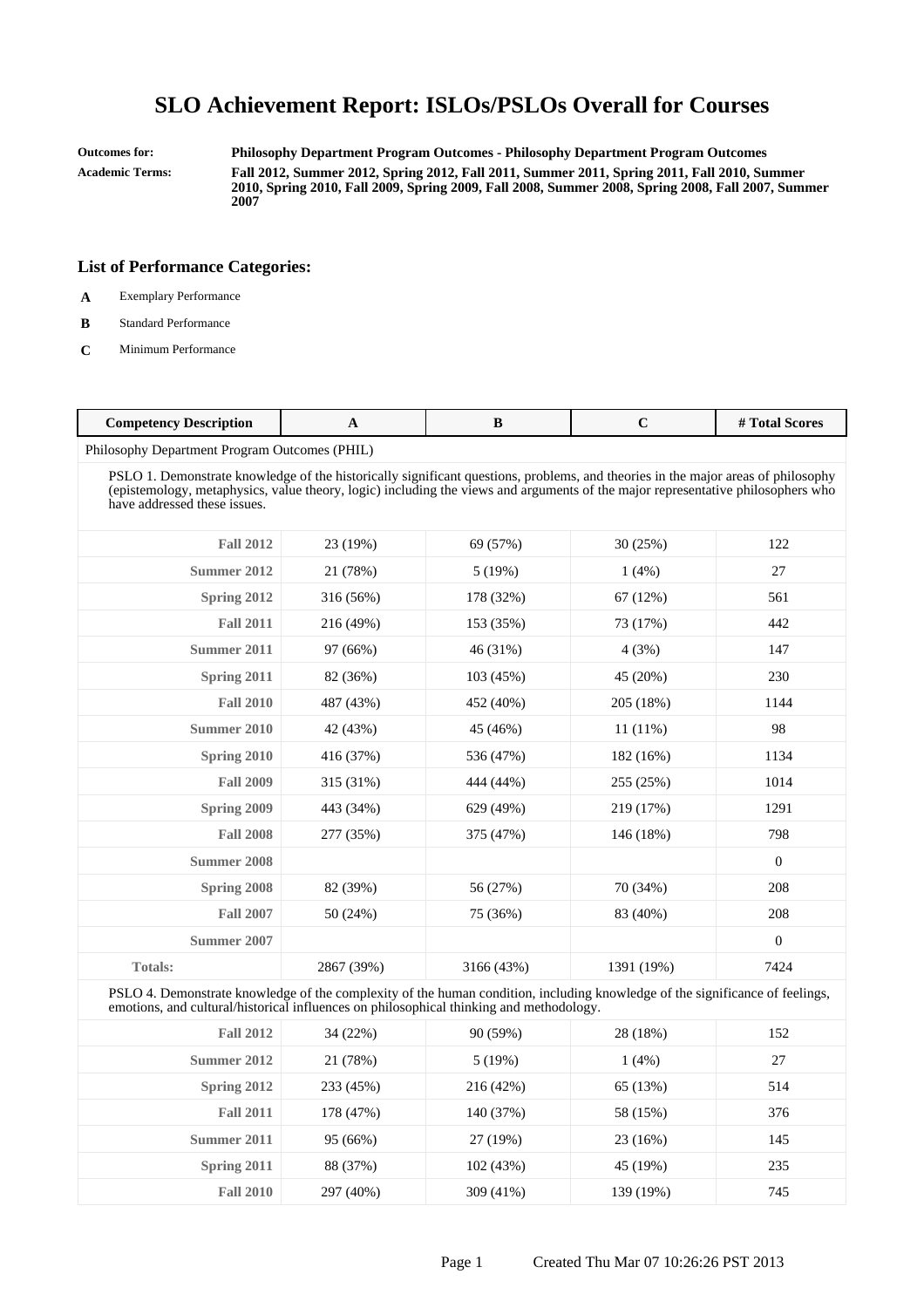| <b>Competency Description</b> | A          | B          | $\mathbf C$ | # Total Scores |
|-------------------------------|------------|------------|-------------|----------------|
| Summer 2010                   | 36 (39%)   | 27 (29%)   | 30(32%)     | 93             |
| Spring 2010                   | 264 (37%)  | 334 (47%)  | 107 (15%)   | 705            |
| <b>Fall 2009</b>              | 186 (30%)  | 273 (44%)  | 156 (25%)   | 615            |
| Spring 2009                   | 274 (32%)  | 447 (53%)  | 127 (15%)   | 848            |
| <b>Fall 2008</b>              | 153 (35%)  | 210 (48%)  | 78 (18%)    | 441            |
| Summer 2008                   |            |            |             | $\mathbf{0}$   |
| Spring 2008                   | 41 (39%)   | 28 (27%)   | 35 (34%)    | 104            |
| <b>Fall 2007</b>              | 25 (24%)   | 38 (37%)   | 41 (39%)    | 104            |
| Summer 2007                   |            |            |             | $\overline{0}$ |
| <b>Totals:</b>                | 1925 (38%) | 2246 (44%) | 933 (18%)   | 5104           |

PSLO 6. Demonstrate proficiency in philosophical writing, which includes presenting a philosophical thesis, supporting that thesis with arguments, and articulating and responding to counterarguments

| <b>Fall 2012</b> | 24 (36%)   | 27 (40%)   | 16(24%)    | 67             |
|------------------|------------|------------|------------|----------------|
| Summer 2012      | 18 (67%)   | 4(15%)     | 5(19%)     | 27             |
| Spring 2012      | 298 (52%)  | 210 (37%)  | $62(11\%)$ | 570            |
| <b>Fall 2011</b> | 209 (56%)  | 112 (30%)  | 55 (15%)   | 376            |
| Summer 2011      | 73 (62%)   | 23 (19%)   | 22 (19%)   | 118            |
| Spring 2011      | 105 (53%)  | 67 (34%)   | 27 (14%)   | 199            |
| <b>Fall 2010</b> | 522 (46%)  | 376 (33%)  | 226 (20%)  | 1124           |
| Summer 2010      | 38 (40%)   | 28 (29%)   | $30(31\%)$ | 96             |
| Spring 2010      | 480 (44%)  | 395 (36%)  | 223 (20%)  | 1098           |
| <b>Fall 2009</b> | 339 (36%)  | 482 (51%)  | 129 (14%)  | 950            |
| Spring 2009      | 495 (39%)  | 552 (44%)  | 210 (17%)  | 1257           |
| <b>Fall 2008</b> | 381 (54%)  | 261 (37%)  | 62 (9%)    | 704            |
| Summer 2008      |            |            |            | $\overline{0}$ |
| Spring 2008      | 120 (59%)  | 64 (31%)   | $20(10\%)$ | 204            |
| <b>Fall 2007</b> | 96 (49%)   | 72 (37%)   | 28 (14%)   | 196            |
| Summer 2007      |            |            |            | $\overline{0}$ |
| <b>Totals:</b>   | 3198 (46%) | 2673 (38%) | 1115 (16%) | 6986           |

PSLO 5. Demonstrate critical thinking skills, virtues, and attitudes in the exploration of issues; these include intellectual humility, empathy, fairness, open-mindedness, and respect for the intellectual standards of clarity, accuracy, precision, relevance, scope

| <b>Fall 2012</b> | 68 (25%)  | 161 (59%) | 44 (16%)  | 273  |
|------------------|-----------|-----------|-----------|------|
| Summer 2012      | 18 (67%)  | 4(15%)    | 5(19%)    | 27   |
| Spring 2012      | 252 (38%) | 324 (49%) | 83 (13%)  | 659  |
| <b>Fall 2011</b> | 252 (48%) | 193 (37%) | 77 (15%)  | 522  |
| Summer 2011      | 73 (72%)  | 16(16%)   | 12(12%)   | 101  |
| Spring 2011      | 167(41%)  | 200 (49%) | 39 (10%)  | 406  |
| <b>Fall 2010</b> | 451 (49%) | 319 (34%) | 158 (17%) | 928  |
| Summer 2010      | 19 (40%)  | 13 (27%)  | 16(33%)   | 48   |
| Spring 2010      | 370 (44%) | 342 (40%) | 133 (16%) | 845  |
| <b>Fall 2009</b> | 273 (35%) | 366 (46%) | 151 (19%) | 790  |
| Spring 2009      | 431 (43%) | 420 (42%) | 157 (16%) | 1008 |
| <b>Fall 2008</b> | 268 (44%) | 262 (43%) | 77 (13%)  | 607  |
|                  |           |           |           |      |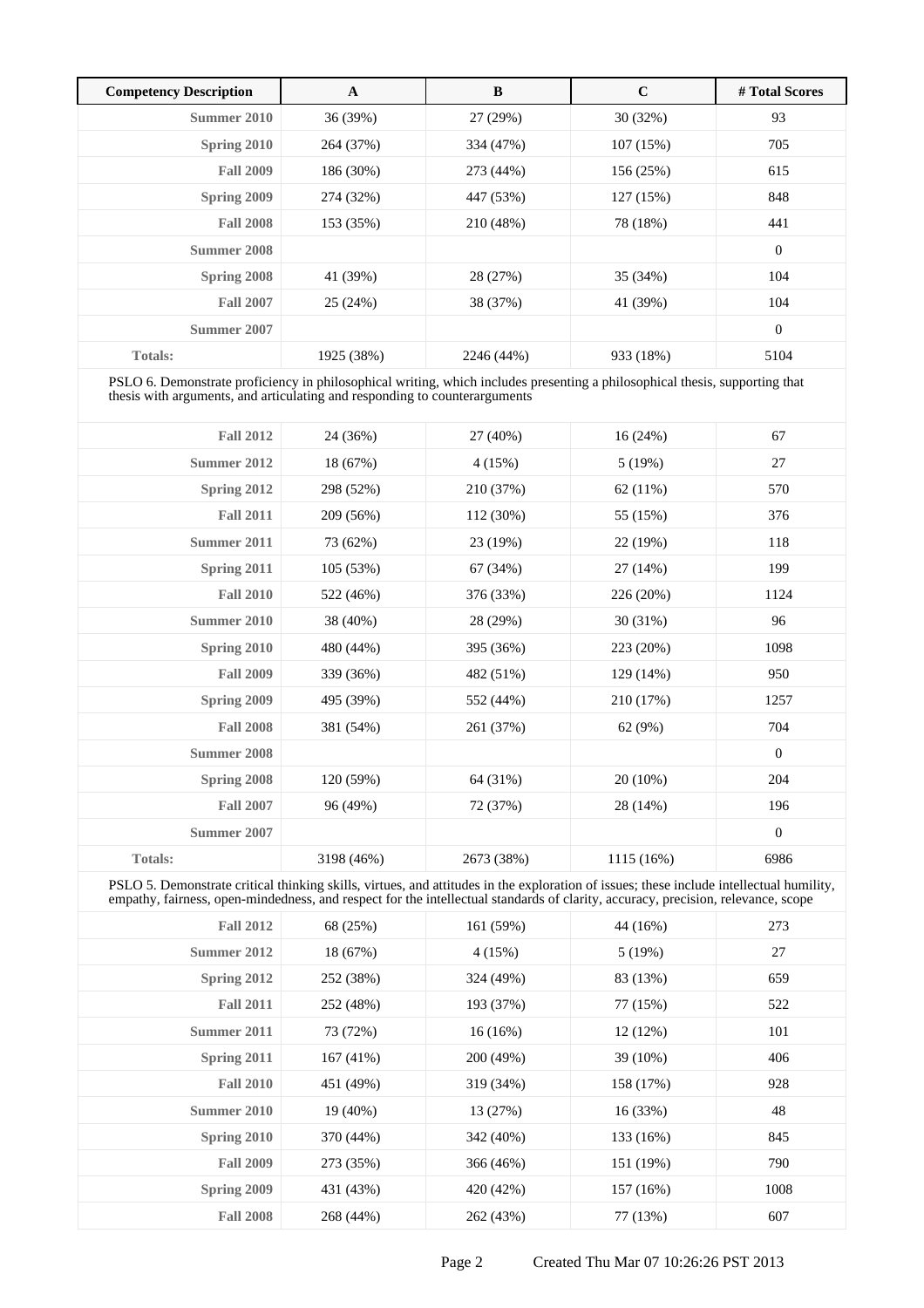| <b>Competency Description</b>                                                                                                                                                                                                                                                       | $\mathbf{A}$ | $\bf{B}$   | $\mathbf C$ | #Total Scores    |
|-------------------------------------------------------------------------------------------------------------------------------------------------------------------------------------------------------------------------------------------------------------------------------------|--------------|------------|-------------|------------------|
| <b>Summer 2008</b>                                                                                                                                                                                                                                                                  |              |            |             | $\mathbf{0}$     |
| Spring 2008                                                                                                                                                                                                                                                                         | 60(59%)      | 32 (31%)   | $10(10\%)$  | 102              |
| <b>Fall 2007</b>                                                                                                                                                                                                                                                                    | 48 (49%)     | 36 (37%)   | $14(14\%)$  | 98               |
| Summer 2007                                                                                                                                                                                                                                                                         |              |            |             | $\boldsymbol{0}$ |
| <b>Totals:</b>                                                                                                                                                                                                                                                                      | 2750 (43%)   | 2688 (42%) | 976 (15%)   | 6414             |
| PSLO 3. Demonstrate knowledge of the questions, problems, issues, and theories that characterize the major historical periods of<br>the western philosophy (Ancient, Medieval, Modern, & Contemporary), as well as the views of the some major philosophers<br>within these periods |              |            |             |                  |
| <b>Fall 2012</b>                                                                                                                                                                                                                                                                    | 29 (11%)     | 188 (69%)  | 56 (21%)    | 273              |
| Summer 2012                                                                                                                                                                                                                                                                         | 17 (63%)     | 6(22%)     | 4(15%)      | 27               |
| Spring 2012                                                                                                                                                                                                                                                                         | 237 (42%)    | 240 (42%)  | 93 (16%)    | 570              |
| <b>Fall 2011</b>                                                                                                                                                                                                                                                                    | 124 (37%)    | 155 (46%)  | 59 (17%)    | 338              |
| Summer 2011                                                                                                                                                                                                                                                                         | 71 (61%)     | 32 (27%)   | 14 (12%)    | 117              |
| Spring 2011                                                                                                                                                                                                                                                                         | 101 (31%)    | 171 (52%)  | 55 (17%)    | 327              |
| <b>Fall 2010</b>                                                                                                                                                                                                                                                                    | 205 (40%)    | 215 (42%)  | 93 (18%)    | 513              |
| Summer 2010                                                                                                                                                                                                                                                                         | 36 (40%)     | 34 (37%)   | 21(23%)     | 91               |
| Spring 2010                                                                                                                                                                                                                                                                         | 132 (37%)    | 173 (48%)  | 56 (16%)    | 361              |
| <b>Fall 2009</b>                                                                                                                                                                                                                                                                    | 74 (22%)     | 174 (52%)  | 88 (26%)    | 336              |
| Spring 2009                                                                                                                                                                                                                                                                         | 220 (39%)    | 274 (48%)  | 76 (13%)    | 570              |
| <b>Fall 2008</b>                                                                                                                                                                                                                                                                    | 82 (35%)     | 119 (51%)  | 34 (14%)    | 235              |
| Summer 2008                                                                                                                                                                                                                                                                         |              |            |             | $\boldsymbol{0}$ |
| Spring 2008                                                                                                                                                                                                                                                                         |              |            |             | $\boldsymbol{0}$ |
| <b>Fall 2007</b>                                                                                                                                                                                                                                                                    |              |            |             | $\boldsymbol{0}$ |
| Summer 2007                                                                                                                                                                                                                                                                         |              |            |             | $\Omega$         |
| <b>Totals:</b>                                                                                                                                                                                                                                                                      | 1328 (35%)   | 1781 (47%) | 649 (17%)   | 3758             |

PSLO 2. Demonstrate knowledge of the basic rules and principles of logic, including the skill and knowledge of identifying, analyzing an evaluating arguments.

| <b>Fall 2012</b>   | 59 (44%)  | 50 (38%)  | 24 (18%) | 133              |
|--------------------|-----------|-----------|----------|------------------|
| Summer 2012        | 38 (70%)  | 11(20%)   | 5(9%)    | 54               |
| Spring 2012        | 300 (42%) | 313 (44%) | 95 (13%) | 708              |
| <b>Fall 2011</b>   | 243 (49%) | 169 (34%) | 81 (16%) | 493              |
| Summer 2011        | 72 (62%)  | 22 (19%)  | 23 (20%) | 117              |
| Spring 2011        | 151 (48%) | 130 (41%) | 33 (11%) | 314              |
| <b>Fall 2010</b>   | 200 (46%) | 161 (37%) | 72 (17%) | 433              |
| Summer 2010        | 34 (38%)  | 24 (27%)  | 32 (36%) | 90               |
| Spring 2010        | 190 (51%) | 130 (35%) | 52 (14%) | 372              |
| <b>Fall 2009</b>   | 150 (50%) | 111 (37%) | 38 (13%) | 299              |
| Spring 2009        | 185 (44%) | 192 (45%) | 47 (11%) | 424              |
| <b>Fall 2008</b>   | 8 (38%)   | 12(57%)   | 1(5%)    | 21               |
| <b>Summer 2008</b> |           |           |          | $\boldsymbol{0}$ |
| Spring 2008        |           |           |          | $\boldsymbol{0}$ |
| <b>Fall 2007</b>   |           |           |          | $\boldsymbol{0}$ |
| Summer 2007        |           |           |          | $\boldsymbol{0}$ |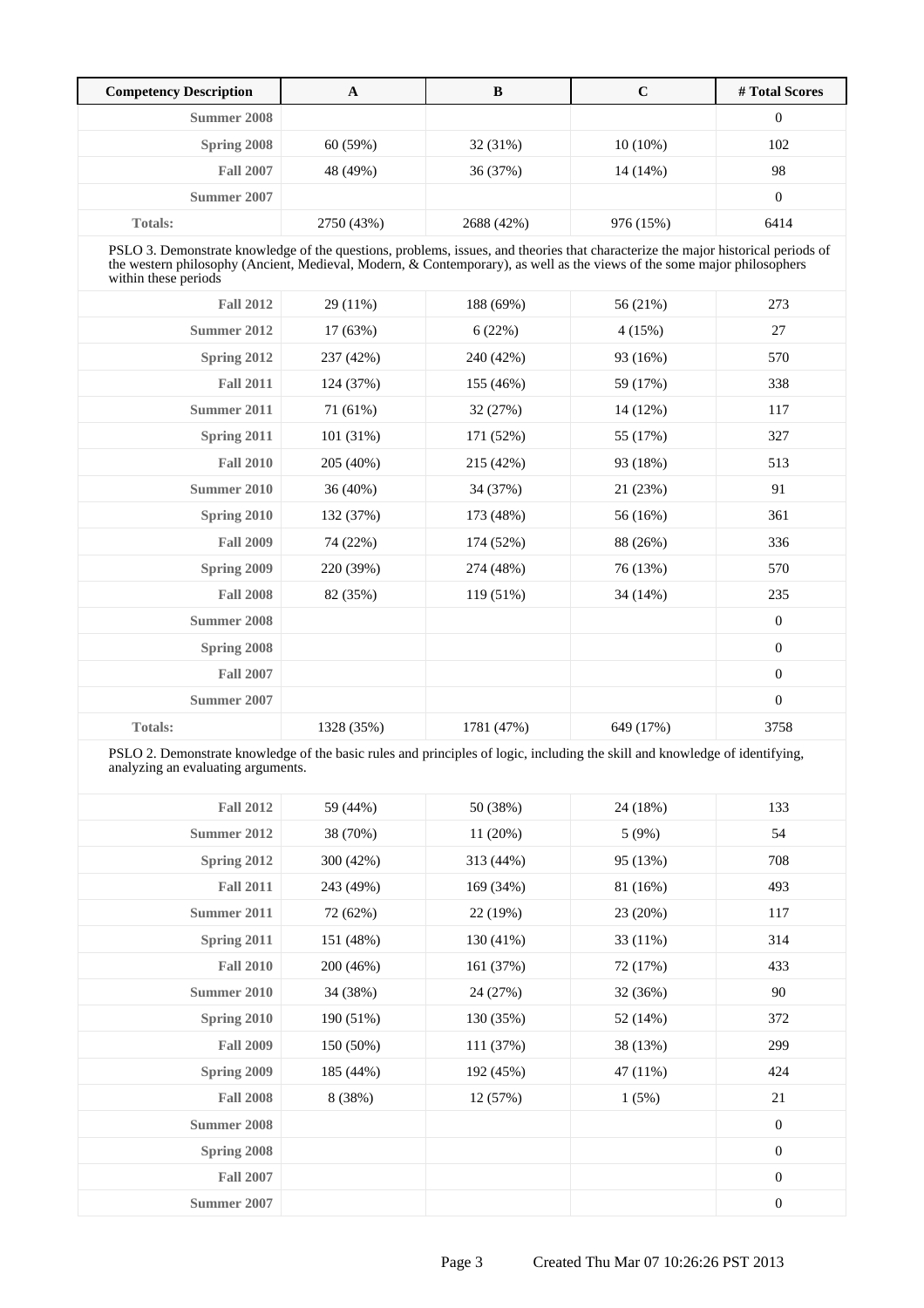| <b>Competency Description</b> | $\mathbf{A}$ | $\bf{B}$    | $\mathbf C$ | # Total Scores   |
|-------------------------------|--------------|-------------|-------------|------------------|
| Totals:                       | 1630 (47%)   | 1325 (38%)  | 503 (15%)   | 3458             |
|                               |              |             |             |                  |
| <b>Report Totals by Term</b>  |              |             |             |                  |
| <b>Fall 2012</b>              | 237 (23%)    | 585 (57%)   | 198 (19%)   | 1020             |
| Summer 2012                   | 133 (70%)    | 35 (19%)    | $21(11\%)$  | 189              |
| Spring 2012                   | 1636 (46%)   | 1481 (41%)  | 465 (13%)   | 3582             |
| <b>Fall 2011</b>              | 1222 (48%)   | 922 (36%)   | 403 (16%)   | 2547             |
| Summer 2011                   | 481 (65%)    | 166 (22%)   | 98 (13%)    | 745              |
| Spring 2011                   | 694 (41%)    | 773 (45%)   | 244 (14%)   | 1711             |
| <b>Fall 2010</b>              | 2162 (44%)   | 1832 (37%)  | 893 (18%)   | 4887             |
| Summer 2010                   | 205 (40%)    | 171 (33%)   | 140 (27%)   | 516              |
| Spring 2010                   | 1852 (41%)   | 1910 (42%)  | 753 (17%)   | 4515             |
| <b>Fall 2009</b>              | 1337 (33%)   | 1850 (46%)  | 817 (20%)   | 4004             |
| Spring 2009                   | 2048 (38%)   | 2514 (47%)  | 836 (15%)   | 5398             |
| <b>Fall 2008</b>              | 1169 (42%)   | 1239 (44%)  | 398 (14%)   | 2806             |
| <b>Summer 2008</b>            |              |             |             | $\boldsymbol{0}$ |
| Spring 2008                   | 303 (49%)    | 180 (29%)   | 135 (22%)   | 618              |
| <b>Fall 2007</b>              | 219 (36%)    | 221 (36%)   | 166 (27%)   | 606              |
| Summer 2007                   |              |             |             | $\boldsymbol{0}$ |
|                               |              |             |             |                  |
| <b>Grand Totals:</b>          | 13698 (41%)  | 13879 (42%) | 5567 (17%)  | 33144            |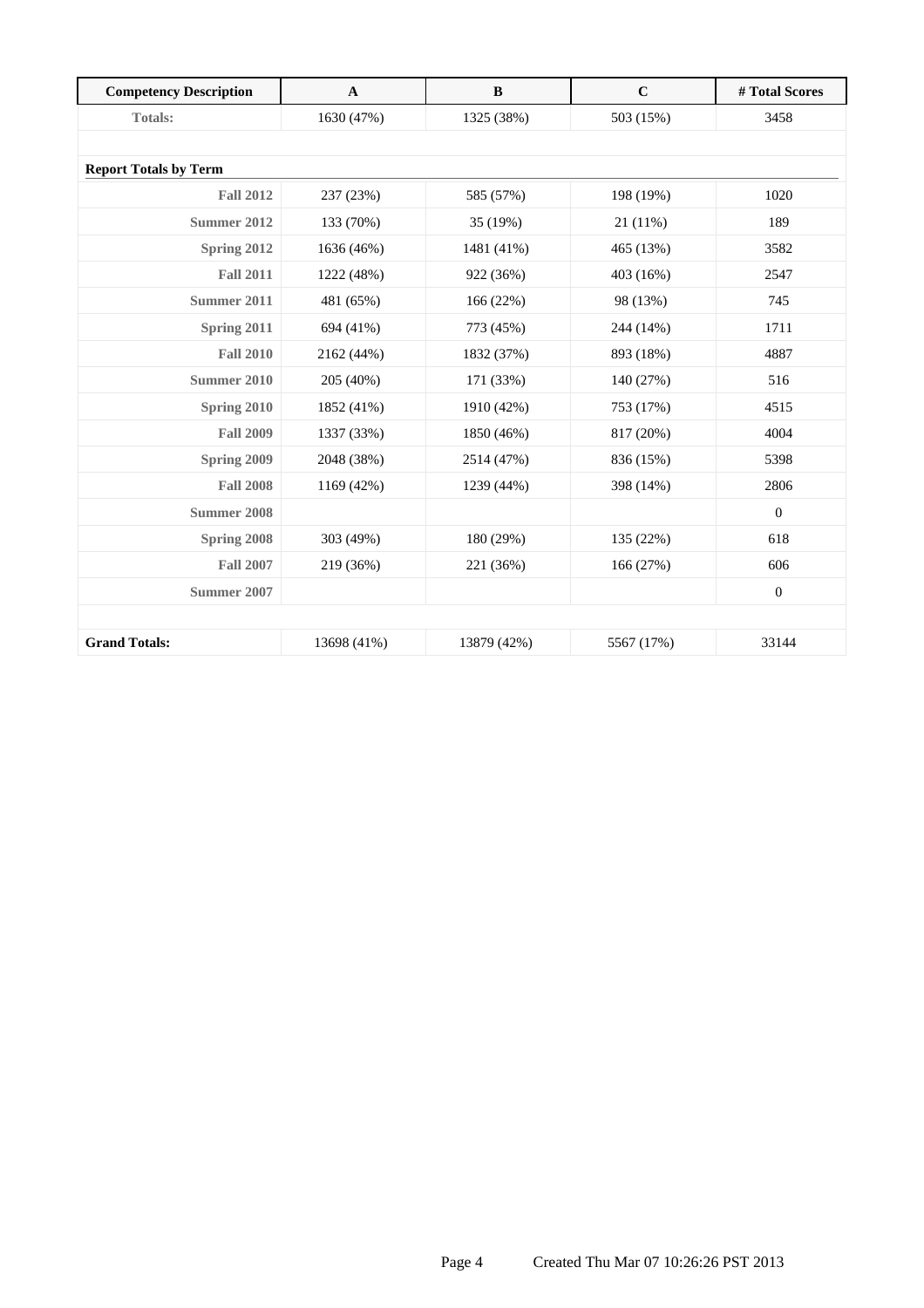#### **Outcomes for: PHOT Program Outcomes - PHOT Program Outcomes**

**Academic Terms: Fall 2012, Summer 2012, Spring 2012, Fall 2011, Summer 2011, Spring 2011, Fall 2010, Summer 2010, Spring 2010, Fall 2009, Spring 2009, Fall 2008, Summer 2008, Spring 2008, Fall 2007, Summer 2007**

- **A** Exemplary Performance
- **B** Standard Performance
- **C** Minimum Performance

| <b>Competency Description</b>                                                      | $\mathbf A$ | B         | $\mathbf C$ | #Total Scores    |  |
|------------------------------------------------------------------------------------|-------------|-----------|-------------|------------------|--|
| PHOT Program Outcomes (PHOT)                                                       |             |           |             |                  |  |
| PSLO1: DEMONSTRATE FUNDAMENTALS OF 35MM TRADITIONAL AND DIGITAL CAMERA OPERATIONS. |             |           |             |                  |  |
| <b>Fall 2012</b>                                                                   | 81 (51%)    | 45 (28%)  | 32 (20%)    | 158              |  |
| <b>Summer 2012</b>                                                                 | 39 (93%)    | 1(2%)     | 2(5%)       | 42               |  |
| Spring 2012                                                                        | 85 (46%)    | 64 (35%)  | 35 (19%)    | 184              |  |
| <b>Fall 2011</b>                                                                   | 58 (54%)    | 29 (27%)  | 21 (19%)    | 108              |  |
| Summer 2011                                                                        | 37 (90%)    | $4(10\%)$ |             | 41               |  |
| Spring 2011                                                                        | 68 (39%)    | 58 (33%)  | 48 (28%)    | 174              |  |
| <b>Fall 2010</b>                                                                   | 100 (57%)   | 29 (17%)  | 46 (26%)    | 175              |  |
| Summer 2010                                                                        | 19 (79%)    | 3(12%)    | 2(8%)       | 24               |  |
| Spring 2010                                                                        | 61 (42%)    | 40 (28%)  | 44 (30%)    | 145              |  |
| <b>Fall 2009</b>                                                                   | 69 (42%)    | 52 (32%)  | 44 (27%)    | 165              |  |
| Spring 2009                                                                        | 64 (46%)    | 30 (22%)  | 44 (32%)    | 138              |  |
| <b>Fall 2008</b>                                                                   | 112 (70%)   | 30 (19%)  | 17(11%)     | 159              |  |
| <b>Summer 2008</b>                                                                 |             |           |             | $\overline{0}$   |  |
| Spring 2008                                                                        | 82 (63%)    | 34 (26%)  | 14 (11%)    | 130              |  |
| <b>Fall 2007</b>                                                                   |             |           |             | $\boldsymbol{0}$ |  |
| <b>Summer 2007</b>                                                                 |             |           |             | $\overline{0}$   |  |
| Totals:                                                                            | 875 (53%)   | 419 (26%) | 349 (21%)   | 1643             |  |
| PSLO4: DEMONSTRATE COMPOSITION AND CONCEPTUAL DEVELOPMENT.                         |             |           |             |                  |  |
| <b>Fall 2012</b>                                                                   | 191 (62%)   | 63 (21%)  | 53 (17%)    | 307              |  |
| Summer 2012                                                                        | 105 (91%)   | 3(3%)     | 8(7%)       | 116              |  |
| Spring 2012                                                                        | 218 (59%)   | 99 (27%)  | 51 (14%)    | 368              |  |
| <b>Fall 2011</b>                                                                   | 136 (59%)   | 49 (21%)  | 47 (20%)    | 232              |  |
| <b>Summer 2011</b>                                                                 | 38 (93%)    | 1(2%)     | 2(5%)       | 41               |  |
| Spring 2011                                                                        | 29 (85%)    | 2(6%)     | 3(9%)       | 34               |  |
| <b>Fall 2010</b>                                                                   | 9(53%)      | 5(29%)    | 3(18%)      | $17\,$           |  |
| <b>Summer 2010</b>                                                                 |             |           |             | $\boldsymbol{0}$ |  |
| Spring 2010                                                                        | 16 (64%)    | 5(20%)    | 4(16%)      | 25               |  |
| Spring 2009                                                                        | 8(44%)      | $9(50\%)$ | 1(6%)       | 18               |  |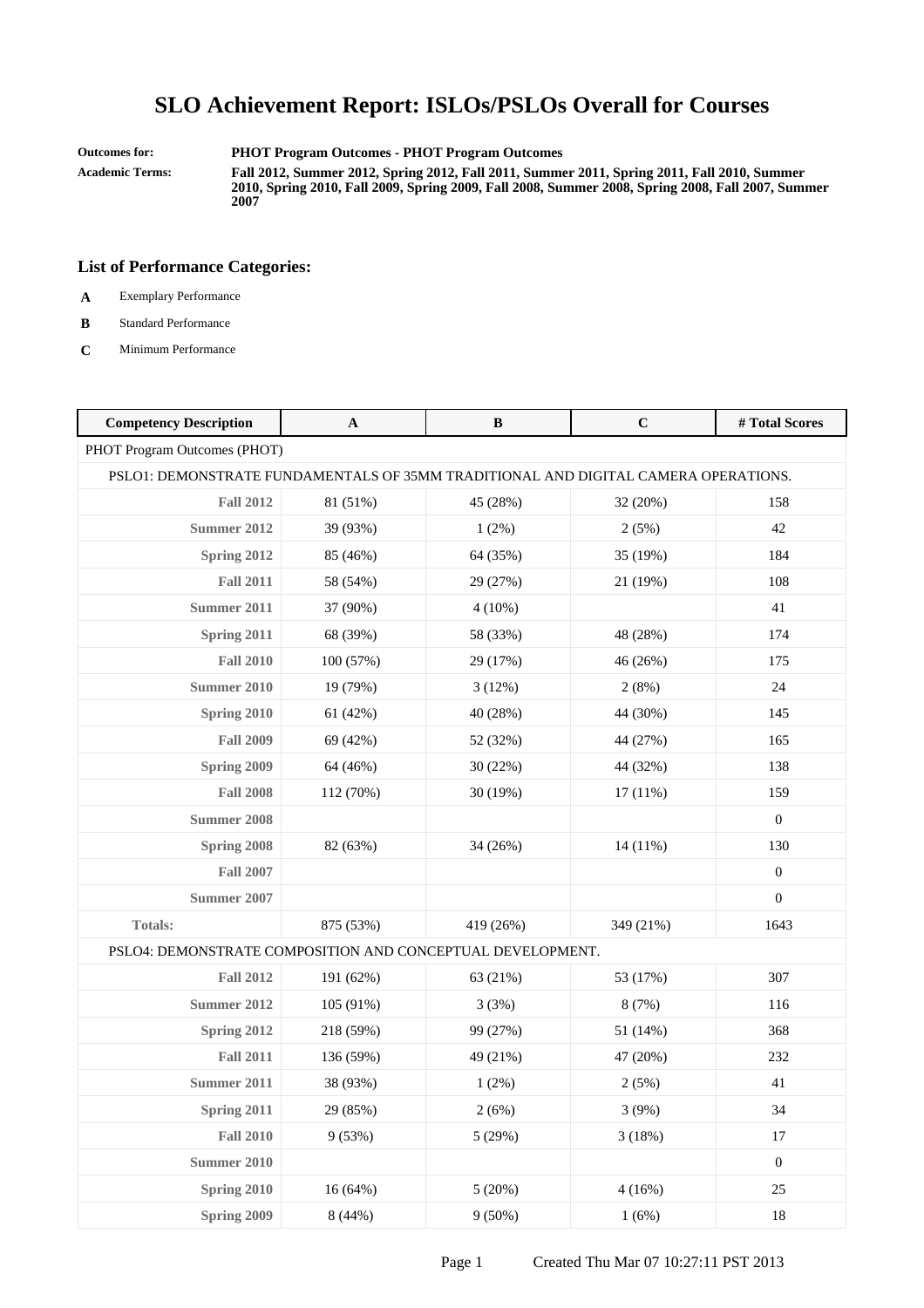| <b>Competency Description</b>                                                               | $\mathbf{A}$ | $\bf{B}$  | $\mathbf C$ | #Total Scores    |
|---------------------------------------------------------------------------------------------|--------------|-----------|-------------|------------------|
| Spring 2008                                                                                 |              |           |             | $\boldsymbol{0}$ |
| <b>Fall 2007</b>                                                                            |              |           |             | $\boldsymbol{0}$ |
| <b>Totals:</b>                                                                              | 750 (65%)    | 236 (20%) | 172 (15%)   | 1158             |
| PSLO2: DEMONSTRATE SKILLS IN SCANNING, DIGITAL PRINTING AND ARCHIVAL PRINTING TECHNOLOGIES. |              |           |             |                  |
| <b>Fall 2012</b>                                                                            | 117 (53%)    | 61 (28%)  | 42 (19%)    | 220              |
| Summer 2012                                                                                 | 39 (93%)     | $1(2\%)$  | 2(5%)       | 42               |
| Spring 2012                                                                                 | 156 (58%)    | 58 (22%)  | 55 (20%)    | 269              |
| <b>Fall 2011</b>                                                                            | 103 (61%)    | 34 (20%)  | 33 (19%)    | 170              |
| Summer 2011                                                                                 | 35 (88%)     | $4(10\%)$ | 1(2%)       | 40               |
| Spring 2011                                                                                 | 24 (65%)     | 5(14%)    | 8 (22%)     | 37               |
| <b>Fall 2010</b>                                                                            | 25 (71%)     | 5(14%)    | 5(14%)      | 35               |
| Summer 2010                                                                                 |              |           |             | $\mathbf{0}$     |
| Spring 2010                                                                                 | 27 (73%)     | 4(11%)    | 6(16%)      | 37               |
| <b>Fall 2009</b>                                                                            | 8 (22%)      | 16 (43%)  | 13 (35%)    | 37               |
| Spring 2009                                                                                 |              |           |             | $\boldsymbol{0}$ |
| <b>Fall 2008</b>                                                                            | 6(86%)       | 1(14%)    |             | $\tau$           |
| Spring 2008                                                                                 | 2(17%)       | 8(67%)    | 2(17%)      | 12               |
| <b>Fall 2007</b>                                                                            |              |           |             | $\mathbf{0}$     |
| <b>Totals:</b>                                                                              | 542 (60%)    | 197 (22%) | 167 (18%)   | 906              |
| PSLO3: DEMONSTRATE DIGITAL IMAGE EDITING, ENHANCEMENT SPECIAL MANIPULATION EFFECTS.         |              |           |             |                  |
| <b>Fall 2012</b>                                                                            | 85 (74%)     | 22 (19%)  | 8(7%)       | 115              |
| Spring 2012                                                                                 | 102 (84%)    | 12 (10%)  | 8(7%)       | 122              |
| <b>Fall 2011</b>                                                                            | 92 (81%)     | 2(2%)     | 20 (18%)    | 114              |
| Spring 2011                                                                                 | 26 (67%)     | 5(13%)    | 8 (21%)     | 39               |
| <b>Fall 2010</b>                                                                            | 25 (71%)     | 5(14%)    | 5(14%)      | 35               |
| Spring 2010                                                                                 | 27 (73%)     | 5(14%)    | 5(14%)      | 37               |
| <b>Fall 2009</b>                                                                            | 21 (57%)     | 4(11%)    | 12 (32%)    | 37               |
| Spring 2009                                                                                 |              |           |             | $\boldsymbol{0}$ |
| <b>Fall 2008</b>                                                                            | 5(71%)       | 2(29%)    |             | $\boldsymbol{7}$ |
| Spring 2008                                                                                 | 2(22%)       | 7(78%)    |             | 9                |
| <b>Fall 2007</b>                                                                            | 16 (59%)     | 10 (37%)  | 1(4%)       | 27               |
| Totals:                                                                                     | 401 (74%)    | 74 (14%)  | 67(12%)     | 542              |
| PSLO8: DEMONSTRATE COLOR MANAGEMENT BASICS.                                                 |              |           |             |                  |
| <b>Fall 2012</b>                                                                            | 36 (77%)     | 10(21%)   | 1(2%)       | 47               |
| Spring 2012                                                                                 | 47 (85%)     | 6(11%)    | 2(4%)       | 55               |
| <b>Fall 2011</b>                                                                            | 41 (80%)     | 1(2%)     | 9(18%)      | 51               |
| Spring 2011                                                                                 | 24 (65%)     | 5(14%)    | 8 (22%)     | 37               |
| <b>Fall 2010</b>                                                                            | 25 (71%)     | 5(14%)    | 5(14%)      | 35               |
| Spring 2010                                                                                 | 27 (73%)     | 4(11%)    | 6(16%)      | 37               |
| <b>Fall 2009</b>                                                                            | 8 (22%)      | 16 (43%)  | 13 (35%)    | 37               |
| Spring 2009                                                                                 |              |           |             | $\boldsymbol{0}$ |
| <b>Fall 2008</b>                                                                            | 6(86%)       | 1(14%)    |             | $\boldsymbol{7}$ |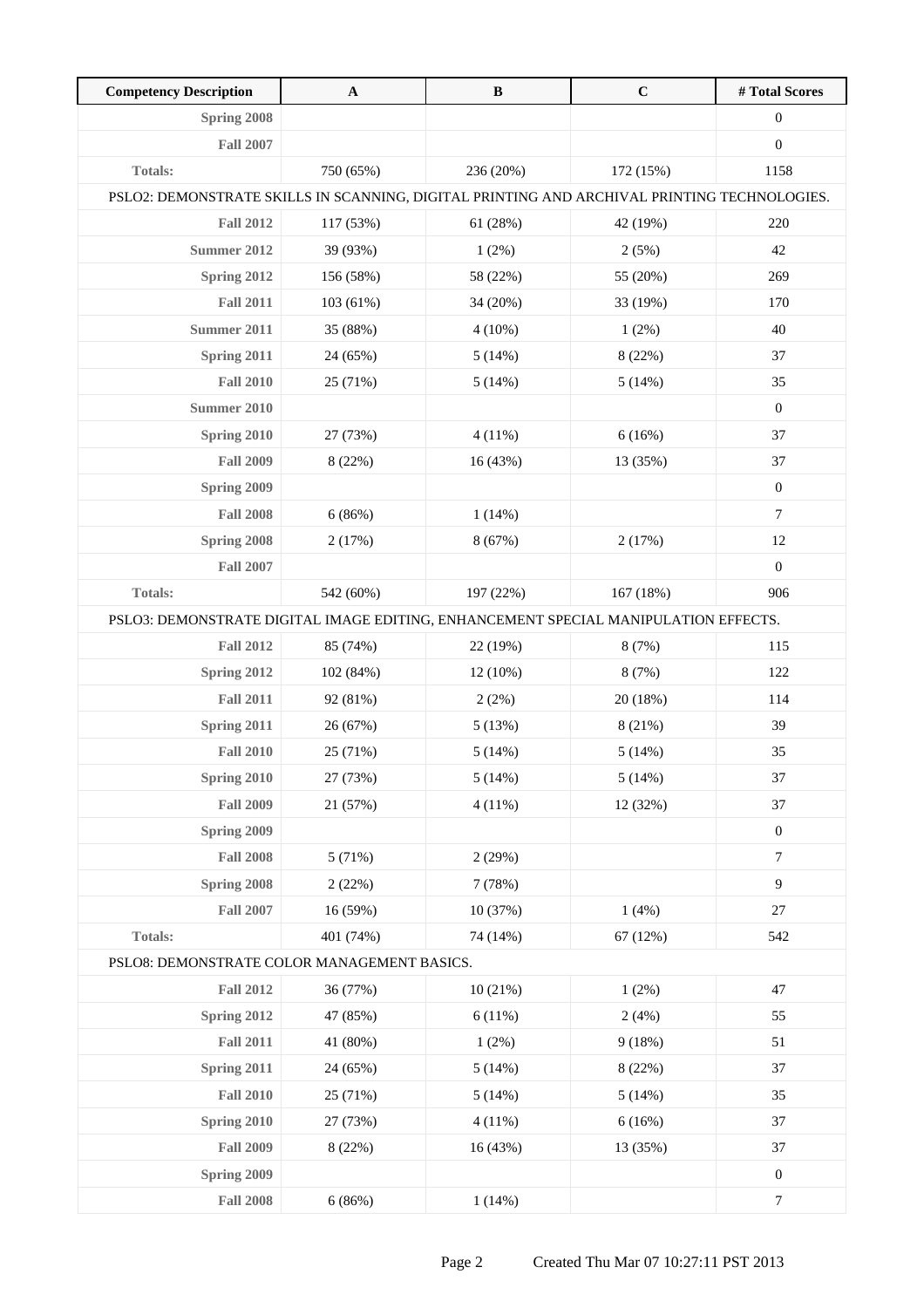| <b>Competency Description</b>                                                                                                               | $\mathbf{A}$ | $\, {\bf B}$ | $\mathbf C$ | #Total Scores    |
|---------------------------------------------------------------------------------------------------------------------------------------------|--------------|--------------|-------------|------------------|
| Spring 2008                                                                                                                                 | 2(17%)       | 8(67%)       | 2(17%)      | 12               |
| <b>Fall 2007</b>                                                                                                                            |              |              |             | $\boldsymbol{0}$ |
| <b>Totals:</b>                                                                                                                              | 216 (68%)    | 56 (18%)     | 46 (14%)    | 318              |
| PSLO 9 - Access and analyze industry related information, using it to asses                                                                 |              |              |             |                  |
| <b>Fall 2012</b>                                                                                                                            | 19 (90%)     | 1(5%)        | 1(5%)       | 21               |
| Summer 2012                                                                                                                                 | 41 (91%)     | 1(2%)        | 3(7%)       | 45               |
| Spring 2012                                                                                                                                 | 82 (53%)     | 51 (33%)     | 22 (14%)    | 155              |
| <b>Fall 2011</b>                                                                                                                            | 27 (56%)     | 8 (17%)      | 13 (27%)    | 48               |
| <b>Fall 2008</b>                                                                                                                            |              |              |             | $\boldsymbol{0}$ |
| <b>Fall 2007</b>                                                                                                                            |              |              |             | $\mathbf{0}$     |
| <b>Totals:</b>                                                                                                                              | 169 (63%)    | 61 (23%)     | 39 (14%)    | 269              |
| PSLO6: DEMONSTRATE ADVANCED LIGHTING TECHNIQUES.                                                                                            |              |              |             |                  |
| <b>Fall 2012</b>                                                                                                                            | 60 (77%)     | 12(15%)      | 6(8%)       | 78               |
| Summer 2012                                                                                                                                 | $4(100\%)$   |              |             | $\overline{4}$   |
| Spring 2012                                                                                                                                 | 64 (43%)     | 69 (46%)     | 17(11%)     | 150              |
| <b>Fall 2011</b>                                                                                                                            | 66 (62%)     | 27 (25%)     | 13 (12%)    | 106              |
| Spring 2011                                                                                                                                 | 16 (80%)     | 4(20%)       |             | 20               |
| Spring 2009                                                                                                                                 |              |              |             | $\boldsymbol{0}$ |
| <b>Fall 2008</b>                                                                                                                            |              |              |             | $\boldsymbol{0}$ |
| Spring 2008                                                                                                                                 |              |              |             | $\boldsymbol{0}$ |
| <b>Fall 2007</b>                                                                                                                            |              |              |             | $\boldsymbol{0}$ |
| <b>Totals:</b>                                                                                                                              | 210 (59%)    | 112 (31%)    | 36 (10%)    | 358              |
| PSLO5: DEMONSTRATE ACCEPTABLE PHOTOGRAPHIC METHODS IN STUDIO PHOTOGRAPHY.                                                                   |              |              |             |                  |
| <b>Fall 2012</b>                                                                                                                            | 60 (77%)     | 13 (17%)     | 5(6%)       | 78               |
| Spring 2012                                                                                                                                 | 38 (38%)     | 51 (51%)     | 11(11%)     | 100              |
| <b>Fall 2011</b>                                                                                                                            | 53 (60%)     | 27 (31%)     | 8(9%)       | 88               |
| Spring 2011                                                                                                                                 |              |              |             | $\boldsymbol{0}$ |
| <b>Totals:</b>                                                                                                                              | 151 (57%)    | 91 (34%)     | 24 (9%)     | 266              |
| PSLO7: DEMONSTRATE THE ABILITY TO CREATE A PROFESSIONAL PORTFOLIO OF THEIR WORK THAT<br>PROJECTS LASTING APPEAL AND HAS HIGH VISUAL IMPACT. |              |              |             |                  |
| <b>Fall 2012</b>                                                                                                                            | 65 (77%)     | 6(7%)        | 13 (15%)    | 84               |
| Summer 2012                                                                                                                                 | 33 (89%)     | 1(3%)        | 3(8%)       | 37               |
| Spring 2012                                                                                                                                 | 54 (89%)     | 3(5%)        | 4(7%)       | 61               |
| <b>Fall 2011</b>                                                                                                                            | 42 (76%)     |              | 13 (24%)    | 55               |
| Spring 2011                                                                                                                                 | 59 (83%)     | 7(10%)       | 5(7%)       | 71               |
| <b>Fall 2010</b>                                                                                                                            | 18 (53%)     | 10(29%)      | 6(18%)      | 34               |
| Summer 2010                                                                                                                                 | 16(70%)      | 2(9%)        | 5(22%)      | 23               |
| Spring 2010                                                                                                                                 | 44 (67%)     | 11(17%)      | 11 (17%)    | 66               |
| <b>Fall 2009</b>                                                                                                                            | 7(29%)       | 5(21%)       | 12 (50%)    | 24               |
| Spring 2009                                                                                                                                 | 16 (44%)     | 18 (50%)     | 2(6%)       | 36               |
| Spring 2008                                                                                                                                 |              |              |             | $\boldsymbol{0}$ |
| <b>Fall 2007</b>                                                                                                                            |              |              |             | $\boldsymbol{0}$ |
| Totals:                                                                                                                                     | 354 (72%)    | 63 (13%)     | 74 (15%)    | 491              |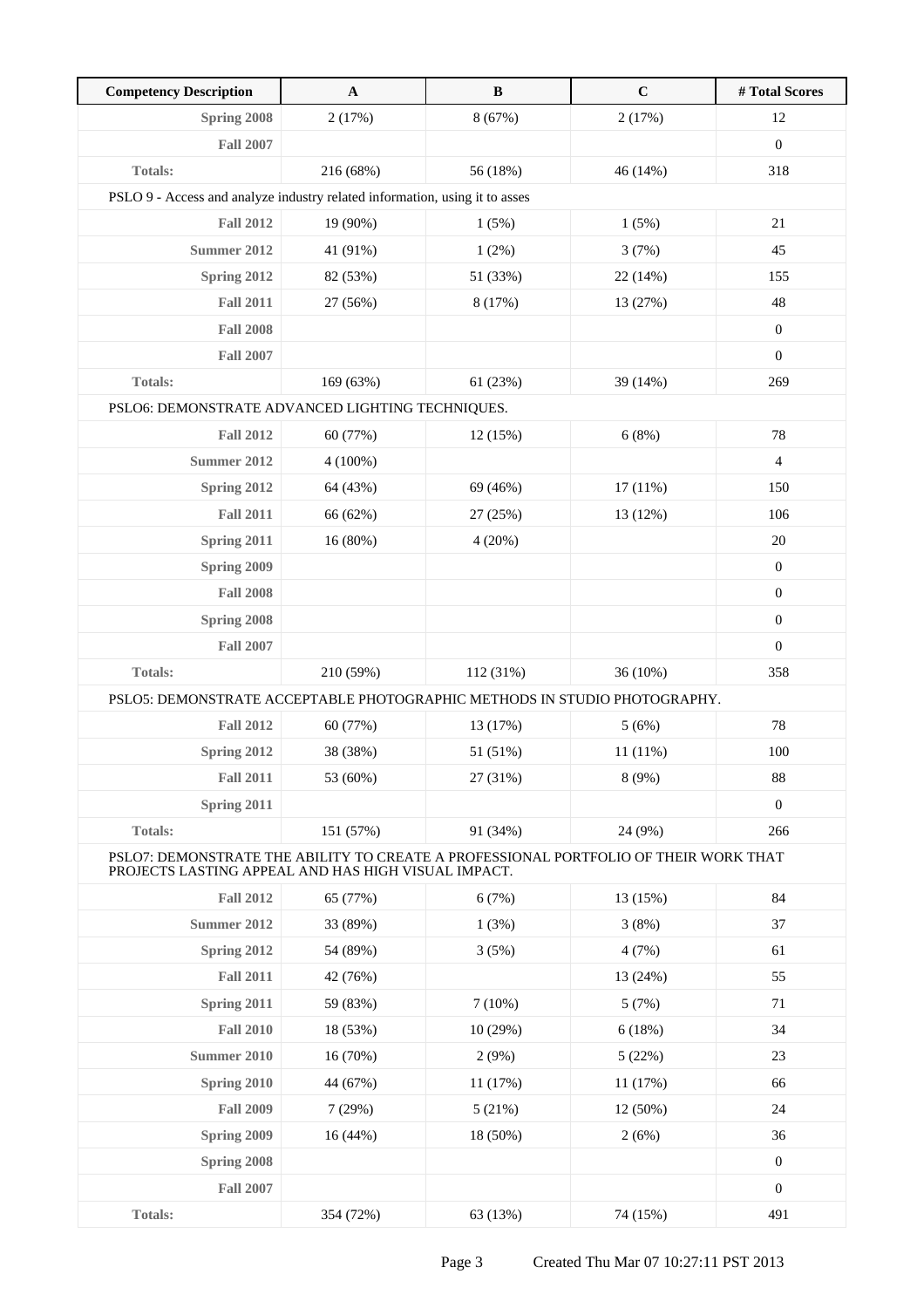| <b>Competency Description</b> | $\mathbf{A}$                                                                | $\, {\bf B}$ | $\mathbf C$ | #Total Scores    |  |  |
|-------------------------------|-----------------------------------------------------------------------------|--------------|-------------|------------------|--|--|
|                               | PSLO 10 - Demonstrate professional behavior in the studio/classroom as well |              |             |                  |  |  |
| Spring 2012                   | 15 (60%)                                                                    | 8 (32%)      | 2(8%)       | 25               |  |  |
|                               |                                                                             |              |             |                  |  |  |
| <b>Report Totals by Term</b>  |                                                                             |              |             |                  |  |  |
| <b>Fall 2012</b>              | 714 (64%)                                                                   | 233 (21%)    | 161(15%)    | 1108             |  |  |
| <b>Summer 2012</b>            | 261 (91%)                                                                   | 7(2%)        | 18(6%)      | 286              |  |  |
| Spring 2012                   | 861 (58%)                                                                   | 421 (28%)    | 207 (14%)   | 1489             |  |  |
| <b>Fall 2011</b>              | 618 (64%)                                                                   | 177 (18%)    | 177 (18%)   | 972              |  |  |
| Summer 2011                   | 110 (90%)                                                                   | 9(7%)        | 3(2%)       | 122              |  |  |
| Spring 2011                   | 246 (60%)                                                                   | 86 (21%)     | 80 (19%)    | 412              |  |  |
| <b>Fall 2010</b>              | 202 (61%)                                                                   | 59 (18%)     | 70 (21%)    | 331              |  |  |
| <b>Summer 2010</b>            | 35 (74%)                                                                    | 5(11%)       | 7(15%)      | 47               |  |  |
| Spring 2010                   | 202 (58%)                                                                   | 69 (20%)     | 76 (22%)    | 347              |  |  |
| <b>Fall 2009</b>              | 113 (38%)                                                                   | 93 (31%)     | 94 (31%)    | 300              |  |  |
| Spring 2009                   | 88 (46%)                                                                    | 57 (30%)     | 47 (24%)    | 192              |  |  |
| <b>Fall 2008</b>              | 129 (72%)                                                                   | 34 (19%)     | 17 (9%)     | 180              |  |  |
| <b>Summer 2008</b>            |                                                                             |              |             | $\mathbf{0}$     |  |  |
| Spring 2008                   | 88 (54%)                                                                    | 57 (35%)     | $18(11\%)$  | 163              |  |  |
| <b>Fall 2007</b>              | 16 (59%)                                                                    | 10 (37%)     | 1(4%)       | 27               |  |  |
| Summer 2007                   |                                                                             |              |             | $\boldsymbol{0}$ |  |  |
|                               |                                                                             |              |             |                  |  |  |
| <b>Grand Totals:</b>          | 3683 (62%)                                                                  | 1317 (22%)   | 976 (16%)   | 5976             |  |  |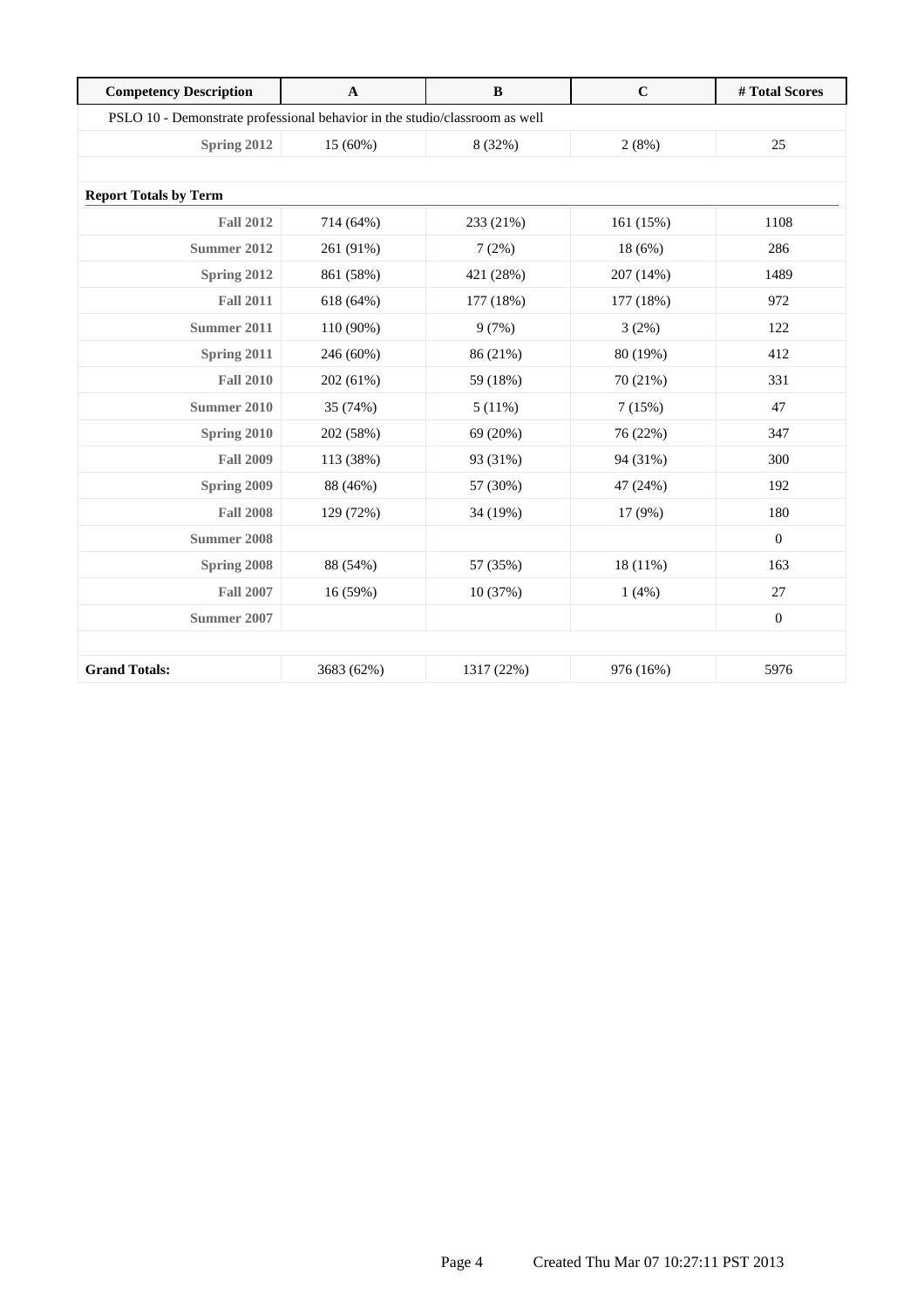**Outcomes for: Political SC Department Program Outcomes - Political SC Department Program Outcomes Academic Terms: Fall 2012, Summer 2012, Spring 2012, Fall 2011, Spring 2011, Fall 2010, Summer 2010, Spring 2010, Fall 2009, Spring 2009, Fall 2008, Summer 2008, Spring 2008, Fall 2007, Summer 2007**

- **A** Exemplary Performance
- **B** Standard Performance
- **C** Minimum Performance

| <b>Competency Description</b>                                                | A                                                                                        | $\bf{B}$   | $\mathbf C$ | #Total Scores    |  |  |
|------------------------------------------------------------------------------|------------------------------------------------------------------------------------------|------------|-------------|------------------|--|--|
| Political SC Department Program Outcomes (POLS)                              |                                                                                          |            |             |                  |  |  |
|                                                                              | PSLO 1. Demonstrate knowledge of how people are governed and how they govern themselves. |            |             |                  |  |  |
| <b>Fall 2012</b>                                                             | 312 (41%)                                                                                | 306 (40%)  | 141 (19%)   | 759              |  |  |
| <b>Summer 2012</b>                                                           | 91 (48%)                                                                                 | 92 (49%)   | 5(3%)       | 188              |  |  |
| Spring 2012                                                                  | 483 (54%)                                                                                | 322 (36%)  | 95 (11%)    | 900              |  |  |
| <b>Fall 2011</b>                                                             | 299 (36%)                                                                                | 361 (43%)  | 180 (21%)   | 840              |  |  |
| Spring 2011                                                                  | 329 (51%)                                                                                | 215 (34%)  | 95 (15%)    | 639              |  |  |
| <b>Fall 2010</b>                                                             | 404 (45%)                                                                                | 315 (35%)  | 175 (20%)   | 894              |  |  |
| <b>Summer 2010</b>                                                           | 56 (31%)                                                                                 | 89 (49%)   | 38 (21%)    | 183              |  |  |
| Spring 2010                                                                  | 372 (43%)                                                                                | 365 (42%)  | 122 (14%)   | 859              |  |  |
| <b>Fall 2009</b>                                                             | 321 (38%)                                                                                | 396 (47%)  | 133 (16%)   | 850              |  |  |
| Spring 2009                                                                  | 239 (44%)                                                                                | 192 (35%)  | 115 (21%)   | 546              |  |  |
| <b>Fall 2008</b>                                                             | 147 (79%)                                                                                | 34 (18%)   | 4(2%)       | 185              |  |  |
| Summer 2008                                                                  |                                                                                          |            |             | $\mathbf{0}$     |  |  |
| Spring 2008                                                                  | 125 (42%)                                                                                | 131 (44%)  | 40(14%)     | 296              |  |  |
| <b>Fall 2007</b>                                                             |                                                                                          |            |             | $\boldsymbol{0}$ |  |  |
| <b>Summer 2007</b>                                                           |                                                                                          |            |             | $\boldsymbol{0}$ |  |  |
| Totals:                                                                      | 3178 (45%)                                                                               | 2818 (39%) | 1143 (16%)  | 7139             |  |  |
| PSLO 2. Analyze the role of government institutions in contemporary society. |                                                                                          |            |             |                  |  |  |
| <b>Fall 2012</b>                                                             | 327 (45%)                                                                                | 265 (37%)  | 128 (18%)   | 720              |  |  |
| Summer 2012                                                                  | 78 (41%)                                                                                 | 107 (57%)  | 3(2%)       | 188              |  |  |
| Spring 2012                                                                  | 428 (52%)                                                                                | 301 (37%)  | 95 (12%)    | 824              |  |  |
| <b>Fall 2011</b>                                                             | 339 (42%)                                                                                | 294 (36%)  | 177 (22%)   | 810              |  |  |
| Spring 2011                                                                  | 307 (50%)                                                                                | 209 (34%)  | 93 (15%)    | 609              |  |  |
| <b>Fall 2010</b>                                                             | 384 (45%)                                                                                | 299 (35%)  | 173 (20%)   | 856              |  |  |
| <b>Summer 2010</b>                                                           | 58 (32%)                                                                                 | 89 (49%)   | 36 (20%)    | 183              |  |  |
| Spring 2010                                                                  | 385 (47%)                                                                                | 323 (39%)  | 117 (14%)   | 825              |  |  |
| <b>Fall 2009</b>                                                             | 315 (38%)                                                                                | 381 (46%)  | 126 (15%)   | 822              |  |  |
| Spring 2009                                                                  | 239 (44%)                                                                                | 196 (36%)  | 109 (20%)   | 544              |  |  |
| <b>Fall 2008</b>                                                             | 102 (66%)                                                                                | 48 (31%)   | 4(3%)       | 154              |  |  |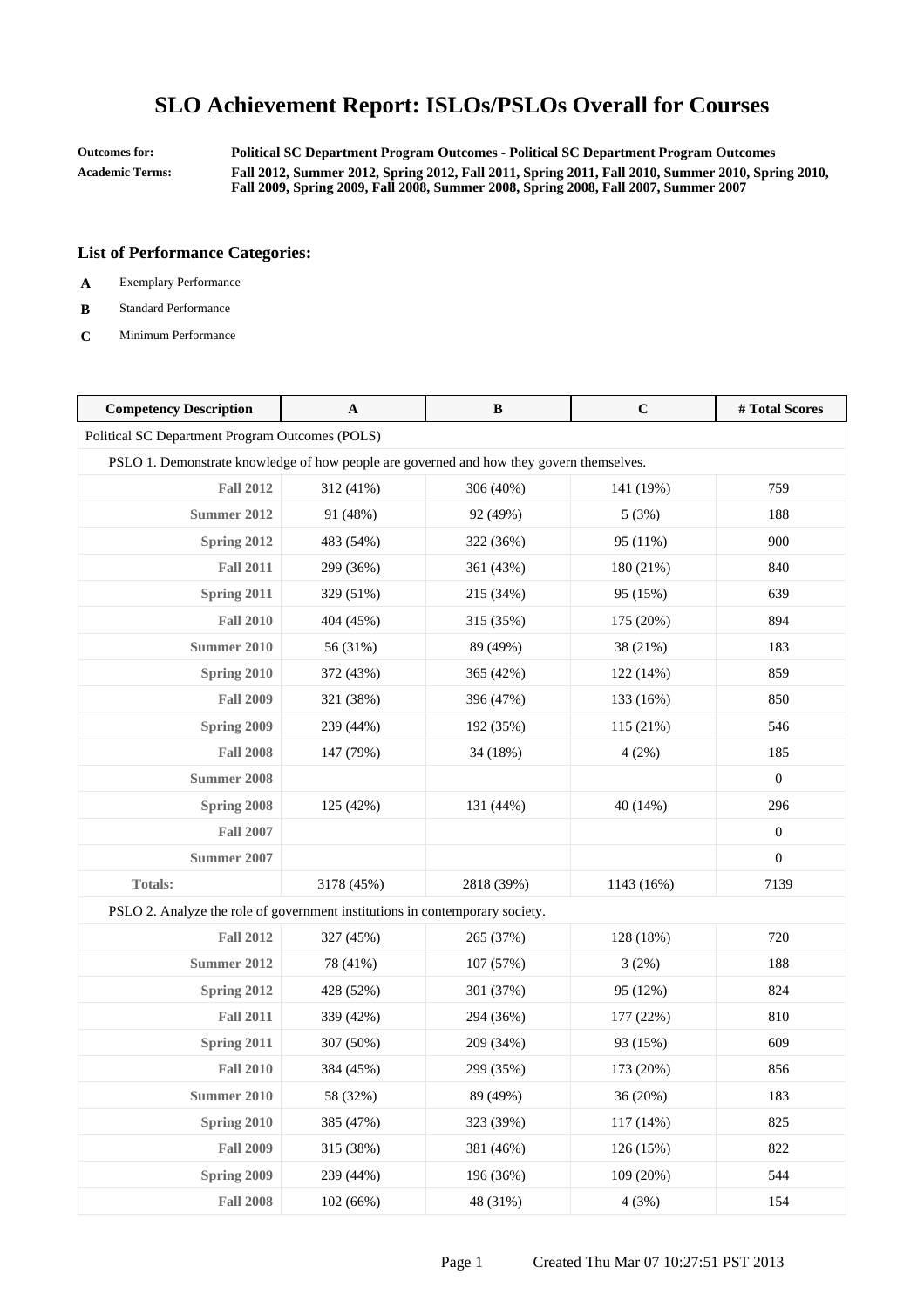| <b>Competency Description</b>                                                      | $\mathbf A$ | $\, {\bf B}$ | $\mathbf C$ | #Total Scores    |
|------------------------------------------------------------------------------------|-------------|--------------|-------------|------------------|
| Summer 2008                                                                        |             |              |             | $\boldsymbol{0}$ |
| Spring 2008                                                                        | 125 (42%)   | 131 (44%)    | 40 (14%)    | 296              |
| <b>Fall 2007</b>                                                                   |             |              |             | $\boldsymbol{0}$ |
| Summer 2007                                                                        |             |              |             | $\boldsymbol{0}$ |
| <b>Totals:</b>                                                                     | 3087 (45%)  | 2643 (39%)   | 1101 (16%)  | 6831             |
| PSLO 3. Demonstrate knowledge of key terms and core concepts of political systems. |             |              |             |                  |
| <b>Fall 2012</b>                                                                   | 276 (41%)   | 264 (39%)    | 139 (20%)   | 679              |
| <b>Summer 2012</b>                                                                 | 115 (61%)   | 72 (38%)     | 1(1%)       | 188              |
| Spring 2012                                                                        | 470 (55%)   | 287 (34%)    | 94 (11%)    | 851              |
| <b>Fall 2011</b>                                                                   | 318 (37%)   | 339 (40%)    | 195 (23%)   | 852              |
| Spring 2011                                                                        | 351 (54%)   | 191 (29%)    | 107 (16%)   | 649              |
| <b>Fall 2010</b>                                                                   | 392 (43%)   | 330 (36%)    | 183 (20%)   | 905              |
| <b>Summer 2010</b>                                                                 | 73 (40%)    | 92 (50%)     | 18 (10%)    | 183              |
| Spring 2010                                                                        | 454 (52%)   | 301 (35%)    | 112 (13%)   | 867              |
| <b>Fall 2009</b>                                                                   | 323 (38%)   | 406 (47%)    | 126 (15%)   | 855              |
| <b>Spring 2009</b>                                                                 | 239 (44%)   | 193 (35%)    | 114 (21%)   | 546              |
| <b>Fall 2008</b>                                                                   | 73 (59%)    | 46 (37%)     | 4(3%)       | 123              |
| <b>Summer 2008</b>                                                                 |             |              |             | $\boldsymbol{0}$ |
| Spring 2008                                                                        | 125 (42%)   | 131 (44%)    | 40 (14%)    | 296              |
| <b>Fall 2007</b>                                                                   |             |              |             | $\boldsymbol{0}$ |
| Summer 2007                                                                        |             |              |             | $\boldsymbol{0}$ |
| Totals:                                                                            | 3209 (46%)  | 2652 (38%)   | 1133 (16%)  | 6994             |
|                                                                                    |             |              |             |                  |
| <b>Report Totals by Term</b>                                                       |             |              |             |                  |
| <b>Fall 2012</b>                                                                   | 915 (42%)   | 835 (39%)    | 408 (19%)   | 2158             |
| <b>Summer 2012</b>                                                                 | 284 (50%)   | 271 (48%)    | 9(2%)       | 564              |
| Spring 2012                                                                        | 1381 (54%)  | 910 (35%)    | 284 (11%)   | 2575             |
| <b>Fall 2011</b>                                                                   | 956 (38%)   | 994 (40%)    | 552 (22%)   | 2502             |
| Spring 2011                                                                        | 987 (52%)   | 615 (32%)    | 295 (16%)   | 1897             |
| <b>Fall 2010</b>                                                                   | 1180 (44%)  | 944 (36%)    | 531 (20%)   | 2655             |
| <b>Summer 2010</b>                                                                 | 187 (34%)   | 270 (49%)    | 92 (17%)    | 549              |
| Spring 2010                                                                        | 1211 (47%)  | 989 (39%)    | 351 (14%)   | 2551             |
| <b>Fall 2009</b>                                                                   | 959 (38%)   | 1183 (47%)   | 385 (15%)   | 2527             |
| Spring 2009                                                                        | 717 (44%)   | 581 (36%)    | 338 (21%)   | 1636             |
| <b>Fall 2008</b>                                                                   | 322 (70%)   | 128 (28%)    | 12(3%)      | 462              |
| <b>Summer 2008</b>                                                                 |             |              |             | $\boldsymbol{0}$ |
| Spring 2008                                                                        | 375 (42%)   | 393 (44%)    | 120 (14%)   | 888              |
| <b>Fall 2007</b>                                                                   |             |              |             | $\boldsymbol{0}$ |
| <b>Summer 2007</b>                                                                 |             |              |             | $\boldsymbol{0}$ |
|                                                                                    |             |              |             |                  |
| <b>Grand Totals:</b>                                                               | 9474 (45%)  | 8113 (39%)   | 3377 (16%)  | 20964            |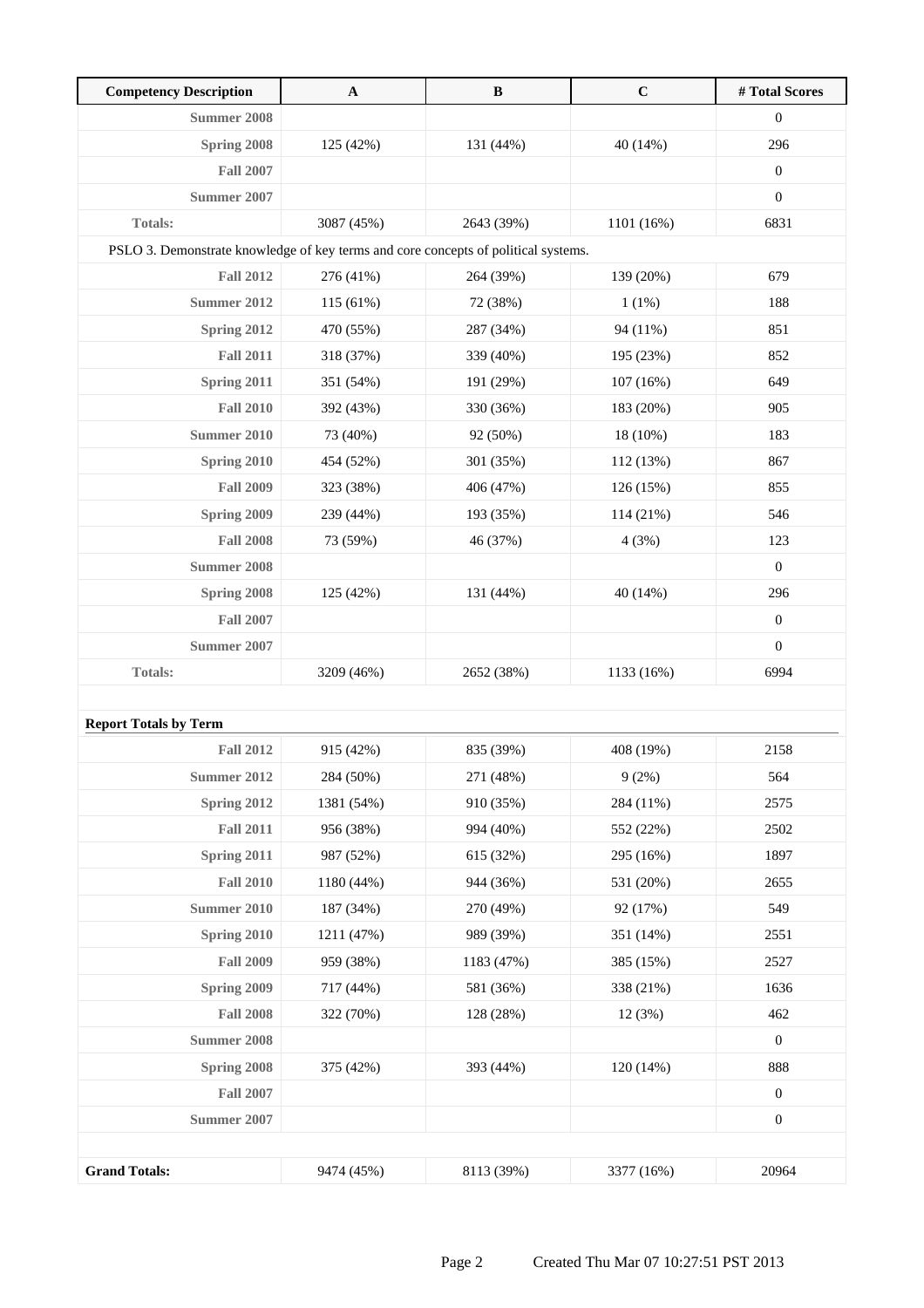**Outcomes for: PRO Program Outcomes**

**Academic Terms: Fall 2012, Summer 2012, Spring 2012, Fall 2011, Summer 2011, Spring 2011, Fall 2010, Summer 2010, Spring 2010, Fall 2009, Spring 2009, Fall 2008, Summer 2008, Spring 2008, Fall 2007, Summer 2007**

- **A** Exemplary Performance
- **B** Standard Performance
- **C** Minimum Performance

| <b>Competency Description</b>                                                                                                            | A          | B         | $\mathbf C$ | #Total Scores    |
|------------------------------------------------------------------------------------------------------------------------------------------|------------|-----------|-------------|------------------|
| PRO Program Outcomes (PRO)                                                                                                               |            |           |             |                  |
| PSLO1 - Explain key workplace principles and practices and apply them in an organizational context.                                      |            |           |             |                  |
| <b>Fall 2012</b>                                                                                                                         | 457 (63%)  | 233 (32%) | 30(4%)      | 720              |
| Summer 2012                                                                                                                              | 120 (73%)  | 42 (26%)  | 2(1%)       | 164              |
| Spring 2012                                                                                                                              | 386 (49%)  | 357 (46%) | 41 (5%)     | 784              |
| <b>Fall 2011</b>                                                                                                                         | 409 (58%)  | 258 (36%) | 40(6%)      | 707              |
| <b>Summer 2011</b>                                                                                                                       |            |           |             | $\boldsymbol{0}$ |
| Spring 2011                                                                                                                              | 160 (100%) |           |             | 160              |
| <b>Fall 2010</b>                                                                                                                         | 101 (100%) |           |             | 101              |
| <b>Summer 2010</b>                                                                                                                       | 146 (100%) |           |             | 146              |
| Spring 2010                                                                                                                              | 16(84%)    |           | 3(16%)      | 19               |
| <b>Fall 2009</b>                                                                                                                         | $3(50\%)$  | 1(17%)    | 2(33%)      | 6                |
| Spring 2009                                                                                                                              | 5 (83%)    | 1(17%)    |             | 6                |
| <b>Fall 2008</b>                                                                                                                         |            | 30 (97%)  | 1(3%)       | 31               |
| <b>Summer 2008</b>                                                                                                                       |            |           |             | $\boldsymbol{0}$ |
| Spring 2008                                                                                                                              |            |           |             | $\boldsymbol{0}$ |
| <b>Fall 2007</b>                                                                                                                         |            |           |             | $\boldsymbol{0}$ |
| <b>Summer 2007</b>                                                                                                                       |            |           |             | $\Omega$         |
| <b>Totals:</b>                                                                                                                           | 1803 (63%) | 922 (32%) | 119 (4%)    | 2844             |
| PSLO3 - Demonstrate the skills and behaviors that organizational members need to contribute to effective and efficient<br>organizations. |            |           |             |                  |
| <b>Fall 2012</b>                                                                                                                         | 809 (56%)  | 492 (34%) | 144 (10%)   | 1445             |
| <b>Summer 2012</b>                                                                                                                       | 154 (79%)  | 39 (20%)  | $2(1\%)$    | 195              |
| Spring 2012                                                                                                                              | 790 (49%)  | 726 (45%) | 99 (6%)     | 1615             |
| <b>Fall 2011</b>                                                                                                                         | 500 (53%)  | 376 (40%) | 62 (7%)     | 938              |
| Summer 2011                                                                                                                              |            |           |             | $\overline{0}$   |
| Spring 2011                                                                                                                              | 139 (100%) |           |             | 139              |
| <b>Fall 2010</b>                                                                                                                         | 99 (100%)  |           |             | 99               |
| <b>Summer 2010</b>                                                                                                                       | 186 (100%) |           |             | 186              |
| Spring 2010                                                                                                                              | 3(50%)     |           | 3(50%)      | 6                |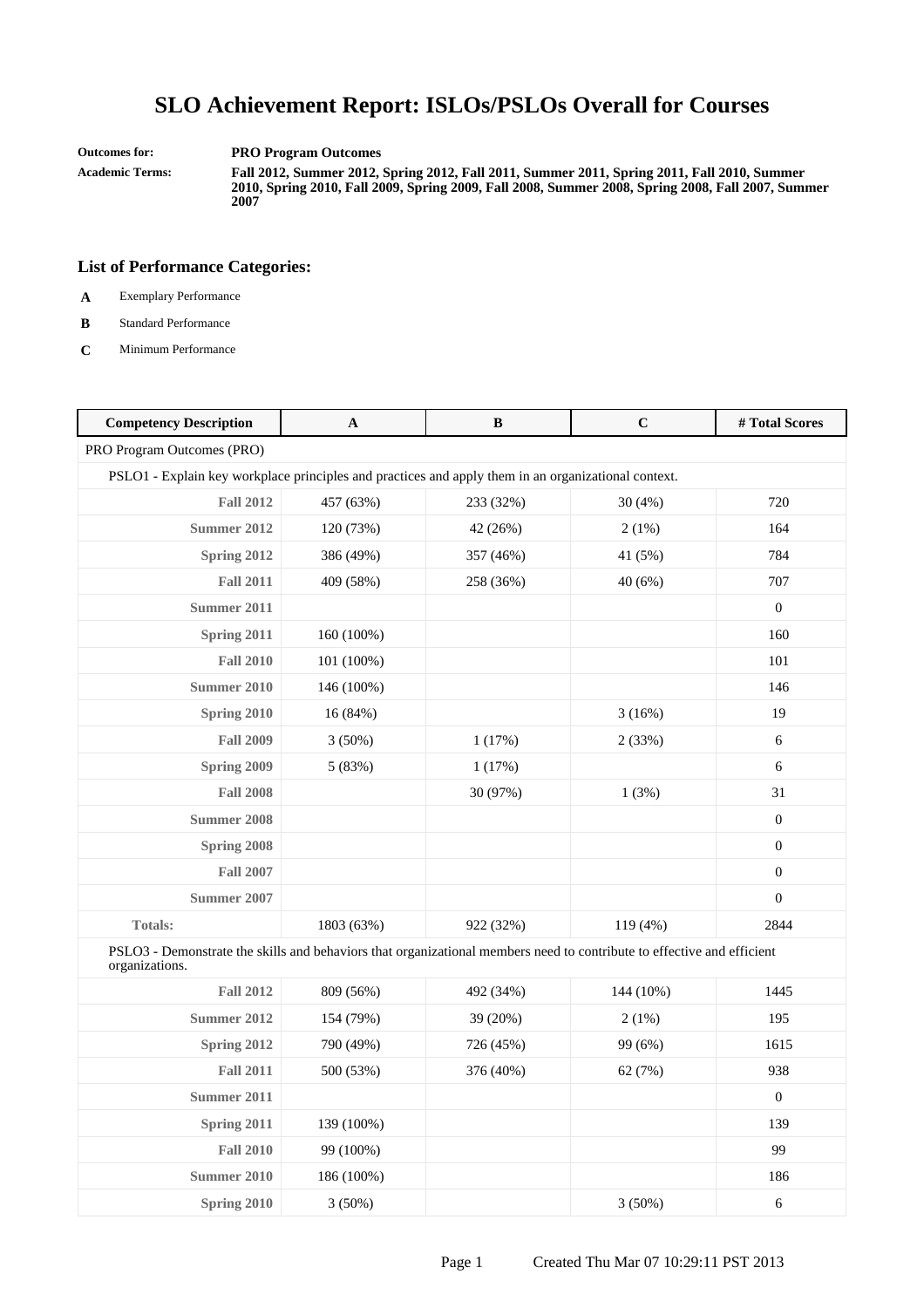| <b>Competency Description</b>                                                                           | $\mathbf{A}$ | $\, {\bf B}$ | $\mathbf C$ | #Total Scores    |
|---------------------------------------------------------------------------------------------------------|--------------|--------------|-------------|------------------|
| <b>Fall 2009</b>                                                                                        | 3(50%)       | 1(17%)       | 2(33%)      | 6                |
| Spring 2009                                                                                             | 5 (83%)      | 1(17%)       |             | 6                |
| <b>Fall 2008</b>                                                                                        |              |              |             | $\boldsymbol{0}$ |
| Summer 2008                                                                                             |              |              |             | $\boldsymbol{0}$ |
| Spring 2008                                                                                             |              |              |             | $\boldsymbol{0}$ |
| <b>Fall 2007</b>                                                                                        |              |              |             | $\boldsymbol{0}$ |
| <b>Summer 2007</b>                                                                                      |              |              |             | $\boldsymbol{0}$ |
| Totals:                                                                                                 | 2688 (58%)   | 1635 (35%)   | 312 (7%)    | 4635             |
| PSLO4 - Utilize best practices of workplace behavior to support the optimal operation of organizations. |              |              |             |                  |
| <b>Fall 2012</b>                                                                                        | 291 (53%)    | 198 (36%)    | 57 (10%)    | 546              |
| <b>Summer 2012</b>                                                                                      | 48 (71%)     | 18 (26%)     | 2(3%)       | 68               |
| Spring 2012                                                                                             | 288 (48%)    | 265 (44%)    | 47 (8%)     | 600              |
| <b>Fall 2011</b>                                                                                        | 263 (56%)    | 176 (37%)    | 33 (7%)     | 472              |
| <b>Summer 2011</b>                                                                                      |              |              |             | $\boldsymbol{0}$ |
| Spring 2011                                                                                             | 78 (100%)    |              |             | 78               |
| <b>Fall 2010</b>                                                                                        | 50 (100%)    |              |             | 50               |
| <b>Summer 2010</b>                                                                                      | 127 (100%)   |              |             | 127              |
| Spring 2010                                                                                             | 3(50%)       |              | 3(50%)      | 6                |
| <b>Fall 2009</b>                                                                                        | 3(50%)       | 1(17%)       | 2(33%)      | 6                |
| Spring 2009                                                                                             | 5 (83%)      | 1(17%)       |             | 6                |
| <b>Fall 2008</b>                                                                                        |              |              |             | $\boldsymbol{0}$ |
| <b>Summer 2008</b>                                                                                      |              |              |             | $\boldsymbol{0}$ |
| Spring 2008                                                                                             |              |              |             | $\boldsymbol{0}$ |
| <b>Fall 2007</b>                                                                                        |              |              |             | $\boldsymbol{0}$ |
| Summer 2007                                                                                             |              |              |             | $\boldsymbol{0}$ |
| <b>Totals:</b>                                                                                          | 1156 (59%)   | 659 (34%)    | 144 (7%)    | 1959             |
| PSLO2 - Define, analyze and solve workplace related problems and issues.                                |              |              |             |                  |
| <b>Fall 2012</b>                                                                                        | 626 (54%)    | 449 (39%)    | 90 (8%)     | 1165             |
| <b>Summer 2012</b>                                                                                      | 100 (70%)    | 40 (28%)     | 2(1%)       | 142              |
| <b>Spring 2012</b>                                                                                      | 442 (44%)    | 503 (50%)    | 62(6%)      | 1007             |
| <b>Fall 2011</b>                                                                                        | 353 (58%)    | 217 (35%)    | 42 (7%)     | 612              |
| <b>Summer 2011</b>                                                                                      |              |              |             | $\boldsymbol{0}$ |
| Spring 2011                                                                                             | 164 (100%)   |              |             | 164              |
| <b>Fall 2010</b>                                                                                        | 103 (100%)   |              |             | 103              |
| <b>Summer 2010</b>                                                                                      | 116 (100%)   |              |             | 116              |
| Spring 2010                                                                                             | 16 (84%)     |              | 3(16%)      | 19               |
| <b>Fall 2009</b>                                                                                        | 3(50%)       | 1(17%)       | 2(33%)      | $\sqrt{6}$       |
| Spring 2009                                                                                             | 5(83%)       | 1(17%)       |             | 6                |
| <b>Fall 2008</b>                                                                                        |              |              |             | $\boldsymbol{0}$ |
| <b>Summer 2008</b>                                                                                      |              |              |             | $\boldsymbol{0}$ |
| Spring 2008                                                                                             |              |              |             | $\boldsymbol{0}$ |
| <b>Fall 2007</b>                                                                                        |              |              |             | $\boldsymbol{0}$ |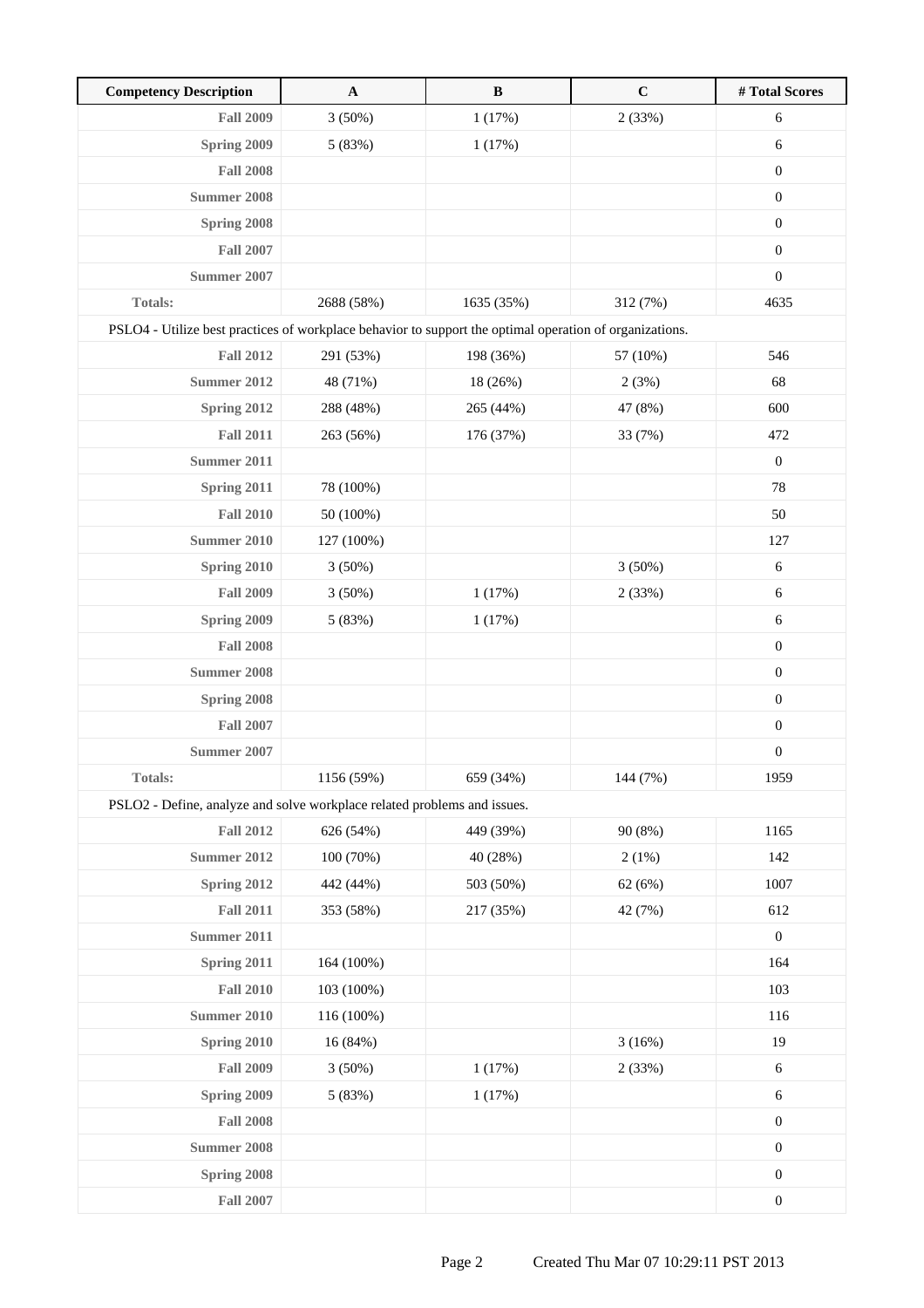| <b>Competency Description</b> | $\mathbf{A}$ | $\bf{B}$   | $\mathbf C$ | #Total Scores    |
|-------------------------------|--------------|------------|-------------|------------------|
| Summer 2007                   |              |            |             | $\mathbf{0}$     |
| <b>Totals:</b>                | 1928 (58%)   | 1211 (36%) | 201 (6%)    | 3340             |
|                               |              |            |             |                  |
| <b>Report Totals by Term</b>  |              |            |             |                  |
| <b>Fall 2012</b>              | 2183 (56%)   | 1372 (35%) | 321 (8%)    | 3876             |
| <b>Summer 2012</b>            | 422 (74%)    | 139 (24%)  | 8(1%)       | 569              |
| Spring 2012                   | 1906 (48%)   | 1851 (46%) | 249 (6%)    | 4006             |
| <b>Fall 2011</b>              | 1525 (56%)   | 1027 (38%) | 177 (6%)    | 2729             |
| Summer 2011                   |              |            |             | $\mathbf{0}$     |
| Spring 2011                   | 541 (100%)   |            |             | 541              |
| <b>Fall 2010</b>              | 353 (100%)   |            |             | 353              |
| <b>Summer 2010</b>            | 575 (100%)   |            |             | 575              |
| Spring 2010                   | 38 (76%)     |            | 12 (24%)    | 50               |
| <b>Fall 2009</b>              | 12 (50%)     | 4(17%)     | 8 (33%)     | 24               |
| Spring 2009                   | 20 (83%)     | 4(17%)     |             | 24               |
| <b>Fall 2008</b>              |              | 30 (97%)   | 1(3%)       | 31               |
| <b>Summer 2008</b>            |              |            |             | $\boldsymbol{0}$ |
| Spring 2008                   |              |            |             | $\mathbf{0}$     |
| <b>Fall 2007</b>              |              |            |             | $\boldsymbol{0}$ |
| <b>Summer 2007</b>            |              |            |             | $\boldsymbol{0}$ |
|                               |              |            |             |                  |
| <b>Grand Totals:</b>          | 7575 (59%)   | 4427 (35%) | 776 (6%)    | 12778            |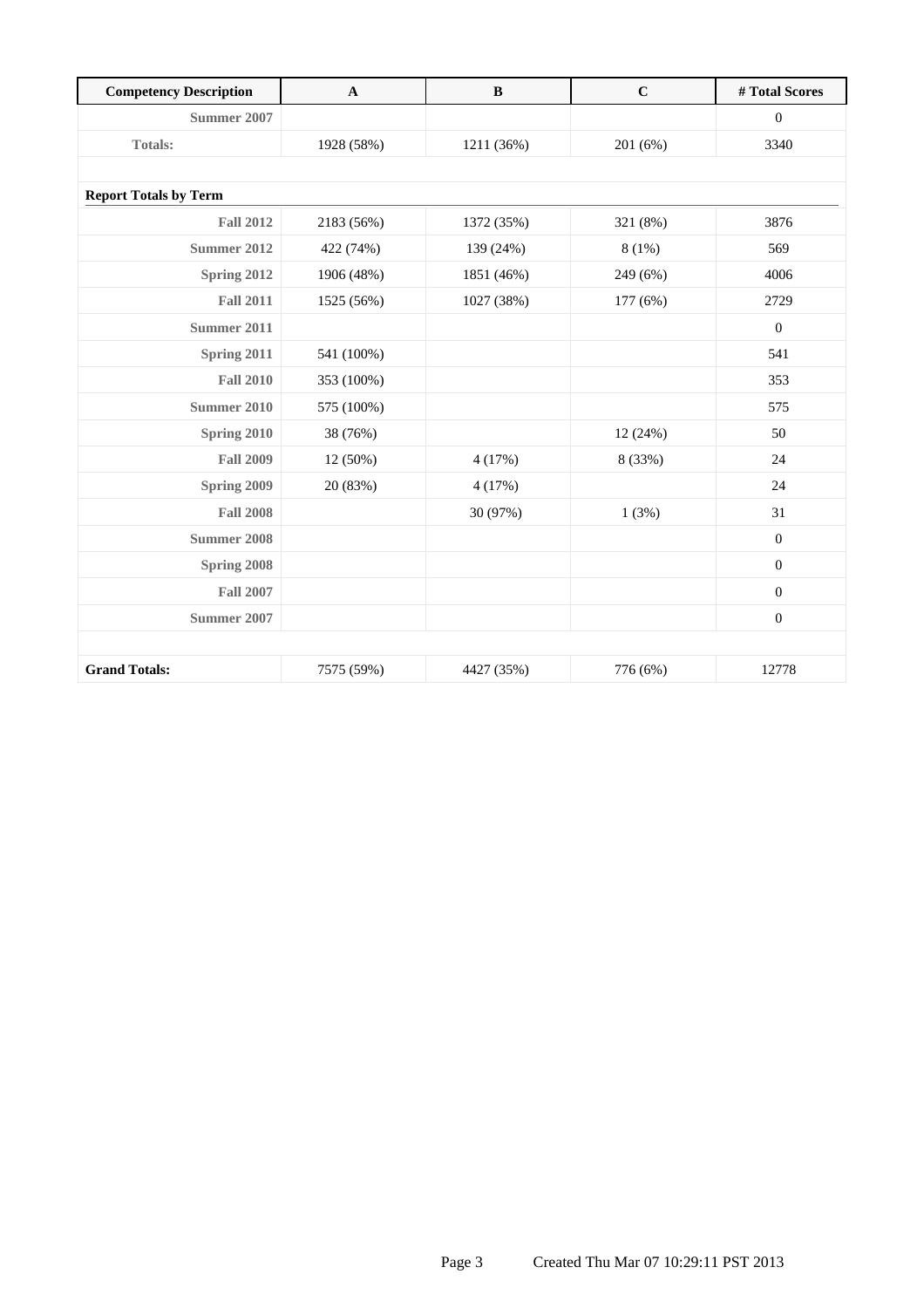**Outcomes for: Psychology Department Program Outcomes - Psychology Department Program OUtcomes Academic Terms: Fall 2012, Summer 2012, Spring 2012, Fall 2011, Summer 2011, Spring 2011, Fall 2010, Summer 2010, Spring 2010, Fall 2009, Spring 2009, Fall 2008, Summer 2008, Spring 2008, Fall 2007, Summer 2007**

- **A** Exemplary Performance
- **B** Standard Performance
- **C** Minimum Performance

| <b>Competency Description</b>                                                                                                                                                                                   | $\mathbf A$                                  | B           | $\mathbf C$ | # Total Scores   |  |  |
|-----------------------------------------------------------------------------------------------------------------------------------------------------------------------------------------------------------------|----------------------------------------------|-------------|-------------|------------------|--|--|
|                                                                                                                                                                                                                 | Psychology Department Program OUtcomes (PSY) |             |             |                  |  |  |
| PSLO 1. Theory and Content of Psychology: Students will demonstrate comprehension of the major concepts, theoretical<br>perspectives, empirical findings, and historical and contemporary trends in psychology. |                                              |             |             |                  |  |  |
| <b>Fall 2012</b>                                                                                                                                                                                                | 132 (46%)                                    | 126 (44%)   | 28 (10%)    | 286              |  |  |
| Summer 2012                                                                                                                                                                                                     | 4(7%)                                        | 34 (59%)    | 20 (34%)    | 58               |  |  |
| Spring 2012                                                                                                                                                                                                     | 394 (32%)                                    | 522 (43%)   | 302 (25%)   | 1218             |  |  |
| <b>Fall 2011</b>                                                                                                                                                                                                | 443 (56%)                                    | 217 (28%)   | 127 (16%)   | 787              |  |  |
| Summer 2011                                                                                                                                                                                                     |                                              |             |             | $\overline{0}$   |  |  |
| Spring 2011                                                                                                                                                                                                     | 556 (35%)                                    | 674 (42%)   | 378 (24%)   | 1608             |  |  |
| <b>Fall 2010</b>                                                                                                                                                                                                | 246 (46%)                                    | 234 (43%)   | 58 (11%)    | 538              |  |  |
| Summer 2010                                                                                                                                                                                                     |                                              |             |             | $\mathbf{0}$     |  |  |
| Spring 2010                                                                                                                                                                                                     | 240 (46%)                                    | 205 (39%)   | 78 (15%)    | 523              |  |  |
| <b>Fall 2009</b>                                                                                                                                                                                                | 96 (31%)                                     | $126(41\%)$ | 88 (28%)    | 310              |  |  |
| <b>Spring 2009</b>                                                                                                                                                                                              |                                              |             |             | $\overline{0}$   |  |  |
| <b>Fall 2008</b>                                                                                                                                                                                                | 21 (39%)                                     | 24 (44%)    | 9(17%)      | 54               |  |  |
| <b>Summer 2008</b>                                                                                                                                                                                              |                                              |             |             | $\Omega$         |  |  |
| Spring 2008                                                                                                                                                                                                     | 70 (32%)                                     | 71 (33%)    | 76 (35%)    | 217              |  |  |
| <b>Fall 2007</b>                                                                                                                                                                                                |                                              |             |             | $\mathbf{0}$     |  |  |
| Summer 2007                                                                                                                                                                                                     |                                              |             |             | $\boldsymbol{0}$ |  |  |
| <b>Totals:</b>                                                                                                                                                                                                  | 2202 (39%)                                   | 2233 (40%)  | 1164 (21%)  | 5599             |  |  |
| PSLO 5. Critical Thinking: Students will use logic and empirical evidence to evaluate claims made about behavior.                                                                                               |                                              |             |             |                  |  |  |
| <b>Fall 2012</b>                                                                                                                                                                                                | 51 (36%)                                     | 74 (52%)    | 17 (12%)    | 142              |  |  |
| Summer 2012                                                                                                                                                                                                     | 6(7%)                                        | 51 (59%)    | 30 (34%)    | 87               |  |  |
| Spring 2012                                                                                                                                                                                                     | 728 (39%)                                    | 799 (42%)   | 361 (19%)   | 1888             |  |  |
| <b>Fall 2011</b>                                                                                                                                                                                                | 449 (56%)                                    | 208 (26%)   | 138 (17%)   | 795              |  |  |
| <b>Summer 2011</b>                                                                                                                                                                                              |                                              |             |             | $\Omega$         |  |  |
| Spring 2011                                                                                                                                                                                                     | 834 (36%)                                    | 943 (41%)   | 546 (24%)   | 2323             |  |  |
| <b>Fall 2010</b>                                                                                                                                                                                                | 264 (38%)                                    | 304 (44%)   | 119 (17%)   | 687              |  |  |
| Summer 2010                                                                                                                                                                                                     |                                              |             |             | $\mathbf{0}$     |  |  |
| Spring 2010                                                                                                                                                                                                     | 163 (33%)                                    | 245 (50%)   | 82 (17%)    | 490              |  |  |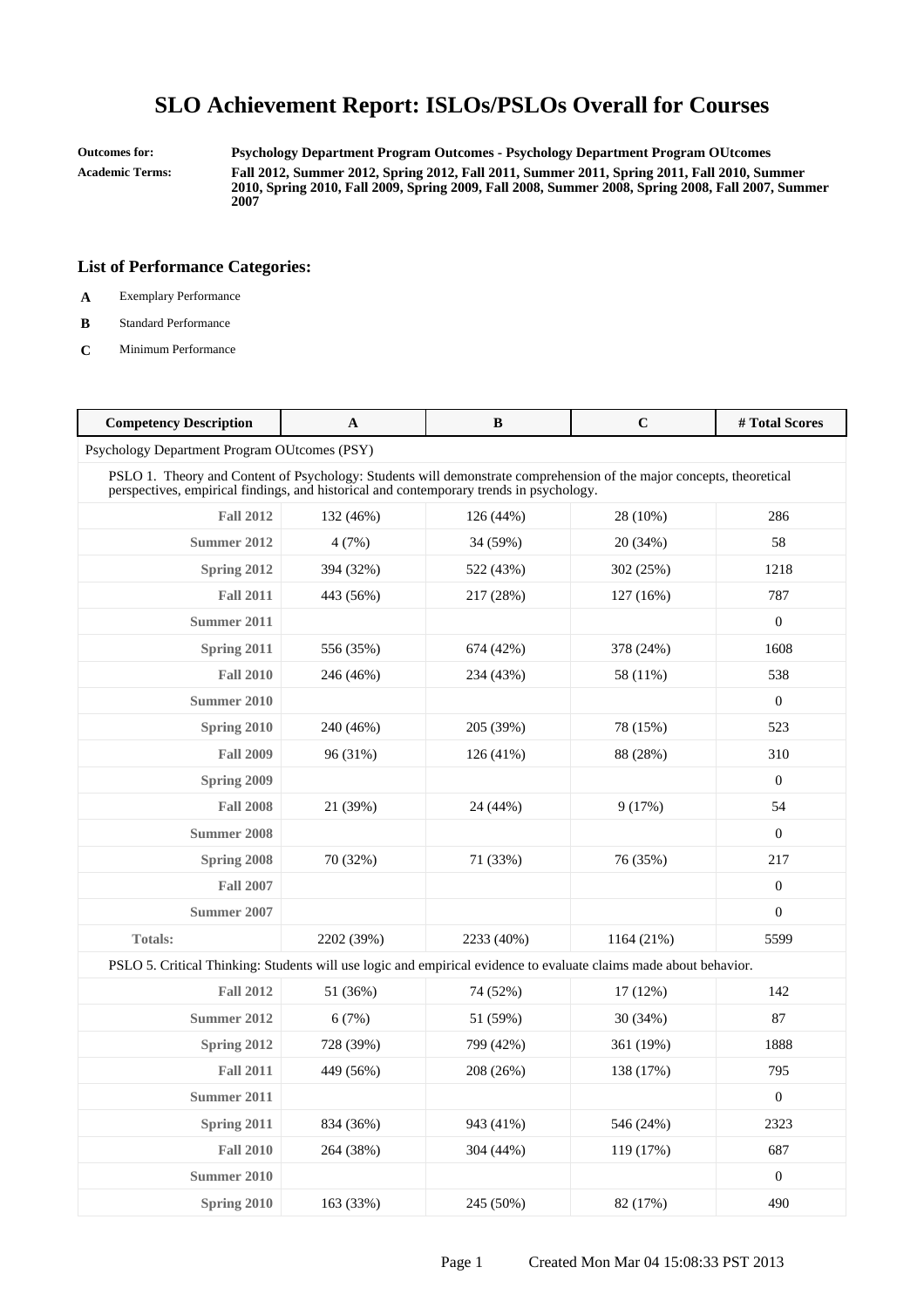| <b>Competency Description</b> | A          | B          | $\mathbf C$ | # Total Scores   |
|-------------------------------|------------|------------|-------------|------------------|
| <b>Fall 2009</b>              | 228 (45%)  | 179 (35%)  | 103 (20%)   | 510              |
| Spring 2009                   |            | 66 (43%)   | 87 (57%)    | 153              |
| <b>Fall 2008</b>              | 33 (41%)   | 34 (42%)   | 13 (16%)    | 80               |
| Summer 2008                   |            |            |             | $\boldsymbol{0}$ |
| Spring 2008                   | 144 (41%)  | 114 (33%)  | 91(26%)     | 349              |
| <b>Fall 2007</b>              |            |            |             | $\boldsymbol{0}$ |
| Summer 2007                   |            |            |             | $\boldsymbol{0}$ |
| <b>Totals:</b>                | 2900 (39%) | 3017 (40%) | 1587 (21%)  | 7504             |

PSLO 2. Research Methods in Psychology: Students will demonstrate comprehension of scientifically based research methods in psychology.

| <b>Fall 2012</b>   | 64 (45%)   | 73 (51%)   | 6(4%)     | 143            |
|--------------------|------------|------------|-----------|----------------|
| Summer 2012        | 4(7%)      | 34 (59%)   | 20 (34%)  | 58             |
| Spring 2012        | 530 (45%)  | 442 (38%)  | 195 (17%) | 1167           |
| <b>Fall 2011</b>   | 348 (56%)  | 159 (26%)  | 114 (18%) | 621            |
| Summer 2011        |            |            |           | $\mathbf{0}$   |
| Spring 2011        | 560 (37%)  | 584 (38%)  | 390 (25%) | 1534           |
| <b>Fall 2010</b>   | 179 (48%)  | 145 (39%)  | 51 (14%)  | 375            |
| Summer 2010        |            |            |           | $\mathbf{0}$   |
| Spring 2010        | 121 (41%)  | 129 (43%)  | 47 (16%)  | 297            |
| <b>Fall 2009</b>   | 136 (45%)  | 98 (33%)   | 67 (22%)  | 301            |
| Spring 2009        |            | 29 (57%)   | 22 (43%)  | 51             |
| <b>Fall 2008</b>   | 32(41%)    | 38 (48%)   | $9(11\%)$ | 79             |
| <b>Summer 2008</b> |            |            |           | $\mathbf{0}$   |
| Spring 2008        | 103(48%)   | 59 (27%)   | 54 (25%)  | 216            |
| <b>Fall 2007</b>   |            |            |           | $\overline{0}$ |
| Summer 2007        |            |            |           | $\overline{0}$ |
| Totals:            | 2077 (43%) | 1790 (37%) | 975 (20%) | 4842           |

PSLO 3. Statistical Methods in Psychology: Students will indentify, understand, and apply statistical analyses appropriate for specific research problems in psychology.

| <b>Fall 2012</b>   |           |           |            | $\boldsymbol{0}$ |
|--------------------|-----------|-----------|------------|------------------|
| <b>Summer 2012</b> | 2(7%)     | 17 (59%)  | 10(34%)    | 29               |
| Spring 2012        | 387 (55%) | 259 (37%) | 59 (8%)    | 705              |
| <b>Fall 2011</b>   | 146 (57%) | 64 (25%)  | 45 (18%)   | 255              |
| Summer 2011        |           |           |            | $\boldsymbol{0}$ |
| Spring 2011        | 352 (43%) | 280 (34%) | 195 (24%)  | 827              |
| <b>Fall 2010</b>   | 115(34%)  | 142 (41%) | 86 (25%)   | 343              |
| Summer 2010        |           |           |            | $\boldsymbol{0}$ |
| Spring 2010        | 28 (30%)  | 50 (53%)  | 16(17%)    | 94               |
| <b>Fall 2009</b>   | 132 (66%) | 53 (26%)  | 15(8%)     | 200              |
| Spring 2009        |           | 66 (43%)  | 87 (57%)   | 153              |
| <b>Fall 2008</b>   | 12 (46%)  | 10(38%)   | 4(15%)     | 26               |
| Summer 2008        |           |           |            | $\boldsymbol{0}$ |
| Spring 2008        | 74 (56%)  | 43 (33%)  | $15(11\%)$ | 132              |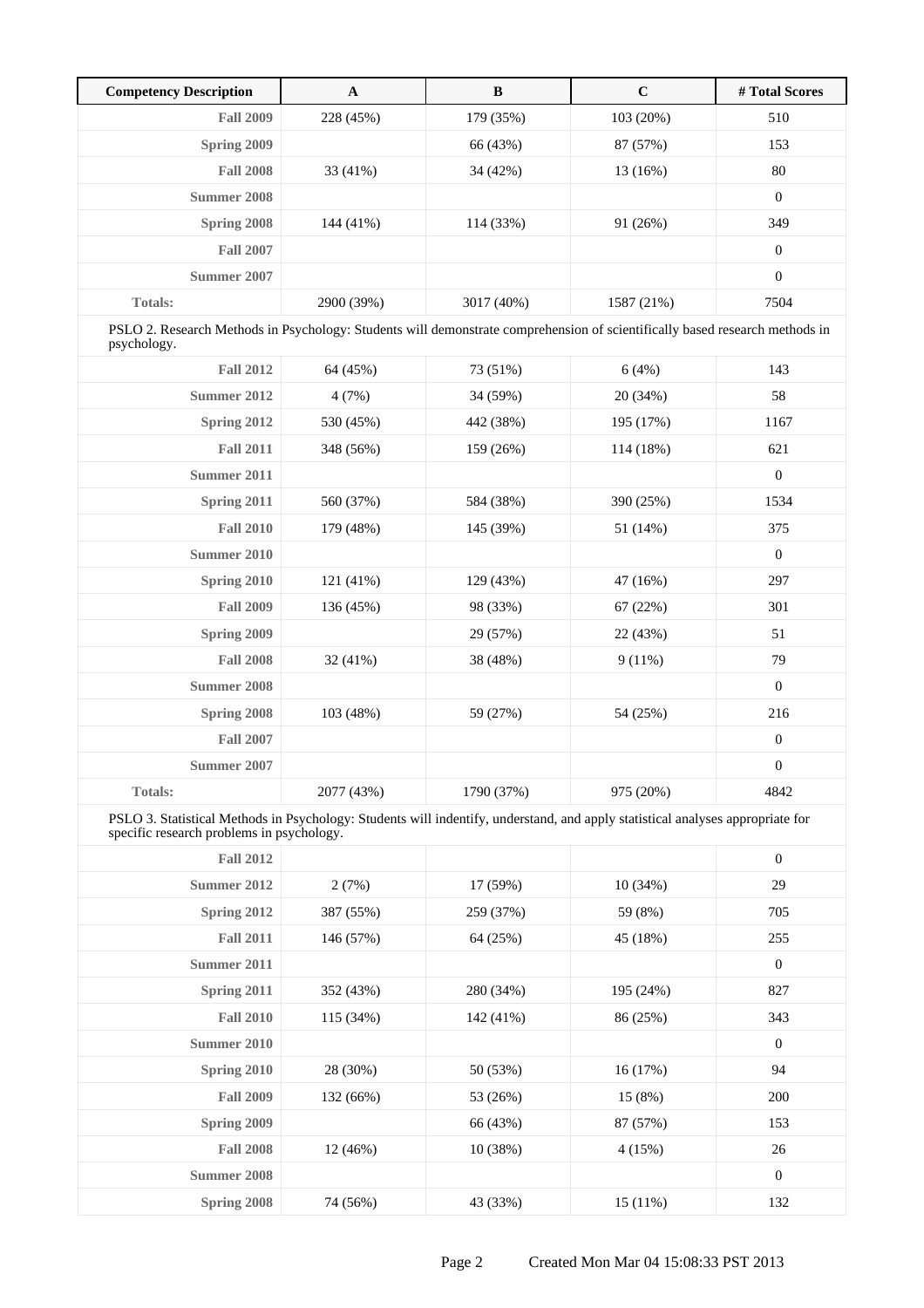| <b>Competency Description</b>                                                                                                                                             | $\mathbf A$ | $\, {\bf B}$ | $\mathbf C$ | #Total Scores    |
|---------------------------------------------------------------------------------------------------------------------------------------------------------------------------|-------------|--------------|-------------|------------------|
| <b>Fall 2007</b>                                                                                                                                                          |             |              |             | $\boldsymbol{0}$ |
| Summer 2007                                                                                                                                                               |             |              |             | $\boldsymbol{0}$ |
| <b>Totals:</b>                                                                                                                                                            | 1248 (45%)  | 984 (36%)    | 532 (19%)   | 2764             |
| PSLO 6. Communication: Students will clearly express thoughts, ideas, and arguments, using appropriate tone, focus, grammar,<br>and organization in their communications. |             |              |             |                  |
| <b>Fall 2012</b>                                                                                                                                                          | 28 (43%)    | 35 (54%)     | 2(3%)       | 65               |
| Spring 2012                                                                                                                                                               | 227 (46%)   | 161 (32%)    | 108 (22%)   | 496              |
| <b>Fall 2011</b>                                                                                                                                                          | 199 (63%)   | 79 (25%)     | 38 (12%)    | 316              |
| Summer 2011                                                                                                                                                               |             |              |             | $\boldsymbol{0}$ |
| Spring 2011                                                                                                                                                               | 206 (48%)   | 143 (33%)    | 83 (19%)    | 432              |
| <b>Fall 2010</b>                                                                                                                                                          | 167 (42%)   | 164 (41%)    | 71 (18%)    | 402              |
| Spring 2010                                                                                                                                                               | 163 (33%)   | 245 (50%)    | 82 (17%)    | 490              |
| <b>Fall 2009</b>                                                                                                                                                          | 141 (42%)   | 108 (32%)    | 85 (25%)    | 334              |
| Spring 2009                                                                                                                                                               |             | 37 (36%)     | 65 (64%)    | 102              |
| <b>Fall 2008</b>                                                                                                                                                          | 12 (46%)    | 10 (38%)     | 4(15%)      | $26\,$           |
| <b>Summer 2008</b>                                                                                                                                                        |             |              |             | $\boldsymbol{0}$ |
| Spring 2008                                                                                                                                                               | 125 (46%)   | 80 (29%)     | 69 (25%)    | 274              |
| <b>Fall 2007</b>                                                                                                                                                          |             |              |             | $\boldsymbol{0}$ |
| Summer 2007                                                                                                                                                               |             |              |             | $\boldsymbol{0}$ |
| <b>Totals:</b>                                                                                                                                                            | 1268 (43%)  | 1062 (36%)   | 607 (21%)   | 2937             |
| PSLO 4. Information technology: Students will demonstrate competence with information technology.                                                                         |             |              |             |                  |
| Spring 2012                                                                                                                                                               | 68 (56%)    | 52 (43%)     | 1(1%)       | 121              |
| <b>Fall 2011</b>                                                                                                                                                          | 68 (66%)    | 18 (17%)     | 17 (17%)    | 103              |
| Spring 2011                                                                                                                                                               | 115 (67%)   | 39 (23%)     | 18 (10%)    | 172              |
| <b>Fall 2010</b>                                                                                                                                                          | 89 (30%)    | 126 (42%)    | 85 (28%)    | 300              |
| Spring 2010                                                                                                                                                               | 65 (34%)    | 92 (49%)     | 32 (17%)    | 189              |
| <b>Fall 2009</b>                                                                                                                                                          | 45 (83%)    | 9(17%)       |             | 54               |
| Spring 2009                                                                                                                                                               |             | 66 (43%)     | 87 (57%)    | 153              |
| <b>Fall 2008</b>                                                                                                                                                          |             |              |             | $\boldsymbol{0}$ |
| <b>Summer 2008</b>                                                                                                                                                        |             |              |             | $\boldsymbol{0}$ |
| Spring 2008                                                                                                                                                               | 12 (48%)    | 11 (44%)     | 2(8%)       | 25               |
| <b>Fall 2007</b>                                                                                                                                                          |             |              |             | $\boldsymbol{0}$ |
| <b>Summer 2007</b>                                                                                                                                                        |             |              |             | $\boldsymbol{0}$ |
| <b>Totals:</b>                                                                                                                                                            | 462 (41%)   | 413 (37%)    | 242 (22%)   | 1117             |
|                                                                                                                                                                           |             |              |             |                  |
| <b>Report Totals by Term</b>                                                                                                                                              |             |              |             |                  |
| <b>Fall 2012</b>                                                                                                                                                          | 275 (43%)   | 308 (48%)    | 53 (8%)     | 636              |
| <b>Summer 2012</b>                                                                                                                                                        | 16(7%)      | 136 (59%)    | 80 (34%)    | 232              |
| Spring 2012                                                                                                                                                               | 2334 (42%)  | 2235 (40%)   | 1026 (18%)  | 5595             |
| <b>Fall 2011</b>                                                                                                                                                          | 1653 (57%)  | 745 (26%)    | 479 (17%)   | 2877             |
| <b>Summer 2011</b>                                                                                                                                                        |             |              |             | $\boldsymbol{0}$ |
| Spring 2011                                                                                                                                                               | 2623 (38%)  | 2663 (39%)   | 1610 (23%)  | 6896             |
| <b>Fall 2010</b>                                                                                                                                                          | 1060 (40%)  | 1115 (42%)   | 470 (18%)   | 2645             |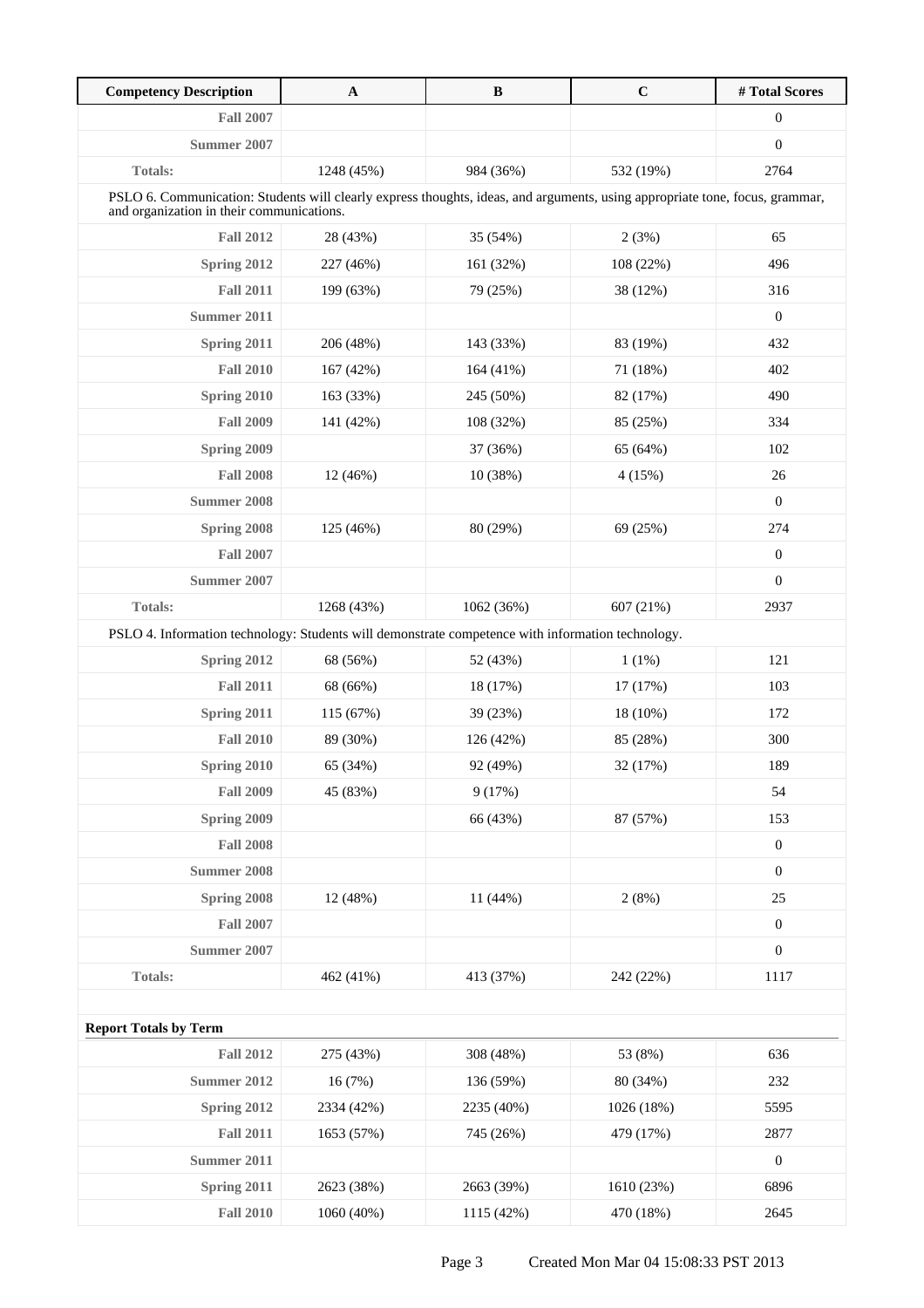| <b>Competency Description</b> | $\mathbf A$ | B           | $\mathbf C$ | # Total Scores   |
|-------------------------------|-------------|-------------|-------------|------------------|
| Summer 2010                   |             |             |             | $\boldsymbol{0}$ |
| Spring 2010                   | 780 (37%)   | 966 (46%)   | 337 (16%)   | 2083             |
| <b>Fall 2009</b>              | 778 (46%)   | 573 (34%)   | 358 (21%)   | 1709             |
| Spring 2009                   |             | 264 (43%)   | 348 (57%)   | 612              |
| <b>Fall 2008</b>              | 110 (42%)   | $116(44\%)$ | 39 (15%)    | 265              |
| Summer 2008                   |             |             |             | $\mathbf{0}$     |
| Spring 2008                   | 528 (44%)   | 378 (31%)   | 307 (25%)   | 1213             |
| <b>Fall 2007</b>              |             |             |             | $\mathbf{0}$     |
| Summer 2007                   |             |             |             | $\boldsymbol{0}$ |
|                               |             |             |             |                  |
| <b>Grand Totals:</b>          | 10157 (41%) | 9499 (38%)  | 5107 (21%)  | 24763            |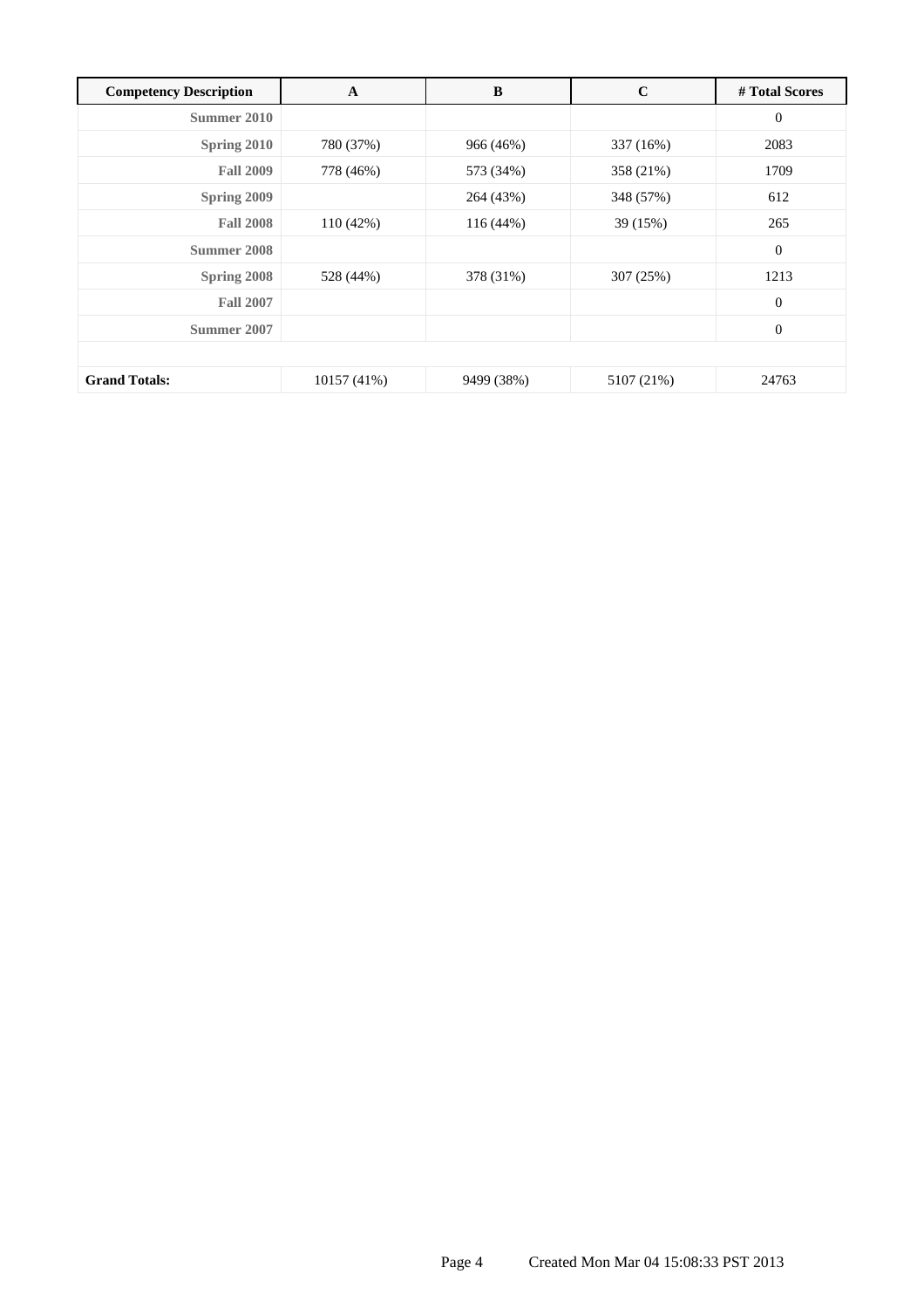**Outcomes for: RE Department Program Outcomes - RE Department Program Outcomes Academic Terms: Spring 2012, Fall 2011, Spring 2011, Fall 2010, Spring 2010, Fall 2009, Spring 2009, Fall 2008, Spring 2008, Fall 2007**

- **A** Exemplary Performance
- **B** Standard Performance
- **C** Minimum Performance

| <b>Competency Description</b>                                                                                                                                                                          | $\mathbf{A}$ | $\bf{B}$  | $\mathbf C$ | #Total Scores    |
|--------------------------------------------------------------------------------------------------------------------------------------------------------------------------------------------------------|--------------|-----------|-------------|------------------|
| RE Department Program Outcomes (RE)                                                                                                                                                                    |              |           |             |                  |
| PSLO 2. Meet their career preparation goals as well as prepare for a state licensing exam.                                                                                                             |              |           |             |                  |
| Spring 2012                                                                                                                                                                                            | 113 (43%)    | 98 (38%)  | 50 (19%)    | 261              |
| <b>Fall 2011</b>                                                                                                                                                                                       | 20 (25%)     | 40 (50%)  | 20 (25%)    | 80               |
| Spring 2011                                                                                                                                                                                            |              |           |             | $\mathbf{0}$     |
| <b>Fall 2010</b>                                                                                                                                                                                       | 20 (47%)     | 19 (44%)  | 4(9%)       | 43               |
| Spring 2010                                                                                                                                                                                            | 36 (39%)     | 44 (48%)  | 12 (13%)    | 92               |
| <b>Fall 2009</b>                                                                                                                                                                                       | 10(8%)       | 40 (32%)  | 74 (60%)    | 124              |
| Spring 2009                                                                                                                                                                                            | 48 (26%)     | 99 (54%)  | 35 (19%)    | 182              |
| <b>Fall 2008</b>                                                                                                                                                                                       | 73 (30%)     | 82 (34%)  | 89 (36%)    | 244              |
| Spring 2008                                                                                                                                                                                            |              |           |             | $\mathbf{0}$     |
| <b>Fall 2007</b>                                                                                                                                                                                       |              |           |             | $\boldsymbol{0}$ |
| <b>Totals:</b>                                                                                                                                                                                         | 320 (31%)    | 422 (41%) | 284 (28%)   | 1026             |
| PSLO 4. Demonstrate mastery of program-specific concepts and skills. (e.g. Understand theory and application in real estate<br>finance, investments, property management, and financial institutions.) |              |           |             |                  |
| Spring 2012                                                                                                                                                                                            | 113 (43%)    | 98 (38%)  | 50 (19%)    | 261              |
| <b>Fall 2011</b>                                                                                                                                                                                       | 33 (28%)     | 56 (47%)  | 31(26%)     | 120              |
| Spring 2011                                                                                                                                                                                            |              |           |             | $\overline{0}$   |
| <b>Fall 2010</b>                                                                                                                                                                                       | 30(46%)      | 29 (45%)  | 6(9%)       | 65               |
| Spring 2010                                                                                                                                                                                            | 36 (39%)     | 44 (48%)  | 12 (13%)    | 92               |
| <b>Fall 2009</b>                                                                                                                                                                                       | 10(8%)       | 40 (32%)  | 74 (60%)    | 124              |
| Spring 2009                                                                                                                                                                                            | 66 (30%)     | 114 (52%) | 39 (18%)    | 219              |
| <b>Fall 2008</b>                                                                                                                                                                                       | 73 (30%)     | 82 (34%)  | 89 (36%)    | 244              |
| Spring 2008                                                                                                                                                                                            |              |           |             | $\mathbf{0}$     |
| <b>Fall 2007</b>                                                                                                                                                                                       |              |           |             | $\boldsymbol{0}$ |
| Totals:                                                                                                                                                                                                | 361 (32%)    | 463 (41%) | 301 (27%)   | 1125             |
| PSLO 1. Analyze common real estate problems, apply appropriate solutions, and interpret outcomes.                                                                                                      |              |           |             |                  |
| Spring 2012                                                                                                                                                                                            | 96 (49%)     | 70 (36%)  | 30 (15%)    | 196              |
| <b>Fall 2011</b>                                                                                                                                                                                       | 20 (23%)     | 46 (53%)  | 20 (23%)    | 86               |
| Spring 2011                                                                                                                                                                                            |              |           |             | $\boldsymbol{0}$ |
| <b>Fall 2010</b>                                                                                                                                                                                       | 10 (45%)     | 10(45%)   | 2(9%)       | $22\,$           |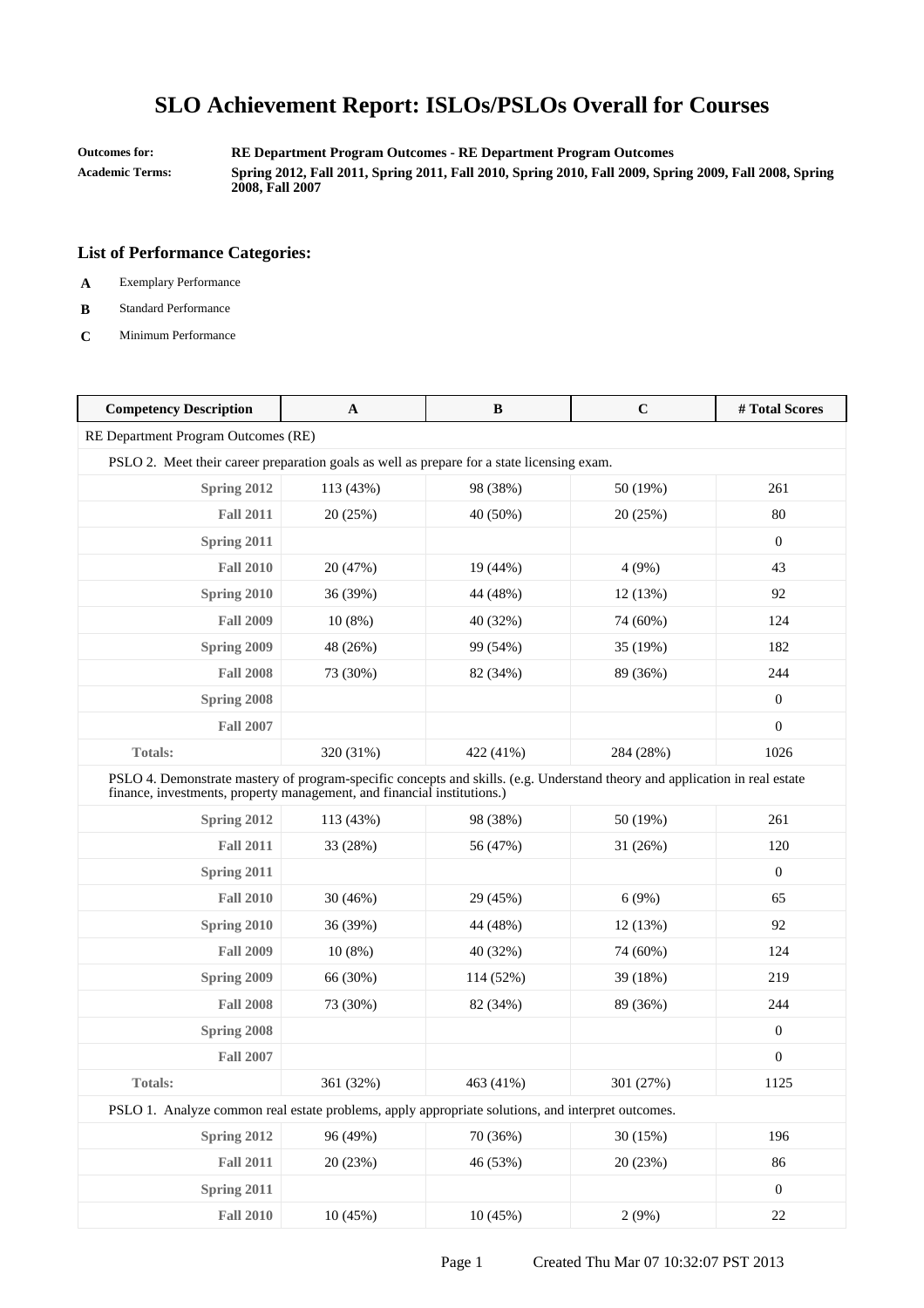| <b>Competency Description</b>                                                                                   | $\mathbf{A}$ | $\, {\bf B}$ | $\mathbf C$ | #Total Scores    |
|-----------------------------------------------------------------------------------------------------------------|--------------|--------------|-------------|------------------|
| <b>Spring 2010</b>                                                                                              |              |              |             | $\boldsymbol{0}$ |
| <b>Fall 2009</b>                                                                                                | 1(2%)        | 19 (31%)     | 42 (68%)    | 62               |
| Spring 2009                                                                                                     | 19 (21%)     | 50 (55%)     | 22 (24%)    | 91               |
| <b>Fall 2008</b>                                                                                                | 60 (32%)     | 61 (33%)     | 65 (35%)    | 186              |
| Spring 2008                                                                                                     |              |              |             | $\boldsymbol{0}$ |
| <b>Fall 2007</b>                                                                                                |              |              |             | $\boldsymbol{0}$ |
| Totals:                                                                                                         | 206 (32%)    | 256 (40%)    | 181 (28%)   | 643              |
| PSLO 3. Explain the process for making home purchase or sale decisions and completing real estate transactions. |              |              |             |                  |
| Spring 2012                                                                                                     | 86 (50%)     | 60 (35%)     | 26(15%)     | 172              |
| <b>Fall 2011</b>                                                                                                | 42 (31%)     | 59 (43%)     | 36(26%)     | 137              |
| Spring 2011                                                                                                     |              |              |             | $\boldsymbol{0}$ |
| <b>Fall 2010</b>                                                                                                | 40 (46%)     | 39 (45%)     | 8 (9%)      | 87               |
| Spring 2010                                                                                                     | 36 (39%)     | 44 (48%)     | 12 (13%)    | 92               |
| <b>Fall 2009</b>                                                                                                | 1(2%)        | 19 (31%)     | 42 (68%)    | 62               |
| Spring 2009                                                                                                     | 66 (33%)     | 104 (51%)    | 32 (16%)    | 202              |
| <b>Fall 2008</b>                                                                                                | 50 (31%)     | 53 (33%)     | 59 (36%)    | 162              |
| Spring 2008                                                                                                     |              |              |             | $\boldsymbol{0}$ |
| <b>Fall 2007</b>                                                                                                |              |              |             | $\boldsymbol{0}$ |
| <b>Totals:</b>                                                                                                  | 321 (35%)    | 378 (41%)    | 215 (24%)   | 914              |
|                                                                                                                 |              |              |             |                  |
| <b>Report Totals by Term</b>                                                                                    |              |              |             |                  |
| Spring 2012                                                                                                     | 408 (46%)    | 326 (37%)    | 156 (18%)   | 890              |
| <b>Fall 2011</b>                                                                                                | 115 (27%)    | 201 (48%)    | 107 (25%)   | 423              |
| Spring 2011                                                                                                     |              |              |             | $\boldsymbol{0}$ |
| <b>Fall 2010</b>                                                                                                | 100 (46%)    | 97 (45%)     | 20 (9%)     | 217              |
| Spring 2010                                                                                                     | 108 (39%)    | 132 (48%)    | 36 (13%)    | 276              |
| <b>Fall 2009</b>                                                                                                | 22 (6%)      | 118 (32%)    | 232 (62%)   | 372              |
| Spring 2009                                                                                                     | 199 (29%)    | 367 (53%)    | 128 (18%)   | 694              |
| <b>Fall 2008</b>                                                                                                | 256 (31%)    | 278 (33%)    | 302 (36%)   | 836              |
| Spring 2008                                                                                                     |              |              |             | $\boldsymbol{0}$ |
| <b>Fall 2007</b>                                                                                                |              |              |             | $\boldsymbol{0}$ |
|                                                                                                                 |              |              |             |                  |
| <b>Grand Totals:</b>                                                                                            | 1208 (33%)   | 1519 (41%)   | 981 (26%)   | 3708             |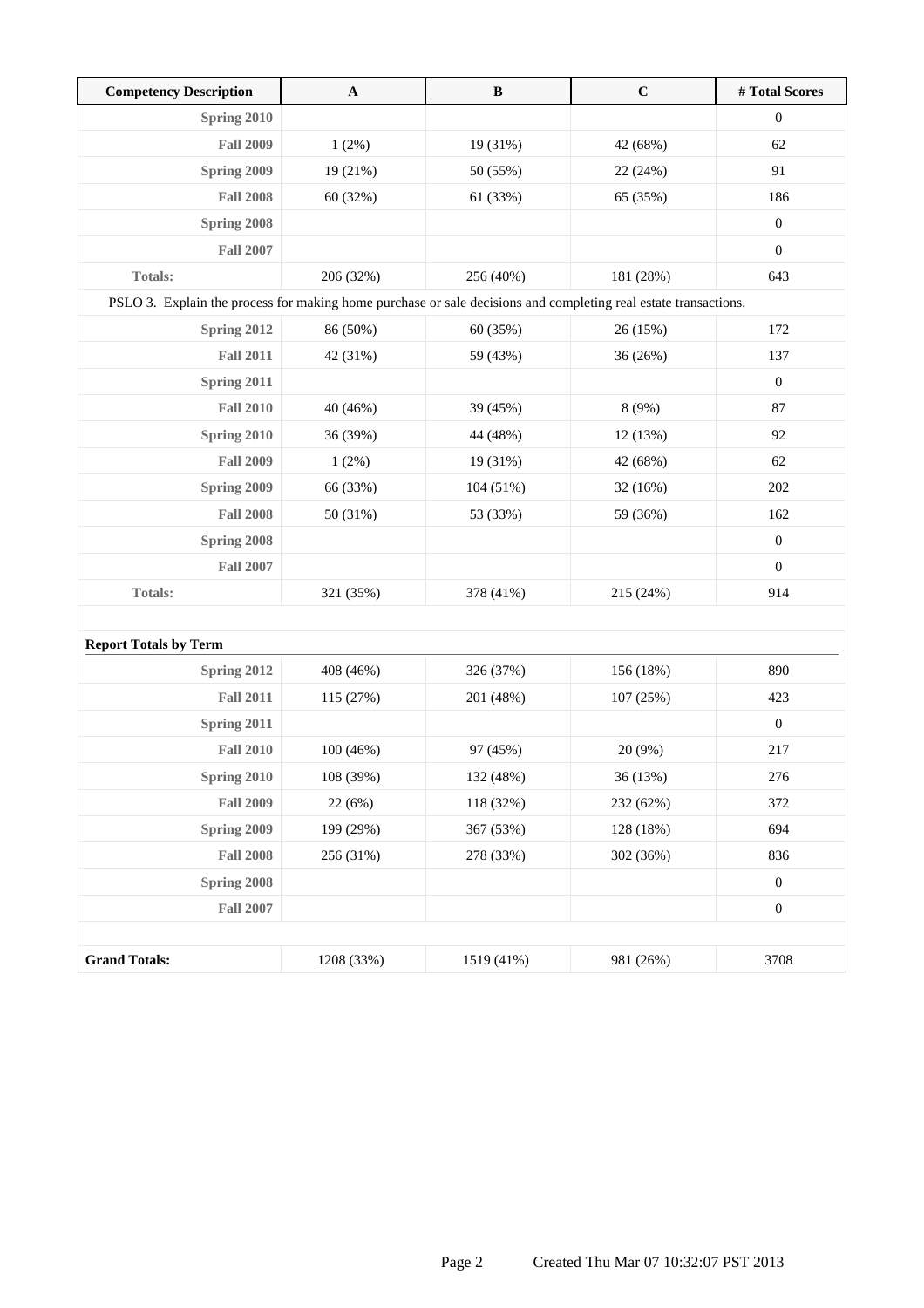**Outcomes for: Radiology Department Program Outcomes - Radiology Department Program Outcomes Academic Terms: Fall 2012, Summer 2012, Spring 2012, Fall 2011, Summer 2011, Spring 2011, Fall 2010, Summer 2010, Spring 2010, Fall 2009, Spring 2009, Fall 2008, Summer 2008, Spring 2008, Fall 2007, Summer 2007**

- **A** Exemplary Performance
- **B** Standard Performance
- **C** Minimum Performance

| <b>Competency Description</b>                                                                                                                    | $\mathbf A$ | $\bf{B}$  | $\mathbf C$ | #Total Scores    |
|--------------------------------------------------------------------------------------------------------------------------------------------------|-------------|-----------|-------------|------------------|
| Radiology Department Program Outcomes (RT)                                                                                                       |             |           |             |                  |
| PSLO 3. Image Production and Evaluation-Students are able to evaluate radiographic images for proper technical factors                           |             |           |             |                  |
| <b>Fall 2012</b>                                                                                                                                 | 138 (85%)   | 15 (9%)   | 10(6%)      | 163              |
| Summer 2012                                                                                                                                      | 97 (100%)   |           |             | 97               |
| Spring 2012                                                                                                                                      | 219 (78%)   | 60(21%)   | 2(1%)       | 281              |
| <b>Fall 2011</b>                                                                                                                                 | 79 (76%)    | 23 (22%)  | 2(2%)       | 104              |
| <b>Summer 2011</b>                                                                                                                               | 36 (39%)    | 56 (61%)  |             | 92               |
| <b>Spring 2011</b>                                                                                                                               | 92 (60%)    | 55 (36%)  | 7(5%)       | 154              |
| <b>Fall 2010</b>                                                                                                                                 | 117 (46%)   | 124 (48%) | 16(6%)      | 257              |
| <b>Summer 2010</b>                                                                                                                               |             | 47 (100%) |             | 47               |
| Spring 2010                                                                                                                                      | 96 (60%)    | 63 (40%)  |             | 159              |
| <b>Fall 2009</b>                                                                                                                                 | 78 (57%)    | 39 (28%)  | 20 (15%)    | 137              |
| Spring 2009                                                                                                                                      | 94 (56%)    | 64 (38%)  | 11(7%)      | 169              |
| <b>Fall 2008</b>                                                                                                                                 | 125 (90%)   | 14 (10%)  |             | 139              |
| <b>Summer 2008</b>                                                                                                                               |             |           |             | $\boldsymbol{0}$ |
| Spring 2008                                                                                                                                      |             |           |             | $\boldsymbol{0}$ |
| <b>Fall 2007</b>                                                                                                                                 |             |           |             | $\boldsymbol{0}$ |
| <b>Summer 2007</b>                                                                                                                               |             |           |             | $\boldsymbol{0}$ |
| <b>Totals:</b>                                                                                                                                   | 1171 (65%)  | 560 (31%) | 68 (4%)     | 1799             |
| PSLO 1. Radiation Protection-Students are able to apply the principles of radiation protection as required by the state and federal<br>agencies. |             |           |             |                  |
| <b>Fall 2012</b>                                                                                                                                 | 88 (83%)    | $10(9\%)$ | 8(8%)       | 106              |
| <b>Summer 2012</b>                                                                                                                               | 97 (100%)   |           |             | 97               |
| Spring 2012                                                                                                                                      | 185 (74%)   | 54 (22%)  | 12(5%)      | 251              |
| <b>Fall 2011</b>                                                                                                                                 | 97 (73%)    | 34 (26%)  | 2(2%)       | 133              |
| <b>Summer 2011</b>                                                                                                                               | 36 (39%)    | 56 (61%)  |             | 92               |
| Spring 2011                                                                                                                                      | 64 (68%)    | 28 (30%)  | 2(2%)       | 94               |
| <b>Fall 2010</b>                                                                                                                                 | 124 (58%)   | 80 (38%)  | 8(4%)       | 212              |
| <b>Summer 2010</b>                                                                                                                               |             | 47 (100%) |             | 47               |
| Spring 2010                                                                                                                                      | 82 (64%)    | 46 (36%)  |             | 128              |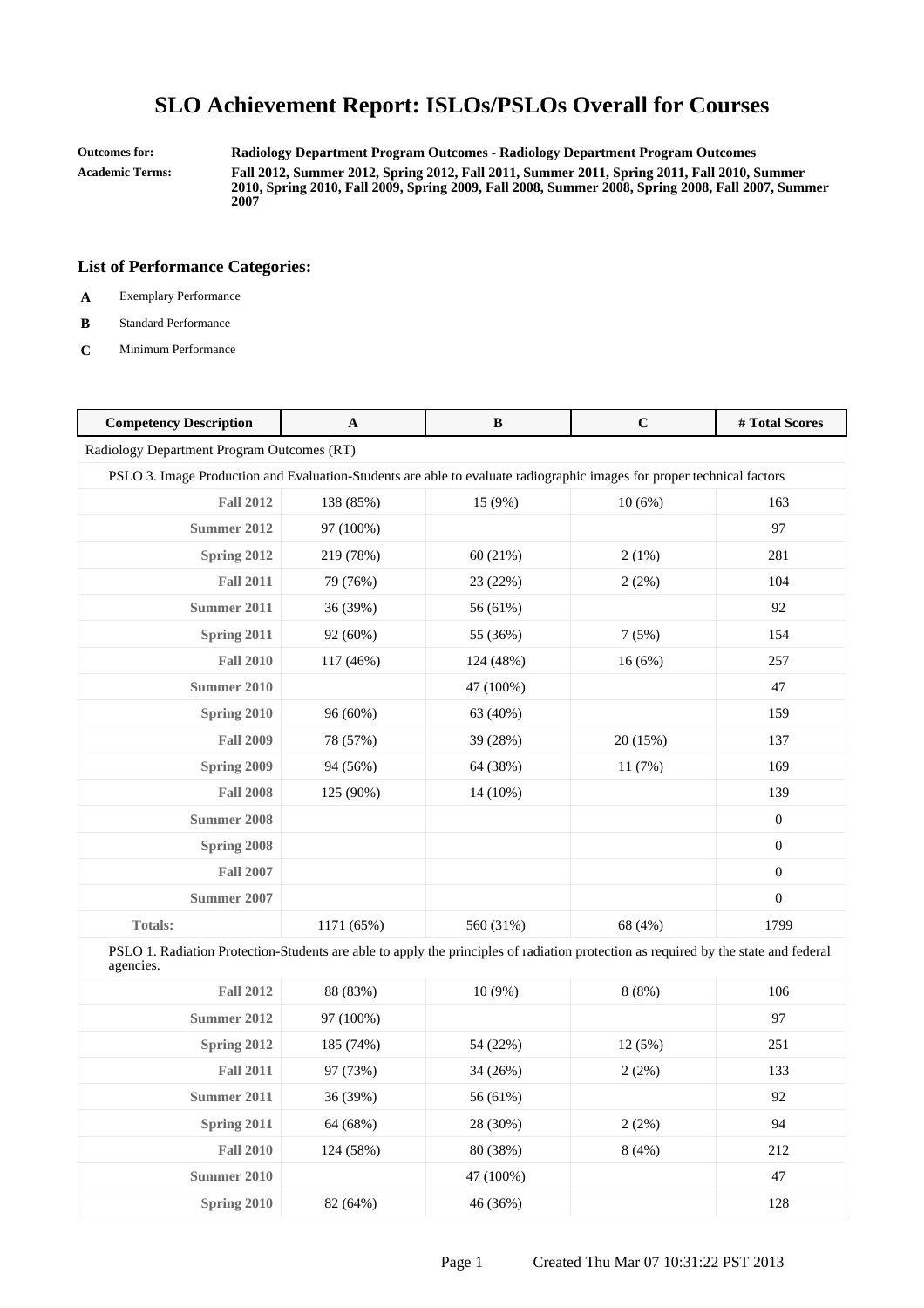| <b>Competency Description</b> | A          | B         | $\mathbf C$ | # Total Scores |
|-------------------------------|------------|-----------|-------------|----------------|
| <b>Fall 2009</b>              | 69 (58%)   | 40 (34%)  | $10(8\%)$   | 119            |
| Spring 2009                   | 99 (73%)   | 34 (25%)  | 3(2%)       | 136            |
| <b>Fall 2008</b>              | 96 (79%)   | 26(21%)   |             | 122            |
| Summer 2008                   |            |           |             | $\mathbf{0}$   |
| Spring 2008                   |            |           |             | $\theta$       |
| <b>Fall 2007</b>              |            |           |             | $\theta$       |
| Summer 2007                   |            |           |             | $\overline{0}$ |
| <b>Totals:</b>                | 1037 (67%) | 455 (30%) | 45 (3%)     | 1537           |

PSLO 2. Equipment Operation and Quality Control-Students are able to safely operate and perform Quality Control measurements on radiographic equipment.

| <b>Fall 2012</b>   | 88 (83%)   | 10(9%)    | 8(8%)   | 106              |
|--------------------|------------|-----------|---------|------------------|
| <b>Summer 2012</b> | 106 (100%) |           |         | 106              |
| Spring 2012        | 209 (67%)  | 90 (29%)  | 11(4%)  | 310              |
| <b>Fall 2011</b>   | 101 (76%)  | 30 (23%)  | 2(2%)   | 133              |
| Summer 2011        | 19 (18%)   | 84 (82%)  |         | 103              |
| Spring 2011        | 89 (48%)   | 82 (45%)  | 13 (7%) | 184              |
| <b>Fall 2010</b>   | 116 (63%)  | 64 (35%)  | 4(2%)   | 184              |
| <b>Summer 2010</b> |            | 94 (100%) |         | 94               |
| Spring 2010        | 87 (55%)   | 69 (43%)  | 3(2%)   | 159              |
| <b>Fall 2009</b>   | 67 (56%)   | 42 (35%)  | 10(8%)  | 119              |
| Spring 2009        | 123 (73%)  | 40 (24%)  | 5(3%)   | 168              |
| <b>Fall 2008</b>   | 96 (79%)   | 26(21%)   |         | 122              |
| Summer 2008        |            |           |         | $\boldsymbol{0}$ |
| Spring 2008        |            |           |         | $\boldsymbol{0}$ |
| <b>Fall 2007</b>   |            |           |         | $\boldsymbol{0}$ |
| <b>Summer 2007</b> |            |           |         | $\boldsymbol{0}$ |
| Totals:            | 1101 (62%) | 631 (35%) | 56 (3%) | 1788             |

PSLO 4. Radiographic Procedures- Students are able to perform radiographic procedures on various anatomical regions based on pathologic conditions

| <b>Fall 2012</b>   | 164 (87%) | 17 (9%)   | 8(4%)    | 189              |
|--------------------|-----------|-----------|----------|------------------|
| Summer 2012        | 68 (100%) |           |          | 68               |
| Spring 2012        | 240 (66%) | 110 (30%) | 13 (4%)  | 363              |
| <b>Fall 2011</b>   | 86 (78%)  | 22(20%)   | $2(2\%)$ | 110              |
| Summer 2011        | 19 (29%)  | 46 (71%)  |          | 65               |
| Spring 2011        | 64 (41%)  | 91 (58%)  | $1(1\%)$ | 156              |
| <b>Fall 2010</b>   | 200 (68%) | 92 (31%)  | $1(0\%)$ | 293              |
| Summer 2010        |           | 47 (100%) |          | 47               |
| Spring 2010        | 78 (61%)  | 50 (39%)  |          | 128              |
| <b>Fall 2009</b>   | 131 (58%) | 81 (36%)  | 15(7%)   | 227              |
| Spring 2009        | 93 (68%)  | 37 (27%)  | 6(4%)    | 136              |
| <b>Fall 2008</b>   | 127 (89%) | 15(11%)   |          | 142              |
| <b>Summer 2008</b> |           |           |          | $\boldsymbol{0}$ |
| Spring 2008        |           |           |          | $\boldsymbol{0}$ |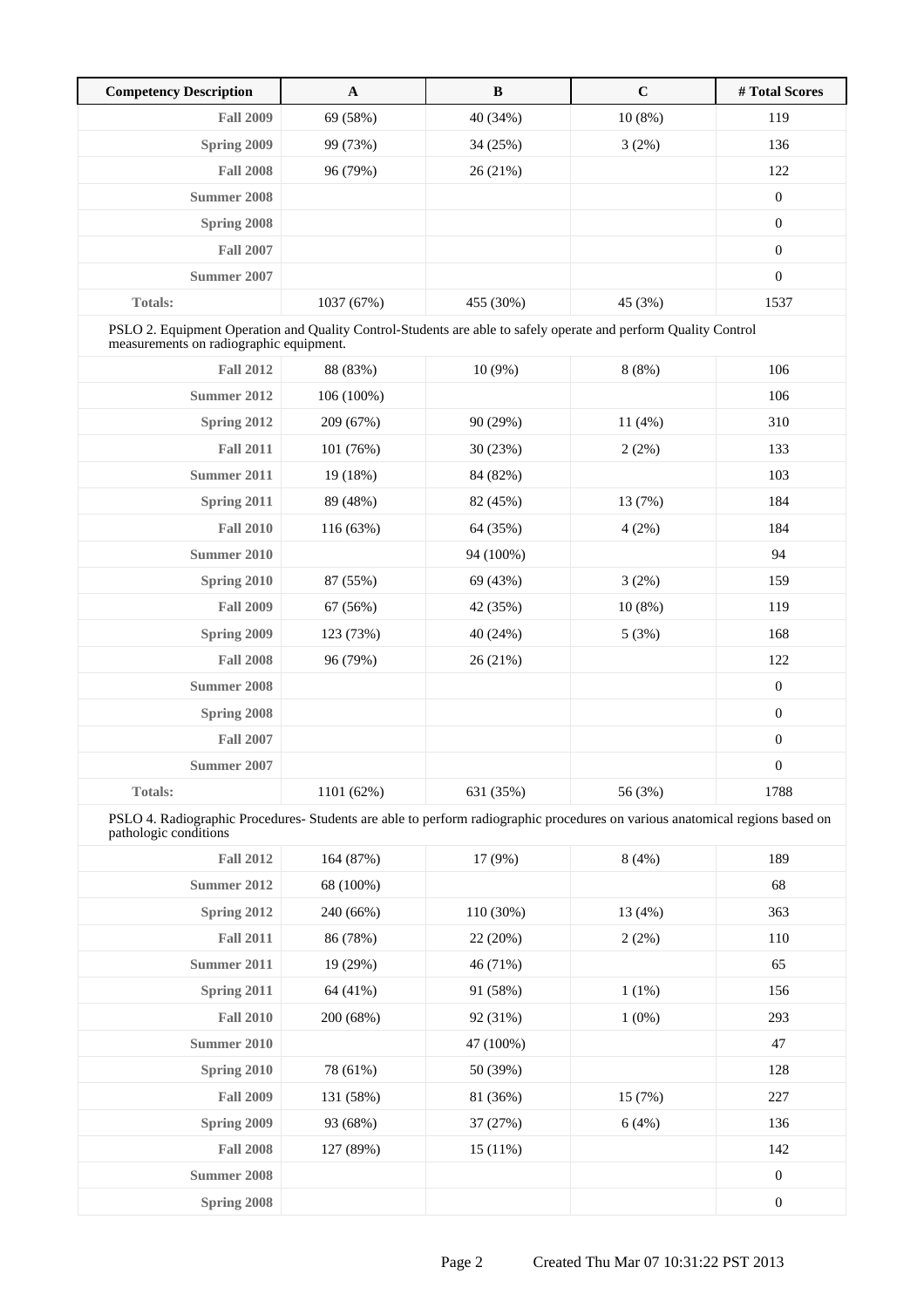| <b>Competency Description</b>                                                                                                                                   | A          | $\bf{B}$   | $\mathbf C$ | #Total Scores    |
|-----------------------------------------------------------------------------------------------------------------------------------------------------------------|------------|------------|-------------|------------------|
| <b>Fall 2007</b>                                                                                                                                                |            |            |             | $\boldsymbol{0}$ |
| Summer 2007                                                                                                                                                     |            |            |             | $\boldsymbol{0}$ |
| Totals:                                                                                                                                                         | 1270 (66%) | 608 (32%)  | 46 (2%)     | 1924             |
| PSLO 5. Patient Care and Education-Students are able to apply the principles of oral, written, and verbal communication to<br>effectively deliver patient care. |            |            |             |                  |
| <b>Fall 2012</b>                                                                                                                                                | 246 (65%)  | 99 (26%)   | 33 (9%)     | 378              |
| Summer 2012                                                                                                                                                     | 124 (97%)  | 4(3%)      |             | 128              |
| Spring 2012                                                                                                                                                     | 460 (66%)  | 211 (30%)  | 27 (4%)     | 698              |
| <b>Fall 2011</b>                                                                                                                                                | 281 (68%)  | 93 (22%)   | 42 (10%)    | 416              |
| Summer 2011                                                                                                                                                     | 80 (55%)   | 65 (45%)   |             | 145              |
| Spring 2011                                                                                                                                                     | 250 (54%)  | 172 (37%)  | 45 (10%)    | 467              |
| <b>Fall 2010</b>                                                                                                                                                | 573 (70%)  | 188 (23%)  | 57 (7%)     | 818              |
| Summer 2010                                                                                                                                                     | 46 (49%)   | 47 (51%)   |             | 93               |
| Spring 2010                                                                                                                                                     | 239 (54%)  | 191 (43%)  | 14(3%)      | 444              |
| <b>Fall 2009</b>                                                                                                                                                | 320 (63%)  | 149 (29%)  | 38 (7%)     | 507              |
| Spring 2009                                                                                                                                                     | 282 (62%)  | 148 (32%)  | 28 (6%)     | 458              |
| <b>Fall 2008</b>                                                                                                                                                | 145 (85%)  | 25 (15%)   | 1(1%)       | 171              |
| Summer 2008                                                                                                                                                     |            |            |             | $\mathbf{0}$     |
| Spring 2008                                                                                                                                                     |            |            |             | $\boldsymbol{0}$ |
| <b>Fall 2007</b>                                                                                                                                                |            |            |             | $\boldsymbol{0}$ |
| Summer 2007                                                                                                                                                     |            |            |             | $\boldsymbol{0}$ |
| <b>Totals:</b>                                                                                                                                                  | 3046 (64%) | 1392 (29%) | 285 (6%)    | 4723             |
|                                                                                                                                                                 |            |            |             |                  |
| <b>Report Totals by Term</b>                                                                                                                                    |            |            |             |                  |
| <b>Fall 2012</b>                                                                                                                                                | 724 (77%)  | 151 (16%)  | 67 (7%)     | 942              |
| Summer 2012                                                                                                                                                     | 492 (99%)  | $4(1\%)$   |             | 496              |
| Spring 2012                                                                                                                                                     | 1313 (69%) | 525 (28%)  | 65 (3%)     | 1903             |
| <b>Fall 2011</b>                                                                                                                                                | 644 (72%)  | 202 (23%)  | 50(6%)      | 896              |
| <b>Summer 2011</b>                                                                                                                                              | 190 (38%)  | 307 (62%)  |             | 497              |
| Spring 2011                                                                                                                                                     | 559 (53%)  | 428 (41%)  | 68 (6%)     | 1055             |
| <b>Fall 2010</b>                                                                                                                                                | 1130 (64%) | 548 (31%)  | 86 (5%)     | 1764             |
| <b>Summer 2010</b>                                                                                                                                              | 46 (14%)   | 282 (86%)  |             | 328              |
| Spring 2010                                                                                                                                                     | 582 (57%)  | 419 (41%)  | 17(2%)      | 1018             |
| <b>Fall 2009</b>                                                                                                                                                | 665 (60%)  | 351 (32%)  | 93 (8%)     | 1109             |
| Spring 2009                                                                                                                                                     | 691 (65%)  | 323 (30%)  | 53 (5%)     | 1067             |
| <b>Fall 2008</b>                                                                                                                                                | 589 (85%)  | 106 (15%)  | $1(0\%)$    | 696              |
| Summer 2008                                                                                                                                                     |            |            |             | $\boldsymbol{0}$ |
| Spring 2008                                                                                                                                                     |            |            |             | $\boldsymbol{0}$ |
| <b>Fall 2007</b>                                                                                                                                                |            |            |             | $\boldsymbol{0}$ |
| <b>Summer 2007</b>                                                                                                                                              |            |            |             | $\boldsymbol{0}$ |
|                                                                                                                                                                 |            |            |             |                  |
| <b>Grand Totals:</b>                                                                                                                                            | 7625 (65%) | 3646 (31%) | 500 (4%)    | 11771            |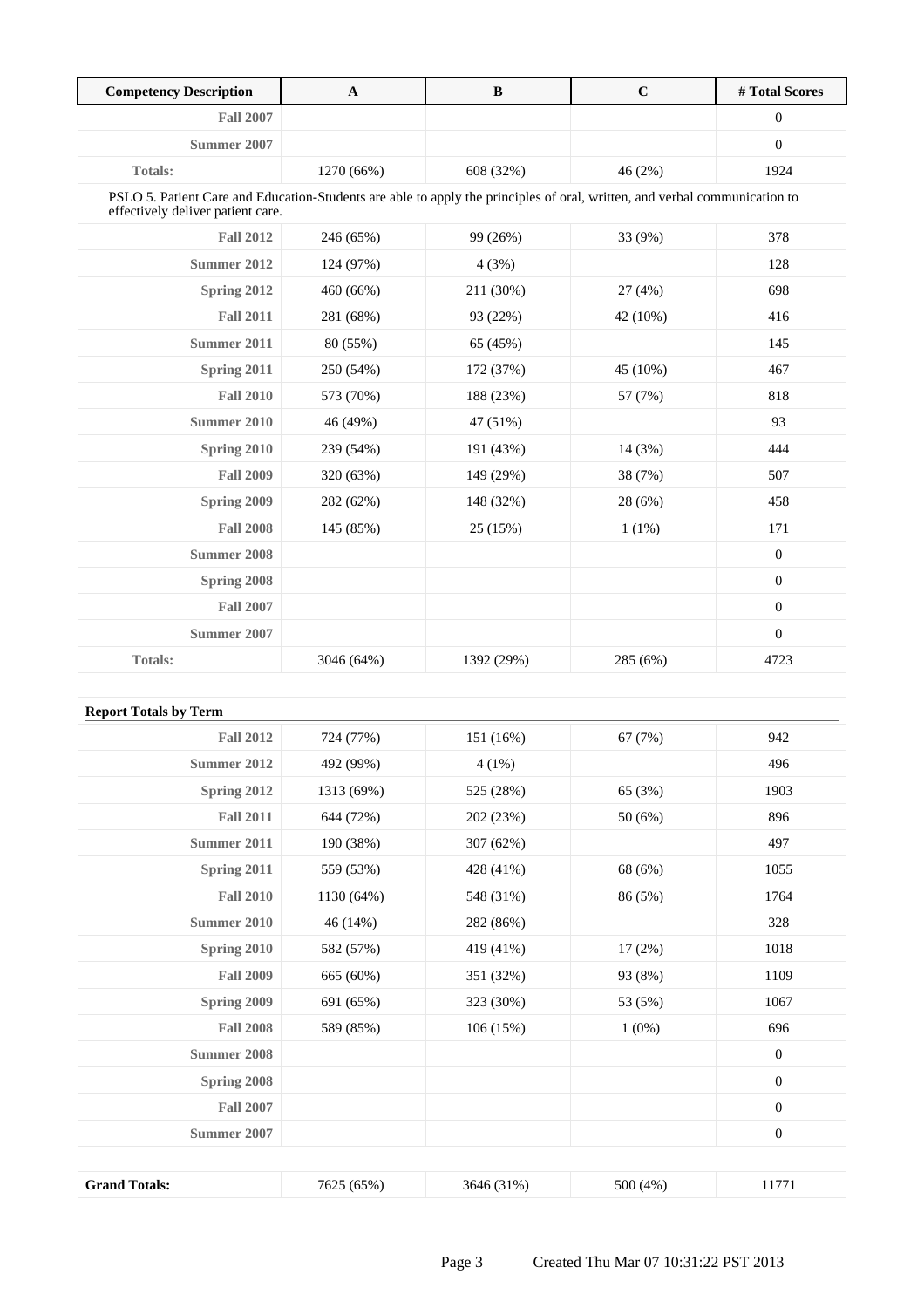**Outcomes for: Sociology Department Program Outcomes - Sociology Department Program Outcomes Academic Terms: Fall 2012, Spring 2012, Fall 2011, Spring 2011, Fall 2010, Summer 2010, Spring 2010, Fall 2009, Spring 2009, Fall 2008, Summer 2008, Spring 2008, Fall 2007, Summer 2007**

- **A** Exemplary Performance
- **B** Standard Performance
- **C** Minimum Performance

| <b>Competency Description</b>                                                                                                                           | $\mathbf{A}$ | $\bf{B}$   | $\mathbf C$ | #Total Scores    |  |
|---------------------------------------------------------------------------------------------------------------------------------------------------------|--------------|------------|-------------|------------------|--|
| Sociology Department Program Outcomes (SOC)                                                                                                             |              |            |             |                  |  |
| PSLO 1. Explain the major theoretical perspectives in sociology and apply them to the analysis of social phenomena                                      |              |            |             |                  |  |
| <b>Fall 2012</b>                                                                                                                                        | 398 (76%)    | 90 (17%)   | 38 (7%)     | 526              |  |
| Spring 2012                                                                                                                                             | 243 (49%)    | 212 (43%)  | 39 (8%)     | 494              |  |
| <b>Fall 2011</b>                                                                                                                                        | 378 (86%)    | 55 (12%)   | 7(2%)       | 440              |  |
| Spring 2011                                                                                                                                             | 263 (90%)    | 23 (8%)    | 6(2%)       | 292              |  |
| <b>Fall 2010</b>                                                                                                                                        | 93 (58%)     | 38 (24%)   | 30 (19%)    | 161              |  |
| <b>Summer 2010</b>                                                                                                                                      |              |            |             | $\boldsymbol{0}$ |  |
| Spring 2010                                                                                                                                             | 32 (62%)     | 19 (37%)   | 1(2%)       | 52               |  |
| <b>Fall 2009</b>                                                                                                                                        | 658 (62%)    | 247 (23%)  | 162 (15%)   | 1067             |  |
| Spring 2009                                                                                                                                             | 187 (43%)    | 180 (41%)  | 72 (16%)    | 439              |  |
| <b>Fall 2008</b>                                                                                                                                        | 271 (35%)    | 376 (48%)  | 135 (17%)   | 782              |  |
| <b>Summer 2008</b>                                                                                                                                      |              |            |             | $\boldsymbol{0}$ |  |
| Spring 2008                                                                                                                                             | 171 (62%)    | 74 (27%)   | 29 (11%)    | 274              |  |
| <b>Fall 2007</b>                                                                                                                                        |              |            |             | $\boldsymbol{0}$ |  |
| <b>Summer 2007</b>                                                                                                                                      |              |            |             | $\boldsymbol{0}$ |  |
| Totals:                                                                                                                                                 | 2694 (60%)   | 1314 (29%) | 519 (11%)   | 4527             |  |
| PSLO 2. Describe the key concepts associated with one or more substantive areas of the discipline, and apply them to an analysis<br>of social phenomena |              |            |             |                  |  |
| <b>Fall 2012</b>                                                                                                                                        | 398 (76%)    | 90 (17%)   | 38 (7%)     | 526              |  |
| Spring 2012                                                                                                                                             | 243 (49%)    | 212 (43%)  | 39 (8%)     | 494              |  |
| <b>Fall 2011</b>                                                                                                                                        | 378 (86%)    | 55 (12%)   | 7(2%)       | 440              |  |
| Spring 2011                                                                                                                                             | 361 (80%)    | 75 (17%)   | 17(4%)      | 453              |  |
| <b>Fall 2010</b>                                                                                                                                        | 141 (57%)    | 64 (26%)   | 42 (17%)    | 247              |  |
| <b>Summer 2010</b>                                                                                                                                      |              |            |             | $\boldsymbol{0}$ |  |
| Spring 2010                                                                                                                                             | 68 (65%)     | 33 (32%)   | 3(3%)       | 104              |  |
| <b>Fall 2009</b>                                                                                                                                        | 872 (62%)    | 310 (22%)  | 225 (16%)   | 1407             |  |
| Spring 2009                                                                                                                                             | 544 (56%)    | 256 (27%)  | 166 (17%)   | 966              |  |
| <b>Fall 2008</b>                                                                                                                                        | 624 (49%)    | 447 (35%)  | 200 (16%)   | 1271             |  |
| <b>Summer 2008</b>                                                                                                                                      |              |            |             | $\boldsymbol{0}$ |  |
| Spring 2008                                                                                                                                             | 259 (66%)    | 87 (22%)   | 45 (12%)    | 391              |  |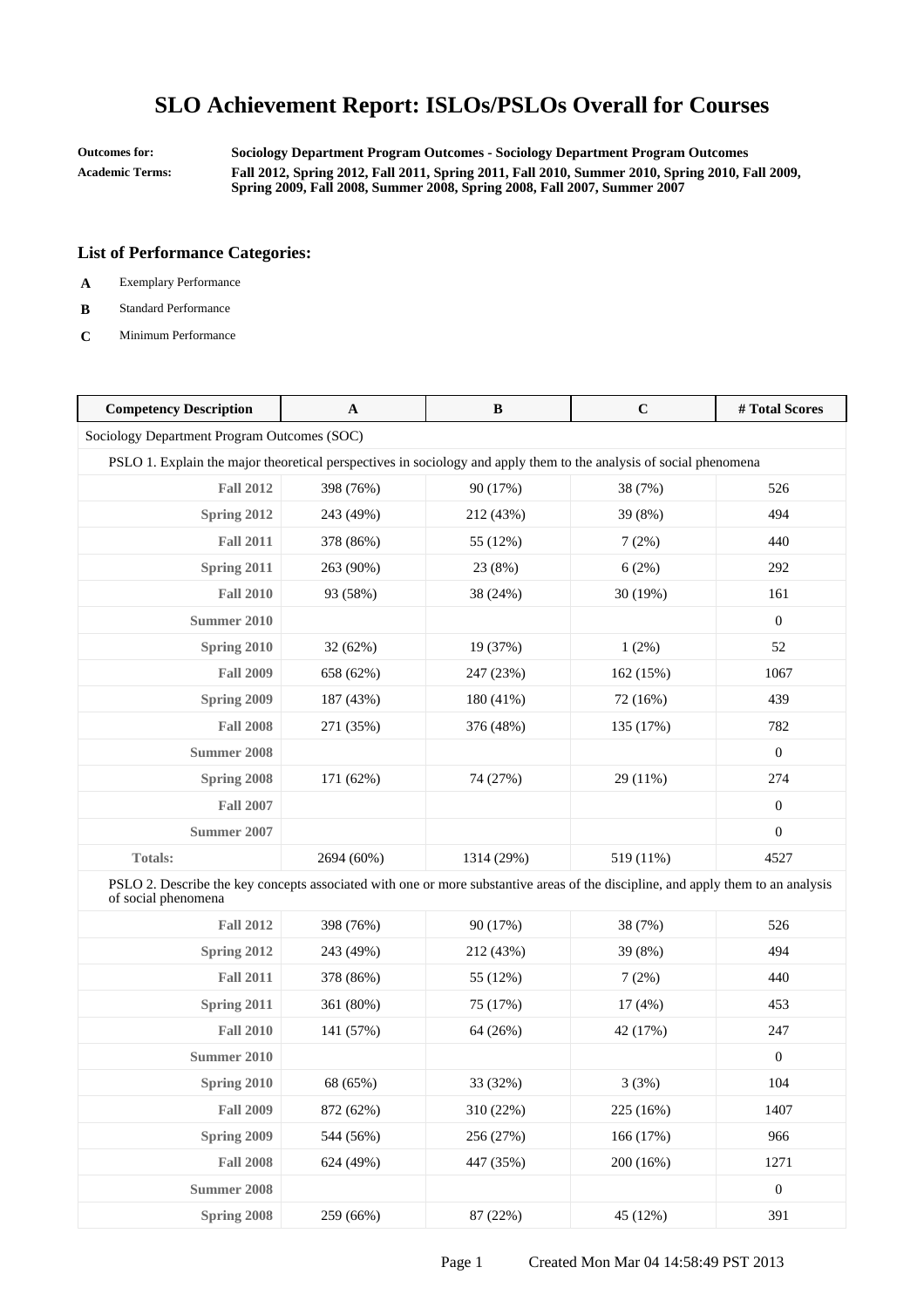| <b>Competency Description</b>                                                                                                                                       | $\mathbf A$ | $\, {\bf B}$ | $\mathbf C$ | #Total Scores    |  |
|---------------------------------------------------------------------------------------------------------------------------------------------------------------------|-------------|--------------|-------------|------------------|--|
| <b>Fall 2007</b>                                                                                                                                                    |             |              |             | $\boldsymbol{0}$ |  |
| Summer 2007                                                                                                                                                         |             |              |             | $\boldsymbol{0}$ |  |
| <b>Totals:</b>                                                                                                                                                      | 3888 (62%)  | 1629 (26%)   | 782 (12%)   | 6299             |  |
| PSLO 3. Analyze the role of social forces in shaping the individual                                                                                                 |             |              |             |                  |  |
| <b>Fall 2012</b>                                                                                                                                                    | 132 (78%)   | 24 (14%)     | 13 (8%)     | 169              |  |
| Spring 2012                                                                                                                                                         | 81 (50%)    | 69 (42%)     | 13 (8%)     | 163              |  |
| <b>Fall 2011</b>                                                                                                                                                    | 101 (76%)   | 26 (20%)     | 6(5%)       | 133              |  |
| Spring 2011                                                                                                                                                         |             |              |             | $\boldsymbol{0}$ |  |
| <b>Fall 2010</b>                                                                                                                                                    | 141 (57%)   | 64 (26%)     | 42 (17%)    | 247              |  |
| Summer 2010                                                                                                                                                         |             |              |             | $\boldsymbol{0}$ |  |
| Spring 2010                                                                                                                                                         | 68 (65%)    | 33 (32%)     | 3(3%)       | 104              |  |
| <b>Fall 2009</b>                                                                                                                                                    | 599 (60%)   | 226 (23%)    | 174 (17%)   | 999              |  |
| Spring 2009                                                                                                                                                         | 490 (60%)   | 194 (24%)    | 134 (16%)   | 818              |  |
| <b>Fall 2008</b>                                                                                                                                                    | 591 (51%)   | 370 (32%)    | 200 (17%)   | 1161             |  |
| <b>Summer 2008</b>                                                                                                                                                  |             |              |             | $\mathbf{0}$     |  |
| Spring 2008                                                                                                                                                         | 204 (65%)   | 69 (22%)     | 41 (13%)    | 314              |  |
| <b>Fall 2007</b>                                                                                                                                                    |             |              |             | $\boldsymbol{0}$ |  |
| <b>Summer 2007</b>                                                                                                                                                  |             |              |             | $\boldsymbol{0}$ |  |
| <b>Totals:</b>                                                                                                                                                      | 2407 (59%)  | 1075 (26%)   | 626 (15%)   | 4108             |  |
| PSLO 4. Explain how individuals create and sustain society through collective action                                                                                |             |              |             |                  |  |
| <b>Fall 2012</b>                                                                                                                                                    | 134 (75%)   | 32 (18%)     | 12(7%)      | 178              |  |
| Spring 2012                                                                                                                                                         | 82 (50%)    | 69 (42%)     | 12 (7%)     | 163              |  |
| <b>Fall 2011</b>                                                                                                                                                    | 117 (89%)   | 14 (11%)     | $1(1\%)$    | 132              |  |
| <b>Spring 2011</b>                                                                                                                                                  |             |              |             | $\boldsymbol{0}$ |  |
| <b>Fall 2010</b>                                                                                                                                                    | 74 (60%)    | 29 (23%)     | 21 (17%)    | 124              |  |
| <b>Summer 2010</b>                                                                                                                                                  |             |              |             | $\boldsymbol{0}$ |  |
| Spring 2010                                                                                                                                                         | 32 (62%)    | 19 (37%)     | 1(2%)       | 52               |  |
| <b>Fall 2009</b>                                                                                                                                                    | 539 (59%)   | 217 (24%)    | 154 (17%)   | 910              |  |
| Spring 2009                                                                                                                                                         | 320 (55%)   | 157 (27%)    | 102 (18%)   | 579              |  |
| <b>Fall 2008</b>                                                                                                                                                    | 261 (37%)   | 308 (44%)    | 131 (19%)   | 700              |  |
| <b>Summer 2008</b>                                                                                                                                                  |             |              |             | $\mathbf{0}$     |  |
| Spring 2008                                                                                                                                                         | 113 (58%)   | 62 (32%)     | 21 (11%)    | 196              |  |
| <b>Fall 2007</b>                                                                                                                                                    |             |              |             | $\boldsymbol{0}$ |  |
| <b>Summer 2007</b>                                                                                                                                                  |             |              |             | $\boldsymbol{0}$ |  |
| Totals:                                                                                                                                                             | 1672 (55%)  | 907 (30%)    | 455 (15%)   | 3034             |  |
| PSLO 6. Explain how structures and processes of social inequality across dimensions such as class, race and gender influence the<br>life experiences of individuals |             |              |             |                  |  |
| <b>Fall 2012</b>                                                                                                                                                    | 134 (75%)   | 32 (18%)     | 12 (7%)     | 178              |  |
| Spring 2012                                                                                                                                                         | 82 (50%)    | 69 (42%)     | 12(7%)      | 163              |  |
| <b>Fall 2011</b>                                                                                                                                                    | 117 (89%)   | 14 (11%)     | $1(1\%)$    | 132              |  |
| Spring 2011                                                                                                                                                         |             |              |             | $\mathbf{0}$     |  |
| <b>Fall 2010</b>                                                                                                                                                    | 93 (58%)    | 38 (24%)     | 30 (19%)    | 161              |  |
| <b>Summer 2010</b>                                                                                                                                                  |             |              |             | $\boldsymbol{0}$ |  |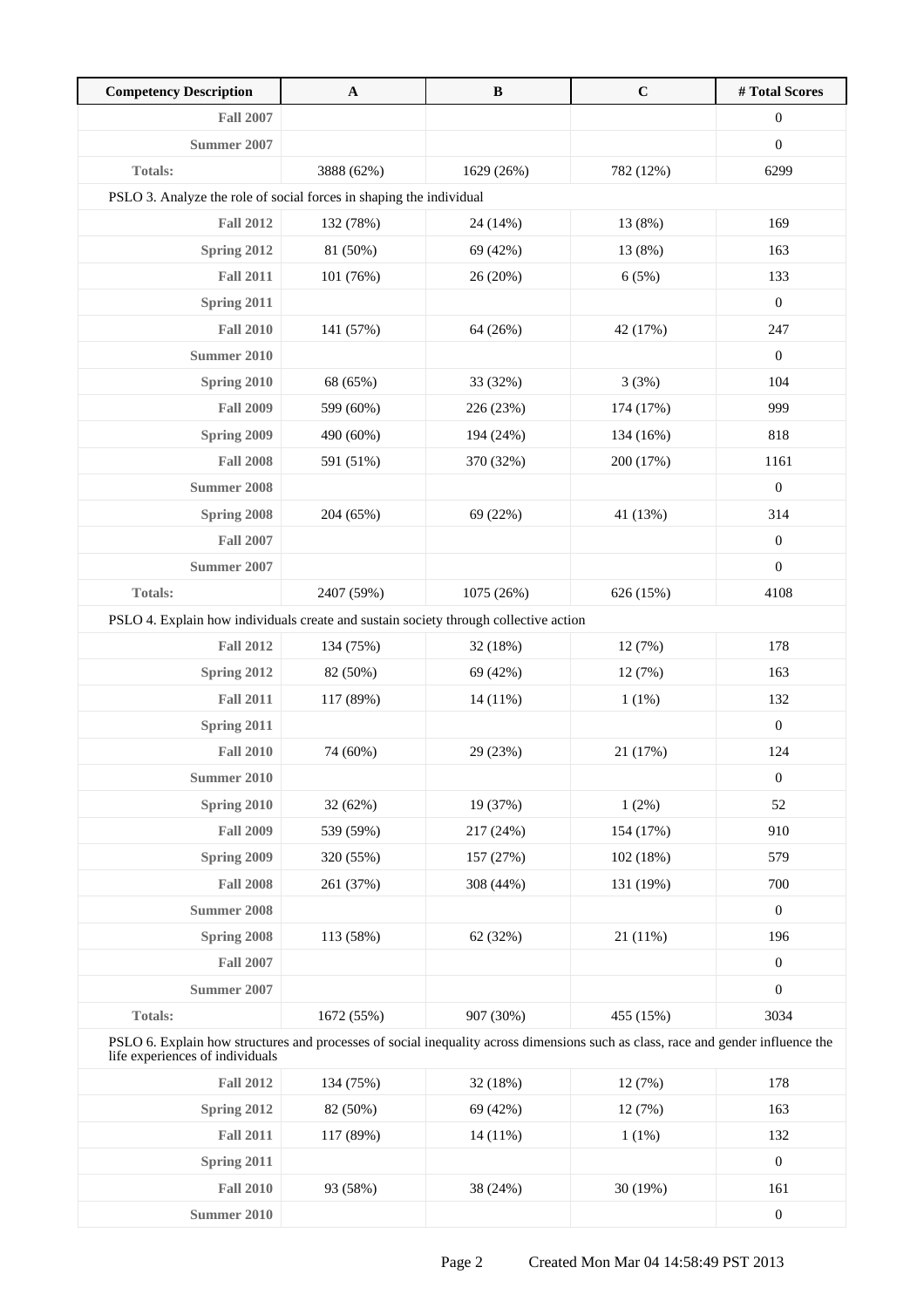| <b>Competency Description</b>                                                                                                                  | $\mathbf A$ | $\, {\bf B}$ | $\mathbf C$ | # Total Scores   |
|------------------------------------------------------------------------------------------------------------------------------------------------|-------------|--------------|-------------|------------------|
| Spring 2010                                                                                                                                    | 32 (62%)    | 19 (37%)     | 1(2%)       | 52               |
| <b>Fall 2009</b>                                                                                                                               | 441 (60%)   | 178 (24%)    | 118 (16%)   | 737              |
| Spring 2009                                                                                                                                    | 246 (51%)   | 152 (31%)    | 85 (18%)    | 483              |
| <b>Fall 2008</b>                                                                                                                               | 261 (37%)   | 308 (44%)    | 131 (19%)   | 700              |
| <b>Summer 2008</b>                                                                                                                             |             |              |             | $\boldsymbol{0}$ |
| Spring 2008                                                                                                                                    | 113 (58%)   | 62 (32%)     | 21 (11%)    | 196              |
| <b>Fall 2007</b>                                                                                                                               |             |              |             | $\boldsymbol{0}$ |
| Summer 2007                                                                                                                                    |             |              |             | $\boldsymbol{0}$ |
| <b>Totals:</b>                                                                                                                                 | 1519 (54%)  | 872 (31%)    | 411 (15%)   | 2802             |
| PSLO 7. Utilize a variety of research methods to collect data and to produce original written work according to social scientific<br>standards |             |              |             |                  |
| Spring 2012                                                                                                                                    |             |              |             | $\boldsymbol{0}$ |
| <b>Fall 2011</b>                                                                                                                               |             |              |             | $\boldsymbol{0}$ |
| Spring 2011                                                                                                                                    | 98 (61%)    | 52 (32%)     | 11(7%)      | 161              |
| <b>Fall 2010</b>                                                                                                                               | 79 (58%)    | 42 (31%)     | 15(11%)     | 136              |
| Summer 2010                                                                                                                                    |             |              |             | $\boldsymbol{0}$ |
| Spring 2010                                                                                                                                    | 64 (62%)    | 37 (36%)     | 3(3%)       | 104              |
| <b>Fall 2009</b>                                                                                                                               | 347 (52%)   | 185 (28%)    | 139 (21%)   | 671              |
| Spring 2009                                                                                                                                    | 244 (43%)   | 189 (33%)    | 137 (24%)   | 570              |
| <b>Fall 2008</b>                                                                                                                               | 460 (46%)   | 386 (38%)    | 158 (16%)   | 1004             |
| Summer 2008                                                                                                                                    |             |              |             | $\boldsymbol{0}$ |
| Spring 2008                                                                                                                                    | 129 (55%)   | 78 (33%)     | 27 (12%)    | 234              |
| <b>Fall 2007</b>                                                                                                                               |             |              |             | $\boldsymbol{0}$ |
| <b>Summer 2007</b>                                                                                                                             |             |              |             | $\boldsymbol{0}$ |
| <b>Totals:</b>                                                                                                                                 | 1421 (49%)  | 969 (34%)    | 490 (17%)   | 2880             |
| PSLO 8. Discuss the ethical standards that guide research in the social sciences                                                               |             |              |             |                  |
| Spring 2012                                                                                                                                    |             |              |             | $\boldsymbol{0}$ |
| <b>Fall 2011</b>                                                                                                                               |             |              |             | $\boldsymbol{0}$ |
| Spring 2011                                                                                                                                    | 98 (61%)    | 52 (32%)     | 11 (7%)     | 161              |
| <b>Fall 2010</b>                                                                                                                               | 49 (56%)    | 26 (30%)     | 12(14%)     | 87               |
| <b>Summer 2010</b>                                                                                                                             |             |              |             | $\boldsymbol{0}$ |
| Spring 2010                                                                                                                                    | 30 (58%)    | 21 (40%)     | 1(2%)       | 52               |
| <b>Fall 2009</b>                                                                                                                               | 160 (47%)   | 109 (32%)    | 68 (20%)    | 337              |
| <b>Spring 2009</b>                                                                                                                             | 197 (46%)   | 136 (32%)    | 96 (22%)    | 429              |
| <b>Fall 2008</b>                                                                                                                               | 227 (44%)   | 195 (38%)    | 94 (18%)    | 516              |
| <b>Summer 2008</b>                                                                                                                             |             |              |             | $\boldsymbol{0}$ |
| Spring 2008                                                                                                                                    | 61 (52%)    | 39 (33%)     | 17(15%)     | 117              |
| <b>Fall 2007</b>                                                                                                                               |             |              |             | $\boldsymbol{0}$ |
| <b>Summer 2007</b>                                                                                                                             |             |              |             | $\boldsymbol{0}$ |
| Totals:                                                                                                                                        | 822 (48%)   | 578 (34%)    | 299 (18%)   | 1699             |
| PSLO 5. Define the role of social institutions in society                                                                                      |             |              |             |                  |
| Spring 2012                                                                                                                                    |             |              |             | $\boldsymbol{0}$ |
| <b>Spring 2011</b>                                                                                                                             |             |              |             | $\boldsymbol{0}$ |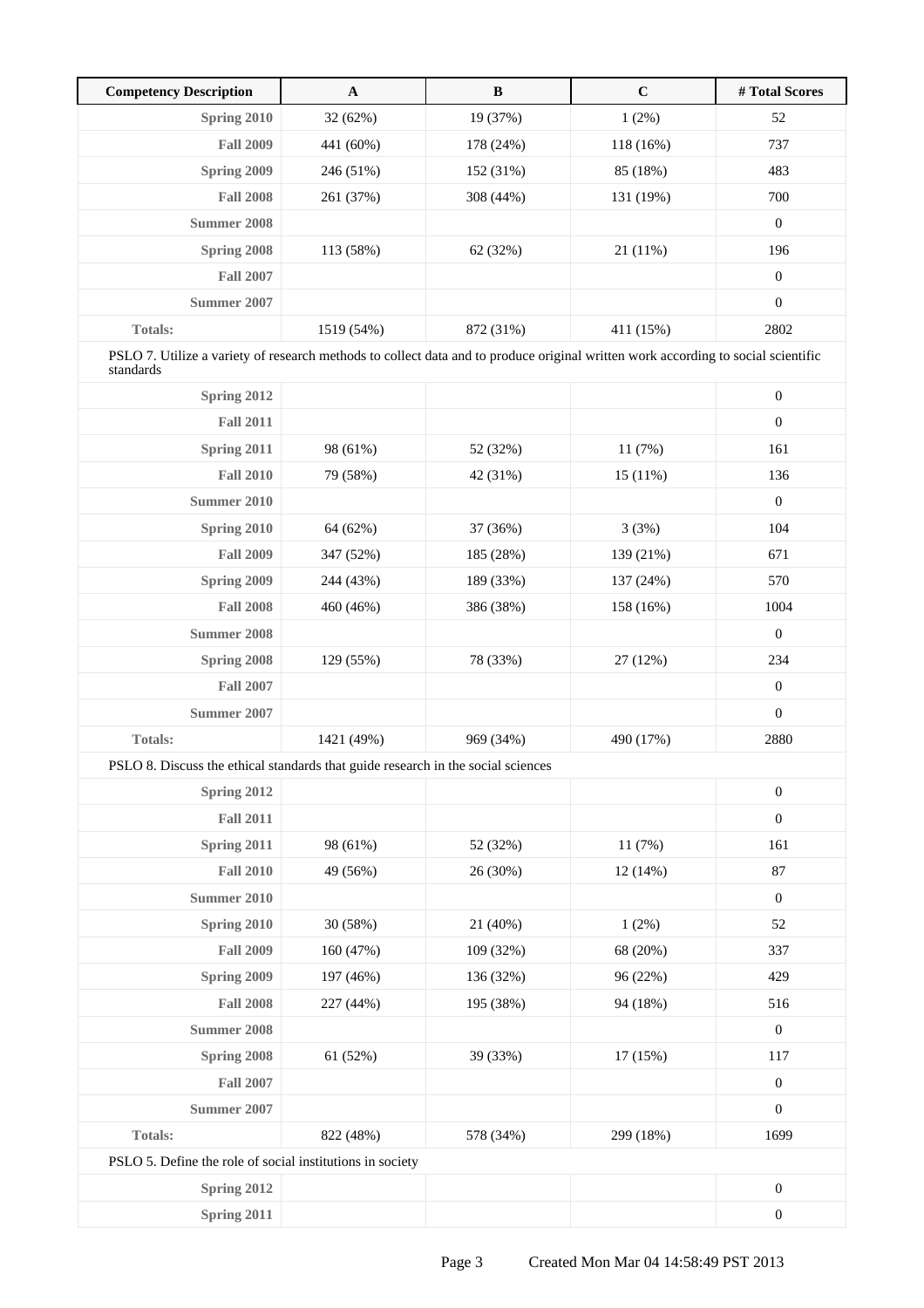| <b>Competency Description</b> | $\mathbf A$ | $\, {\bf B}$ | $\mathbf C$ | #Total Scores    |
|-------------------------------|-------------|--------------|-------------|------------------|
| <b>Fall 2010</b>              | 58 (52%)    | 27 (24%)     | 27 (24%)    | 112              |
| Spring 2010                   |             |              |             | $\boldsymbol{0}$ |
| <b>Fall 2009</b>              | 55 (63%)    | 19 (22%)     | 13 (15%)    | 87               |
| Spring 2009                   | 207 (72%)   | 35 (12%)     | 46 (16%)    | 288              |
| <b>Fall 2008</b>              | 71 (66%)    | 30 (28%)     | 7(6%)       | 108              |
| Spring 2008                   |             |              |             | $\boldsymbol{0}$ |
| <b>Fall 2007</b>              |             |              |             | $\mathbf{0}$     |
| <b>Totals:</b>                | 391 (66%)   | 111 (19%)    | 93 (16%)    | 595              |
|                               |             |              |             |                  |
| <b>Report Totals by Term</b>  |             |              |             |                  |
| <b>Fall 2012</b>              | 1196 (76%)  | 268 (17%)    | 113 (7%)    | 1577             |
| Spring 2012                   | 731 (49%)   | 631 (43%)    | 115 (8%)    | 1477             |
| <b>Fall 2011</b>              | 1091 (85%)  | 164 (13%)    | 22(2%)      | 1277             |
| Spring 2011                   | 820 (77%)   | 202 (19%)    | 45 (4%)     | 1067             |
| <b>Fall 2010</b>              | 728 (57%)   | 328 (26%)    | 219 (17%)   | 1275             |
| <b>Summer 2010</b>            |             |              |             | $\mathbf{0}$     |
| Spring 2010                   | 326 (63%)   | 181 (35%)    | 13 (2%)     | 520              |
| <b>Fall 2009</b>              | 3671 (59%)  | 1491 (24%)   | 1053 (17%)  | 6215             |
| Spring 2009                   | 2435 (53%)  | 1299 (28%)   | 838 (18%)   | 4572             |
| <b>Fall 2008</b>              | 2766 (44%)  | 2420 (39%)   | 1056 (17%)  | 6242             |
| <b>Summer 2008</b>            |             |              |             | $\boldsymbol{0}$ |
| Spring 2008                   | 1050 (61%)  | 471 (27%)    | 201 (12%)   | 1722             |
| <b>Fall 2007</b>              |             |              |             | $\boldsymbol{0}$ |
| Summer 2007                   |             |              |             | $\boldsymbol{0}$ |
|                               |             |              |             |                  |
| <b>Grand Totals:</b>          | 14814 (57%) | 7455 (29%)   | 3675 (14%)  | 25944            |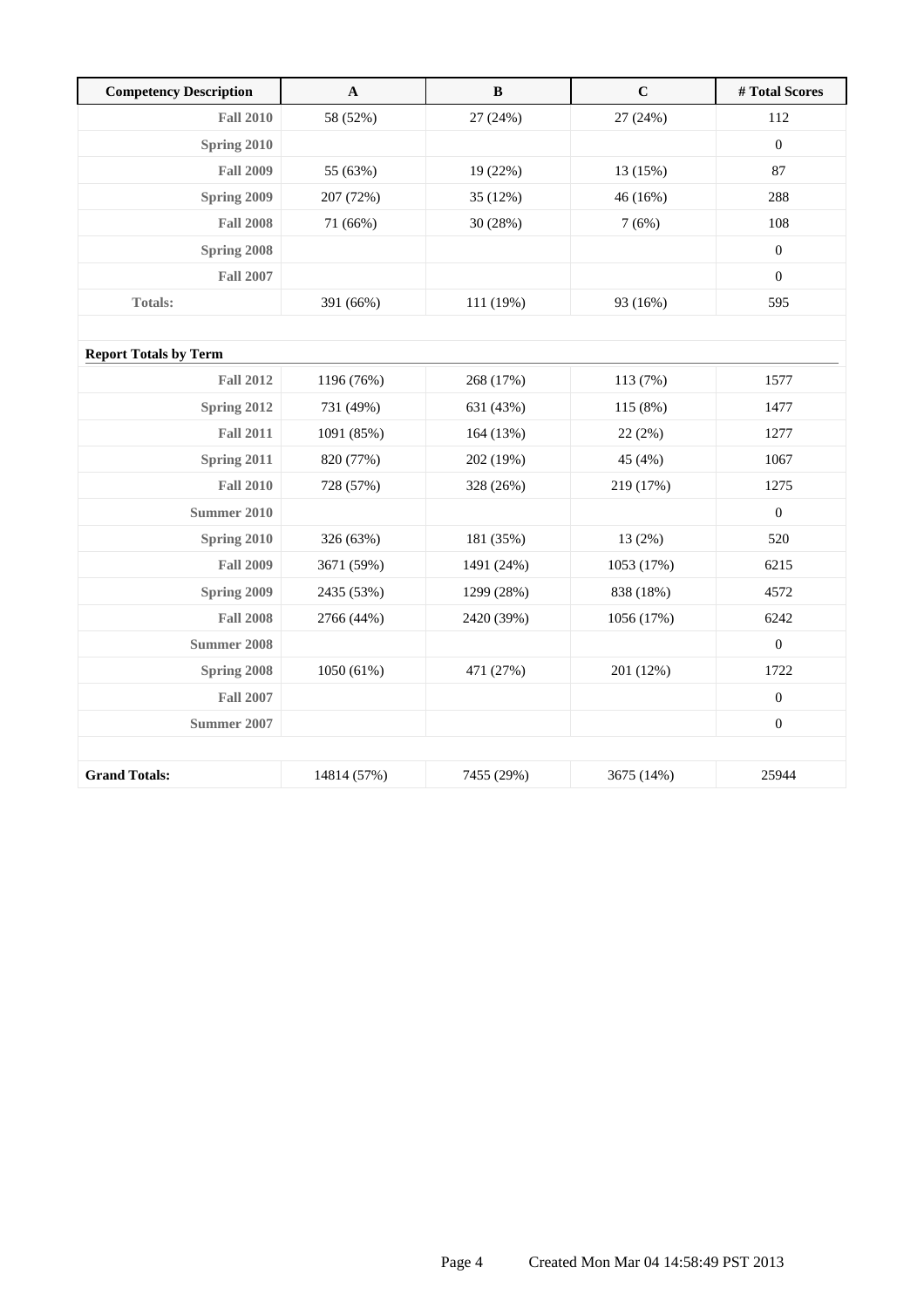**Outcomes for: Spanish Program Outcomes - SPAN Program Outcomes**

**Academic Terms: Fall 2012, Summer 2012, Spring 2012, Fall 2011, Summer 2011, Spring 2011, Fall 2010, Summer 2010, Spring 2010, Fall 2009, Spring 2009, Fall 2008, Summer 2008, Spring 2008, Fall 2007, Summer 2007**

- **A** Exemplary Performance
- **B** Standard Performance
- **C** Minimum Performance

| <b>Competency Description</b>                                               | A          | B          | $\mathbf C$ | #Total Scores    |
|-----------------------------------------------------------------------------|------------|------------|-------------|------------------|
| SPAN Program Outcomes (SPAN)                                                |            |            |             |                  |
| PSLO1: Demonstrate high command of oral, visual and written communication s |            |            |             |                  |
| <b>Fall 2012</b>                                                            | 207 (40%)  | 244 (47%)  | 71 (14%)    | 522              |
| <b>Summer 2012</b>                                                          | 78 (49%)   | 79 (50%)   | 2(1%)       | 159              |
| Spring 2012                                                                 | 642 (37%)  | 824 (47%)  | 269 (16%)   | 1735             |
| <b>Fall 2011</b>                                                            | 525 (42%)  | 517 (41%)  | 220 (17%)   | 1262             |
| <b>Summer 2011</b>                                                          | 138 (48%)  | 127 (45%)  | 20 (7%)     | 285              |
| Spring 2011                                                                 | 549 (30%)  | 976 (54%)  | 290 (16%)   | 1815             |
| <b>Fall 2010</b>                                                            | 274 (33%)  | 439 (52%)  | 126 (15%)   | 839              |
| <b>Summer 2010</b>                                                          | 15 (28%)   | 39 (72%)   |             | 54               |
| Spring 2010                                                                 | 17 (61%)   | 11 (39%)   |             | 28               |
| <b>Fall 2009</b>                                                            | 220 (41%)  | 235 (44%)  | 84 (16%)    | 539              |
| Spring 2009                                                                 | 231 (36%)  | 318 (49%)  | 94 (15%)    | 643              |
| <b>Fall 2008</b>                                                            | 103 (47%)  | 76 (35%)   | 39 (18%)    | 218              |
| <b>Summer 2008</b>                                                          |            |            |             | $\boldsymbol{0}$ |
| Spring 2008                                                                 | 607 (60%)  | 270 (27%)  | 136 (13%)   | 1013             |
| <b>Fall 2007</b>                                                            | 75 (34%)   | 102 (46%)  | 44 (20%)    | 221              |
| Summer 2007                                                                 |            |            |             | $\boldsymbol{0}$ |
| Totals:                                                                     | 3681 (39%) | 4257 (46%) | 1395 (15%)  | 9333             |
| PSLO2: Exchange ideas and interact effectively with speakers of the target  |            |            |             |                  |
| <b>Fall 2012</b>                                                            | 124 (36%)  | 173 (50%)  | 51 (15%)    | 348              |
| <b>Summer 2012</b>                                                          | 38 (36%)   | 66 (62%)   | 2(2%)       | 106              |
| Spring 2012                                                                 | 447 (37%)  | 558 (46%)  | 197 (16%)   | 1202             |
| <b>Fall 2011</b>                                                            | 361 (41%)  | 358 (41%)  | 152 (17%)   | 871              |
| <b>Summer 2011</b>                                                          | 89 (47%)   | 85 (45%)   | 16(8%)      | 190              |
| Spring 2011                                                                 | 357 (29%)  | 652 (53%)  | 215 (18%)   | 1224             |
| <b>Fall 2010</b>                                                            | 177 (31%)  | 303 (53%)  | 95 (17%)    | 575              |
| <b>Summer 2010</b>                                                          | 13 (36%)   | 23 (64%)   |             | 36               |
| Spring 2010                                                                 | 17 (61%)   | 11 (39%)   |             | $28\,$           |
| <b>Fall 2009</b>                                                            | 152 (42%)  | 147 (41%)  | 61 (17%)    | 360              |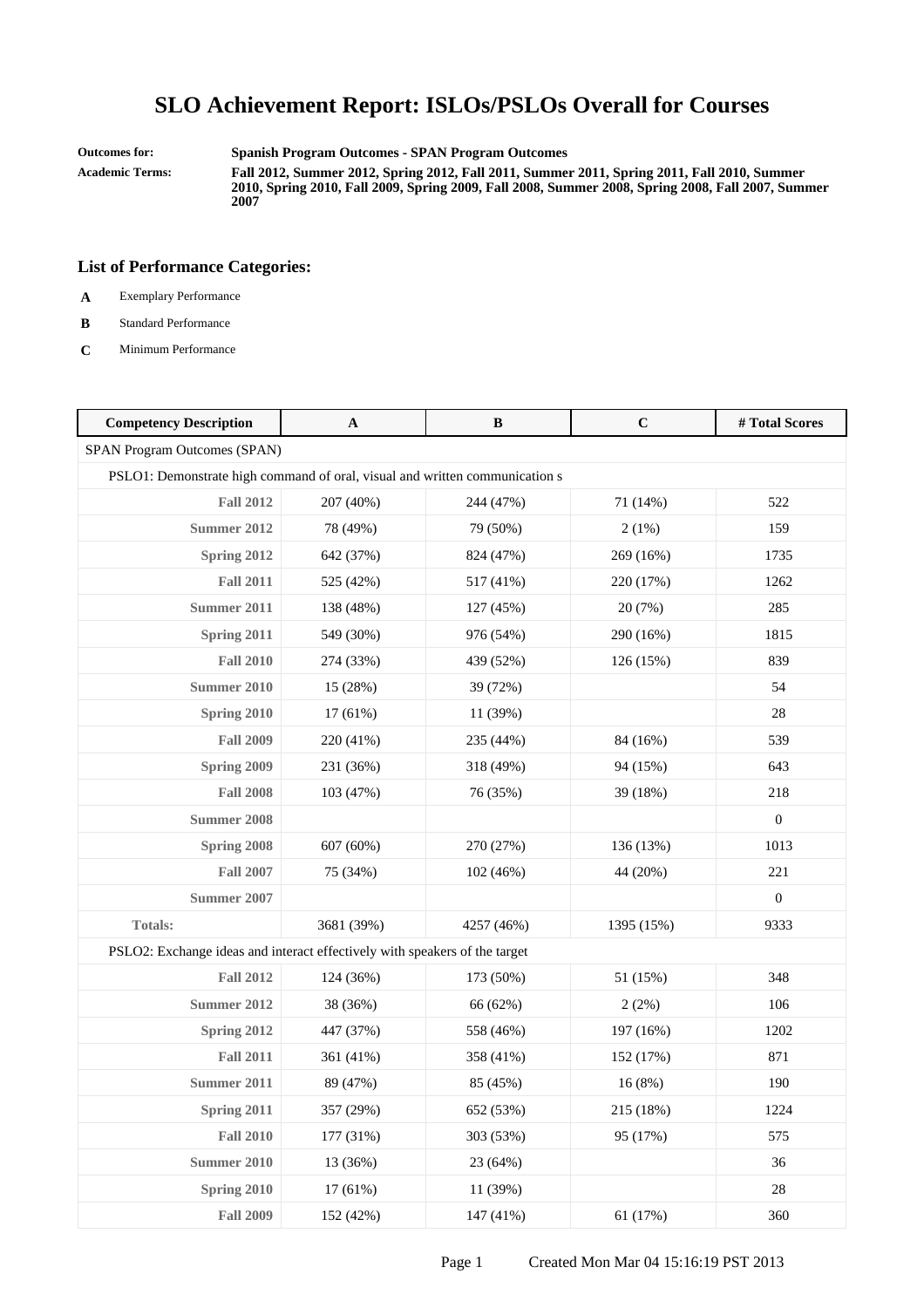| <b>Competency Description</b>                                               | $\mathbf{A}$ | $\, {\bf B}$ | $\mathbf C$ | # Total Scores   |
|-----------------------------------------------------------------------------|--------------|--------------|-------------|------------------|
| Spring 2009                                                                 | 171 (38%)    | 222 (49%)    | 63 (14%)    | 456              |
| <b>Fall 2008</b>                                                            | 71 (46%)     | 55 (35%)     | 29 (19%)    | 155              |
| <b>Summer 2008</b>                                                          |              |              |             | $\boldsymbol{0}$ |
| Spring 2008                                                                 | 431 (62%)    | 191 (27%)    | 77 (11%)    | 699              |
| <b>Fall 2007</b>                                                            | 53 (34%)     | 69 (45%)     | 32(21%)     | 154              |
| <b>Summer 2007</b>                                                          |              |              |             | $\boldsymbol{0}$ |
| Totals:                                                                     | 2501 (39%)   | 2913 (45%)   | 990 (15%)   | 6404             |
| PSLO3: Discern and uphold the relevancy of cultural and linguistic diversit |              |              |             |                  |
| <b>Fall 2012</b>                                                            | 90 (52%)     | 68 (39%)     | 16 (9%)     | 174              |
| <b>Summer 2012</b>                                                          | 20 (38%)     | 33 (62%)     |             | 53               |
| Spring 2012                                                                 | 241 (39%)    | 299 (49%)    | 75 (12%)    | 615              |
| <b>Fall 2011</b>                                                            | 200 (45%)    | 172 (39%)    | 68 (15%)    | 440              |
| <b>Summer 2011</b>                                                          | 37 (39%)     | 48 (51%)     | 10(11%)     | 95               |
| Spring 2011                                                                 | 172 (29%)    | 350 (59%)    | 76 (13%)    | 598              |
| <b>Fall 2010</b>                                                            | 78 (27%)     | 164 (58%)    | 43 (15%)    | 285              |
| <b>Summer 2010</b>                                                          | 5(29%)       | 12 (71%)     |             | 17               |
| <b>Spring 2010</b>                                                          | 17 (61%)     | 11 (39%)     |             | $28\,$           |
| <b>Fall 2009</b>                                                            | 65 (37%)     | 83 (47%)     | 30 (17%)    | 178              |
| Spring 2009                                                                 | 169 (72%)    | 57 (24%)     | 10(4%)      | 236              |
| <b>Fall 2008</b>                                                            | 56 (50%)     | 44 (40%)     | 11 (10%)    | 111              |
| <b>Summer 2008</b>                                                          |              |              |             | $\mathbf{0}$     |
| Spring 2008                                                                 | 222 (64%)    | 74 (21%)     | 52 (15%)    | 348              |
| <b>Fall 2007</b>                                                            | 28 (36%)     | 38 (49%)     | $11(14\%)$  | 77               |
| <b>Summer 2007</b>                                                          |              |              |             | $\boldsymbol{0}$ |
| <b>Totals:</b>                                                              | 1400 (43%)   | 1453 (45%)   | 402 (12%)   | 3255             |
|                                                                             |              |              |             |                  |
| <b>Report Totals by Term</b>                                                |              |              |             |                  |
| <b>Fall 2012</b>                                                            | 421 (40%)    | 485 (46%)    | 138 (13%)   | 1044             |
| <b>Summer 2012</b>                                                          | 136 (43%)    | 178 (56%)    | $4(1\%)$    | 318              |
| Spring 2012                                                                 | 1330 (37%)   | 1681 (47%)   | 541 (15%)   | 3552             |
| <b>Fall 2011</b>                                                            | 1086 (42%)   | $1047(41\%)$ | 440 (17%)   | 2573             |
| <b>Summer 2011</b>                                                          | 264 (46%)    | 260 (46%)    | 46 (8%)     | 570              |
| Spring 2011                                                                 | 1078 (30%)   | 1978 (54%)   | 581 (16%)   | 3637             |
| <b>Fall 2010</b>                                                            | 529 (31%)    | 906 (53%)    | 264 (16%)   | 1699             |
| <b>Summer 2010</b>                                                          | 33 (31%)     | 74 (69%)     |             | 107              |
| Spring 2010                                                                 | 51 (61%)     | 33 (39%)     |             | 84               |
| <b>Fall 2009</b>                                                            | 437 (41%)    | 465 (43%)    | 175 (16%)   | 1077             |
| Spring 2009                                                                 | 571 (43%)    | 597 (45%)    | 167 (13%)   | 1335             |
| <b>Fall 2008</b>                                                            | 230 (48%)    | 175 (36%)    | 79 (16%)    | 484              |
| <b>Summer 2008</b>                                                          |              |              |             | $\mathbf{0}$     |
| Spring 2008                                                                 | 1260 (61%)   | 535 (26%)    | 265 (13%)   | 2060             |
| <b>Fall 2007</b>                                                            | 156 (35%)    | 209 (46%)    | 87 (19%)    | 452              |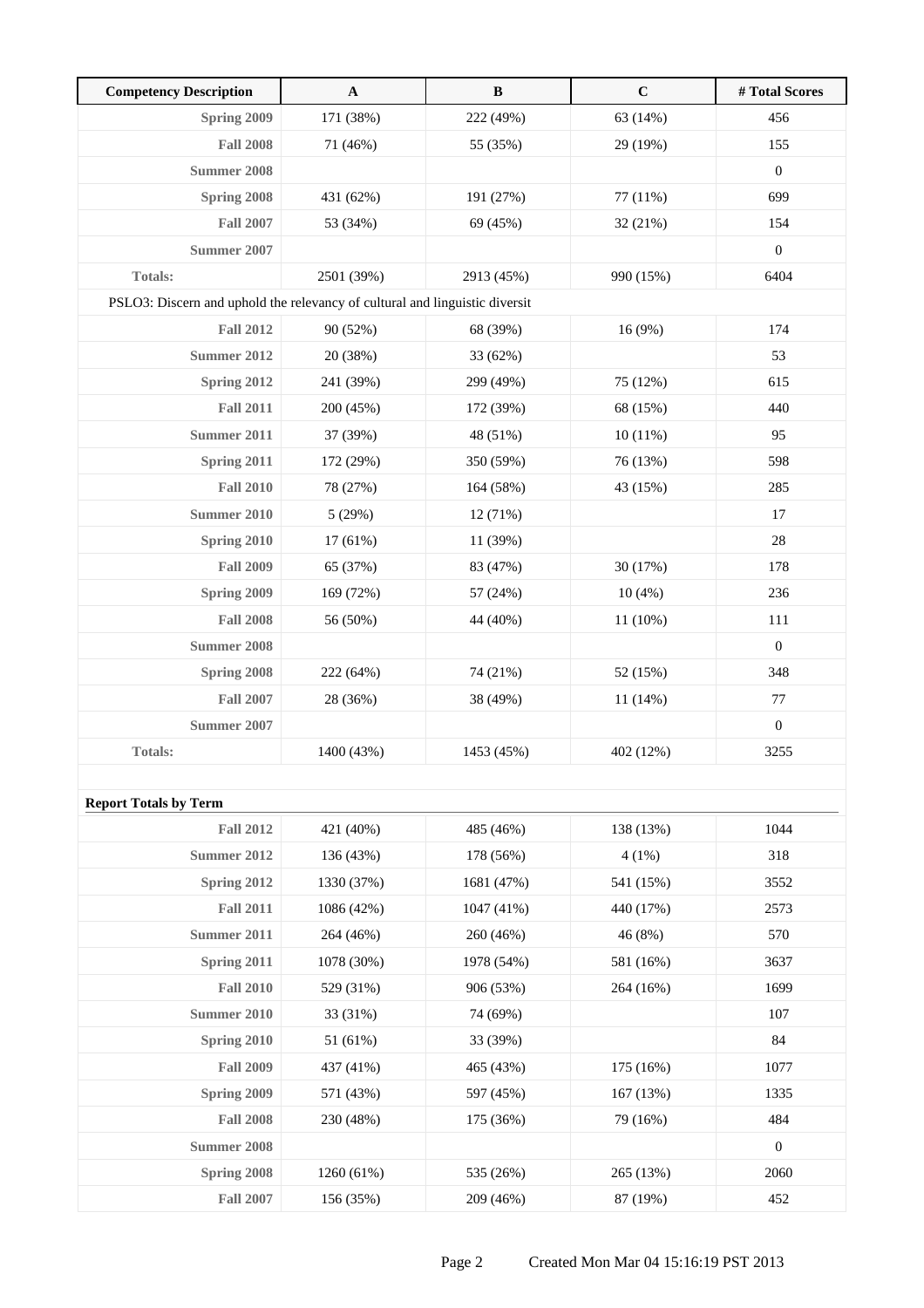| <b>Competency Description</b> |            |            |            | # Total Scores |
|-------------------------------|------------|------------|------------|----------------|
| Summer 2007                   |            |            |            |                |
|                               |            |            |            |                |
| <b>Grand Totals:</b>          | 7582 (40%) | 8623 (45%) | 2787 (15%) | 18992          |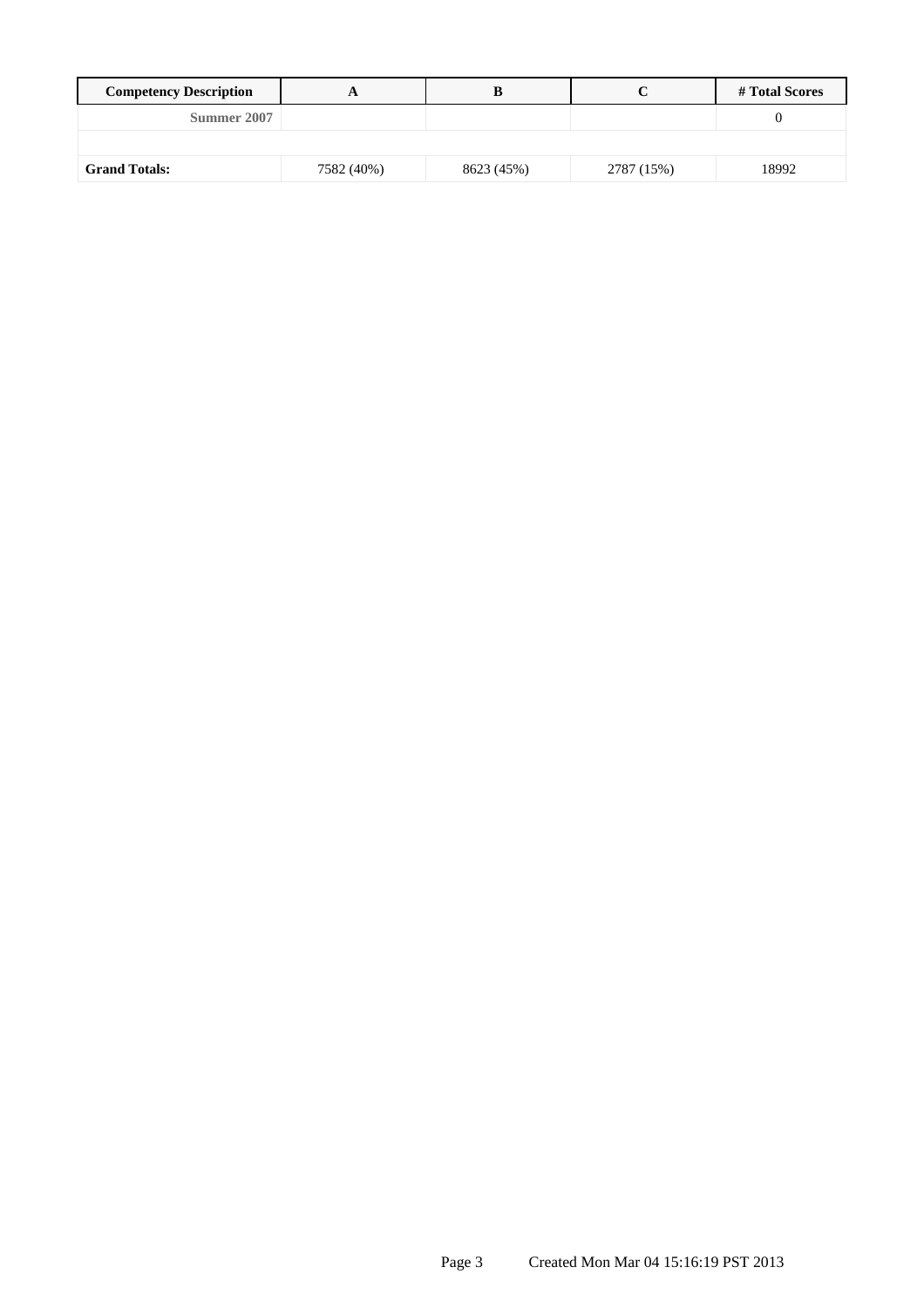## **SLO Achievement Report: ISLOs/PSLOs Overall for Courses**

**Outcomes for: Theater Arts Department Acting/Directing Emphasis Program Outcomes - Theater Arts Department Acting/Directing Program Emphasis Program Outcomes Academic Terms: Fall 2012, Summer 2012, Spring 2012, Fall 2011, Spring 2011, Fall 2010, Spring 2010, Fall 2009, Spring 2009, Fall 2008, Summer 2008, Spring 2008, Fall 2007, Summer 2007**

#### **List of Performance Categories:**

- **A** Exemplary Performance
- **B** Standard Performance
- **C** Minimum Performance

| <b>Competency Description</b>                                                                                             | $\mathbf{A}$ | B          | $\mathbf C$ | # Total Scores   |  |
|---------------------------------------------------------------------------------------------------------------------------|--------------|------------|-------------|------------------|--|
| Theater Arts Department Acting/Directing Program Emphasis Program Outcomes (TA)                                           |              |            |             |                  |  |
| PSLO 1. Analyze a play text in terms of dramatic structure, production and performance                                    |              |            |             |                  |  |
| <b>Fall 2012</b>                                                                                                          | 229 (41%)    | 281 (51%)  | 42 (8%)     | 552              |  |
| Summer 2012                                                                                                               | $10(100\%)$  |            |             | 10               |  |
| Spring 2012                                                                                                               | 348 (52%)    | 231 (34%)  | 91 (14%)    | 670              |  |
| <b>Fall 2011</b>                                                                                                          | 432 (56%)    | 270 (35%)  | 63 (8%)     | 765              |  |
| Spring 2011                                                                                                               | 75 (61%)     | 35 (29%)   | $12(10\%)$  | 122              |  |
| <b>Fall 2010</b>                                                                                                          | 28 (30%)     | 48 (52%)   | 17 (18%)    | 93               |  |
| Spring 2010                                                                                                               | 31 (40%)     | 32 (41%)   | 15 (19%)    | 78               |  |
| <b>Fall 2009</b>                                                                                                          | 9(14%)       | 27 (43%)   | 27 (43%)    | 63               |  |
| Spring 2009                                                                                                               | 76 (28%)     | 157 (59%)  | 34 (13%)    | 267              |  |
| <b>Fall 2008</b>                                                                                                          | 34 (27%)     | 69 (54%)   | 24 (19%)    | 127              |  |
| <b>Summer 2008</b>                                                                                                        |              |            |             | $\overline{0}$   |  |
| Spring 2008                                                                                                               | 170 (41%)    | 178 (43%)  | 69 (17%)    | 417              |  |
| <b>Fall 2007</b>                                                                                                          | 36 (84%)     | 2(5%)      | 5(12%)      | 43               |  |
| <b>Summer 2007</b>                                                                                                        |              |            |             | $\boldsymbol{0}$ |  |
| <b>Totals:</b>                                                                                                            | 1478 (46%)   | 1330 (41%) | 399 (12%)   | 3207             |  |
| PSLO 2. Effectively use vocabulary, techniques and process to act in or direct an affective public performance of a play. |              |            |             |                  |  |
| <b>Fall 2012</b>                                                                                                          | 350 (46%)    | 327 (43%)  | 82 (11%)    | 759              |  |
| <b>Summer 2012</b>                                                                                                        | 84 (100%)    |            |             | 84               |  |
| Spring 2012                                                                                                               | 556 (59%)    | 301 (32%)  | 82 (9%)     | 939              |  |
| <b>Fall 2011</b>                                                                                                          | 433 (56%)    | 268 (35%)  | 67 (9%)     | 768              |  |
| Spring 2011                                                                                                               |              |            |             | $\boldsymbol{0}$ |  |
| <b>Fall 2010</b>                                                                                                          | 69 (45%)     | 63 (41%)   | 22 (14%)    | 154              |  |
| Spring 2010                                                                                                               | 78 (51%)     | 64 (42%)   | 11(7%)      | 153              |  |
| <b>Fall 2009</b>                                                                                                          | 56 (35%)     | 62 (39%)   | 42 (26%)    | 160              |  |
| Spring 2009                                                                                                               | 101 (29%)    | 229 (66%)  | 18 (5%)     | 348              |  |
| <b>Fall 2008</b>                                                                                                          | 53 (46%)     | 55 (47%)   | 8 (7%)      | 116              |  |
| Spring 2008                                                                                                               | 213 (45%)    | 226 (48%)  | 34 (7%)     | 473              |  |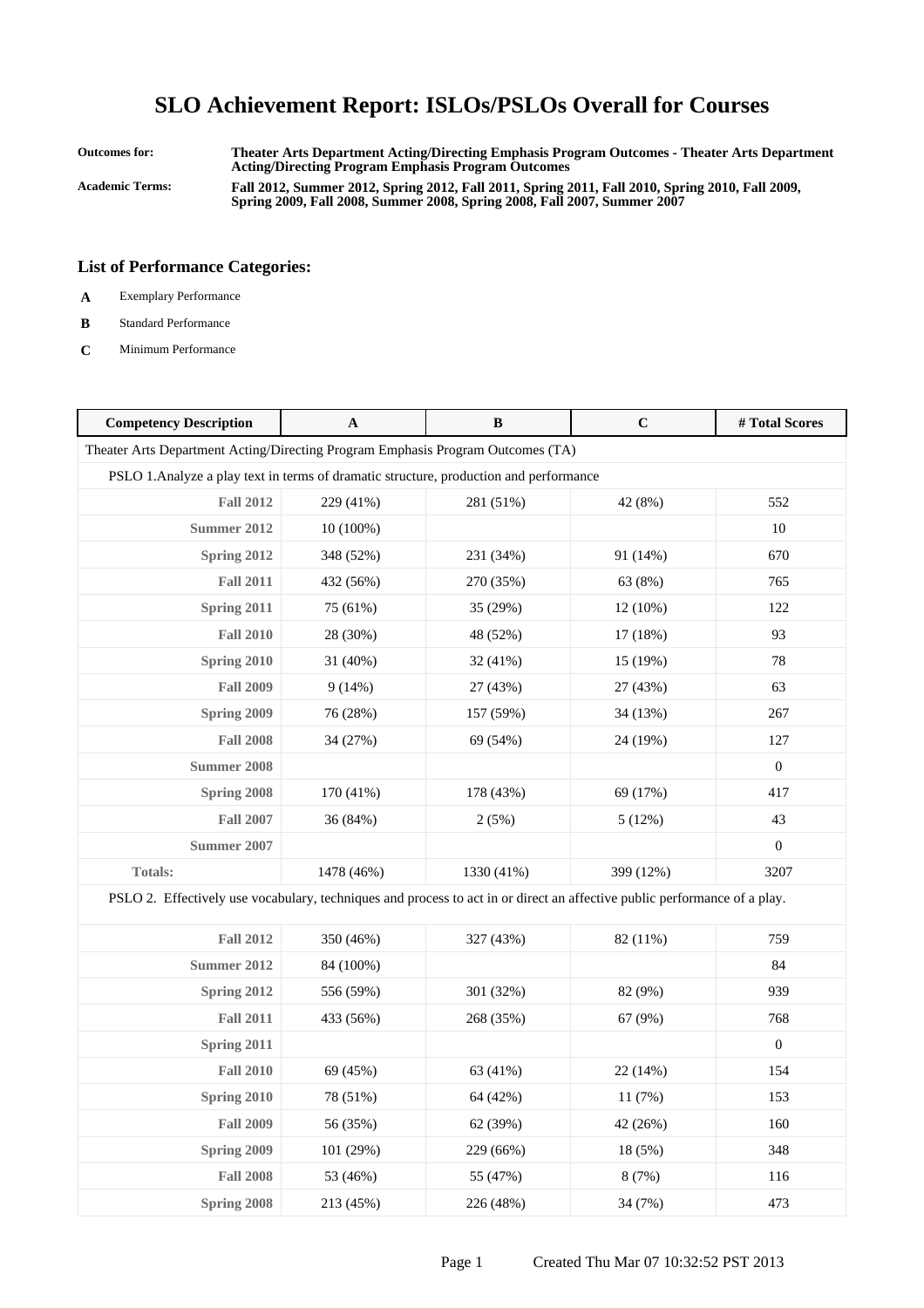| <b>Competency Description</b>                                                                             | $\mathbf{A}$ | $\, {\bf B}$ | $\mathbf C$ | # Total Scores   |  |
|-----------------------------------------------------------------------------------------------------------|--------------|--------------|-------------|------------------|--|
| <b>Fall 2007</b>                                                                                          |              |              |             | $\boldsymbol{0}$ |  |
| <b>Totals:</b>                                                                                            | 1993 (50%)   | 1595 (40%)   | 366 (9%)    | 3954             |  |
| PSLO 3. Effectively use basic technical theatre vocabulary and apply foundational theatre crafts? skills. |              |              |             |                  |  |
| <b>Fall 2012</b>                                                                                          | 115 (67%)    | 40 (23%)     | 16 (9%)     | 171              |  |
| Spring 2012                                                                                               | 207 (68%)    | 86 (28%)     | 11 (4%)     | 304              |  |
| <b>Fall 2011</b>                                                                                          | 216 (71%)    | 71 (23%)     | 18 (6%)     | 305              |  |
| Spring 2011                                                                                               | 63 (62%)     | 30 (30%)     | 8(8%)       | 101              |  |
| <b>Fall 2010</b>                                                                                          | 134 (74%)    | 43 (24%)     | 4(2%)       | 181              |  |
| Spring 2010                                                                                               | 68 (69%)     | 21 (21%)     | $10(10\%)$  | 99               |  |
| <b>Fall 2009</b>                                                                                          | 36 (58%)     | 23 (37%)     | 3(5%)       | 62               |  |
| Spring 2009                                                                                               | 142 (51%)    | 100 (36%)    | 35 (13%)    | 277              |  |
| <b>Fall 2008</b>                                                                                          | 77 (66%)     | 34 (29%)     | 6(5%)       | 117              |  |
| Spring 2008                                                                                               | 84 (48%)     | 88 (50%)     | 4(2%)       | 176              |  |
| <b>Fall 2007</b>                                                                                          | 98 (90%)     | 6(6%)        | 5(5%)       | 109              |  |
| <b>Totals:</b>                                                                                            | 1240 (65%)   | 542 (28%)    | 120(6%)     | 1902             |  |
|                                                                                                           |              |              |             |                  |  |
| <b>Report Totals by Term</b>                                                                              |              |              |             |                  |  |
| <b>Fall 2012</b>                                                                                          | 694 (47%)    | 648 (44%)    | 140 (9%)    | 1482             |  |
| <b>Summer 2012</b>                                                                                        | 94 (100%)    |              |             | 94               |  |
| Spring 2012                                                                                               | 1111 (58%)   | 618 (32%)    | 184 (10%)   | 1913             |  |
| <b>Fall 2011</b>                                                                                          | 1081 (59%)   | 609 (33%)    | 148 (8%)    | 1838             |  |
| <b>Spring 2011</b>                                                                                        | 138 (62%)    | 65 (29%)     | 20 (9%)     | 223              |  |
| <b>Fall 2010</b>                                                                                          | 231 (54%)    | 154 (36%)    | 43 (10%)    | 428              |  |
| Spring 2010                                                                                               | 177 (54%)    | 117 (35%)    | 36(11%)     | 330              |  |
| <b>Fall 2009</b>                                                                                          | 101 (35%)    | 112 (39%)    | 72 (25%)    | 285              |  |
| Spring 2009                                                                                               | 319 (36%)    | 486 (54%)    | 87 (10%)    | 892              |  |
| <b>Fall 2008</b>                                                                                          | 164 (46%)    | 158 (44%)    | 38 (11%)    | 360              |  |
| <b>Summer 2008</b>                                                                                        |              |              |             | $\boldsymbol{0}$ |  |
| Spring 2008                                                                                               | 467 (44%)    | 492 (46%)    | 107(10%)    | 1066             |  |
| <b>Fall 2007</b>                                                                                          | 134 (88%)    | 8(5%)        | 10(7%)      | 152              |  |
| <b>Summer 2007</b>                                                                                        |              |              |             | $\boldsymbol{0}$ |  |
|                                                                                                           |              |              |             |                  |  |
| <b>Grand Totals:</b>                                                                                      | 4711 (52%)   | 3467 (38%)   | 885 (10%)   | 9063             |  |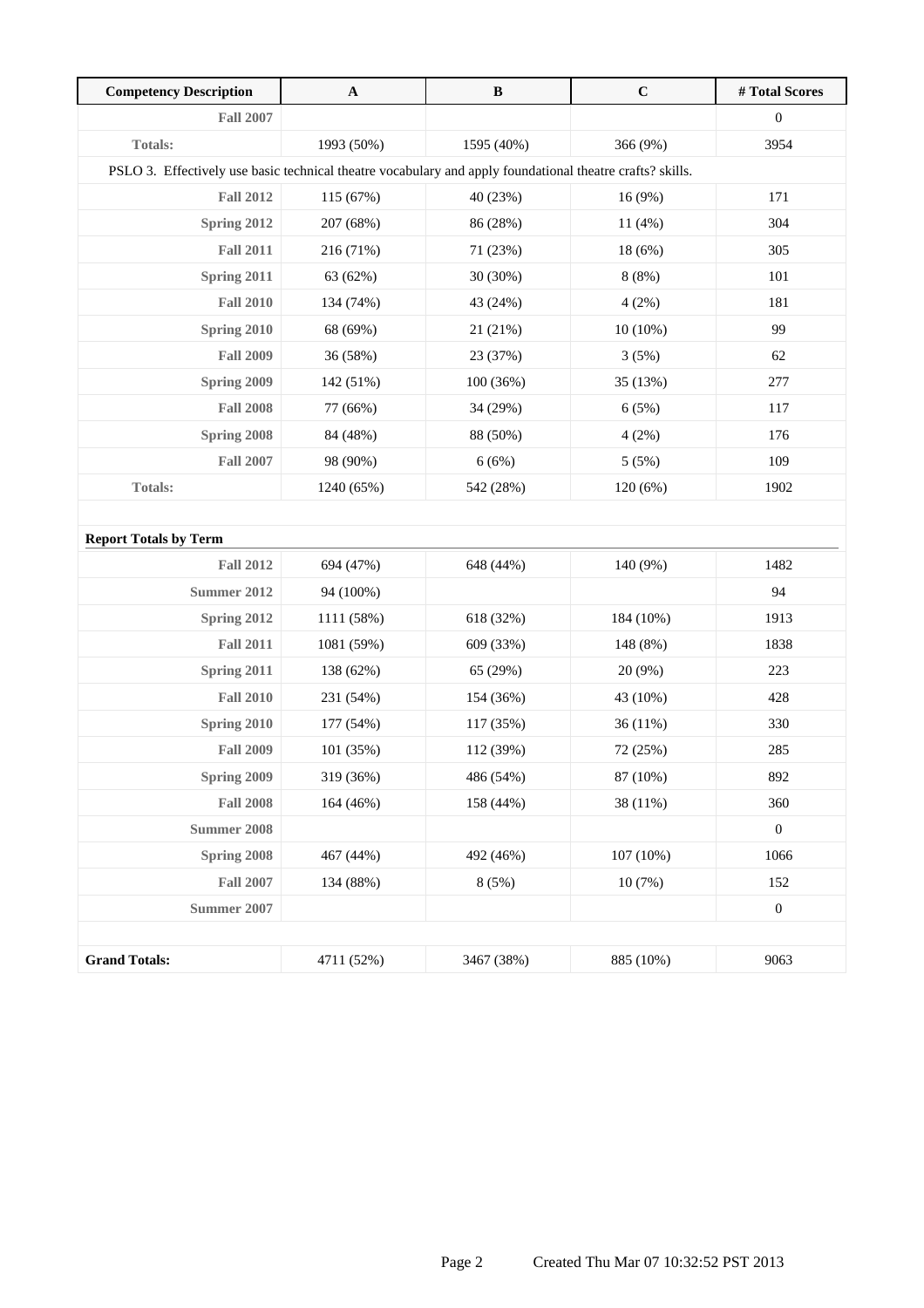## **SLO Achievement Report: ISLOs/PSLOs Overall for Courses**

**Outcomes for: VN Program Outcomes - VN Program Outcomes Academic Terms: Fall 2012, Summer 2012, Spring 2012, Fall 2011, Summer 2011, Spring 2011, Fall 2010, Spring 2010, Fall 2009, Spring 2009, Fall 2008, Summer 2008, Spring 2008, Fall 2007**

#### **List of Performance Categories:**

- **A** Exemplary Performance
- **B** Standard Performance
- **C** Minimum Performance

| <b>Competency Description</b>                                                                                                                                                     | $\mathbf A$ | B          | $\mathbf C$ | #Total Scores    |  |
|-----------------------------------------------------------------------------------------------------------------------------------------------------------------------------------|-------------|------------|-------------|------------------|--|
| VN Program Outcomes (VN)                                                                                                                                                          |             |            |             |                  |  |
| PSLO4: APPLY THE NURSING PROCESS BY COLLABORATIVELY ASSESSING, PLANNING, IMPLEMENTING AND<br>EVALUATING NURSING CARE AND TEACHING MAINTENANCE OF HEALTH AND PREVENTION OF DISEASE |             |            |             |                  |  |
| <b>Fall 2012</b>                                                                                                                                                                  | 144 (45%)   | 175 (55%)  |             | 319              |  |
| Spring 2012                                                                                                                                                                       | 91 (21%)    | 349 (79%)  | 2(0%)       | 442              |  |
| <b>Fall 2011</b>                                                                                                                                                                  | 61 (18%)    | 257 (76%)  | 18 (5%)     | 336              |  |
| Spring 2011                                                                                                                                                                       | 98 (52%)    | 85 (45%)   | 4(2%)       | 187              |  |
| <b>Fall 2010</b>                                                                                                                                                                  | 38 (29%)    | 94 (71%)   |             | 132              |  |
| Spring 2010                                                                                                                                                                       | 81 (22%)    | 288 (78%)  | $1(0\%)$    | 370              |  |
| <b>Fall 2009</b>                                                                                                                                                                  | 205 (50%)   | 208 (50%)  |             | 413              |  |
| Spring 2009                                                                                                                                                                       |             |            |             | $\boldsymbol{0}$ |  |
| <b>Fall 2008</b>                                                                                                                                                                  |             |            |             | $\boldsymbol{0}$ |  |
| Spring 2008                                                                                                                                                                       | 92 (43%)    | 113 (52%)  | 11(5%)      | 216              |  |
| <b>Fall 2007</b>                                                                                                                                                                  |             |            |             | $\overline{0}$   |  |
| <b>Totals:</b>                                                                                                                                                                    | 810 (34%)   | 1569 (65%) | 36(1%)      | 2415             |  |
| PSLO2: FUNCTION WITHIN THE SCOPE OF PRACTICE OF LVN AS OUTLINED BY THE CALIFORNIAN BOARD OF<br><b>VOCATIONAL NURSES.</b>                                                          |             |            |             |                  |  |
| <b>Fall 2012</b>                                                                                                                                                                  | 48 (41%)    | 68 (59%)   |             | 116              |  |
| <b>Summer 2012</b>                                                                                                                                                                | 36(44%)     | 45 (56%)   |             | 81               |  |
| Spring 2012                                                                                                                                                                       | 44 (30%)    | 103 (69%)  | $2(1\%)$    | 149              |  |
| <b>Fall 2011</b>                                                                                                                                                                  | 28 (16%)    | 139 (79%)  | 9(5%)       | 176              |  |
| Summer 2011                                                                                                                                                                       | 16(21%)     | 59 (79%)   |             | 75               |  |
| Spring 2011                                                                                                                                                                       | 49 (40%)    | 74 (60%)   |             | 123              |  |
| <b>Fall 2010</b>                                                                                                                                                                  | 21 (32%)    | 45 (68%)   |             | 66               |  |
| Spring 2010                                                                                                                                                                       | 62 (33%)    | 126 (67%)  |             | 188              |  |
| <b>Fall 2009</b>                                                                                                                                                                  | 91 (54%)    | 76 (45%)   | 2(1%)       | 169              |  |
| <b>Spring 2009</b>                                                                                                                                                                |             |            |             | $\boldsymbol{0}$ |  |
| <b>Fall 2008</b>                                                                                                                                                                  |             |            |             | $\boldsymbol{0}$ |  |
| <b>Summer 2008</b>                                                                                                                                                                |             |            |             | $\boldsymbol{0}$ |  |
| <b>Spring 2008</b>                                                                                                                                                                | 29 (81%)    | 7(19%)     |             | 36               |  |
| <b>Fall 2007</b>                                                                                                                                                                  |             |            |             | $\boldsymbol{0}$ |  |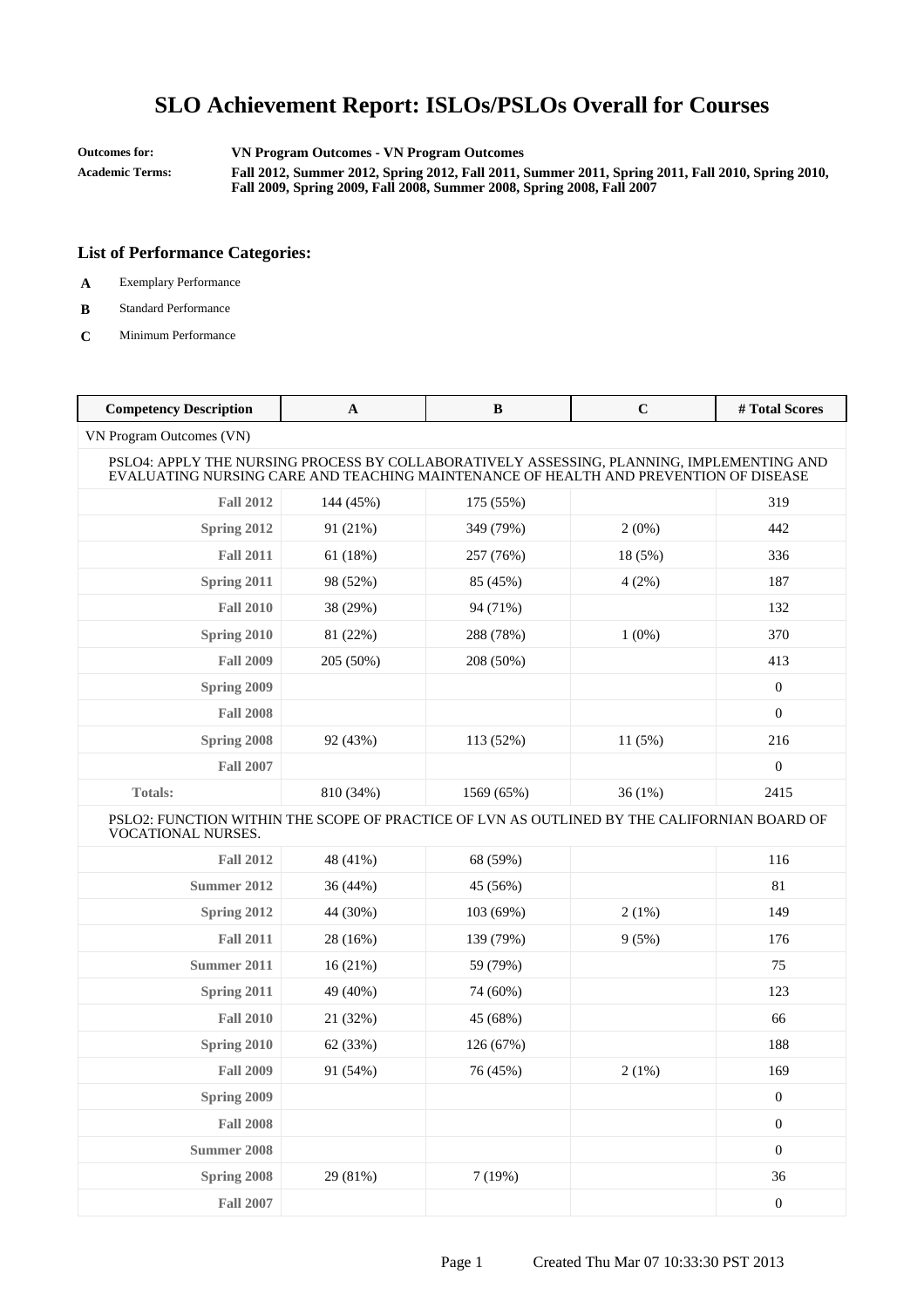| <b>Competency Description</b>                                                                                                                       | $\mathbf{A}$ | $\, {\bf B}$ | $\mathbf C$ | # Total Scores   |
|-----------------------------------------------------------------------------------------------------------------------------------------------------|--------------|--------------|-------------|------------------|
| <b>Totals:</b>                                                                                                                                      | 424 (36%)    | 742 (63%)    | 13 (1%)     | 1179             |
| PSLO3: PRACTICE WITHIN PROFESSIONAL AND LEGAL STANDARDS, ETHICAL PRINCIPLES AND<br>DEMONSTRATE SENSITIVITY TO THE CULTURAL DIFFERENCES OF PATIENTS. |              |              |             |                  |
| <b>Fall 2012</b>                                                                                                                                    | 44 (30%)     | 101 (70%)    |             | 145              |
| Spring 2012                                                                                                                                         | 72 (35%)     | 134 (64%)    | 2(1%)       | 208              |
| <b>Fall 2011</b>                                                                                                                                    | 64 (19%)     | 253 (75%)    | 19 (6%)     | 336              |
| Spring 2011                                                                                                                                         | 57 (37%)     | 95 (62%)     | $2(1\%)$    | 154              |
| <b>Fall 2010</b>                                                                                                                                    | 18 (27%)     | 48 (73%)     |             | 66               |
| Spring 2010                                                                                                                                         | 142 (38%)    | 232 (62%)    | 2(1%)       | 376              |
| <b>Fall 2009</b>                                                                                                                                    | 71 (43%)     | 91 (55%)     | 2(1%)       | 164              |
| Spring 2009                                                                                                                                         |              |              |             | $\mathbf{0}$     |
| <b>Fall 2008</b>                                                                                                                                    |              |              |             | $\mathbf{0}$     |
| Spring 2008                                                                                                                                         | 29 (81%)     | 7(19%)       |             | 36               |
| <b>Fall 2007</b>                                                                                                                                    |              |              |             | $\theta$         |
| Totals:                                                                                                                                             | 497 (33%)    | 961 (65%)    | 27(2%)      | 1485             |
| PSLO5: APPLY PRINCIPLES OF ORAL, WRITTEN AND VERBAL COMMUNICATION TO CONVEY RELEVANT,<br>ACCURATE AND COMPLETE INFORMATION                          |              |              |             |                  |
| <b>Fall 2012</b>                                                                                                                                    | 57 (39%)     | 88 (61%)     |             | 145              |
| Spring 2012                                                                                                                                         | 70 (29%)     | 165 (69%)    | 3(1%)       | 238              |
| <b>Fall 2011</b>                                                                                                                                    | 66 (28%)     | 158 (68%)    | 10(4%)      | 234              |
| Spring 2011                                                                                                                                         | 53 (21%)     | 174 (69%)    | 24 (10%)    | 251              |
| <b>Fall 2010</b>                                                                                                                                    | 4(12%)       | 29 (88%)     |             | 33               |
| Spring 2010                                                                                                                                         | 100 (38%)    | 164(62%)     | $1(0\%)$    | 265              |
| <b>Fall 2009</b>                                                                                                                                    | 76 (37%)     | 127(62%)     | 2(1%)       | 205              |
| Spring 2009                                                                                                                                         |              |              |             | $\boldsymbol{0}$ |
| <b>Fall 2008</b>                                                                                                                                    |              |              |             | $\boldsymbol{0}$ |
| Spring 2008                                                                                                                                         | 53 (49%)     | 52 (48%)     | 3(3%)       | 108              |
| <b>Fall 2007</b>                                                                                                                                    |              |              |             | $\boldsymbol{0}$ |
| <b>Totals:</b>                                                                                                                                      | 479 (32%)    | 957 (65%)    | 43 (3%)     | 1479             |
| PSLO6: PROVIDE COMPASSIONATE HOLISTIC NURSING CARE BY MAINTAINING PATIENTS' PSYCHOLOGICAL<br>SAFETY AND ACTING AS A PATIENT ADVOCATE                |              |              |             |                  |
| <b>Fall 2012</b>                                                                                                                                    | 34 (39%)     | 53 (61%)     |             | 87               |
| Spring 2012                                                                                                                                         | 59 (33%)     | 116(65%)     | 3(2%)       | 178              |
| <b>Fall 2011</b>                                                                                                                                    | 45 (32%)     | 85 (61%)     | 10(7%)      | 140              |
| Spring 2011                                                                                                                                         | 41 (30%)     | 88 (64%)     | 8(6%)       | 137              |
| <b>Fall 2010</b>                                                                                                                                    | 11 (33%)     | 22 (67%)     |             | 33               |
| Spring 2010                                                                                                                                         | 67 (43%)     | 88 (56%)     | $1(1\%)$    | 156              |
| <b>Fall 2009</b>                                                                                                                                    | 58 (47%)     | 62 (50%)     | 4(3%)       | 124              |
| Spring 2009                                                                                                                                         |              |              |             | $\boldsymbol{0}$ |
| <b>Fall 2008</b>                                                                                                                                    |              |              |             | $\boldsymbol{0}$ |
| Spring 2008                                                                                                                                         | 39 (57%)     | 28 (41%)     | 2(3%)       | 69               |
| <b>Fall 2007</b>                                                                                                                                    |              |              |             | $\mathbf{0}$     |
| <b>Totals:</b>                                                                                                                                      | 354 (38%)    | 542 (59%)    | 28 (3%)     | 924              |
| PSLO1: TAKE AND PASS THE LICENSURE EXAM                                                                                                             |              |              |             |                  |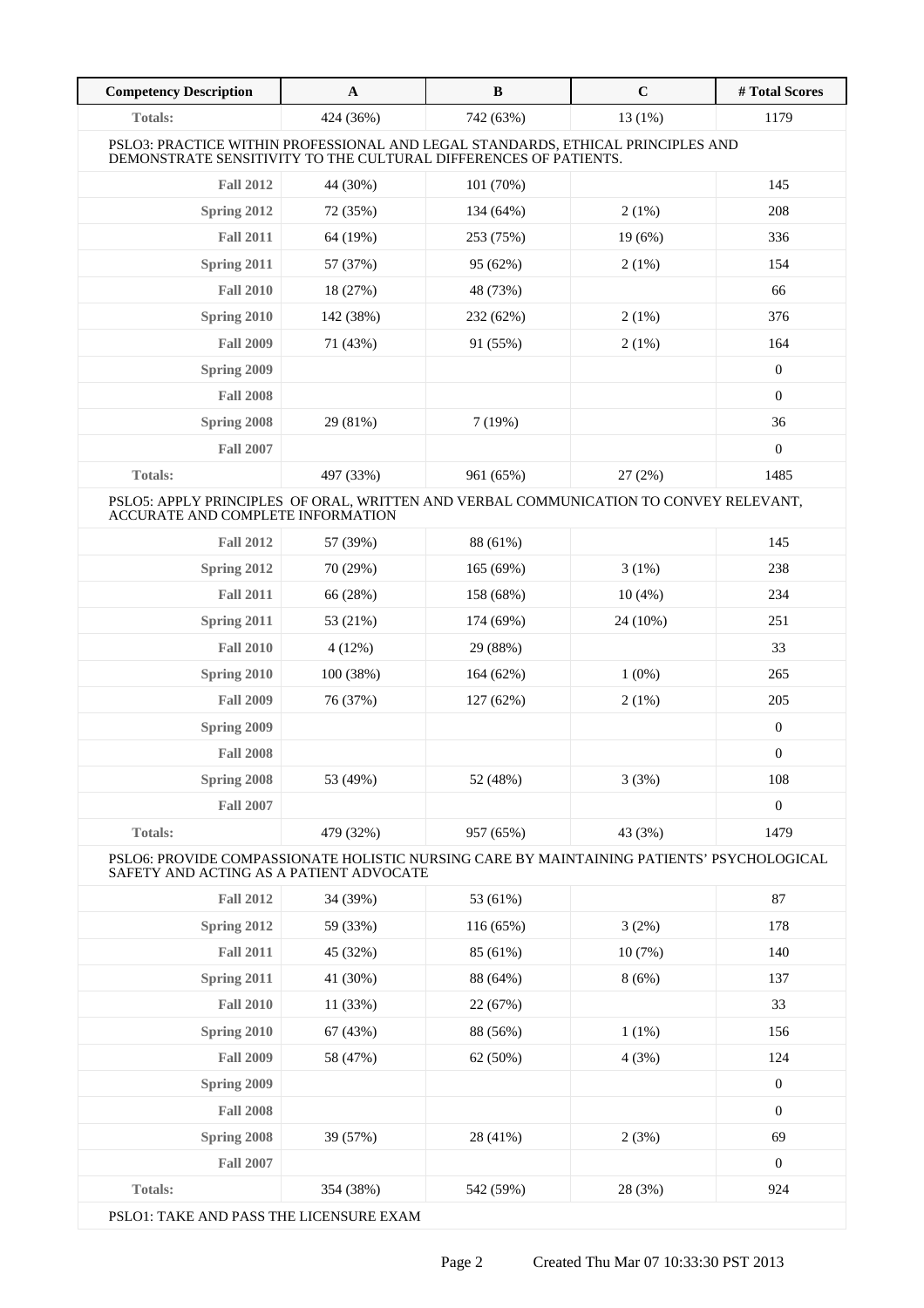| <b>Competency Description</b> | $\mathbf A$ | $\bf{B}$   | $\mathbf C$ | #Total Scores    |
|-------------------------------|-------------|------------|-------------|------------------|
| <b>Fall 2012</b>              | 21 (36%)    | 37 (64%)   |             | 58               |
| Spring 2011                   | 13 (21%)    | 47 (76%)   | 2(3%)       | 62               |
| <b>Fall 2009</b>              | 22 (27%)    | 58 (71%)   | 2(2%)       | 82               |
| Spring 2008                   | $10(30\%)$  | 21 (64%)   | 2(6%)       | 33               |
| <b>Totals:</b>                | 66 (28%)    | 163 (69%)  | 6(3%)       | 235              |
|                               |             |            |             |                  |
| <b>Report Totals by Term</b>  |             |            |             |                  |
| <b>Fall 2012</b>              | 348 (40%)   | 522 (60%)  |             | 870              |
| <b>Summer 2012</b>            | 36 (44%)    | 45 (56%)   |             | 81               |
| Spring 2012                   | 336 (28%)   | 867 (71%)  | 12(1%)      | 1215             |
| <b>Fall 2011</b>              | 264 (22%)   | 892 (73%)  | 66 (5%)     | 1222             |
| <b>Summer 2011</b>            | 16(21%)     | 59 (79%)   |             | 75               |
| Spring 2011                   | 311 (34%)   | 563 (62%)  | 40(4%)      | 914              |
| <b>Fall 2010</b>              | 92 (28%)    | 238 (72%)  |             | 330              |
| Spring 2010                   | 452 (33%)   | 898 (66%)  | 5(0%)       | 1355             |
| <b>Fall 2009</b>              | 523 (45%)   | 622 (54%)  | 12(1%)      | 1157             |
| Spring 2009                   |             |            |             | $\boldsymbol{0}$ |
| <b>Fall 2008</b>              |             |            |             | $\boldsymbol{0}$ |
| <b>Summer 2008</b>            |             |            |             | $\mathbf{0}$     |
| Spring 2008                   | 252 (51%)   | 228 (46%)  | 18 (4%)     | 498              |
| <b>Fall 2007</b>              |             |            |             | $\boldsymbol{0}$ |
|                               |             |            |             |                  |
| <b>Grand Totals:</b>          | 2630 (34%)  | 4934 (64%) | 153 (2%)    | 7717             |